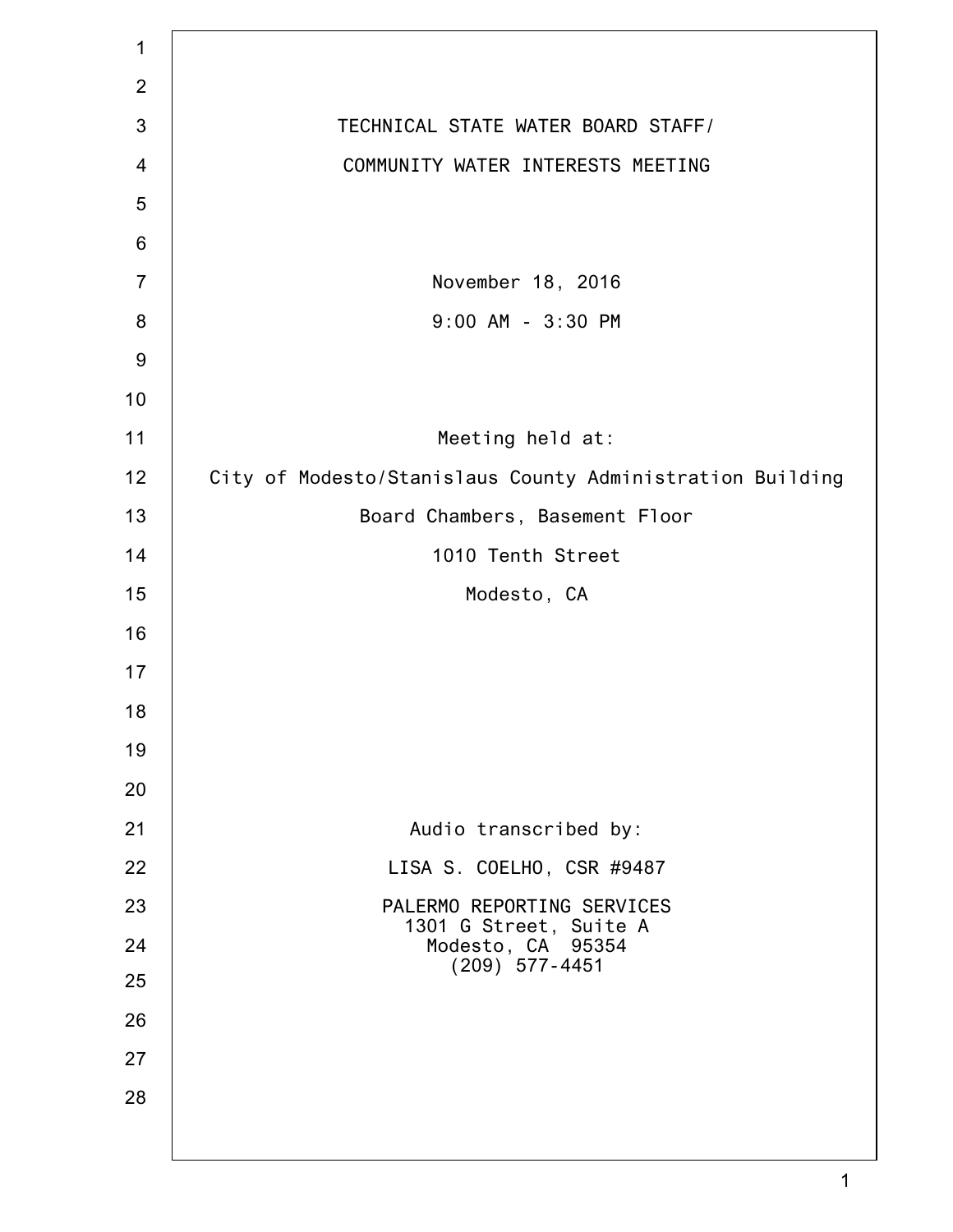| $\mathbf 1$    | SUPERVISOR WITHROW: Good morning, guys,                    |
|----------------|------------------------------------------------------------|
| $\overline{2}$ | everyone. Thank you for being here today. I'm going        |
| 3              | to -- we're going to get started. We appreciate all of     |
| $\overline{4}$ | you being here. We appreciate the State Water Resource     |
| 5              | Control Board being here, and we appreciate our technical  |
| $6\,$          | panels that we're going to have here today.                |
| $\overline{7}$ | This is $-$ this is going to be a day $-$ hopefully        |
| $\bf 8$        | very informational day for all of us. We hope to -- to     |
| 9              | really go through this document and with our experts and   |
| 10             | with the State Water Resource Control Board and to -- and  |
| 11             | to really get into the -- into the weeds a little bit here |
| 12             | today. This won't be a back-and-forth/question-and-answer  |
| 13             | session here at all. It will be -- it will be with the     |
| 14             | technical panels that we have here and the State Water     |
| 15             | Resource Control Board. So we're looking to get a lot      |
| 16             | of -- get into a lot of the details, like I said, here     |
| 17             | this morning.                                              |
| 18             | I want to thank the county for putting this                |
| 19             | together. I want to thank Walt Ward, Keith Boggs, all our  |
| 20             | staff here at the county that helped put this meeting      |
| 21             | together. It took a lot of work to get everybody here      |
| 22             | this morning. So I appreciate all of you being here        |
| 23             | today. So we're going to start off this morning with --    |
| 24             | we've got an agenda here. Hopefully we're going to stick   |
| 25             | to this. Everybody hopefully has this.                     |
| 26             | And we're going to start off with the State Water          |
| 27             | Resource Control Board staff, and they will start off with |
| 28             | a ten-minute presentation here and then we'll move into    |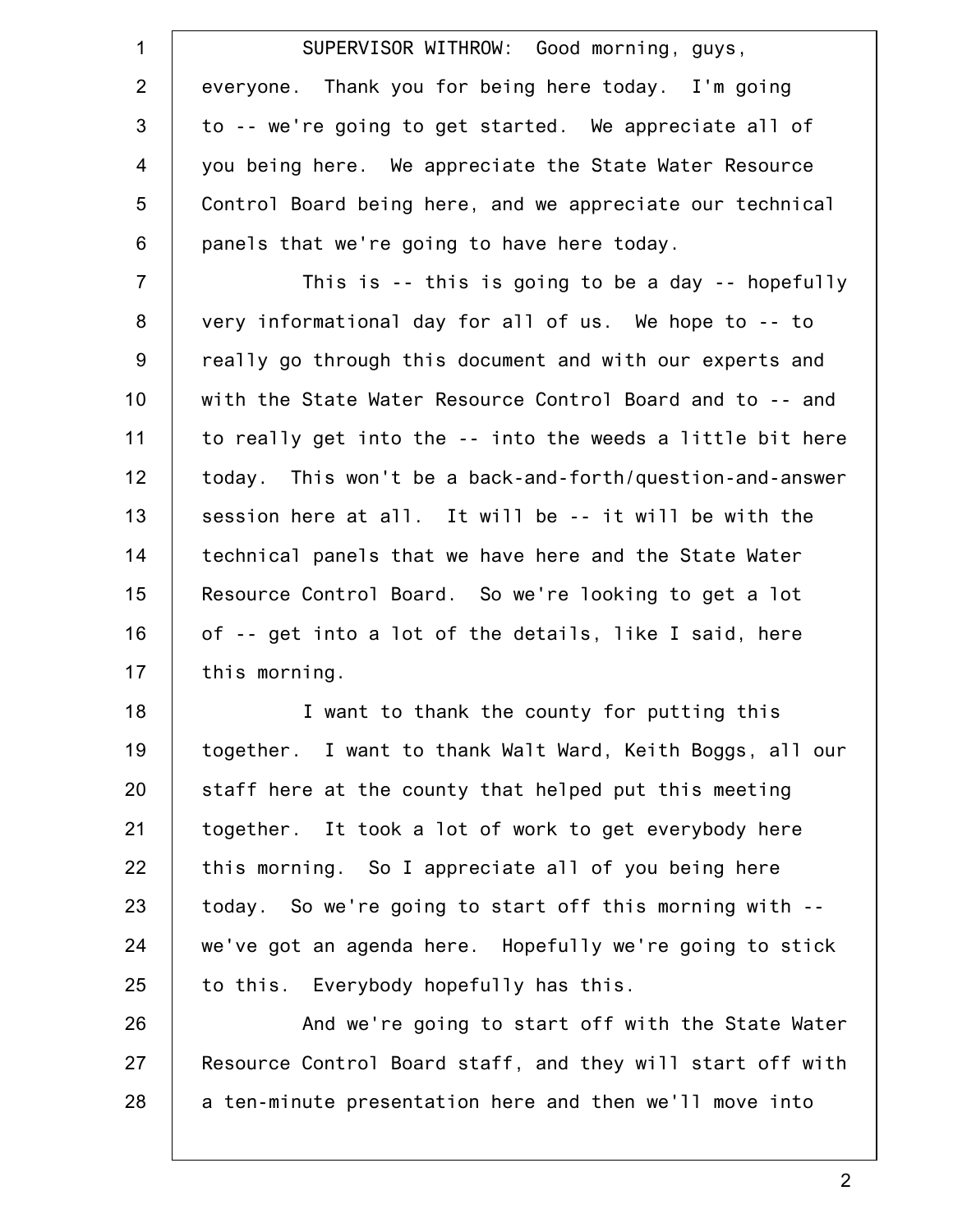1 2 3 4 5 6 7 8 9 10 11 12 13 14 15 16 17 18 19 20 21 22 23 24 25 26 27 28 groundwater, drinking water. So off we go here, guys. Thank you. You're up. MR. GROBER: Good morning. My name is Les Grober. I'm the deputy director for water rights and here today to talk with some of the team that has worked on the development of the water quality control plan update for San Joaquin River flow and Southern Delta salinity objectives. To my right is Tim Nelson. To his right is Xuan Gao. Over at the other table, Will Anderson, Anne Huber, and Mark Roberson. So just a very brief introduction about what we're covering today. Where it seems the focus is, one part of this update of the water quality control plan, in particular having to do with San Joaquin River flow objectives for the protection of fish and wildlife in the San Joaquin River, looking specifically at the Merced, the Tuolumne, and Stanislaus rivers, the salmon-bearing tributaries of the San Joaquin River. In the interest of time, that's the brief introduction. I'm going to move to just a few key points that -- those of you who have seen the presentations that we've been making up and down the Valley, just to make - to put context on this proposal is that we're doing it because the current plan is significantly out-of-date. The last big update was 21 years ago, 1995, and we've identified the need for doing an update for several years, including in the minor update of the plan in 2006.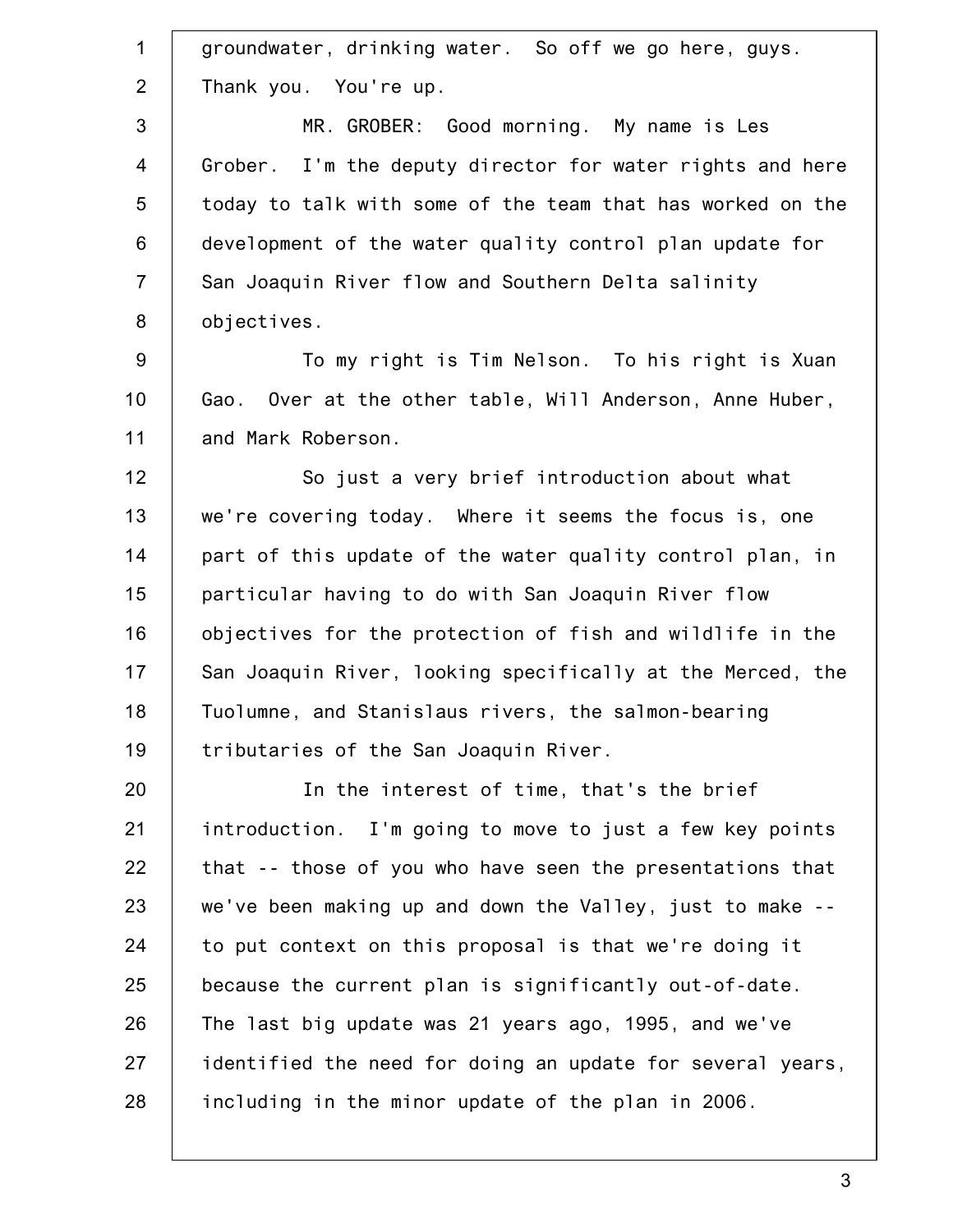1 2 3 4 5 6 7 8 9 10 11 12 13 14 15 16 17 18 19 20 21 22 23 24 25 26 27 28 There's been Endangered Species Act, water restrictions. There's been this update of the plan as part of the administration's water action plan, and it's really part of the state's overarching goals of attaining the co-equal goals of fish and wildlife protection, ecosystem protection, and water supply. Oops. Sorry. Why are we focusing on flow? Flow -- because flow is really the -- a major element of the protection for fish and wildlife. Lots of scientific studies have shown that it's a major factor in the protection of fish and wildlife and survival of fish like salmon, steelhead. There's many benefits to flow, including, as you'll see as we describe it, habitat. It provides temperature, outmigration, many other things. That being said, the document we prepared -- and the board is mindful that there's other things that can be done, nonflow measures that can be brought to bear, which gets at how the proposal was crafted. It has adaptive implementation that allows adjustment with an adaptive range of 30 to 50 percent of unimpaired flow. The board is also very mindful that this is very, very hard. This is going to come at a significant water supply cost, which is why we're here today is to look at really -- and some of the focus for today's discussion is for the technical elements of the analysis that was done to inform this update of the water quality control plan because these are large blocks of water that we're talking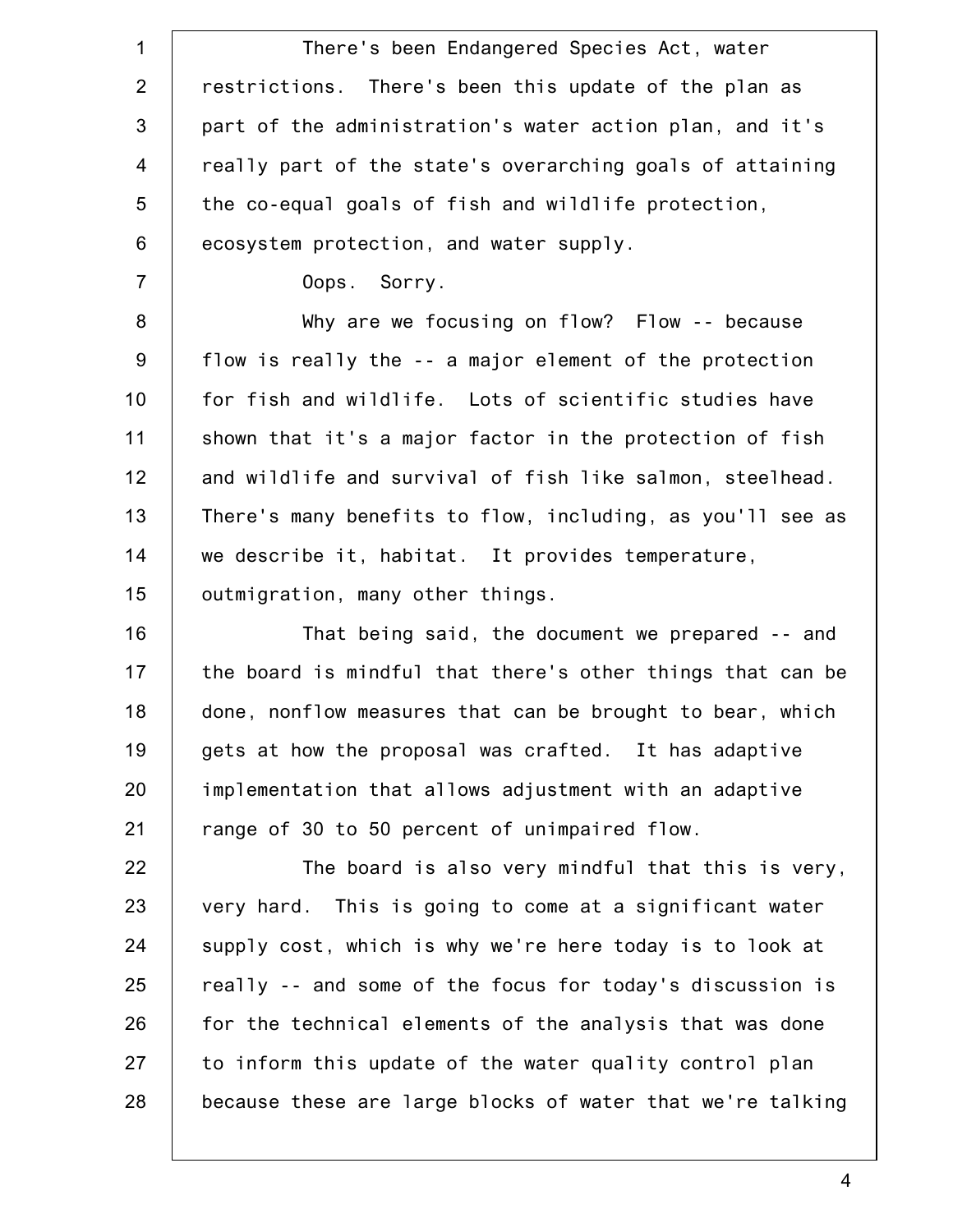1 2 3 4 5 6 7 8 9 about providing for augmenting instream flow, and that would come from water supply in this affected area. So the board is quite mindful of how hard that balancing is, and the proposal isn't even going all the way towards what the science supports is needed, the 60 percent of unimpaired flow. When we do this water quality control plan, we do the analysis that informs, well, how do you reasonably protect the fish and wildlife? It's not an absolute protection.

10 11 12 13 14 15 16 So that's a lot of what this document is about. It's about informing that selection of the adaptive range. And because it's hard, settlements are encouraged because settlements might prefer -- may provide more durable solutions to the proposal and allow for the smartest possible implementation of the proposal and potentially at the lower end of flows.

17 18 19 20 21 22 23 24 25 So with that, and to provide context for today's discussion, we start with the very big problem in a very large area here looking at Google map, looking at the affected area. To try to impose some order on the analysis, you take this large area. This just shows - and I'll show in a moment the highlights -- the schematic of where the Merced, the Tuolumne, and the Stanislaus rivers are from south to north and the major reservoirs. And on the left side, the up arrow, the San Joaquin River.

26 27 28 So to provide order to the analysis, this is con -- provides the conceptual model, if you will, of how to understand this very difficult problem. And on top of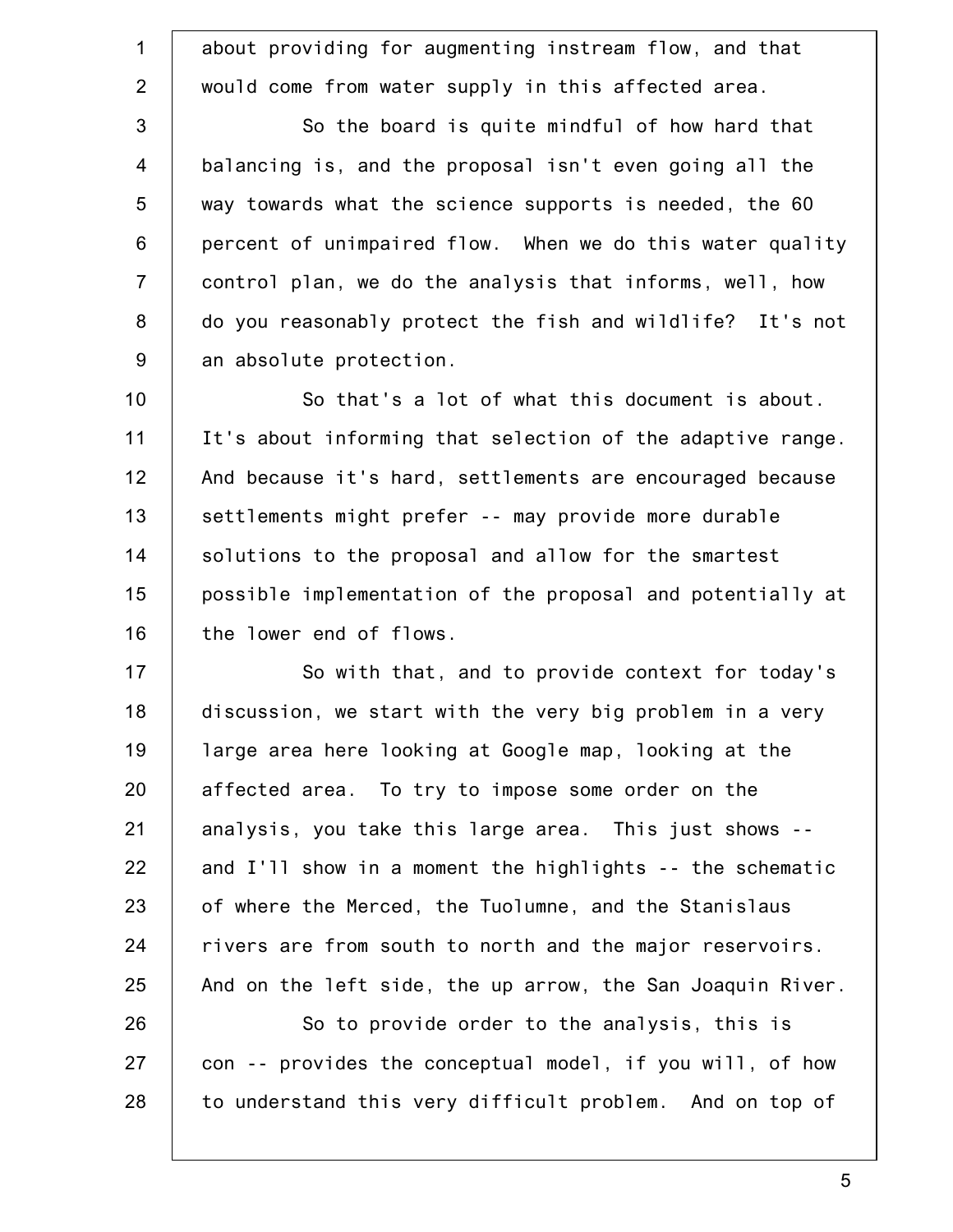1 2 3 4 5 6 7 8 this, we know we have -- it is on the key there. Yeah, we have existing requirements shown in green for different flows, part of FERC flows. We also have in the San Joaquin River Vernalis that shows the current flow objectives that are currently in place in various forms as part of RPAs for FERC licenses or conditions on the permits for the reservoirs and the current water quality control plan objectives.

9 10 11 12 13 14 15 16 17 18 19 But this proposal is proposing unimpaired flows at the confluences of the Merced, the Tuolumne, and Stanislaus. So what to do if you have -- now you want to understand the nature of this problem and quantitatively assess it? Well, this spaghetti network, this is the CalSim model which has -- for those of you familiar with it, has a lot of detail. We've chosen to amplify this model to more directly understand and assess how ag water management plans, operations of the local districts could potentially affect water supplies both with regard to surface water and groundwater.

20 21 22 23 24 25 26 27 28 So we've used this thing called the Water Supply Effects Model, which takes the logic of CalSim and improves on it by adjusting it to what's in the more recent ag management plans and other information. And from that, we get to understand some of the physical changes that can occur to the environment. We understand surface water supply deficits, applied water needs. We can come up with -- and groundwater use estimates to make up for lost water supply.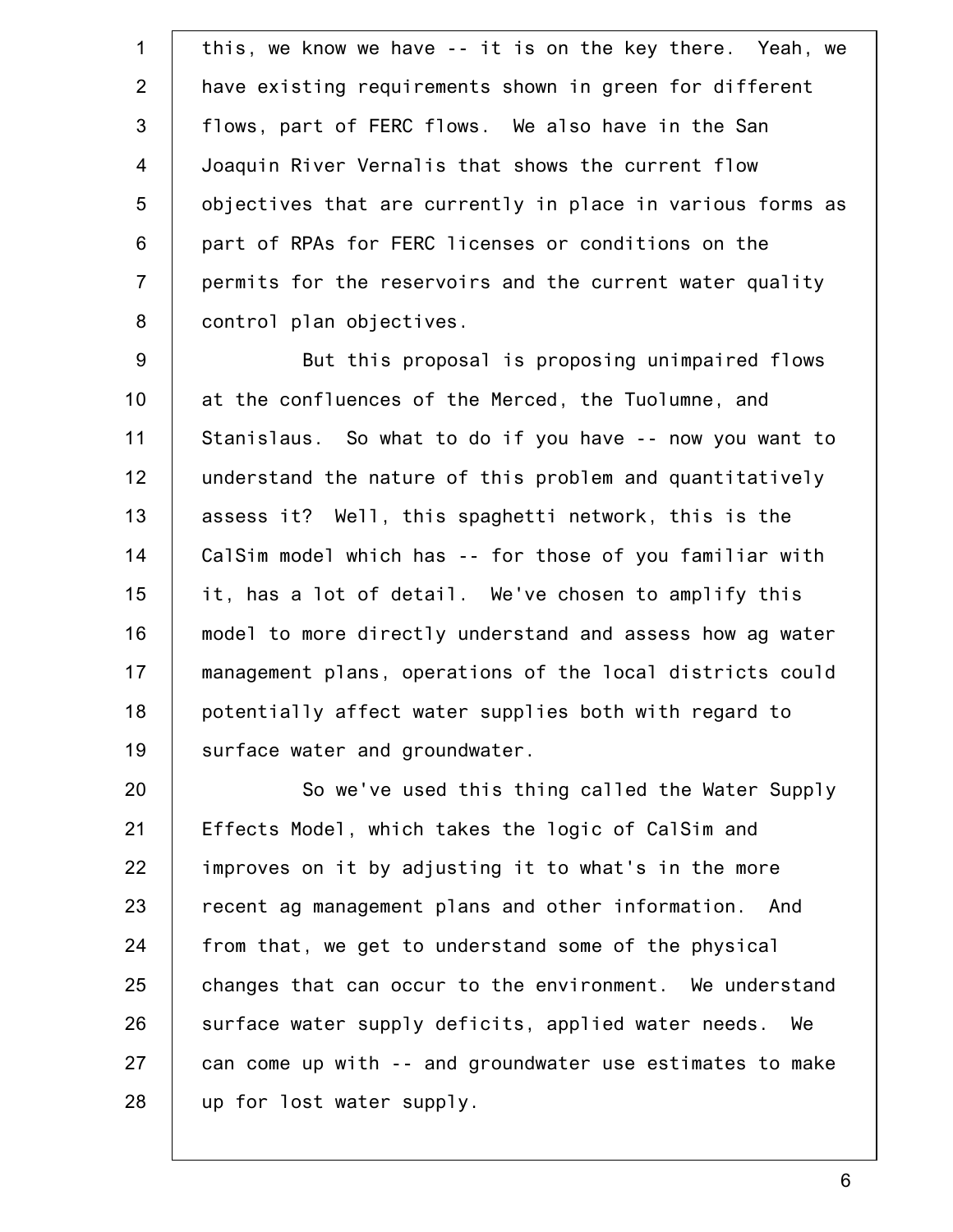1 2 3 4 5 6 7 8 We can then use the SWAP model and ag production model to see what kind of cropping would be affected as a result of the net water supply deficit and then finally IMPLAN to understand the economics that fall out from that change in cropping pattern. So there's a -- that's the method to the Water Supply Effects and in a nutshell all of the analysis that inform the -- the SED and the environmental document.

9 10 11 12 13 14 15 16 It also informs the other part of it. What are the benefits? You can take that output from the Water Supply Effects Model, see how you have the flow augmentation, run it through a temperature model, also see how it affects floodplain. So you get outputs for fish benefits. That provides that balancing of what's the water supply effect for current uses as opposed to the benefit for fish and wildlife.

17 18 19 20 21 22 23 24 25 26 So to punch and provide context for the rest of the discussion for today, we've done a programmatic analysis. We've (unintelligible) the quantitative information using models and formed physical changes that could result from the plan amendments and have the potential for quantifiable impacts on environmental resources including river flows, reservoir operations, surface water diversions, groundwater pumping. And the potential environmental impacts then of these physical changes are evaluated in Chapters 5 through 17 of the SED.

27 28 Before I hand it off to Tim Nelson to drill down to more detail on the groundwater, and Xuan for the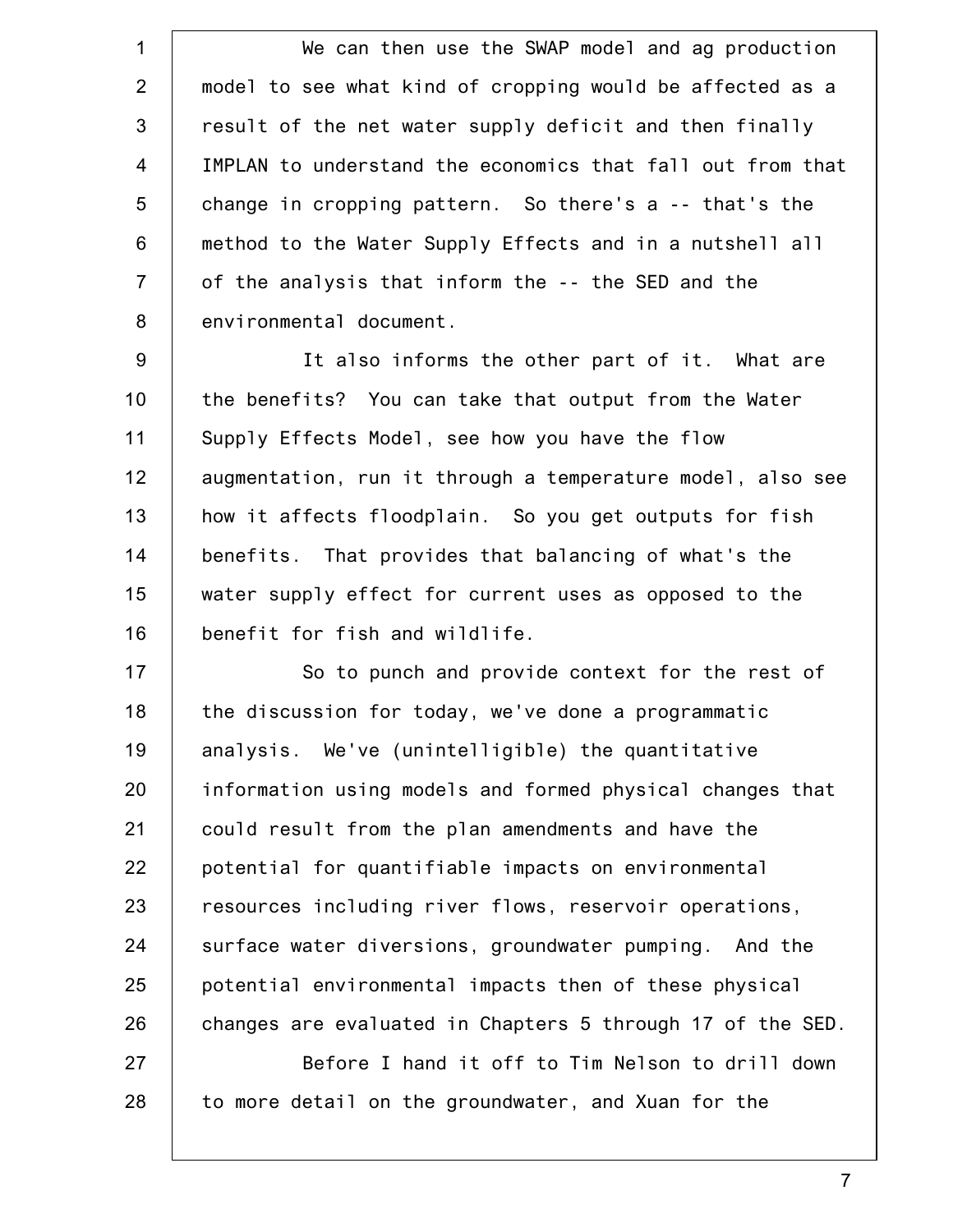| $\mathbf{1}$   | drinking water, I just want to remind folks that this is   |
|----------------|------------------------------------------------------------|
| 2              | an opportunity today for a technical discussion, and we    |
| 3              |                                                            |
|                | hope to have a lot of good, productive questions so that   |
| $\overline{4}$ | folks, the panel and the public, can understand the nature |
| 5              | of the proposal. But the time to hear comments is at       |
| 6              | these five days of hearing: two days in Sacramento on      |
| $\overline{7}$ | January -- on November 29th, the first day, and finishing  |
| 8              | up on January 3rd, as well as three days down in Stockton, |
| 9              | Merced, and Modesto.                                       |
| 10             | So with that, I'm going to hand --                         |
| 11             | MR. WARD: Can you hear me now?                             |
| 12             | MR. GROBER: Can hear you now.                              |
| 13             | MR. WARD: Okay. All right. That was perfect,               |
| 14             | Les. Right at the ten-minute mark.                         |
| 15             | So we're not going to interject any questions at           |
| 16             | this point. We just want to move right into the next       |
| 17             | part.                                                      |
| 18             | Tim, you're going to pick that up?                         |
| 19             | MR. GROBER: We like perfect. Thank you.                    |
| 20             | MR. NELSON: Oh, hello.                                     |
| 21             | UNIDENTIFIED SPEAKER: Hello.                               |
| 22             | MR. NELSON: My name is Tim Nelson, and I'm an              |
| 23             | engineer at the State Board and I will be introducing our  |
| 24             | groundwater and drinking water analysis as part of -- that |
| 25             | was used as part of the SED.                               |
| 26             | So the topics I'm going to cover include the               |
| 27             | purpose of the analysis, an overview of the geographic     |
| 28             | area we covered in the modeling, the agricultural          |
|                |                                                            |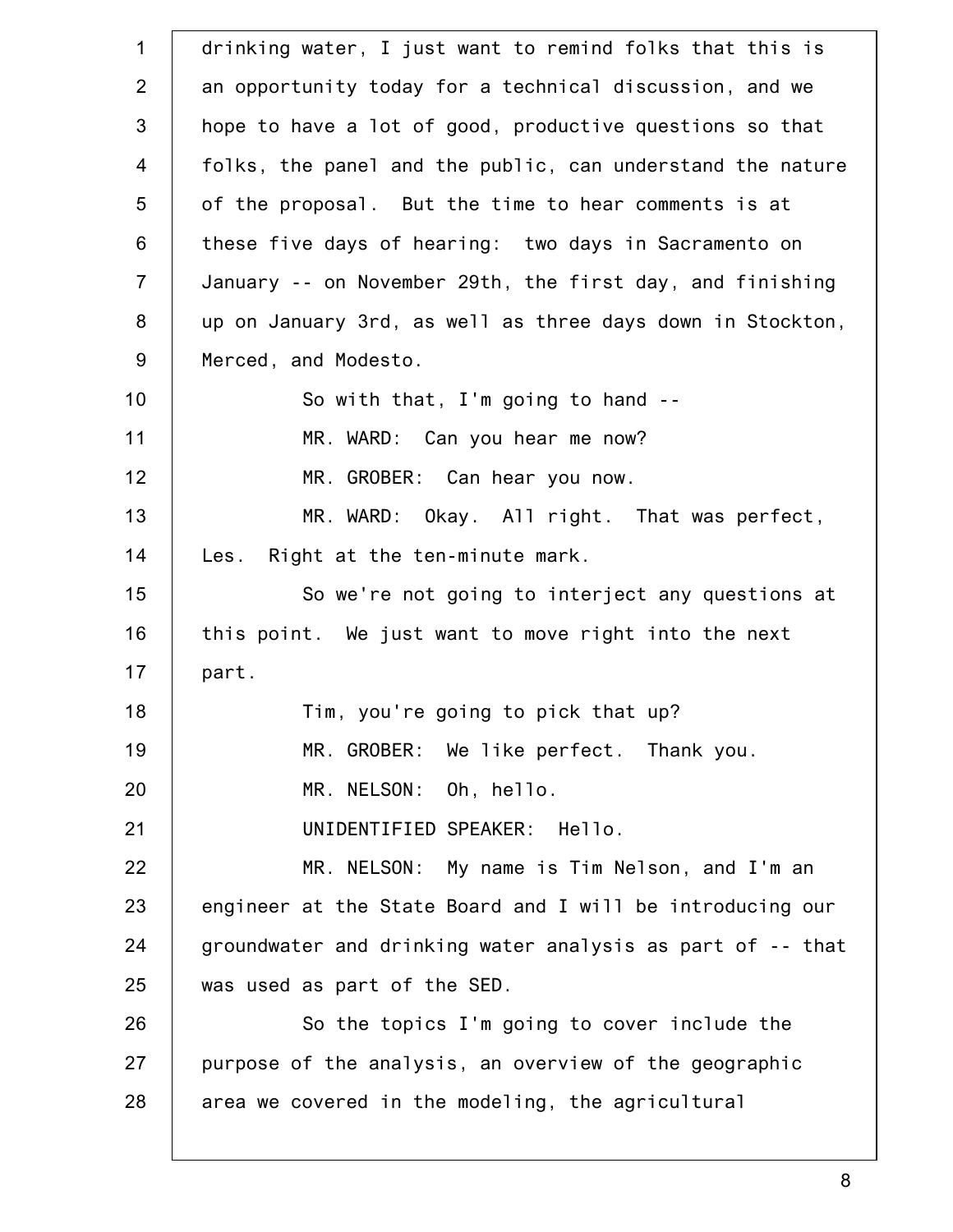1 2 3 groundwater assessment including the methods, assumptions, and results, and then the analysis of potential impacts to drinking water.

4 5 6 7 8 9 10 11 12 13 So the purpose of this analysis was, one, to estimate the relative effects of the (unintelligible) alternatives on the groundwater subbasins and, two, to support other quantitative and qualitative analyses throughout the Substitute Environmental Document. So most of the groundwater modeling related to the assumptions, methods, and results are presented in Appendix G. While in other chapters, such as Chapter 9 and 11, we applied those results as part of impact determinations or qualitative analyses, support for qualitative analyses.

14 15 16 17 18 19 20 21 So what is the logic behind this modeling? So we know from the Water Supply Effects Model that surface water diversions could be reduced in implementing the proposed unimpaired flow objectives. With the -- with the reduction in surface water diversions, there's less water available for irrigating crops and, if possible, the affected water users would likely increase groundwater pumping to compensate for lost surface water.

22 23 24 25 26 27 28 Now, there are negative effects associated with increasing groundwater pump -- potentially negative effects associated with increasing groundwater pumping, including falling groundwater tables, which could affect wells used for drinking water. Groundwater pumping would currently be limited by the infrastructure capacity of the irrigation districts, but in the future, it may be limited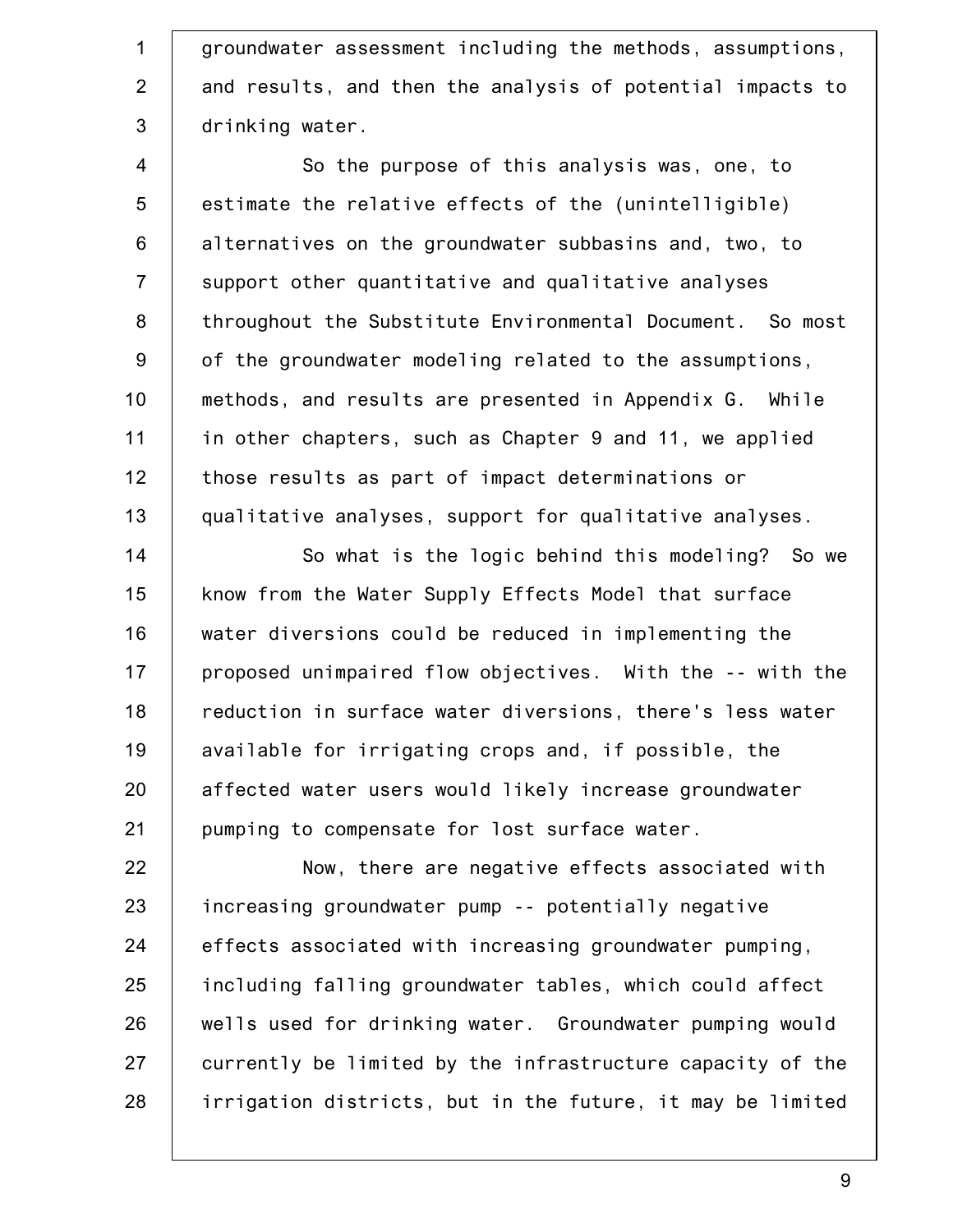1 2 3 4 5 6 7 8 9 10 11 12 13 14 15 16 17 18 19 20 21 22 23 24 25 by the Sustainable Groundwater Management Act, SGMA. So here's a map of our modeling area. It includes four groundwater subbasins: the Merced, Turlock, Modesto, and Eastern San Joaquin. The boundaries here are defined based on DWR's Bulletin 118 from 2003. All four basins are considered high-priority basins in need of management to maintain sustainability, and the Merced and Eastern San Joaquin are considered critically overdrafted. Overlying these four basin -- subbasins are seven irrigation districts that are responsible for the -- most of the surface water diversions from the east side tributaries, the Merced, Tuolumne, and Stanislaus rivers. These districts are Merced Irrigation District, Turlock Irrigation District, Modesto Irrigation District, Oakdale Irrigation District, and South San Joaquin Irrigation District, and two CVP contractors, the Central San Joaquin Water Conservation District and Stockton East Water District. So as part of this analysis, we performed a simple groundwater balance for in-district water use. So here we have a tributary and groundwater subbasin at the bottom and then a generic irrigation district and its irrigated area. So it begins with the district making surface water diversions into its distribution system. From the distribution system, there will be some losses

27 28 and then some distribution seepage into the subbasin as our first recharge (unintelligible).

for evaporation and surface water returns to the tributary

26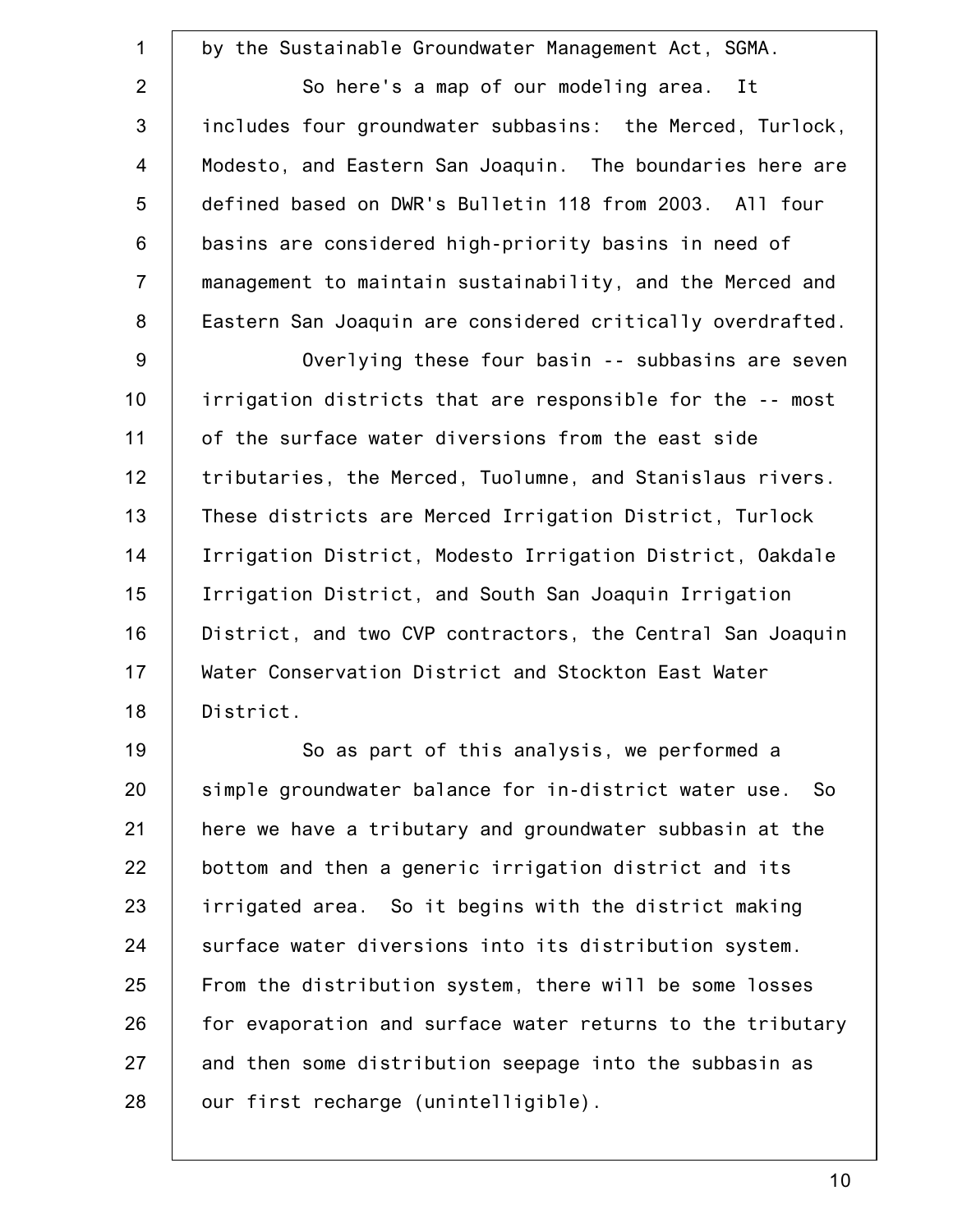1 2 3 4 5 6 7 8 9 10 11 12 13 14 15 16 17 18 19 20 21 22 23 24 25 26 Some districts may make deliveries from municipal use, but most of their water will be delivered as applied surface water to irrigation for crops. Now, if there's a shortage in applied surface water, we assume that they will pump groundwater to avoid unmet demands and then the total applied surface and groundwater will be used consumptively by the crops through evapotranspiration and with some portions seeping past (unintelligible) zone and back into the groundwater subbasin. And to provide context for the in-district groundwater use, we also looked at a subbasin-wide groundwater balance. So for this we include the recharge terms and groundwater pumping from the district as well as potential municipal groundwater pumping and agricultural groundwater pumping from private wells in areas outside the districts and associated deep percolation. So what are the assumptions of this analysis? So for -- within a district, we assumed that groundwater pumping occurring at the farm-gate is only used to satisfy the crop applied water demand. It's a consumptive use and deep percolation. We assume that the districts can pump as much as they need up to their maximum pumping capacity. And for SEWD and CSJWCD, only the -- we only modeled the portion that they contract for on the Stanislaus River assuming that -- and assume that the districts can fully replace any shortage of this amount.

27 28 For areas outside of the districts but within the groundwater basins, we include estimates of municipal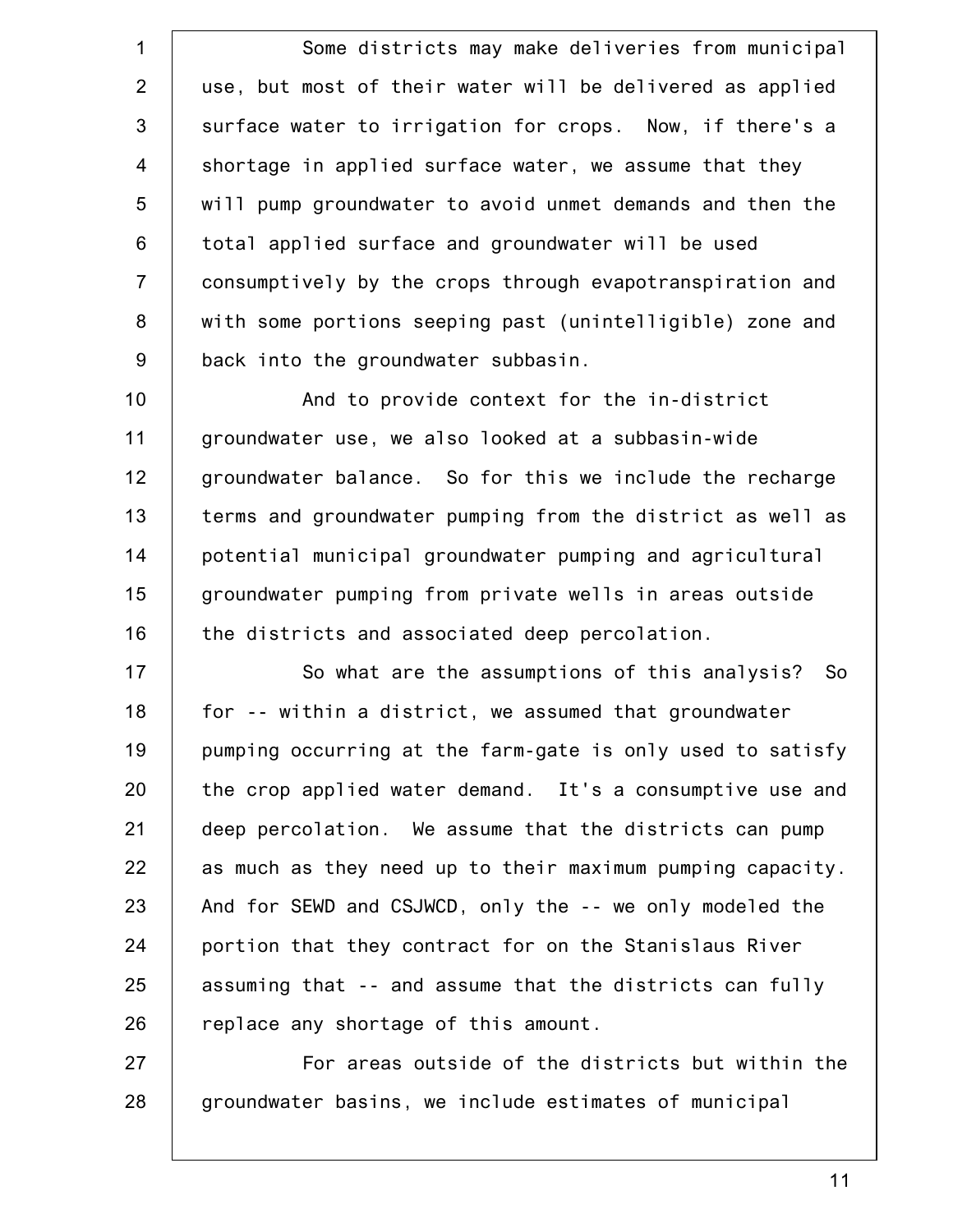1 2 3 4 pumping based on the 2003 version of Bulletin 118 and we assume agricultural areas are supplied complete with groundwater with a few exceptions such as areas in the Merced Irrigation District's sphere of influence.

5 6 7 8 9 10 11 12 13 So for this analysis, we wanted to use the best available information, the most accurate information to represent these irrigation districts. So the first -- so one of the most important sources of information were the district agricultural water management plans. In addition, we also -- in September 2015 we sent out informational request letters to each of the modeled irrigation districts asking them for more detailed information about their operations and groundwater use.

14 15 16 17 18 19 20 21 22 23 24 25 26 27 So some of the parameters that are based on these sources include district M & I deliveries, seepage from regulating reservoirs such as Turlock, Modesto, and Woodward, the minimum annual groundwater pumping estimate for each of the districts which represents groundwater pumping regardless of year type to supply areas that don't have access to surface water distribution system because the area's on a hill, the maximum groundwater pumping capacity of each district as of 2009, distribution loss factors that relate the distribution seepage and evaporation to the total diversions made by the district, and deep percolation factors that determine what portion of the total applied water will be lost -- will seep past (unintelligible) and into the groundwater subbasin.

28

So here we have a time series from 1922 to 2003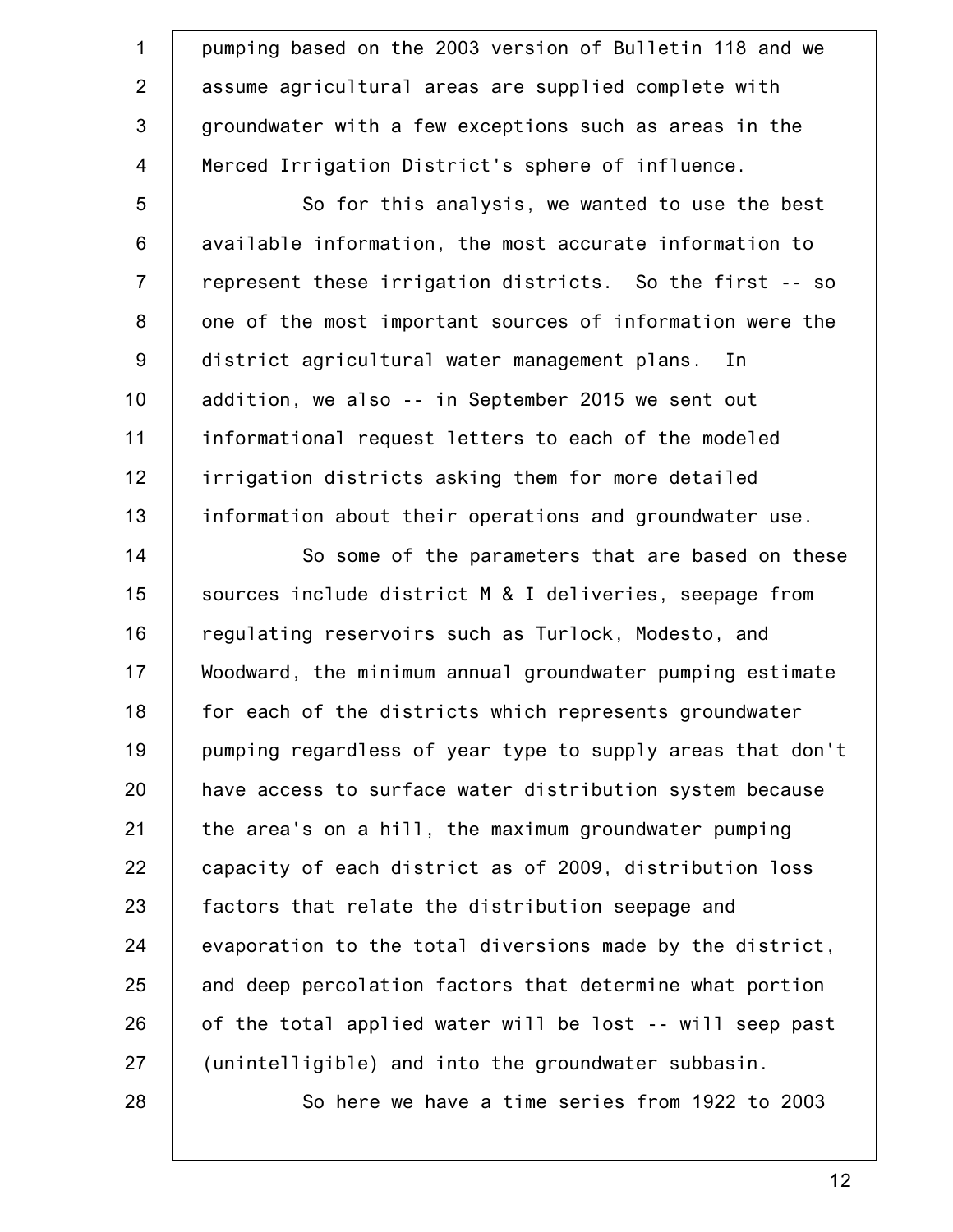| $\mathbf 1$    | of Merced Irrigation District average annual applied water |
|----------------|------------------------------------------------------------|
| 2              | demand under baseline conditions and with the source used  |
| 3              | to satisfy that demand. So at the bottom there's a purple  |
| $\overline{4}$ | section that represents the minimum annual groundwater     |
| 5              | pumping formed by the district. It's regardless of year    |
| 6              | type. And the blue -- or the light blue section are the    |
| $\overline{7}$ | district's surface water diversions. And, of course,       |
| 8              | those get cut in these severe drought years such as 1977,  |
| $9\,$          | 1991.                                                      |
| 10             | During these shortage times, surface water                 |
| 11             | shortage times, the district will increase its groundwater |
| 12             | pumping up to its groundwater pumping capacity, which is   |
| 13             | represented by the red section, and if the district        |
| 14             | reaches its pumping capacity but there's still unmet       |
| 15             | demand, well, then there's a shortage, which is            |
| 16             | represented by the white portion beneath the black line.   |
| 17             | So that was under baseline conditions.                     |
| 18             | Under a 40 percent unimpaired flow objective,              |
| 19             | there is a lot more surface water shortage and,            |
| 20             | correspondingly, a lot more groundwater pumping. Now,      |
| 21             | with this increase in groundwater pumping, the district    |
| 22             | reduces its potential agricultural impact, but it's        |
| 23             | transferring impacts to the groundwater subbasin.          |
| 24             | So here we have the modeled groundwater pumping            |
| 25             | across all the irrigation districts. So for baseline       |
| 26             | conditions and the 40 percent unimpaired flow objective,   |
| 27             | the X axis is year types and the Y axis is the total       |
| 28             | annual -- or the average annual groundwater pumping in     |
|                |                                                            |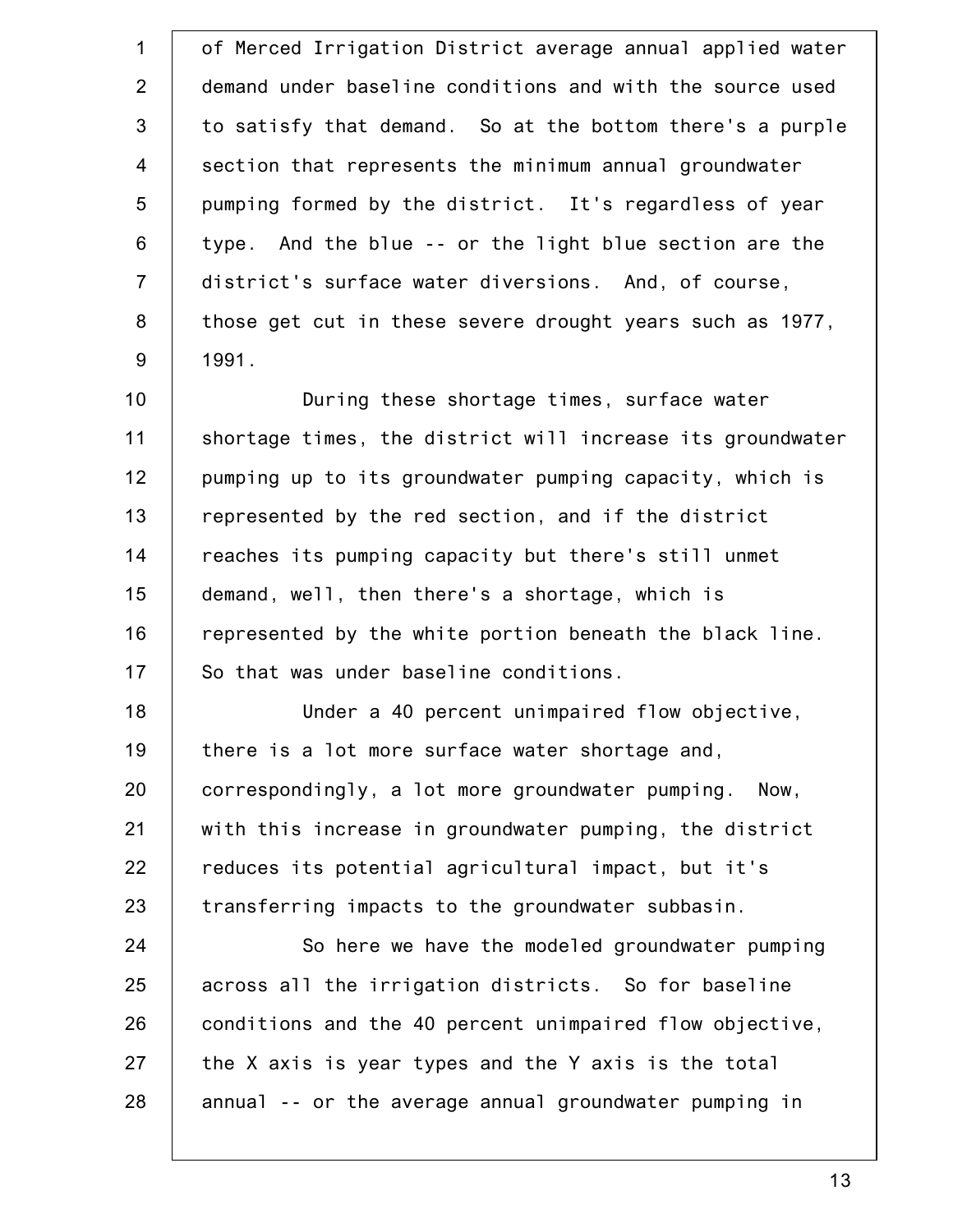1 2 3 4 5 each of these corresponding year types. So overall in all year types under baseline, there's about 260,000 acre-feet of groundwater pumping with most of that occurring in critically dry years as that's when there's the surface water shortage.

6 7 8 9 10 11 12 13 With a 40 percent unimpaired flow objective, the average annual groundwater pumping increases by about 100,000 acre-feet, with most of the increase in dry critical -- or below normal, dry, and critical years. On the other side -- in addition, there is also groundwater recharge. So here we have the model groundwater recharge across all the irrigation districts, or baseline and 40 percent objective.

14 15 16 17 18 19 20 21 Under baseline conditions there is about 730,000 acre-feet of recharge, and under our unimpaired flow objective, this decreases by about 80,000 acre-feet because of the reduced surface water deliveries for applied water. So there's less deep percolation and less distribution losses with the reduced diversions. Most of this reduction in recharge comes in dry and critical years.

22 23 24 25 26 27 28 So if you subtract the district's groundwater pumping from its -- from recharge associated with the operations, you get an estimate of the net input to the groundwater basin associated with district operations. So here we have the average annual net input to the basin for each irrigation district under each of the potential unimpaired flow objectives. What's important to notice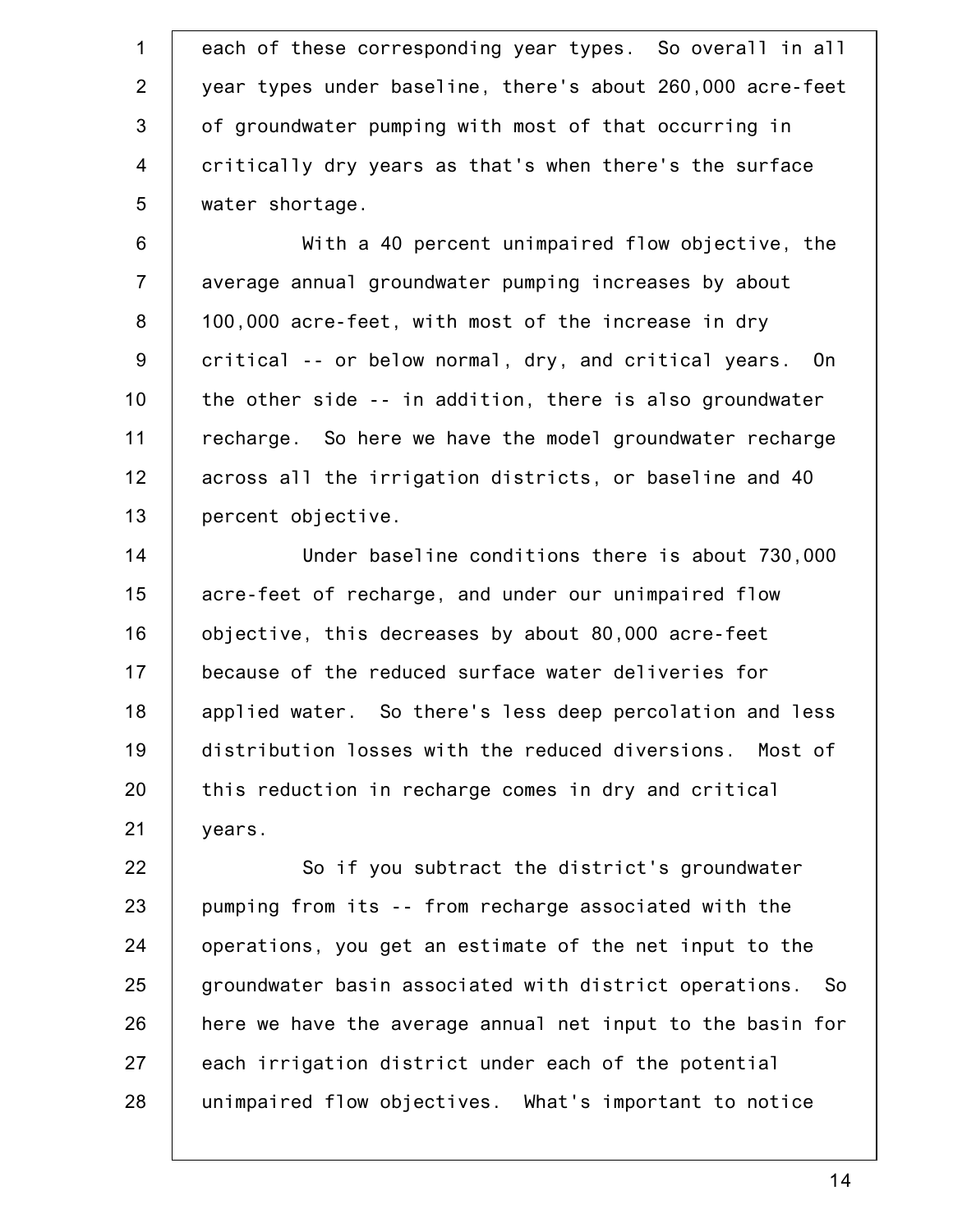1 2 3 4 5 6 7 8 9 10 11 12 13 14 15 16 17 18 19 20 21 22 23 24 25 26 27 28 here is that even under a 40 percent unimpaired flow objective, all the districts remain positive contributors to the groundwater subbasin. And even under a 50 percent unimpaired flow objective, only Merced Irrigation District becomes a net user of groundwater. So with that, I'm going to hand it over to Xuan Gao who will go over our potential impacts to drinking water. MS. GAO: Good morning, everyone. My name is Xuan Gao, and I am also an engineer. I am going to give you an overview of the drinking water in the four groundwater subbasin and how it might be impacted by our proposal. According to the 2010 U.S. Census, there were approximately 1.25 million people living in the area overlying the four subbasin. Of that population, 1.12 million peoples are connected to public water system. The rest of the -- the rest of the populations relies on domestic, that is, private wells for their drinking water supply. And the population -- the percentage of population connected to public water system is about 89 percent, and population that relies on domestic well solely is about 11 percent. So we identified 93 public water suppliers within the four groundwater subbasin. In year 2014, these public water supplier delivered 323,000 acre-feet of water. Of that, about 48 percent is surface water and 52 percent is groundwater. If we assume that the people that are --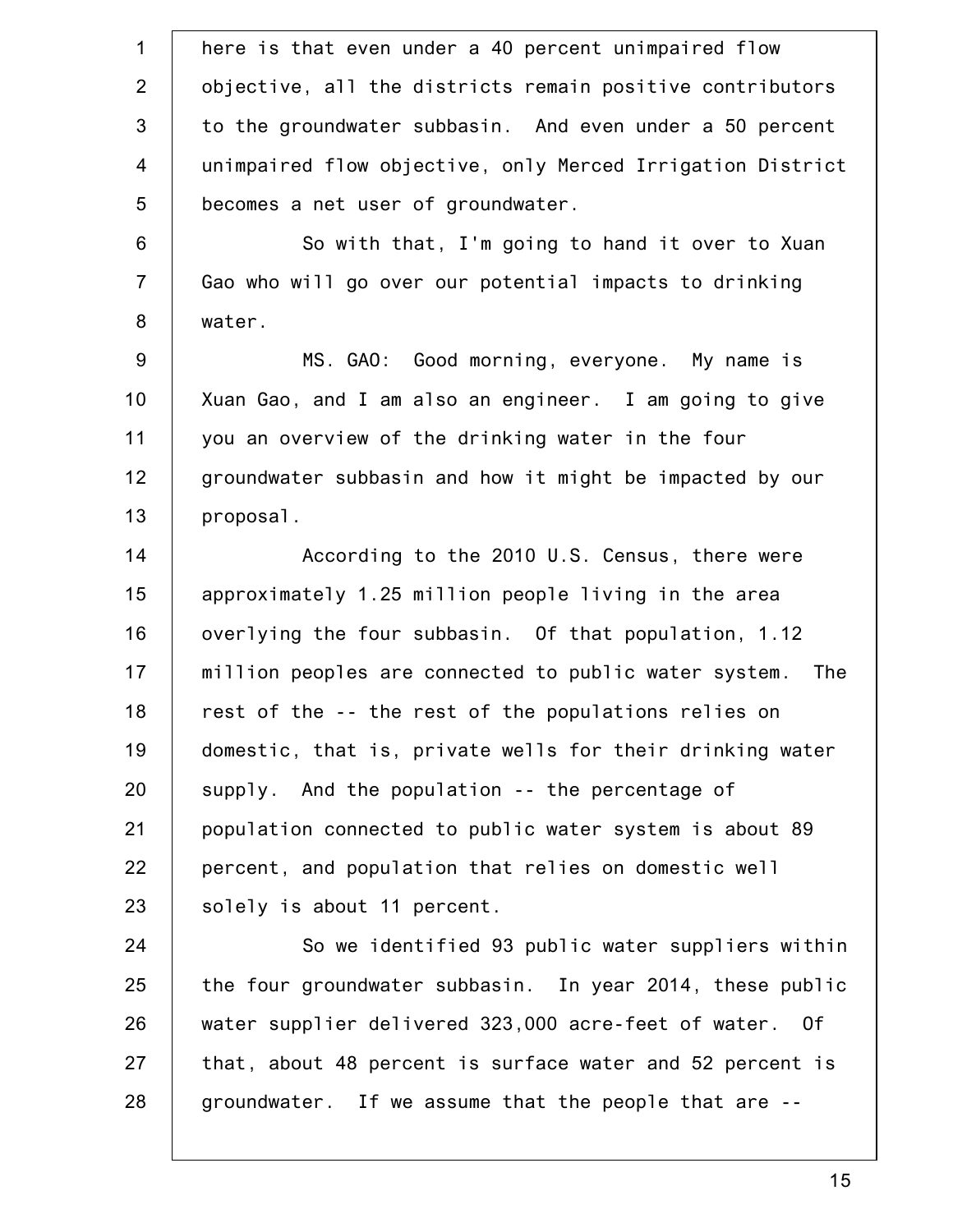1 2 3 4 5 6 7 8 9 10 11 12 13 14 15 16 17 18 19 20 21 22 23 24 25 26 27 28 that are not connected to a public water supply system and rely solely on domestic well for their drinking water supply have similar per capita usage of drinking water, like those connected to a public water supplier, then they would have produced -- or consumed 8 -- 38 TAF in 2014, and together the total water production in 2014 would be 361 TAF. The reduction in surface water supply would, therefore, affect entity that rely upon groundwater by increasing the need to deepen their wells or build more wells in order to continue to assess -- access groundwater, increasing groundwater pumping cost, degrading groundwater quality, making groundwater unavailable in some area when the groundwater dropped to a level that makes pumping no longer economically feasible. Our 40 percent unimpaired flow requirement would reduce net groundwater input by about 186,000 acre-feet per years as compared to baseline. And what does this potentially means to groundwater supply? As you know, the Eastern San Joaquin and Merced subbasins are listed as critically overdrafted. Actually, all of the four subbasins have experienced groundwater level declines and overdraft in the past. The rates of overdraft for the four subbasins are estimated to be 155,000 acre-feet per year, so if we pick this number -- if you pick this number, this is 100 and -- okay. So if we pick the 186 and add it to the 155, then we would get 341 TAF per year as the resulted overdraft.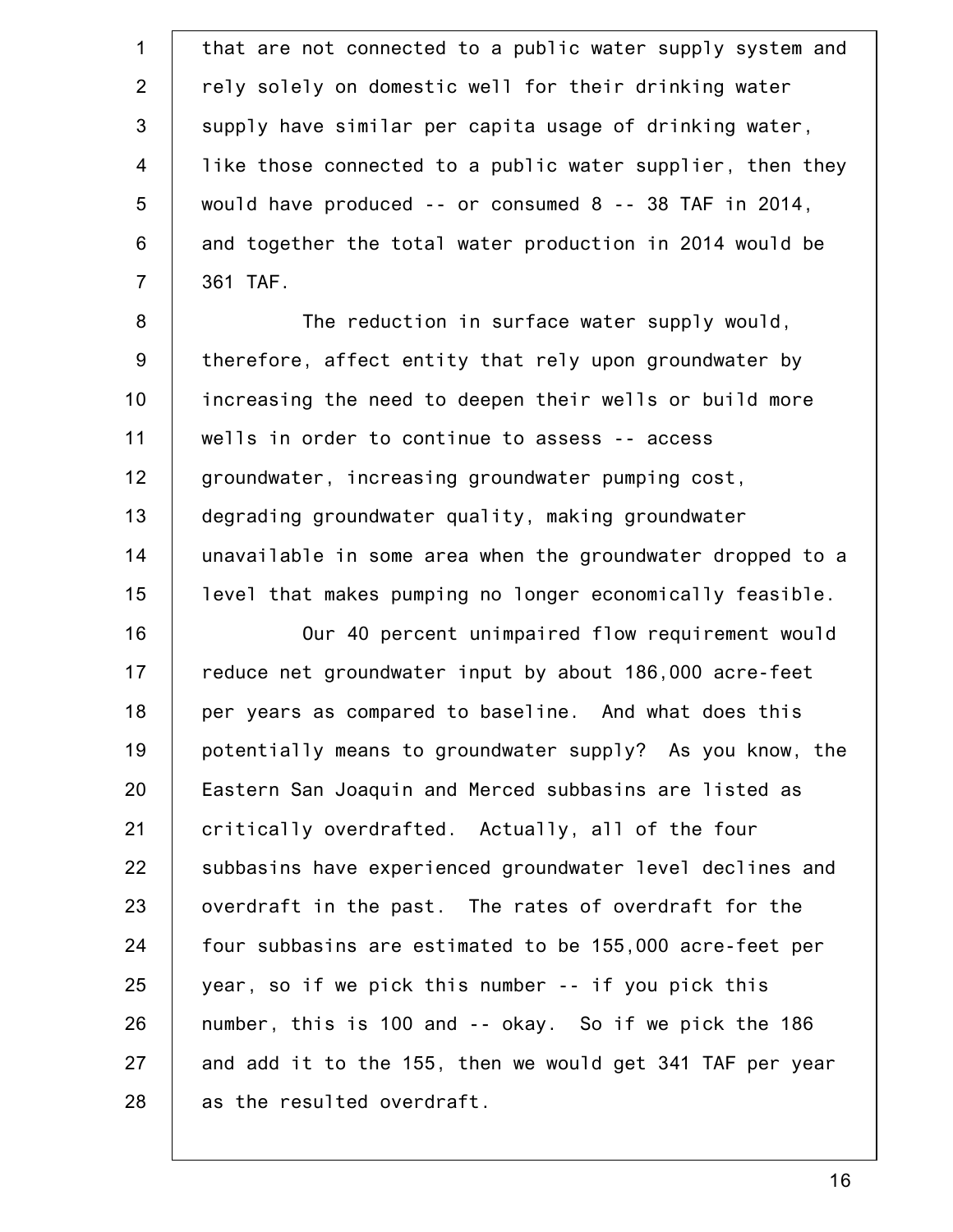1 2 3 4 5 6 7 8 9 And so in (unintelligible) such level of overdrafts can be sustained, and a study on a total groundwater storage carried out by USGS in 1960 estimated that the total groundwater storage in the four subbasin was about 125 million acre-feet. So the existing draft of -- rate of overdraft, 155, is about 0.12 percent of the total groundwater storage, and the combined 341 TAF per years of overdraft is about 0.7 percent of the total - total groundwater storage.

10 11 12 13 14 15 16 These low percentage, however, do not means that we still have a long way to go to complete -- to deplete the groundwater resource -- resources because there would be substantial subsidence that occur long before our water in aquifer could be removed; therefore, actions are needed to address groundwater overdraft which for without our proposal and SGMA will help.

17 18 19 20 21 So in our SED, we provided a range of existing overdrafts in the four subbasin. The 155 that I mentioned just now, it's presented in Chapter 9 in another estimate which is 144 -- 144 TAF per year is presented in the executive summary.

22 23 24 25 26 27 28 Lowering the groundwater table would affect groundwater quality in the following way. It could accelerate migration of surface contaminant to the well. It could increase saline -- saline water intrusion to the aquifers, and it could mobilize naturally occurring trace elements and elevate their concentration in the aquifer. However, the impact of groundwater pumping on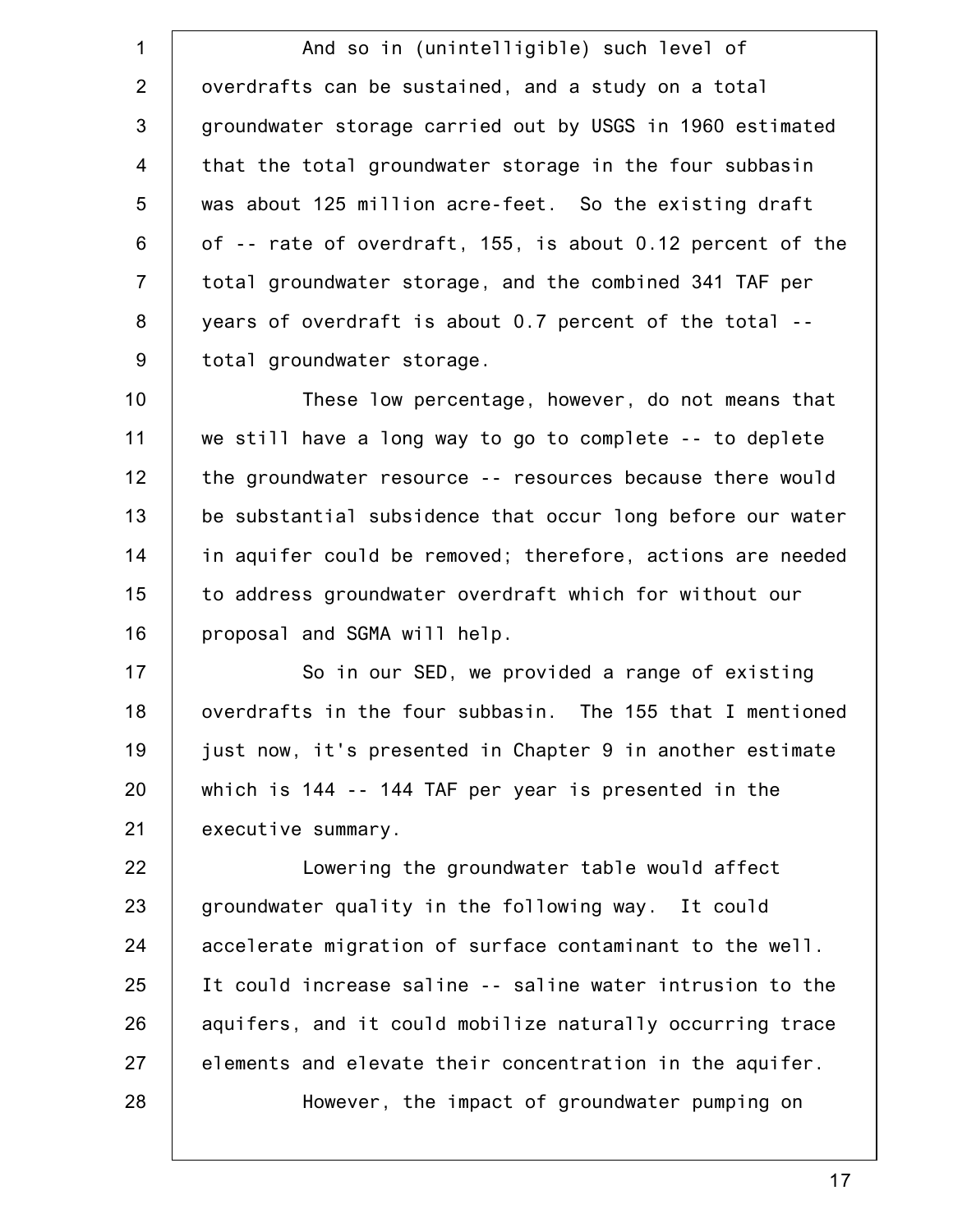1 2 3 4 5 6 groundwater quality depends upon many factors. Such example of those factors are location (unintelligible) of the well, the amount of groundwater pumped, and the frequency at which pumping occurred, hydrogeological characteristics of the aquifers, and contaminant characteristics.

7 8 9 10 11 12 13 14 15 In addition, it is impossible to predict how the affected party could respond to the reduction of surface water. They might deepen the existing well or build a new well. If they build new wells, we wouldn't know the number of new wells and their location; therefore, while it is true groundwater pumping might affect groundwater quality -- groundwater quality and flow, it is speculative to determine the exact impact on groundwater quality due to our proposal.

16 17 18 19 20 21 22 23 24 25 26 27 28 So during the recent drought, the amount of groundwater pumped greatly increased, as we know, and yet there was no greater number of violations of the maximum contaminant level as compared to wet year based on the consumers' confidence reports prepared by the service provider. This suggests that for public water systems, a substantial increase in groundwater pumping would not necessarily result in more violation of drinking water quality standard. This is because service provider are required to take action that -- to ensure that water is in compliance with relevant drinking water standards before it serves to the public. If any exceedance -- exceedances are detected, service providers are required to bring the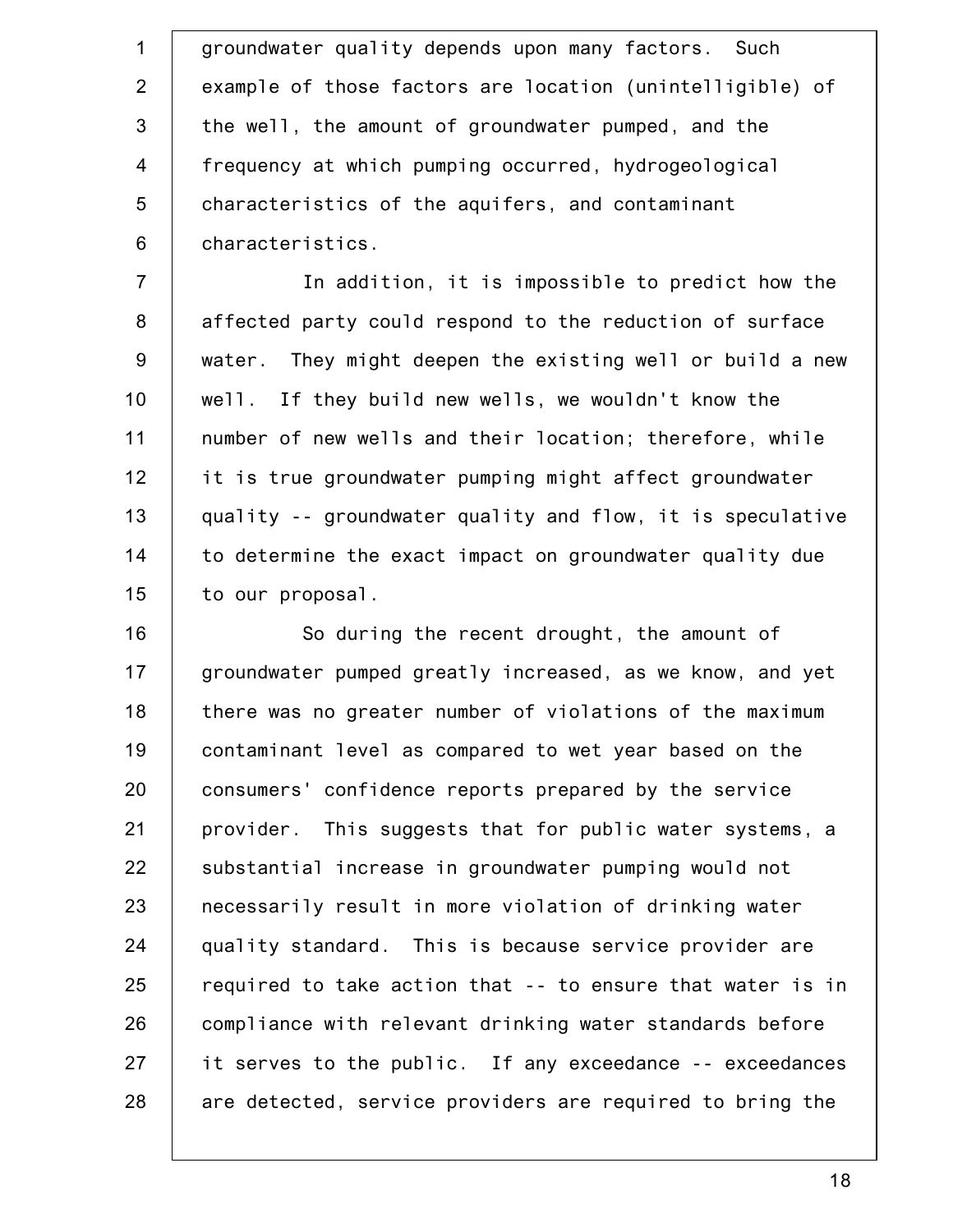1 2 3 4 5 6 7 8 9 10 11 12 13 14 15 16 17 18 19 20 21 22 23 24 25 26 27 28 contaminated well off-line and treat the water. There might be potential impact on domestic well users because unlike public water system, there's no systematic monitoring of water quality in domestic well. As such, it is a very important for the domestic well owners to test their water and follow the recommended best practices as set forth in the SED. It is also important for the local groundwater agency to implement SGMA to address overpumping and avoid water quality degradation. In the past, the State Water Board provided financial assistance to help schools, communities, and public water suppliers to address drinking water issues. Examples of those financial programs are shown here. For example, a well in an elementary school in Merced County went dry, and the board provided \$180,000 for them to build a new well nearby. And another program that we had been providing water funding to the public is the Drinking Water State Revolving Fund. In 2015 we provided about \$6,060,000 to the City of Hughson for them to replace a well that had arsenic problem. For further informations about impact on groundwater resources, service providers, and service providers, you can refer to Chapter 9, 13, 22, and Appendix G of our SED. These chapters and associated analysis can be downloaded at this link. Think you can see. Okay. Thank you. MR. WARD: Is this on still? UNIDENTIFIED SPEAKER: Yes.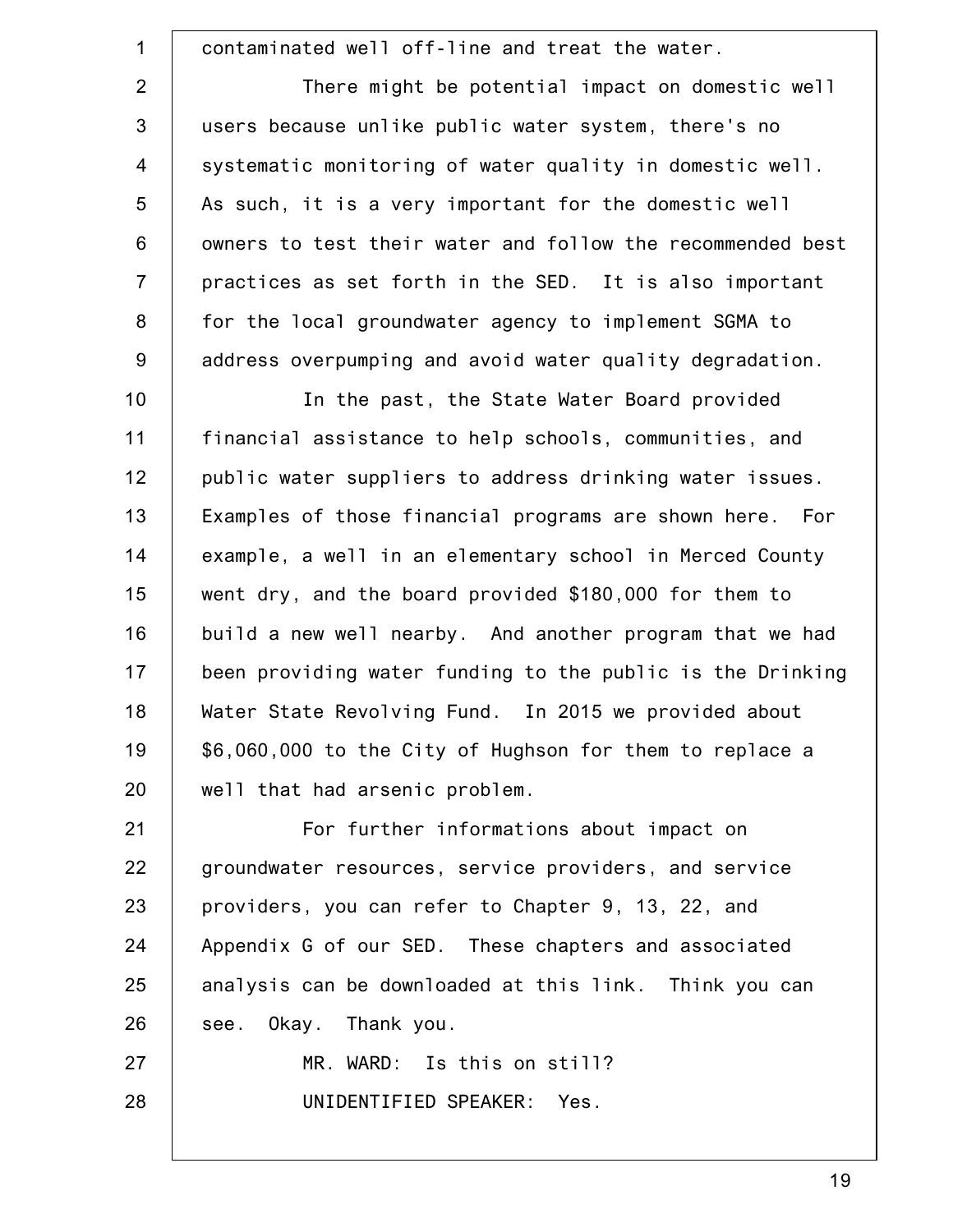| $\mathbf 1$    | MR. WARD: Don't push anything. All right. Can             |
|----------------|-----------------------------------------------------------|
| $\overline{2}$ | you hear me? All right. Thanks.                           |
| 3              | You know, one of the aspects of this entire               |
| $\overline{4}$ | approach is that you folks have been working on this for  |
| 5              | quite a few years. At least four; right? Go back to 2012  |
| $6\phantom{1}$ | in the first version, and I don't know how many years     |
| $\overline{7}$ | before the first version; right? Our community has        |
| 8              | essentially had, you know, maybe the last 60 days.        |
| $9\,$          | Certainly you've been working with some of the other      |
| 10             | irrigation districts for longer than that.                |
| 11             | But what we're tasked with is, you know, looking          |
| 12             | at in-depth a heck of a lot of information, and imbedded  |
| 13             | in it, a lot of assumptions and approaches and            |
| 14             | methodologies that were used in your analysis. And so I   |
| 15             | was asked -- and a whole bunch of people volunteered to   |
| 16             | step forward to assemble some technical teams to begin to |
| 17             | explore that -- those questions.                          |
| 18             | We realized that today is not enough time to              |
| 19             | resolve any of this, and we're just really at the         |
| 20             | beginning point. We appreciate and recognize that there's |
| 21             | other opportunities coming up with the workshops in       |
| 22             | Sacramento on the 5th and the 12th, the number of public  |
| 23             | hearings, and ultimately the written comments. So I don't |
| 24             | want to talk too much because I'm going to use up our     |
| 25             | time, so I won't.                                         |
| 26             | With me today is some professional folks that             |
| 27             | stepped forward to begin talking to you about the         |
| 28             | analysis. We don't have anybody here today to talk about  |
|                |                                                           |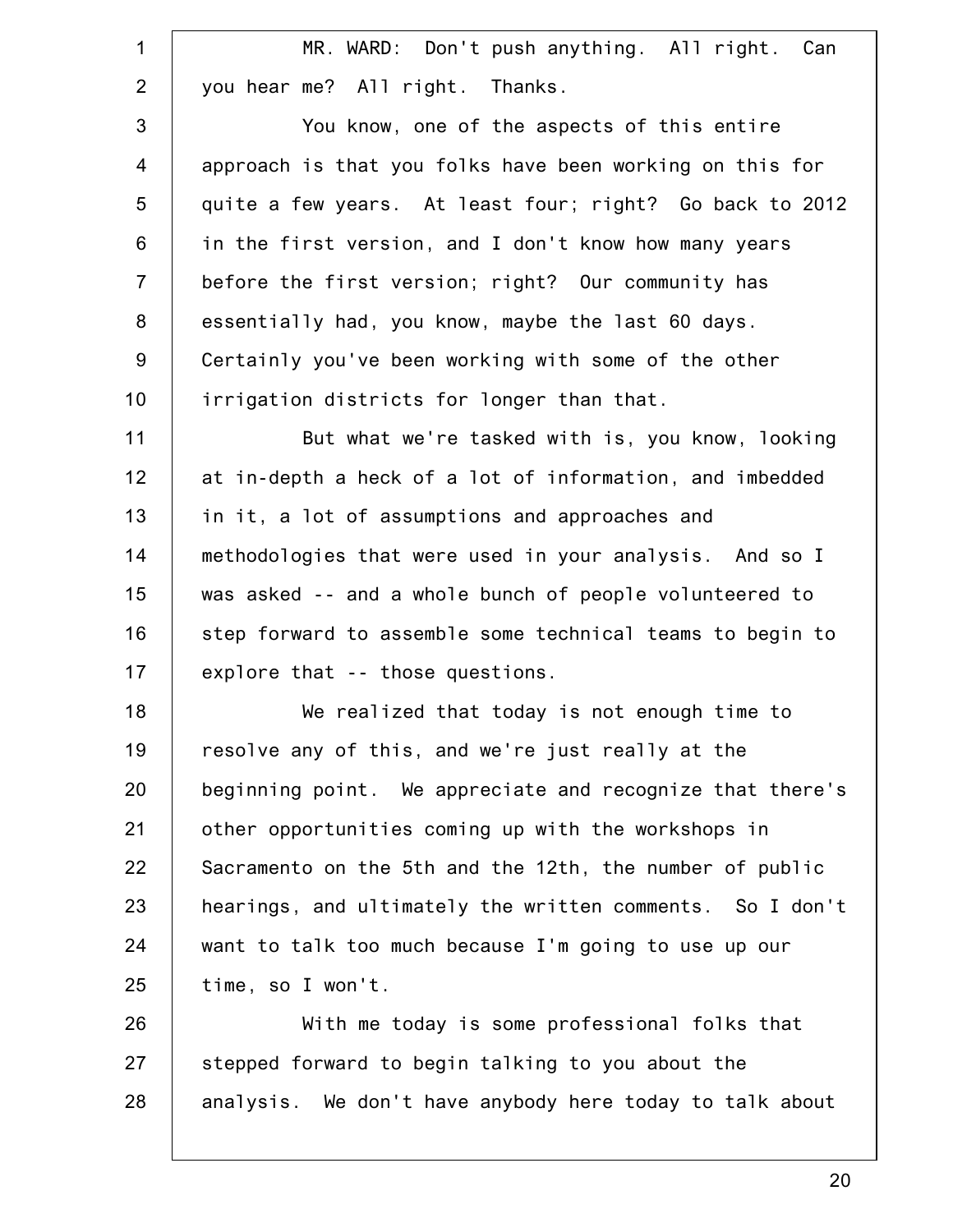| $\mathbf{1}$   | fisheries and flows. That's not the discussion. It's not      |
|----------------|---------------------------------------------------------------|
| $\overline{2}$ | taken as a given that there's the foundational science for    |
| 3              | that, but that will be explored in a different forum.         |
| $\overline{4}$ | What we're here today to is to talk about the groundwater     |
| 5              | and the drinking water impacts and basically in four          |
| $6\phantom{1}$ | areas: One of those is the analysis itself and CEQA           |
| $\overline{7}$ | compliance; the other is agricultural impacts; and then       |
| 8              | breaking the drinking water into two parts, the large         |
| $9\,$          | urban -- the cities and then the small urban and the          |
| 10             | rural.                                                        |
| 11             | So I -- today over on the audience's left is Ali              |
| 12             | Taghavi with RMC. Next to Ali, Ron Rowe with Merced           |
| 13             | Ms. Valerie Kincaid with O'Laughlin & Paris, and<br>County.   |
| 14             | Mike Tietze with Jacobson James & Associates. Mike is --      |
| 15             | is the sub team leader for this, and so I'll just turn it     |
| 16             | over to Mike to begin the discussion.                         |
| 17             | MR. GROBER: Mr. Ward, if I may?                               |
| 18             | MR. WARD: Yes.                                                |
| 19             | MR. GROBER: Just a comment. Because this is a                 |
| 20             | very rich, deep topic, you know, we raced through a lot of    |
| 21             | information here. And I just want to let the panel            |
| 22             | know $-$ - I think they know, but also the public $-$ - we're |
| 23             | going to have two days of technical workshop. I don't         |
| 24             | think I pointed that out. On December 5th and 12th.           |
| 25             | MR. WARD: Right.                                              |
| 26             | MR. GROBER: So there will be additional                       |
| 27             | opportunity. This is an initial opportunity to ask some       |
| 28             | questions.                                                    |
|                |                                                               |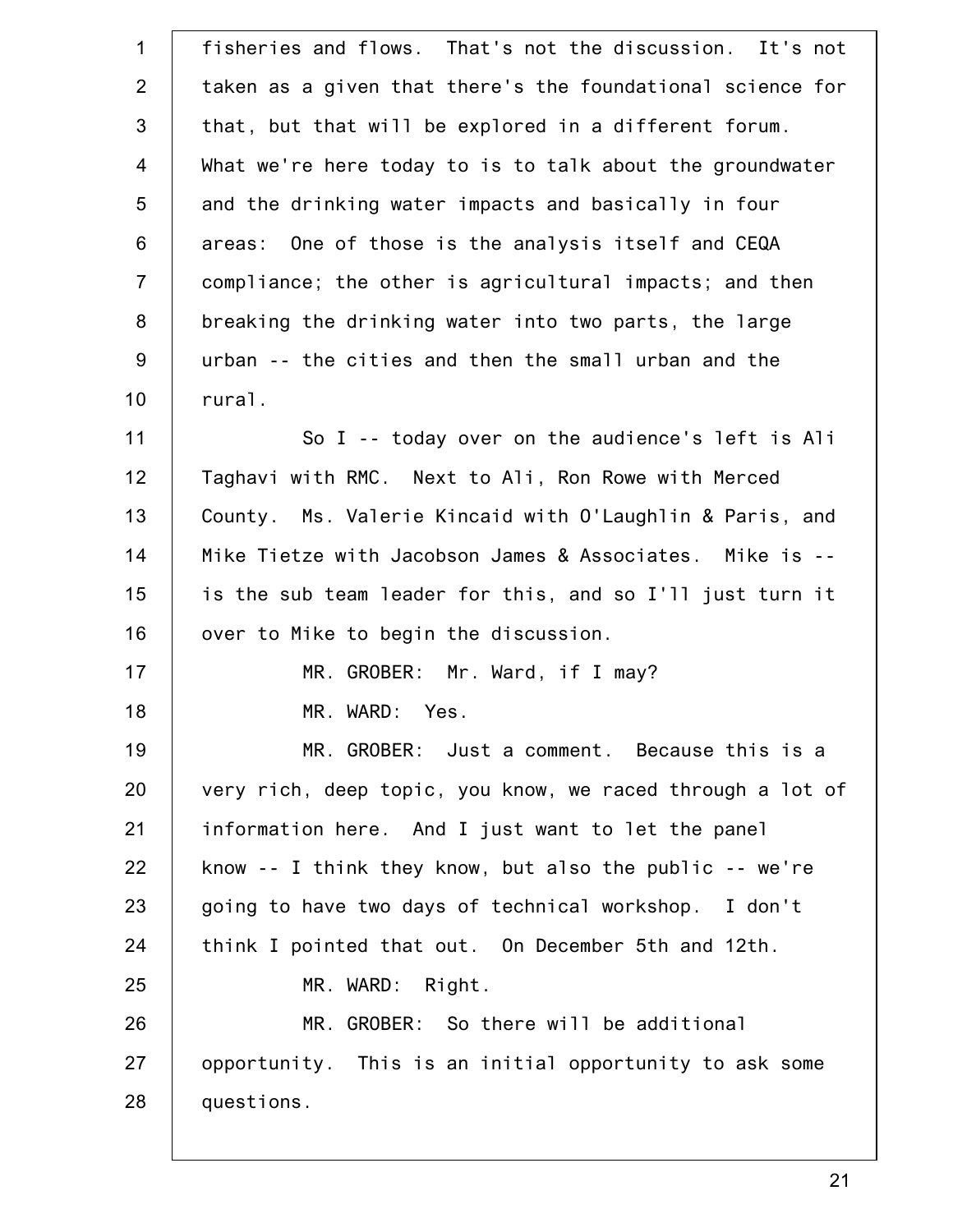| $\mathbf{1}$   | MR. WARD: Right.                                          |
|----------------|-----------------------------------------------------------|
| $\overline{2}$ | MR. GROBER: Really the focus should be --                 |
| 3              | because there's going to be a lot of differences of       |
| $\overline{4}$ | opinion, thoughts on policy, and I think you mentioned    |
| 5              | CEQA compliance, things like that. But really the purpose |
| 6              | here today is to make sure that the nature of our         |
| $\overline{7}$ | technical work is understood so we can exchange that      |
| 8              | information.                                              |
| $9\,$          | MR. WARD: Right.                                          |
| 10             | MR. GROBER: So we just want to kind of circle             |
| 11             | back to that kind of core -- you know, core intent here   |
| 12             | because we have our technical people here today. We       |
| 13             | don't -- though our attorneys are in the audience, I      |
| 14             | just -- you know, and I see we have an attorney on your   |
| 15             | panel, but I want to make sure that we circle back to and |
| 16             | focus on the technical elements of what we've prepared    |
| 17             | today.                                                    |
| 18             | MR. WARD: That's the idea, yes.                           |
| 19             | MR. TIETZE: Yeah, Les, I think you -- you stole           |
| 20             | my opening remarks and I couldn't have said it better     |
| 21             | myself. The intent is to focus on technical issues        |
| 22             | regarding the analysis and supporting science. This first |
| 23             | panel is focused on the resource analysis and supporting  |
| 24             | science piece. And specifically, you know, we all agree   |
| 25             | that unimpaired flow will have significant impacts that   |
| 26             | reach far beyond the rivers, and the purpose of this SED  |
| 27             | is to characterize and understand those impacts. And we   |
| 28             | want to understand better the analysis that went into     |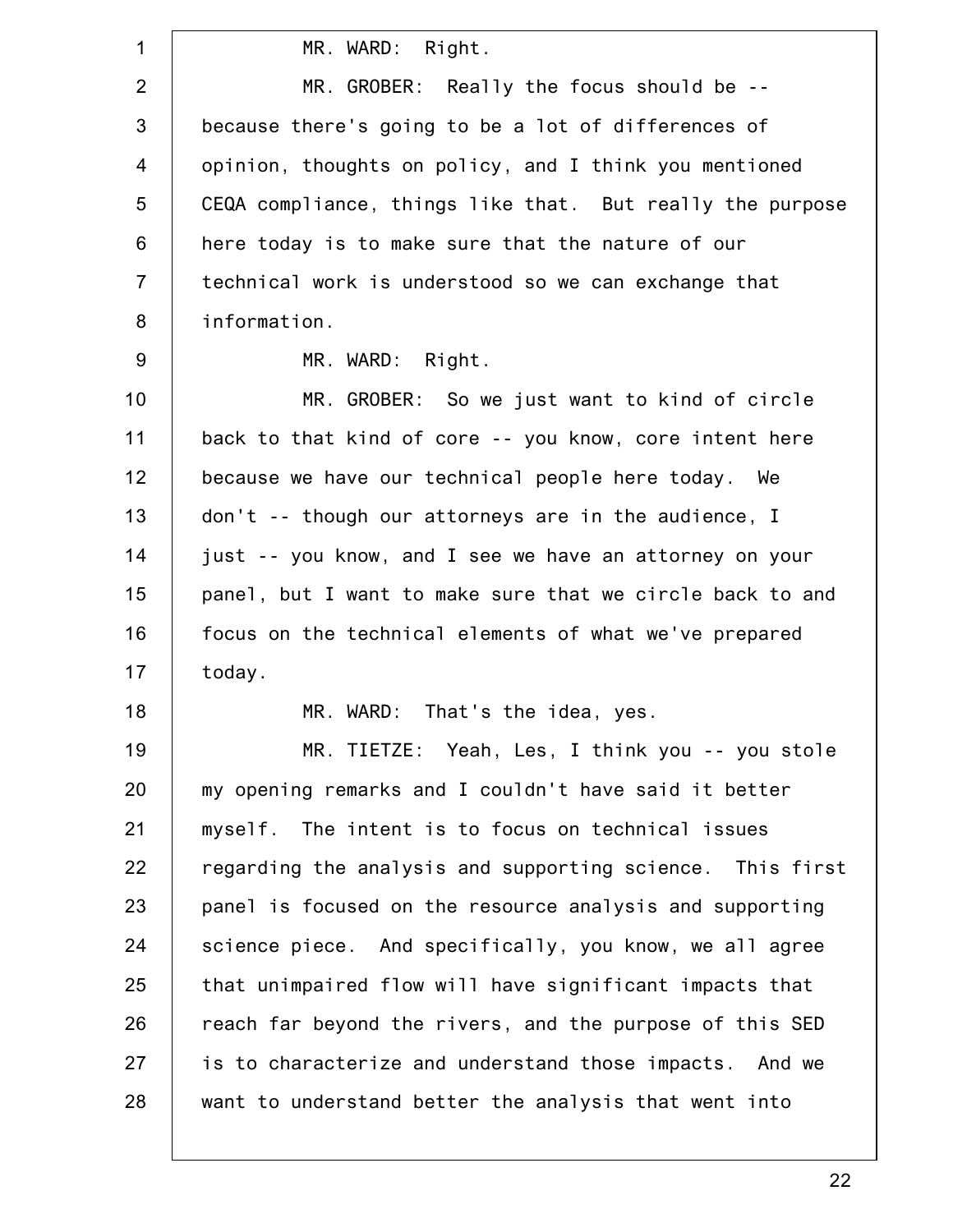| $\mathbf 1$    | that.                                                      |
|----------------|------------------------------------------------------------|
| $\overline{2}$ | So with that said, I'll turn it over to Ron to             |
| $\mathfrak{S}$ | start with our first questions.                            |
| $\overline{4}$ | $MR. ROWE: Am I -- can you gives hear me? Good$            |
| 5              | morning. Les, thank you very much, and your team.          |
| 6              | Appreciate you coming down to Modesto.                     |
| $\overline{7}$ | The general topic area that I have to discuss is           |
| 8              | CEQA impact analysis and evaluation for potential and      |
| 9              | desirable results under Sustainable Groundwater Management |
| 10             | Act. And I have an interest in how or where the SED        |
| 11             | evaluated the potential for significant adverse impacts    |
| 12             | related to subsidence in water quality in particular. And  |
| 13             | we have concerns about drawdown, as you've mentioned,      |
| 14             | storage depletion, surface water depletion, and impacts to |
| 15             | groundwater-dependent ecosystems of course, like in        |
| 16             | Appendix G.                                                |
| 17             | But how did the SED account for the fact that              |
| 18             | these adverse impacts in these areas are typically         |
| 19             | dependent on and understood in our terms which are local   |
| 20             | conditions? Was there specificity in that?                 |
| 21             | MR. GROBER: That's -- that's a good question and           |
| 22             | that's kind of -- it will be important to identify. And I  |
| 23             | think that was in one of my lead slides the programmatic   |
| 24             | nature of our analysis because the proposal, what we       |
| 25             | are -- at the core of the proposal is a proposed change in |
| 26             | flow objectives in the Merced, the Tuolumne, and           |
| 27             | Stanislaus River. So that's the physical change that       |
| 28             | would be occurring.                                        |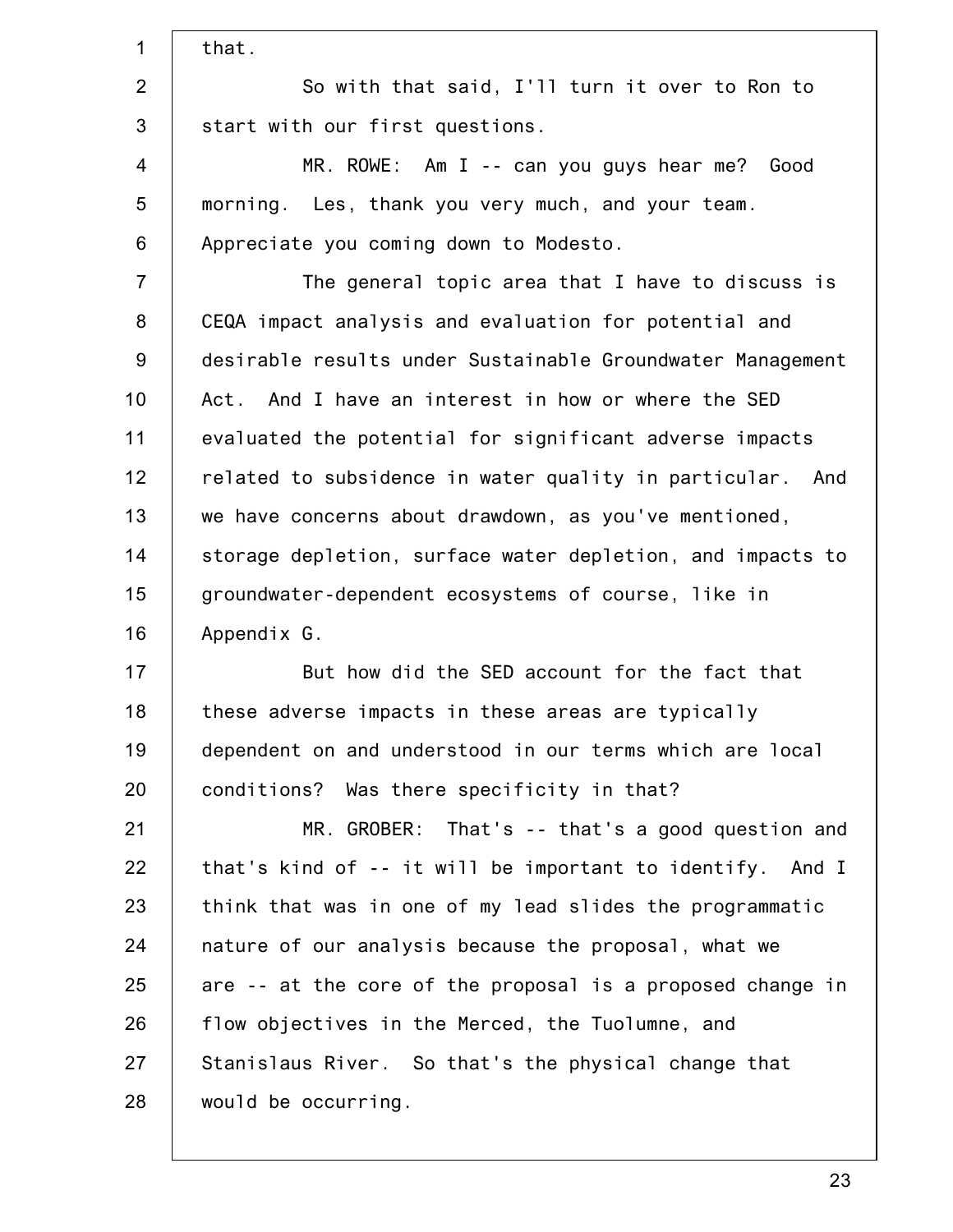1 2 3 4 5 6 7 8 9 10 11 But then the analysis identifies that in response to the physical change, we observe what's happened in the area in the past during times of water shortage. So as - as Tim had pointed out, it kind of has that next step. If you reduce that surface water supply, the response that we would be seeing -- and actually, Walt, you made the comments about the number of intervening years. Some of those intervening years have been very instructive because those were the very hard drought years which hopefully were -- those are -- the worst of those years are behind us.

12 13 14 15 16 17 18 19 20 21 22 23 24 But we got the additional information to observe what happens during drought, and it's that graphic that Mr. Nelson presented showing, well, in response to surface water shortage, there would be additional groundwater pumping. Because that's what happens now already during times of scarcity. So what we'd take into account from those ag water management plans, maximum pumping, you know, capacities, things like that, that's then that next step, you know, once removed from the initial proposal for augmenting instream flows resulting in reduced surface water supplies. But in response to reduced surface water supplies, we expect what's the most likely outcome. That would be additional groundwater pumping.

25 26 27 28 And I think it's worth noting for those that have been tracking this for a number of years, when we went out with the original SED, we took a different approach to that. We said, well, if there is a reduced surface water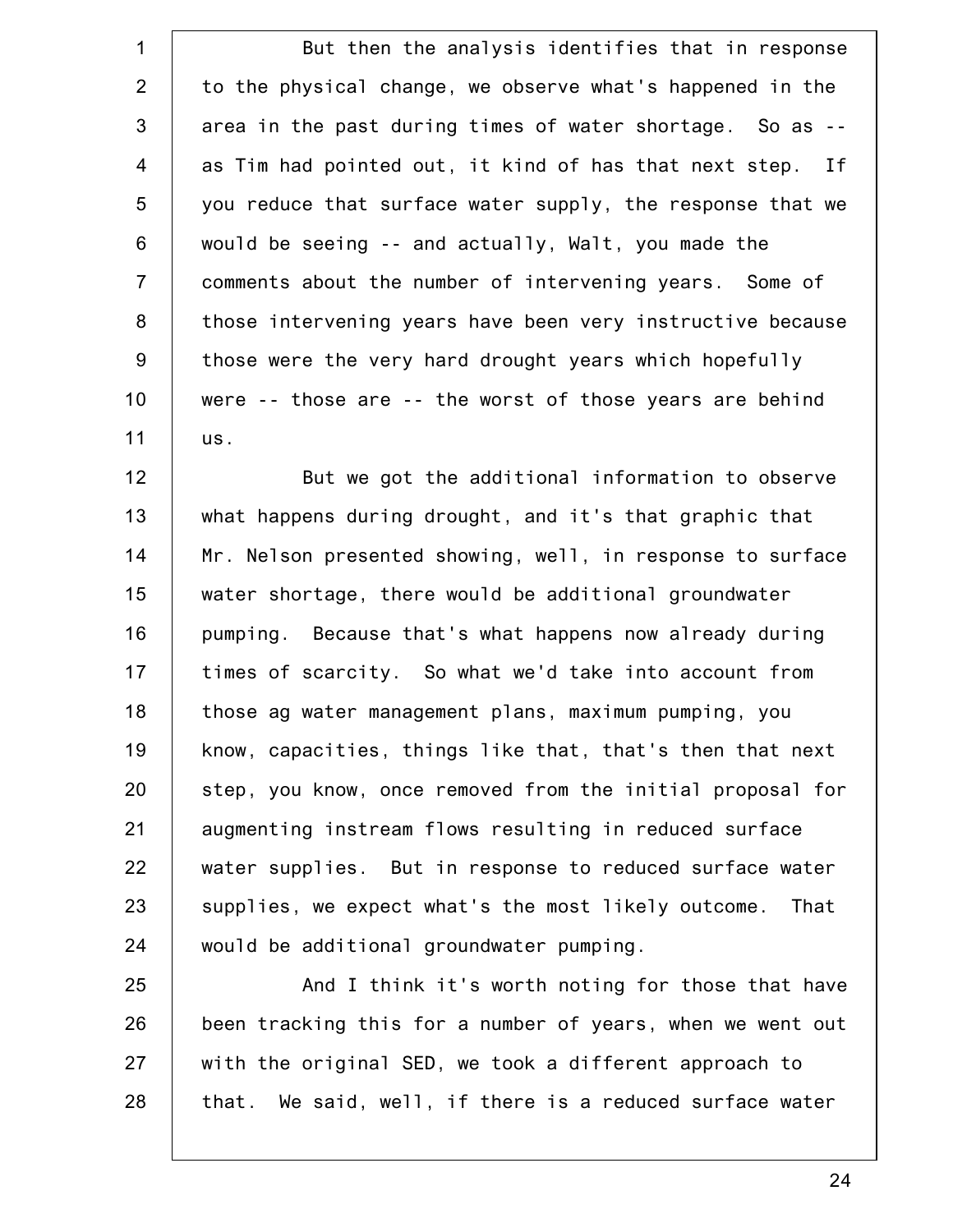| $\mathbf{1}$     | supply, you could have one of two things happening in the  |
|------------------|------------------------------------------------------------|
| $\overline{2}$   | extreme: You could have no additional groundwater pumping  |
| 3                | on the one hand or you replace it all with groundwater     |
| $\overline{4}$   | pumping. Neither one of those -- I think we got comments   |
| 5                | from the area, and we've got comments from our board       |
| $\,6$            | members. Neither one of those is realistic.                |
| $\overline{7}$   | So in this round, we (unintelligible), well,               |
| $\bf 8$          | what's the most likely response to reduced surface water   |
| $\boldsymbol{9}$ | supplies? And that most likely response is some increased  |
| 10               | level of groundwater pumping. And I understand the SGMA    |
| 11               | concerns that we talked about, you know, what can happen   |
| 12               | over the long term and the requirements under SGMA, but    |
| 13               | it's a -- it's a problem that we've wrestled with, which   |
| 14               | is why in our documents we looked at even different        |
| 15               | possible maximum rates of groundwater pumping.             |
| 16               | We looked at what was available in 2009, what was          |
| 17               | possible in response to the drought 2014 levels of         |
| 18               | groundwater pumping. You get different answers if you      |
| 19               | look at it in those two different ways, and the different  |
| 20               | answer is reflective of what we did the first time. If     |
| 21               | you have more groundwater pumping, you'll have a greater   |
| 22               | effect on the groundwater resources but a lesser effect on |
| 23               | the agricultural production and ag economic resources and  |
| 24               | vice versa. If you do less pumping, then you'd have more   |
| 25               | of a reduction in the overall water supply and a greater   |
| 26               | effect on cropping, you know, reduced cropping and         |
| 27               | fallowing and economic effects.                            |
| 28               | So what we've done is we've tried to strike a              |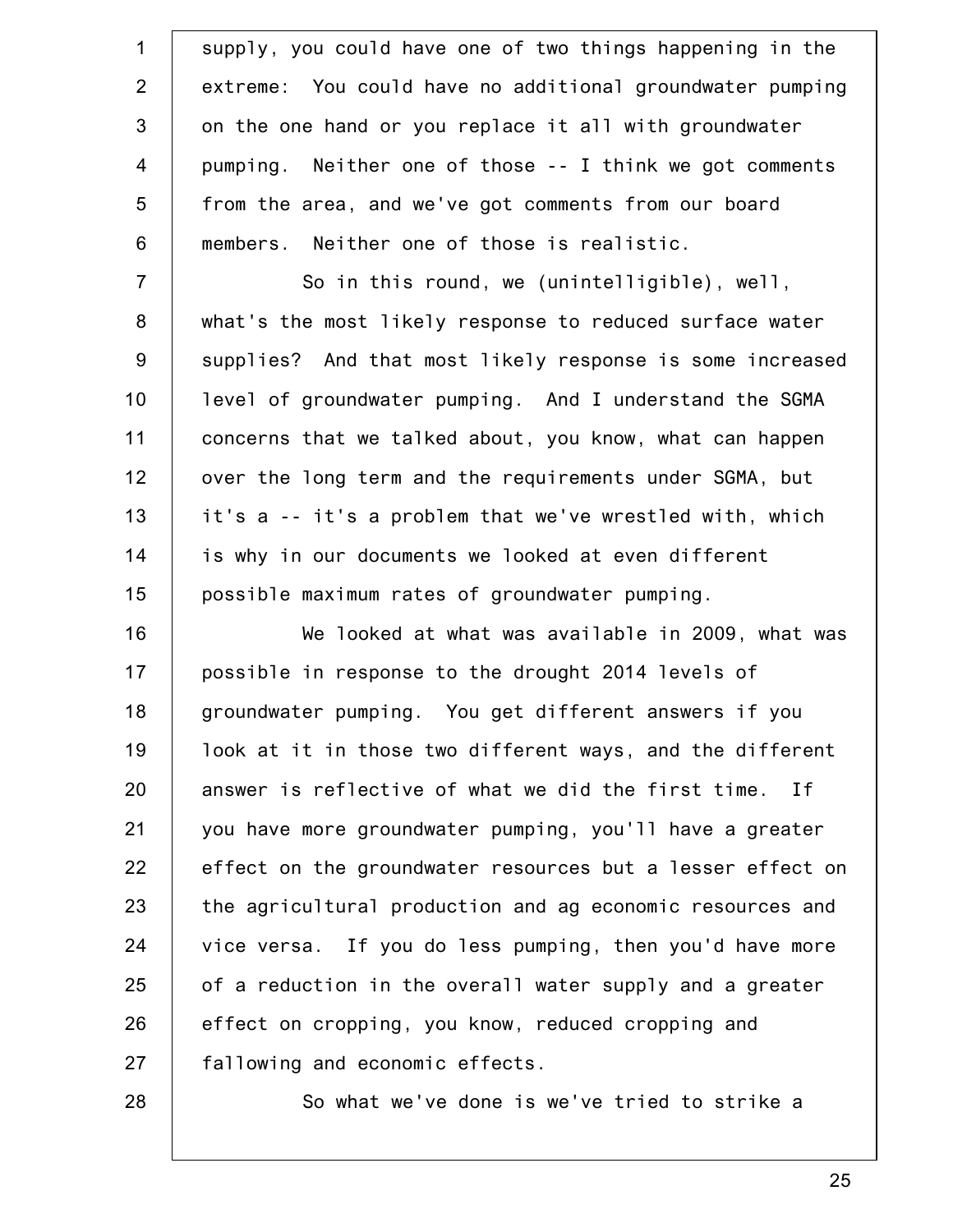1 2 3 4 5 6 7 8 9 10 11 balance in what we thought based on the observed is the most likely outcome. And -- and this is the opportunity to hear if we got it wrong, if it should be some other number. That's going to be important to hear. But an important take-home from all of that, this is a programmatic analysis, so we don't look at a high level of detail because we can't know what the response is going to be, the local response is going to be. It's going to depend on crop prices, the value of water, how much additional development there is. We identify things like additional groundwater

12 13 14 15 16 17 recharge, active recharge, more than just the conjunctive use that's currently going on. So many of those things start becoming speculative. So we tried to strike a balance. I'm curious to hear your thoughts on if we got that balance right or what else we should be looking at or what else it should be.

18 19 20 21 22 23 24 25 26 27 MR. ROWE: Thanks, Les. More specifically, I think for Merced County, one of our larger concerns is subsidence. It's not so much of an issue that we currently observe north of the Merced River, but as we potentially impact water supply and its relationship to depth to groundwater, upper unconfined zones become less reliable over time. Wells potentially going deeper below the -- let's say the Corcoran clay layer and further potentially impacting subsidence is a major concern of ours.

28

And we don't need to look too far further south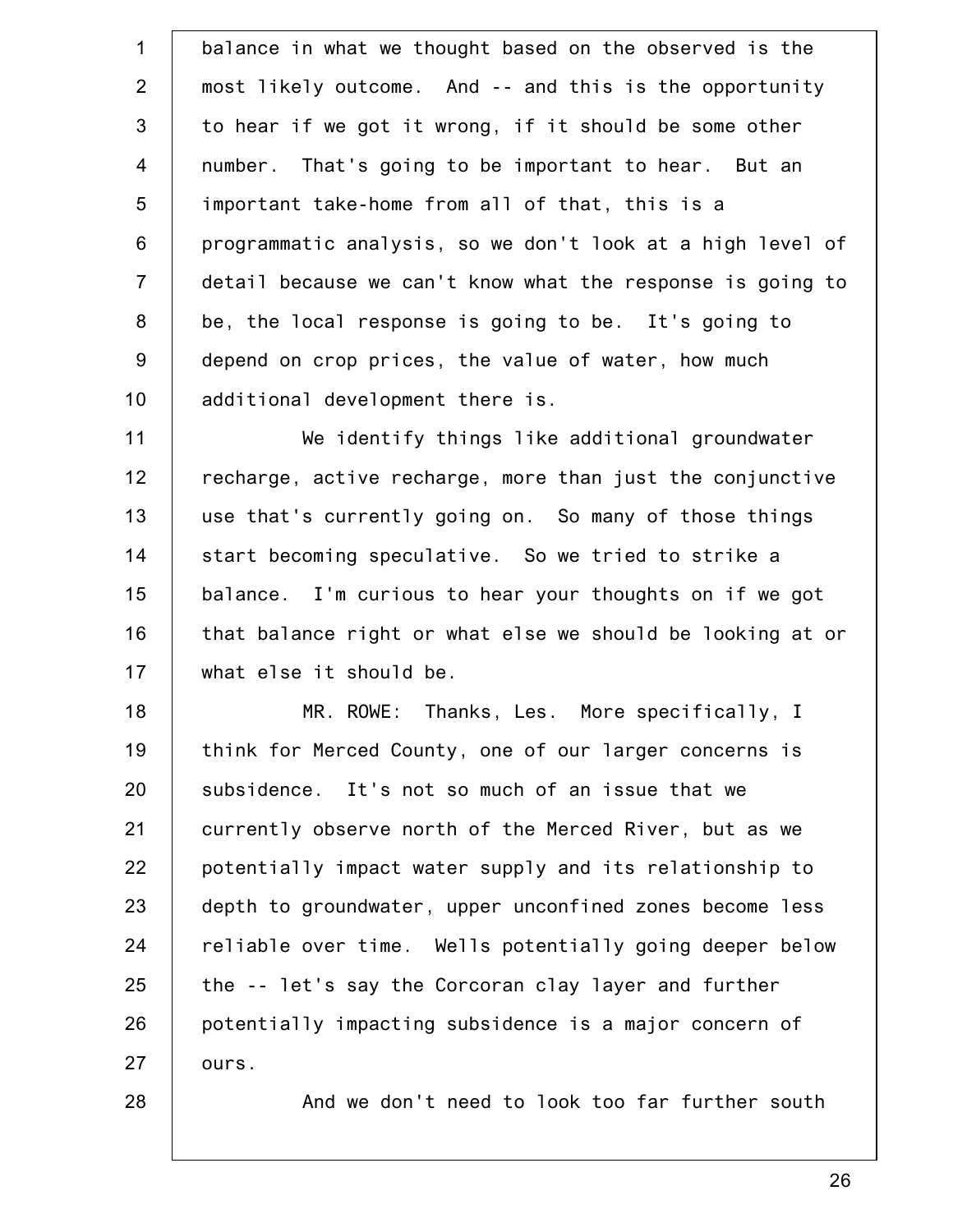1 2 3 4 5 6 7 8 9 10 11 12 13 14 15 16 17 18 19 20 21 22 23 24 25 26 27 28 than the Tulare basin to look at accumulated salt problems. It's something -- we have some work that we're doing now, and it is difficult to quantify, but it would appear to us that salinity in general will increase over time. And our concern is was it analyzed and is the programmatic level assessment really appropriate in the first place, because without the detail, you really don't see the localized impact. We had over 125 wells go dry that went on a tanked water program for emergency water in that short time frame for this drought period, so we see what shortage does. And our concern is the long-term horizon and how it may exacerbate that over time. MR. GROBER: So (unintelligible) what's the question in that? I mean because that's -- I mean those are -- we share those overarching concerns, and SGMA is going to be part of the solution obviously. And SGMA is going to be something that will have to be locally implemented because I think, as the information we presented initially, there's already a groundwater problem. But this -- if this added stressor occurs in terms of greater reliance on groundwater, there's going to be, even at least an initial response, greater reliance on groundwater pumping. But all of those problems you identify appear possible, and I think we've identified those: the potential for subsidence, the potential for, you know, water quality issues, things like that. But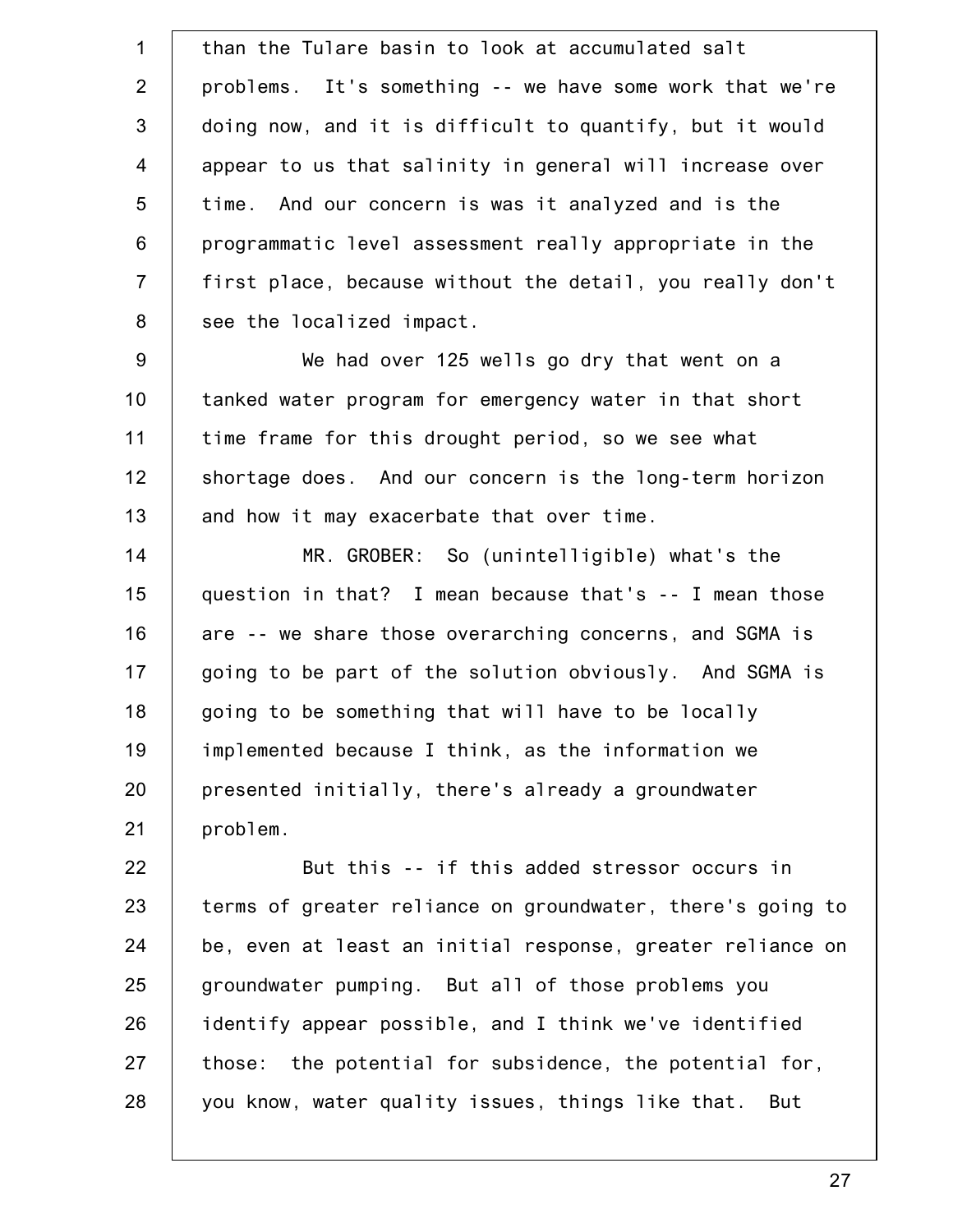1 2 3 4 5 6 7 8 9 10 11 12 13 14 15 16 17 18 19 20 21 22 23 24 25 26 27 28 it's at a programmatic level and some of the further information that's in the chapters that are still on the screen. MR. ROWE: All right. So I think more specifically is we'd like to see more analysis of water quality, and we'd like to see more analysis related to subsidence specifically. And the most sensitive entities for us are disadvantaged communities that may be disproportionately affected. MR. GROBER: And this is -- and I'm -- sorry if I refer back to other slides. And then it's important, I mean, for comments like that, that's then -- those are certainly comments that should be made at the -- you know, at the hearing certainly, because the board needs to hear -- needs to hear those things. MR. ROWE: So for -- you know, to summarize it from a technical perspective, our most interest is in water quality and how that may be impacted, not just on the short term but long term. MR. GROBER: And short term and long term, it's the  $-$ MR. ROWE: Go ahead. I mean that was another question is, you know, what was the planning horizon considered for the impact analysis? MR. GROBER: We update our water quality control plan on my intro slide. It's been 21 years since the last round for the major update. We did a minor update in 2006. We are required under federal law to do, you know,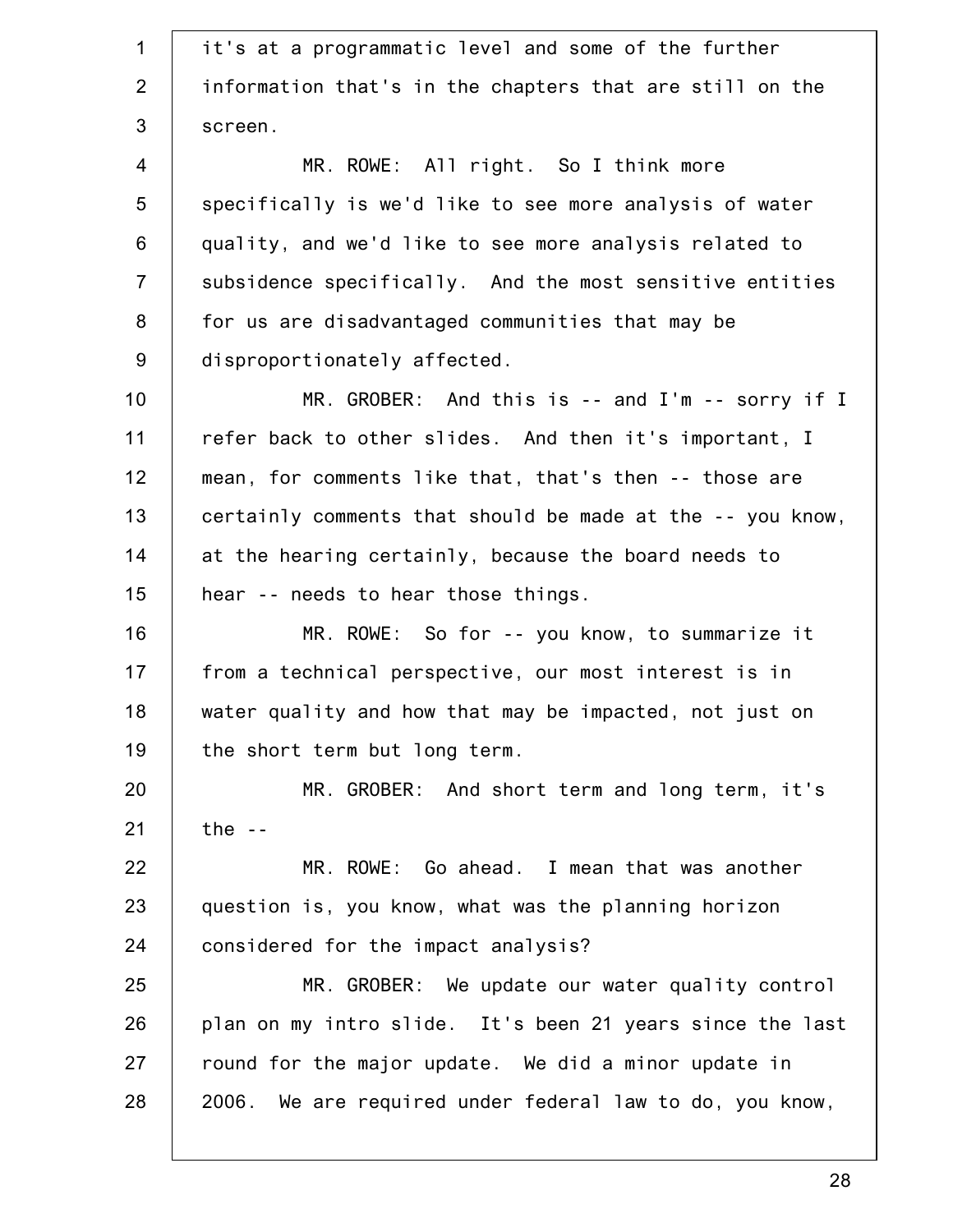1 2 3 4 5 6 7 8 9 10 11 12 13 14 15 16 17 18 19 20 21 22 23 24 25 26 27 28 a triannual review. We do periodic reviews and periodic updates. So if there's new information in -- within - after this plan is adopted to suggest that there are additional problems, say, with groundwater and having to do with water quality and things like that, then the plan can be opened up to make changes. But the -- the planning horizon here is over the next several years and based on what -- based on the current condition. But this is a plan that is periodically updated, so if there is a change -- and now looking at the SGMA time frame in terms of as that's developed and implemented, there's certainly opportunity to make changes in the plan. MR. ROWE: All right. Thank you. MR. TIETZE: You know, I think, Les, you may have misunderstood the question. The planning horizon question was regarding how long a forecast period did the SED contemplate when evaluating impacts. You know, in other words, usually in environmental impact assessment, you have -- you evaluate a project or a program over a certain number of years and assess what the impacts will be over that time. Can you clarify for us what that time period was over which the impacts were forecasted? MR. GROBER: I don't know that we have -- I'm looking over to -- to Anne and Tim. I don't think that we had an explicit time horizon, but -- Anne and Will, uh-huh. MS. HUBER: Our assumption is that the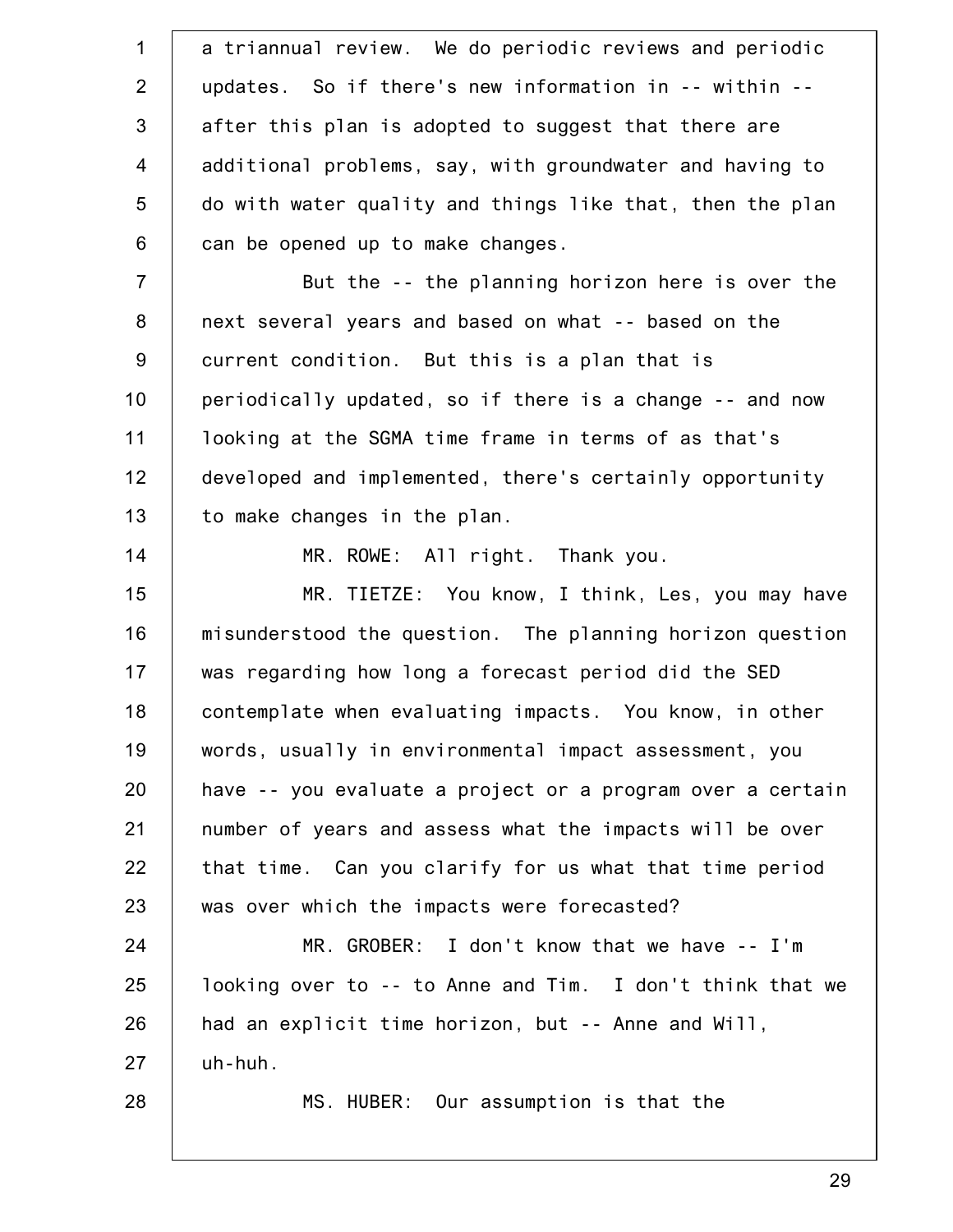1 2 3 4 5 6 7 8 9 10 11 12 13 14 15 16 17 18 19 20 21 22 23 24 25 26 27 28 groundwater impacts will continue until the -- oops -- how about now? UNIDENTIFIED SPEAKER: Talk into it. MS. HUBER: Now? UNIDENTIFIED SPEAKER: Yep. MS. HUBER: Okay. Our assumption is that the groundwater impacts would continue through time up until the point at which SGMA is fully implemented. So it's a little difficult to say exactly when that point in time will be, but the groundwater sustainability plans are supposed to be completed by 2020 or 2022, depending on the status of the subbasin. And then sustainability is supposed to be achieved by the year 2040 or 2042. So the exact transition point at which groundwater pumping may become more restricted is -- it's hard to say. MR. GROBER: So another way to get at this --MR. WARD: There's a, in my mind, a fundamental point of discussion right here. The cart and the horse; right? Is SGMA leading this and the SED follows it, or in your mind and your approach is the SED the leader and SGMA has to conform? I mean there's a disconnect. I mean -- MR. GROBER: I don't see that as a -- MR. WARD: Hold on, hold on, hold on. There's a significant disconnect between SGMA compliance and all the things that we've been working on through the drought with the impacts of dry wells. And now loss of additional surface supply is going to exacerbate the situation, cause more groundwater pumping.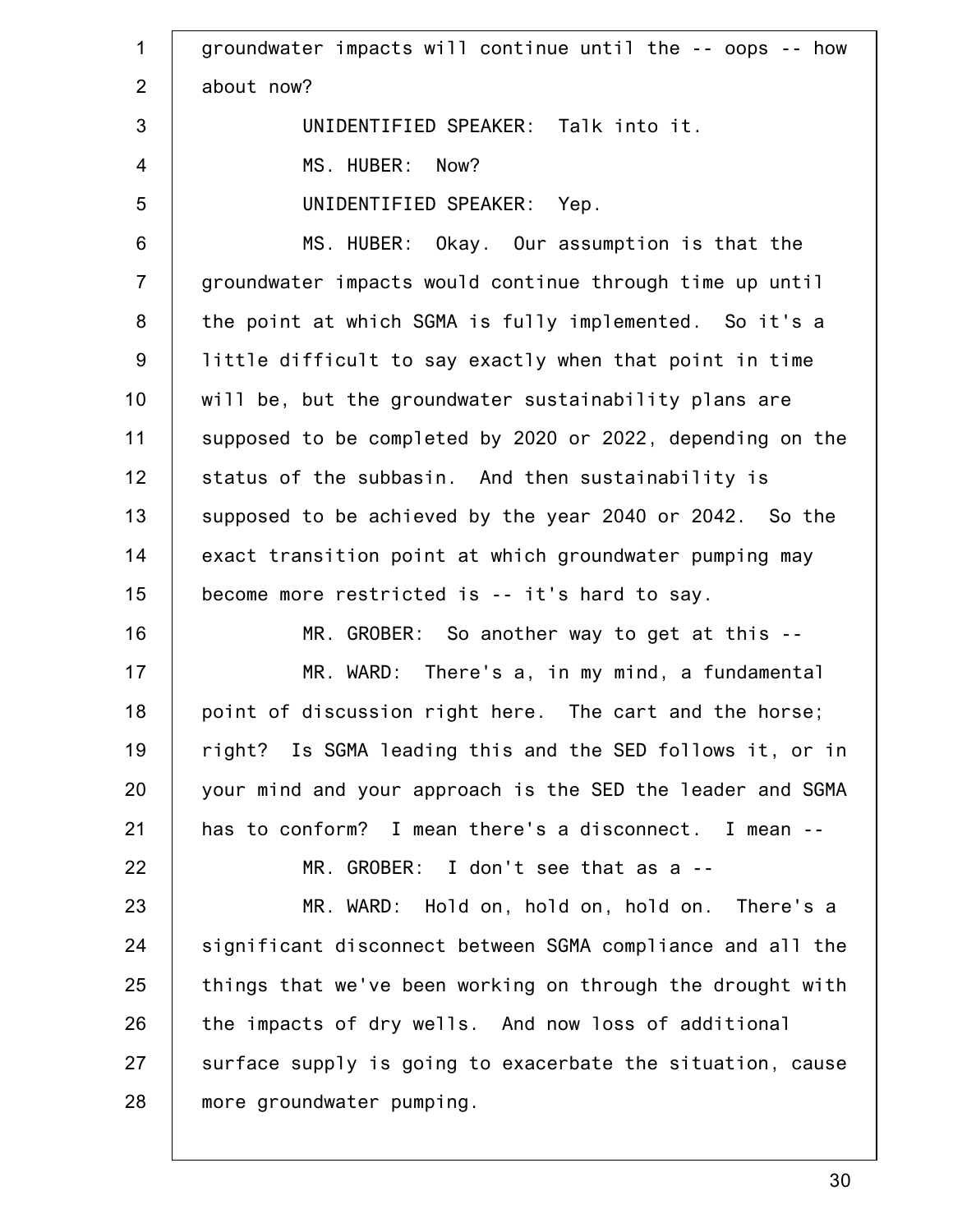1 2 3 4 5 6 7 8 9 The question of scale and the impact analysis, apparently you guys didn't do that; right? Because it's programmatic, so a lot of averaging, a lot of smoothing things out because it's impossible, quote, your word, too speculative; right? One has to lead before the other, and in our mind, SGMA is the driver. And we've got a whole lot of work to do to better understand our groundwater system, No. 1, and the long-term impacts of utilizing that resource in conjunction with surface water.

10 11 12 13 14 15 16 You know, if you look at the map of the basins in the Valley and you look at those that are not high priority but those that are critical condition of overdraft, why do you think it is that the Modesto and Turlock basins are not listed as critical condition of overdraft and every other basin north and south of it are? That's a question.

17 18 19 20 21 22 23 24 25 MR. GROBER: Well, you have -- you have excellent surface water supplies, and you will continue to have excellent surface water supplies. But actually the question gets at some of the difficulty of providing that answer and knowing what the future is many years out. Because SGMA's before you. It's before us. It's before the people of the State of California. It's intended to provide, you know, a good thing, to develop sustainable groundwater basins.

26 27 28 And I hear your point. Is it here from -- the perspective is like here we have sustainable basins. This is what this report acknowledges. This is adding another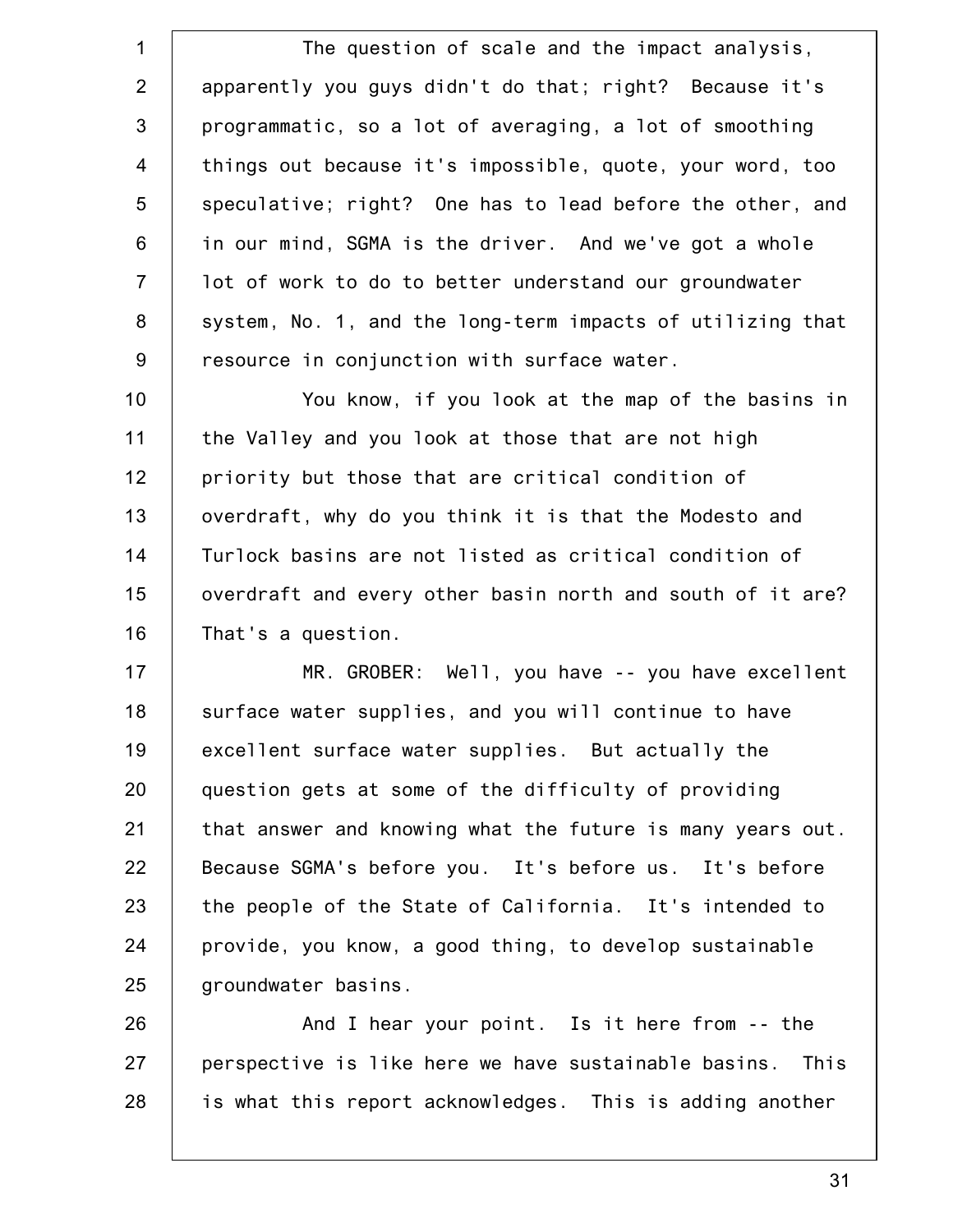1 2 3 4 5 stressor because this is saying that a certain quantity of surface water is now proposed to augment instream flows for the reasonable protection of fish and wildlife. That makes it at least in part unavailable for uses, which is what this document is all about.

6 7 8 9 10 11 12 That being said, as identified in the document, there is even greater opportunities for doing enhanced groundwater recharge during wet times, to do more efficiency in both ag and urban. So there is so many things that are happening, will happen, that as unsatisfying as it is, it is speculative to try to figure out all of those elements.

13 14 15 16 17 18 19 20 SGMA -- and complying with SGMA and developing sustainable groundwater is a local issue, as it should be. This proposal adds that other stressor of less water available during that February through June period. And we've described that general effect in trying to get at the time value because I hear the -- -- I hear the concern with the time horizon, but things are going to be changing very quickly.

21 22 23 24 25 26 27 28 We've based the analysis on -- and, actually, that's looking back, but it's on an 82-year record using the current levels of demand, current infrastructure, things like that. So it's what's happening in the moment and would be continuing to happen over the next 10 or 20 years, and that's within the planning horizon of revisiting this water quality control plan when we have more information about how the local area has responded to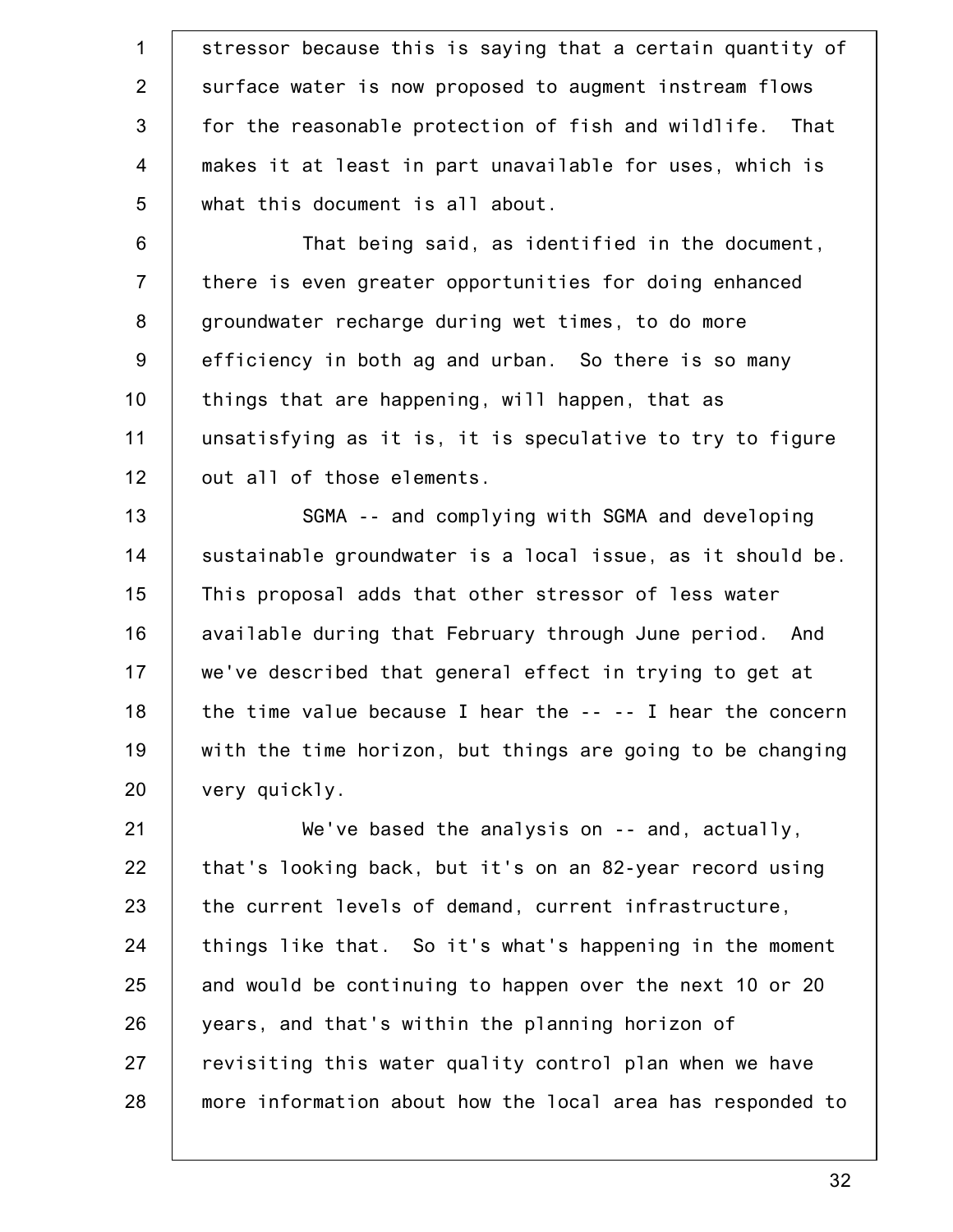| $\mathbf 1$    | SGMA, how this water quality control plan is implemented,  |
|----------------|------------------------------------------------------------|
| $\overline{2}$ | where we are within the adaptive range of 30 to 50         |
| 3              | percent. So it's just a lot of -- there's a lot of         |
| $\overline{4}$ | details and a lot of potential outcomes, so that's --      |
| 5              | MR. WARD: Yeah, there are.                                 |
| 6              | MR. GROBER: -- that's why.                                 |
| $\overline{7}$ | MR. WARD: Absolutely. So in your mind and from             |
| 8              | your approach, the SED is driving the locals' response to  |
| 9              | now SGMA? You don't see SGMA as the lead and the SED fits  |
| 10             | in and conforms behind it?                                 |
| 11             | MR. GROBER: I'm not -- I don't see one so much             |
| 12             | as a lead. They're both -- they are two things that are    |
| 13             | happening, and the change related to the SED informs other |
| 14             | things. It's another stressor, another thing to consider   |
| 15             | for SGMA.                                                  |
| 16             | MR. WARD: Okay. All right. Thank you. Let's                |
| 17             | move on. I'm sorry. I just wanted to explore that a        |
| 18             | little bit.                                                |
| 19             | MR. TIETZE: So we had some questions about                 |
| 20             | drawdown significance threshold of 1 inch -- or the        |
| 21             | significance threshold of 1 inch of storage reduction or   |
| 22             | water level reduction. But to -- it's related to the       |
| 23             | questions regarding CEQA analysis really, and one of the   |
| 24             | things that we're interested in is this is programmatic.   |
| 25             | There's a lot of uncertainty, a lot of generalization      |
| 26             | about the analysis outside of the rivers.                  |
| 27             | Typically when you have uncertainty, if you want           |
| 28             | to evaluate what that means, you do some kind of a         |
|                |                                                            |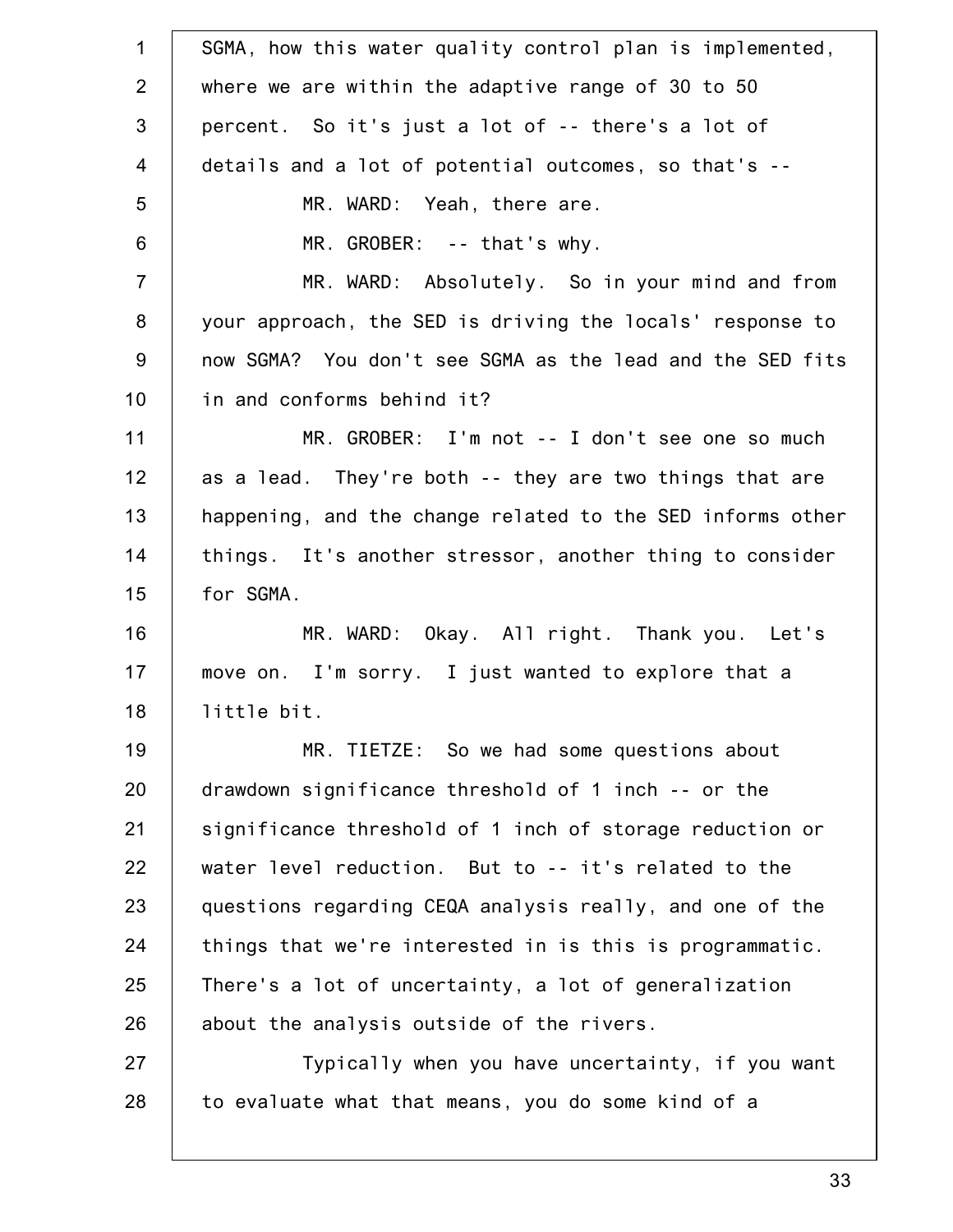1 2 3 4 5 6 7 8 9 10 11 12 13 14 15 16 17 18 19 20 21 22 23 24 25 26 27 28 sensitivity analysis so that you can say that, well, if we're wrong about this or if we're wrong in terms of where we place the impact, this is what could happen to a particular receptor, particular disadvantaged community, a particular adverse outcome. Was there any sensitivity analysis that was done as part of the investigation in terms of the range of possible impacts that could actually occur? MR. GROBER: Your question was first asking about the threshold, but then was there a sensitivity in terms of picking different thresholds? MR. TIETZE: Well, let me -- let me be clear. The threshold we think generalizes the impact analysis and makes it very nonspecific. With a 1-inch threshold established for a very large area, it's impossible to evaluate what areas will be adversely affected by subsidence, for example, or what disadvantaged communities may be impacted adversely. And I think I'm hearing you are saying that, yep, that's the case. We know those impacts may occur, but we don't know where. And so I'm saying the threshold raises the question of uncertainty. How did you deal with that uncertainty? MR. GROBER: Well, I think -- and, Anne, correct me if I'm wrong, but -- you speak to the 1-inch, please. MS. HUBER: Well, you may already know this, but the 1-inch threshold was developed to -- in order to prepare the different alternatives, and we focused on the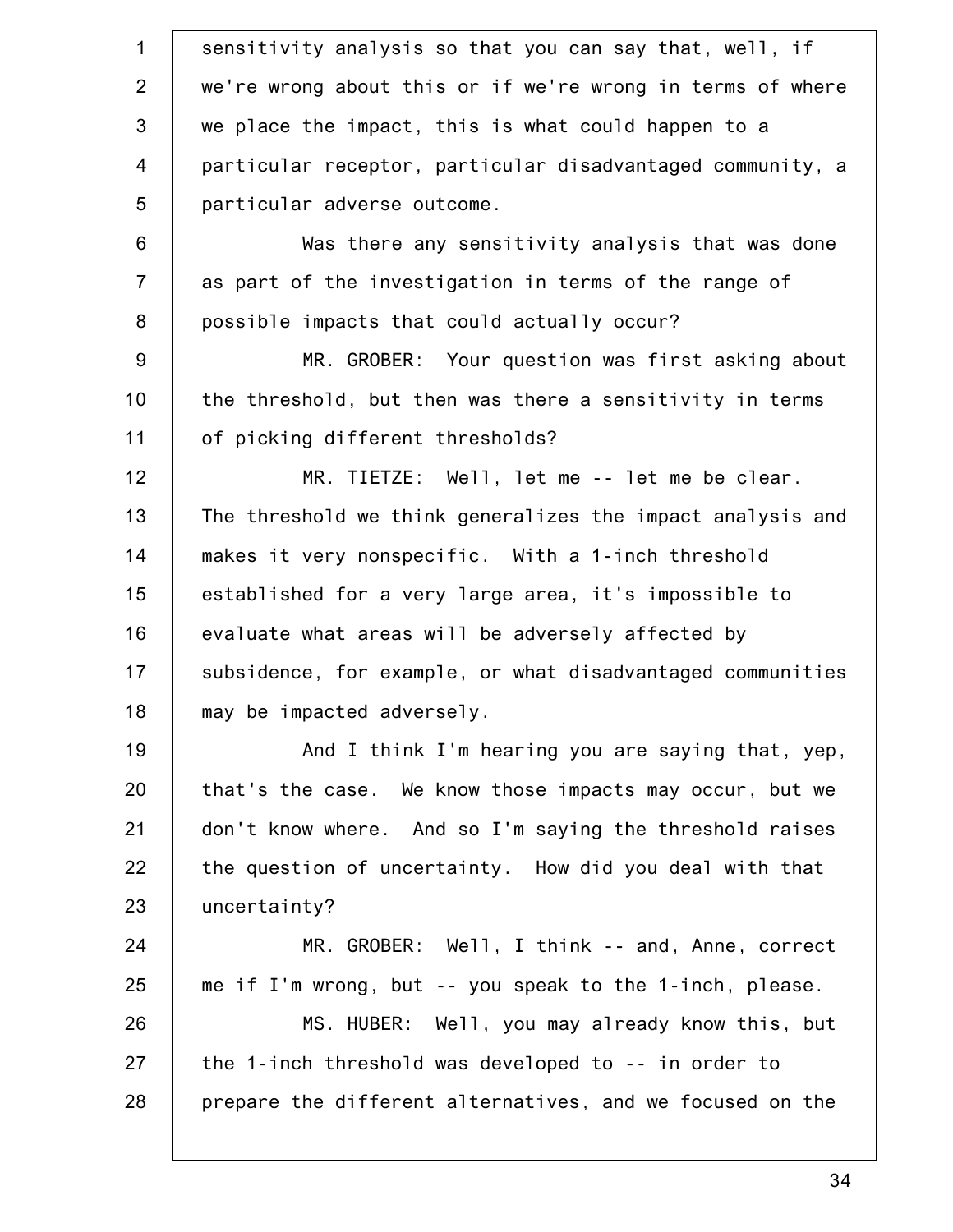1 2 3 4 5 6 7 8 9 10 11 12 13 14 15 16 17 18 19 20 21 22 23 24 25 26 27 main part of the water budget that was likely to change in response to the alternatives. And we wanted to assess that change in the budget in terms of real units, namely, volume of water compared to subbasin area. And the main goal was to get an idea of the magnitude of the change. Now, it's true that some areas will be more affected than others, and I think in a lot of places we tried to address the potential unevenness in impacts with qualitative discussion of those impacts. For a subsidence, for example, we primarily considered the Merced subbasin, the southern edge of the sub -- Merced subbasin and northern edge of the Chowchilla subbasin, which we had combined together -- well, let me go back. We combined the northern edge -- northern portion of the Chowchilla subbasin in with this Merced subbasin because we felt that it needed to be included in our assessment, and that region is the region that's most likely susceptible to subsidence. So there's some discussion of that in the document. MR. TIETZE: But in terms of understanding the impact, say, understanding what the actual potential is for damage to public infrastructure and risk to public safety from subsidence, for example, do you provide a range of what the possible outcomes would be and how serious those consequences might be to the public? MR. GROBER: So you're saying a range within -so how it might range in specific areas from a high to a

low based on different levels of pumping and response to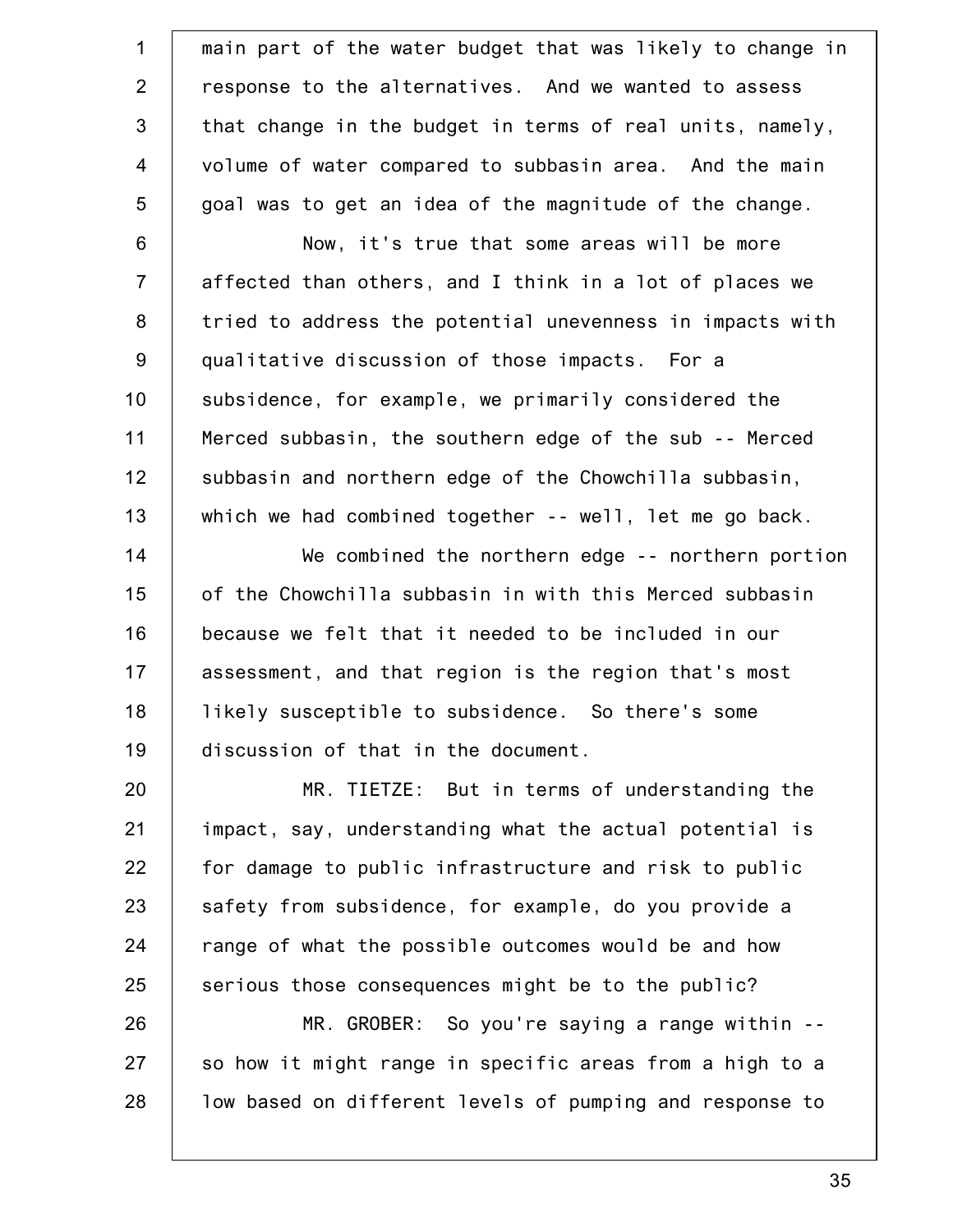| $\mathbf 1$    | lack of available --                                       |
|----------------|------------------------------------------------------------|
| $\overline{2}$ | MR. TIETZE: Yeah, from my limited read, I                  |
| 3              | understand that you're saying that additional subsidence   |
| $\overline{4}$ | is possible and may be more likely in certain areas, but I |
| 5              | don't understand how much subsidence, what the potential   |
| 6              | impacts are on public safety and public infrastructure.    |
| $\overline{7}$ | So that's -- that's -- where is that analysis or how was   |
| 8              | it handled in the SED, or was it not handled in the SED?   |
| $9\,$          | MR. GROBER: Just in terms of -- without                    |
| 10             | knowledge of what the specific responses would be and      |
| 11             | making, you know, assumptions about many other things, it  |
| 12             | would start becoming speculative to come up with that      |
| 13             | level of detail.                                           |
| 14             | MR. TIETZE: Okay. And then one final question              |
| 15             | on -- it's kind of along the same lines. When you have     |
| 16             | fairly specific science that's being applied to assess     |
| 17             | what's happening in the streams and the science is very    |
| 18             | broadly applied to what's happening outside of the         |
| 19             | streams, how have you dealt with the possibility of having |
| 20             | the science be -- or maintaining policy neutrality in your |
| 21             | analysis? In other words, if what's happening outside of   |
| 22             | the stream is generalized and what's happening inside of   |
| 23             | the stream is not, how do you protect against favoring a   |
| 24             | particular policy in your analysis overall?                |
| 25             | MR. GROBER: Well, I don't understand. When you             |
| 26             | say "inside the stream" or "outside the stream," what are  |
| 27             | you -- what are you referring to?                          |
| 28             | MR. TIETZE: You know, I think that the state has           |
|                |                                                            |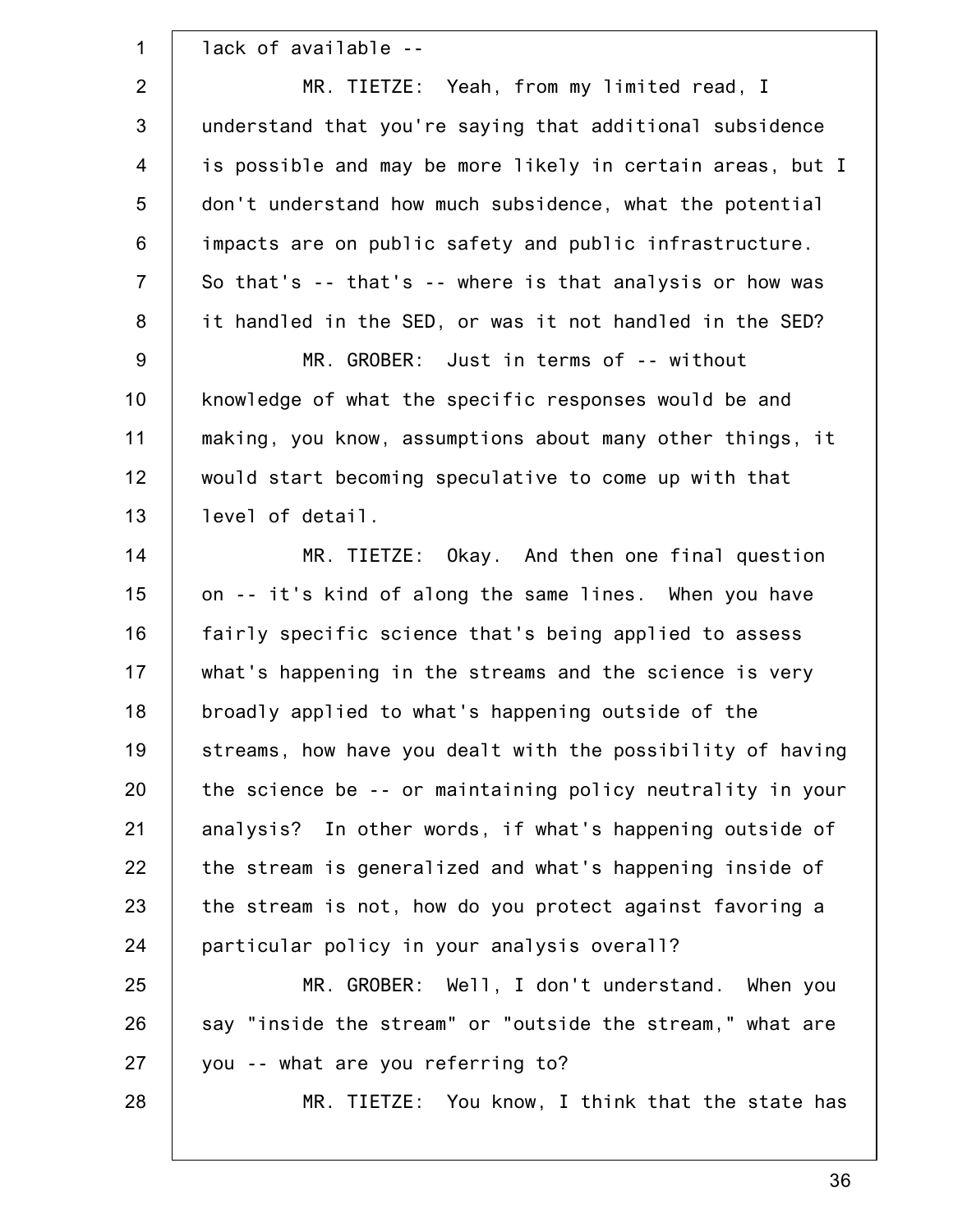1 2 3 4 5 6 7 8 9 10 11 12 13 14 15 16 17 18 19 20 21 22 23 24 25 26 27 28 very specific studies and in-depth studies regarding the potential benefits to fish of implementing unimpaired flow, which is why this is being proposed, and yet the effects outside of the streams are being very generally evaluated. So the potential exists for the science to be applied in a policy-biased fashion, and I'm wondering how the SED has accounted for that. MR. GROBER: Well, actually, and that gets - the direct physical change that would occur would be changes in flow with an increase in flow in February through June. So that's -- that's the thing that is closest to the proposal, the requirement, the proposed project, if you will, so we have the most certainty and information about that. So it's not a bias. It's rather just that's what we know. You know, that's the proposal. It's the nature of the proposal. Everything else starts -- as it moves further away, that becomes once, twice, several times removed from the proposal and starts becoming more speculative. MR. TIETZE: Okay. So with that, I think, Ali, you were going to ask some questions. MR. TAGHAVI: Thank you again for being here to -- to be addressing our questions. I would like to approach my questions in two folds: one is the scale of the problem and then the tools, technology that has been used to evaluate the conditions. And the question with regards to the scale kind of piggybacks on what Mike was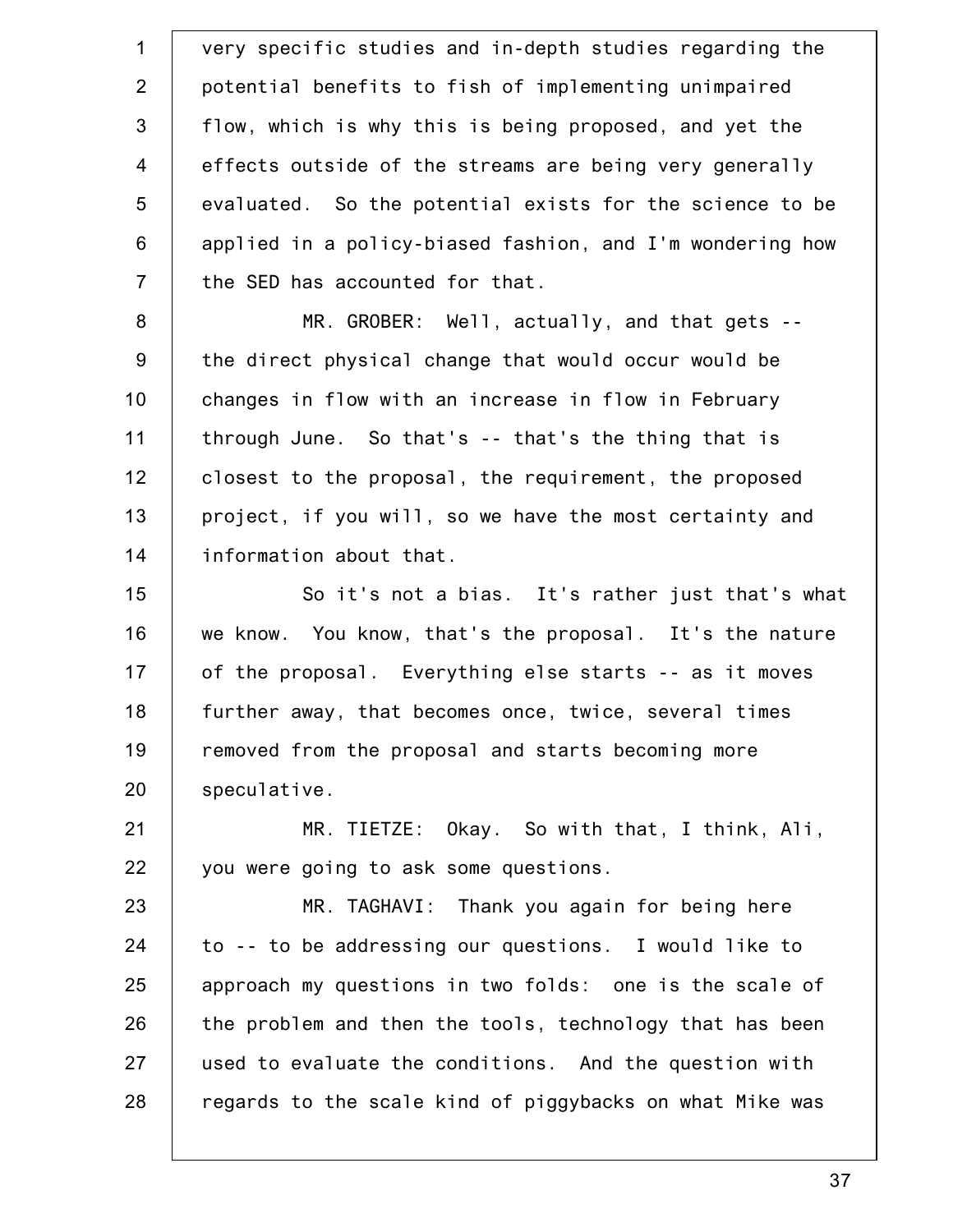1 2 3 4 5 6 7 alluding earlier, and that is even though the problem is addressed in a programmatic -- at a programmatic level, it appears that, A, looking at either hydrologic variability within the reverse systems and, B, evaluation of benefits to the fish, requires a lot more detailed analysis at even on a daily basis looking at daily fish flows and daily fish conditions.

8 9 10 11 12 13 14 15 16 17 18 19 20 21 And so to that end, I -- my question, I guess, is would programmatic evaluation of this condition, would that address the benefits to the fisheries at the very, very highest scale? And looking at the charts that Tim presented earlier, looking at the hydrology level and the water balance and the water budget at the long-term average annual case, it just seems to me that it doesn't do the right level of justice in terms of evaluation of the benefit, whether that's a 30 percent, 40, or 50 percent unimpaired flow to the -- to the -- you know, from the -- from the river system. So that's my first question, the scale of the issue and whether or not the programmatic level actually does justice to looking at the benefits.

22 23 24 25 26 27 28 And my second question then is, again, related to that is the CalSim, the HEC 5 models, these are operations models. The state uses them for looking at the operations of the system. They do not necessarily reflect the hydrology. Even though it does have 1922 to 2000 -- I believe CalSim is now to 2013 just about, it simulates the operations of the system, but the hydrology in the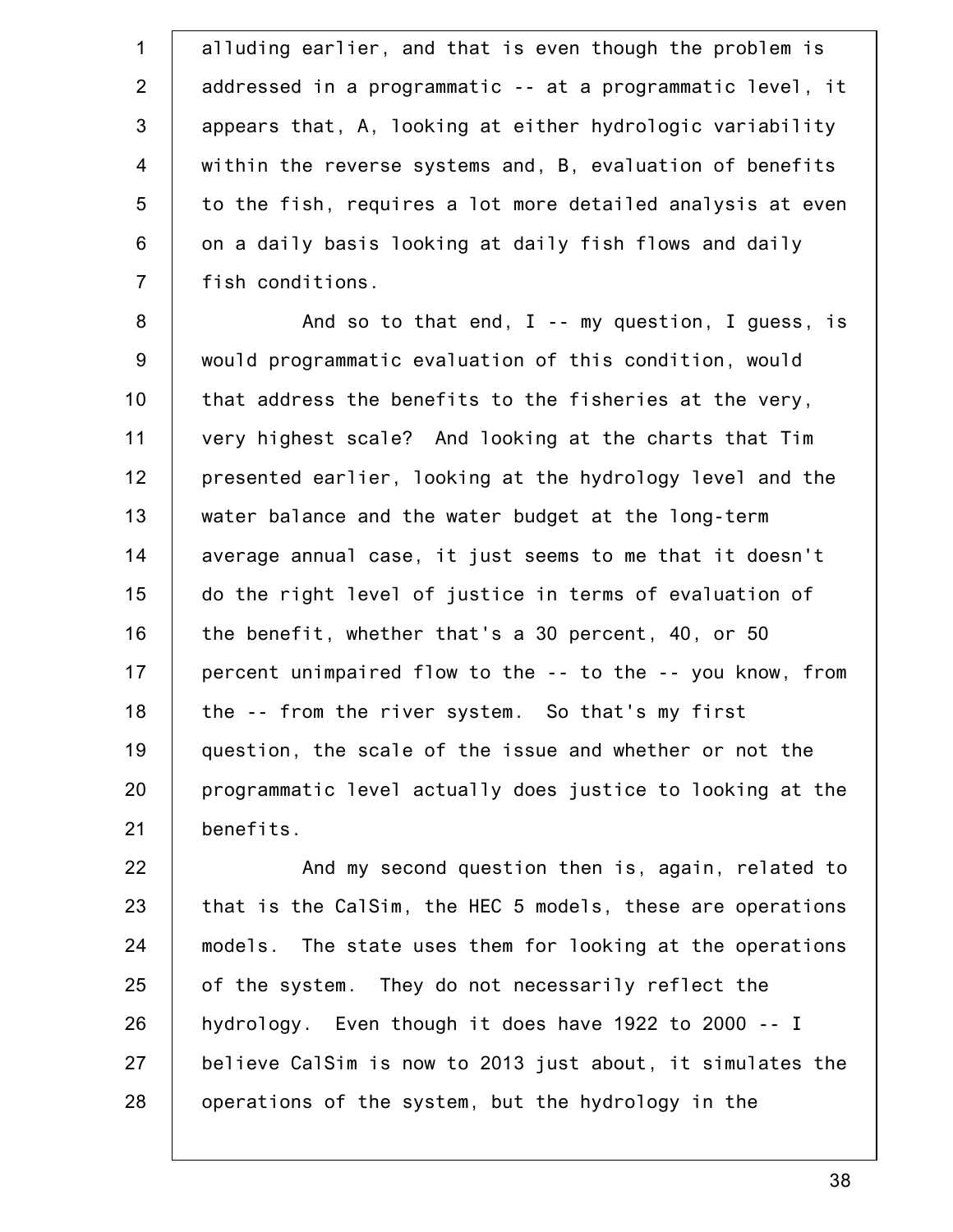1 2 3 4 5 6 7 8 9 10 11 baseline is pretty much fixed. That's the accretions, the depletions within the river system. And so any changes to the river system and any changes to the groundwater system and the interaction between the river and the groundwater system are not necessarily reflected dynamically within the CalSim system. And so that's why the state typically relies on the C2VSim which is their hydrology model that supports the CalSim-III, which is not published yet or released yet, as well as the state -- the feds rely on CVHM, the Central Valley Hydrological Model, to look at the hydrology of this system.

12 13 14 15 16 17 And so to that end, my question is has there been any attempt on using either of those two models or models of similar nature that would look at the groundwater and the surface water system on hydrologic level rather than operational flow and also the impacts on the river system and the groundwater system.

18 19 20 21 22 23 MR. GROBER: Let me start with your first question, which actually is curious because it's not -- we don't have our fish experts here. It seems to be that's tied to a fish question, but I think I can provide the general answer of scale and maybe combine it with the second question.

24 25 26 27 28 The reason -- and I'll ask Will for some -- he'll give us all the details about it, but one of the reasons we moved from CalSim to -- well, there were several reasons, but one of the reasons we moved to the Water Supply Effects Model is to better capture the changes that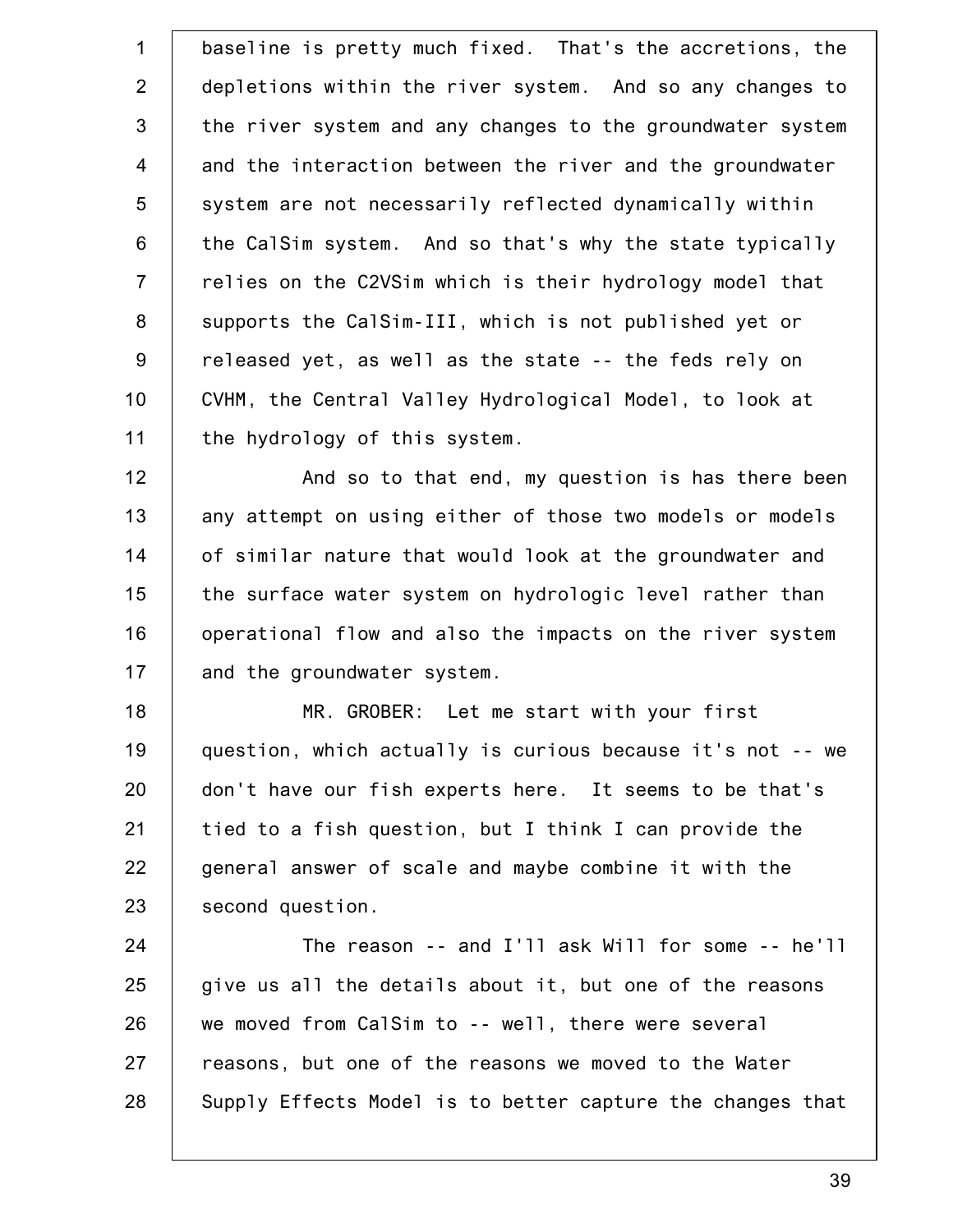| $\mathbf 1$     | we would be proposing, something that CalSim couldn't      |
|-----------------|------------------------------------------------------------|
| 2               |                                                            |
|                 | handle, but also to take into account the more local and   |
| $\mathfrak{S}$  | updated operations information. And I'll let Will expand   |
| $\overline{4}$  | on that, and then I'd like to return to the fish question. |
| $5\phantom{.0}$ | UNIDENTIFIED SPEAKER: Microphone.                          |
| $6\,$           | MR. ANDERSON: In terms of the question of                  |
| $\overline{7}$  | scale -- can you hear me? Is that working? Okay. I'll      |
| 8               | just go to his first point and then try to elaborate on    |
| $9\,$           | Les's point. But when we present to you here, we've        |
| 10              | rolled up the summary statistics of the long-term impacts, |
| 11              | and those include annual impacts over 82 years in terms of |
| 12              | the temperature model. It runs on a sub daily time step,   |
| 13              | and so you'll see temperature effects. We have 28 years    |
| 14              | of that, but then we have to roll it back up and summarize |
| 15              | it to present it in the report in these other fashions.    |
| 16              | So there's -- again, we're not here to talk fish,          |
| 17              | but the summary statistics of benefits really do have to   |
| 18              | be examined at that level. That's an accurate point. But   |
| 19              | then we'll come back and summarize them for you. We've     |
| 20              | used estimates of the water balance from the ag water      |
| 21              | management plans which are a snapshot in time from the     |
| 22              | reports in 2012 that look back. Some look at just a few    |
| 23              | years; some look at more than a dozen years and have had   |
| 24              | to generalize that into, more or less, an average          |
| 25              | condition of where it goes, is it percolated or what the   |
| 26              | particular field efficiencies are. I think it's a valid    |
| 27              | point that these could change in time, so we can't really  |
| 28              | speculate on how the numbers exactly would play out, but   |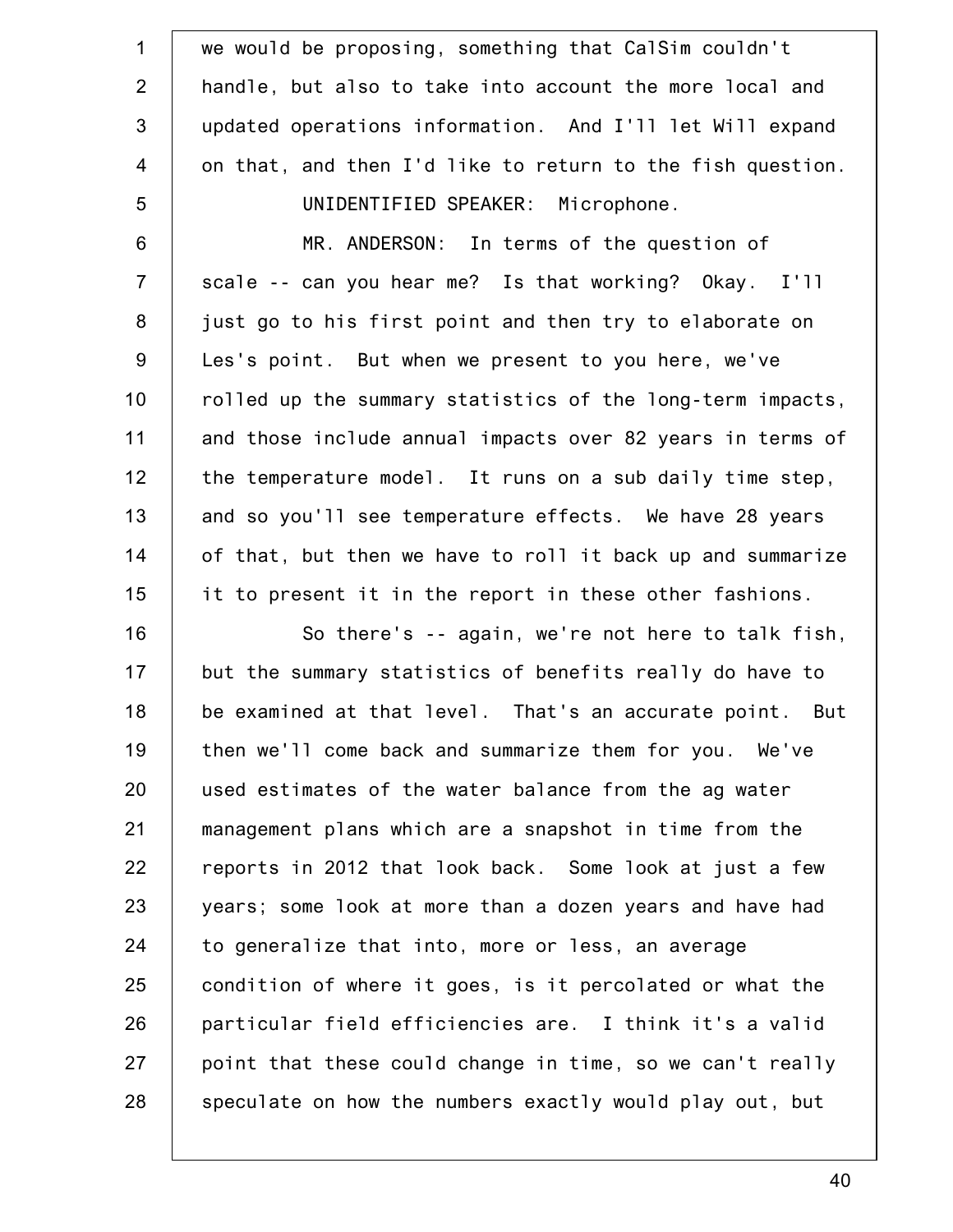1 2 3 4 5 6 7 8 9 10 11 12 13 14 15 16 17 18 19 20 21 22 23 24 25 26 27 28 we could certainly continue to work on that. MR. GROBER: I just was talking to Dan Worth, and he could provide an expanded answer. But getting to the -- what I think is the thrust of your question about the first one, you certainly have to evaluate some of these things at a shorter duration time step, and we did. We have that in our -- several chapters of the report, appendices, and the executive summary. We talk about the increased frequency of complying with temperature standards in terms of, you know, number of days and spatially, also floodplain inundation. That being said, to try to understand, you know, you have to roll this back up, as Will had said, into monthly averages to the bigger numbers. But it is frequently a question of scale and what level of detail do you go into to assess certain problems, and we tried to strike that balance to -- enough to inform the decisions, enough to inform the effects. But if there's -- if there's a thought behind - you know, if there's a comment or an observation behind the question, even though that's going to be important to provide as a written comment or oral comment before the board, this is intended to be a workshop; I'll be interested to hear, you know, what -- what should we be doing different or better in terms of this analysis. But also as Will had said for the hydrology, we looked at, you know, the 82 years of hydrology and we actually augmented it with some more recent years even.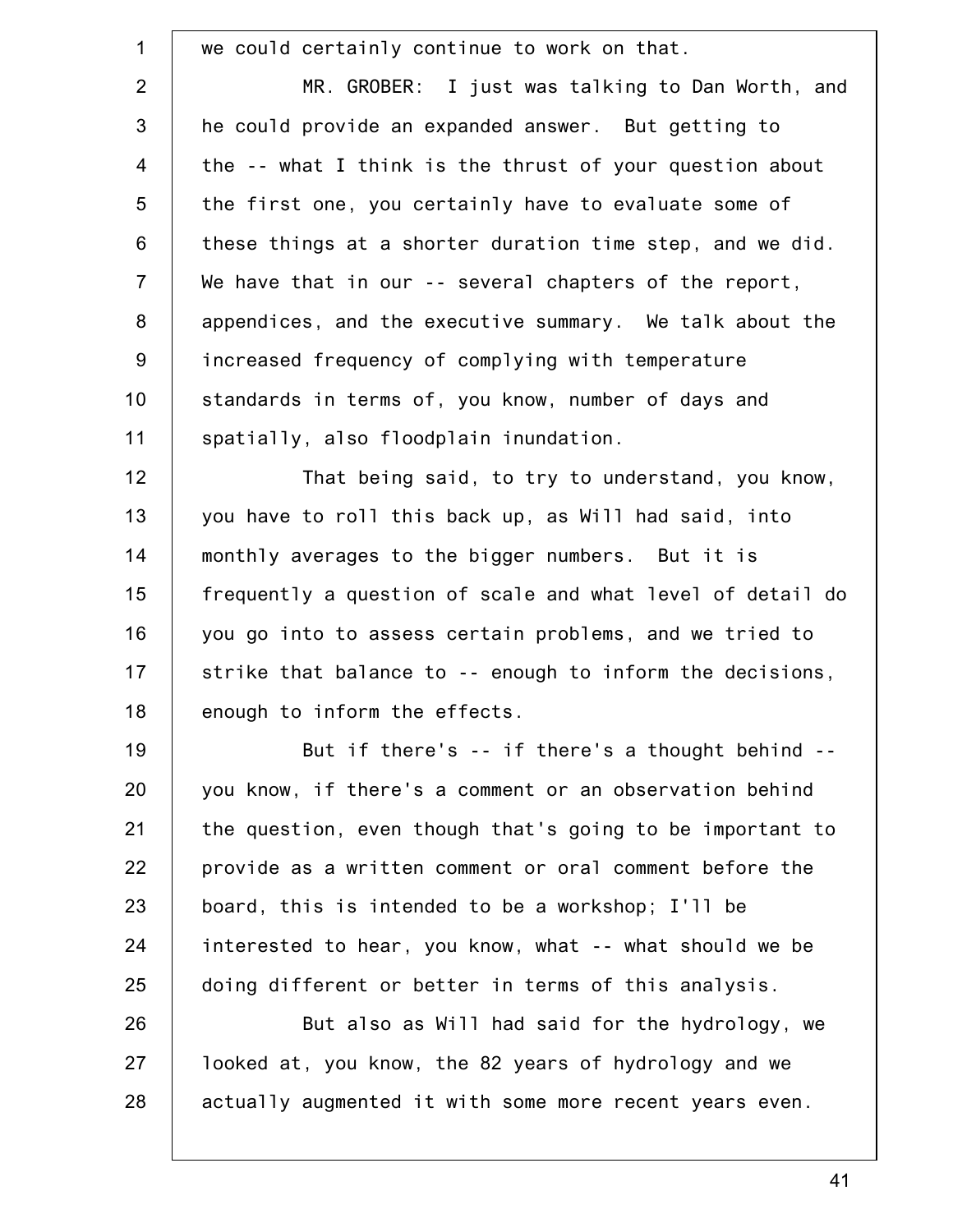| $\mathbf{1}$   | We looked at, you know, all of the dry years and we tried  |
|----------------|------------------------------------------------------------|
| $\overline{2}$ | to roll this up. We have summary statistics, but we        |
| 3              | also -- in the executive summary, we look at what happens  |
| $\overline{4}$ | during critically dry years, dry years. So we try to look  |
| 5              | at that and present that in a number of different ways,    |
| 6              | including in terms of how far the ag -- you know, the      |
| $\overline{7}$ | cropping effects and all of that.                          |
| $\bf 8$        | So we've -- we presented this in any number of             |
| $9\,$          | ways, but if you have comments on what else would be       |
| 10             | useful, please ask because maybe it is in the document.    |
| 11             | And, if not, it might be an important question to pass     |
| 12             | along to the board.                                        |
| 13             | MR. TAGHAVI: And, again, not having had                    |
| 14             | sufficient time or -- you know, since the document has     |
| 15             | been released to go through all the details, I guess my    |
| 16             | thoughts are analysis at a programmatic level, yet         |
| 17             | dropping down to a, you know, localized level, those are   |
| 18             | the scale issues. And so the unimpaired flow imposition    |
| 19             | during the critical years, those are exact same years that |
| 20             | typically we've observed, and it is natural that the       |
| 21             | groundwater pumping is increased. And so then the          |
| 22             | circulation of the -- effects of the groundwater pumping   |
| 23             | on the stream system, that needs to be evaluated on a much |
| 24             | more level of detail. And so is there actually the         |
| 25             | benefits that you expect is realized? That's No. A. And    |
| 26             | then how is that system evaluated? What tools -- the       |
| 27             | technology has been used and that's my question.<br>That   |
| 28             | goes back to the Central Valley Hydrologic model, or as    |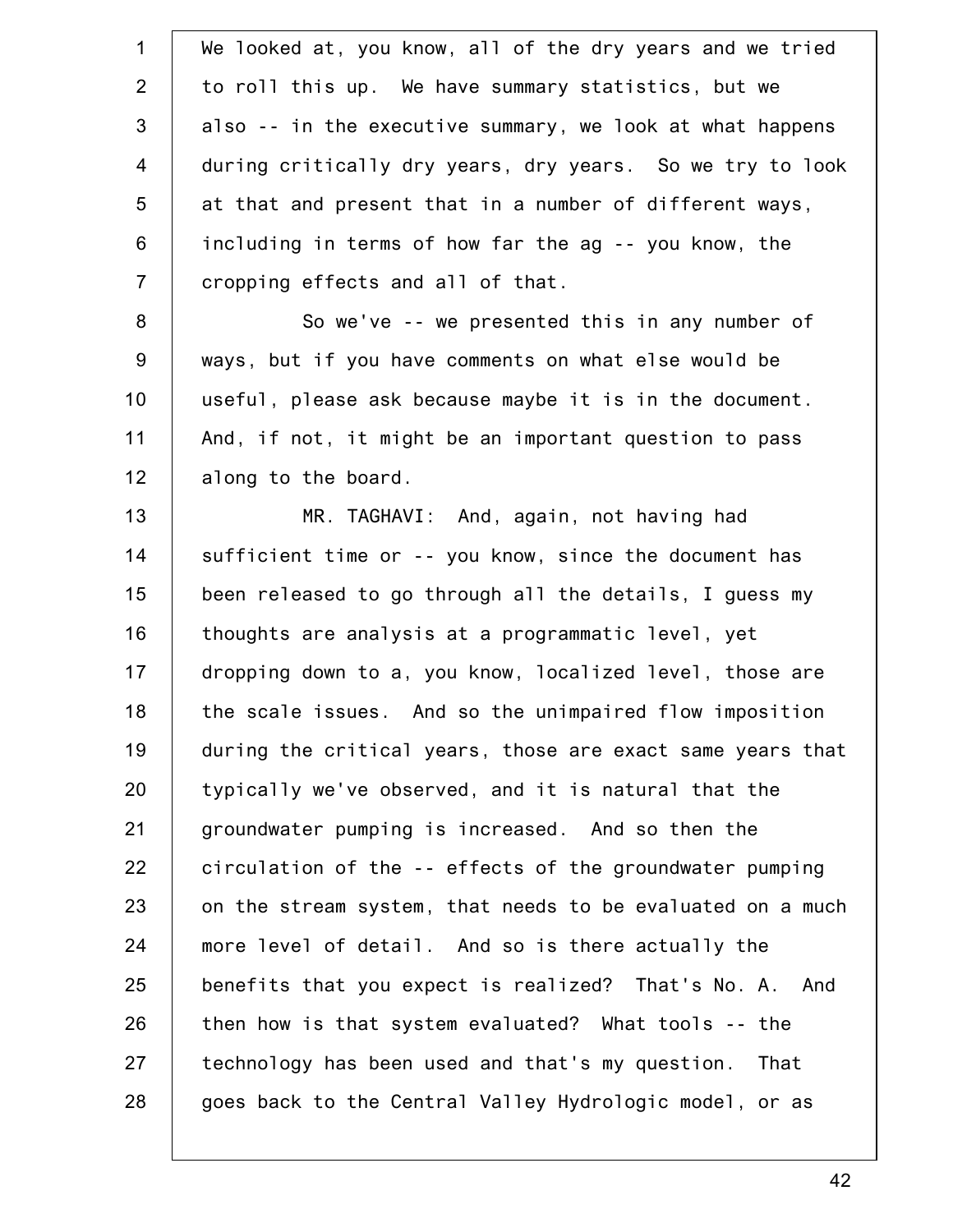1 2 3 4 5 6 7 8 9 10 11 12 13 14 15 16 17 18 19 20 21 22 23 24 25 26 27 28 opposed to the CalSim which has a very, very static and unflexible, I would say, hydrology within it. MR. GROBER: And that's a very simple answer. We did not -- this is not -- the modeling that we did doesn't have that dynamic component to see the response or changes in recharge, the interaction of surface water, groundwater. It does not have that. MR. WARD: Yeah, we understand it's just the -- a volume smoothed-over an area, which is not groundwater analysis. Right? MR. GROBER: I'm sorry. Which is not what? MR. WARD: It is not a groundwater impact analysis. It's just water budget approach, water balance. MR. GROBER: Well, it's using the water budget to determine what the -- MR. WARD: I mean is it -- it doesn't take into account heterogeneity. It didn't take into account scale. It doesn't take into account local impacts. Doesn't take into account water quality degredation, subsidence. Everything is, in your words, just too speculative to use those kind of available tools. MR. GROBER: It's to come up with the detail, but what the report acknowledges for many of those things, there would be a significant and unavoidable -- MR. WARD: Right. MR. GROBER: -- impact. But, yes, the details -- MR. WARD: Well, actually, probably beyond that. MR. GROBER: And for much of that, it's the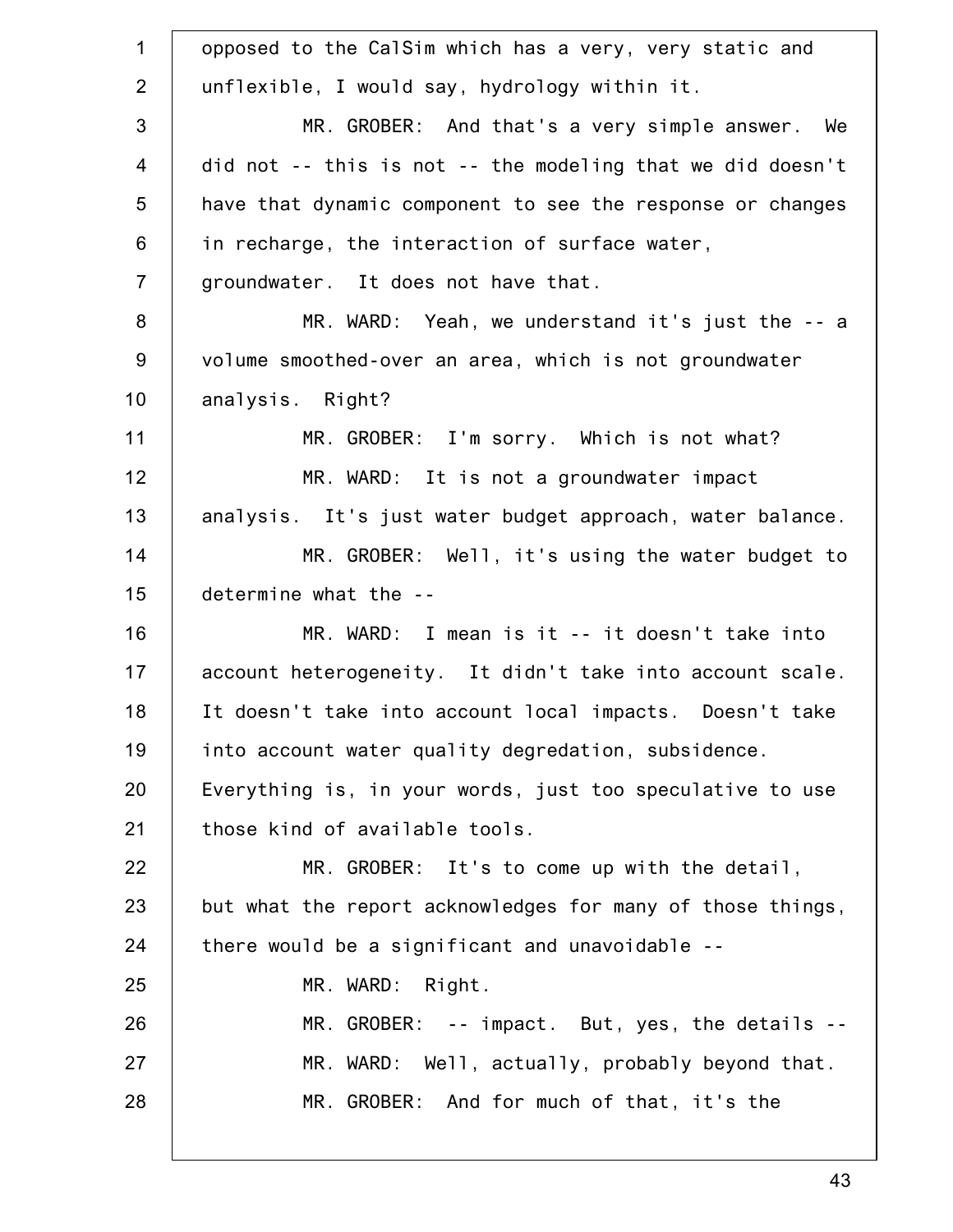1 2 3 4 5 6 7 8 9 10 11 12 13 14 15 16 17 18 19 20 21 22 23 24 25 26 27 28 nature of the CEQA documents and the analysis, it -- you know, there are -- there are things that are identified such as additional groundwater recharge and, as I said, increased efficiencies, conservation, things like that that can be brought to bear that can reduce those impacts. But those too, though they are available, the effect of those has become speculative in terms of how much could be achieved. MR. WARD: Yeah, just time check. I'm going to ask Debbie if you'd go ahead and bring up your ag group, and we'll have this panel still sit, but we want to make a smooth transition. Valerie happens to be on both, so we can continue on. There's much more to explore. It's just barely scratching the surface. I mean there's a lot more. You'll be seeing more of us and others, you know, at the other -- at the upcoming workshops and the -- certainly with the written comments, but... Thank you, Mike. And, Valerie, why don't we just go ahead -- MS. KINCAID: Sure. MR. WARD: -- and continue with your question with regards to the ag -- MS. KINCAID: Sure. That sounds good. Can everyone hear me? One of the -- as I go through the document, one of the fundamental issues for me is the assumption of how much groundwater pumping will happen. And as Les mentioned, and I think provided some explanation, those assumptions have changed since the 2012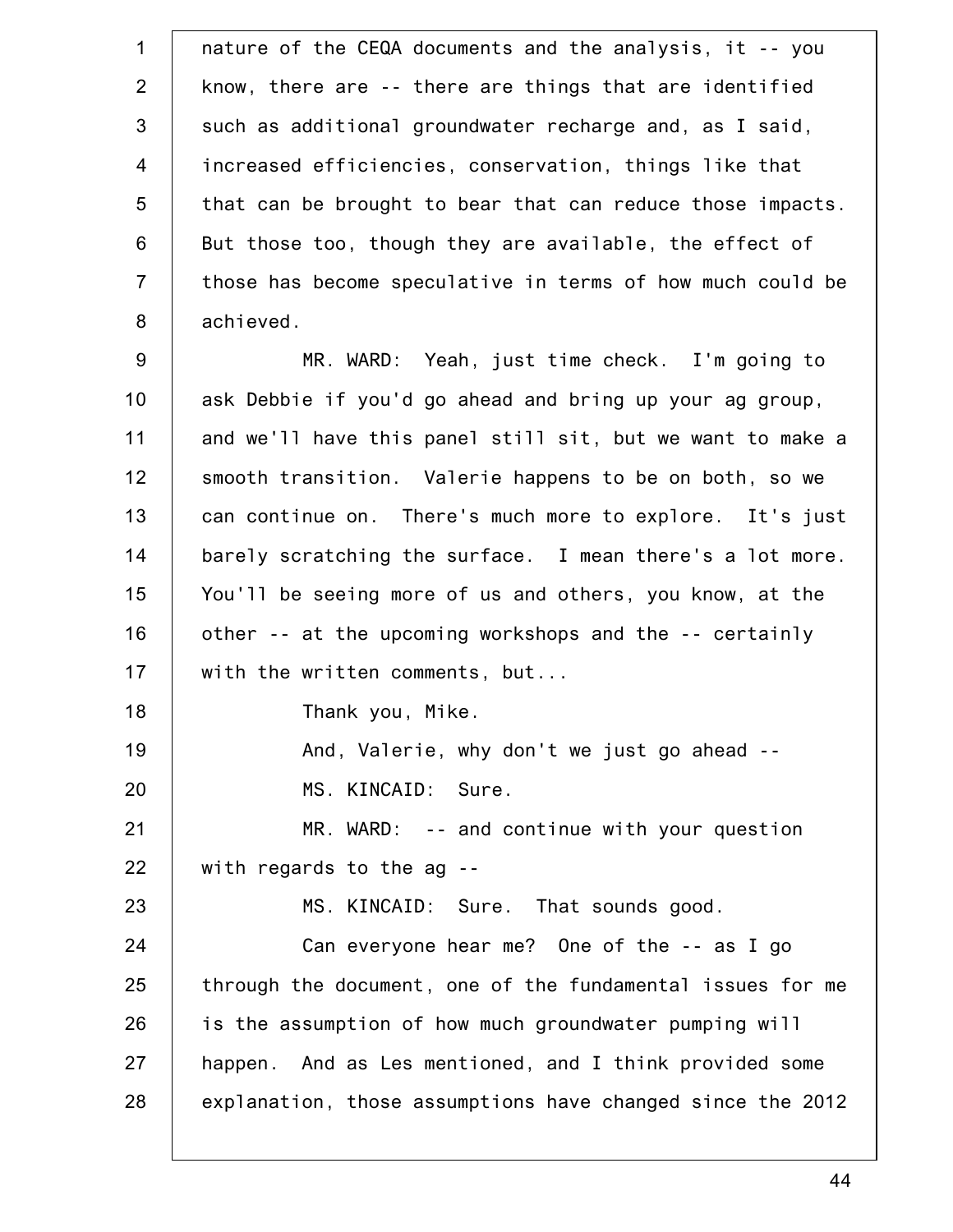| $\mathbf 1$      | document. And I guess I just want to run -- run through    |
|------------------|------------------------------------------------------------|
| 2                | and unpack those technical assumptions, meaning how -- I   |
| 3                | guess my two questions are how you calculated what I think |
| $\overline{4}$   | is referred to as the 2009 minimum and the 2009 maximum    |
| 5                | groundwater extractions. And I don't mean generally. I     |
| $\,6$            | mean specifically how -- what is your calculation to get   |
| $\overline{7}$   | to those numbers.                                          |
| $\boldsymbol{8}$ | MR. NELSON: Well, the 2009 minimums, they're               |
| $9\,$            | all -- so some of them are from the agricultural water     |
| 10               | management plans based on the reported minimum of whatever |
| 11               | time period they're reporting, and some were from the 2015 |
| 12               | response letter -- information request responses from the  |
| 13               | districts themselves on their annual minimum groundwater   |
| 14               | pumping.                                                   |
| 15               | MS. KINCAID: So that's a static number in the              |
| 16               | SED and, as you noted, that purple band at the bottom of   |
| 17               | one of your charts. So if that's a static number -- you    |
| 18               | said some of them are from ag water management plans. Are  |
| 19               | you saying that's a number that represents in the SED just |
| 20               | the minimum amount of groundwater that would be pumped in  |
| 21               | a year?                                                    |
| 22               | MR. NELSON:<br>Yes.                                        |
| 23               | MS. KINCAID: And that's calculated by the                  |
| 24               | reports from ag water management plans in -- and that      |
| 25               | doesn't vary by year?                                      |
| 26               | MR. NELSON:<br>No.                                         |
| 27               | MS. KINCAID: And how do you calculate your                 |
| 28               | maximum 2009 groundwater pumping?                          |
|                  |                                                            |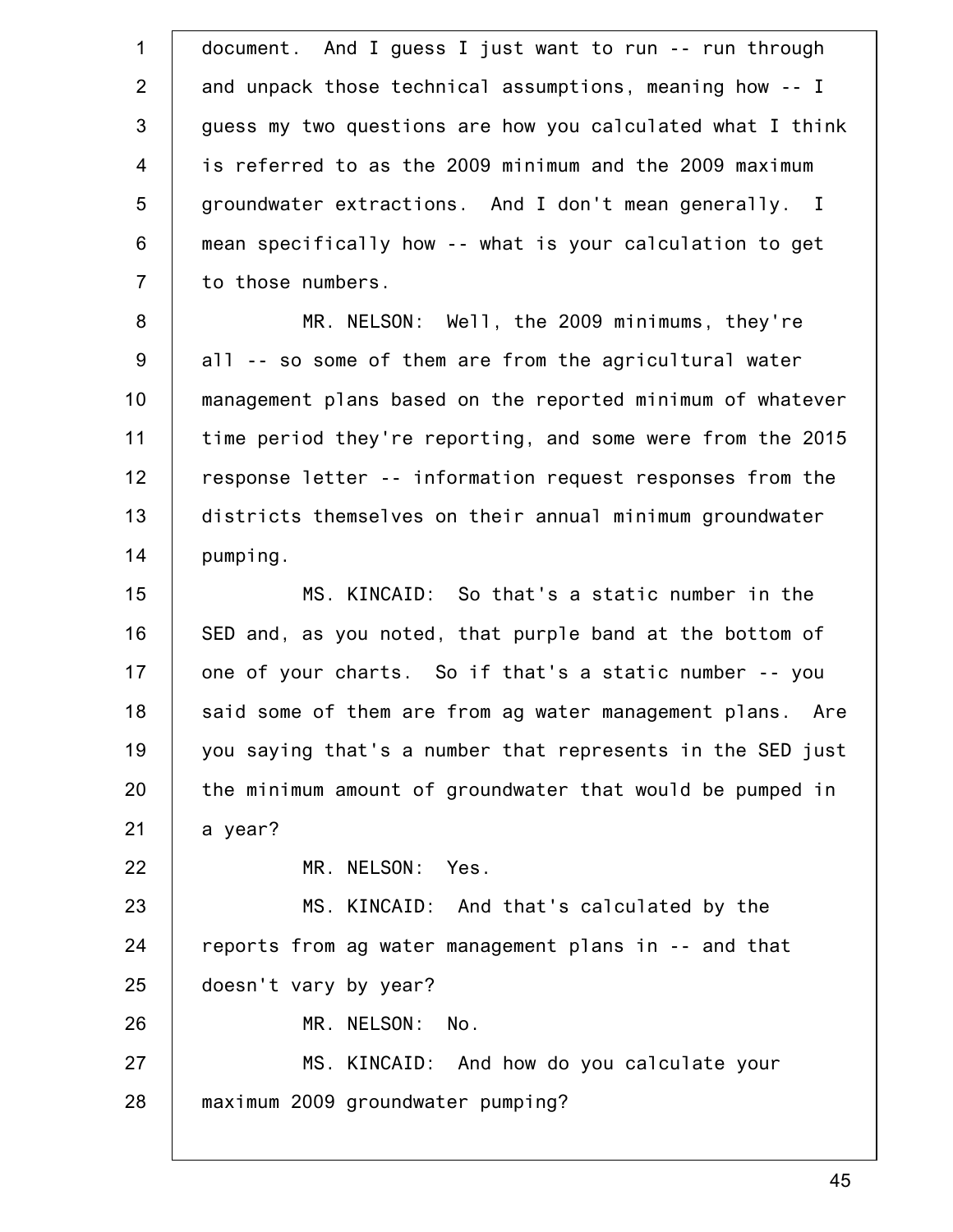1 2 3 4 5 6 7 8 9 10 11 12 13 14 15 16 17 18 19 20 21 22 23 24 25 26 27 28 MR. NELSON: So the maximum -- so the annual maximum is also a static value. It -- some of them are from -- so all the 2009 values are from the agricultural water management plans. They are -- so -- MR. WARD: What ag plan? What date? MR. NELSON: Do I have -- MS. KINCAID: The 2012. MR. NELSON: 2012 version. I don't think I have the page number with me. MR. WARD: Okay. MS. KINCAID: Go ahead. MR. NELSON: So I guess whatever time period they represented, we looked at whatever their maximum pumping historically was, and that's what we used as the maximum possible. And it includes both district capacity and private capacity for pumping within a district. MS. KINCAID: But in the SED, the number changes depending on average year, dry year. On page G15 you guys have a chart that talks about the average annual groundwater use, and it's an interesting chart. And it provides baseline estimates, and then it provides how much increased groundwater pumping will be under the project. And you note for the 40 percent, the preferred project, it's 105 increased groundwater pumping in average years, and then those numbers change. So it looks like it's a calculation rather than just an importation from ag water management plan numbers. Do you have a calculation for that?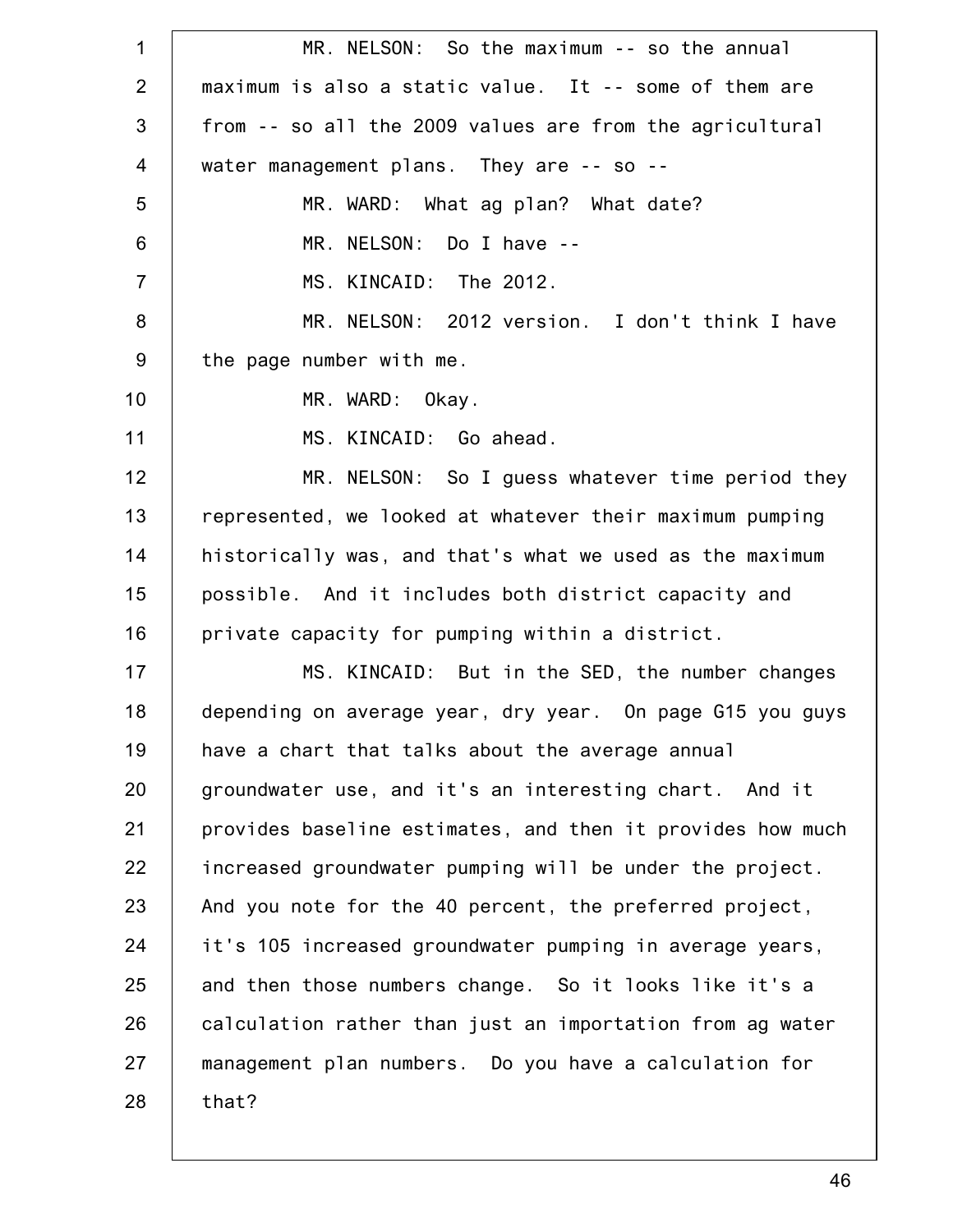| $\mathbf 1$    | MR. NELSON: Yeah. The -- so it's a static                  |
|----------------|------------------------------------------------------------|
| 2              | capacity to pump, but they pump either up to that -- they  |
| 3              | pump what they need up to that capacity. So like on this   |
| $\overline{4}$ | chart here -- I don't know if you can see it. So when      |
| 5              | there's a surface water shortage, so it checks what's the  |
| 6              | shortage of surface water up to their demand? And they     |
| $\overline{7}$ | will pump that, unless that number is greater than the     |
| 8              | capacity we took from the agricultural water management    |
| $9\,$          | plans.                                                     |
| 10             | MS. KINCAID: But I guess that's my question. So            |
| 11             | the capacity in this chart is 626,000 acre-feet. Okay?     |
| 12             | Not this chart, which is interestingly inconsistent with   |
| 13             | your $-$                                                   |
| 14             | Well, no. This is just for Merced<br>MR. NELSON:           |
| 15             | Irrigation District.                                       |
| 16             | MS. KINCAID:<br>Okay.                                      |
| 17             | MR. NELSON: This is for all the districts                  |
| 18             | combined.                                                  |
| 19             | MS. KINCAID: Great. So the 626 number, as you              |
| 20             | can see in the top of the chart, is the actual maximum     |
| 21             | capacity.                                                  |
| 22             | MR. NELSON:<br>Yes.                                        |
| 23             | MS. KINCAID: So my question is what is the                 |
| 24             | calculation you came up with to get the 105 for average    |
| 25             | years and the 302,000 acre-feet increase in critically dry |
| 26             | years? How did you come up with those numbers? What's      |
| 27             | the -- there must be a calculation in there, and I         |
| 28             | don't -- I don't find it.                                  |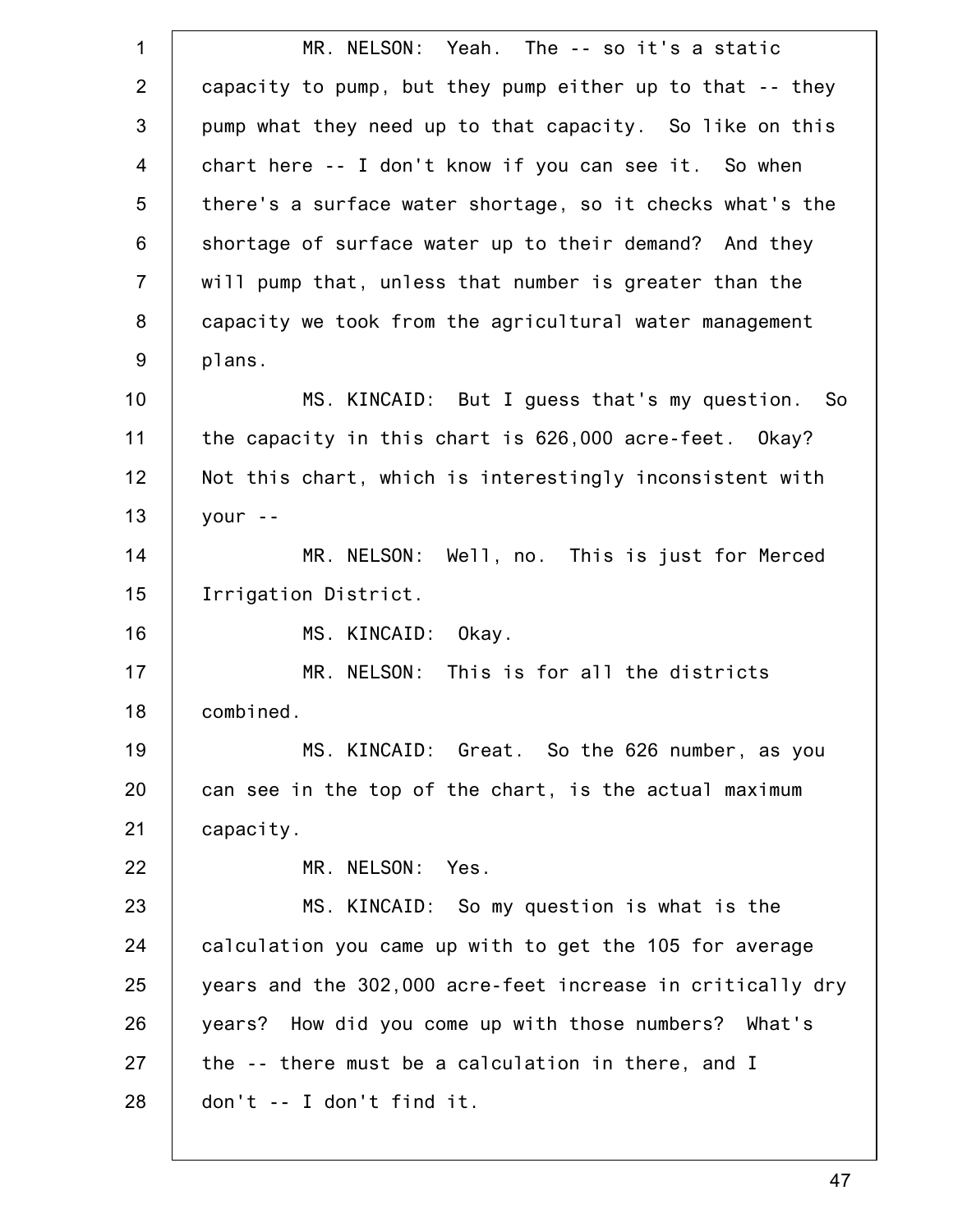1 2 3 4 5 6 7 8 9 10 11 12 13 14 15 16 17 18 19 20 21 22 23 24 25 26 27 28 MR. NELSON: It's exactly what I said. So we -- MR. GROBER: Let me -- let me take a -- say it a different way, and this gets back to, you know, the general schematic. There's -- the proposal will cause a surface water supply deficit. MS. KINCAID: Right. MR. GROBER: So when there's -- now currently there's surface water supply deficit that happens in critically dry years, and that's in this chart that's shown here, that's when there's the biggest augmentation of groundwater pumping. MS. KINCAID: That's right. MR. GROBER: With the proposal, there would be -- MS. KINCAID: Increased. MR. GROBER: -- more times when there would be a surface water supply deficit, so -- MS. KINCAID: Right. MR. GROBER: -- there would be more groundwater pumping. MS. KINCAID: Right. MR. GROBER: Those numbers, 105, that's the average over all those years. MS. KINCAID: Right. MR. GROBER: So you get the 82-year record --MS. KINCAID: Yeah. MR. GROBER: -- and then the other number you (unintelligible), then you can come up with the average, what it is for critically dry years.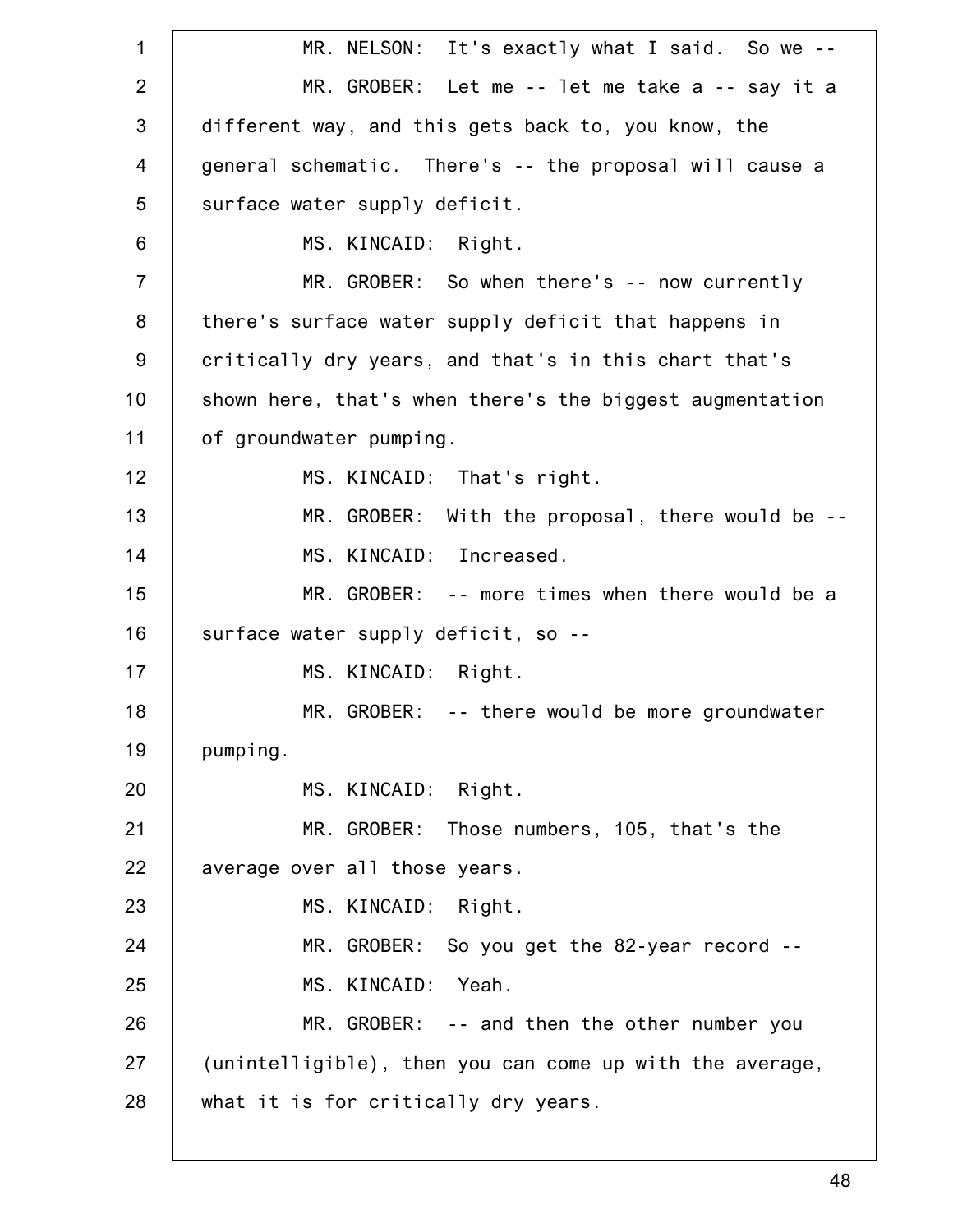| $\mathbf 1$    | MS. KINCAID: Right. And I understand the                   |
|----------------|------------------------------------------------------------|
| $\overline{2}$ | numbers, but I'm wondering how you came up with those      |
| 3              | numbers, how you came up with 105. Remember, in 2012 the   |
| $\overline{4}$ | assumption was it was a one-to-one. If you shorted us      |
| 5              | one, we'd pump groundwater one.                            |
| $\,6\,$        | MR. GROBER: It's an average. So if you take --             |
| $\overline{7}$ | so this is -- this next one is just for the Merced. So if  |
| 8              | you just took that -- the numbers that are in the red, so  |
| $9\,$          | you'd see if you came up with this now, just the time      |
| 10             | series over the 82 years, you'd come up with some very big |
| 11             | years of groundwater pumping --                            |
| 12             | MS. KINCAID: Right.                                        |
| 13             | MR. GROBER: -- some years of no groundwater                |
| 14             | pumping. If you take that long-term average, that's the    |
| 15             | 105.                                                       |
| 16             | MS. KINCAID: No, I understand how you got the              |
| 17             | average. I'm wondering how you figured -- how you          |
| 18             | estimated what people would pump. It's not -- I mean the   |
| 19             | ag water management plan could be kind of a basis for the  |
| 20             | numbers, but why did you estimate that an average -- I     |
| 21             | understand in average years that you got the numbers, but  |
| 22             | in each specific year, how did you estimate -- what is the |
| 23             | calculation by which you estimated what people would pump  |
| 24             | and wouldn't pump? It's not a maximum capacity number.     |
| 25             | MR. ANDERSON: Les, can I help?                             |
| 26             | MR. GROBER: Yes. So -- sure.                               |
| 27             | MR. ANDERSON: Specifically it's a calculation of           |
| 28             | the applied water needed to meet a demand in a certain     |
|                |                                                            |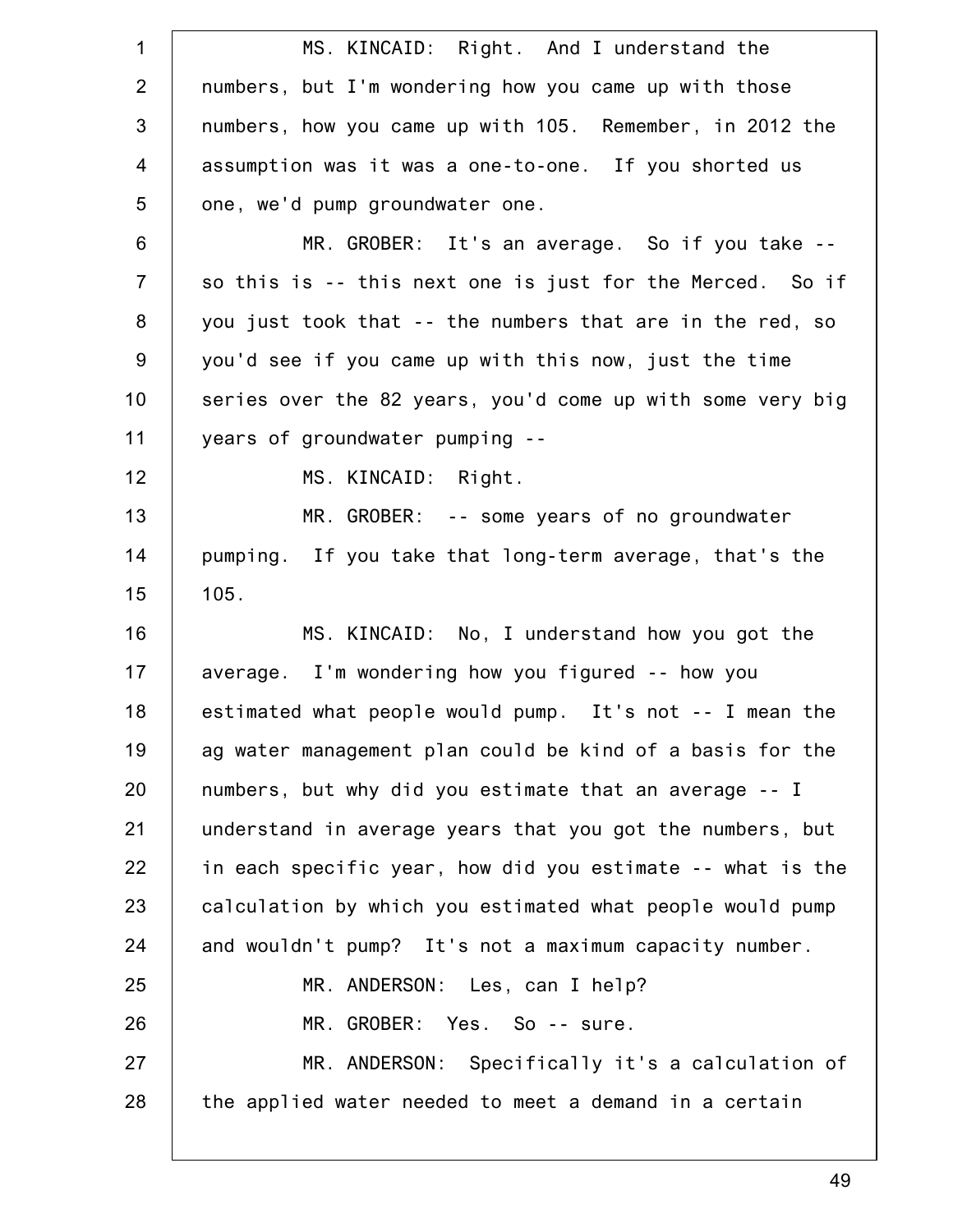| $\mathbf 1$    | year, and that's at the field scale. So first we           |
|----------------|------------------------------------------------------------|
| $\overline{2}$ | translate surface water availability at the diversion from |
| 3              | the stream, and then we have a certain -- we've got water  |
| $\overline{4}$ | that's lost through percolation, through regulating        |
| 5              | reservoirs and conveyance systems --                       |
| 6              | MS. KINCAID: Sure.                                         |
| $\overline{7}$ | MR. ANDERSON: -- and taken for other uses. But             |
| 8              | what's actually a crop demand is compared to the surface   |
| 9              | water that can be conveyed to the farm-gate, and then if   |
| 10             | there's a shortage in that, that would be the field scale  |
| 11             | demand that would then translate into if there's enough    |
| 12             | capacity at that point.                                    |
| 13             | MS. KINCAID: Right. So I guess my question is              |
| 14             | when there's capacity to pump more groundwater but the SED |
| 15             | assumes that it's not pumped, who -- what -- where did     |
| 16             | that assumption come from or where did those numbers come  |
| 17             | from? So when you have 105 -- if you look at this chart,   |
| 18             | you have 105 in average years; right?                      |
| 19             | MR. ANDERSON: Right.                                       |
| 20             | MS. KINCAID: You have only six in wet years, but           |
| 21             | $you're --$                                                |
| 22             | MR. ANDERSON: Right. That's because there's                |
| 23             | adequate surface water in those wet years that's used.     |
| 24             | MS. KINCAID: Right. But then as you get into               |
| 25             | dryer years, there's a point where there is more demand    |
| 26             | than you're making up with surface water; right? So        |
| 27             | maybe -- maybe large scale numbers are better. So the SED  |
| 28             | generally says there is about a 294,000 acre-foot in       |
|                |                                                            |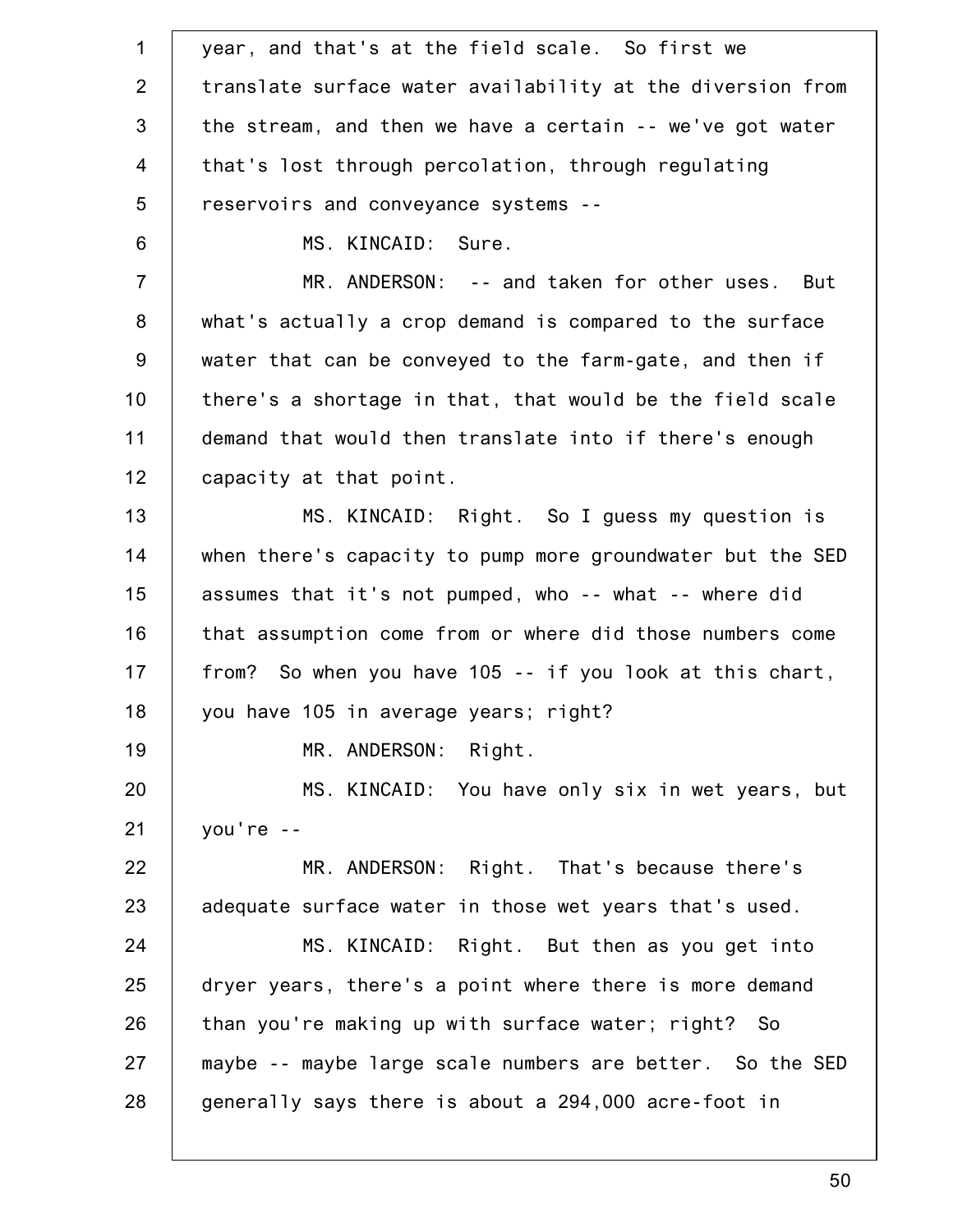1 2 3 4 5 6 7 8 9 10 11 12 13 14 15 16 17 18 19 20 21 22 23 24 25 26 27 28 average year shortfall of surface water. Okay? So about 300,000. And the estimate is that there will be an increase in those average years of 100,000 acre-feet of groundwater pumping; right? So why didn't -- I guess my question is how did you come up with the 100? Why isn't it 150? Why isn't it 200? And there's a mathematical algorithm that goes in here that I don't think is disclosed in your SED. I'm asking to explain it or disclose it later. MR. ANDERSON: Right. Les is -- MR. GROBER: It's a simple long-term average. It's just averaging some years just like you would just - you would take the numbers -- sorry I don't have the table here -- and you'd -- that's the average. MS. KINCAID: I understand how you get the average. How do you get the inputs? MR. GROBER: So the first step is if there's a surface water supply deficit, you make up that surface water supply deficit to meet crop water use needs up to the capacity that can be provided through groundwater pumping. MS. KINCAID: But that's my question. Where - how did you put the capacity of the groundwater pumping? Because it's not the capacity of the facilities, which in this chart, it is 626. It's static. So there's a group of numbers in here that are assumptions -- MR. GROBER: So if it's -- MS. KINCAID: -- and I'm wondering --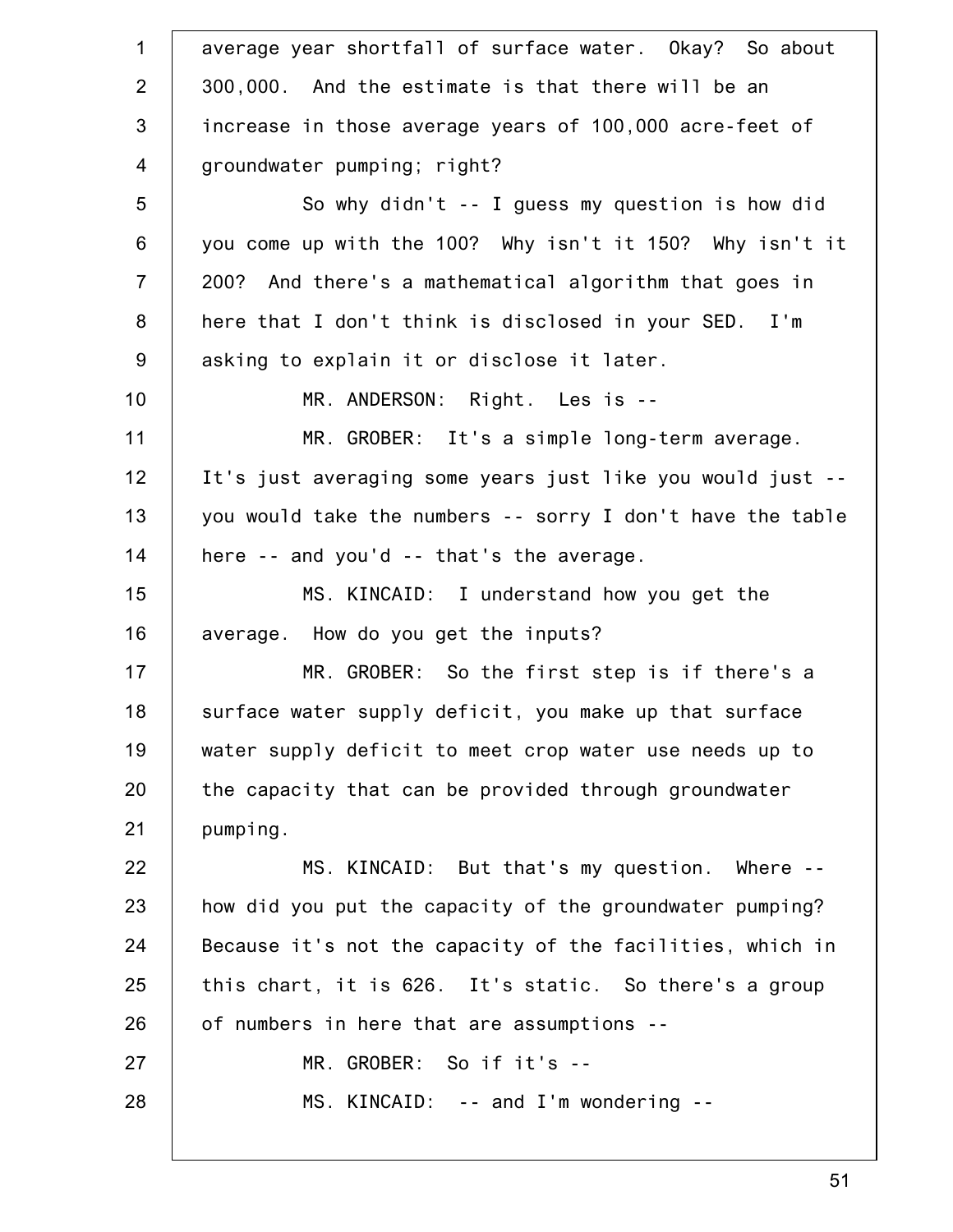1 2 3 4 5 6 7 8 9 10 11 12 13 14 15 16 17 18 19 20 21 22 23 24 25 26 27 28 MR. GROBER: -- a deficit -- so if the deficit is 500, it can be fully met. If the deficit is 700, it cannot. MS. KINCAID: Right, but that's a good example. If the deficit is 700, it can't be fully met. MR. GROBER: Yes. MS. KINCAID: But you're stopping short at, like, 4 and not going to the -- to maximum capacity. I don't know if you guys have this chart in front of you, but I guess one of the questions -- and obviously you don't have it on hand here, but going forward -- MR. GROBER: And which chart are you referring to? Because perhaps -- because maybe we should pull up the chart. MS. KINCAID: You should. MR. GROBER: You have it or we can pull it up from the document. MS. KINCAID: It's Table G2-5. MS. HUBER: I just want to add a minor point, which is the calculation is done irrigation district by irrigation district and -- MR. GROBER: (Unintelligible). MS. HUBER: -- some have a minimum -- well, have little ability to replace a water supply shortage with groundwater pumping. So the result for each year depends on sort of which district has the shortage and whether or not they can replace their water. MS. KINCAID: And is that calculation provided in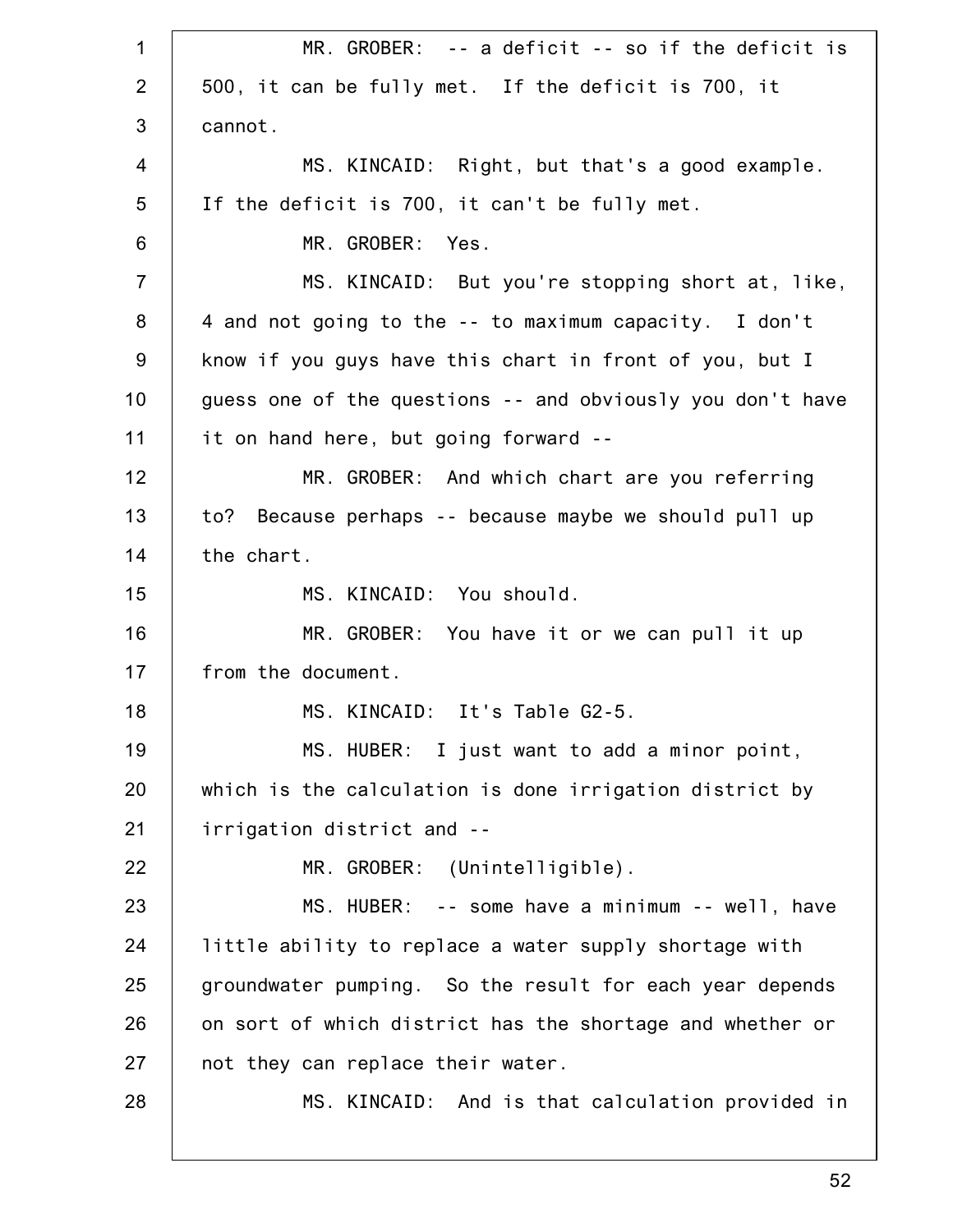1 2 3 4 5 6 7 8 9 10 11 12 13 14 15 16 17 18 19 20 21 22 23 24 25 26 27 28 the SED or is that -- MS. HUBER: Appendix G has a detailed description of that calculation. It's summarized in Chapter 9, but Appendix G has -- MS. KINCAID: All right. And -- MS. HUBER: -- a lot of details. MR. WARD: Let me make sure I understand. So you've got a 300,000 acre-foot on average, and I've got some questions about that. But 300,000 acre-foot shortfall of surface water made up by 100,000 acre feet of groundwater pumping because you've reached some sort of maximum withdrawal capacity; right? And -- MS. HUBER: Yeah. MR. WARD: Am I getting that right? MS. HUBER: I don't have the numbers memorized, but yes. MR. WARD: So there's still the shortfall - right? -- of 200,000. It gets back to speculative responses are unpredictable and unknown. Don't you think a reasonable response would have been for local -- the local community to drill more wells and pump additional groundwater, and that was not analyzed? MS. HUBER: Well, we used 2009 as the -- MR. WARD: Yeah, but I'm talking about response to -- MS. HUBER: Well, so the -- for that reason, we also did evaluate the 2014 maximum groundwater pumping numbers.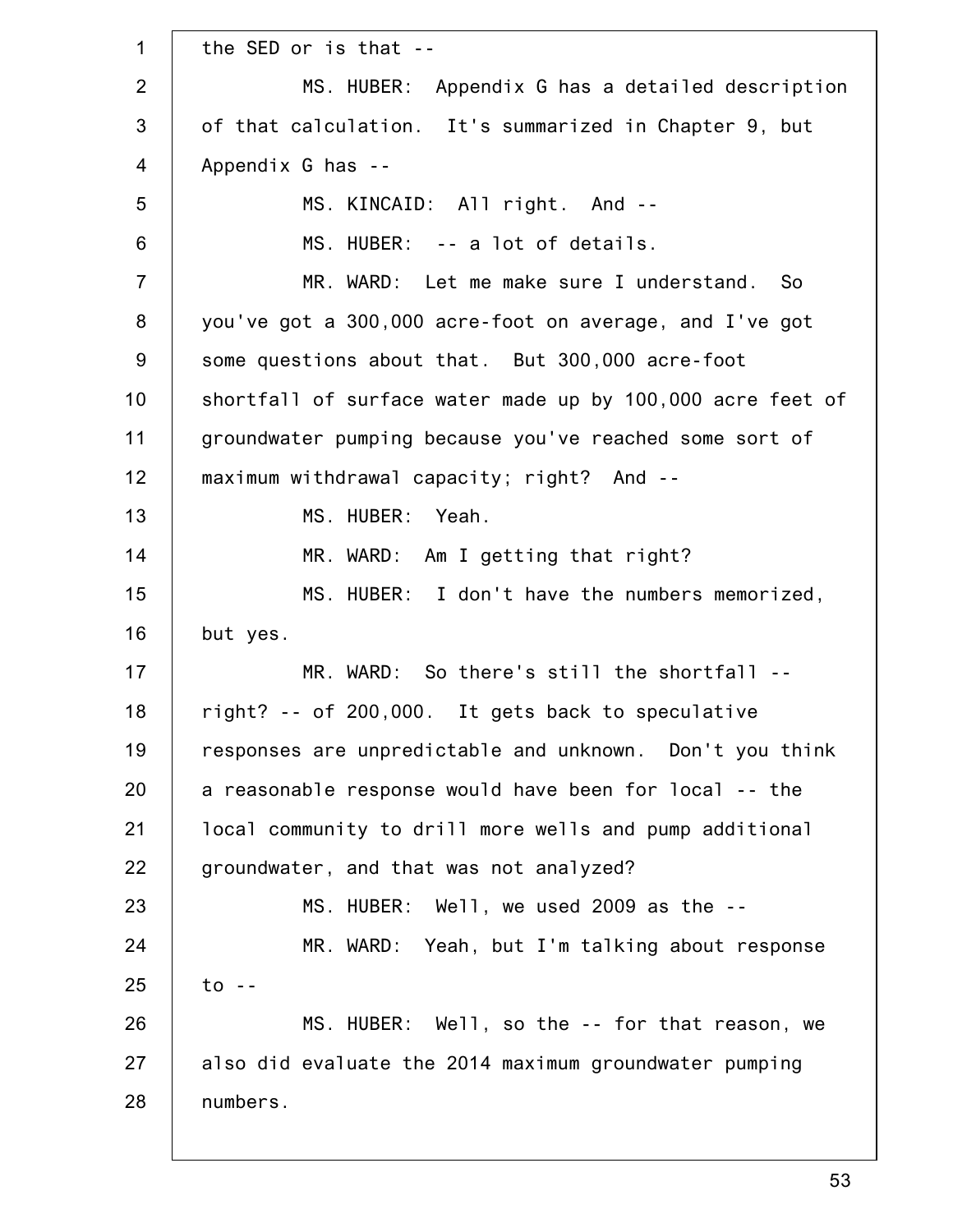| $\mathbf 1$    | MR. WARD: I'm talking about beyond that. Did               |
|----------------|------------------------------------------------------------|
| 2              | you analyze making up the entire shortfall?                |
| 3              | MR. GROBER: So if I may, since we $-$ - this is $-$        |
| $\overline{4}$ | is this the table that --                                  |
| 5              | MS. KINCAID: Yeah, that's the table. And sorry.            |
| $\,6$          | I'll try to be quick on this, but to be honest, I don't    |
| $\overline{7}$ | want to act like I'm belaboring a point. This is a         |
| 8              | fundamental -- this is the fundamental assumption of our   |
| $9\,$          | groundwater.                                               |
| 10             | MR. GROBER: So I think this might -- I think I             |
| 11             | understand what the concern is, what the question might be |
| 12             | now. These are still averages of those year types. So      |
| 13             | the response is not the same at all, dry years not the     |
| 14             | same, nor critically dry years. So you're not up to the    |
| 15             | maximum in any one of those because you're meeting --      |
| 16             | there's still -- there's going to be a mix of different    |
| 17             | augmentation of groundwater -- additional groundwater      |
| 18             | pumping. So those are taking the average of just a subset  |
| 19             | of years in the record, so --                              |
| 20             | MS. KINCAID: Right.                                        |
| 21             | MR. GROBER: -- 20 years roughly for each --                |
| 22             | MS. KINCAID: Okay. Let me make --                          |
| 23             | MR. GROBER: So you would -- so --                          |
| 24             | MS. KINCAID: -- sure I have this right.                    |
| 25             | MR. GROBER: So there's not a number -- so this             |
| 26             | isn't like a target number.                                |
| 27             | MS. KINCAID: No, I know.                                   |
| 28             | MR. GROBER: These are also averages of the --              |
|                |                                                            |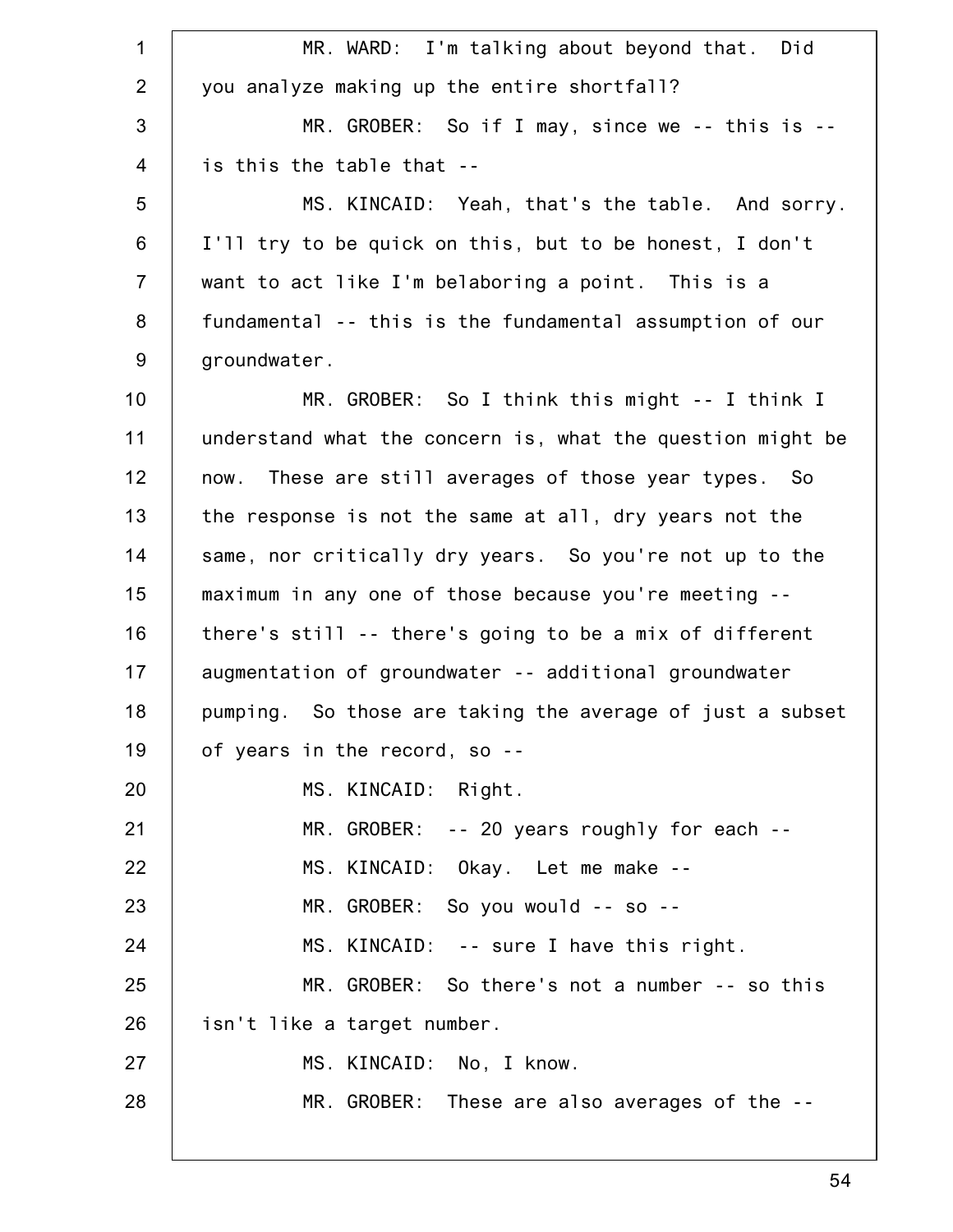1 2 3 4 5 6 7 8 9 10 11 12 13 14 15 16 17 18 19 20 21 22 23 24 25 26 27 28 MS. KINCAID: It's an estimated 2009 groundwater pumping capacity, which is what it's called. So -- MR. GROBER: Based on estimated 2009 groundwater pumping capacity. So it's still using that maximum. It's saying over that 82-year record. MS. KINCAID: Can you explain that -- that's my question. Can you explain the maximum? So when you have this 105, 302, so I'm looking at the Alt 3, 40 percent unimpaired flow. In average year -- and I understand how you get the average year of 105 increase. That obviously is not the maximum capacity. So clearly there's an assumption made that there is groundwater pumping but not to the capacity. My question is what is the assumption or what is the calculation that was used to assume when groundwater pumping would stop, if it stops short of the full capacity? MR. GROBER: It's -- so the example that I gave initially, so let's just assume -- just use easy, round numbers. If the surface water supply deficit is 700,000 acre-feet, the maximum groundwater pumping capacity is 600,000 acre-feet, then the -- then you would -- MS. KINCAID: How did you get the 600? If the 600 -- MR. GROBER: That's based on the information that we have. That's a fixed number. That's the maximum rate that we have. Based on the plans and the information we solicited in 2015, what's the maximum pumping capacity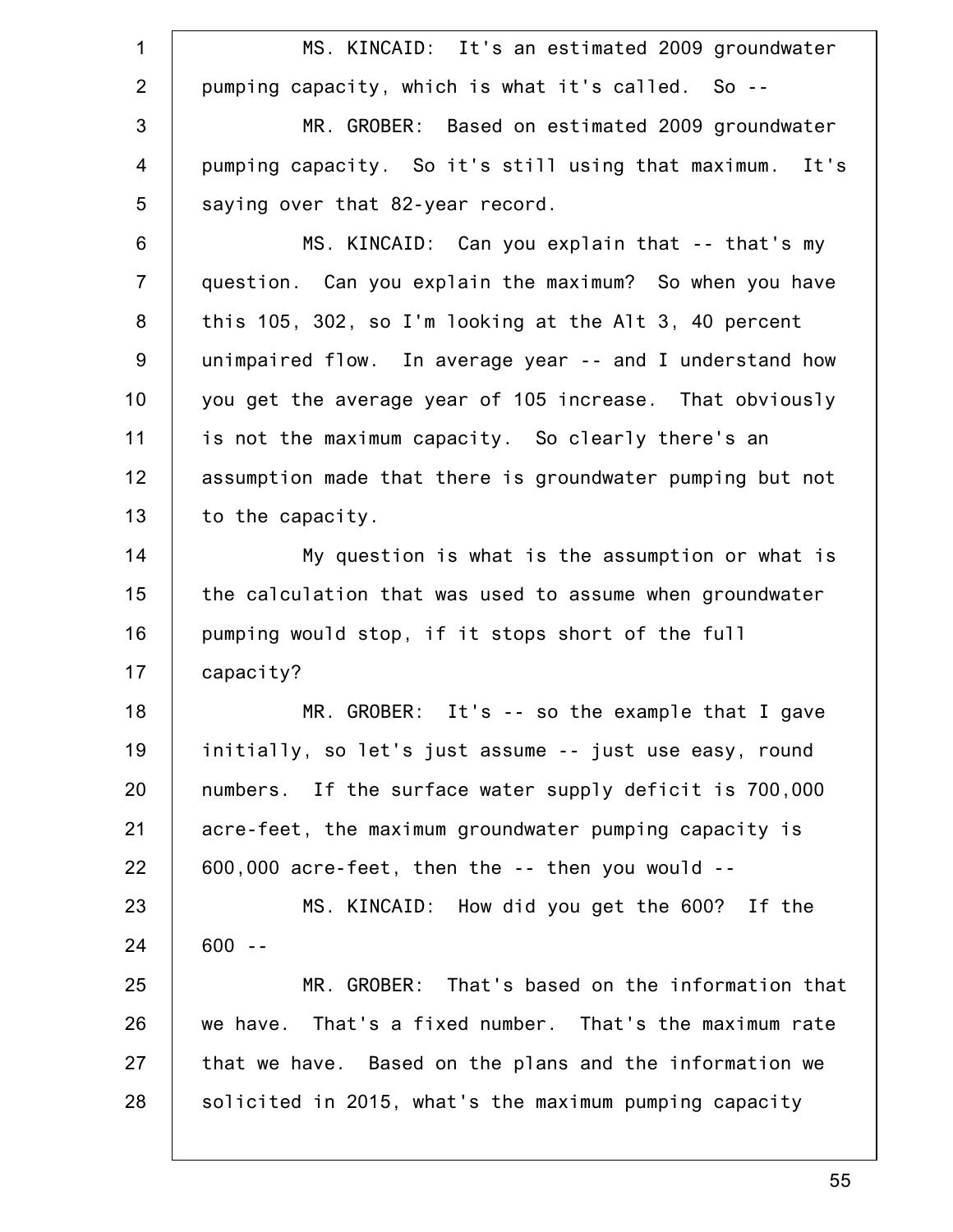| $\mathbf{1}$   | within each district? It's the sum of all of that. So      |
|----------------|------------------------------------------------------------|
| 2              | that's the maximum. We assume it can't be any higher than  |
| 3              | that.                                                      |
| $\overline{4}$ | MS. KINCAID: Right. But if it's a fixed number,            |
| $\sqrt{5}$     | then why does it differ by critical, dry, and below normal |
| 6              | year? I mean are you saying that you just took the ag      |
| $\overline{7}$ | water management plan numbers and imported them here? It   |
| $\bf 8$        | looks like there's a calculation that's --                 |
| $9\,$          | MR. GROBER: Yeah, the calculation is -- and Tim            |
| 10             | just pointed it out. It's -- this is why math is good.     |
| 11             | So that -- this reminds me when I did my master's and part |
| 12             | of my dissertation coming up with a full page of partial   |
| 13             | differential equations. This is not a partial              |
| 14             | differential equation, but it is an equation, nonetheless, |
| 15             | that actually answers your question. So it's taking --     |
| 16             | MS. KINCAID: Can you walk me through it?                   |
| 17             | MR. GROBER: Yes. So it's saying the additional             |
| 18             | groundwater is the minimum of the additional demand minus  |
| 19             | the applied surface water demand and the minimum           |
| 20             | groundwater -- is that the groundwater -- minimum          |
| 21             | groundwater pumping?                                       |
| 22             | UNIDENTIFIED SPEAKER: Yeah.                                |
| 23             | MS. KINCAID: And that's my question. So what's             |
| 24             | the minimum groundwater pumping? It's just a number        |
| 25             | straight out of ag water management plans?                 |
| 26             | UNIDENTIFIED SPEAKER: Yeah.                                |
| 27             | MS. KINCAID: And there's no calculation behind             |
| 28             | that?                                                      |
|                |                                                            |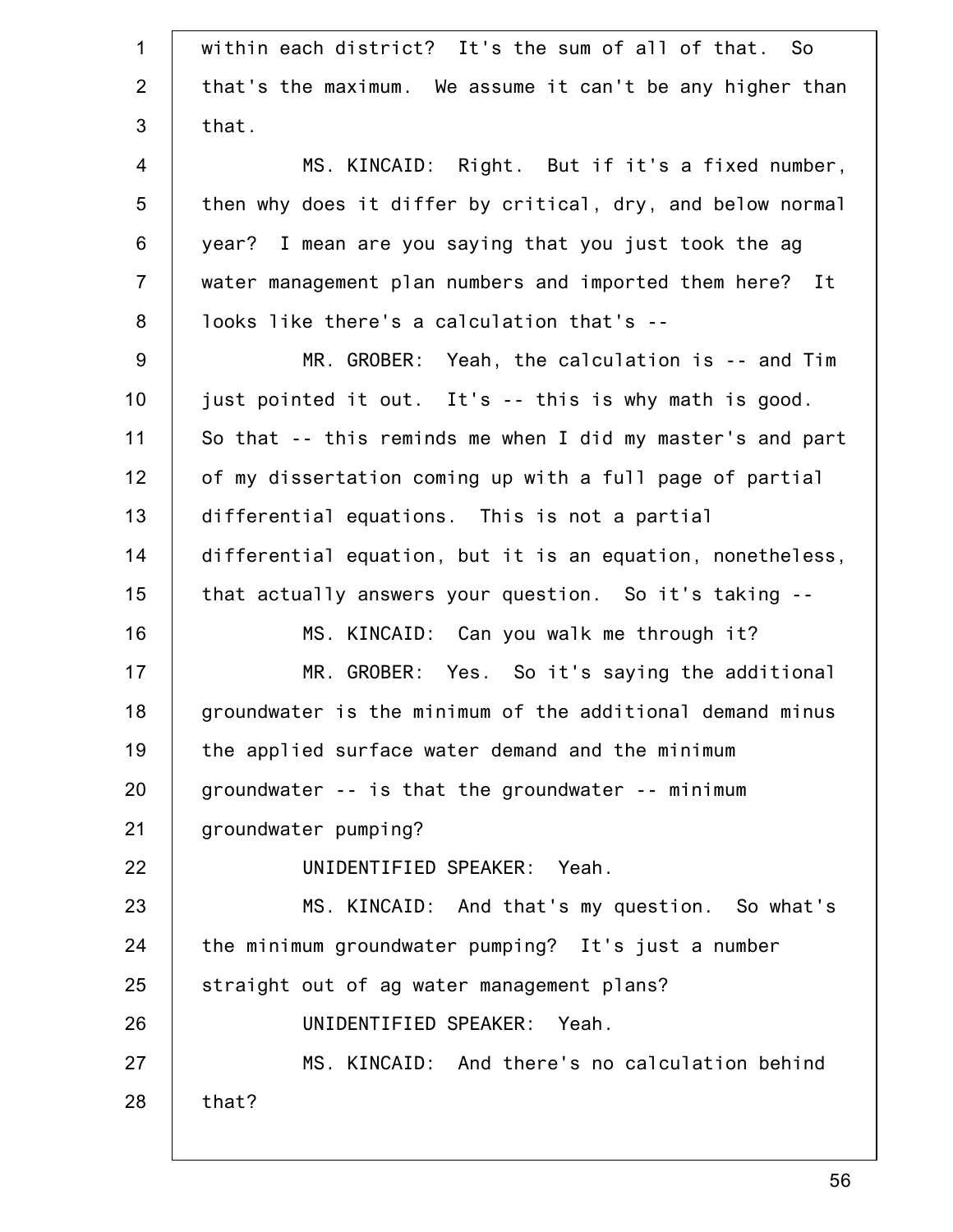1 2 3 4 5 6 7 8 9 10 11 12 13 14 15 16 17 18 19 20 21 22 23 24 25 26 27 28 MR. GROBER: Because it's simpler than looking at the equation. It's saying it's -- basically it's that - it's the example that I've given. It's like the demand in any given year. You have to look at that demand that you have because you don't have the surface water supply, and then you say, can I meet it with the -- within the max pumping? If I can, great. If not, you go up to the max pumping, but your demand might be less than the max pumping and then you'll come up with something less. So for all years and for all year types, you'll get a range that goes up to the max pumping, the additional groundwater pumping, but it could be something also very close to zero. And you take an average of all those year types, and you'll come up with the numbers that are in that table. MS. KINCAID: Okay. So that -- so that what you're saying is that minimum groundwater pumping or the maximum groundwater pumping, those are not calculations. Those are literally just imported from the ag water management plans? MR. GROBER: That's correct. Those are -- those are caps, basically, on those two numbers. MS. KINCAID: And did you guys provide that calculation in the SED? And, if not, can you provide that? MR. GROBER: That's -- here it is. MS. KINCAID: No, no. I mean the actual numbers. MR. GROBER: Oh, the numbers? They're in the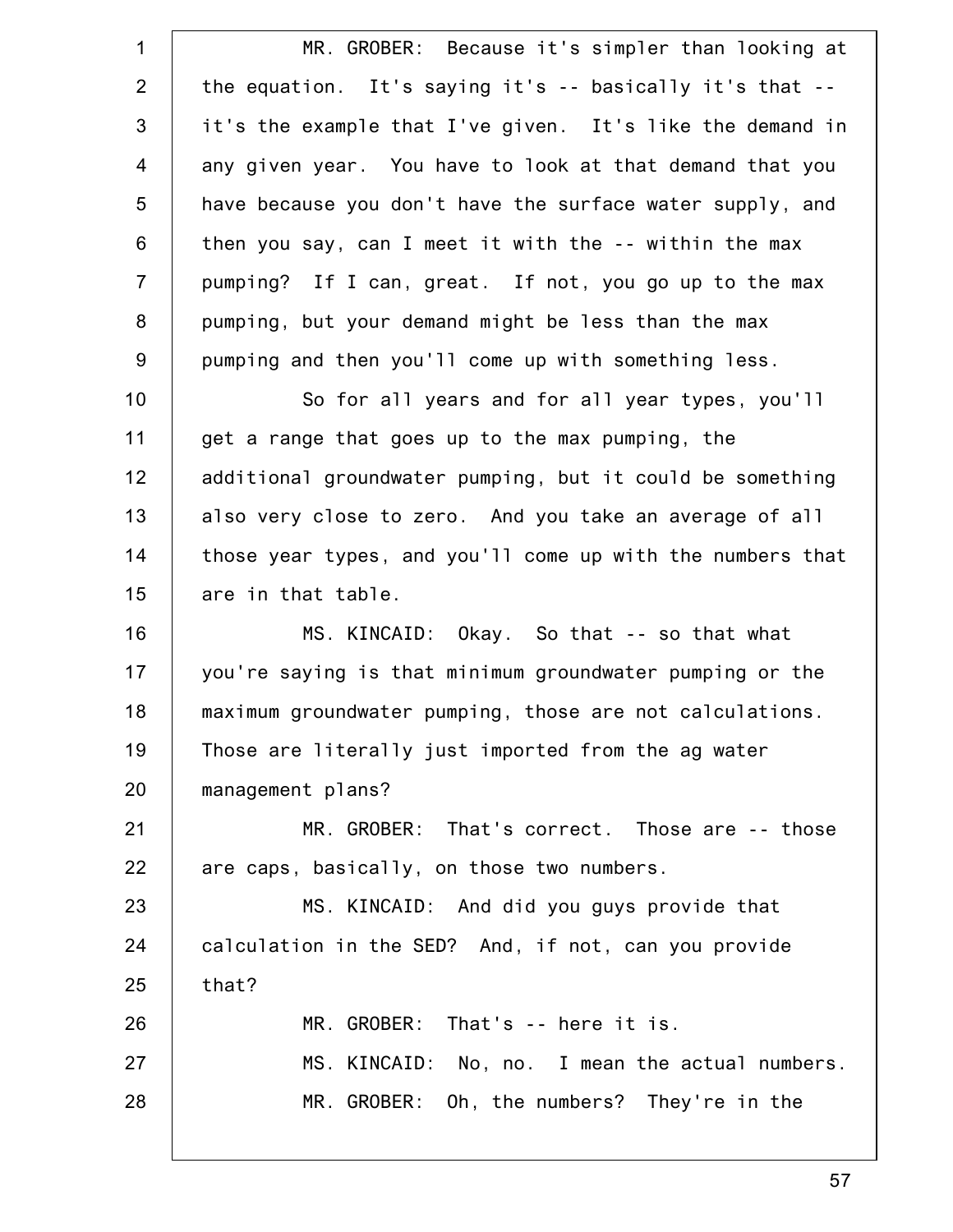1 2 3 4 5 6 7 8 9 10 11 12 13 14 15 16 17 18 19 20 21 22 23 24 25 26 27 28 SED, yes. And, actually, we've -- and -- MS. KINCAID: They're not. MR. GROBER: -- this is -- yes, and -- MS. KINCAID: The calculation is in there, but if you could provide the numbers of how you got to that number because, obviously, all the ag water management plans didn't come up with the same number. MR. GROBER: Is that in here? Is that in here? MS. KINCAID: We don't have to take it now, but if you could provide that, those numbers, off-line. They're not in the SED. MR. GROBER: Sure, sure. MS. KINCAID: That would be great. MR. GROBER: We've actually -- and we've gone, you know, one step even beyond this. Because as arduous as this is, especially looking -- looking at math in a public meeting is always kind of hard. MS. KINCAID: You wanted technical; right? MR. GROBER: Yes, this is technical. It's great, but we didn't look at it just for 2009 as this next table shows. These are here. This is the annual maximum groundwater pumping based on 2009 and 2014 estimates. So that shows it district by district. And depending on then what you use, you come up with different results, and these results are important. And a lot of thought went behind using the 2009 because, as I think I said early in the presentation, if you use the 2014, it has the effect of reducing the unmet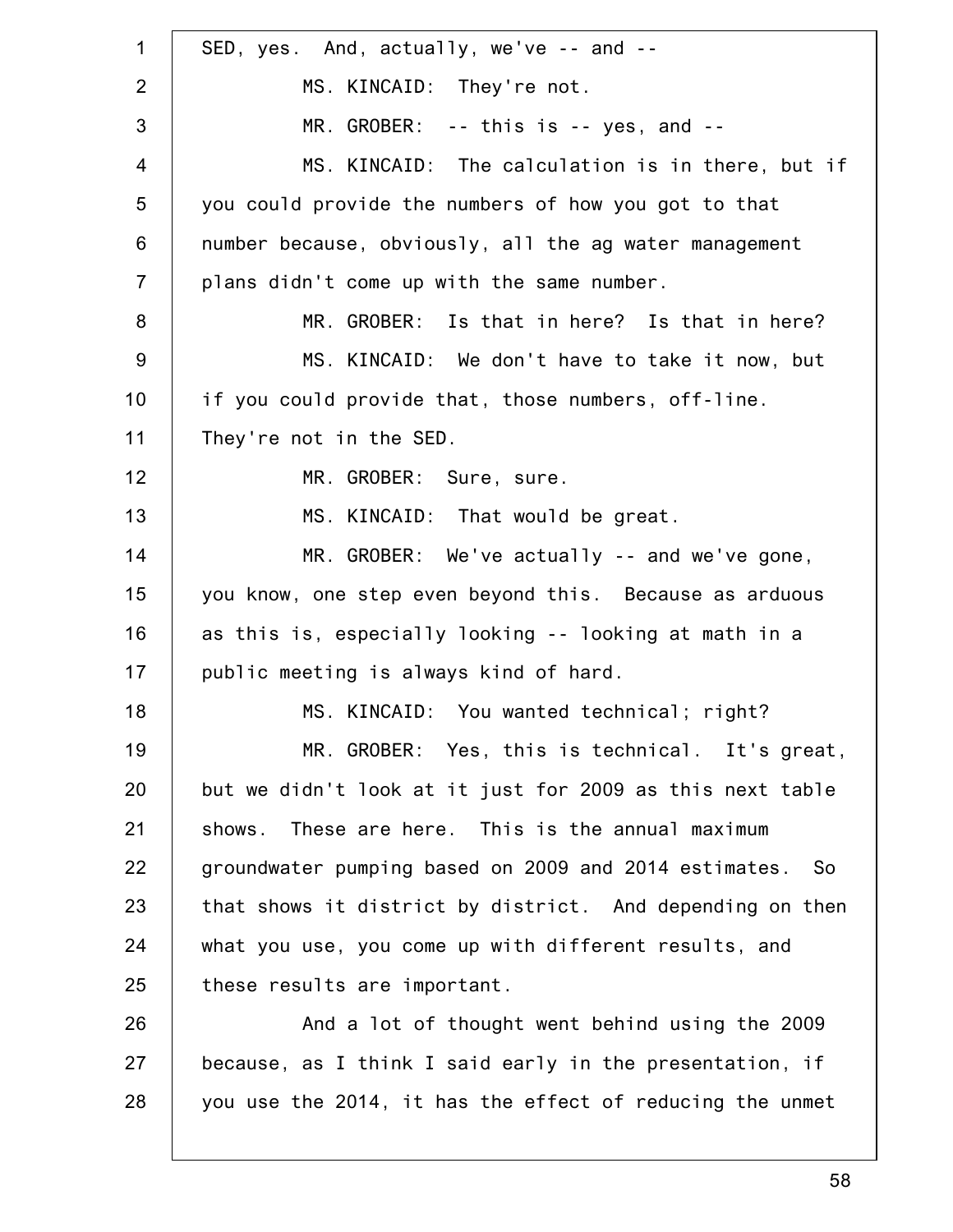| $\mathbf 1$     | demand. So it reduces the ag -- it reduces the crop        |
|-----------------|------------------------------------------------------------|
| 2               | fallowing. It reduces that ag economic impact, but it      |
| 3               | puts more of a burden on groundwater. And it's also        |
| $\overline{4}$  | looking at numbers that are less sustainable.              |
| 5               | Even 2009, as the numbers we present, is that              |
| $6\phantom{1}6$ | sustainable over the long term? That's going to be a big   |
| $\overline{7}$  | issue for SGMA, but we've presented it two different ways. |
| 8               | I think one of the questions is have we done sensitivity   |
| $9\,$           | analysis for things like this? This is an example of like  |
| 10              | we can't know exactly what the answer is.                  |
| 11              | And arguments could be made, well, that's not the          |
| 12              | right 2009 -- you know, that's not sustainable pumping.    |
| 13              | Well, we've looked at it a couple of different ways, and   |
| 14              | it will counterbalance in the end. And if there's better   |
| 15              | information in terms of what's currently going on and      |
| 16              | what's expected to go on in the future, that's good        |
| 17              | information to receive. But we're showing our work as to   |
| 18              | how this all comes together in terms of groundwater        |
| 19              | effects versus cropping and economic impacts.              |
| 20              | MR. ANDERSON: I believe we've also provided a              |
| 21              | spreadsheet that covers all the calculations, and it's not |
| 22              | a -- it's a fairly simple calculation, but there's a lot   |
| 23              | of years and a lot of different areas that it goes         |
| 24              | through.                                                   |
| 25              | Just to clarify on your original question on the           |
| 26              | year types, it's important to remember that those year     |
| 27              | types are composites, so we don't -- we don't average the  |
| 28              | dry year demand and then take the capacity off of that.    |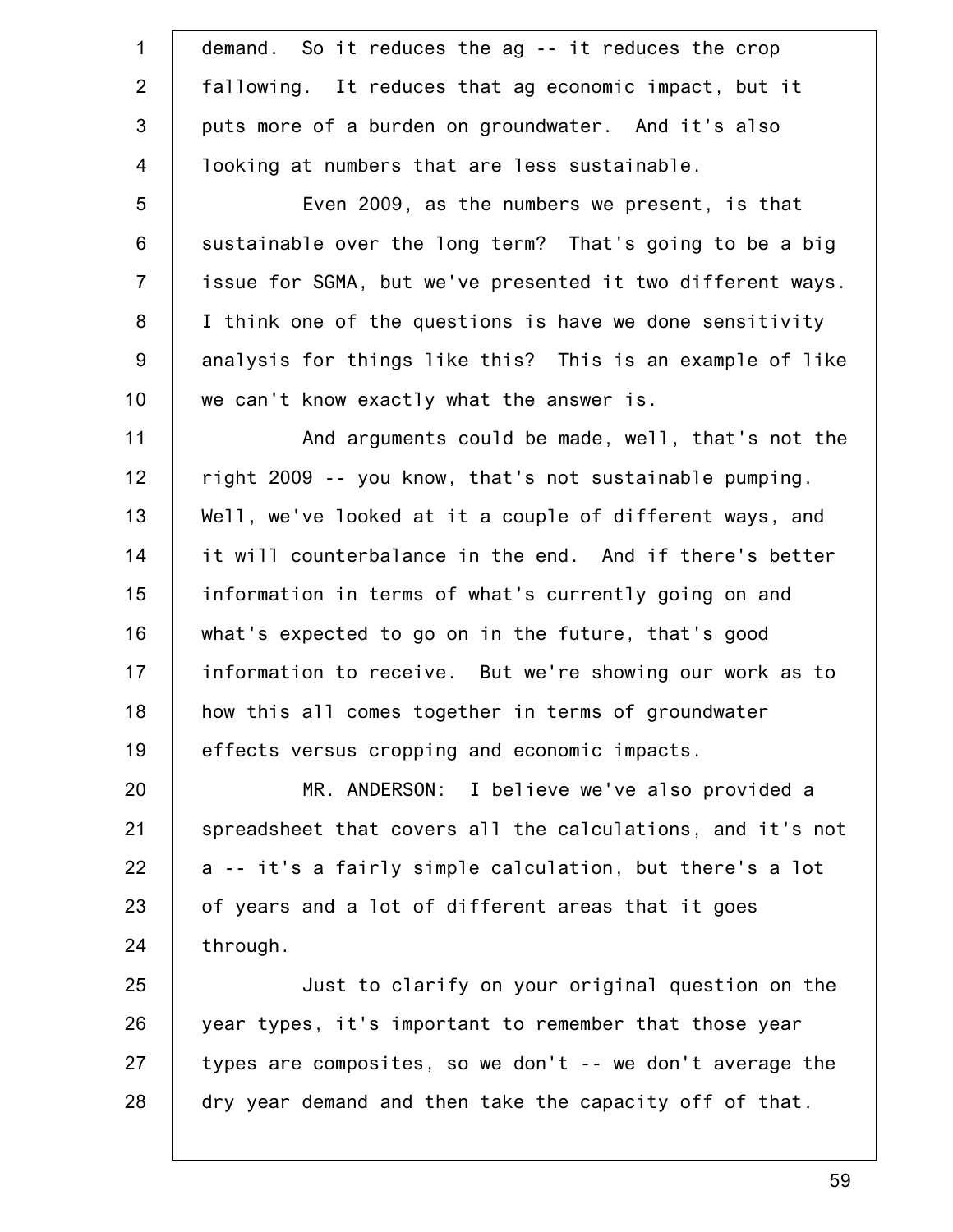1 2 3 4 5 6 7 8 9 10 11 12 13 14 15 16 17 18 19 20 21 22 23 24 25 26 27 28 It's a composite of multiple years, some of which will reach capacity, some of which won't need it. If that makes sense. MS. KINCAID: It does. And I guess that's the calculation I was asking about and how you got to those composite numbers. Because they look awfully round, but they're obviously calculation, so... MR. WARD: I have a question about the -- and then I'll let Debbie kick off the ag, although we're kind of skewing into that. We're talking about averages; right? And it kind of smooths things out from the real year-to-year, what we might realize. So we talked about this 293,000 acre-feet shortfall and available surface water. So let's just call that 300,000. Where in your document is that distribution and what does that look like? First of all, what is your average? Can you show me the formula? Can I derive from your data? Can I get to the answer of 293,000 as an average? Is that a mean? Is it a middle of the range? Is it a -- what is it? That's a question. The other one would be what does the distribution of that look like? Is it uniform? I bet it isn't. So is it skewed which way? Is it skewed to the left? Is it skewed to the right? It would be helpful for us to understand that because I think it might be more revealing than using averages. And with that, what would be that standard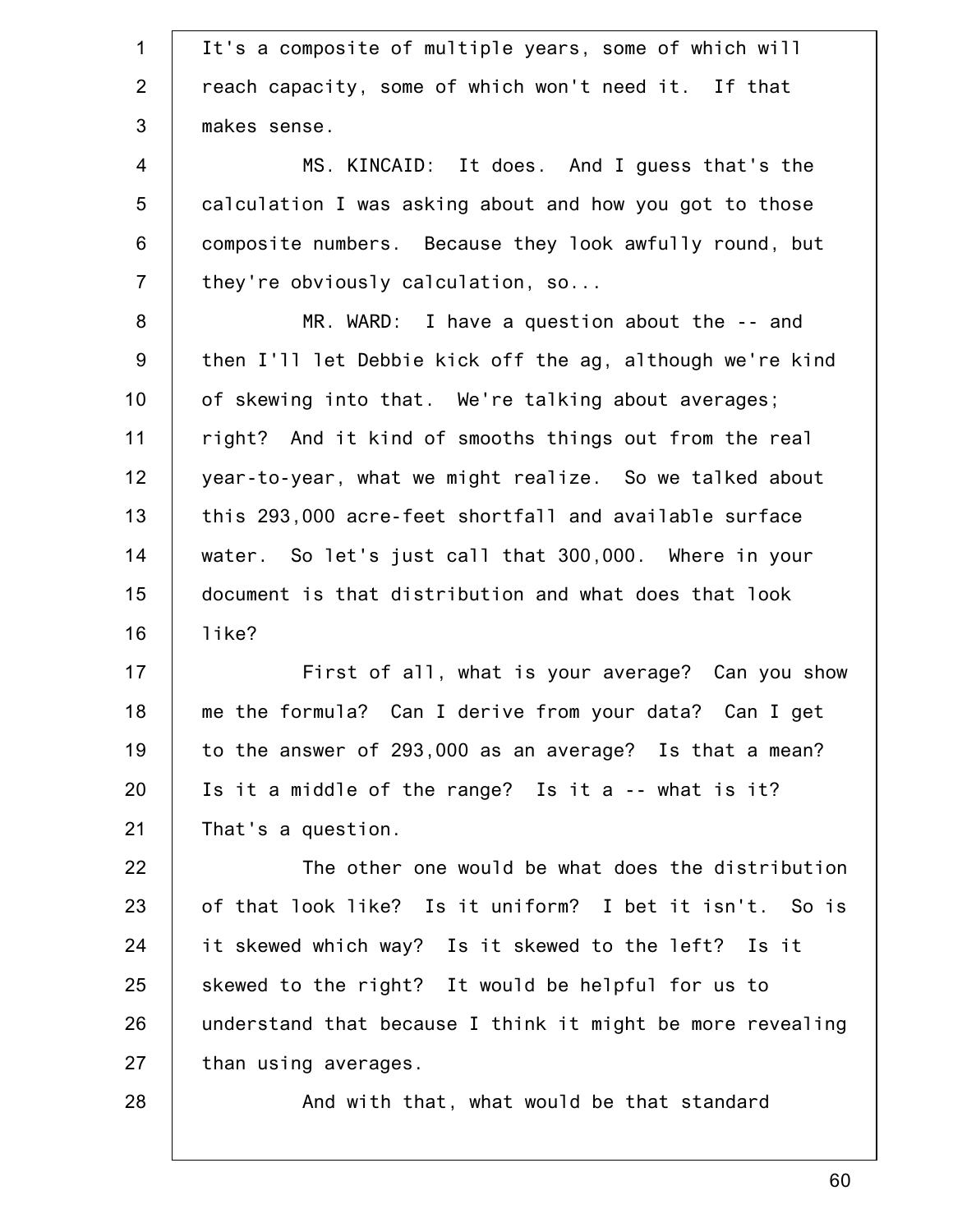1 2 3 4 5 6 7 8 9 10 11 12 13 14 15 16 17 18 19 20 21 22 23 24 25 26 27 28 deviation? Over what range -- you know, statistics can be very misleading. And so looking at the actual numbers, notwithstanding the premise in the first place, but just recognizing and taken as a given for our part that 300,000 acre-feet of less surface water is going to be available to this region, our response is going to be pumping more groundwater. I mean that's what we're faced with, and that is going to affect all the ag communities, all the cities, all the rurals, all the domestic wells. And we're trying to understand what that impact is going to be because ultimately that merges into economy. This ultimately becomes an economic impact to this region, to the entire vitality of this region. So helping us understand that would be very beneficial, to help us frame some questions so we can explore with you better means, perhaps, of trying to analyze and respond to -- to what you're proposing. MR. GROBER: So here I've just pulled up a couple of tables just from the executive summary which is still -- MR. WARD: I don't want to see a table. I want to see a histogram, No. 1. MR. GROBER: We have exceedance plots and full data sets. We have the full model and -- MR. WARD: Okay. Where is that? Where - what -- can you tell me where in your document? MR. ANDERSON: Well, do you want to go to --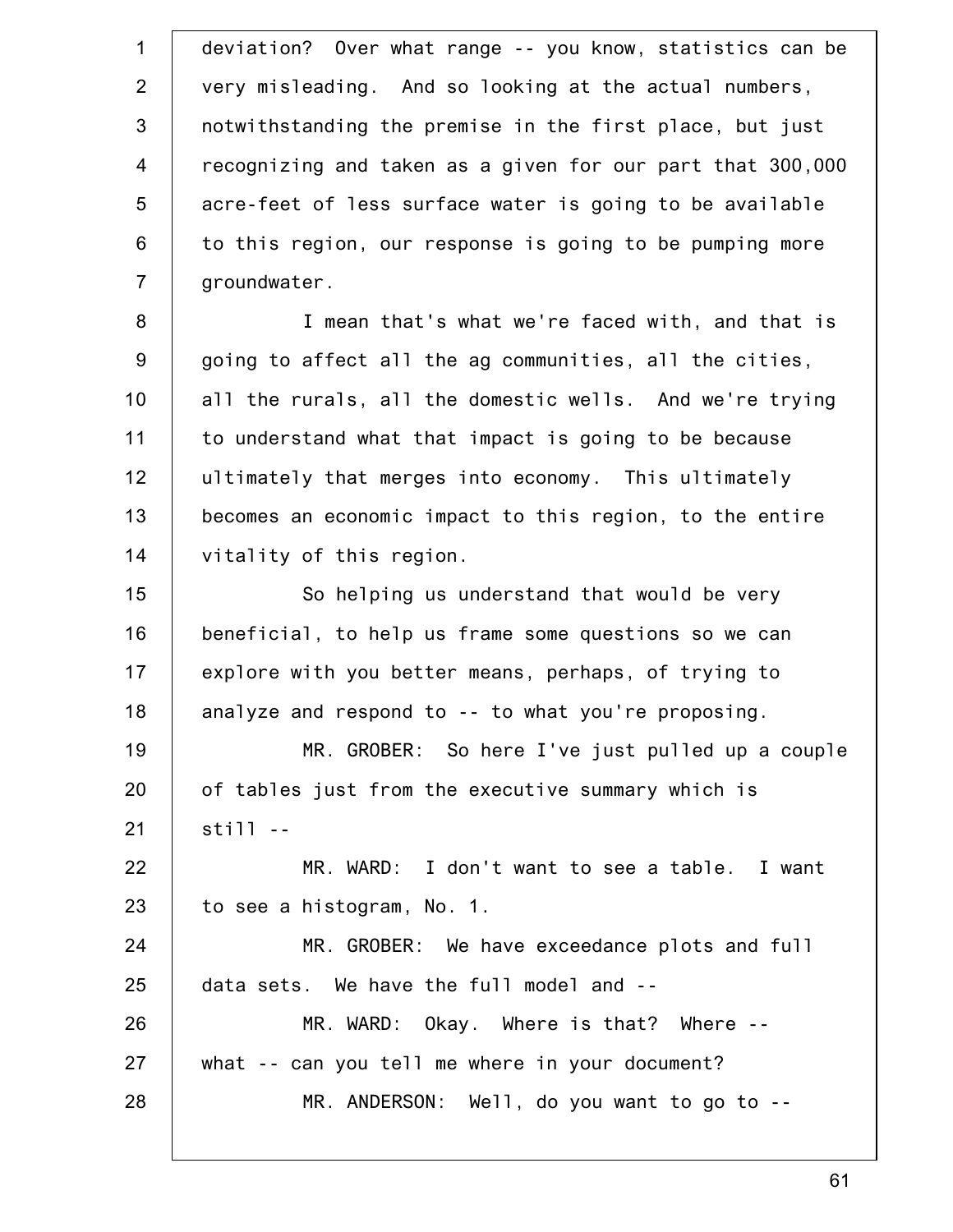1 2 3 4 5 6 7 8 9 10 11 12 13 14 15 16 17 18 19 20 21 22 23 24 25 26 27 28 MR. WARD: (Unintelligible) we can spend some time with it. MR. ANDERSON: Right. Appendix F1 will be -- MR. WARD: F1? MR. ANDERSON: Yes. MR. WARD: What is it, size font 2? MR. ANDERSON: It is fairly sizable. MR. WARD: I had to say that. MR. ANDERSON: Right. And I understand the agenda today is to focus on -- on these items, and we've kind of set aside the larger, you know, hydrologic modeling aspects of that, but the -- this 293,000 acre-foot number is an annual average and -- MR. WARD: Is it a mean or a median, or what's an average? MR. ANDERSON: That is an average of supply volume, so we've got -- it's -- MR. WARD: You just took total years, added up what that cumulative was, and divided by the number of years? What did you do? MR. ANDERSON: Right. So in order to evaluate the system, we have -- we've got the CalSim hydrology. We've got a set baseline, and then there's -- we're comparing 82 years under baseline conditions versus the 40 percent flow alternative. And to do that, we have to reoperate the entire system. We've got to evaluate each year for the surface water demand that's required based on the climate, how much rain there is that year, and CalSim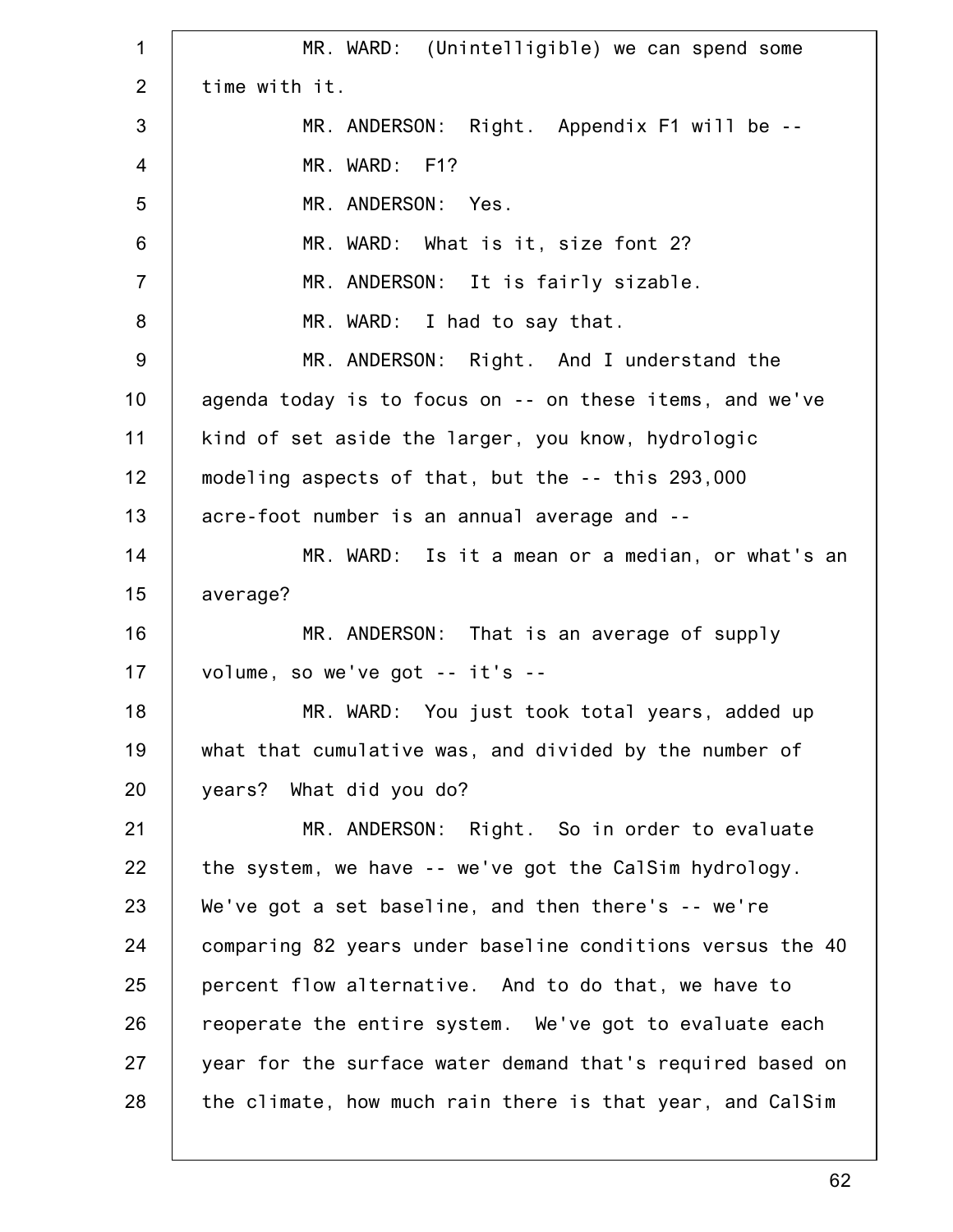| $\mathbf 1$    | gives us a basis for that.                                 |
|----------------|------------------------------------------------------------|
| $\overline{2}$ | MR. WARD: And you have an output number for each           |
| $\mathbf{3}$   | year.                                                      |
| $\overline{4}$ | MR. ANDERSON: So for each year we see what's --            |
| 5              | what's needed for diversion, and then if there's available |
| 6              | supply that's met. And then that requires operational      |
| $\overline{7}$ | constraints such as carryover storage guidelines just for  |
| $\bf 8$        | the sake of the analysis so that no particular years       |
| $9\,$          | are -- well, to minimize the years of low supply, we have  |
| 10             | to kind of -- we have to reoperate the system. And so I    |
| 11             | think that --                                              |
| 12             | MR. WARD: Does that include reservoir flood                |
| 13             | space?                                                     |
| 14             | MR. ANDERSON: It does. It does include what's              |
| 15             | available, flood space and so on. Just how CalSim would    |
| 16             | do it, we've used those parameters and basically had to    |
| 17             | come up with an allocation scheme saying, well, if we've   |
| 18             | got to put this, you know, amount in the river instead of  |
| 19             | 20 percent of unimpaired flow, how it might be under an    |
| 20             | existing condition, a biological opinion or so on, up to   |
| 21             | 40 percent, then that water would not be available for     |
| 22             | use.                                                       |
| 23             | And it would -- and so each month, not just                |
| 24             | annual but monthly operations of the reservoir would be    |
| 25             | considered in that. And so that's the topic of the         |
| 26             | December 5th workshop that we will be presenting, and      |
| 27             | $SO - -$                                                   |
| 28             | MR. WARD: Or we can spend some time with                   |
|                |                                                            |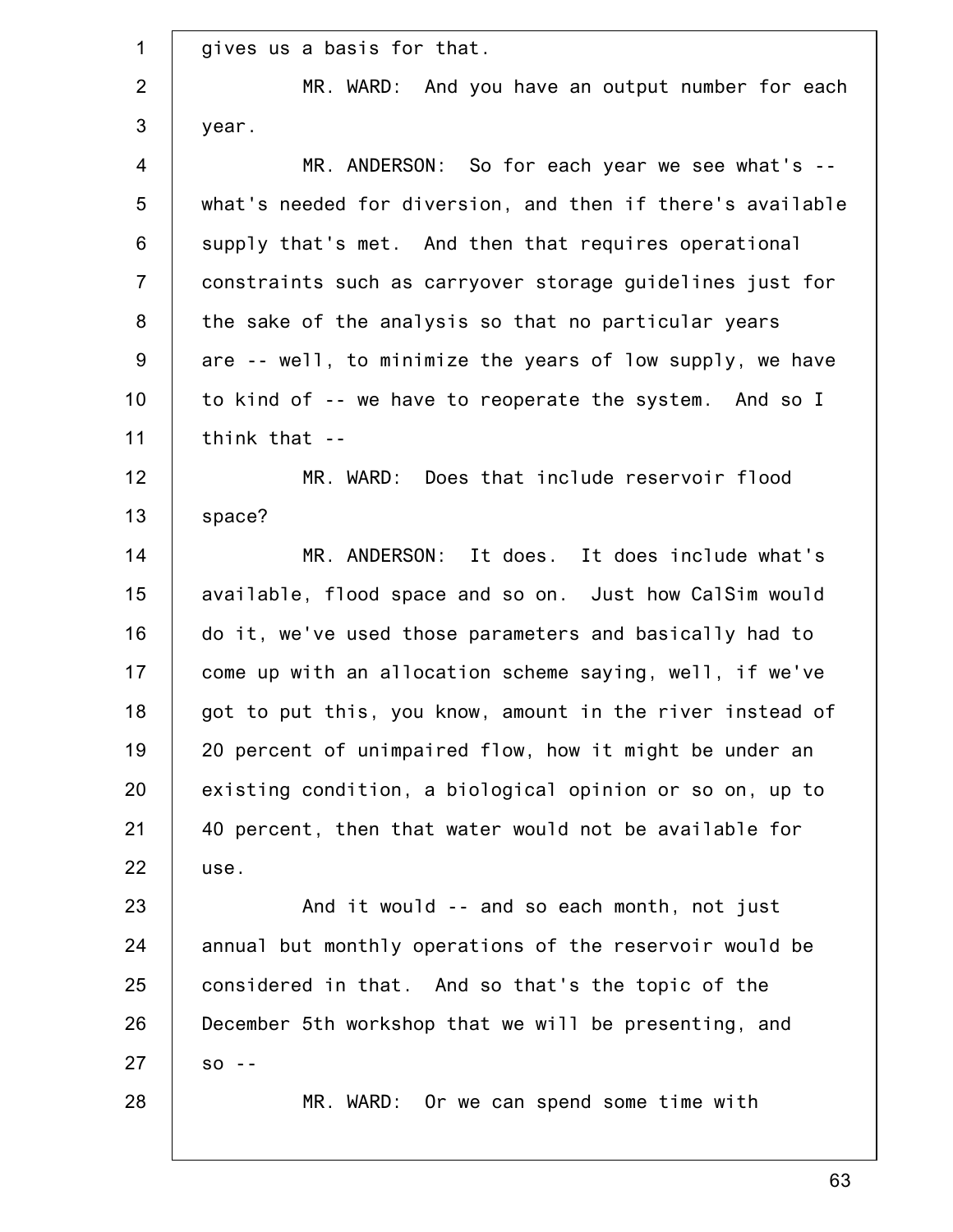1 2 3 4 5 6 7 8 9 10 11 12 13 14 15 16 17 18 19 20 21 22 23 24 25 26 Appendix F (unintelligible). MR. GROBER: So, Will, if you wanted to come here and do some driving on the -- on F1 to find any other specific table. And I'm not sure if this is -- if this is -- the short answer to your question is at least twofold. We have provided the models which were available when we released the SED, which has not just all of the information, but it allows anyone to duplicate that information and also check the model logic to see how these calculations are made. These appendices have all of the -- I'm showing example of a form, of tabular information just for one tributary at 1 percent of unimpaired flow so we have that type of information. What I think is far more useful, though you didn't want to see a summary table, is something from the executive summary which really gets at your point which I think is that averages can be misleading. So this is a table from the executive summary showing the mean annual water supply effects. It's showing it for the Stanislaus, the Tuolumne, and the Merced. And that's where you have then -- for the total for the plan area, you get where I'm showing here where that occurs, or that average, that overarching average of 293,000 acre-feet per year. That's the reduction in water supply that would be available.

27 28 So that's a 14 percent reduction, and we show it then for each 5 percent of unimpaired flow, shows how it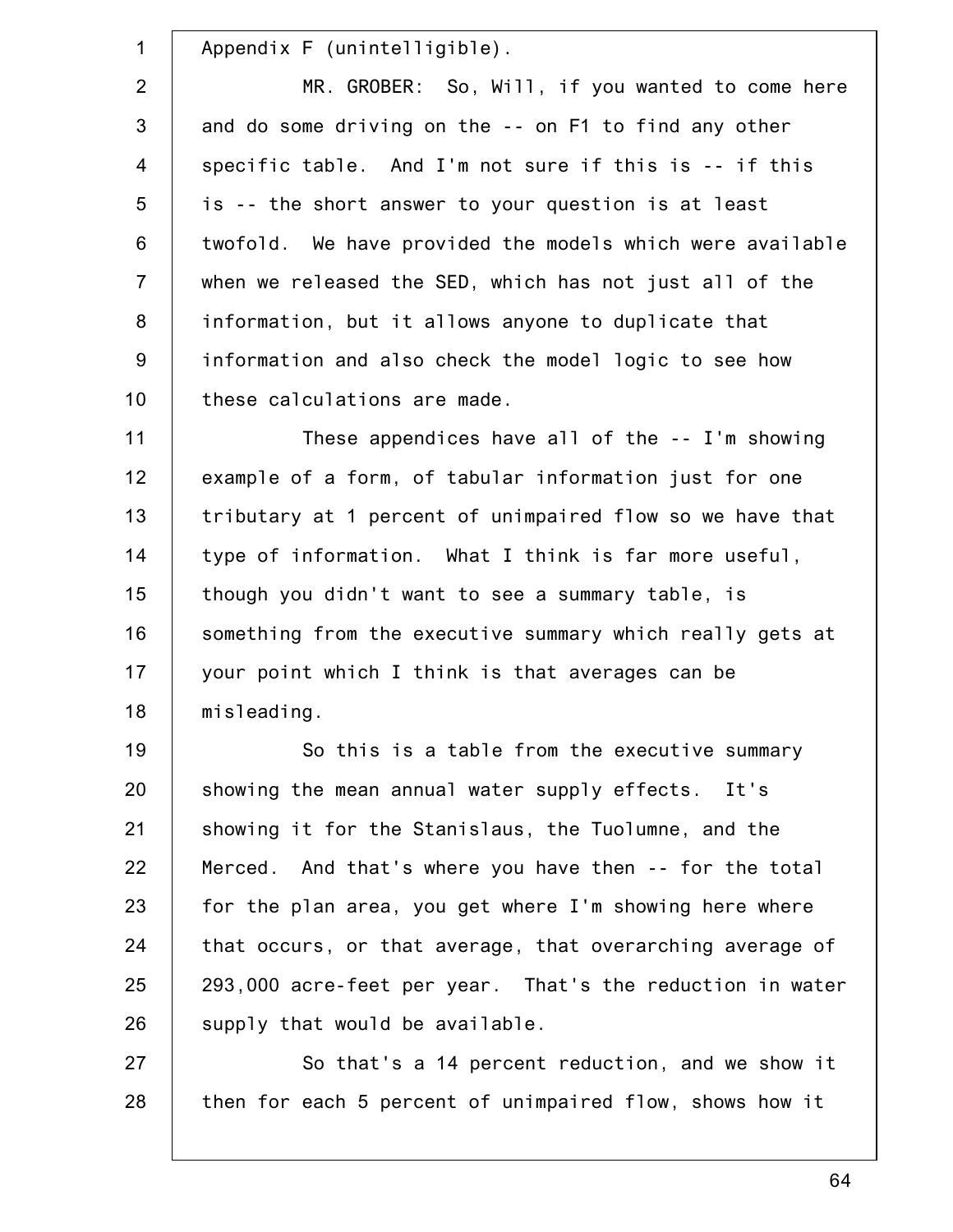1 2 3 4 5 6 7 8 9 10 11 12 13 14 15 16 17 18 19 20 21 22 23 24 25 26 27 28 varies. So it's important to see how it varies within that 30 to 50 percent range of the proposal. That's why we highlighted for the 40 percent, but also for the plan area, it ranges from a 7 percent to a 23 percent reduction. Those are big numbers, and that's not all of the story. But getting directly at your point, on the next page of the executive summary, we have another summary chart that shows it again for the Stanislaus, the Tuolumne, and the Merced for the total plan area but shows under the 40 percent flow proposal what the variation is by year. So not all the years are the same. In wet years for the overall plan area, it's only a 2 percent reduction because there's plenty of water available for everything. But when you get to those dry and critically dry years, those are much bigger than the annual average. That's a 673 and 624 thousand acre-foot, respectively, reduction in water supply in those years. And that gets directly at what the proposal is doing, because though we don't have the fish panel here today, we're not talking about the fish rate, but it's those years when the percent of unimpaired flow in the tributaries can be in the single digits during that February through June period, rather than what would be flowing down under an unimpaired condition without consumptive use and storage. Where you'd have 100 percent, you're getting 5, 6, 7 percent of the flow that would actually normally occur. So that gets at the crux of the impetus for the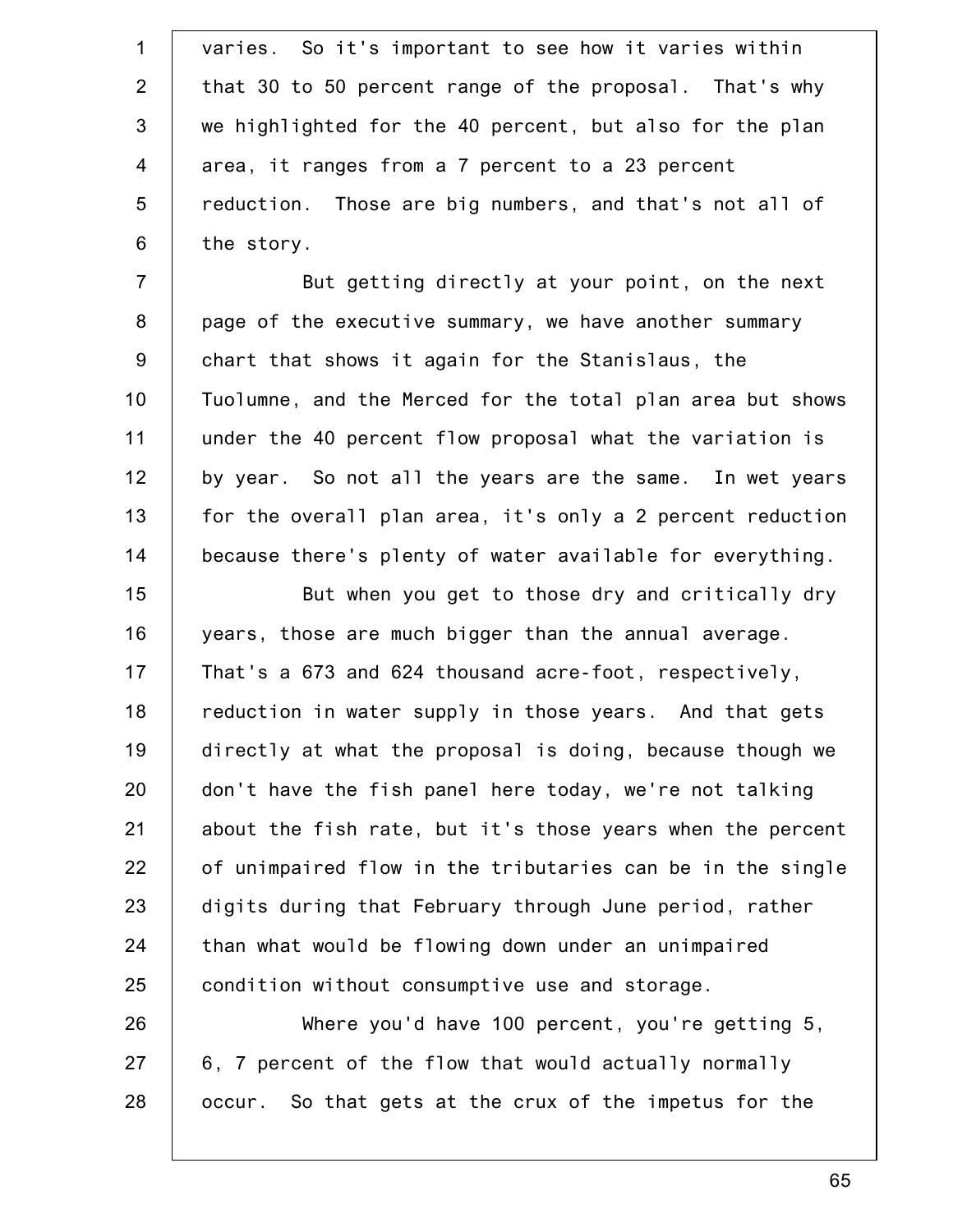1 2 3 4 5 6 7 8 9 10 11 12 13 14 15 16 17 18 19 20 21 22 23 24 25 26 27 28 proposal, why you need some level of flow to protect fish and wildlife, and that's also because that's when there's consumptive use needs, that's why you see the biggest water supply effects. MR. WARD: Okay. There's something we need to further explore. MR. GROBER: Sure. But I assure you -- MR. WARD: A statistical approach -- MR. GROBER: I assure you that all the numbers, all the numbers -- there's a lot of numbers in the executive summary. MR. WARD: Yeah, I'd like to see if the 20 percent through whatever it was for each of the 82 years of hydrology, that needs to be teased out somewhere because I believe -- MR. GROBER: Is that something -- MR. WARD: It's not a uniform distribution; right? MR. GROBER: Right. MR. WARD: You're going to have more years where there's going to be greater impact to the region than when you just look at it as an average. MR. GROBER: What would you like me to pull up, Wi11? MR. ANDERSON: Page F179 for Mr. Ward. MR. WARD: And, Debbie, I'm sorry. I -- I told you ahead this would be sort of organic and we'd be free flow. So let's move on to this next panel. I apologize.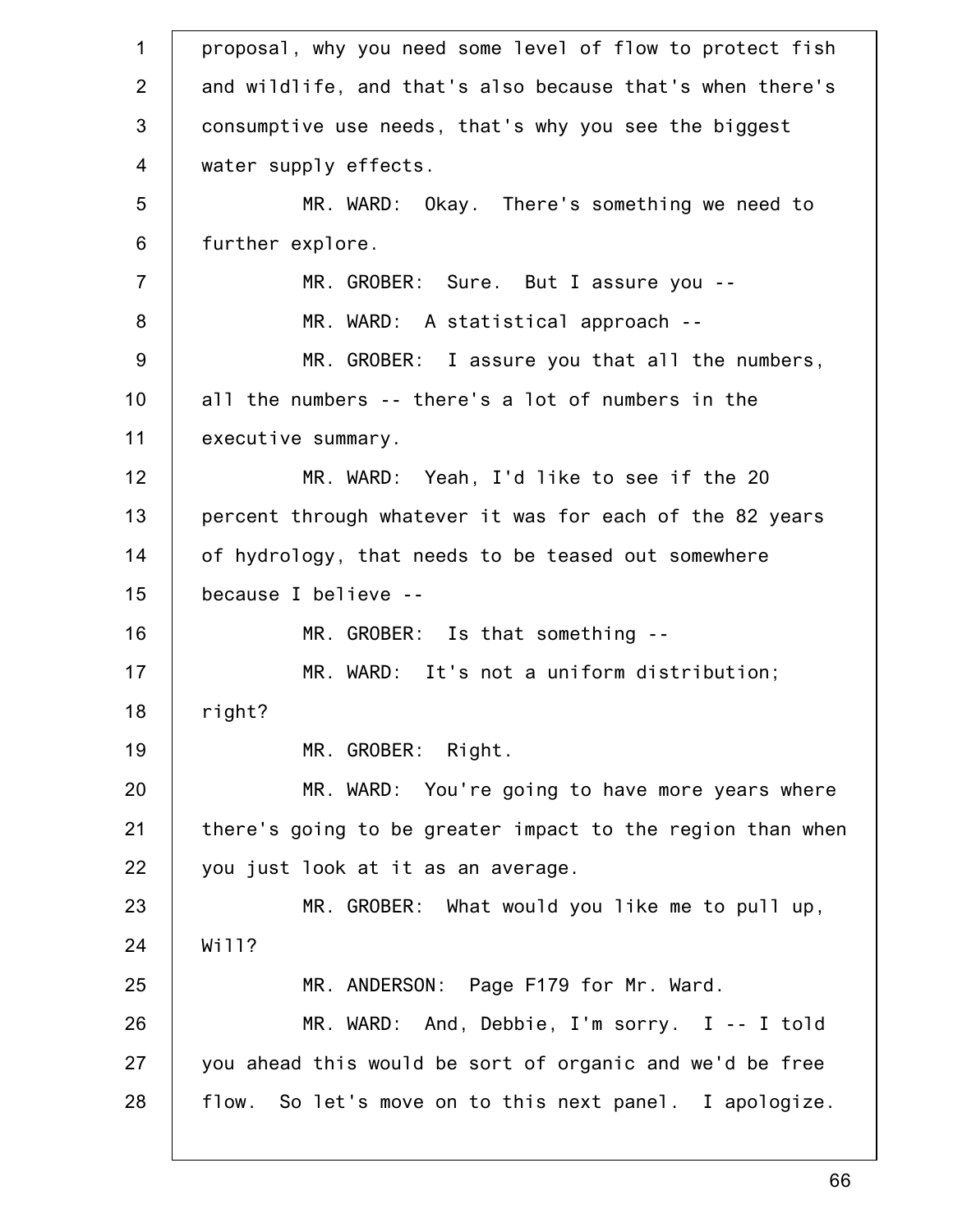| $\mathbf 1$    | And we'll get back with you, Will.                         |
|----------------|------------------------------------------------------------|
| 2              | We have Eric Thorburn over on audience's left              |
| 3              | with Oakdale Irrigation District, Julianne Phillips with   |
| $\overline{4}$ | the San Joaquin County Farm Bureau, Mr. David Robinson who |
| 5              | is the ag commissioner for Merced County, Valerie Kincaid  |
| $6\phantom{1}$ | with O'Laughlin & Paris, and Debbie Liebersbach, water     |
| $\overline{7}$ | manager with Turlock Irrigation District. So Debbie is     |
| 8              | the sub lead on this one, and she can maybe kick it off    |
| 9              | with one of her group's questions as it pertains to        |
| 10             | agricultural impacts directly attributed to the proposed   |
| 11             | unimpaired flow proposal.                                  |
| 12             | MS. LIEBERSBACH: Thank you, Walt.                          |
| 13             | MR. GROBER: And if I -- if I may, just because             |
| 14             | I've been intervening time. You know how engineers are.    |
| 15             | So since I pulled it up, I have to draw attention to the   |
| 16             | exceedance plots because --                                |
| 17             | UNIDENTIFIED SPEAKER: Can you zoom in?                     |
| 18             | MR. GROBER: Sure. So for the -- for engineers,             |
| 19             | this is the -- you know, this is the way to view the data. |
| 20             | MR. WARD: Okay. We'll look at it.                          |
| 21             | MR. GROBER: So that's an example of showing for            |
| 22             | the different proposals, and this actually shows for what  |
| 23             | percent of the time. That's why the -- it's the            |
| 24             | exceedance plot, what percent of the time you have         |
| 25             | reductions in diversions on each of the three tributaries, |
| 26             | $so -$ sorry.                                              |
| 27             | MS. LIEBERSBACH: It's all right. Thank you.                |
| 28             | Okay. So we have a variety of questions, and               |
|                |                                                            |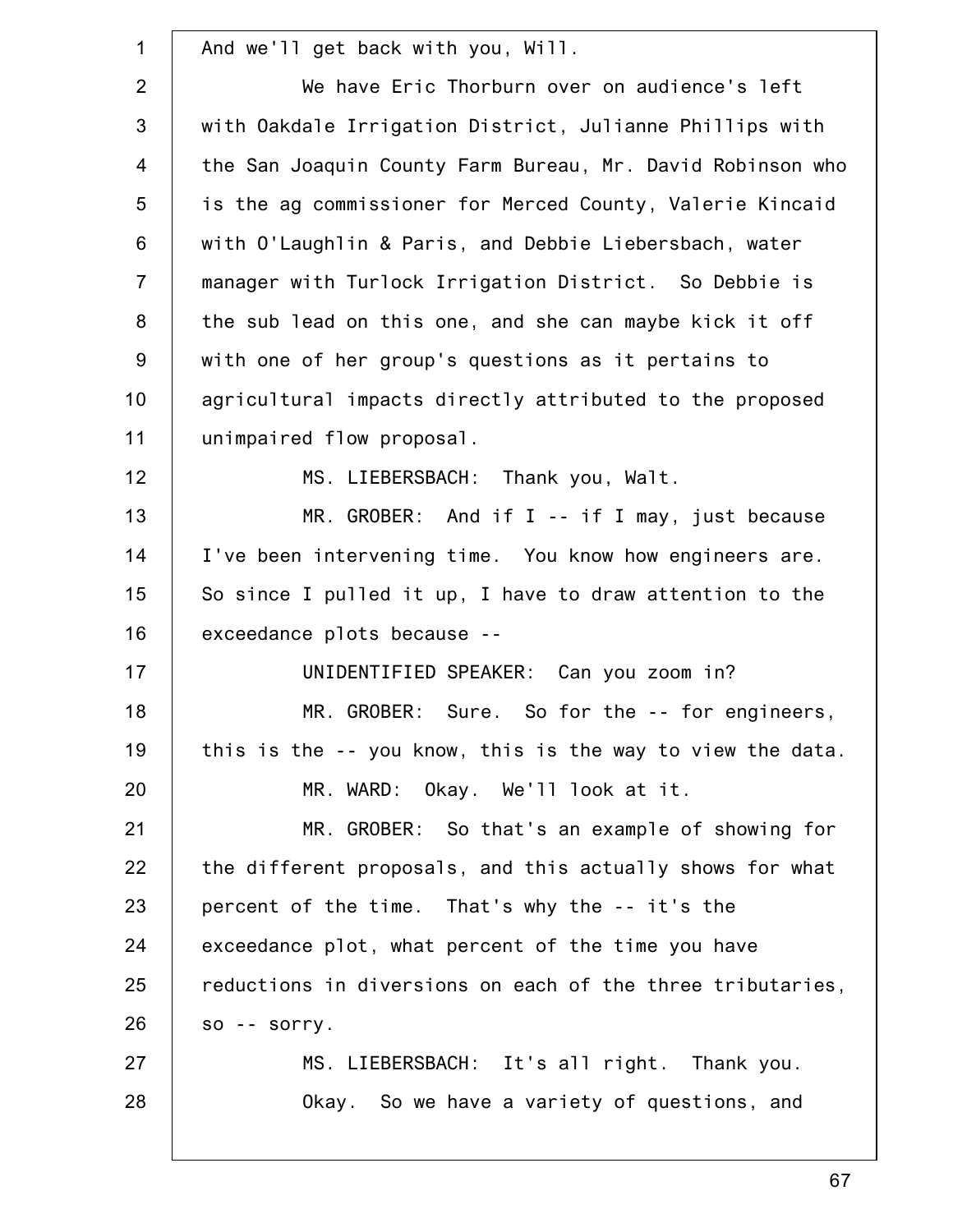| $\mathbf 1$    | thank you again for coming to talk with us. I guess I      |
|----------------|------------------------------------------------------------|
| $\overline{2}$ | thought I'd start by asking, you know, you've recognized   |
| 3              | in your presentation that we have varying levels of        |
| $\overline{4}$ | overdraft existing within the basins already, and that     |
| 5              | combined with the requirement that SGMA bring this into    |
| $6\phantom{1}$ | the requirements for groundwater sustainability.           |
| $\overline{7}$ | One thing that occurred to me is that the                  |
| 8              | groundwater -- or the agricultural impacts were evaluated  |
| $9\,$          | based on a variety of groundwater pumping scenarios. You   |
| 10             | know, you proposed 2009 as a possible amount of water that |
| 11             | could be pumped and 2014 volumes with an amount that could |
| 12             | potentially be pumped, but you didn't really look at       |
| 13             | what it might be if groundwater isn't able to be used to   |
| 14             | make up the difference. And that would in my mind kind of  |
| 15             | bracket what the impacts may or may not be. Unless,        |
| 16             | perhaps, it's in the SED someplace and I didn't find that. |
| 17             | Could you -- could you talk about that?                    |
| 18             | MR. GROBER: Sure. So I think, as I said,                   |
| 19             | that's -- in the last round, that's what we looked at. We  |
| 20             | looked at no pumping or full pumping. This time, based on  |
| 21             | many of the comments that we received in this area from    |
| 22             | others, we'd rather answer the question as, well, what's   |
| 23             | likely? Because neither seems likely that there would be   |
| 24             | no additional pumping or full pumping. So, no, we don't    |
| 25             | have that in the SED. We don't look at a scenario where    |
| 26             | there is no additional pumping.                            |
| 27             | MS. LIEBERSBACH: But from an agricultural impact           |
| 28             | perspective, that would be the worst-case scenario; would  |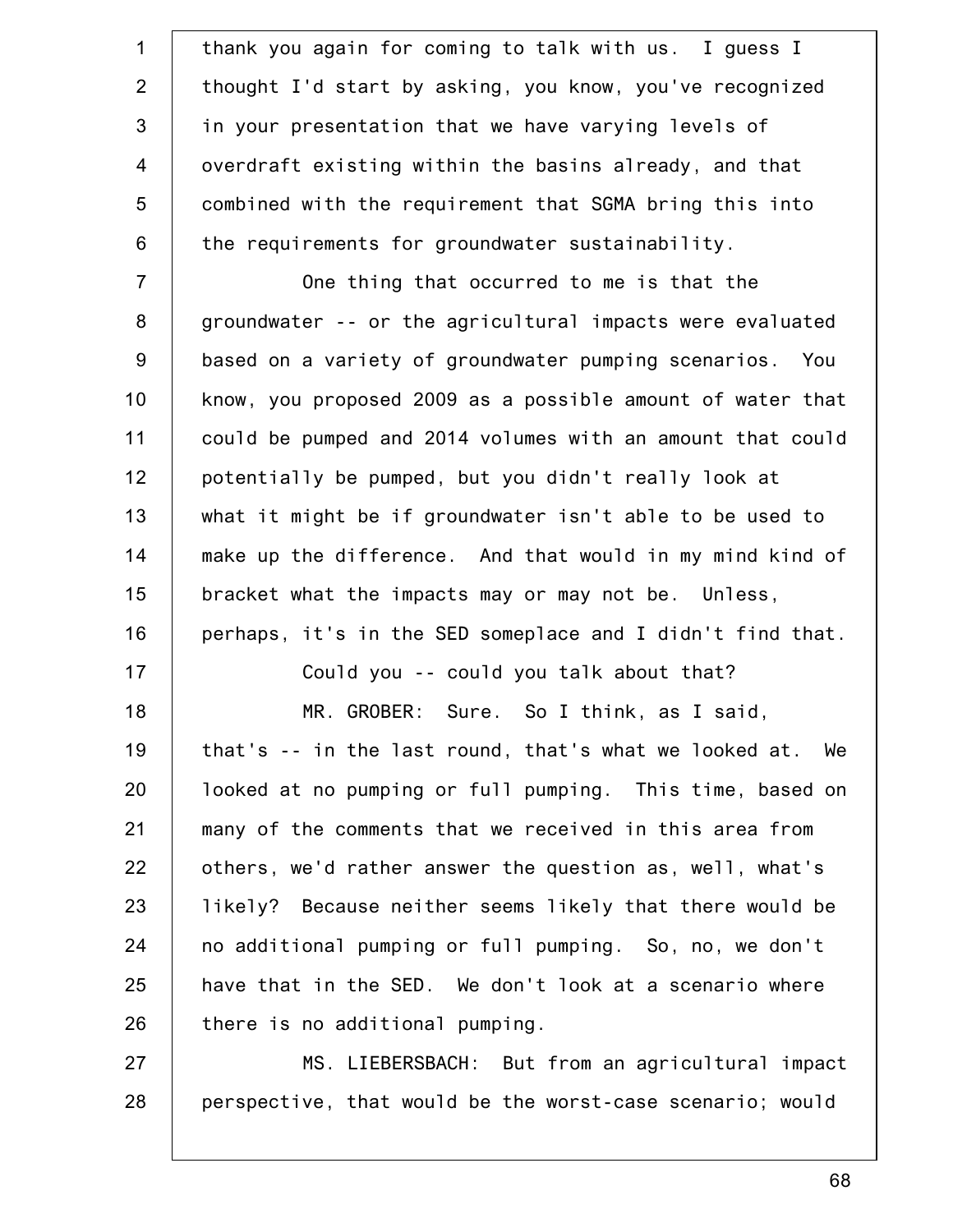| $\mathbf 1$    | it not be?                                                 |
|----------------|------------------------------------------------------------|
| $\overline{2}$ | MR. GROBER: That would have a bigger -- that               |
| $\mathbf{3}$   | continuum that I referred to, if you didn't replace the    |
| $\overline{4}$ | supplies with groundwater, there would be a bigger effect  |
| 5              | on -- in terms of reduced cropping and economic.           |
| $6\,$          | MS. LIEBERSBACH:<br>Okay.                                  |
| $\overline{7}$ | MS. PHILLIPS: To that point, while you were                |
| $\bf 8$        | discussing the last item of interest, you did say that,    |
| $9\,$          | you know, the relationship between the agricultural        |
| 10             | economic impact and the groundwater impact, and I think    |
| 11             | that to the extent that those are two divorced ideas in    |
| 12             | the SED is to the detriment of the local communities       |
| 13             | because -- especially in agriculture.                      |
| 14             | If you're looking at a groundwater impact, that            |
| 15             | is an agricultural economic impact, and those have not     |
| 16             | been fully vetted in the SED. And if they have, we would   |
| 17             | like to know what is the worst-case scenario. If under     |
| 18             | SGMA there's not allowed to be any more additional pumping |
| 19             | in these high-priority basins, what is that economic       |
| 20             | impact going to be?                                        |
| 21             | MR. GROBER: Well, and this is -- you know, this            |
| 22             | is one of the questions that we had in the last round. It  |
| 23             | becomes -- to make determinations about what the specific  |
| 24             | responses will be and over what time frame, combining that |
| 25             | with what other additional groundwater recharge that could |
| 26             | be, increases in water use efficiency, water conservation, |
| 27             | change in cropping patterns. That starts becoming all      |
| 28             | quite speculative.                                         |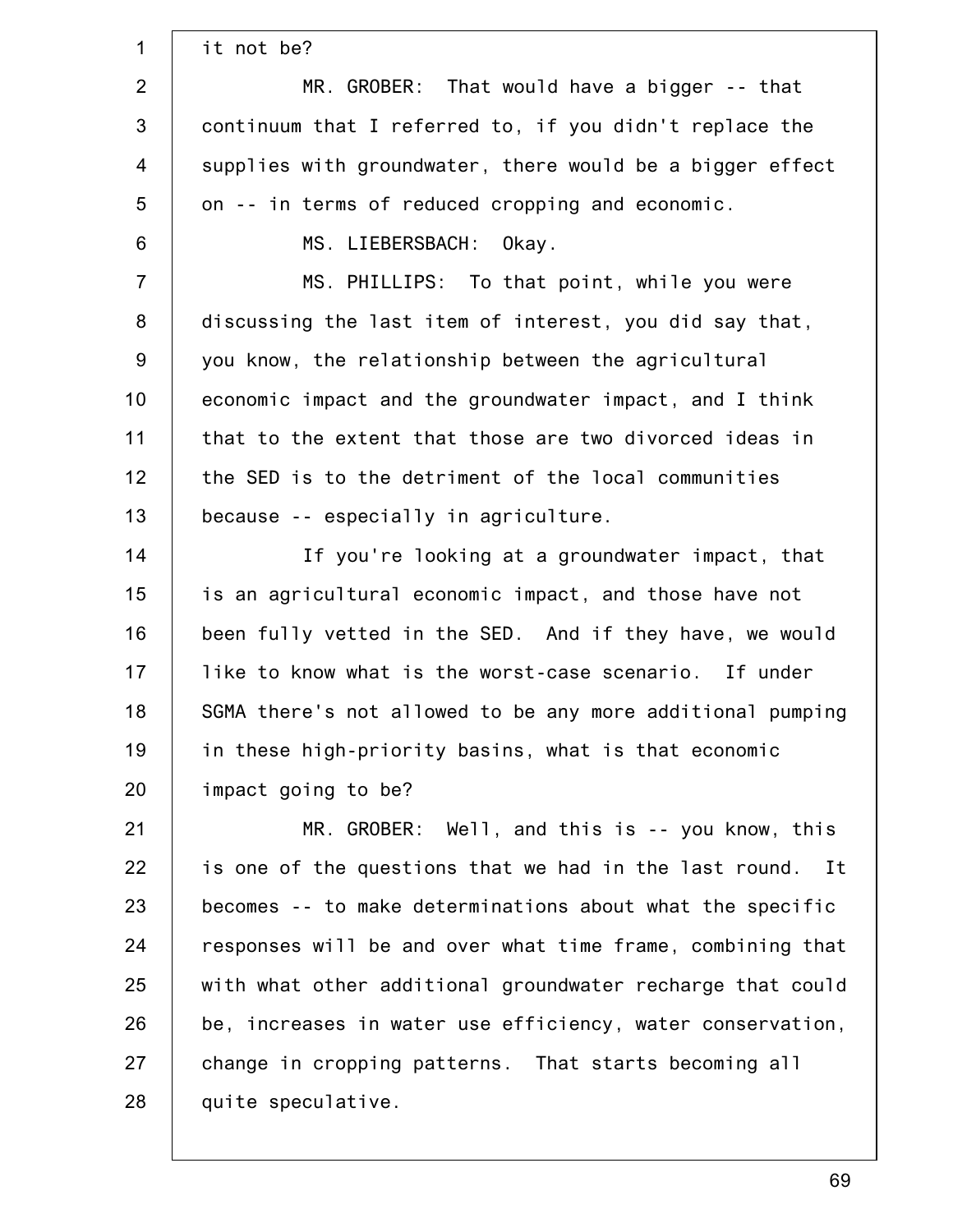1 2 3 4 5 6 7 8 9 10 11 12 13 14 15 16 17 18 19 20 21 22 23 24 25 26 27 28 We're confident in the analysis that we've done, and that's why the intervening drought, if there's anything good about it, it provided useful information on what -- how would this area specifically respond to reduced water supply, surface water supply. And we used the information on what the response was, recognizing that there's that question, that big question about sustainability and for how long. But that's why we've provided all of this -- the information that we have. That's the big, open question. That's something this local area is going to have to wrestle with, long-term groundwater sustainability. But in the moment, the analysis shows this is a likely response to the -- to reduced surface water supplies. MR. THORBURN: Sorry. Can we talk about inputs a little bit here? What assumptions did you make for land conversion? Because I know that in our district, we've seen 3,000 acres of ground being converted to permanent crops every year. So what assumptions did you make on those trends? MR. GROBER: I'm sorry. Assumptions about land conversion -- MR. THORBURN: Conversion to permanent crops. MR. GROBER: That there was certain thresholds - can I pass this one off in terms of when -- when determination in terms of conversion as opposed to fallowing? MR. ANDERSON: Well, we're starting with a 2010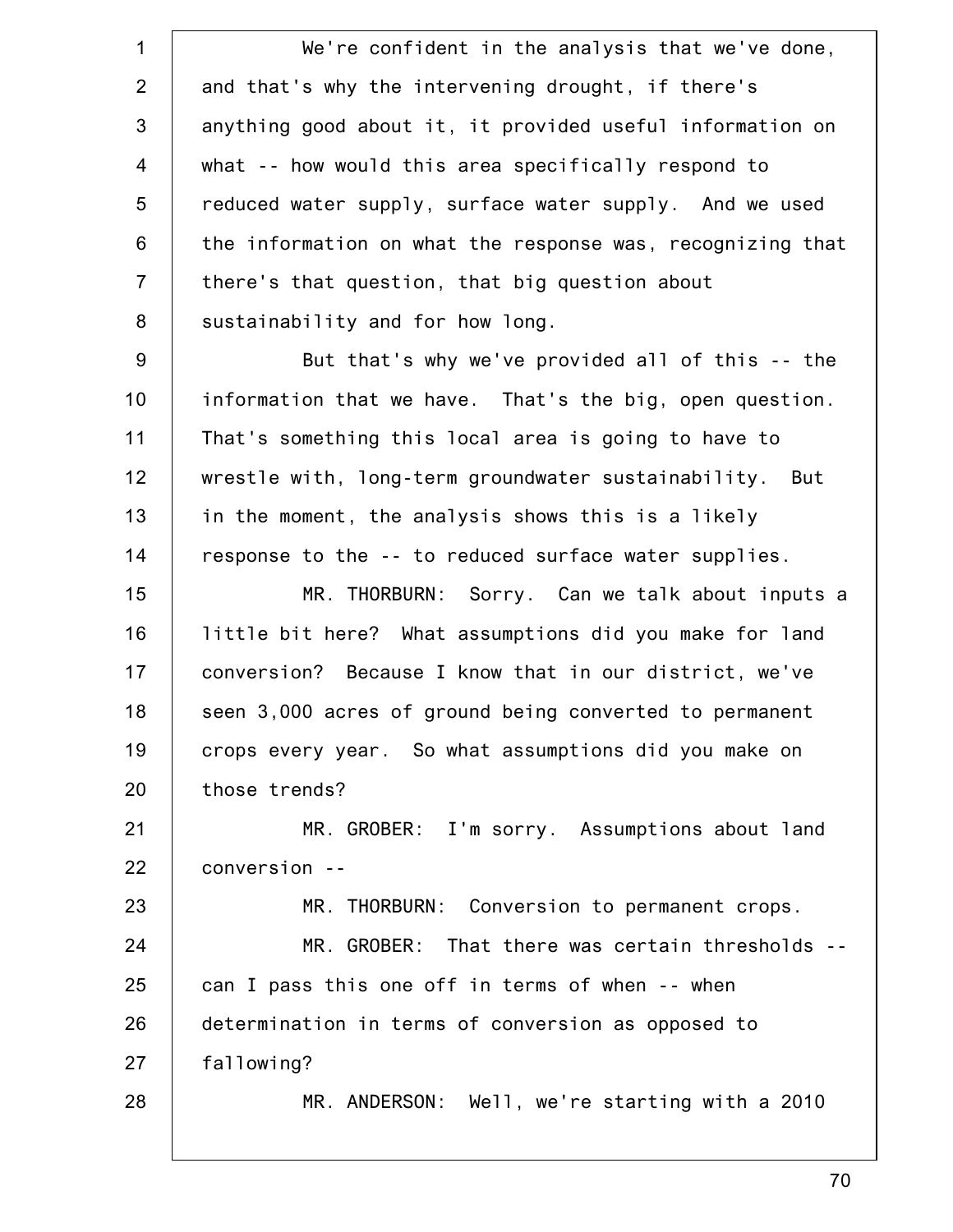| $\mathbf 1$    | baseline of crop use, and perhaps Tim can say it. We         |
|----------------|--------------------------------------------------------------|
| 2              | don't address --                                             |
| 3              | UNIDENTIFIED SPEAKER: I feel like this is more               |
| $\overline{4}$ | of a Josué question.                                         |
| 5              | MR. GROBER: Yeah.                                            |
| 6              | MR. ANDERSON: We may have to defer that.                     |
| $\overline{7}$ | UNIDENTIFIED SPEAKER: He couldn't make it here               |
| 8              | today, but he'll be at the technical meetings, so            |
| 9              | MR. THORBURN: So it seems like you're using a                |
| 10             | lot of old data. So in your presentation, you used an        |
| 11             | estimate of what the available groundwater supply was in     |
| 12             | the basin. That was from 1960; is that correct?              |
| 13             | MR. GROBER: That's -- that was provided to                   |
| 14             | just -- there's always a concern in providing a number,      |
| 15             | big numbers like what's the current level, estimated         |
| 16             | levels of overdraft. And we presented those numbers, you     |
| 17             | know, what we came up with, two different ways, and then     |
| 18             | what is -- what could potentially happen with the            |
| 19             | increased levels of groundwater pumping based on the 2009.   |
| 20             | There's a lot of assumptions in there, but to try            |
| 21             | to add perspective to those numbers, those levels of         |
| 22             | groundwater overdraft, that's the reason we just provided    |
| 23             | the only number that we're aware of in terms of what's the   |
| 24             | total, you know, yield of the -- the combined of the         |
| 25             | aquifer in the area. It's a very big number, but             |
| 26             | that's $-$ again, that's $-$ we disclaimed what $-$ how that |
| 27             | can be used and how not. It shouldn't be taken as just a     |
| 28             | bank account that you can drain down.                        |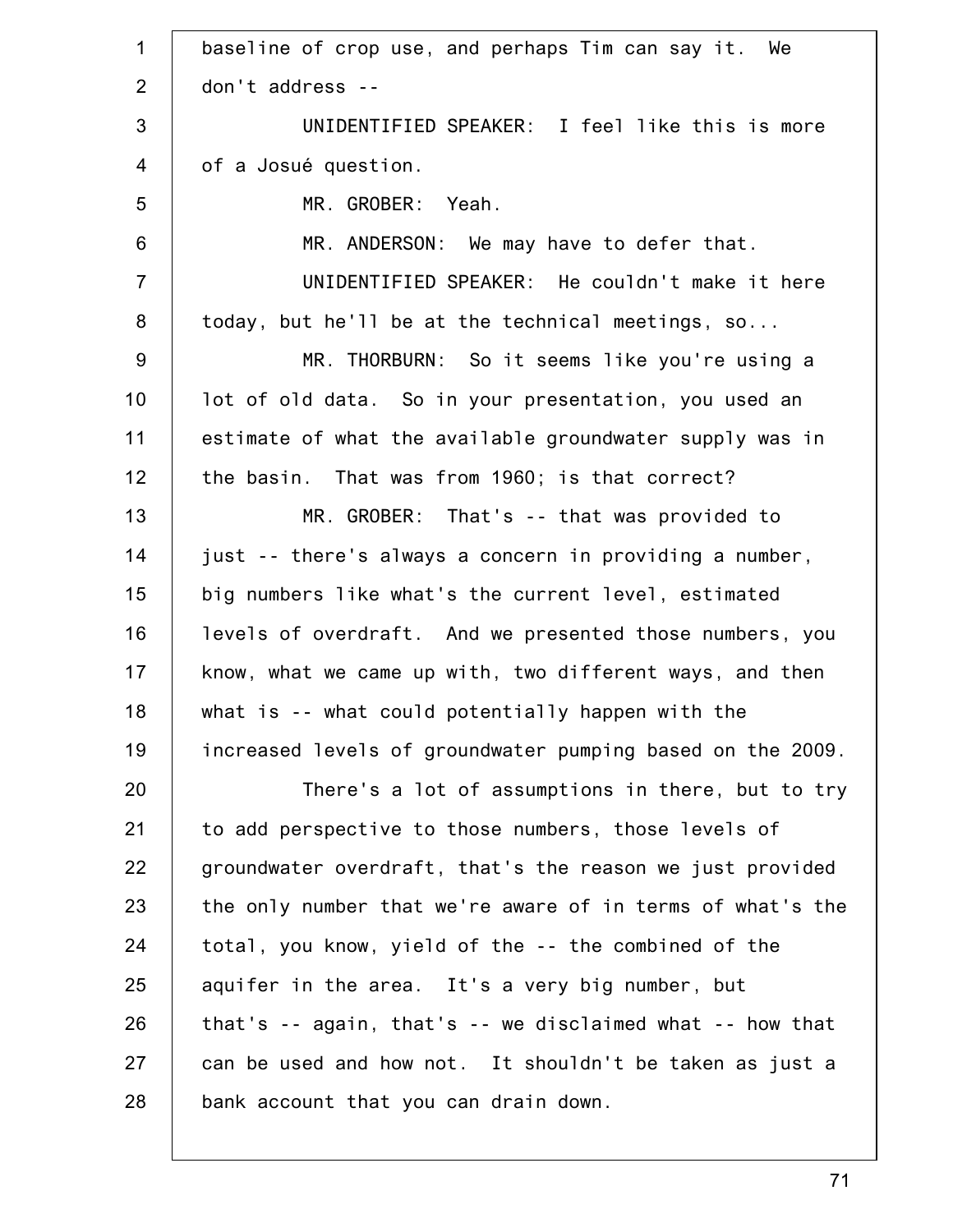| $\mathbf 1$    | MR. THORBURN: Right. But you did -- but you did            |
|----------------|------------------------------------------------------------|
| $\overline{2}$ | do -- later in your presentation, you stated the amount    |
| 3              | that is currently being drafted from the aquifer, assuming |
| $\overline{4}$ | that all the other assumptions that you made and inputs    |
| 5              | were correct, you stated a percentage per year that we're  |
| $6\phantom{1}$ | pulling now and a percentage that we're pulling in the     |
| $\overline{7}$ | future and gave us a perspective that basically this is    |
| 8              | how many years you have. But did you account for the       |
| 9              | years that have been pumped since 1960 and the draft --    |
| 10             | MR. GROBER: This was just -- that's why I was              |
| 11             | just looking at those. That's the number that was out in   |
| 12             | the literature. Just --                                    |
| 13             | MR. THORBURN: But if you don't -- if you don't             |
| 14             | correctly account for those, then you aren't correctly     |
| 15             | accounting for the economic impacts; correct?              |
| 16             | MR. GROBER: Well, no. This is to provide --                |
| 17             | this is a very big question. This gets to be the SGMA      |
| 18             | question, which is why this and other areas have a lot of  |
| 19             | work to do to determine what are the current numbers in    |
| 20             | terms of sustainability yield and how the groundwater will |
| 21             | be managed. That's -- that's a much bigger question than   |
| 22             | what we have here with regard to the SED. This is adding   |
| 23             | one stressor to the overall SGMA question in terms of      |
| 24             | ground water sustainability.                               |
| 25             | MR. THORBURN: So getting back to the quantity              |
| 26             | question, the 2003 Bulletin 118 boundary analysis was used |
| 27             | as the basis for estimating the agriculture that is        |
| 28             | outside the improvement -- or the irrigation districts; is |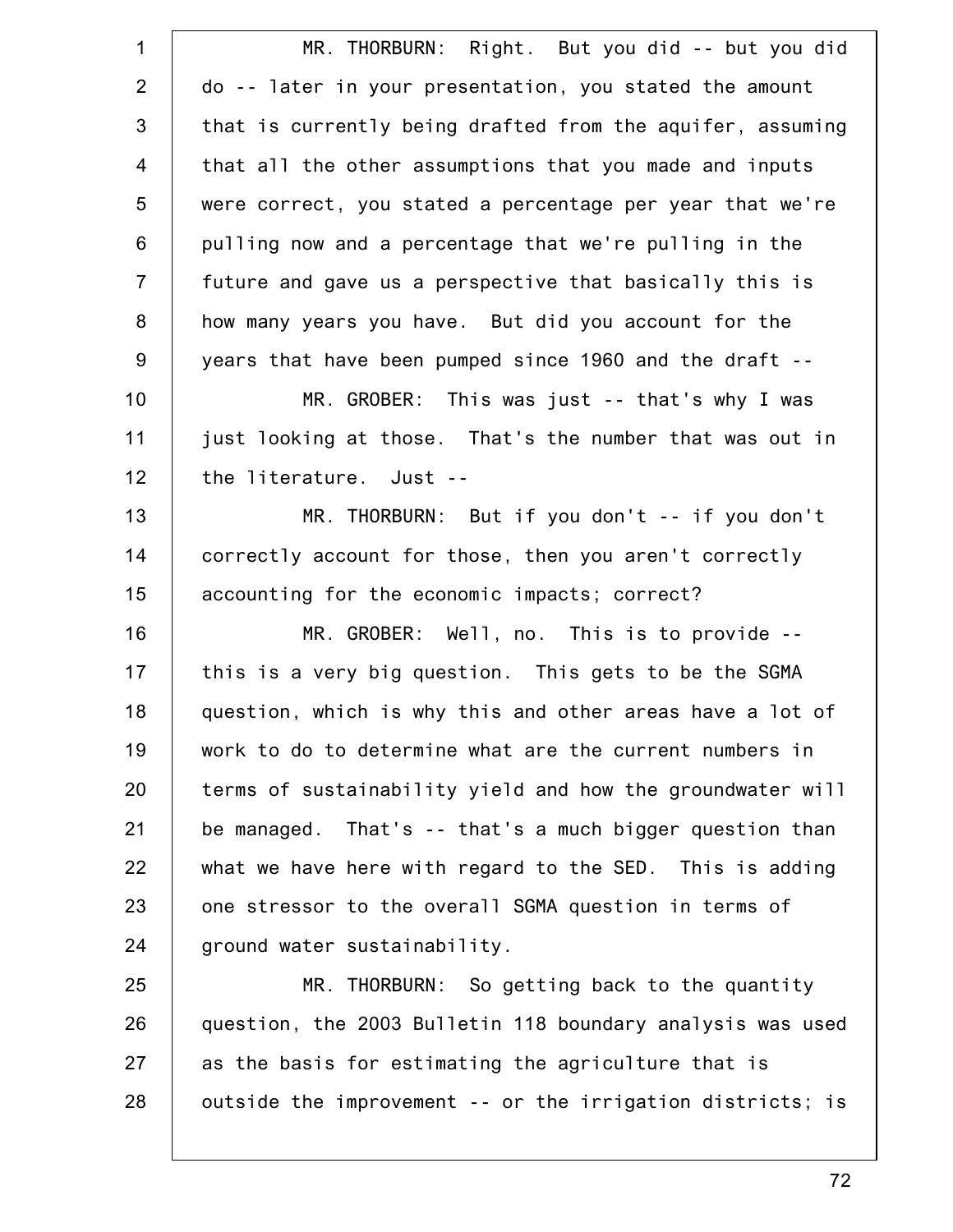| $\mathbf 1$    | that correct? So was there any look considering the fact   |
|----------------|------------------------------------------------------------|
| 2              | that a lot of that east side ag and that -- in our area    |
| 3              | specifically -- and some other districts around us outside |
| 4              | of this district, there's been a lot of development. You   |
| 5              | used 2003 numbers to estimate that ag and that demand; is  |
| 6              | that correct?                                              |
| $\overline{7}$ | MR. ANDERSON: It was the 2003 boundaries that              |
| 8              | were established by Department of Water Resource but 2010  |
| 9              | land use data.                                             |
| 10             | MR. THORBURN: So there were no trends since                |
| 11             | 2010, and no one else has -- since 2010 of what has        |
| 12             | occurred out in those areas?                               |
| 13             | MR. GROBER: This is -- this project -- this                |
| 14             | project -- this is -- the proposal in this project is not  |
| 15             | SGMA, and it's not about --                                |
| 16             | MR. THORBURN: But it goes into the impacts and             |
| 17             | how those impacts are quantified; right?                   |
| 18             | MR. GROBER: But --                                         |
| 19             | MR. THORBURN: So the information's important in            |
| 20             | utilizing those --                                         |
| 21             | MR. GROBER: Well, what we have to find is the              |
| 22             | relative impact, the relative change. We don't know those  |
| 23             | absolute numbers, and to the extent those absolute         |
| 24             | numbers, that would certainly inform SGMA and other things |
| 25             | that need to happen. But we're showing how the relative    |
| 26             | number -- and we've provided some relative numbers. I      |
| 27             | think your point is, well, the -- I think what you're      |
| 28             | saying is that the level of overdraft is actually much     |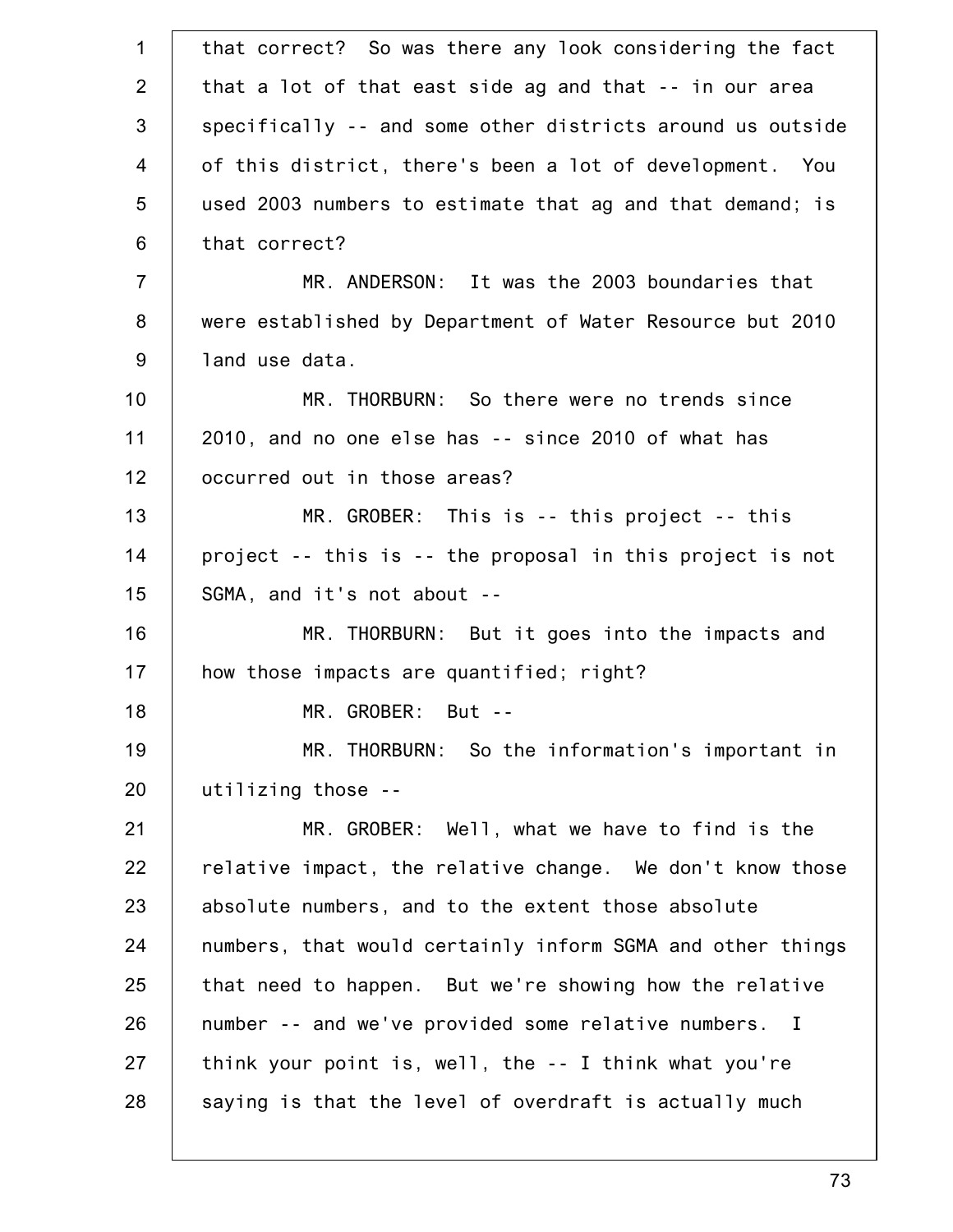1 2 3 4 5 6 7 8 9 10 11 12 13 14 15 16 17 18 19 20 21 22 23 24 25 26 27 28 greater than some number that we've presented. And that  $-$ MR. THORBURN: But my point is the number that you used doesn't appear to be accurate. If you're using a snapshot in time and it's 2003 and 1960 -- MR. GROBER: I would ask what -- MR. THORBURN: You have 2012 plans versus the 2015 plans. MR. GROBER: What is the -- what is the intent or what's -- how does that question inform what we're doing? Because I'm -- and, again, I'm not -- I don't want to put words in your mouth, but I think what you're suggesting, and I think I've heard others discuss that, that there's been much more groundwater pumping going on the east side in areas that don't have surface water supply and, therefore, some of the information we have isn't the latest in terms of the current level of overdraft that's happening in the basin. That -- perhaps that's the case, but if there's information like that, I'd say two things. That's going to be very important for SGMA, and in terms of informing the policy decisions, that would be a comment to make as part of this process, but I don't think that it changes the nature of the assessment or the impact analysis for what we've done for the -- for the SED. MR. THORBURN: Yeah, I disagree. I think that if you have old data for supply that's available and for really the demand on the aquifer, I think that's a big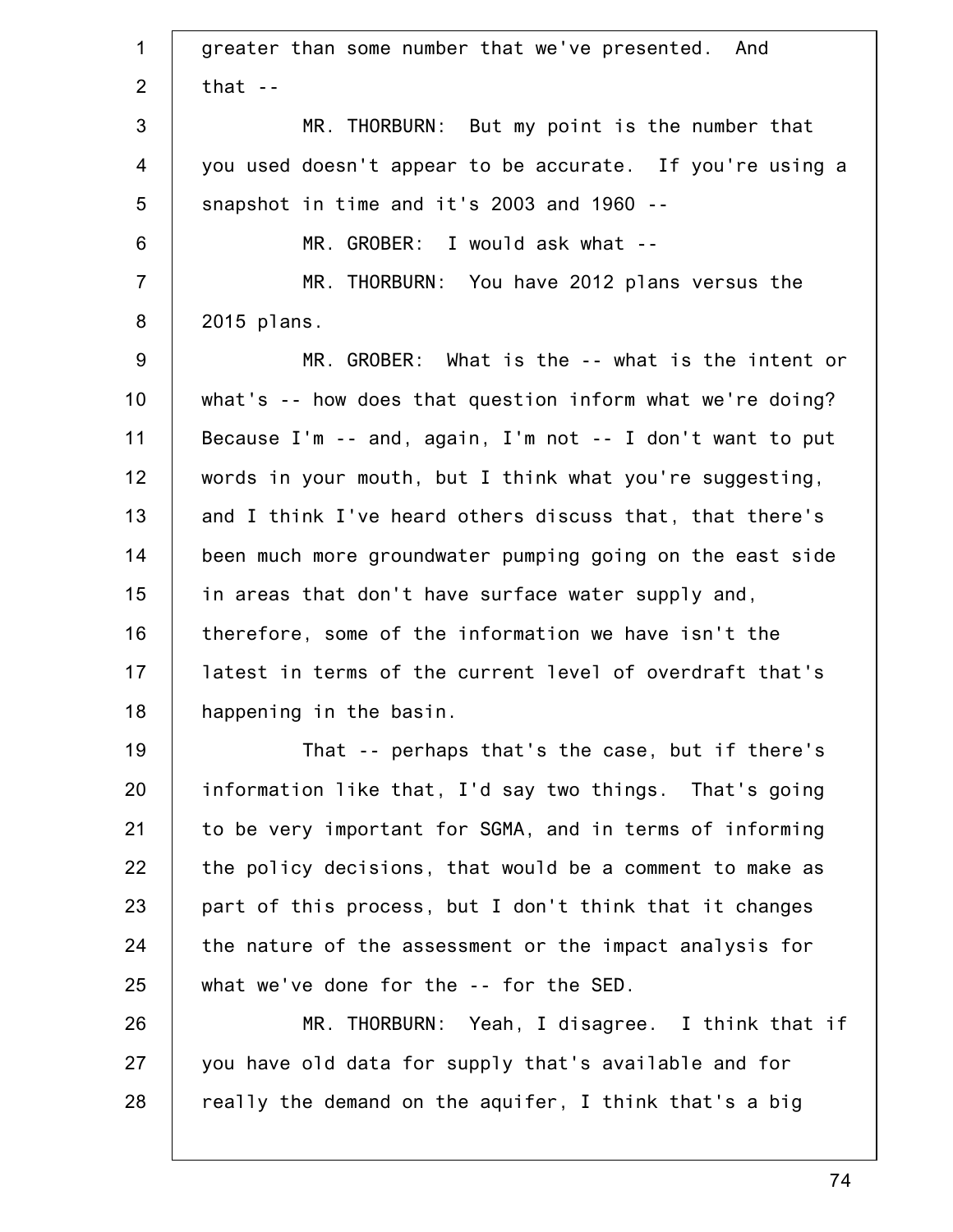| $\mathbf{1}$   | problem with -- affecting your economic analysis.          |
|----------------|------------------------------------------------------------|
| $\overline{2}$ | MS. GAO: Just to clarify it, we didn't use the             |
| 3              | 1960's total storage number in any of our models. That     |
| $\overline{4}$ | number was provided in this presentation to give everybody |
| 5              | a general context of how the -- our estimated overdraft    |
| 6              | compared to the total available water. So we never used    |
| $\overline{7}$ | that number in our assessment. And, also, we -- we never   |
| 8              | used the estimated overdraft in our assessment. It's just  |
| 9              | to provide us a context of what is happening.              |
| 10             | MS. LIEBERSBACH: Could you explain why in the              |
| 11             | agricultural impacts analysis it wasn't considered what    |
| 12             | impacts there might be outside of the five irrigation      |
| 13             | district boundaries? Because the other analyses            |
| 14             | recognized that there's a larger basin and those areas     |
| 15             | rely upon the groundwater that's being recharged within    |
| 16             | those districts. And so it seems to be missing as a part   |
| 17             | of the impact analysis.                                    |
| 18             | MR. GROBER: You probably will -- if you                    |
| 19             | haven't -- if you're not hating it already, you'll         |
| 20             | probably hate it even more. This is -- it's a              |
| 21             | programmatic analysis. We've done much more detail than    |
| 22             | generally is done for such things, but the -- when we look |
| 23             | at the effect, it's a total water supply deficit. And      |
| 24             | we've looked at the ag -- the cropping effects and         |
| 25             | their -- the ag economic effects focusing on the           |
| 26             | districts. To the extent that that would be -- there       |
| 27             | would be a shortage, something outside of that area, it    |
| 28             | would be similar but not significantly different or bigger |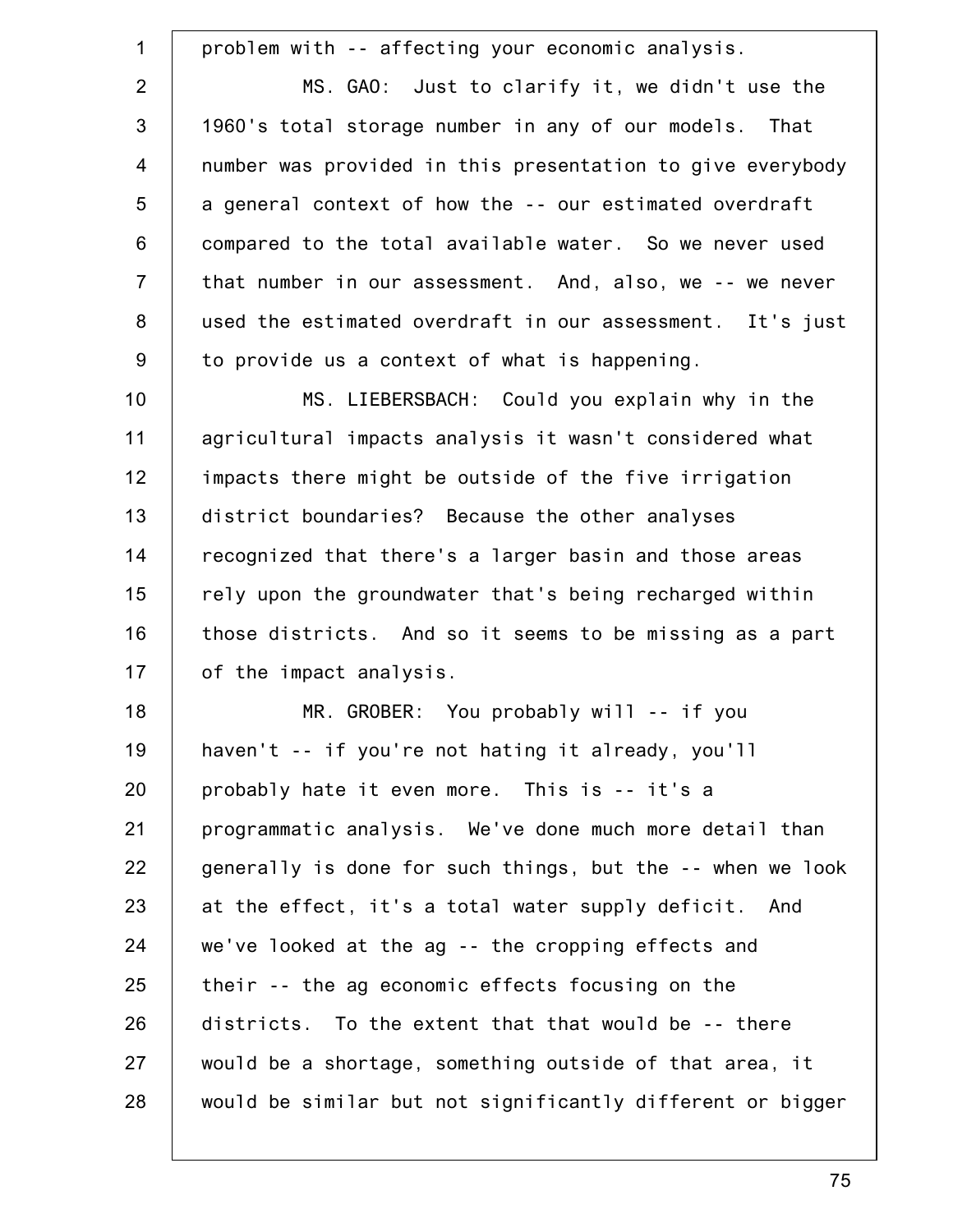1 2 3 4 5 6 7 8 9 10 11 12 13 14 15 16 17 18 19 20 21 22 23 24 25 26 27 28 effect is what's built into the analysis. So it's -- MS. LIEBERSBACH: But isn't it a cumulative? I mean, if you're going to have the impacts in the district, you're also going to have impacts outside of the district and so it's -- you're missing -- MR. GROBER: I wouldn't (unintelligible) it's cumulative for that. It's the total -- we've identified the total water supply effect, and from that, the total cropping and economic effect. Where exactly that will be happening, it could shift. Some might be more out of district and not within district. Because it's an important point both for this but also for SGMA, it's curious. This is why it's another thing to wrestle with is I'm not sure if the point was driven home in the slide that Tim had shown. The districts themselves for the most part currently now provide significant recharge to the aquifers, and even under this proposal would continue to do so until you get to the higher end. And particularly Merced Irrigation District would start drifting into not necessarily recharge at the 50 percent, but where exactly these water supply effects and where the ag effects would occur, it's going to be somewhere within the plan area but where exactly is getting into a detail that would be speculative to determine. MR. WARD: Just a time check. We're five minutes -- we've slipped five minutes on our schedule. So we're doing pretty well.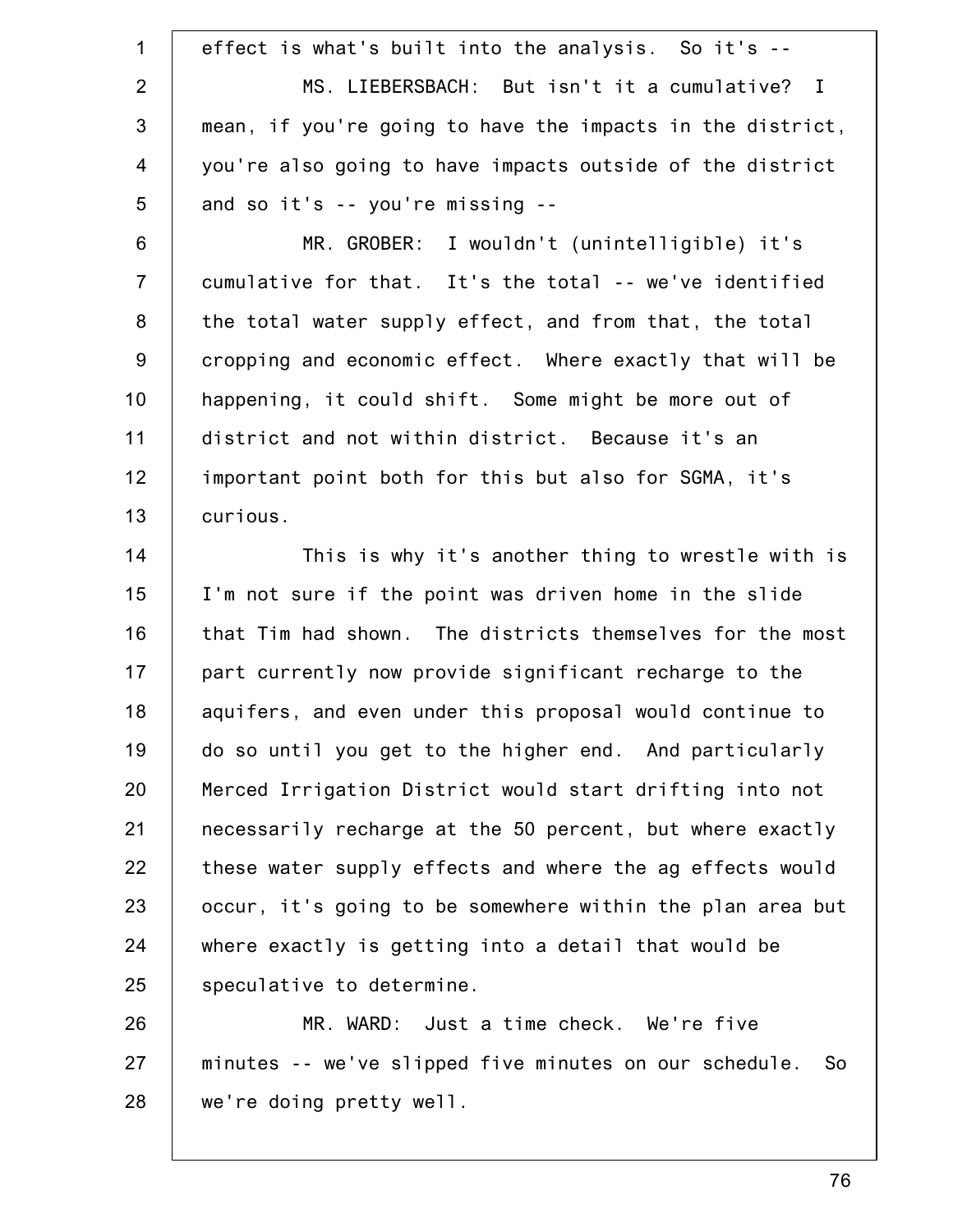1 2 3 4 5 6 7 8 9 10 11 12 13 14 15 16 17 18 19 20 21 22 23 Dave, do you have any follow -- MR. ROBINSON: Yeah, I do. I'm interested in crop production. You know, the groundwater within the area is of varying quality. What process did you undertake to assess the impacts on ag production from the increased use of poor quality groundwater? MR. GROBER: You know, I think we might need to check that. I don't think that we -- we looked at that, we determined anything about the quality, though I'd have to check that. That's a -- that's -- I don't believe - someone correct me if I'm wrong, but I don't think that we made determinations about changing water quality with regard to the surface -- the flow element of the proposal. MR. ROBERSON: Yeah, hi. Mark Roberson with ICF, and I worked on the ag resources chapter. And regarding a change in groundwater quality for suitability for irrigation, we did look at what -- I believe it's in Bulletin 118 -- we had for background information and did not see that it was a significant issue with irrigation. But if there's other information, you are welcome -- we welcome it. MS. PHILLIPS: That's very curious to me because my growers also have to pay Water Quality Coalition to

24 25 26 27 28 measure the quality of their groundwater, and they're consistently being told that they need to do better and that dilution is the solution to the problem. Now you're not getting any surface water that we can recharge that groundwater with, and then you're having to recycle it and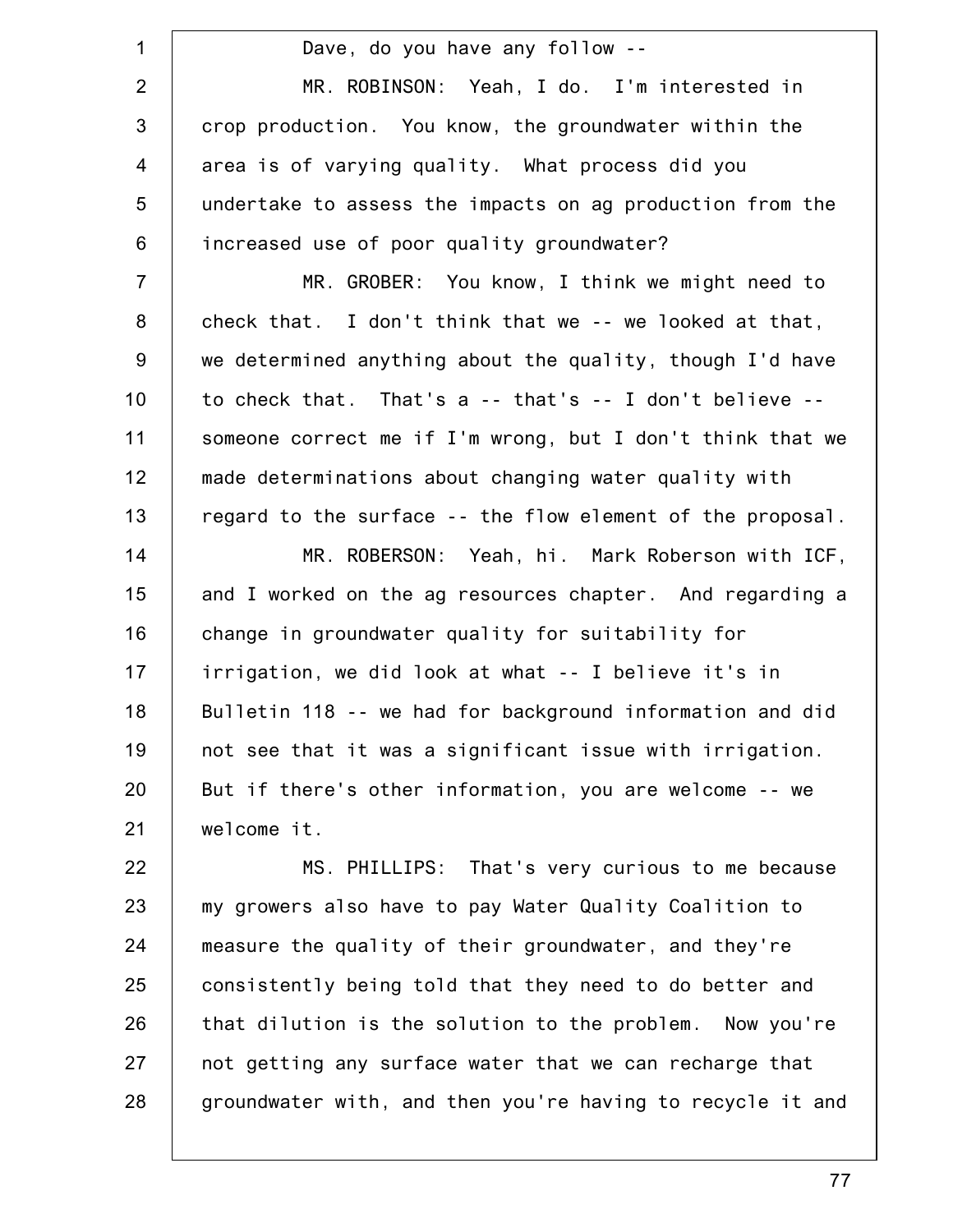| $\mathbf 1$    | pump it -- and pump the lower quality groundwater onto the |
|----------------|------------------------------------------------------------|
| 2              | land. And that's going to cause an impact in crop          |
| 3              | production.                                                |
| $\overline{4}$ | MR. WARD: I had a question, and then I think               |
| 5              | we'll take about a ten-minute break and then we'll bring   |
| 6              | up the large urban -- Michael, I saw you out there         |
| $\overline{7}$ | somewhere. Yeah, here you are.                             |
| 8              | In your demand forecast, and you show the                  |
| $9\,$          | deficit, lack of surface water, pumping more groundwater   |
| 10             | up to the capacity, 2009, 2014, that discussion, that      |
| 11             | demand forecast is fixed; right? And so that crop demand,  |
| 12             | is it ET replacement with applied water efficiency? In     |
| 13             | other words, in your SED, do you take into account -- do   |
| 14             | you do anything on the demand side? Do you assume some     |
| 15             | conversion of the irrigated method to drip and micro away  |
| 16             | from what is irrigated today by flood? That's one          |
| 17             | question. And if there's a yes to that, did you consider   |
| 18             | then the loss of recharge to the basin as a result of the  |
| 19             | shift in irrigation methodology?                           |
| 20             | MR. ROBERSON: I'll go ahead with the irrigation            |
| 21             | question. We -- we assume using the DWR's applied water,   |
| 22             | which encompasses different efficiency practices and kept  |
| 23             | $those -$                                                  |
| 24             | MR. WARD: Okay.                                            |
| 25             | $MR. ROBERSON: -- as they were --$                         |
| 26             | MR. WARD: But did you assume any demand                    |
| 27             | reduction in the region as a result of -- as one of the    |
| 28             | speculative responses to the lack of surface water, that   |
|                |                                                            |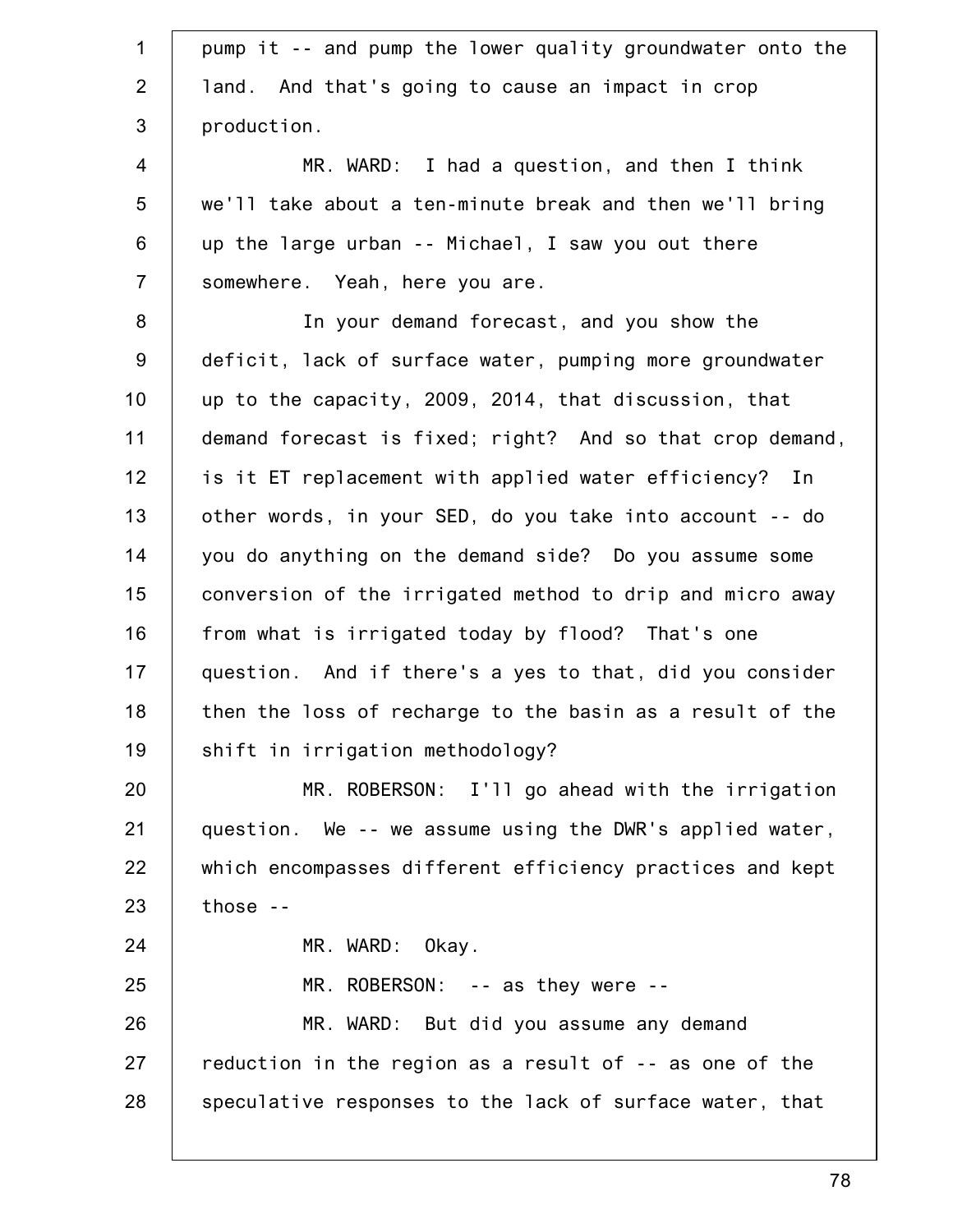| $\mathbf 1$    | there would be, I'll just call it, a reasonable response   |
|----------------|------------------------------------------------------------|
| 2              | to shift to more efficient application methods, therefore, |
| $\mathfrak{B}$ | reducing groundwater recharge?                             |
| $\overline{4}$ | MS. HUBER: I'm pretty sure that there's a                  |
| 5              | discussion of how increased efficiency is a likely         |
| 6              | response to reduce water supply.                           |
| $\overline{7}$ | MR. WARD: Did you assume (unintelligible)?                 |
| 8              | MS. HUBER: It's not built into the calculations.           |
| 9              | MR. WARD: It isn't? Okay.                                  |
| 10             | MR. GROBER: No, and --                                     |
| 11             | MR. WARD: Will looks like he wants to say                  |
| 12             | something.                                                 |
| 13             | MR. ANDERSON: I'm not sure that it will be                 |
| 14             | satisfying, but the need for applied water incorporates    |
| 15             | the actual ET demand and then excess either, you know,     |
| 16             | leaching or otherwise a percolation that does occur as     |
| 17             | part of the process. The surface water has efficiency      |
| 18             | issues to get there, but we've assumed the rates that      |
| 19             | we've seen published based on that snapshot in time in the |
| 20             | management plans. The groundwater application is at the    |
| 21             | field and without -- it's assumed to be at the field, just |
| 22             | to simplify things; whereas, some of it might be into a    |
| 23             | conveyance system and lost, but there is a greater         |
| 24             | efficiency there. But, again, the rates are the same.      |
| 25             | Back to Les's original point. If we take the               |
| 26             | reduced surface water, it's either going to have an        |
| 27             | effect, so if -- if the district takes the cut, then       |
| 28             | they'll -- there would be a major -- you see the maximized |
|                |                                                            |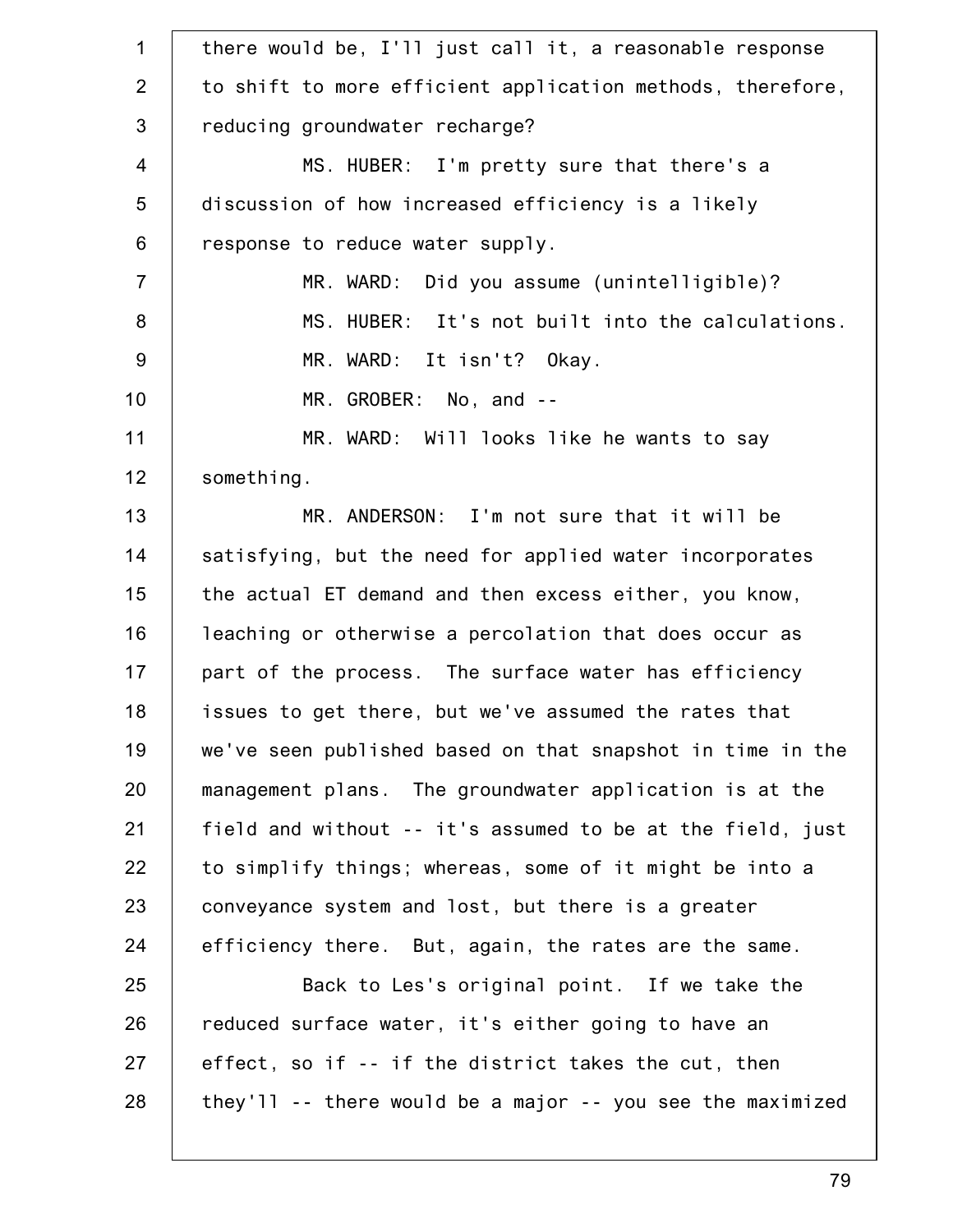| $\mathbf{1}$   | economic impact. If the district gets more efficient,      |
|----------------|------------------------------------------------------------|
| $\overline{2}$ | then that passes the impact along to the groundwater       |
| $\mathfrak{S}$ | basin.                                                     |
| 4              | MR. GROBER: And this is an interesting and very            |
| 5              | important question. And I heard this came up with -- you   |
| $\,6$          | know, I was fortunate -- a meeting just earlier this week  |
| $\overline{7}$ | in front of the San Joaquin County Board of Supervisors,   |
| $\bf 8$        | where, you know, an observation was made. You know, lot    |
| $9\,$          | of investment inefficiencies and drip and conversion,      |
| 10             | things like that. Then all of a sudden you start           |
| 11             | noticing, well, now groundwater reach (unintelligible) has |
| 12             | gone down, so this is -- but it's a zero sum gain with     |
| 13             | that. And it's like, though, you can -- you could achieve  |
| 14             | some goals by becoming more efficient, but in an area like |
| 15             | this where there's already successful conjunctive use of   |
| 16             | water going on, that, you know, it only gets you so much.  |
| 17             | There's the efficiencies, of course, and                   |
| 18             | that's -- you know, and there's methods there when -- I    |
| 19             | think we're going to be hearing that, you know, we should  |
| 20             | have identified some of those things to show how you would |
| 21             | reduce the costs and the economic costs and ag costs here  |
| 22             | because, as we know, there are some methods of applying    |
| 23             | water inefficiency where you can do both. You can just     |
| 24             | cut down on the, you know, the evaporation of water so     |
| 25             | you're -- you know, you're not cutting down on groundwater |
| 26             | recharge and you're using more just to satisfy directly    |
| 27             | the drop ET requirements. But those are the smaller        |
| 28             | margins, you know.                                         |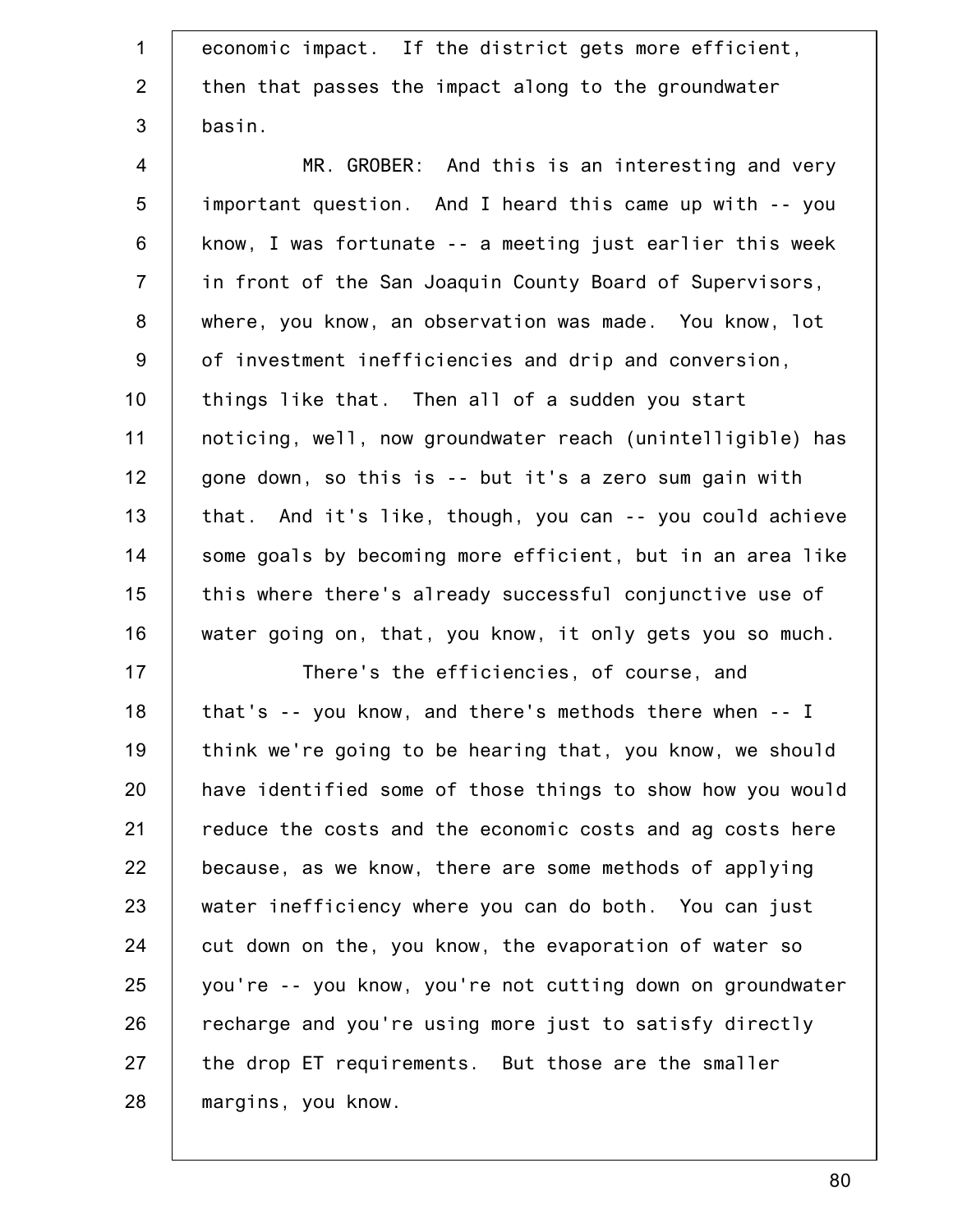1 2 3 4 5 6 7 8 9 10 11 12 13 14 15 16 17 18 19 20 21 22 23 24 25 26 27 28 It's like it's not as simple as saying move from flood irrigation and everything is great because, well, you'll maybe use less water, less water in the moment, but you'll also get less recharge. So it's a problem this and other areas will have to wrestle with, but we didn't - and for that reason, because this all gets very complicated and what exactly is going to happen with this, we did not look at that level of detail. That being said, I think we make a comment in there to the extent that you can employ water efficiency methods that don't result in the reduced recharge, or if it does, at least you're gaining those gains in terms of reducing evaporation. That's where the gain is. If you improve efficiency in that way, you can get more with less. MR. WARD: All right. Let's take a ten-minute break. By the clock on the wall, it's 12:04. Let's be back here -- 11:04. Let's be back here at 11:15 and reconvene with the -- and we're going to shift gears to drinking water. (Recess.) MR. WARD: Okay. Everybody take your seats. We're going to get going again. Okay. We're going to get started now with a smaller panel, but that doesn't mean that it's any less important; right? And this is the - what we're calling the large urban. This is the city water supply. And representing here today to your left is Ken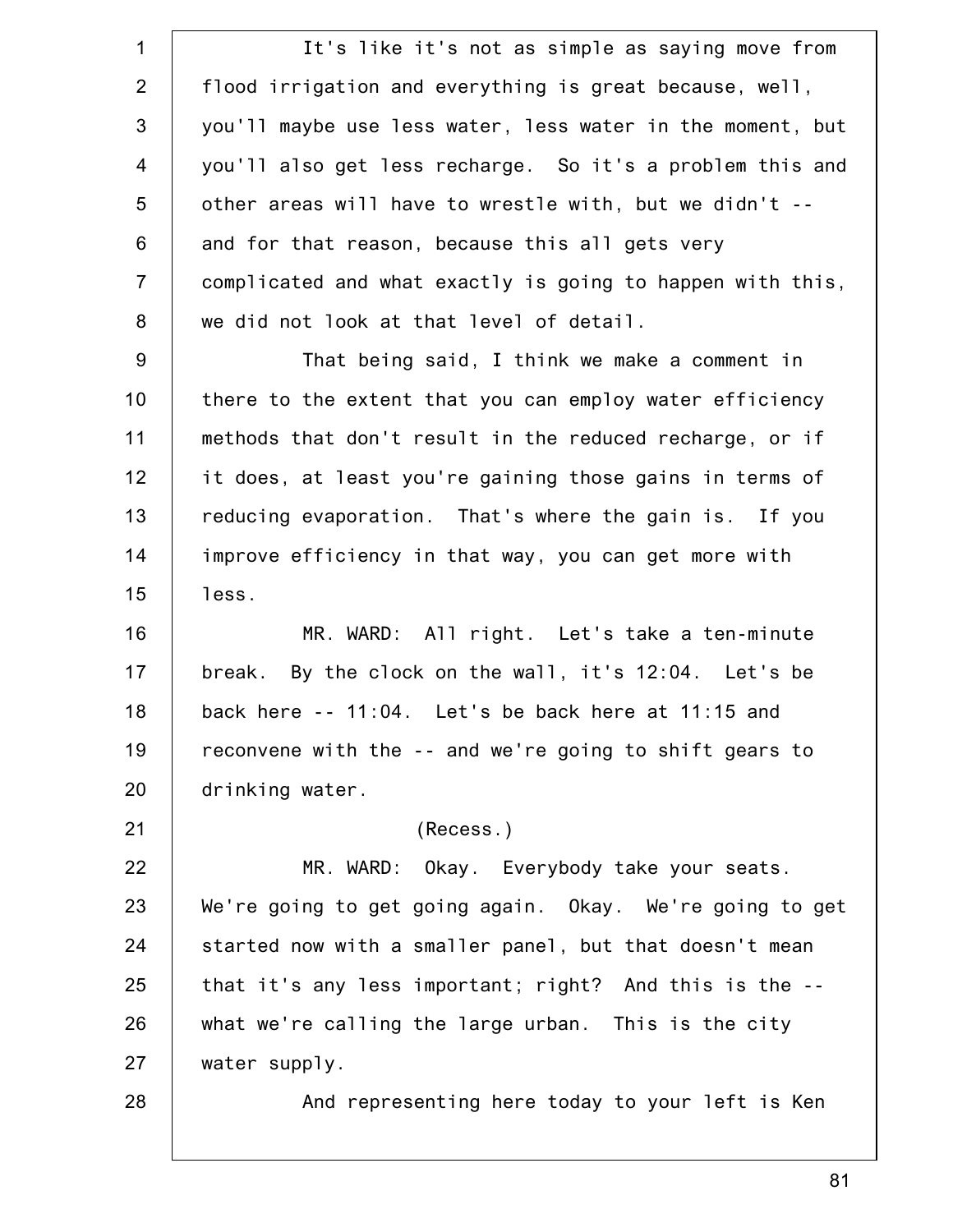| $\mathbf 1$    | Elwin who's public works director with the City of Merced. |
|----------------|------------------------------------------------------------|
| $\overline{2}$ | Sitting next to Ken is Larry Parlin with the City of       |
| $\mathfrak{S}$ | Modesto, and then Michael Cooke with the City of Turlock.  |
| $\overline{4}$ | And they've been asking and graciously agreed to sit on    |
| 5              | this panel to talk about impacts of the SED and the shift  |
| $\,6\,$        | in additional groundwater pumping and how that would       |
| $\overline{7}$ | impact their city water supply.                            |
| $\bf 8$        | So, Michael, I'll let you kick that --                     |
| 9              | MR. COOKE: I'll be happy to kick it off. I want            |
| 10             | to start -- and (unintelligible) I want to thank you to    |
| 11             | the State Board. We met with you a couple years ago and    |
| 12             | found that the earlier version of the SED didn't even      |
| 13             | consider impacts to urban suppliers of the -- of the       |
| 14             | proposed flow proposal. So thank you for Chapters 13, 16,  |
| 15             | and 22. They provide a lot of information on how we would  |
| 16             | be impacted, but with that thank you comes a concern that  |
| 17             | when you start analyzing those impacts, they're            |
| 18             | significant and, as you say, they're unavoidable, and that |
| 19             | raises some significant concerns for us.                   |
| 20             | With my background, I'm a geographer by trade.             |
| 21             | As a little kid I used to like watching National           |
| 22             | Geographic shows. And I always remember watching the       |
| 23             | shows of those poor African kids with a standpipe pumping  |
| 24             | the water and care -- with coffee cans and milk jugs,      |
| 25             | whatever else to carry water around. And when I read this  |
| 26             | SED, I see something very, very similar that you say       |
| 27             | people in rural areas may have to switch to bottled water. |
| 28             | There will be significant impacts to residents, declining  |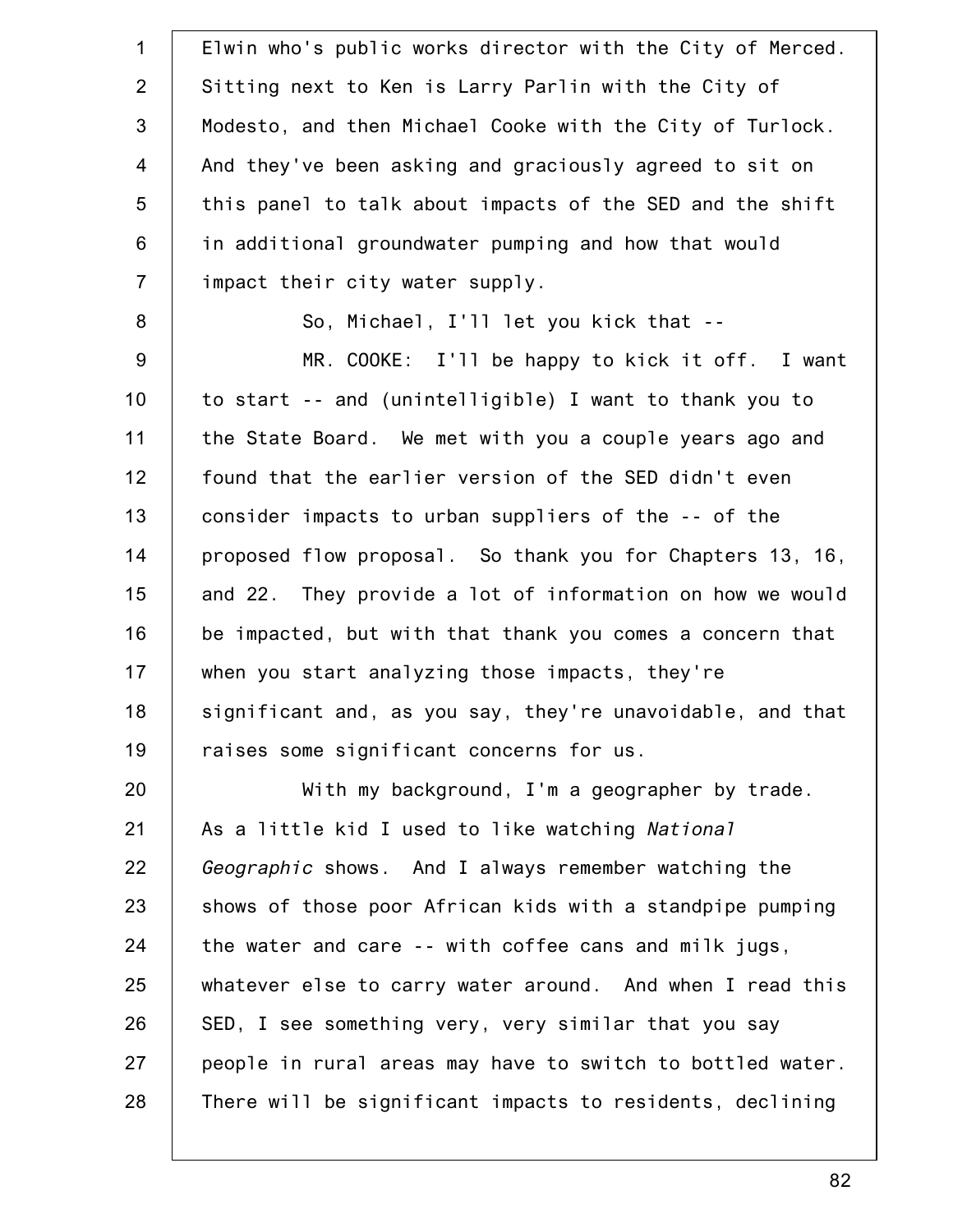1 2 3 4 5 6 7 8 9 10 11 12 13 14 15 16 17 18 19 20 21 22 23 24 25 26 27 28 groundwater quality, a whole cavalcade of events, and we're knowingly and deliberately creating that impact in the San Joaquin Valley. And that to me is beyond the CEQA impacts, and that stuff is very concerning as a resident, someone who lives here. So I want (unintelligible) to Larry Parlin to start with and talk about how water under the California Water Code, that the highest and best use is municipal supply. MR. PARLIN: Thanks, Michael. Well, one of the things that we're concerned with primarily in Modesto is we contract for surface water for treatment for our water supply with the Modesto Irrigation District. And under reading the water code, when you're contracted to an irrigation district, then that water is not considered the highest protected water for domestic use for your urban suppliers. So, you know, how -- did you address that in the SED or why did you not look at what the highest and best use of water is? Because the water code recognizes that drinking water is the highest, best use, but it's not necessarily the case when it's supplied by contract from a supplier. Did anybody take a look at that, how the drinking water is procured in the region and whether or not the irrigation districts could, in fact, reduce the supply to the urban water community? MR. GROBER: I'm not sure -- when you say, "take a look at that," meaning what would be the effects of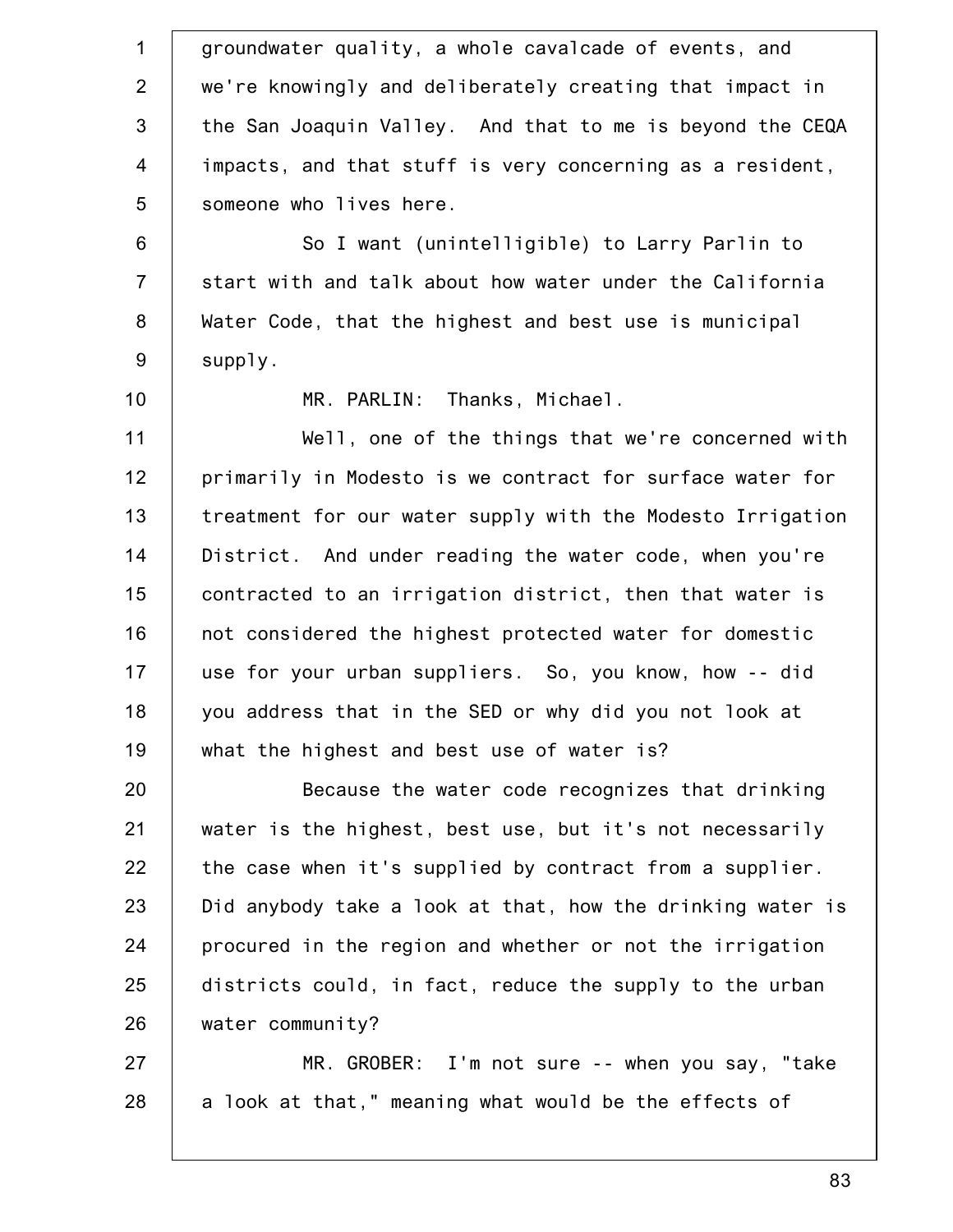| 1                | reduction in water supply or --                            |
|------------------|------------------------------------------------------------|
| $\overline{2}$   | MR. PARLIN: Reductions in water supply to the              |
| $\mathfrak{S}$   | urban users. Because the primary focus that everybody is   |
| $\overline{4}$   | talking about and is appropriate is the agricultural       |
| 5                | community, and that's important. However, there are        |
| $6\,$            | not -- Modesto is not the only urban water user that gets  |
| $\overline{7}$   | from an irrigation district in the local area. You have    |
| 8                | the cities of Manteca and others that get it from South    |
| $\boldsymbol{9}$ | San Joaquin Irrigation District.                           |
| 10               | So did you look at the protection of that                  |
| 11               | drinking water supply going forward as -- for the urban    |
| 12               | water users, or are you just considering this all as       |
| 13               | agricultural water use and not looking at the fact that    |
| 14               | the urban water users do use some of that water supply?    |
| 15               | MR. GROBER: As you pointed out, we identify the            |
| 16               | use in the -- in the documents, and that's why we          |
| 17               | identify -- and, again, it's the -- much of the same       |
| 18               | unsatisfying answer in terms of, you know, the speculative |
| 19               | elements. We talk about, you know, water conservation,     |
| 20               | you know, what's happened in recent drought periods in     |
| 21               | terms of, you know, reduced reliance on water, what can be |
| 22               | achieved. We also talk about water transfers and sales of  |
| 23               | water and the costs of water, marketing of water. So       |
| 24               | those were all things that -- you know, what the exact mix |
| 25               | of that will be is, you know, cannot be determined with    |
| 26               | specificity so it would be speculative.                    |
| 27               | But there for the cities, because it is the                |
| 28               | highest use of water, and I think we even have language in |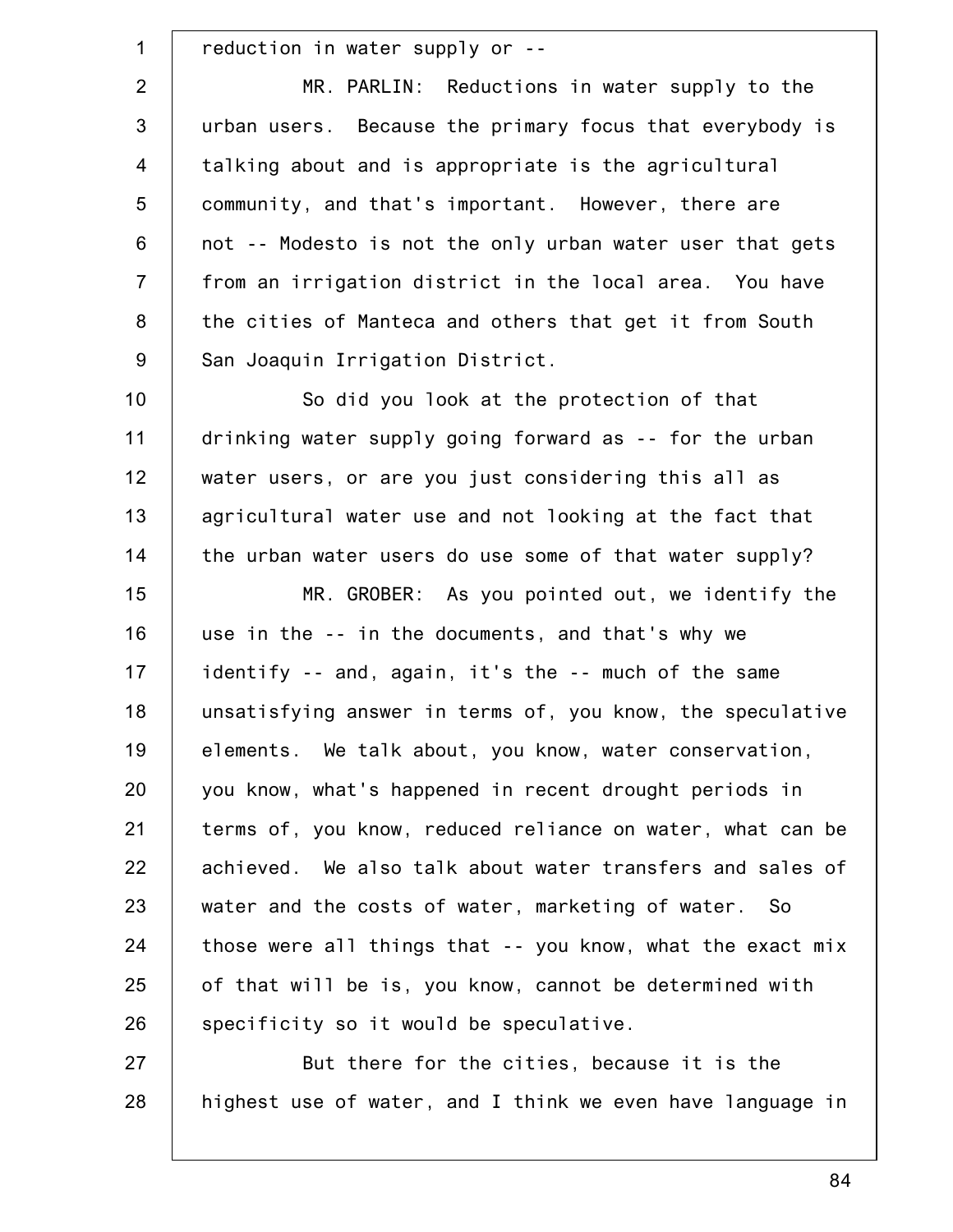1 2 3 4 our water quality control plan in terms of, you know, protecting health and safety, things like that, there's - there are opportunities for purchasing water and for water to get to cities.

5 6 7 8 9 10 11 12 13 14 15 16 17 18 19 20 MR. PARLIN: Well, I would -- yeah, I think to frame it a little bit better, we might -- we might comment that we've had to be very specific in the cities in long-term planning (unintelligible) regional water management invested hundreds of millions of dollars, still are currently working with the State Water Resources Control Board on these projects. Also looking forward to -- which entails our growth. We have hundreds of millions of dollars worth of infrastructure existing, and so going forward, this was all planned and accommodated, not only the available surface water supplies that we have contracted for, but the conjunctive use, protection of the groundwater, the delivery of recycled water to the agriculture community. All these things were planned on, conditions that were ascribed, and now a change in that surface water will have a dramatic impact on that.

21 22 23 24 25 26 27 28 And then earlier you mentioned the groundwater. Well, you really didn't consider water quality, but at the same time we've tried to do the integration, groundwater quality is a huge concern for the cities because on the other side of your building, they're implementing new MCLs for new constituents which are going to further limit the groundwater supply or require hundreds of millions of dollars more in treatment. And I don't even think the SED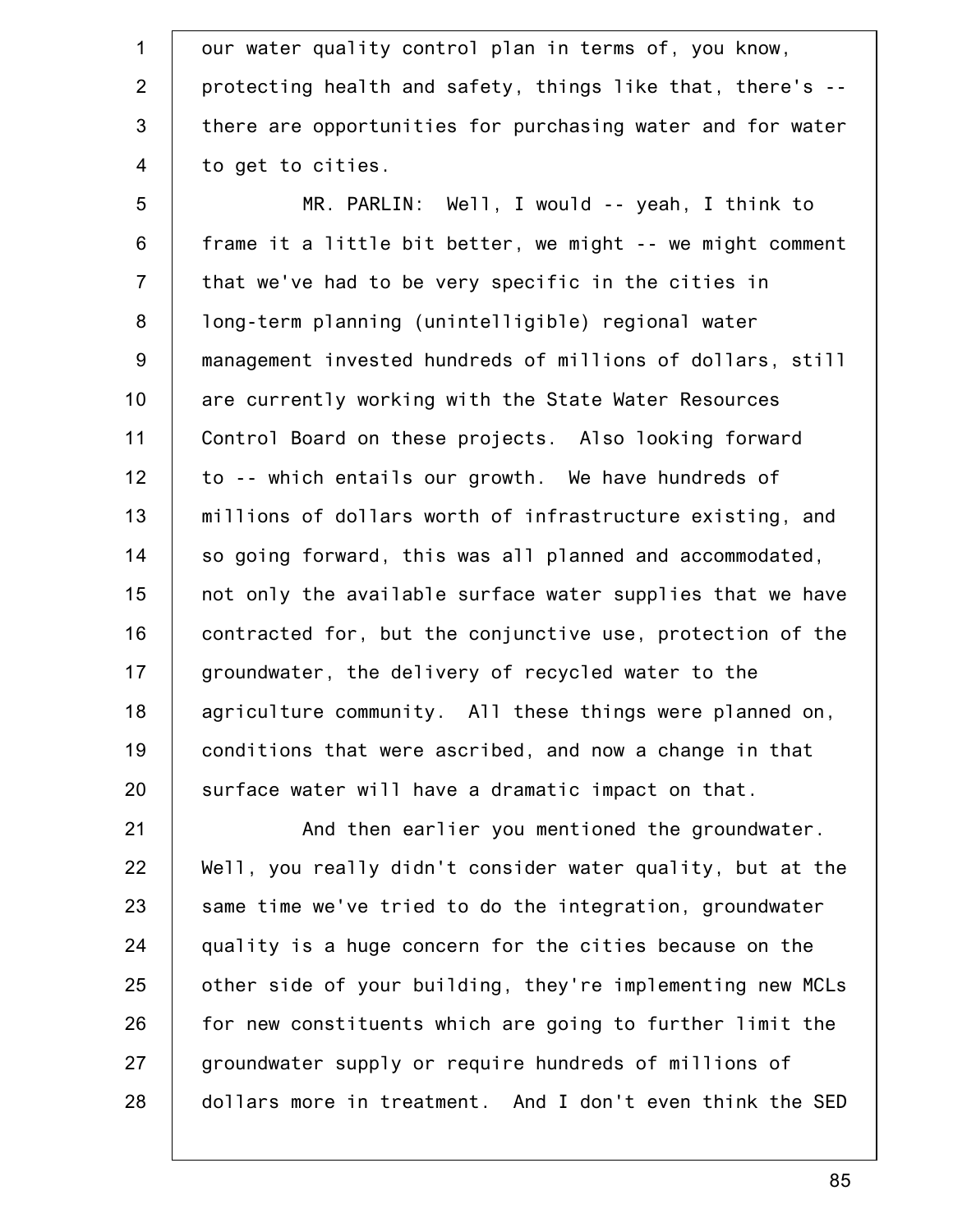| $\mathbf{1}$   | addressed the future MCLs that are coming or the potential |
|----------------|------------------------------------------------------------|
| $\overline{2}$ | for future water quality issues. And those have a huge     |
| $\mathfrak{S}$ | economic impact going forward for the city.                |
| 4              | MR. GROBER: We did consider, you know, the                 |
| $\overline{5}$ | general plans in terms of cumulative impacts, you know,    |
| $\,6$          | growth that's going to occur in the area, but I mean I     |
| $\overline{7}$ | just -- just because of the comments that I heard, you     |
| $\bf 8$        | know, this is -- because there's an audience here as well, |
| $9\,$          | I just want to bring us back to the proposal and the --    |
| 10             | the background upon which that proposal is being made.     |
| 11             | The current withdrawals from the river are at              |
| 12             | times taking out 90 plus percent of the February through   |
| 13             | June flows. So this proposal, getting back at its core,    |
| 14             | is about maintaining a certain percent of unimpaired flow, |
| 15             | 30 to 50 percent, for February through June. That's just   |
| 16             | a portion of the year. So it's just putting a portion of   |
| 17             | the total water supply back towards the fish and wildlife  |
| 18             | beneficial use to reasonably protect the fish and wildlife |
| 19             | beneficial use.                                            |
| 20             | Stemming from that then, it has a water supply             |
| 21             | effect on the entire area for ag and municipal that we     |
| 22             | identify, but I just want to make sure to make that        |
| 23             | comment because that still means that there are going to   |
| 24             | be the opposite of that, that range of unimpaired flow,    |
| 25             | that 30 to 50 percent. It means that the opposite of       |
| 26             | that, that means 50 to 75 percent of the flow February     |
| 27             | through June, plus the whole rest of the year, is still    |

28 available for consumptive uses: for agriculture,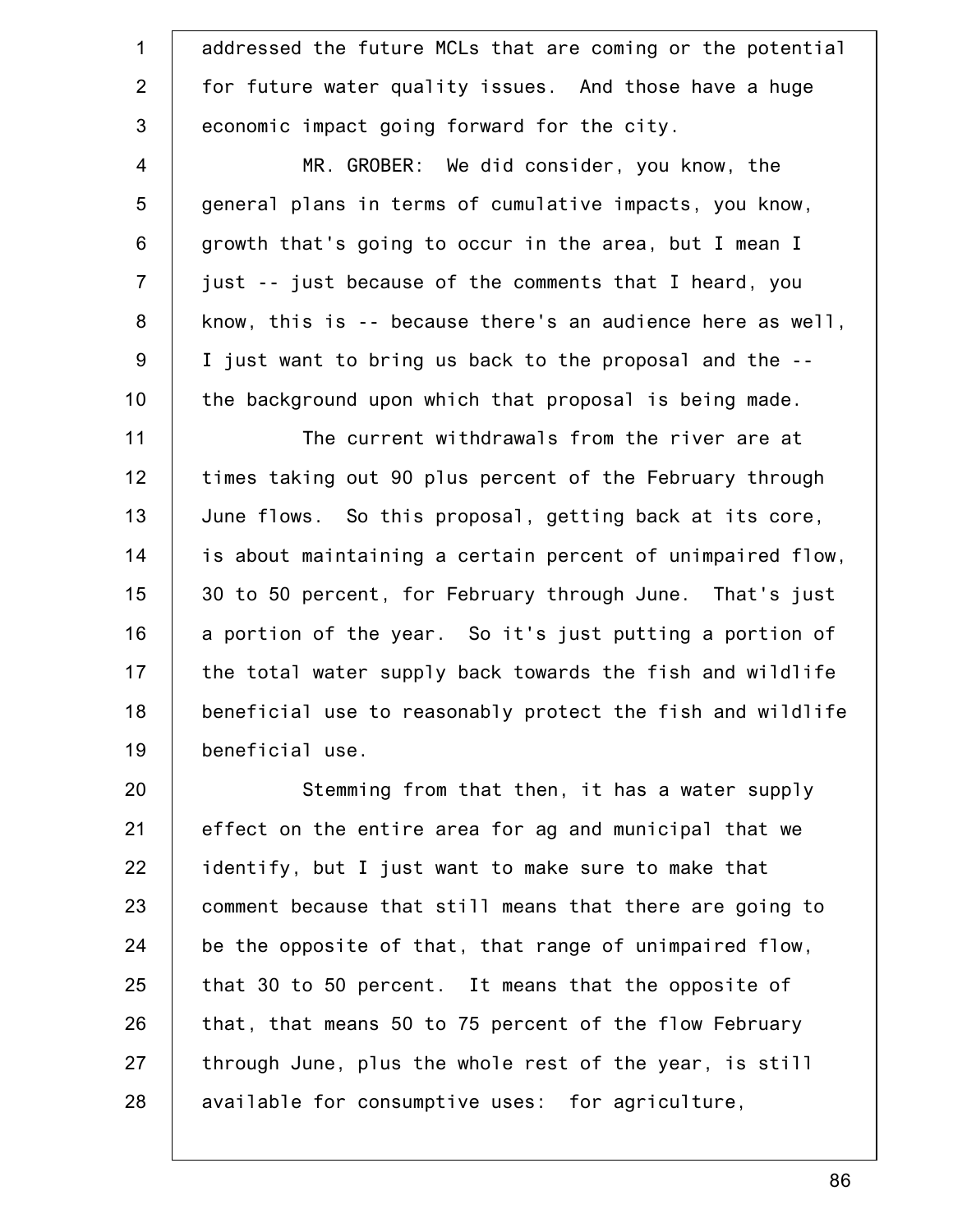1 2 3 4 5 6 7 8 9 10 11 12 13 14 15 16 17 18 19 20 21 22 23 24 25 26 27 28 municipal. So this is a very rich water area. Add to it that you have storage capacity in wet years, things like that. So this -- the whole SED and the analysis does not get away from what are very real impacts to ag and water supply, but there is a lot of water in this basin to work with, and we think that we've identified the potential effects, the costs. We identify the costs of purchasing water for cities, things like that. But if you have more -- if you have comments and policy considerations that the board should know about, that's something that should be provided in written and oral form at the upcoming hearings. MR. PARLIN: And it will. I appreciate that. You know, the fact is, we are blessed with a good water supply in this basin; however, just since 2011, because of the reduction in surface water supply due to the drought, our groundwater levels have dropped about 10 feet. And that's after tremendous recovery when the surface water went into conjunctive use in 1995. On the economic front -- and our people have done a great job managing the water around here as well, but they're also paying a premium price now for the cost of water because of mandated reductions by the state on the other hand. So I think those are important things that will be addressed at the board hearing and as a policy, but they -- also they play into the availability of water and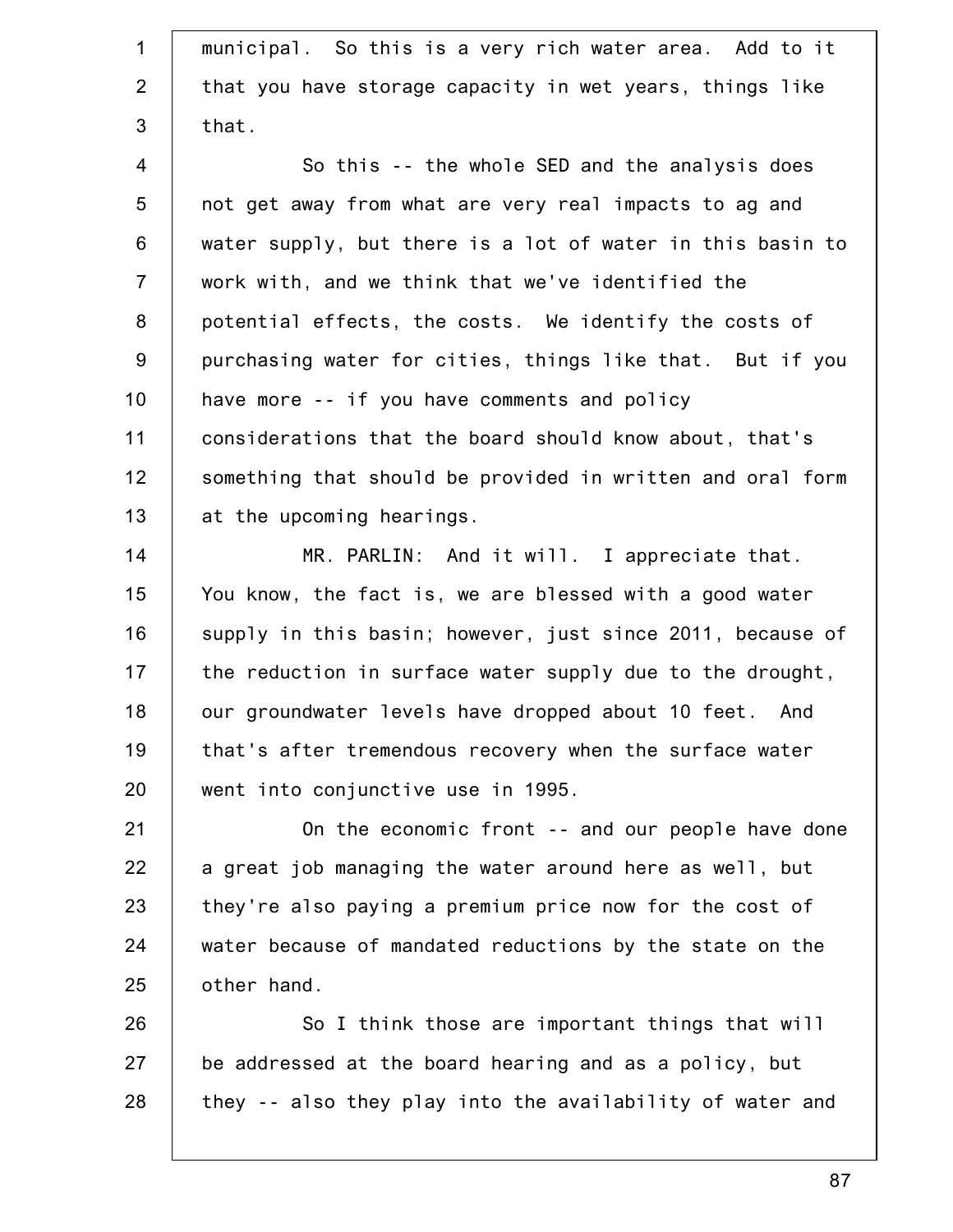1 2 3 4 5 6 7 8 9 10 11 12 13 14 15 16 17 18 19 20 21 22 23 24 25 26 27 28 all the planning going forward for the future vitality of the city, the existing population, the existing businesses which, by the way, is prime -- the biggest employers are food and beverage processors here, ag-based industries, is really important to consider, and it looks like -- it doesn't look like it got due consideration in the SED, so... MR. GROBER: And, again, for the policy considerations, it's going to be important to make that then -- those comments before the board. But I can't emphasize enough -- because we agree about a lot, but this is -- really gets at how much we collectively as a society value water. And we value it for doing, you know, lots of things. In the parlance of our board chair, which he says all the time, how do we maximize the beneficial use of water? It's really how do we get the best bang for the buck. And here we have this very real need to protect fish and wildlife, and this document, if it does nothing else, it shows what the costs are of doing so. But it's a cost that the policy decision before the board, is that - are those costs reasonable? And some of that cost will fall, as we described, to the affected area, but when I hear about the costs of water, we work -- you know, throughout statewide, this area, because of foresight and developing the water projects here is very fortunate to have very good water supply, but we've also seen during the drought how both in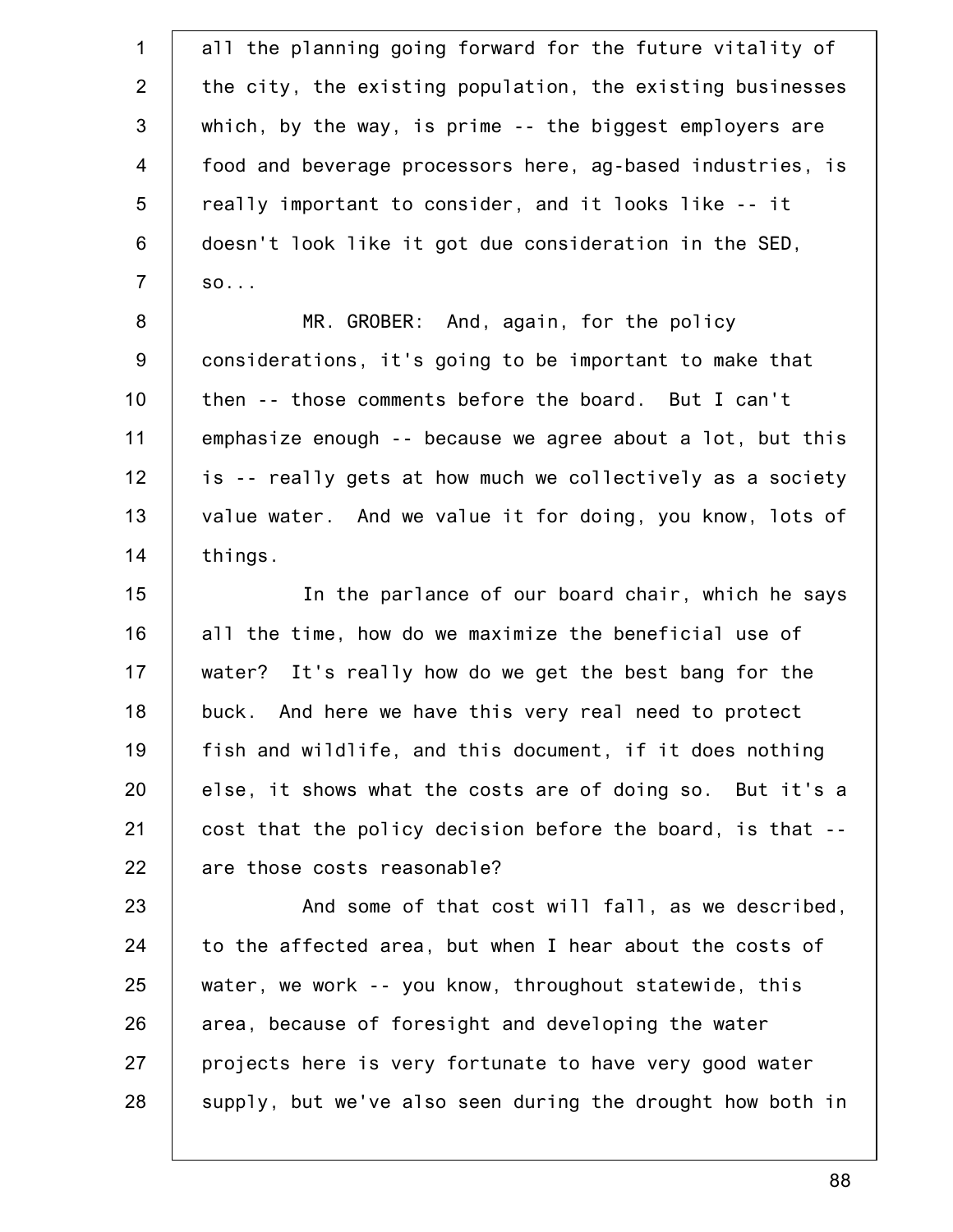1 2 3 4 5 6 7 8 9 10 11 12 13 14 15 16 17 18 19 20 21 22 23 24 25 26 27 28 the cities and ag rises to the challenge, you know. I've seen some of the high crop production numbers, you know, values that, you know, through the drought we survived and actually excelled. And we've seen water conservation happening here in the cities, and I'm confident that that will continue to happen. This is -- but this is clearly adding another stressor to the area. MR. COOKE: I'm going to add to Larry's point. You know, the cities around here have cut back use over the last 20 years probably 40 percent on a -- (unintelligible) per capita per day basis, but we're still seeing the aquifer decline. Like you said, it's a new stressor. The state, basically to mitigate that stress is -- you know, the local agencies need to involve this problem for us and there's two ways: one, through reduced consumption through SGMA, so things like that. And if you know the -- you know the SGMA deadlines as much as I do. You have until 2040 to reach sustainability. You add this in, I don't know how we get to that point. And that's a long -- a lot of bad things could happen by 2040. The other issue is it talks about in a number of projects the cities need to undertake to keep supplying water to their citizens, like transfer sale of service water, substitution service water, groundwater, aquifer storage and recovery, recycled water sources, in-Delta diversions, desalination, and new surface water supplies. I don't know how we build those in an area that's economically depressed like this one. Okay? People can't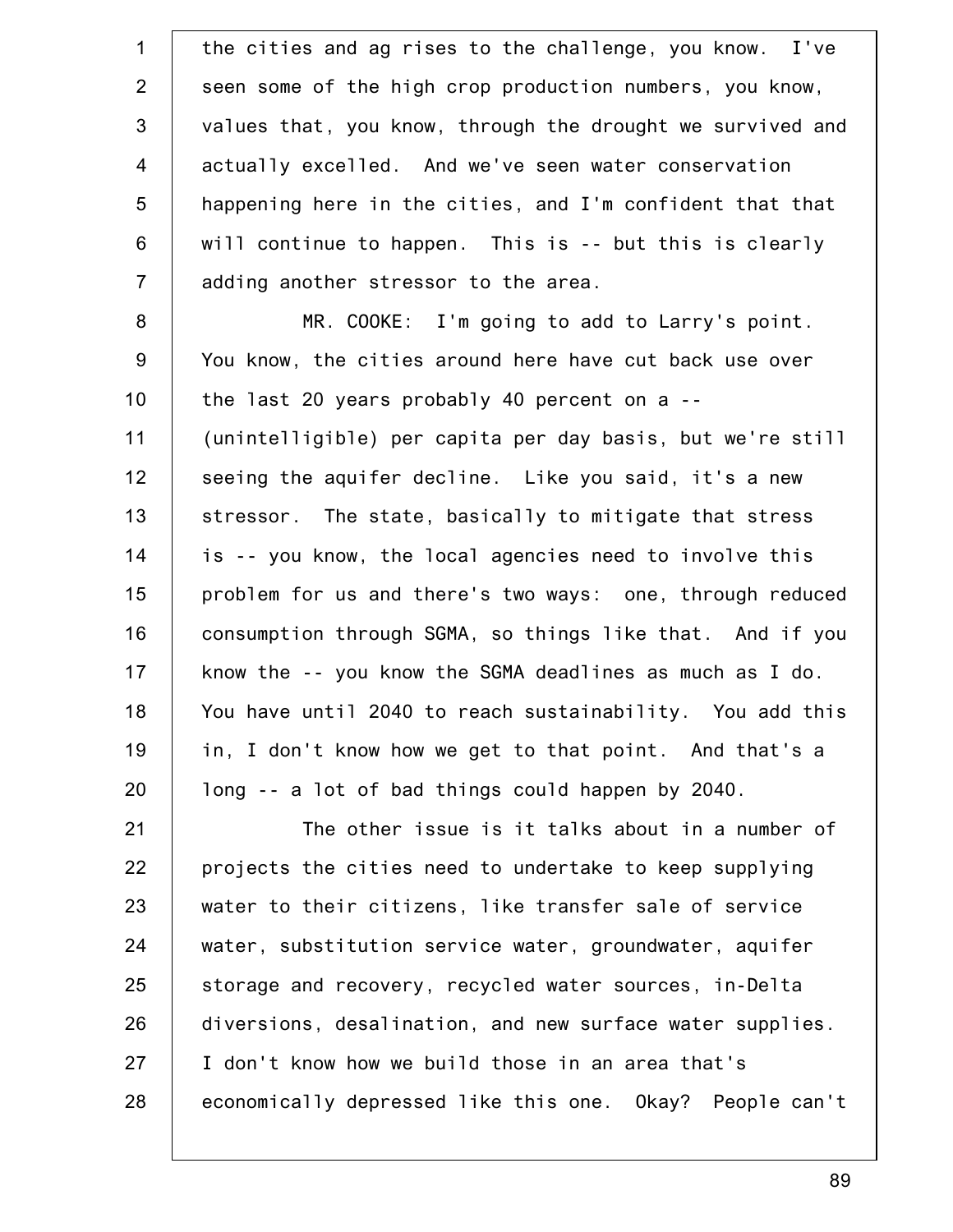1 2 3 4 5 6 7 8 9 10 11 12 13 14 15 16 17 18 19 20 21 22 23 24 25 26 27 28 afford 100, \$200 for their water bill. It's simply not feasible. So the economic impact and analysis hasn't been done. But if we're looking at -- I would love to be able to purchase some surface water, but after this proposal goes into effect, I don't know where we get that water from. I think the SED has failed significantly in that chapter to look at, okay, if the cities want to bring in new supplies of surface water to (unintelligible) transfers, where does that water come from? It certainly doesn't come from any tributaries of the San Joaquin River, and it can't -- it won't in the future come from tributaries to the Sacramento River because you're working on Phase 2 already of this. So I don't know where there's this huge pile of water sitting around that somehow cities can magically transfer to their region and turn its drinking water to offset the impacts of the SED. And Larry and I have been involved in one of the single largest recycled water conveyance projects in the country, not just the state. If you ever tried to get one of these things approved, permitted, and developed, it's incredibly expensive and incredibly time-consuming. And just to say, hey, just go solve it with these -- with these answers, I don't see how we can necessarily do that. I know it's policy and CEQA wrapped up together but, again, the state says, you know, the -- we -- you know, we're creating this issue, but we can't solve it because we're not in charge unless these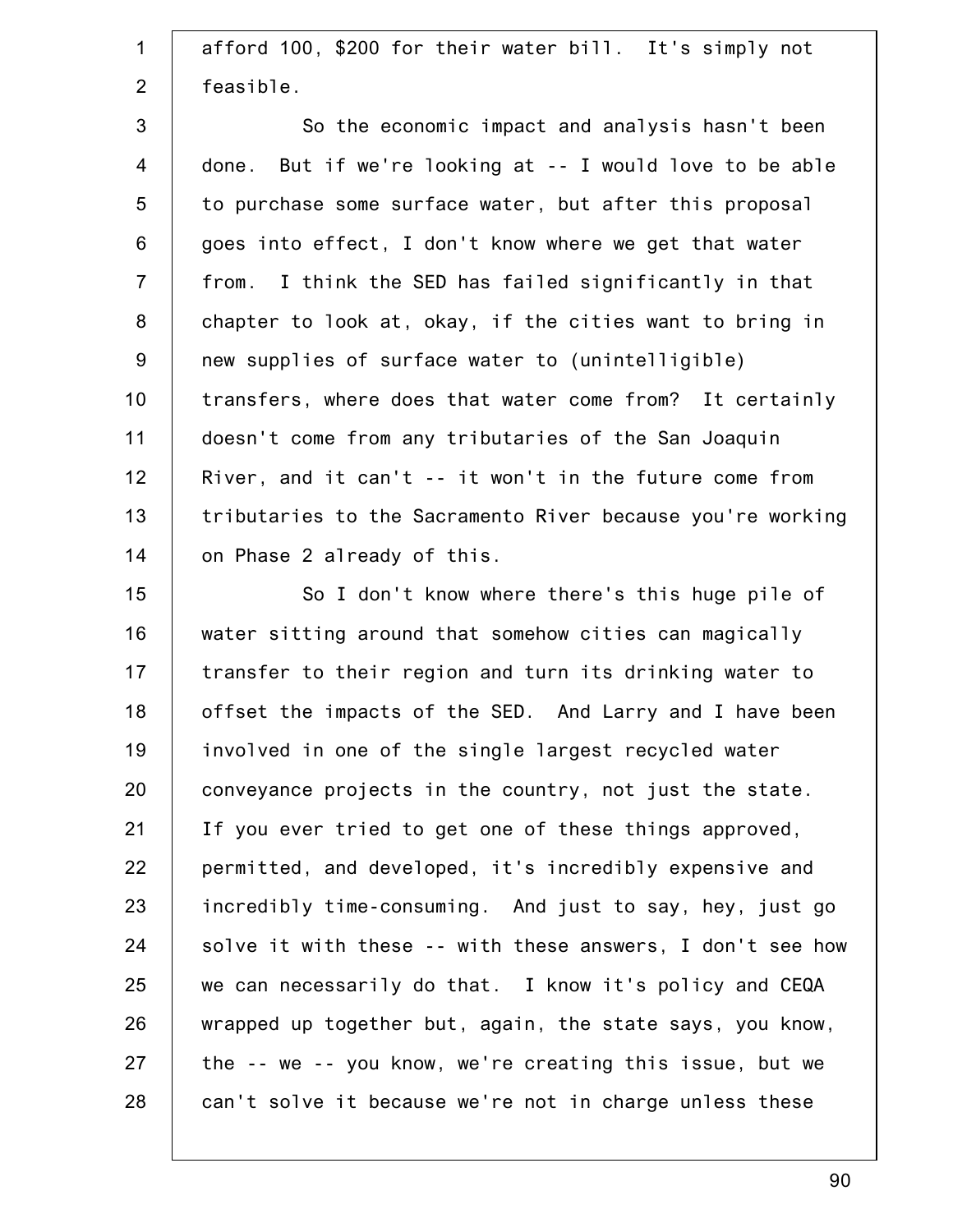| $\mathbf 1$      | local agencies drill wells, local agencies develop        |
|------------------|-----------------------------------------------------------|
| $\overline{2}$   | drinking water plants and, therefore, it's up to them --  |
| $\mathfrak{S}$   | up to them to solve that problem.                         |
| $\overline{4}$   | And that's a fundamental problem with the SED,            |
| 5                | just keeps deferring that mitigation for someone else to  |
| $\,6$            | take care of. And, you know, you really need to follow up |
| $\overline{7}$   | with your legal counsel because CSU Monterey Bay went     |
| 8                | through this exact same thing with the City of Marina.    |
| $\boldsymbol{9}$ | They said: We're expanding our campus. There will be      |
| 10               | horrendous traffic problems in the City of Marina.        |
| 11               | They'll need new traffic signals. There will be new       |
| 12               | impacts.                                                  |
| 13               | But CSU Monterey Bay said: You know what? We              |
| 14               | have no -- we have no control outside of the campus.      |
| 15               | That's up for the city to solve that problem. And they    |
| 16               | lost in court, and the state -- state appeals court said, |
| 17               | you know, it's up to the state agencies that's creating   |
| 18               | that problem to go to the state legislature and ask for   |
| 19               | funding to mitigate their impacts. And I think you really |
| 20               | need to consider that. It's called the Marina dictum.     |
| 21               | Now it's just upheld again in City of San Diego.          |
| 22               | Same thing, university trying to expand, not offset its   |
| 23               | impacts. And what you're trying to do is push the         |
| 24               | mitigation for your impacts onto other people without     |
| 25               | willing to kick in the money. And I know in Chapter -- a  |
| 26               | chapter at the end, it talks about, hey, there's Prop 1   |
| 27               | money. There's Prop 64. There's Prop 84. Just apply for   |
| 28               | that money. If you've tried in this region to get that    |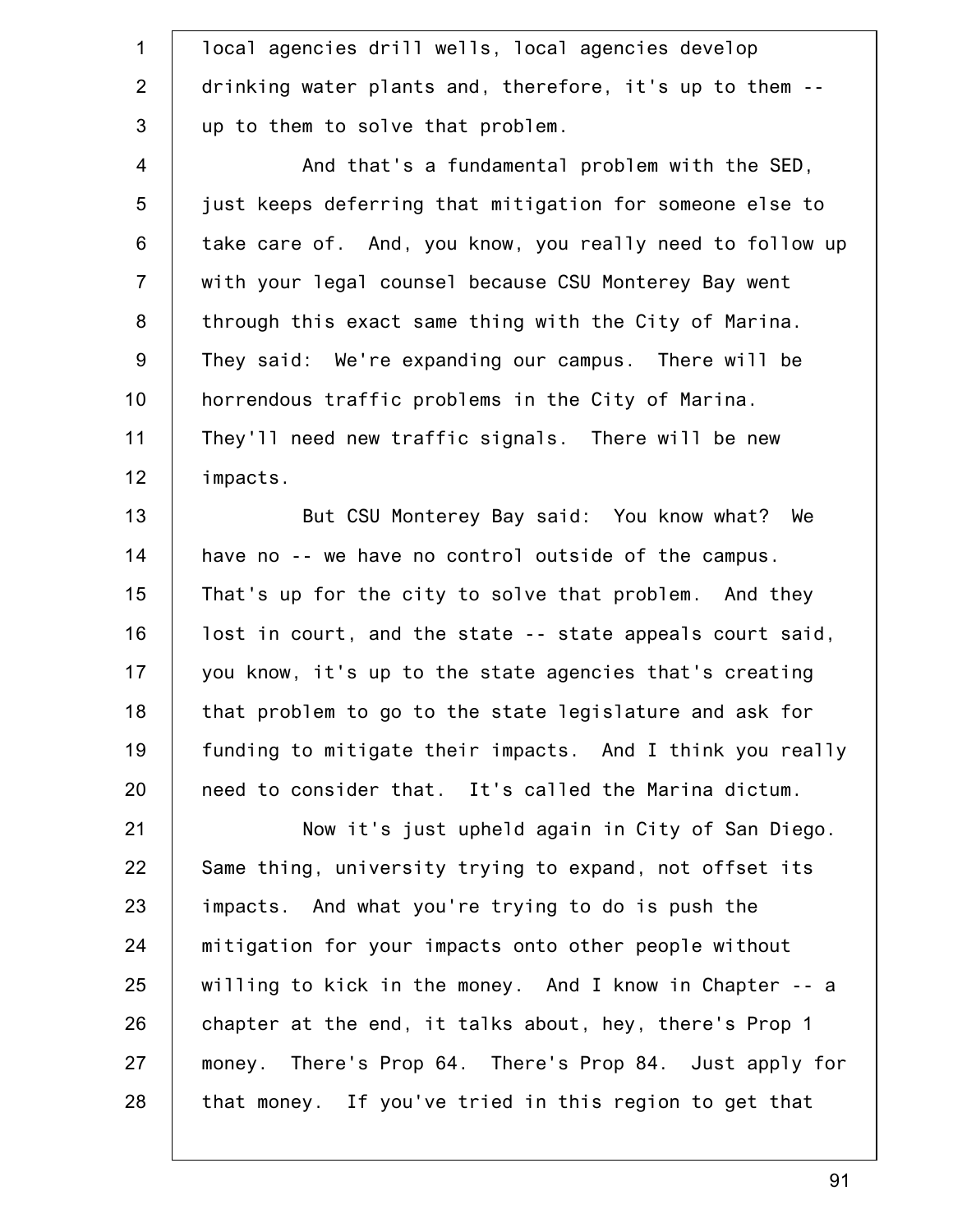| $\mathbf 1$    | money, you know how hard that is. It's competitive. It     |
|----------------|------------------------------------------------------------|
| $\overline{2}$ | helps to be politically connected, and unfortunately we're |
| 3              | not. We struggle with that.                                |
| $\overline{4}$ | So to say: Here's the impacts, it's significant            |
| 5              | and unavoidable, here's what the cities need to do to      |
| 6              | solve this problem, I think you're really missing          |
| $\overline{7}$ | something there in the document. And that's what we'll be  |
| $\,8\,$        | following up with later with our written comments.         |
| $9\,$          | MR. WARD: Could you repeat the question? It was            |
| 10             | a joke.                                                    |
| 11             | $MR. COOKE: The question is what -- is$                    |
| 12             | specifically how much money will the State of California   |
| 13             | give these three cities to solve the problem associated    |
| 14             | with the SED to improve their drinking water supply that   |
| 15             | you admit will start to suffer once the SED goes into      |
| 16             | effect -- or the flow proposals go into effect?            |
| 17             | MR. GROBER: We can't provide a dollar amount.              |
| 18             | We provided in one of the earlier slides, you know,        |
| 19             | different prop money, water that -- money that would be    |
| 20             | available. I'd rather like to answer the question,         |
| 21             | because I didn't spend a lot of time on it in my           |
| 22             | introduction, if the cities are not part of the            |
| 23             | discussions that are happening with regard to              |
| 24             | settlement -- because that's an important part of this.    |
| 25             | The -- it's important part of settlement. I encourage you  |
| 26             | to do so because it's important to the administration.     |
| 27             | It's not something that the State Water Board is leading.  |
| 28             | We're proposing flow objectives here.                      |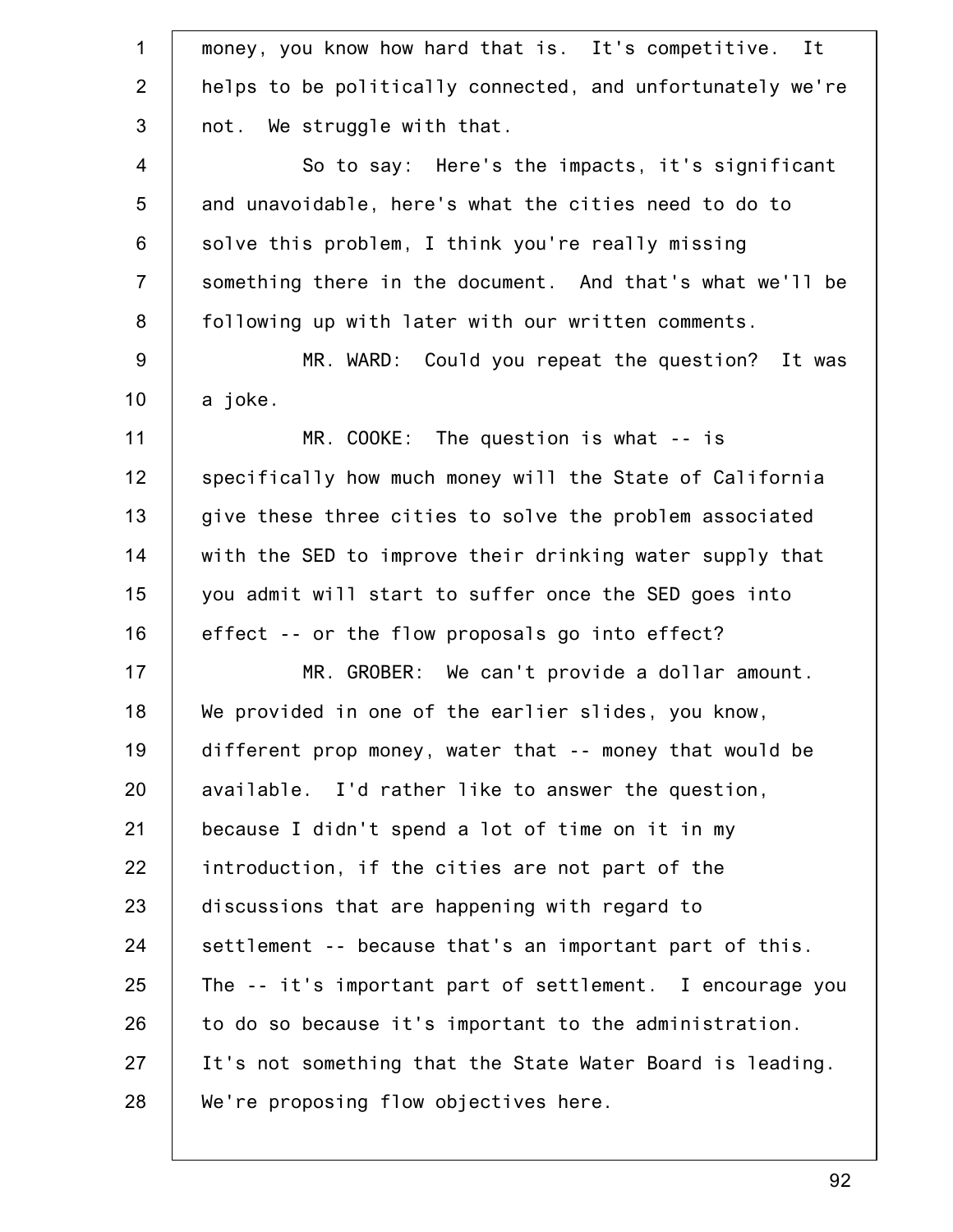1 2 3 4 5 6 7 8 9 10 11 12 13 14 15 16 17 18 19 20 21 22 23 24 25 26 27 28 There's also -- there's actions going on, as you referred to, in Phase 2, the rest of the Bay-Delta. The administration is very interested in achieving settlement with regard to these because, as I said, that will provide the durable solutions to these problems, both to reasonably protect the fish and wildlife but also how - how do you get at some of these big-picture solutions? So if you in the cities have not been involved in those discussions, I know there's -- in reaching out to the districts and the counties, that I encourage you to do so because I think the cities are an important part of those discussions. MR. ELWIN: I'd like to add to -- can you hear me? Sorry. I've been sitting in the audience this morning listening to all the comments from the -- from you and the panelists. And living in the city of Merced and the county, unlike Modesto, the city relies solely upon groundwater. I mean we do have a urban water (unintelligible) plan that talks about conjunctive use of the Merced Irrigation District. I guess for the most part what I've been hearing, it seems to go back to, well, your plan is speculative, it's programmatic. Yet still we have a nonspeculative take of 40 percent of surface water that impacts us starting from the agricultural point of view. If there isn't surface water for them, they're going to be pumping more groundwater, which affects us, affects us as a city from a groundwater quality perspective, also from lowering of the groundwater table.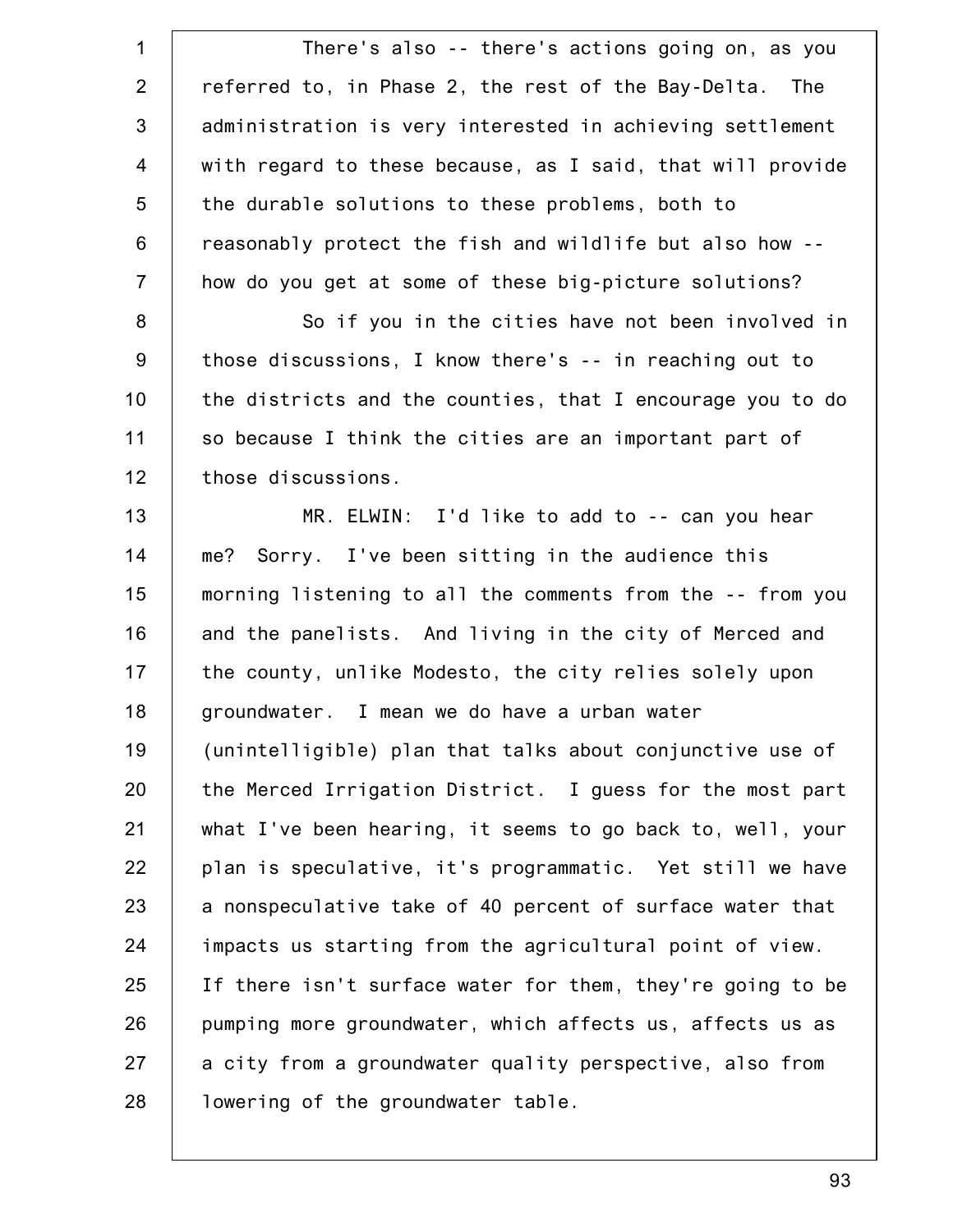1 2 3 4 5 6 7 8 9 10 We do have our general plan that goes to 2030. I know earlier I think Ron Rowe sort of asked what is the timing that you guys evaluated, and I (unintelligible) said that you guys went up until probably 2020 because it got punted to the SGMA. Everything sort of falls back to SGMA. You guys didn't really evaluate what the worst case might be with SGMA kicking in. It seems that it was left to the cities to come up with the details on how we're going to mitigate against the 40 percent take of surface water.

11 12 13 14 15 16 17 I really think that's really unacceptable because if we were doing a project like that, we couldn't say we have speculative and it's programmatic. We have to be more conclusive on the long-term effects, and I don't think the SED does any justice in trying to figure out what those long-term effects are going to be for cities like ours which (unintelligible) communities.

18 19 20 21 22 23 24 25 26 27 28 And you said you can't quantify what those long-term water quality effects might be in the localized areas, which is still unacceptable because what that does for us is we have to know -- have more for the treatment facilities to treat those waters, and that's going to impact (unintelligible) which we are in economically disadvantaged communities. That's going to affect those people. How -- how do we mitigate against that? It doesn't address it. It just says there's going to be significant and unavoidable consequences. I don't think that's acceptable, so...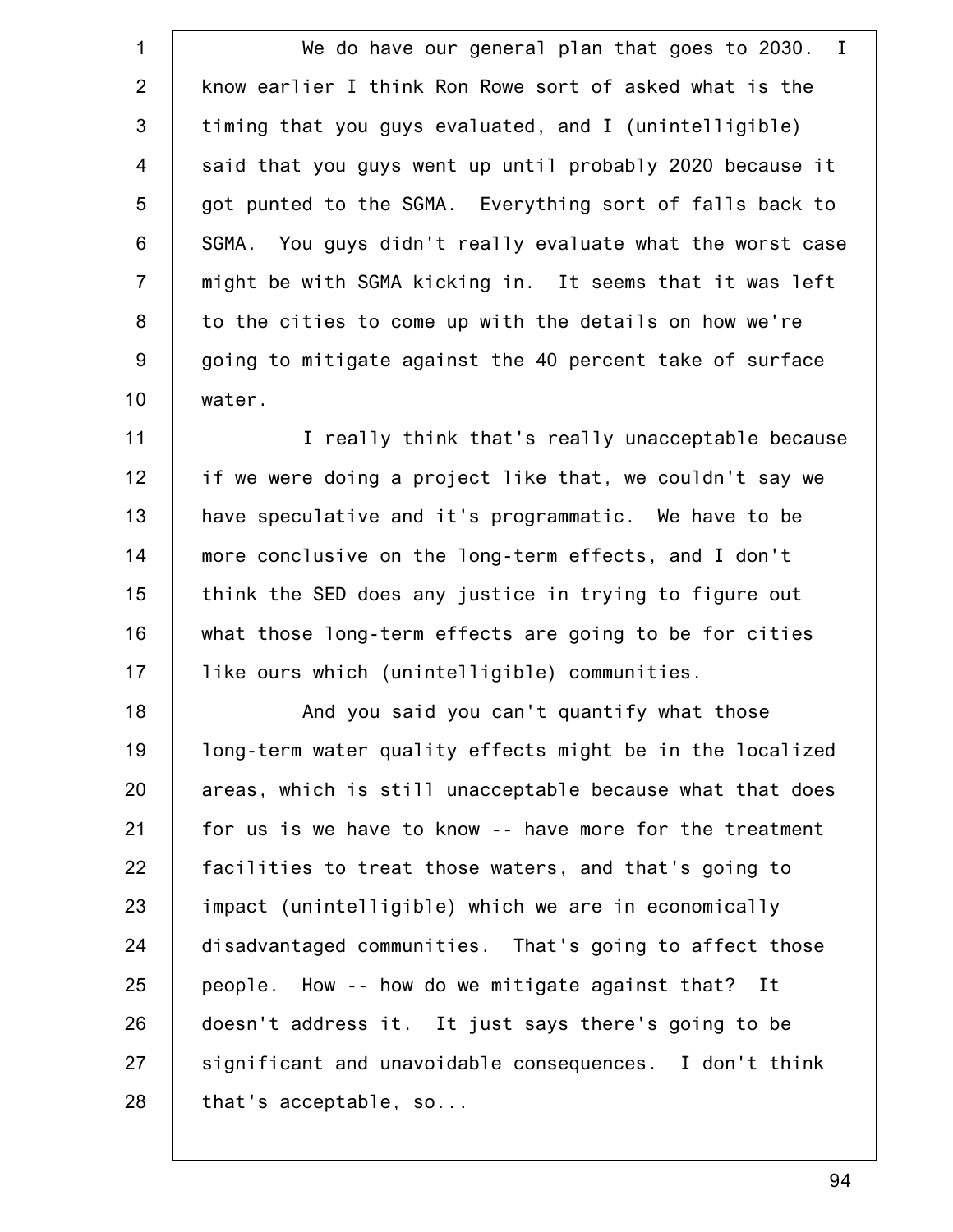1 2 3 4 5 6 7 8 9 10 11 12 MR. GROBER: The document does describe, you know, a suite of actions. I already mentioned, you know, transfers, you know, there -- you know, there's different aquifer storage recovery. I just had a side conversation here. Again, these are things that are positive, but they are still in the details certainly speculative. But the area is water rich, and so one of the solutions would be enhanced groundwater recharge in wet years. There's been kind of basically a passive conjunctive use that has occurred in the area just because of the nature of the distribution systems and the way water is used. But with more active recharge, there can be gains there.

13 14 15 16 17 18 19 20 21 22 23 That all being said, what's continued to be the unsatisfying answer is that this is all speculative. But the point I would make again is that as SGMA identified and as you're very well aware, they were -- already there are some issues, depending where you are in terms of groundwater and overdraft, things like that. As disclosed in this document, this will increase some of that. It adds to that stressor based on our observation of the response to the reduced surface water supply. So that is something that I think is best and must be handled by the local area.

24 25 26 27 28 MR. PARLIN: Yeah, I guess I'd follow up with the fact that we -- which is a good thing. We measure every drop of water now. We know where every drop of water goes. We report that to the state now. So we have to be very detailed in our numbers. And what I heard earlier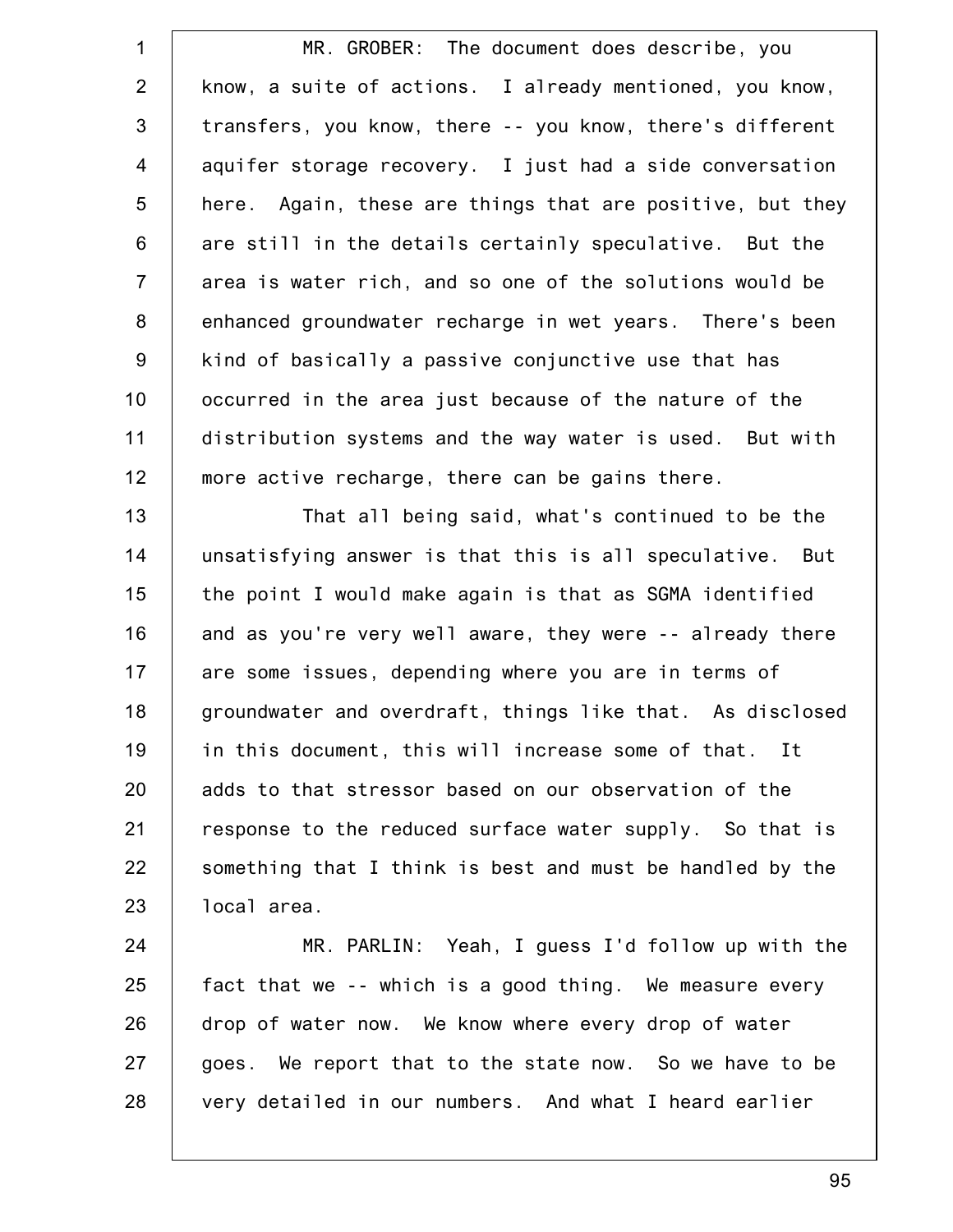1 2 3 4 5 6 7 8 9 10 11 12 13 14 15 16 17 18 19 20 21 22 23 24 was that, well, you have these averages and you have this and that number, and it's going to spread out over that. And the level of detail that we're dealing with to manage our water supply in our local water area is incredible, yet the SED is going forward with these numbers that are -- just appear to be pulled out of air. Well, that number works so we'll use that number, and we'll estimate this number and that number. There's a real disconnect there from the cities' perspective. And I'd also just follow up with in your groundwater recharge in Modesto, we already did a large storm drain project with (unintelligible) and will be accepting a \$5 million Prop 84 grant next week to do another one, similar recharge of the park. There are issues going forward with water rights battles over storm water. So -- and I don't know that the state's even considered that yet. But there are large water districts in this state that consider runoff that's been historically there as part of their water right. It's been appropriated or riparian. That's -- that's something else that has to be looked at as well before we go and invest hundreds of more millions of dollars in different projects and someone else up in Sacramento: Well, that's not your water; you can't

25 26 take that water. So we have a number of concerns that those things haven't been looked at.

27 28 MR. COOKE: You mentioned new water -- new surface water supplies. Chapter 16, starting on page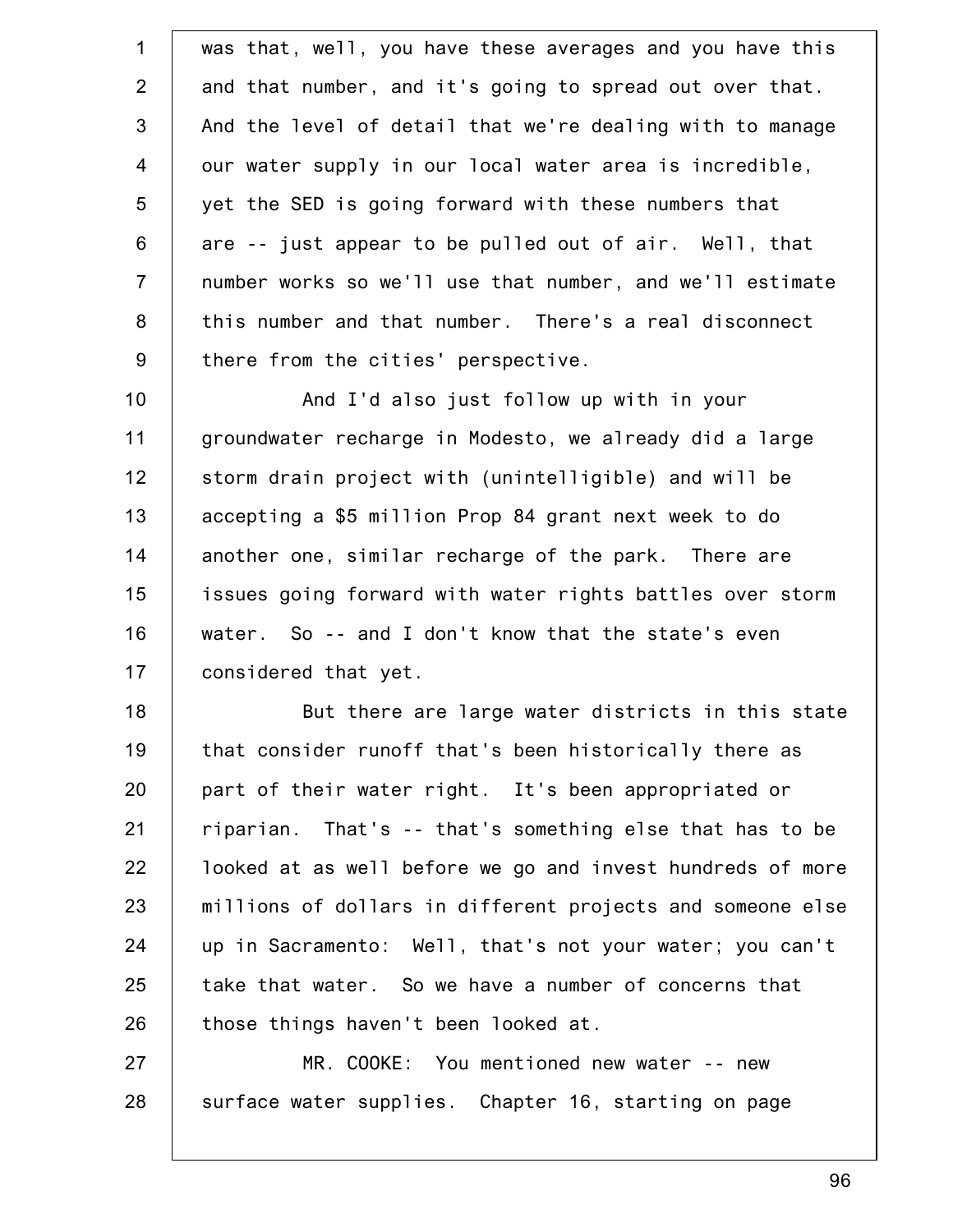1 2 3 4 5 6 16-75 talks about new surface water supplies cities can maybe invest in to augment their water supplies. And the City of Turlock's a partner with the City of Ceres and the Turlock Irrigation District looking at a project that may now potentially not be happening because of the unimpaired flows.

7 8 9 10 11 12 13 14 15 16 17 18 19 But one of the things you don't consider is raising the height of some of the local dams like Don Pedro, Exchequer, New Melones to increase storage in existing reservoirs, which could then be captured and used for cities and irrigation districts for municipal and irrigation supply. So you talk about developing new reservoirs and how that's speculative and difficult (unintelligible). We have existing reservoirs that (unintelligible) irrigation districts talked with over the years that potentially increasing the capacity in those by raising the height of the dams. So, again, that's something that I think really should be analyzed in the document.

20 21 22 23 24 25 26 MR. GROBER: Though we didn't explicitly look at those, again, specific projects, we did look at and evaluate just increased storage in general. But, yeah, we didn't look at the, you know, any specific proposals to enhance the storage of any existing reservoirs. So I think that might be covered in terms of that's one mechanism is increased storage.

27 28 MR. PARLIN: Also would just like to point out on the cost basis, once again, another arm of your agency is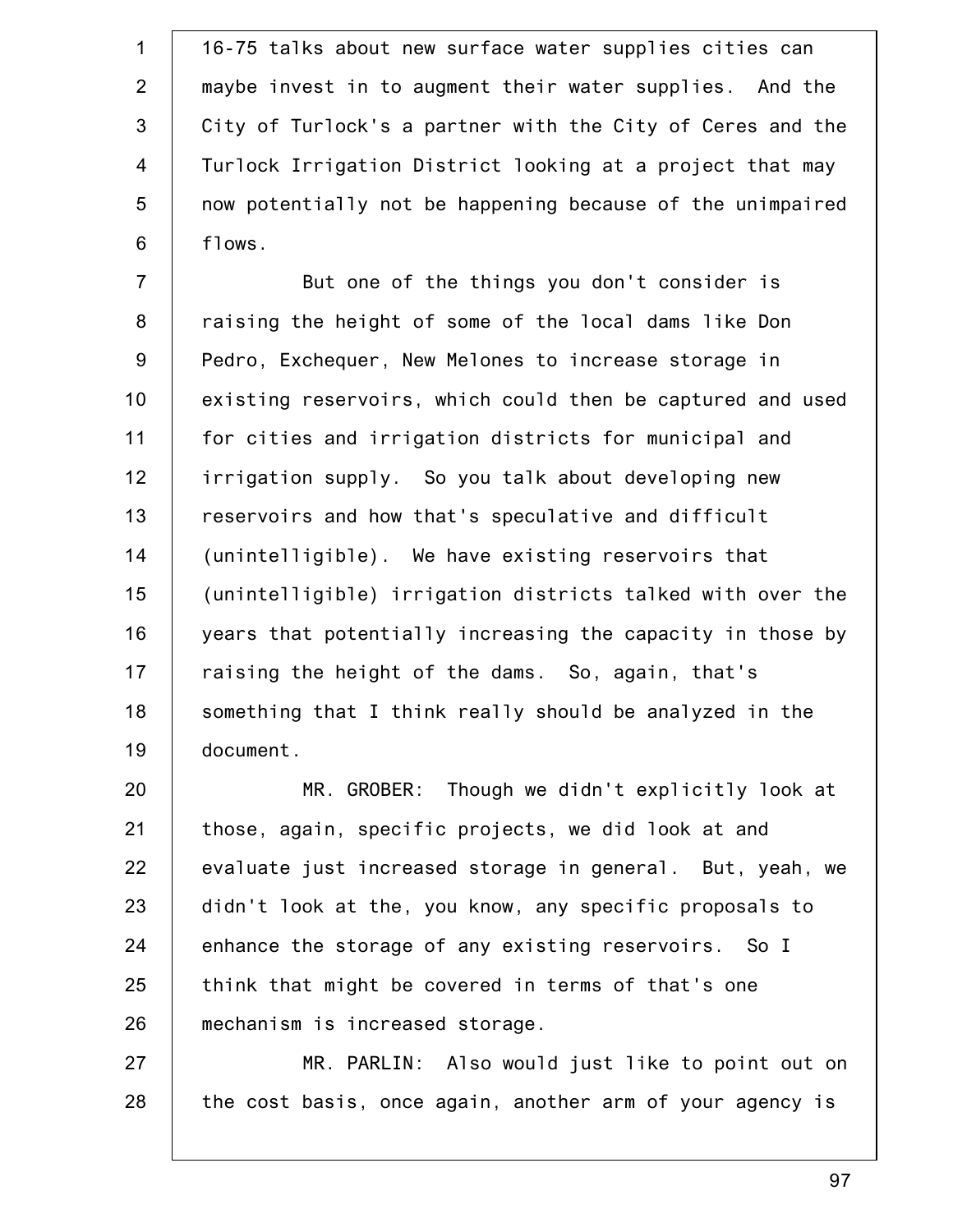1 2 3 4 5 6 now putting together a low-income statewide water rate discount program. So while you're -- you're recommending in the SED that we go out and do these projects and go ahead and fund these things, you're also going to require us now to not be able to charge the full cost of service for a certain constituency.

7 8 9 10 11 12 13 So, once again, we have -- you know, on one hand we have you telling us build these projects. We can't fund it but, by the way, you can't collect as much money. We've got you telling us don't use, you know, use more groundwater but, by the way, we're going to increase the water quality requirements so that water may not be available, but it's going to cost you a lot more money.

14 15 16 17 18 So there's diametrically opposed objectives coming out of the State Board right now, not to mention the SGMA, that they're really -- as an urban water supplier, you can't manage those objectives the way they're being proposed.

19 20 21 22 23 24 25 26 27 28 MR. COOKE: And just -- one of the things the SED really misses, it kind of brushes over groundwater quality. It says, well, we looked at your Consumer Confidence Reports for 2014. We didn't see an impact from the drought. We assume there's no -- there's no relationship between declining aquifer levels and water quality. I disagree with that. The 2014 CCR's will be 2013 water data. We've had three years of drought since then that have exacerbated water quality conditions, at least I know for the City of Turlock and other cities in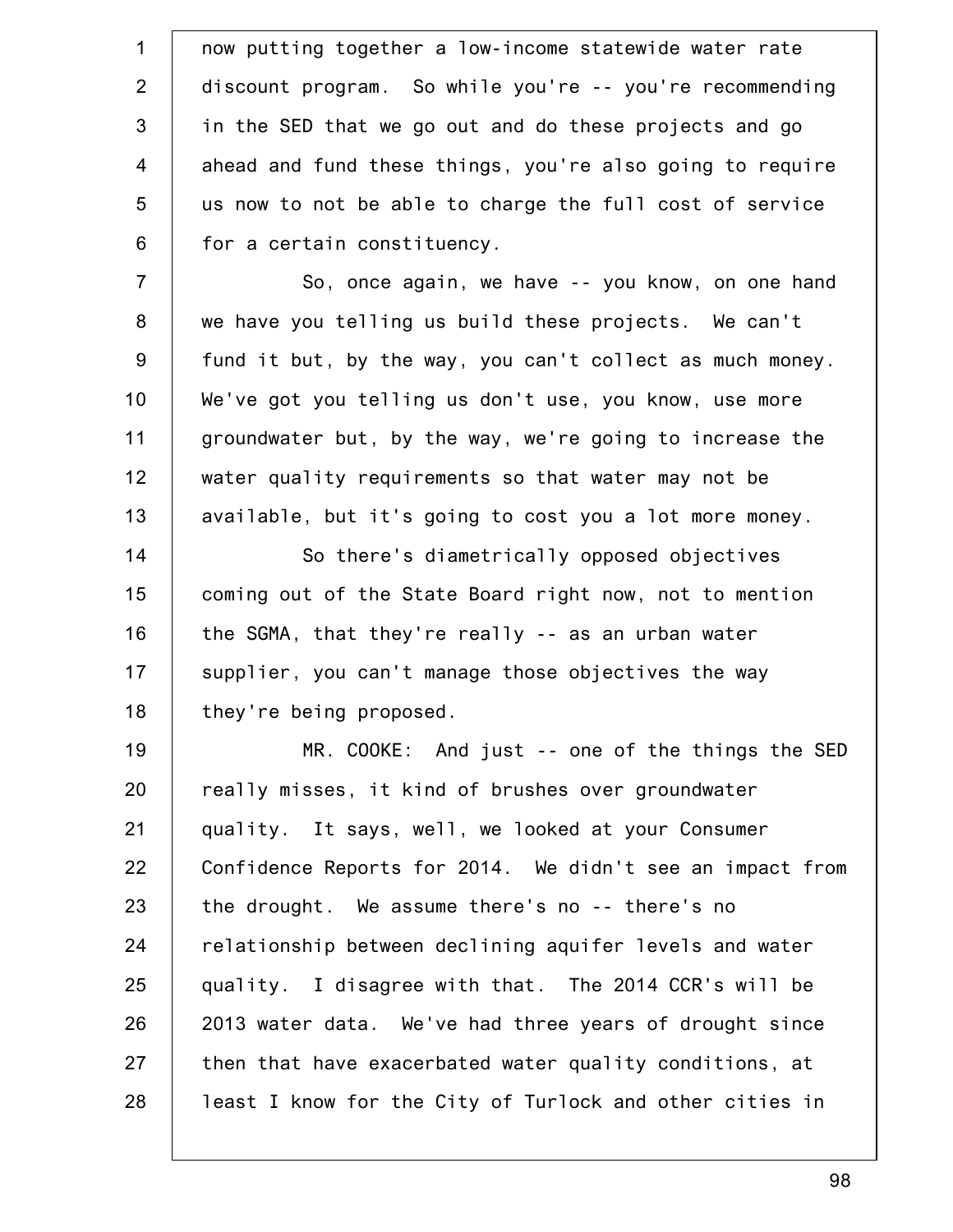our region.

1

2 3 4 5 6 7 8 9 10 So we have seen an impact from the drought. It's not captured in the SED because the data you used was too old, is when the drought was just kind of starting to take hold. But if you look at -- we keep track of our wells to see which ones are within 80 and 90, 95 percent of the MCL. Those numbers of wells have increased. So we've definitely seen a decline in groundwater quality as aquifer levels have dropped. I don't think that's picked up.

11 12 13 14 15 16 17 18 19 20 21 22 And as we mentioned earlier, since that time we've had (unintelligible) six regulations proposed, 1, 2, 3-trichloropropane regulations. So those things are known issues. They have not shown up in the SEDs. It's that - again, that gets brushed over really quickly, the groundwater quality stuff using that general assumption that we looked at some cities. The 2014 Consumer Confidence Reports didn't show anything. I think you need to spend a little bit more time with that. And, again, the Division of Drinking Water has a ton of water quality data through the electronic data transfers we do. You could delve into that and see some of the trends.

23 24 25 26 27 28 MR. GROBER: We -- we -- I thought we did look at the Division of Drinking Water water quality data, the recent reports, but I mean we'll take your comment and we'll -- we'll review that. But I was under the understanding that we checked the recent information, even a response to the drought, but I think I'm hearing you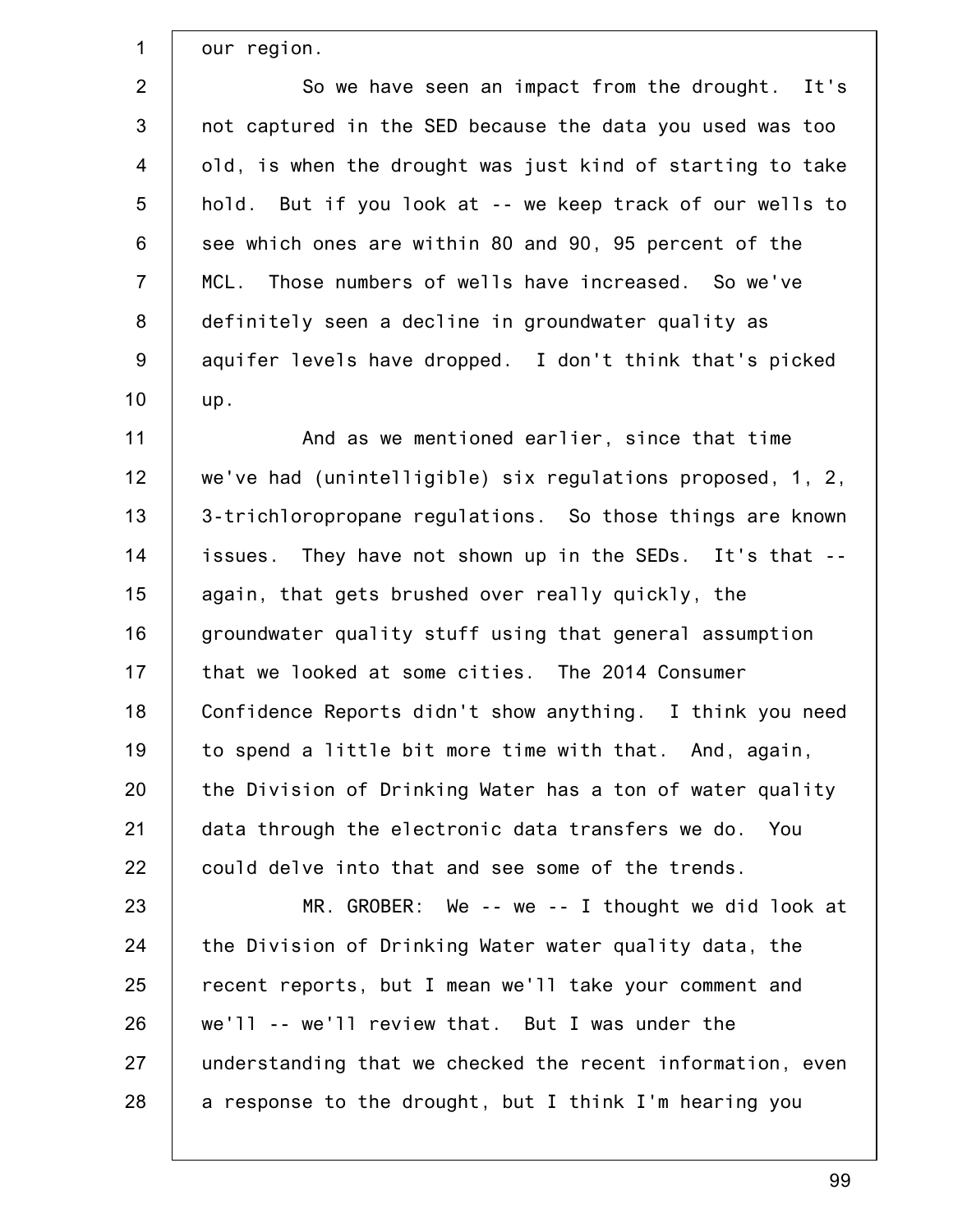| $\mathbf 1$    | saying that even the most recent now, just in the last    |
|----------------|-----------------------------------------------------------|
| 2              | year or two. Okay.                                        |
| 3              | MR. ELWIN: I think that we --                             |
| $\overline{4}$ | MR. WARD: I have a question. Can you hear me              |
| 5              | now? Okay. A little bit different than their concerns     |
| $6\phantom{1}$ | and back on the ag side. And you looked at the planning   |
| $\overline{7}$ | horizon, 2040, 2042, sort of tied to SGMA; right? A fixed |
| 8              | demand ag that was unmet surface water depletion made up  |
| $9\,$          | by groundwater. On the urban side, did you do any demand  |
| 10             | forecasts growth like tied to the general plans or -- and |
| 11             | is that addressed in the SED or is the demand for urban   |
| 12             | flat?                                                     |
| 13             | MR. GROBER: No. We considered that and in the             |
| 14             | general plans and the cumulative impacts.                 |
| 15             | MR. WARD: Okay. So growth is included in there?           |
| 16             | MR. GROBER: Yes. Yep.                                     |
| 17             | $MR. WARD: Okay. I -- and that's where? In what$          |
| 18             | section?                                                  |
| 19             | MR. GROBER: In the cumulative impacts.                    |
| 20             | MR. WARD: Cumulative impacts. The other one was           |
| 21             | the -- in relation to this 125 million acre-feet, the     |
| 22             | 1960, you know, that's a pretty darn gross number. So did |
| 23             | you look into the -- as a means of mitigation, ASR you    |
| 24             | mentioned. Did you evaluate the base to freshwater and    |
| 25             | recalculate what that actual available yield might be?    |
| 26             | Did you consider -- I mean the 125 million acre-feet is   |
| 27             | just a very gross calculation over -- you know, it hardly |
| 28             | makes sense. But what did you -- did you really take a    |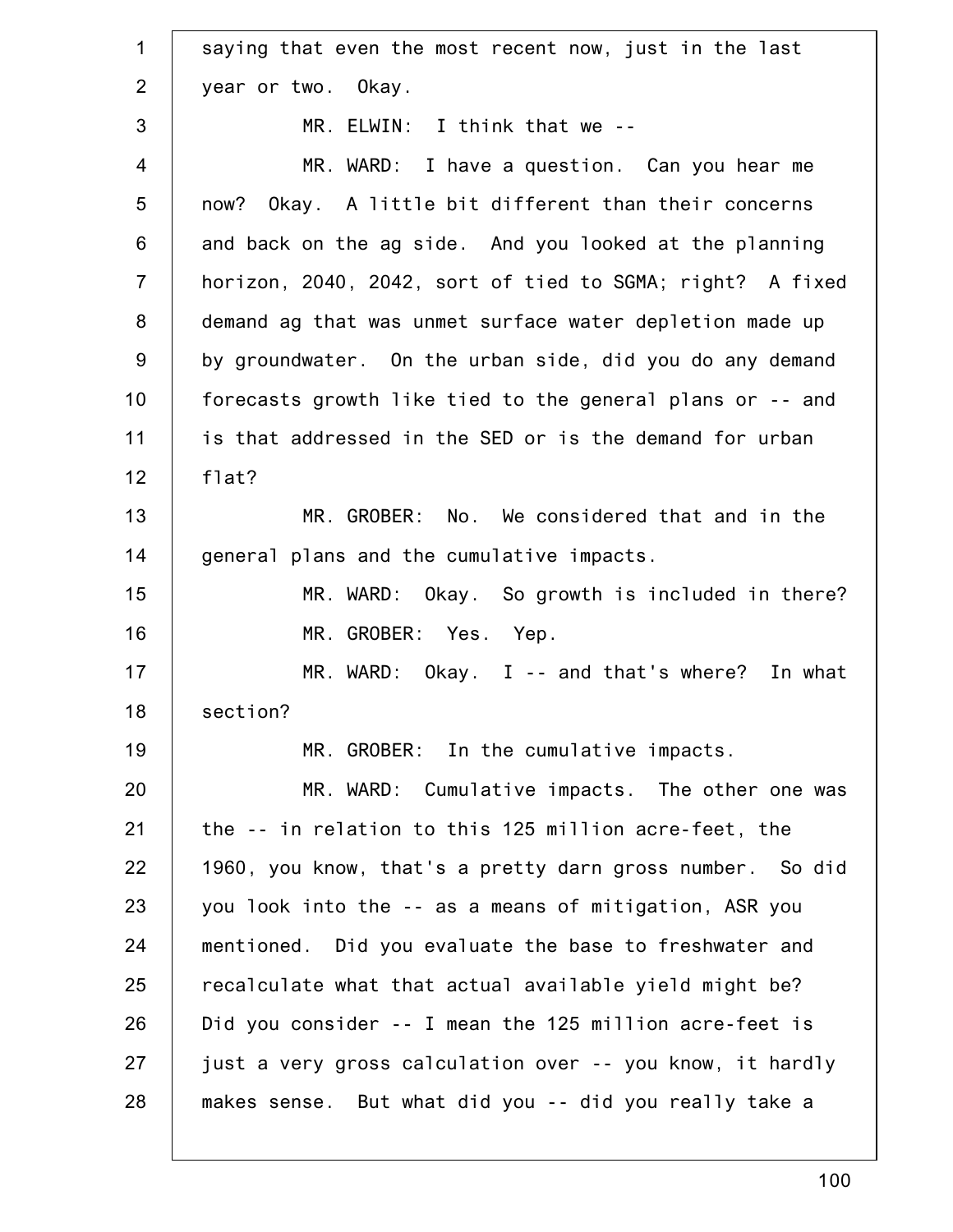| $\mathbf{1}$   | look at the reasonableness of these alternatives that      |
|----------------|------------------------------------------------------------|
| $\overline{2}$ | you're expecting these people to explore?                  |
| 3              | MR. GROBER: That seemed to change the question.            |
| $\overline{4}$ | We -- the -- we provided that number, and a citation to    |
| 5              | that number provide some perspective in terms of -- and    |
| 6              | limited. That's why we just --                             |
| $\overline{7}$ | MR. WARD: But did you look at the base to                  |
| 8              | freshwater? Did you consider that in any part of your      |
| 9              | analysis?                                                  |
| 10             | MR. GROBER: Well, that -- that was in part of              |
| 11             | some of those estimates, looked to the base of freshwater, |
| 12             | but we didn't try to independently calculate our own or -- |
| 13             | and we're not aware of information that has come up with a |
| 14             | better recent estimate.                                    |
| 15             | MR. WARD: Okay.                                            |
| 16             | MR. GROBER: To the extent you have that or                 |
| 17             | that's available, certainly providing it, but also         |
| 18             | providing it, the relevance of it, becomes important       |
| 19             | because what we've already described that though that's a  |
| 20             | big number, we would expect to start seeing problems like  |
| 21             | subsidence and water quality --                            |
| 22             | MR. WARD: Well, before --                                  |
| 23             | MR. GROBER: -- and lack of available well                  |
| 24             | before. That's not $-$ so it's $-$ but it's $-$ but the    |
| 25             |                                                            |
|                | reason for the perspective is that -- and there's some     |
| 26             | sense, I think, and this is not a SGMA -- this is not a    |
| 27             | SGMA project proposal. I think we've made that clear.      |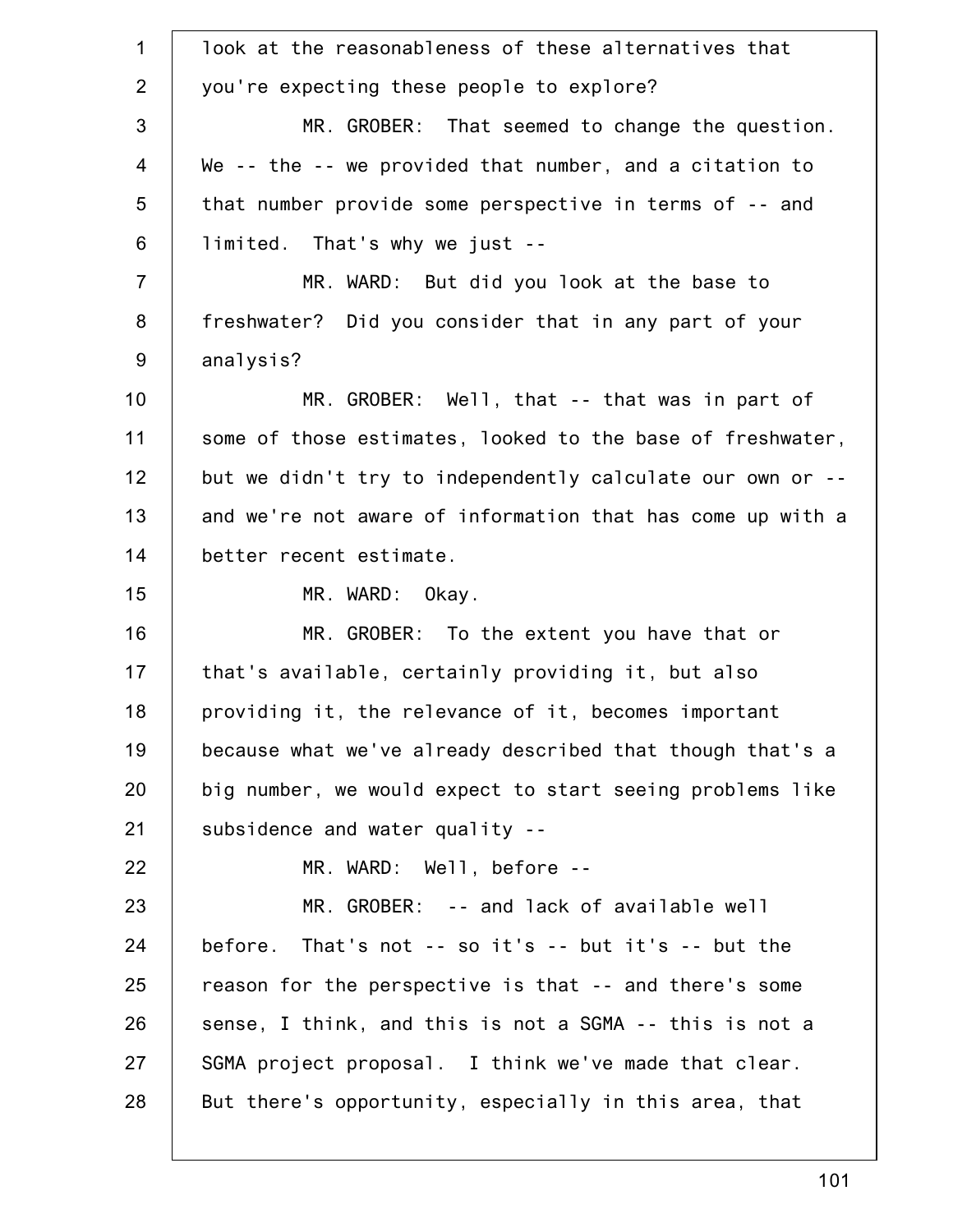1 2 3 4 5 6 7 8 9 10 11 12 13 14 15 16 17 18 19 20 21 22 23 24 25 26 27 28 has, you know, generally good water conditions compared to many other areas of the state, depending -- and depending on the specific area, but both within the horizons of SGMA and also within the planning horizons of when we update the plan, there's -- there's both opportunity to make major improvements, respond to and in the implementation of the flow objectives to see what happens, and then we would be updating the plan, as we periodically do, based on new information and new conditions. MR. WARD: Okay. Thank you. Michael, you got -- MR. COOKE: No. MR. PARLIN: Well, I just want to follow up on the comment. It's not luck that this region has a good solid supply of water. It's through good management and proper management throughout the region that we're in the situation that we're in right now. And, you know, it's similar to the 20 by 2020 that we went through before where we all reduced and we -- we all conserved water and we met that goal ten years ahead of time almost. And what do we get for that? A 36 percent mandated reduction in drinking water. Where if we would have dragged our feet like a lot of the other areas in the state, we wouldn't have been penalized again in further reduction. So I think it's important not to look at, well, this area's got water so that should be a prime source of unimpaired flows, when, in fact, the reason we have water is because the people that have been here in the past and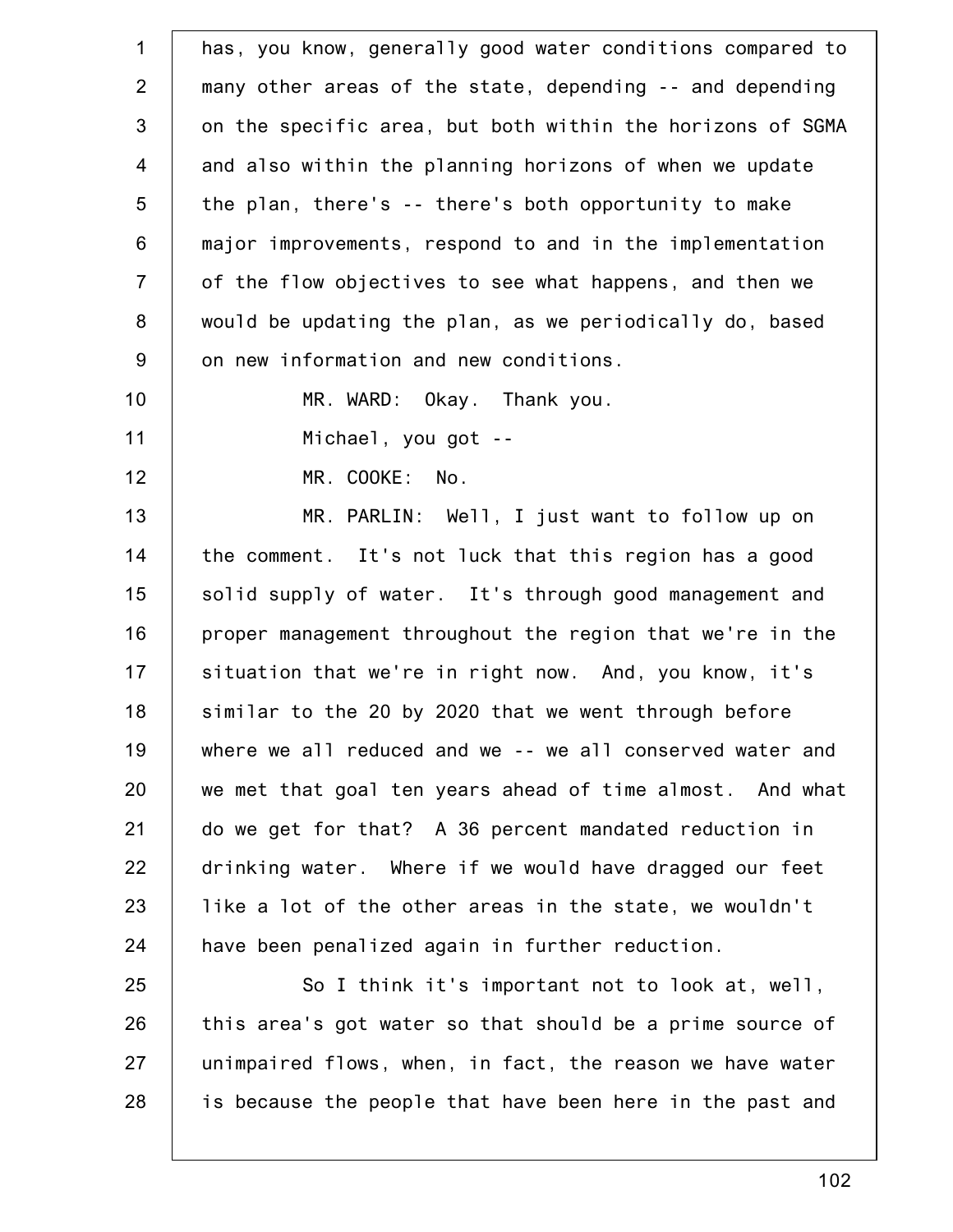1 2 3 4 5 6 7 are here today have done an excellent job protecting that water resource, and they've also done an excellent job of planning the future with the availability of water resources. And what the -- what the unimpaired flows will do will pull the rug out from under all those efforts going forward and have a huge, devastating economic impact. Sorry for editorializing.

8 9 10 11 12 13 14 15 16 17 18 19 20 21 22 MR. GROBER: But I -- I have to loop it back to the proposal again, especially because we're not discussing the fish benefits part. We're not really discussing the nature of the proposal, but this speaks to why this is so hard. This area has done a fantastic job of developing the local water supplies. You know, you've got three great reservoirs, great supply, conjunctive use of surface water, groundwater. But in some ways what this proposal is saying, you've done such a good job but you've taken too much of the water out of the system so that the fish and wildlife beneficial use is no longer being reasonably protected. So that gets at the crux of this proposal. How do you bring it more back into the balancing? And that's the very hard thing this board does.

23 24 25 26 27 28 And to put that in perspective, again, the numbers that I'm citing for the San Joaquin River where a small fraction of the flow that would have otherwise occurred, that unimpaired flow, when I say again that sometimes in this critical period it's less than 10 percent; in contrast, the Sacramento River provides 40, 50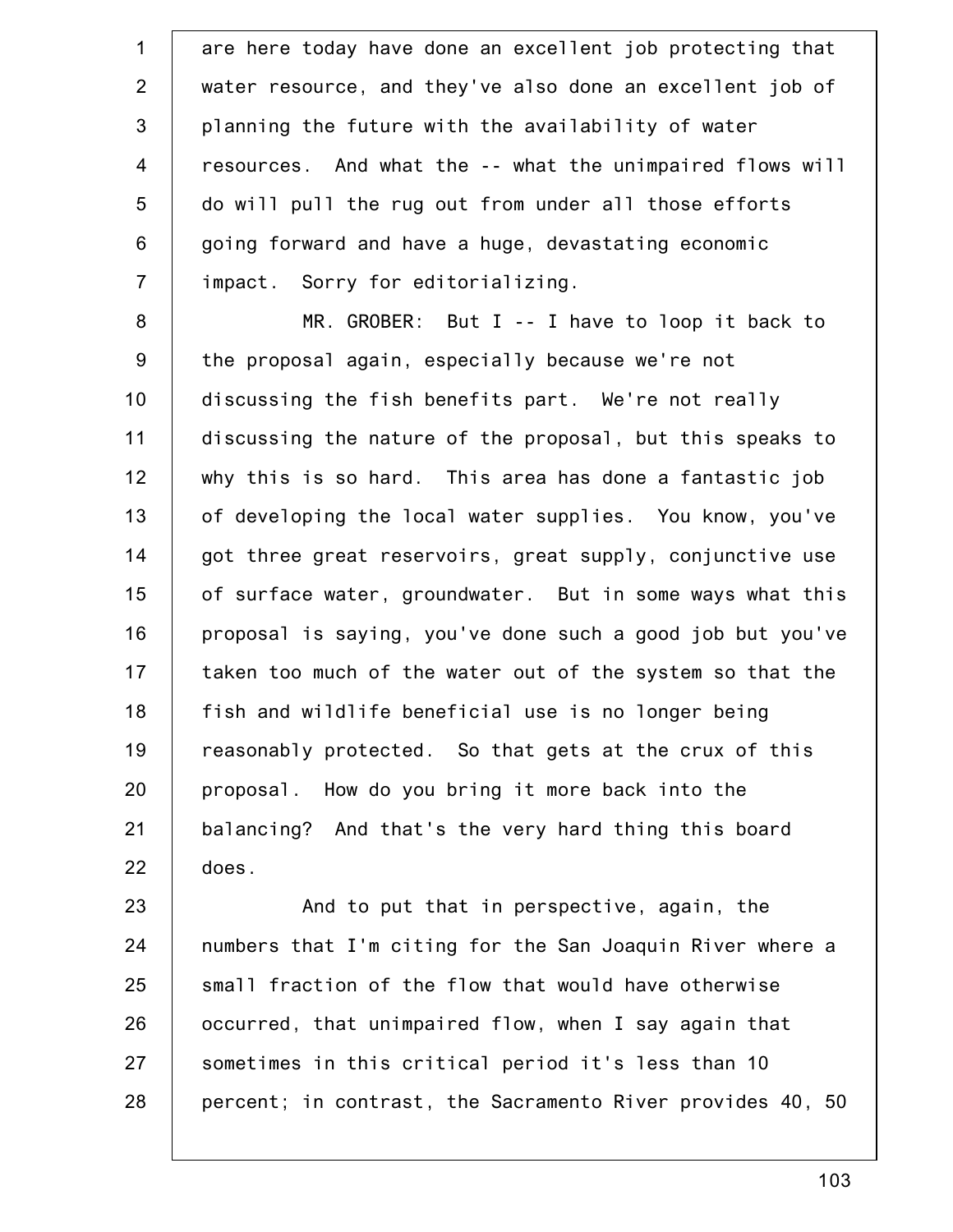| $\mathbf 1$    | percent of unimpaired flow now under current conditions.   |
|----------------|------------------------------------------------------------|
| $\overline{2}$ | So we're not even talking about bringing it up to that     |
| $\mathfrak{S}$ | level.                                                     |
| $\overline{4}$ |                                                            |
|                | But the San Joaquin has been so highly developed,          |
| 5              | that it's taken so much water out of these tributaries,    |
| 6              | that's why we have such a problem. And that's why the      |
| $\overline{7}$ | Merced, the Tuolumne, and Stanislaus, those are the        |
| $\bf 8$        | tributaries that have the lowest returns of salmon, the    |
| 9              | lowest populations, the most critical condition anywhere   |
| 10             | in the Central Valley. So that's at the crux of this       |
| 11             | proposal.                                                  |
| 12             | And it's all about the balancing. How do you               |
| 13             | provide not absolute protection, but reasonable            |
| 14             | protection? And the entirety of this document              |
| 15             | acknowledges and discloses what we think would be the      |
| 16             | costs and how to inform this decision. So I -- so I hear   |
| 17             | all of your comments, but it's going to be important to    |
| 18             | bring that before the board, but that's what the board is  |
| 19             | wrestling with.                                            |
| 20             | MR. PARLIN: Okay.                                          |
| 21             | MR. WARD:<br>Okay.                                         |
| 22             | MR. COOKE: Just to make a final point. Page                |
| 23             | 1365. Drinking water source from domestic wells will be    |
| 24             | affected similarly, and it's assumed that those affected   |
| 25             | will need to find alternative drinking water supply such   |
| 26             | as bottled water or drill additional wells and the impacts |
| 27             | will be significant. And then one of the side issues of    |
| 28             | this is it increases flows to the Delta, allows for        |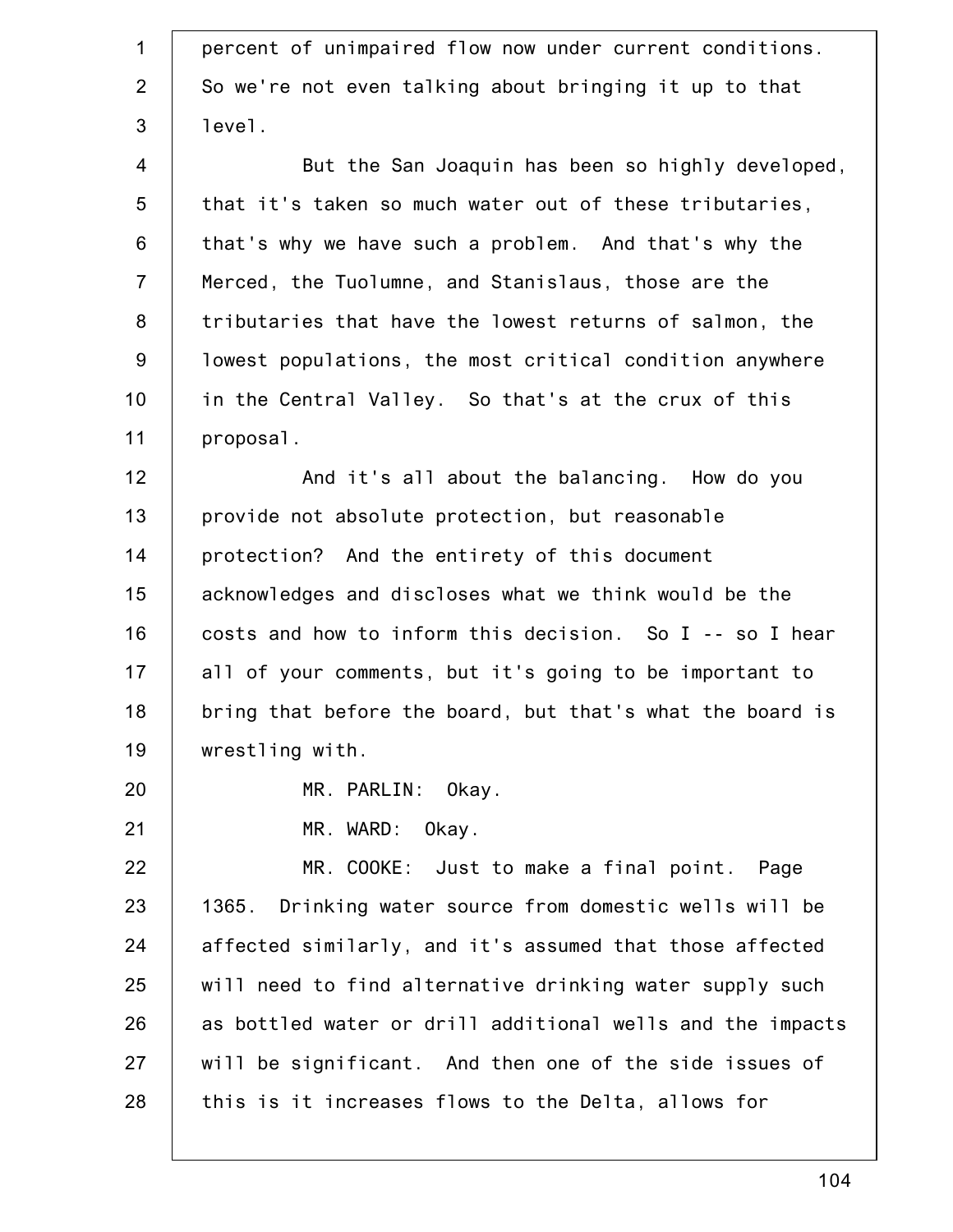| $\mathbf 1$    | increased CVP and state water contract removal of water.   |
|----------------|------------------------------------------------------------|
| $\overline{2}$ | So basically what you're saying to people in the San       |
| 3              | Joaquin Valley, (unintelligible) bottle of water or leave  |
| 4              | that water in the river, and then that can go down to L.A. |
| 5              | and Bel Air and the wet Prince of Bel Air can put more     |
| 6              | water in his lawn and you guys can suck up bottled water.  |
| $\overline{7}$ | It's just not acceptable.                                  |
| 8              | MR. WARD: Okay. Thank you.                                 |
| $9\,$          | MR. GROBER: And I wouldn't be doing my -- what I           |
| 10             | think is my responsibility -- because I hear -- I hear a   |
| 11             | lot of local areas and concerns for water, but one thing   |
| 12             | that I hear, and I have to point out, we're all very good  |
| 13             | at, in our individual areas, of vilifying or pointing the  |
| 14             | finger at the other area. So that's one, and that doesn't  |
| 15             | serve us well because this is -- particularly here. How    |
| 16             | do we -- it's all about reasonably protecting the use in   |
| 17             | the San Joaquin.                                           |
| 18             | What you just mentioned, Mr. Cooke, it's                   |
| 19             | suggestive of opportunities for how can this be managed,   |
| 20             | how could it provide the seeds of settlement. But I see    |
| 21             | statewide all areas trying to do a better job at using     |
| 22             | water. So I just need to point that out because this       |
| 23             | isn't about -- because I've -- I hear the conspiracy       |
| 24             | concerns all the time that this is about something else.   |
| 25             | This is certainly not about something else. This is about  |
| 26             | reasonably protecting fish and wildlife in the San Joaquin |
| 27             | River.                                                     |
| 28             | I do have a question too. You say<br>MR. ELWIN:            |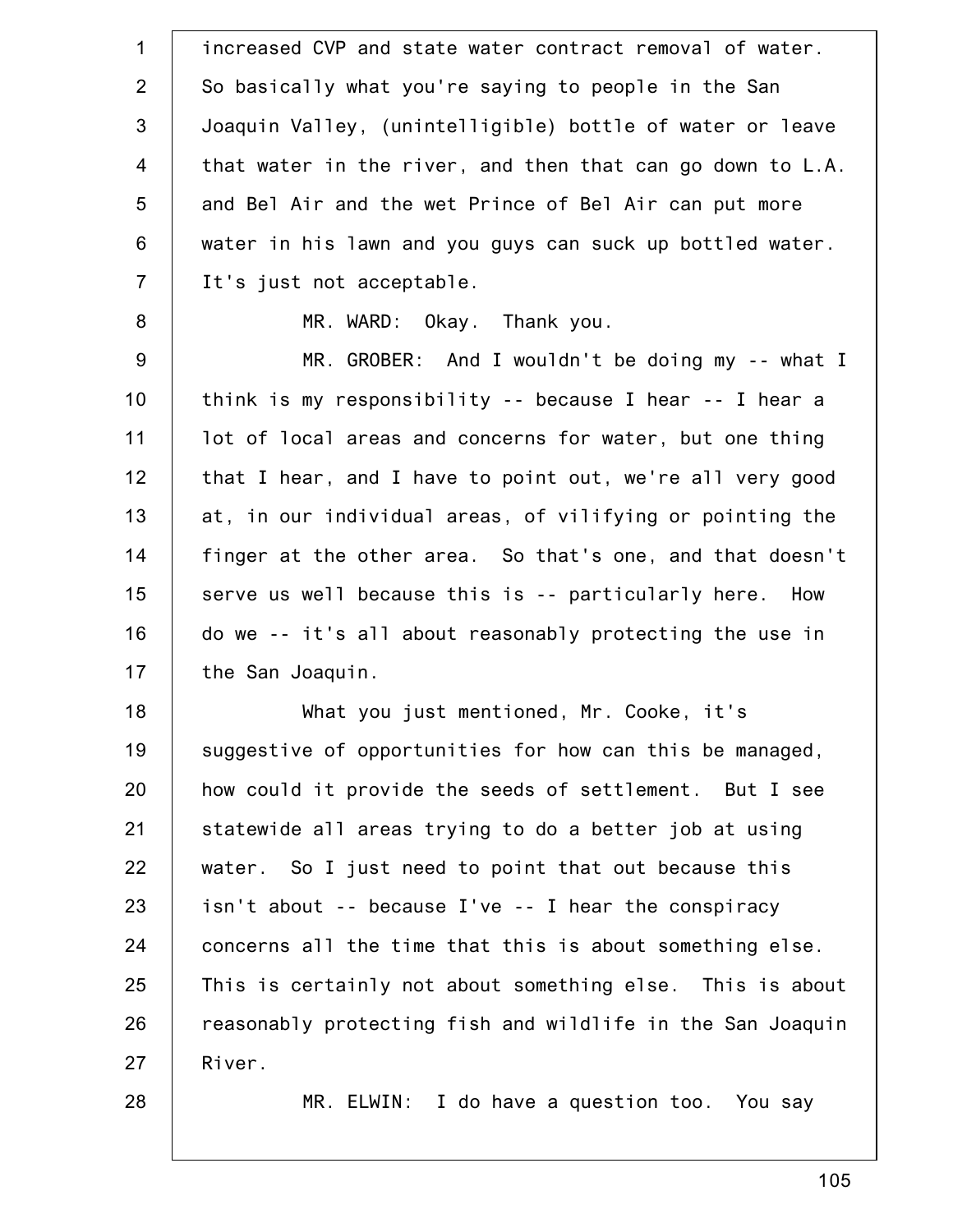| $\mathbf 1$    | it's all about balance. In Merced County we're already     |
|----------------|------------------------------------------------------------|
| $\overline{2}$ | designated as being critically overdrafted. And in some    |
| 3              | of the slides you have earlier this morning, with the 40   |
| $\overline{4}$ | percent unimpaired flows, the recharge is being less. So   |
| 5              | how do you balance that? I mean without curtailing water   |
| 6              | use.                                                       |
| $\overline{7}$ | MR. GROBER: I'm not sure I (unintelligible) the            |
| $\bf 8$        | question. How would you --                                 |
| $9\,$          | MR. ELWIN: Balance it. You say it's all about              |
| 10             | the balancing act.                                         |
| 11             | MR. GROBER: Well, no. When $I - -$ oh, when I was          |
| 12             | referring to balancing, now this is -- and that's maybe    |
| 13             | using shorthand. The tough job that the board has before   |
| 14             | it, it's balancing how do you protect -- reasonably        |
| 15             | protect fish and wildlife, recognizing that there is costs |
| 16             | to other uses of water for agriculture, for cities. The    |
| 17             | decision the board -- before the board is that is it       |
| 18             | reasonable to provide 30 to 50 percent of unimpaired flow  |
| 19             | to protect the fish and wildlife beneficial use given      |
| 20             | these costs and effects on other beneficial uses of water. |
| 21             | So that's the balancing that the board has to wrestle      |
| 22             | with.                                                      |
| 23             | MR. PARLIN: I would just add that I'm not sure             |
| 24             | everybody, at least in the urban range, has done that      |
| 25             | great of a job. You saw what happened when the State       |
| 26             | Board lifted the mandatory conservation rates, and 300 of  |
| 27             | the 400 urban water users went to zero conservation        |
| 28             | standard. And I don't know that that's necessarily a       |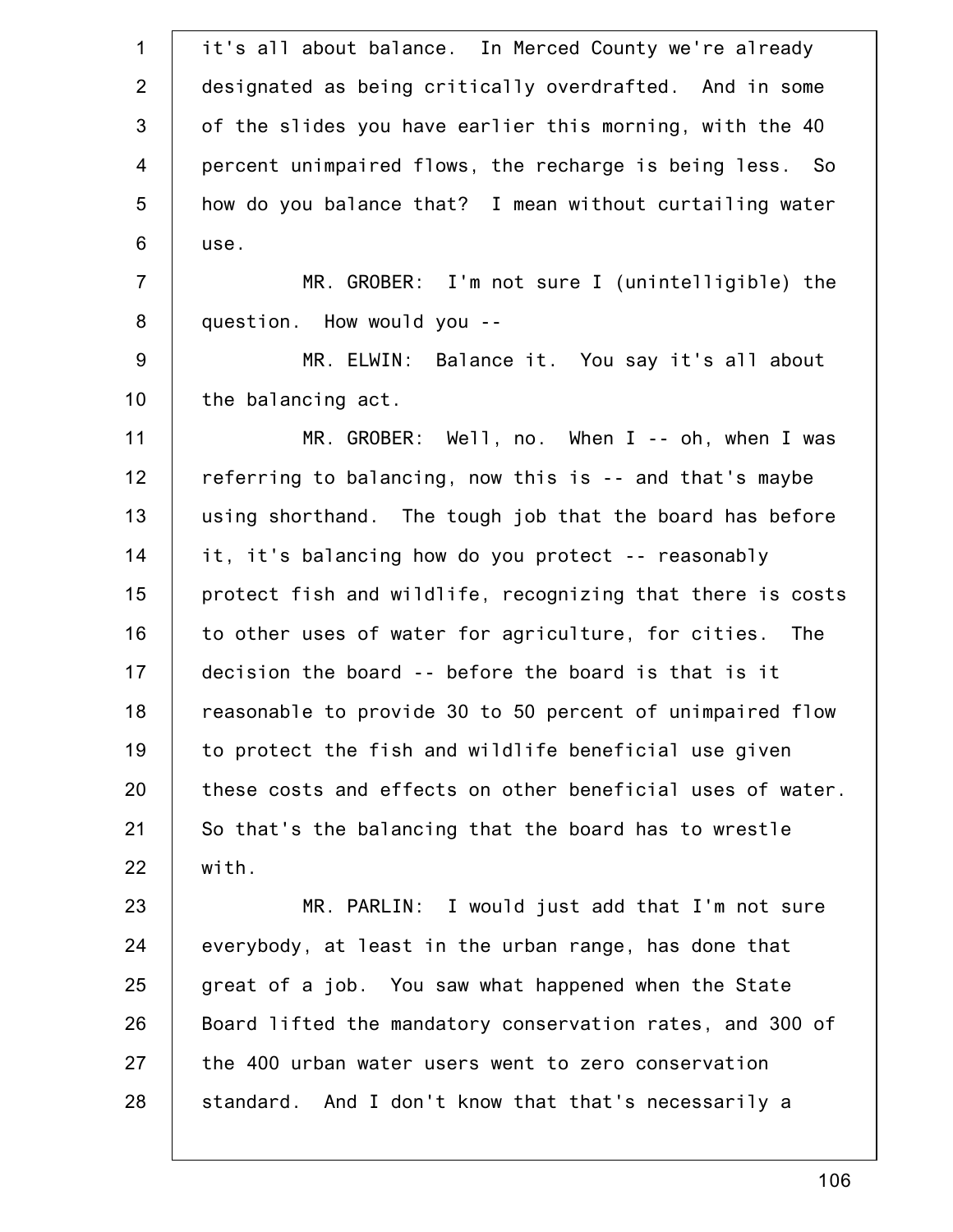| $\mathbf 1$    | great job by all the urban water suppliers. And I think    |
|----------------|------------------------------------------------------------|
| $\overline{2}$ | the people in this area did a remarkable job holding the   |
| $\mathfrak{S}$ | line and making sure that people do treat it as a valuable |
| $\overline{4}$ | resource. And they also did that at an increased cost, a   |
| 5              | significant increased cost here in the City of Modesto as  |
| 6              | our ratepayers. Rates went up 25 percent just this year,   |
| $\overline{7}$ | $SO.$                                                      |
| 8              | MR. COOKE: And Turlock and Modesto, one of the             |
| $9\,$          | few cities in the state that still have required reduction |
| 10             | of water use based on the stress tests and the things the  |
| 11             | State Board developed. So most cities right away went to   |
| 12             | zero conservation. We have maintained our level, and I     |
| 13             | know the City of Modesto did. And I appreciate, you know,  |
| 14             | comments. This is a difficult balancing act.               |
| 15             | MR. ELWIN: So did the City of Merced too.                  |
| 16             | MR. COOKE: Yeah, City of Merced, so                        |
| 17             | MR. GROBER: Say good job.                                  |
| 18             | MR. COOKE:<br>Yeah, thank you. We're trying                |
| 19             | and, again, we're using less water than we did 25 years    |
| 20             | ago even though our population's grown 25 percent. I know  |
| 21             | TID hasn't expanded their service area. Don Pedro's the    |
| 22             | same size it was in 1976. But for whatever reason,         |
| 23             | something's changed, and you feel there's -- with the      |
| 24             | salmon, fisheries, I understand that and there's a need to |
| 25             | look at that. But just recognize it does have impacts.     |
| 26             | They are significant, they are right now unavoidable, and  |
| 27             | I think we do need to work together to figure out how do   |
| 28             | we balance the competing interests so fewer people are     |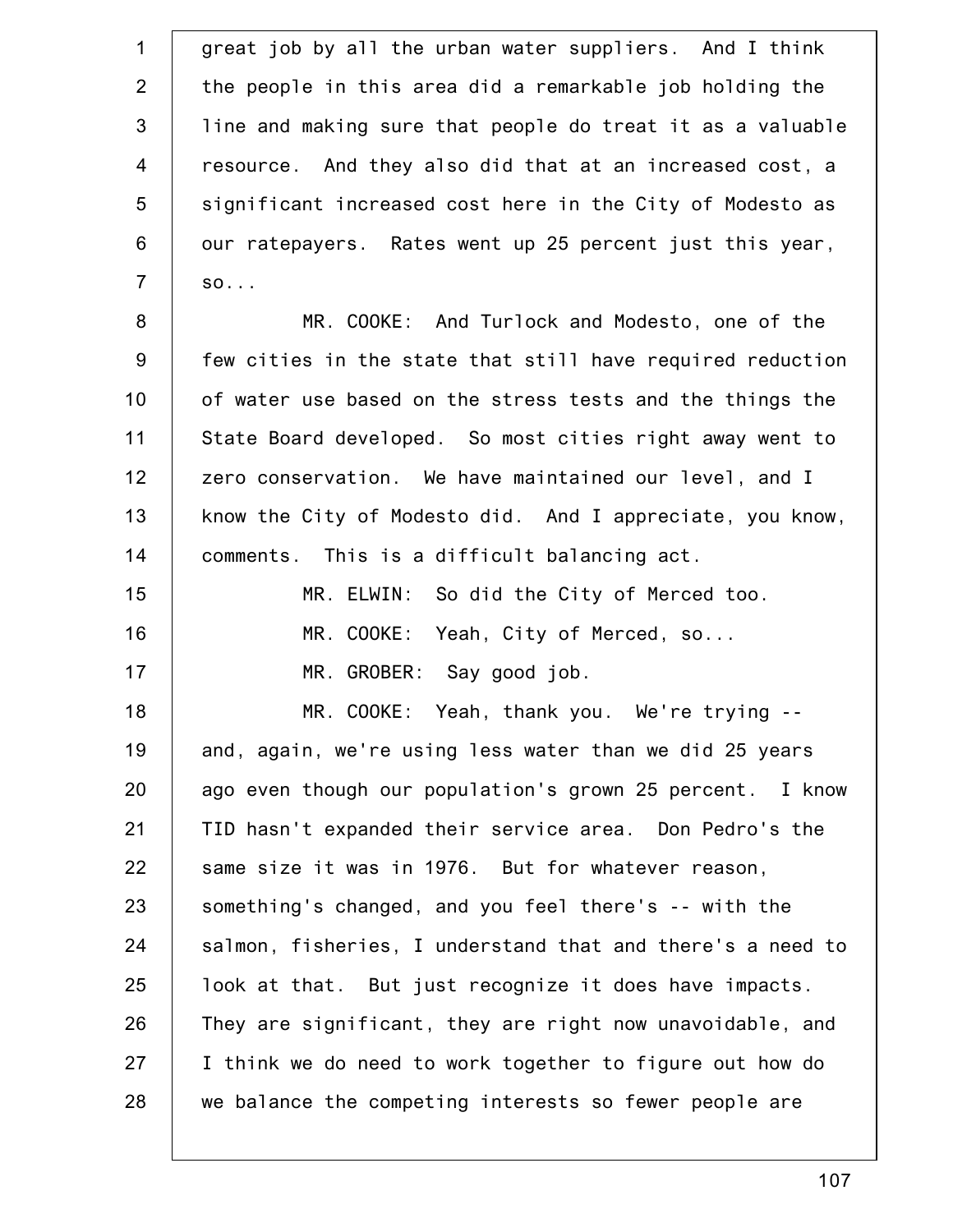1 2 3 4 5 6 7 8 9 10 11 12 13 14 15 16 17 18 19 20 21 22 23 24 25 26 27 harmed. MR. WARD: Okay. I want to thank you guys. Obviously you'll be hearing more from the urban suppliers as we move into the future phases of our, you know, investigation and discovery. So let's bring up the last group. We've slipped a little bit off the schedule, but I think we're okay. You know, as I'm hearing this discussion, there's a lot of overlapping themes and redundancies. I mean these issues all sort of merge; right? You can't just distinctly take them apart and put them in, you know, nice little boxes because they all link. And so this last group is -- for the morning session represents the smaller urban and rural water suppliers. And Stan Feathers right next to me is with the Delhi County Water District. And Rachel Riess is with the Stanislaus County Department of Environmental Resources, and she handles a lot of the permits of these smaller systems and water quality issues and all sorts of water supply issues. David Odom is with Denair Community Services District, and Michael Jones is with the Keyes Community Services District. So these are the faces of people that have the daily job of taking care of a lot of unrepresented people who have very limited resources, and these are the people that do that. And so they've got some information to share with you and some questions and, like I said,

28 probably some overlapping themes. And that's okay because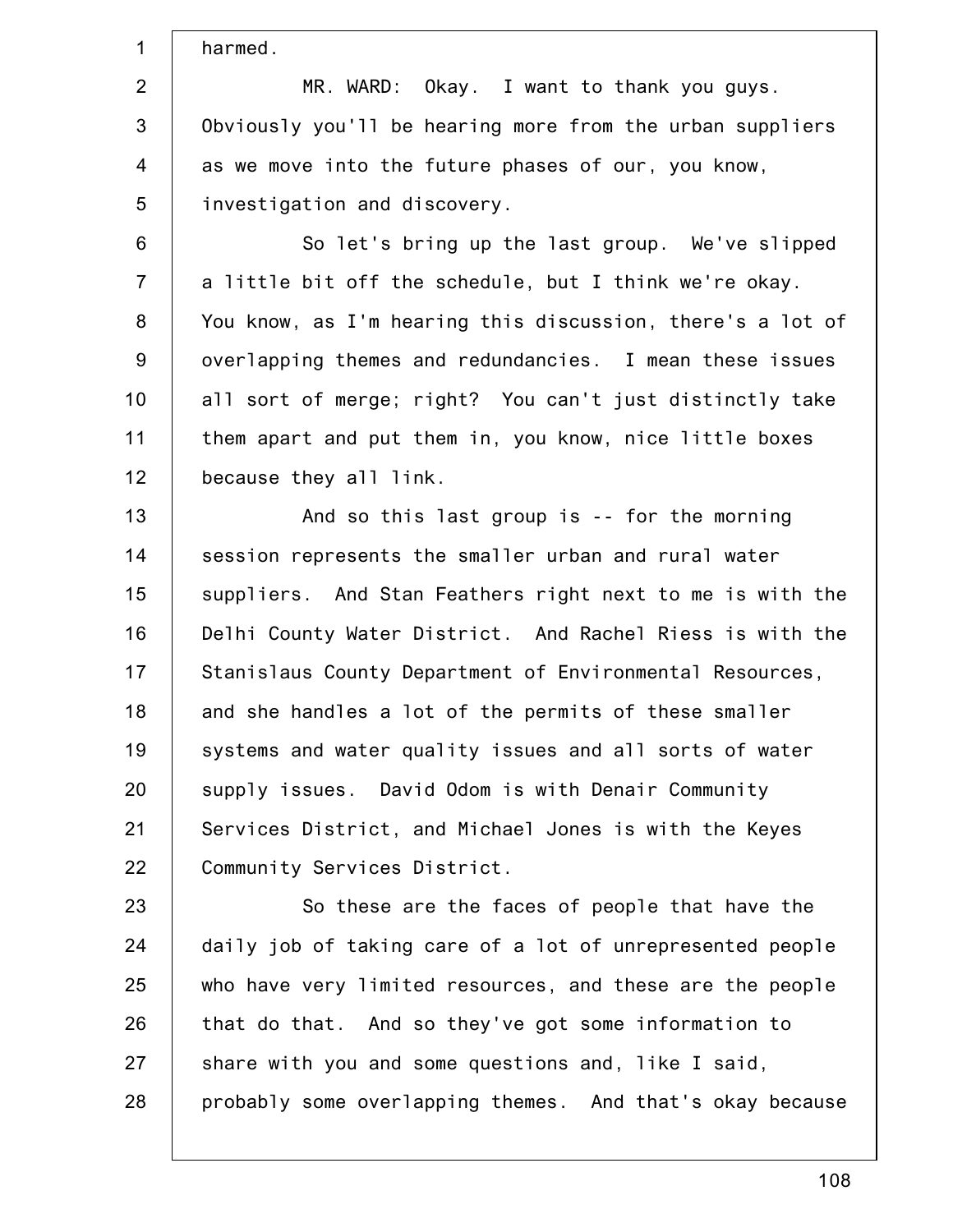1 2 3 4 5 6 7 8 9 10 11 12 13 14 15 16 17 18 19 20 21 22 23 24 25 26 27 if you -- you probably need to hear it again from a different angle. So, Stan, I'll let you -- MR. FEATHERS: (Unintelligible). How about now? MR. WARD: Yeah. MR. FEATHERS: Great. Well, you know, first of all, thanks for members of the state coming down to talk with us and hear us and hear us. And I guess, first of all, I'd just like to say that I'd like to echo some of the comments by the larger urban users because we have the same problems they do, but -- and, again, we have sort of a special set of problems that are different than theirs. And I say that because I've worked for some larger cities and I'm a general manager for a small water district, but I'm also a former retired city manager too. So I have a little bit of a diverse experience. And small water districts, small entities kind of have a special set of issues they have to deal with, and part of that involves a limited technical capacity because we just don't have the staffs to deal with some of these issues as they come along. We do hire consultants, but we also are constrained by our financial abilities. My district in particular had huge rate increases on the water and the sewer side not more than a couple years ago. And, you know, we've been doing capital planning for, you know, ten plus years, infrastructure development, and now we see these impacts as huge obstacles to

continuing. You know, if -- from a practical perspective,

28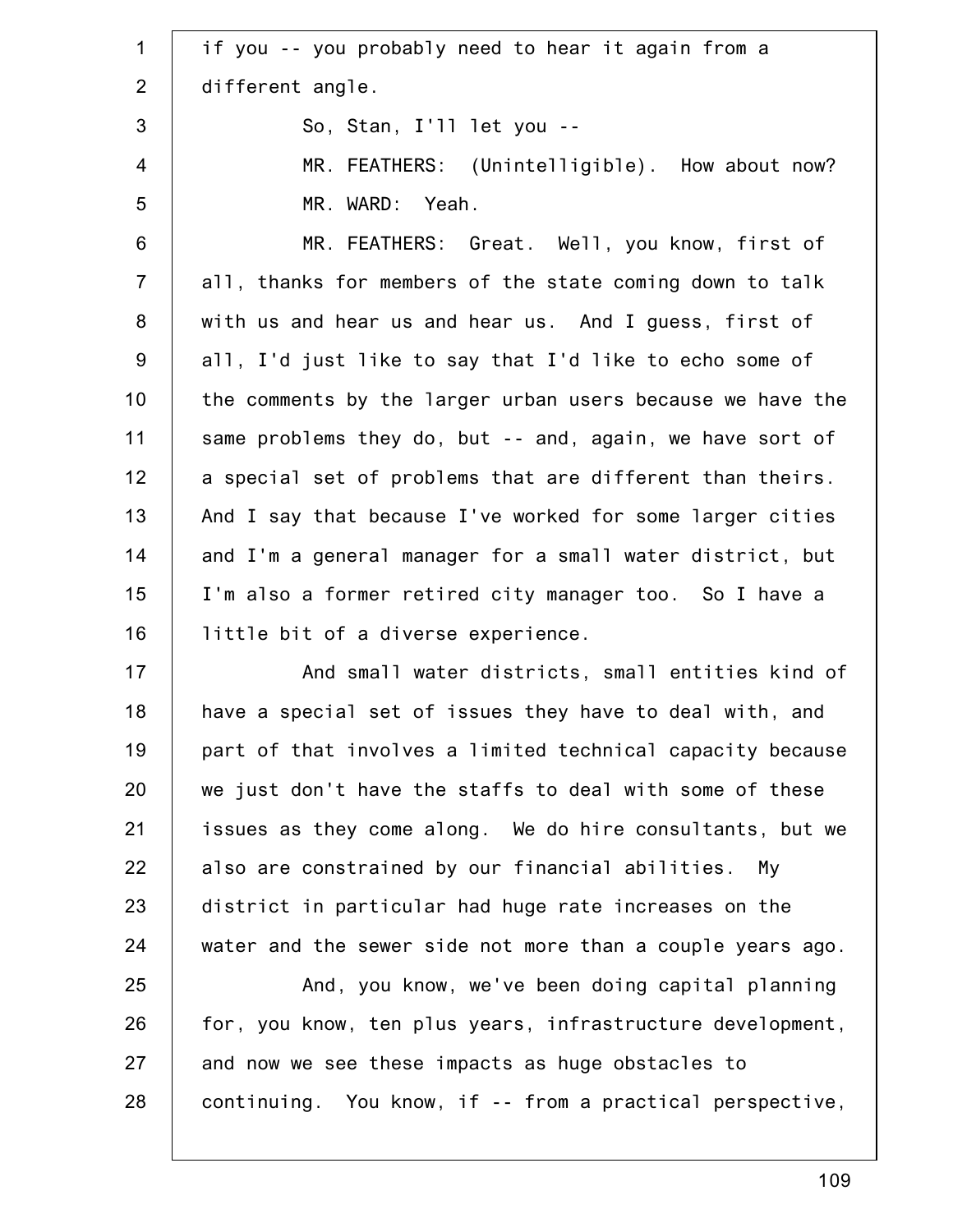1 2 3 4 5 if we have to go back to our ratepayers in another two years with huge, huge impacts, I mean, I don't even know if we can get that through the 218 process. And then where do we go from there? It places us at a tremendous risk.

6 7 8 9 10 11 12 13 14 15 16 17 We've also made tremendous efforts in -- to attract development, and if we cannot serve new development, then our area can be -- is devastated. And we're an economically disadvantaged area. We need jobs. We need influx of commercial. Under those kind of conditions, that's probably not going to happen. So just with that as an introduction, I'm going to go ahead and open some questions for members of this group. But it presents a huge problem for us, and we don't see any of those issues addressed in the SED, especially where it relates to small entities with those kind of constraints, so...

18 19 20 21 22 23 24 25 26 27 28 MS. RIESS: As Walt mentioned previously, I do facilitate the regulation of small water systems within Stanislaus County, and it's with that that I would like to frame some of my questions because in -- though I do admit that the SED is a very large document and a place where things can get hidden and maybe I didn't come across it, but as I was reading the applicable sections for the SED, I had great concern that the small water systems, and specifically meaning under 200 service connections, those that might be regulated by local agencies such as our counties do not seem to be reflected in this document.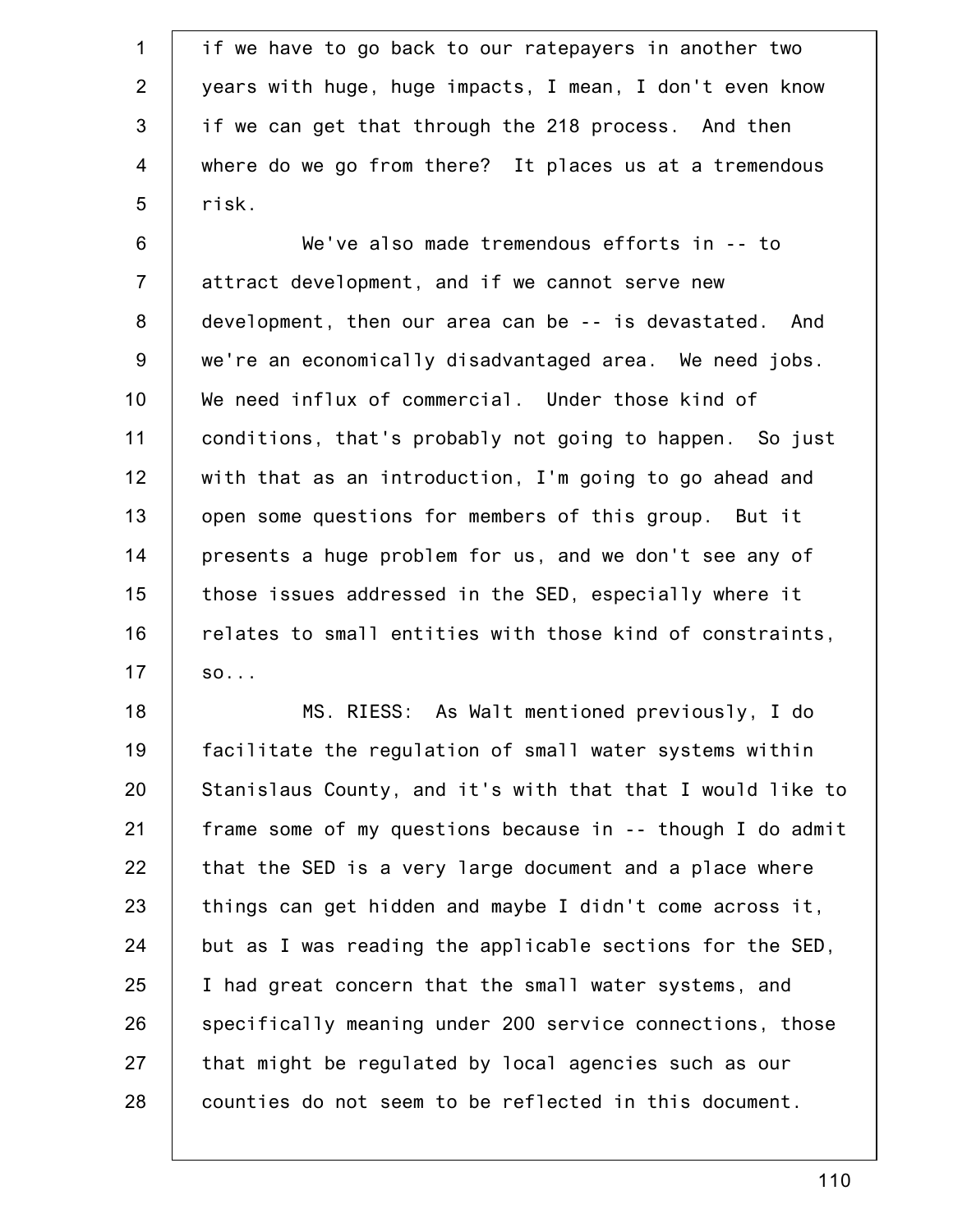1 2 3 4 5 6 And I appreciate the comments -- or the updates that you have made to reflect the large water systems, as Mr. Cooke had mentioned, but I'd like you to maybe talk to us a little bit about where in this document you're addressing the potential ramifications to water systems with under 200 service connections.

7 8 9 10 11 12 13 14 15 16 And I also wanted to ask about the 93 public water systems that you identified in your presentation earlier this morning. Where did you determine that number? Because in Stanislaus County alone, we have - well, we have over 170 small water systems that are reported to the water boards. So just taking a snapshot of the small water systems within Stanislaus County, we have a very large portion that are not being represented in this SED, let alone in the additional counties affected by this SED.

17 18 19 20 21 22 23 24 25 26 27 MS. GAO: The 94 public water supplier that were mentioned in the slide were identified by -- through a GIS database published by the Department of Environmental Health, and they now integrated that portion now integrated with the Division of Drinking Water (unintelligible). And they have developed a database that shows all the public water suppliers in different - throughout California, but that is a self-reporting database, meaning the service provider would supply that information to them and then they put them in that database.

28

So some of the small service provider might not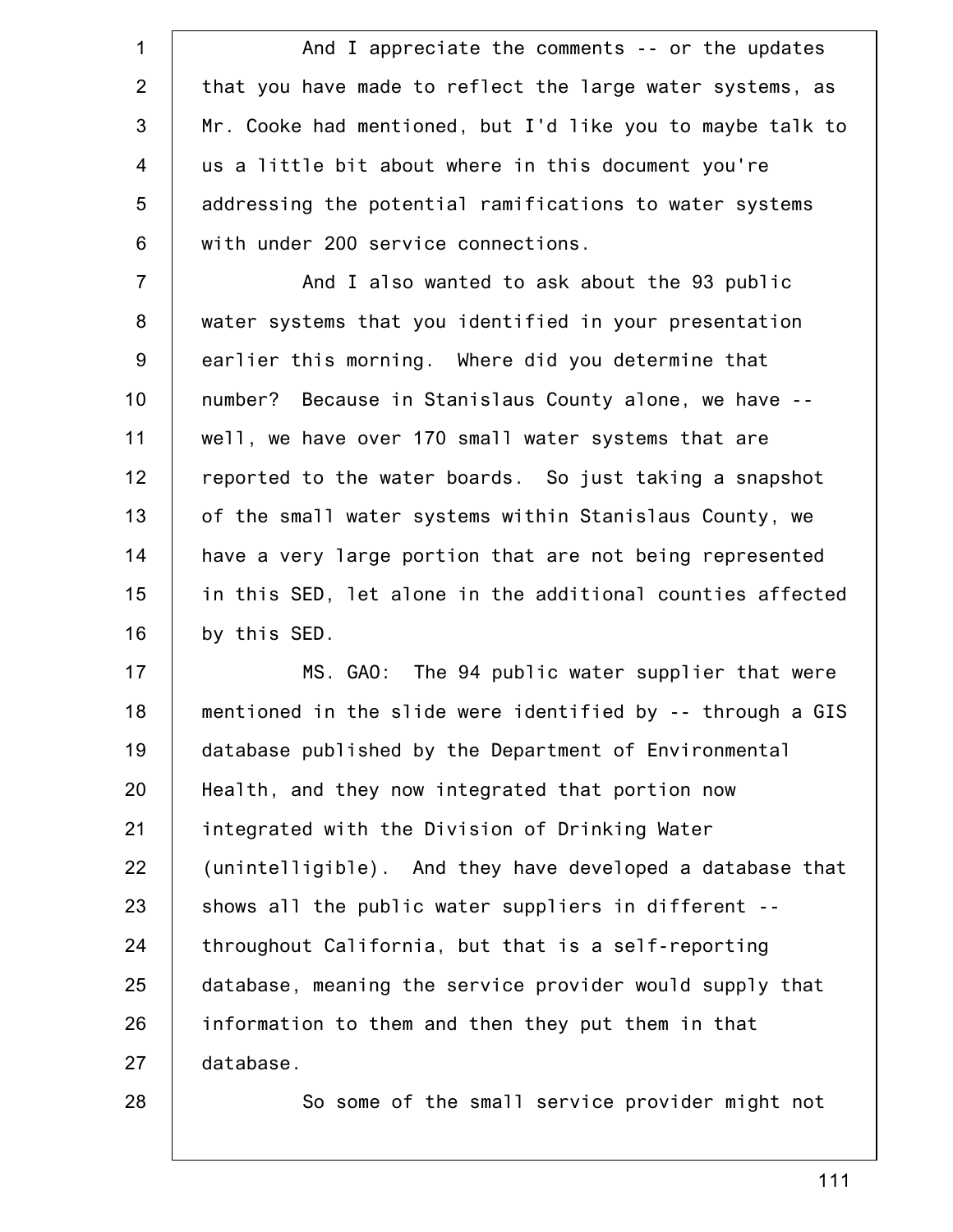| $\mathbf 1$    | have reported to them, and we might miss those service     |
|----------------|------------------------------------------------------------|
| $\overline{2}$ | provider. That's why we said that we identified 94. We     |
| 3              | didn't say that (unintelligible) 94 in the four subbasins. |
| $\overline{4}$ | And we -- and, also, we try to -- actually, less than 94   |
| 5              | were identified in that database, but we try our other     |
| $6\,$          | ways to identify more community water supplier there. And  |
| $\overline{7}$ | the point is that the -- those -- about 28 of them account |
| $\bf 8$        | for 90 percent of the entire water productions.            |
| 9              | So there might be some that we miss, but the               |
| 10             | point is that we try our best to identify them. And those  |
| 11             | that we identify represent the majority of the water       |
| 12             | production in the four subbasins, and that number didn't   |
| 13             | really impact our determinations of the significance of    |
| 14             | our proposal -- significant impact of our proposal.        |
| 15             | MS. RIESS: Okay. Well, I can appreciate that,              |
| 16             | but I will challenge that it should be looked at again     |
| 17             | because the data is available to the water boards. A       |
| 18             | hundred -- over a hundred -- I think it's 173 water        |
| 19             | systems in Stanislaus County are regularly reported to the |
| 20             | water boards in the drinking water division. This is data  |
| 21             | that is available for you to examine and easily examined.  |
| 22             | MS. GAO: We could identify those are within the            |
| 23             | counties, but we -- we don't really know if they fall into |
| 24             | our planned area. But if -- but thanks for the comment,    |
| 25             | and we will go back and take a closer look at it.          |
| 26             | MR. GROBER: Yeah, if you have that information,            |
| 27             | please, you know, provide that. But as Xuan was saying,    |
| 28             | this is -- it wasn't so much to get the count right but    |
|                |                                                            |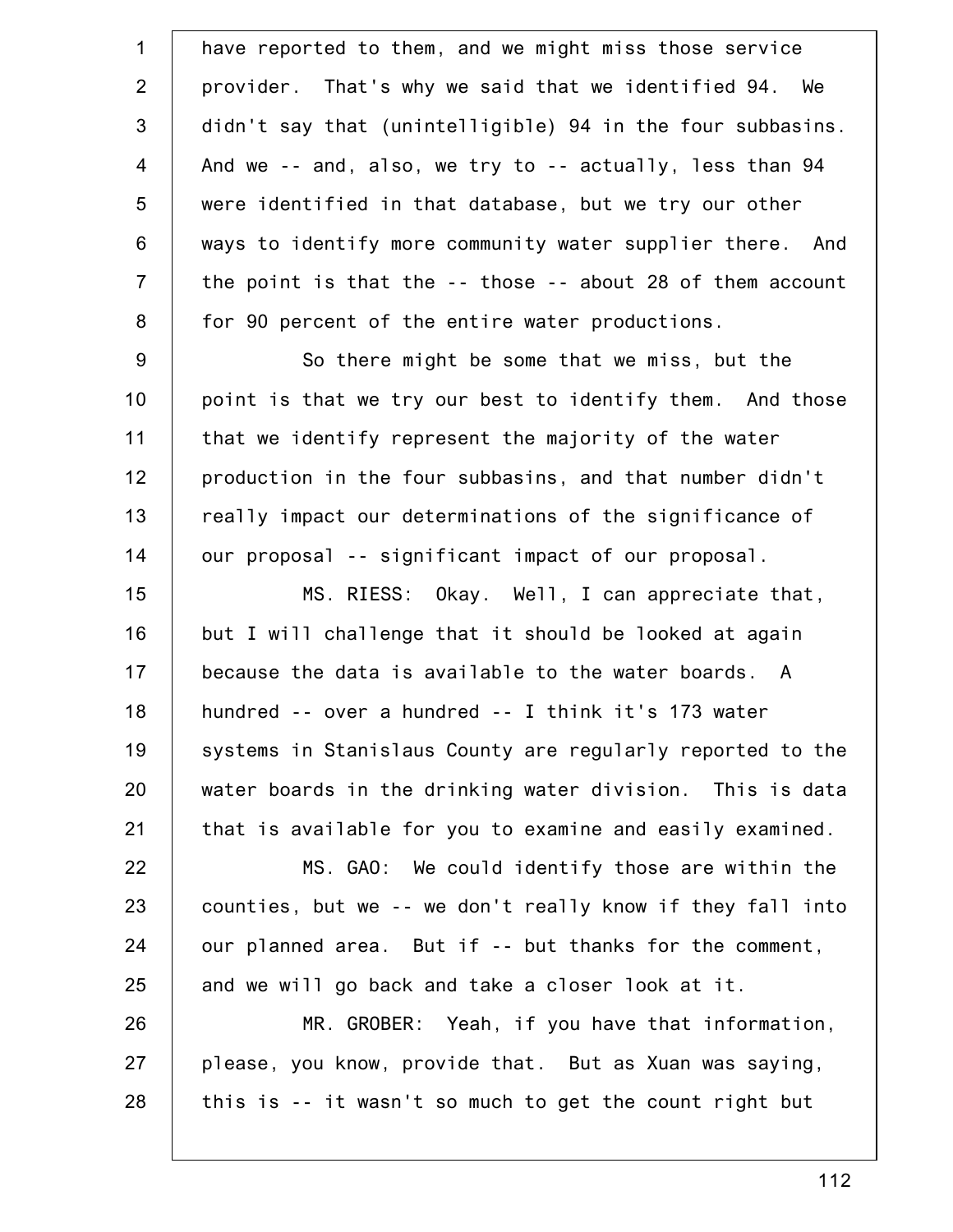1 2 3 4 5 6 7 8 9 10 11 12 13 14 15 16 the total population within the plan area and the nature of small water supplies and getting that across. But if you have information about more of them within the plan area that should be name listed, please provide that. MS. RIESS: Absolutely. I'll give you the contact with the water boards. I can give you that information. But the reason why I bring that matter up, why it's so important is, as you know, small water systems have a reduced number of BATs or best available treatment technologies that they can utilize in order to compensate for potential contamination to groundwater. That limits their ability to actually rectify any impacts on groundwater quality. So I am bringing up the fact that these water systems are not fairly represented in this document because they are more severely impacted than the larger

17 18 19 20 21 22 23 water systems. A large water system has increased number of BATs that they can utilize in order to bring their water into compliance with drinking water standards that aren't reflected with these small water systems. They also have increased number of sources that they may utilize in order to blend, to put off-line, or to bring online.

24 25 26 27 28 I think in your presentation you had mentioned that one applicable way of handling water quality issues would be to take a source off-line. Of those 173 water systems, there is a good majority of them that rely on a single source as their drinking water supply. It is not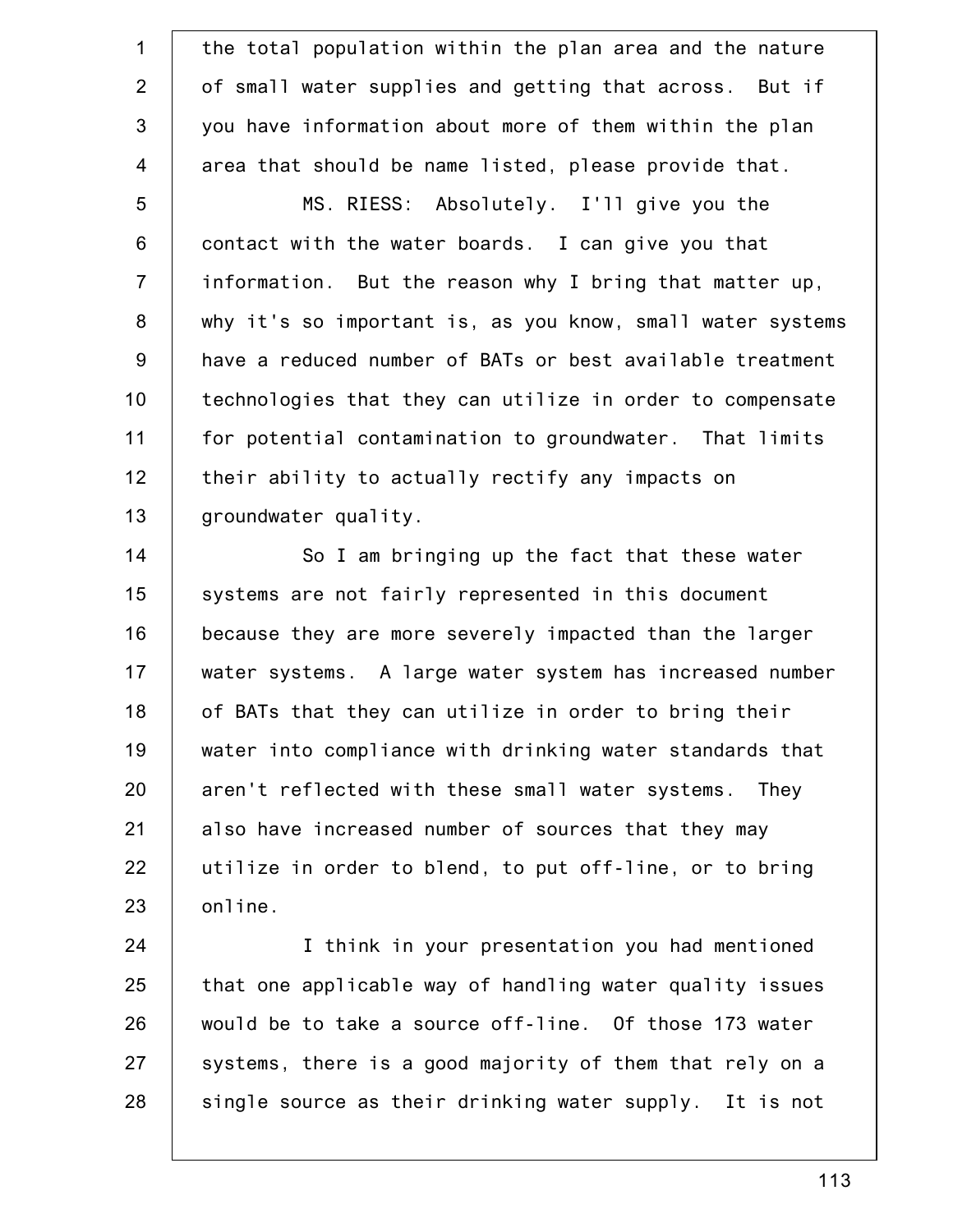1 2 3 4 5 6 7 8 9 10 11 12 13 14 15 16 17 18 19 20 21 22 23 24 25 26 27 28 feasible for them to take a source off-line due to contamination and move forward. And so, again, I implore you guys to drill down on the matter of small water systems and to reflect on the effects that it might have and, you know, understand that drinking water is something that people cannot go without. It is not Starbucks coffee; it's not optional. You must have that water to drink. You must have that water to flush your toilets. So it is very, very important that these 170 water systems be examined for Stanislaus County and for Merced County and any other county that's affected by this SED. MR. GROBER: Okay. Thank you. MR. WARD: I think that again kind of gets back to this question of scale and the lack of specificity with regards to the impact analysis and kind of overlooking these small systems that are really rigid and inflexible to absorb these kinds of hits. As Stan was pointing out, you know, just the economic resources, the staff resources are so limited, but yet they're -- you know, they count as much as -- these people count as much as anybody else; right? And we feel that in this analysis, they've - they've either been just totally ignored or just sort of pushed to the side. We think they need a little bit more recognition. David, I don't know if you want to -- MR. ODOM: Yeah. MR. WARD: -- add into the Denair situation,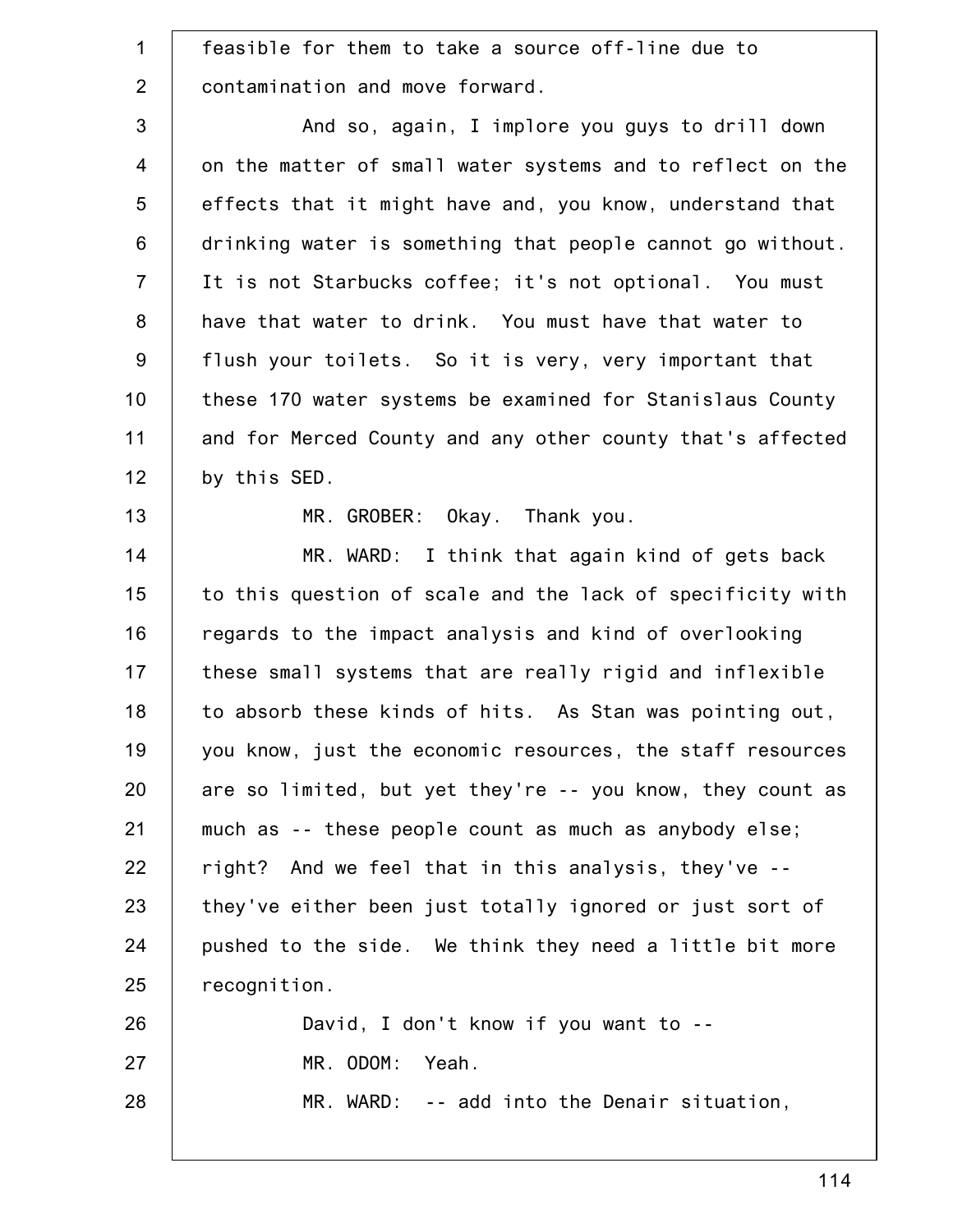but...

1

2 3 4 5 6 7 8 9 10 11 12 13 MR. ODOM: We just -- to echo what Michael Cooke said earlier about the water quality. We do -- we do have the same issue with certain contaminants becoming more - increasing to the MCL level or half the MCL level. For us nitrates is the biggest issue, and we're wanting to know if there's any proof or disproof to using groundwater as the primary irrigation. Because less surface water, is that going to be something that you guys can see or deny is going to be an increase in our nitrates? To just irrigate with nitrated water over and over, as far as our data shows, is being a major cause in the nitrate increase for us.

14 15 16 17 18 MR. GROBER: Yeah, and I think we've identified that there can be water quality problems, subsidence problems, the need to deepen wells, but we don't get granular in terms of where, you know, those specific effects are.

19 20 21 22 MR. ODOM: Is there going to be -- is the state going to be giving some of these smaller urban communities a little easier way to get some of the grant money to do on-site treatment? Because they're very costly.

23 24 25 26 MR. GROBER: And that's -- I mean that would be good, to provide that comment. We've identified what - their current funding sources, but I think this will be an important point to make to the board.

27 28 MR. JONES: So funding for -- we have an arsenic treatment facility about to start, and we are absorbing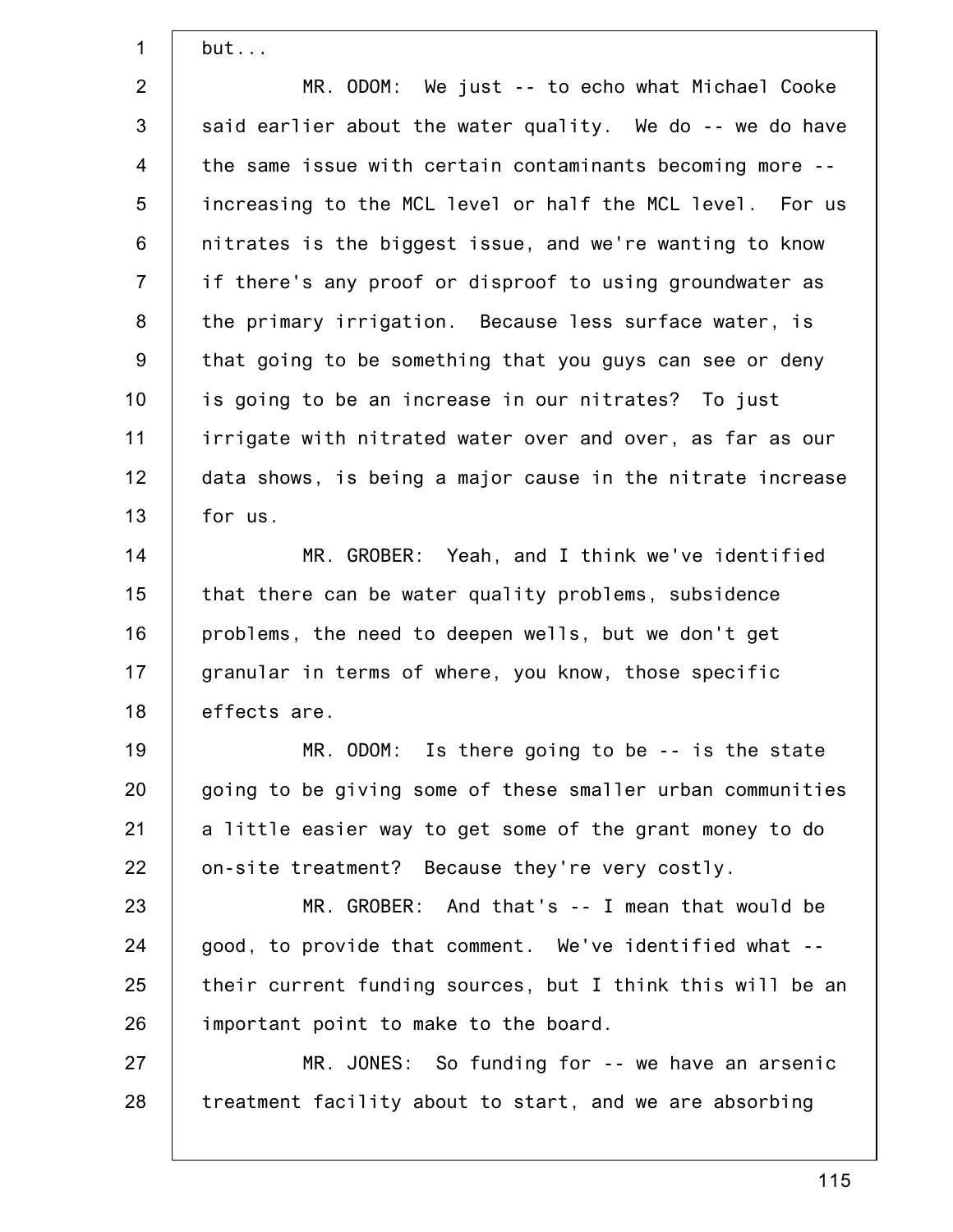| some of these small systems Rachel was talking about. And  |
|------------------------------------------------------------|
| it took us close to -- I think it's almost ten years for   |
| this to happen. So is that type of thing going to -- I     |
| mean is it going to be able to be faster? Some of the      |
| small agencies don't have, you know, the expertise to      |
| handle all these things, and I'm just wondering if we're   |
| going to end up -- we're absorbing some small communities. |
| Are we going to end up being absorbed by another water     |
| system? I don't know how that's going to work out.         |
| We've raised rates on our community probably 200           |
| percent in the last ten years. We're just going to have a  |
| lot of people coming back, you know, very, very upset. I   |
| don't -- how do we know that we're not going to get --     |
| it's not going to cause us to be part of another water     |
| community down -- taking away the local control?           |
| MR. GROBER: Well, this is -- again, we've                  |
| described the overall -- you know, the overarching         |
| area-wide effects, and part of the solutions and part of   |
| the issues that you're raising are your current water      |
| quality problems and problems with overdraft. And it's     |
| related to SGMA, but this will be -- a lot will be falling |
| on the local areas. But I think the big comment that I'm   |
| hearing is that there's concerns about how to pay for      |
| these things and the need for, you know, some help.        |
| So I think communicating that -- communicating             |
| that to us is good. When I keep saying refer to the        |
| board, I'm not trying to say or suggest that we're not     |
| hearing it here in the moment, by the way, but it's just   |
|                                                            |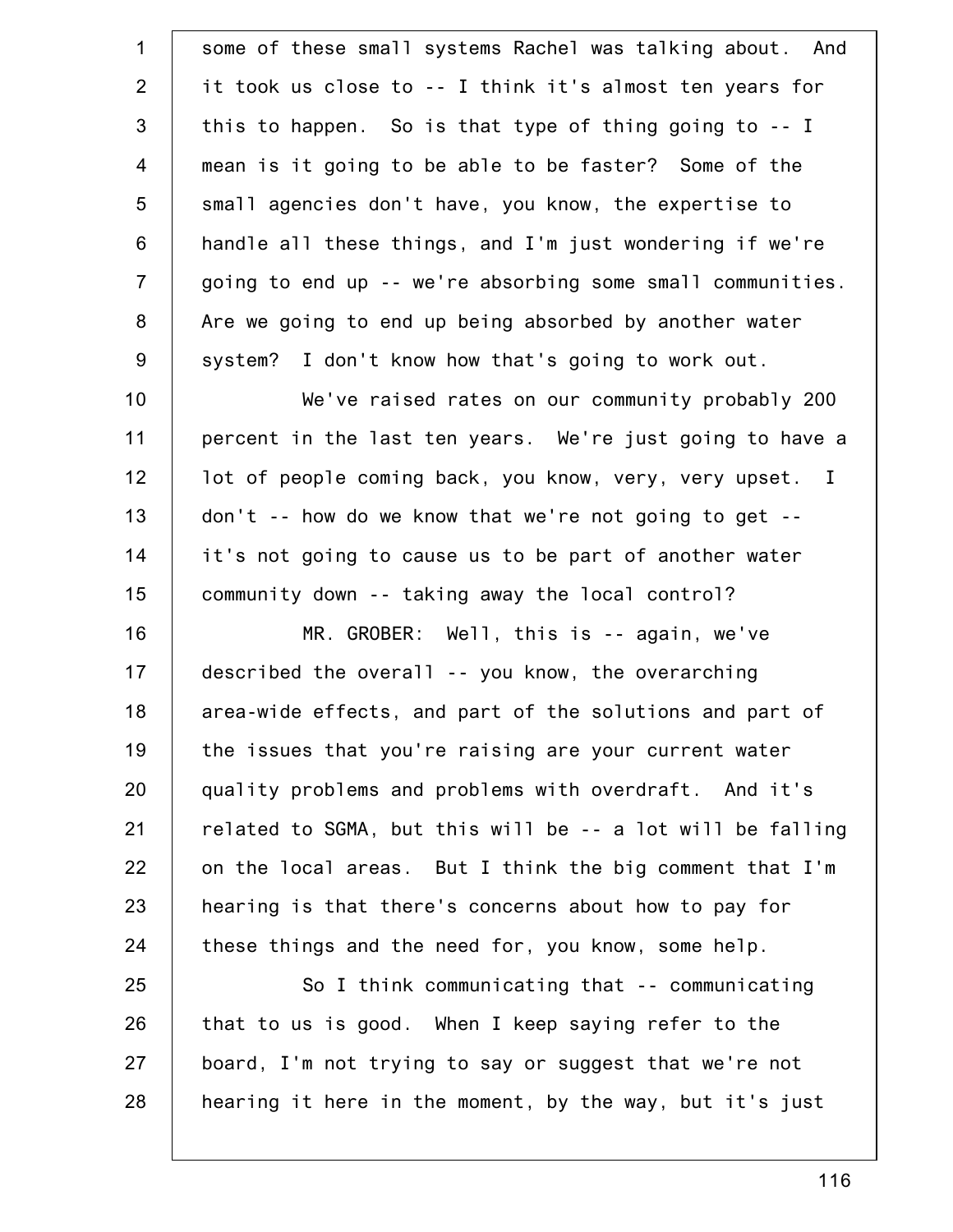1 2 3 important -- this isn't part of the hearing. So it will be important to make those written and oral comments before the board at the hearing.

4 5 6 7 8 9 10 11 12 MR. FEATHERS: Well, you know, there's really no doubt that we'll -- we will do that because we see it as a hugely important issue for us, but, you know -- you know, what about the past infrastructure we've put in? What about our own capital planning that's been going on? What about the individuals in a disadvantaged community that will reach a point where basically they can't afford the rates impacts? I mean it's dev -- it would be devastating to a community.

13 14 15 16 17 18 19 20 21 You know, where do they go from there, you know? The uncertainty involved with it, you know, it's -- you know, I think that's an area that should be examined within the context of this report too. And, you know, how -- what kind of rate increases are we going to be looking at? I mean are we -- you know, is -- will it reach a point where, as Michael said, that we'll have to be out there looking at consolidation options? You know, is that our only viable solution?

22 23 24 25 26 27 28 And then at what point would -- would any entity want to combine with a smaller jurisdiction? You know, you see a lot of consolidations in the fire district area, but you don't see a lot in the water area. So it presents us with a huge level of uncertainties to deal with in terms of where we go and how we approach this issue to our boards and to our -- to our customers.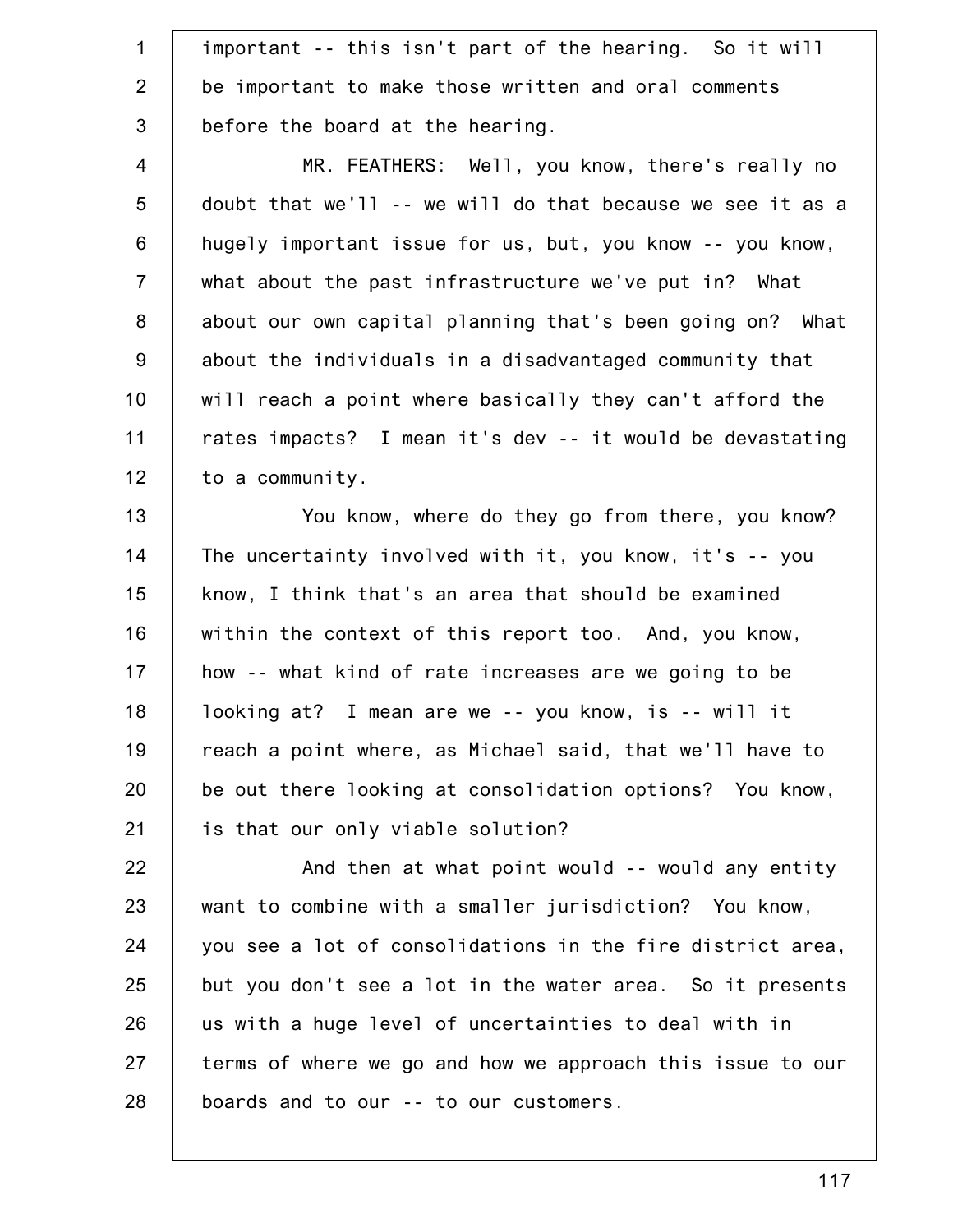1 2 3 4 5 6 7 8 9 10 11 12 MS. RIESS: If I may, I'd like to circle back a little bit to the topic that Mike was talking about in regards to contaminants and resolution of that. In your presentation today, you stated that there's really not been data that suggested that there's been an increase in contamination due to the drought and, therefore, these - increase in pumping to offset surface water supplies really shouldn't have any effect on water quality and, therefore, drinking water standards. And then I would like to reiterate Mr. Cooke's concerns in regards to that because I don't think that that is supported in the public -- the small public water system data.

13 14 15 16 17 18 19 20 21 22 We have been seeing an increase in contaminants, and a number of compliance orders have been issued within the last year, specifically for contamination resulting uranium, arsenic, nitrates. And, of course, the new regulations for the chromium hexavalent. And I think that those things need to be examined. Yes, there are funds for small water systems, but these projects that you have highlighted in your presentation today have been long, long in the waiting and still have not come full fruition for the water systems.

23 24 25 26 27 28 In Stanislaus County I worked on a number of projects for consolidation through several prop fundings, and of those, the six remain, you know, in -- on the track, and they're not in the foreseeable future coming to a close. That's a significant concern when we have clearly documented in this SED that there are potential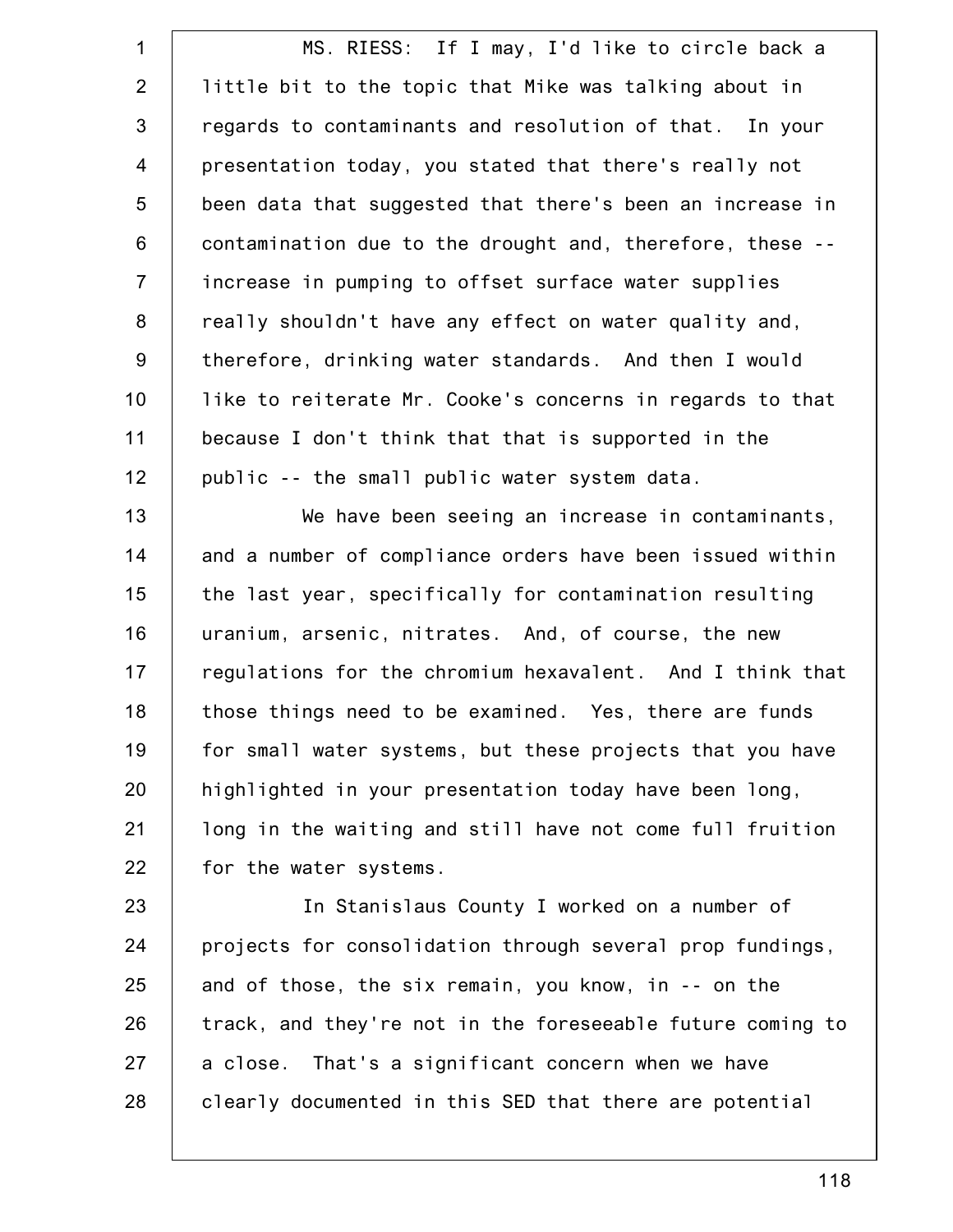| $\mathbf 1$      | problems and they're significant and, you know, not really |
|------------------|------------------------------------------------------------|
| 2                | something that will be mitigated and it will be the local  |
| 3                | agency's responsibility for resolving. But that means      |
| $\overline{4}$   | money. And if the Water Board's is not capable of getting  |
| 5                | that money out to the necessary parties, that is of great  |
| $6\phantom{1}$   | concern and should be examined.                            |
| $\overline{7}$   | MR. GROBER: Okay. Again, making those comments             |
| 8                | will be a good idea before the board. You know, just --    |
| $\boldsymbol{9}$ | I -- another just overarching, you know, response to all   |
| 10               | this. We've used, you know, the best available             |
| 11               | information and, again, at a programmatic level. I'm       |
| 12               | hearing what you're saying, but if you think that there's  |
| 13               | information that we've missed that should be -- inform the |
| 14               | decision, please provide that to us.                       |
| 15               | MS. RIESS: Certainly will do that.                         |
| 16               | MR. ODOM: And, Walt, I got one more.                       |
| 17               | MR. WARD: Yeah.                                            |
| 18               | MR. ODOM:<br>The other question is how can the             |
| 19               | State Board knowingly be the main cause of our basin, in   |
| 20               | particular being out of SGMA regulations for our GSP? So   |
| 21               | if we do go out of what the Department of Water Resources  |
| 22               | allows our GSP regulations to be to avoid the six          |
| 23               | undesirable results, how can the state be -- knowingly be  |
| 24               | the major cause of our basin going into probationary       |
| 25               | status and then ultimately paying the fees for extracted   |
| 26               | water to the state?                                        |
| 27               | MR. GROBER: That's an interesting way of posing            |
| 28               | the question because to circle back again, the board       |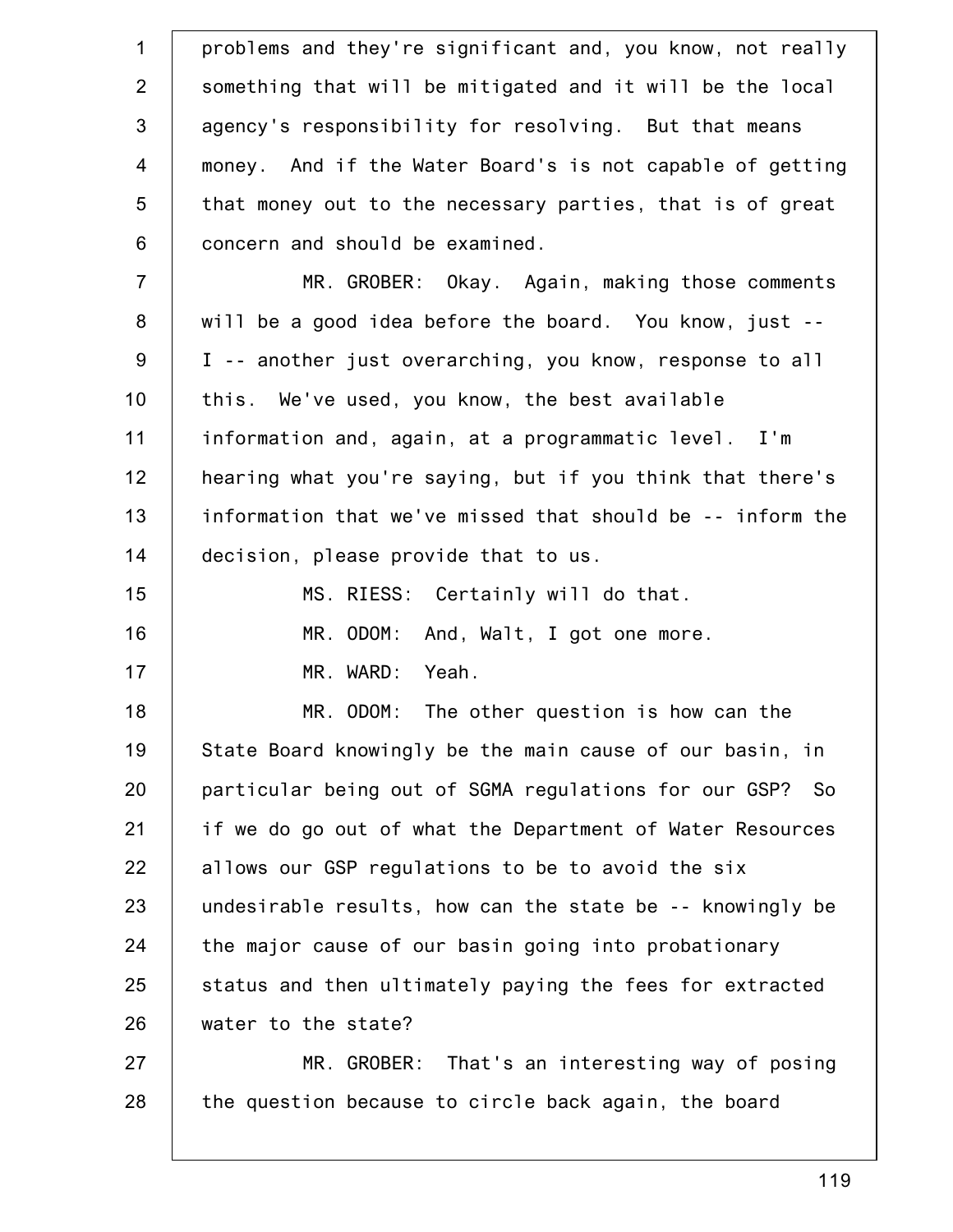1 2 3 4 5 6 7 8 9 proposal, the action is for an increase in flows in the San Joaquin River to protect fish and wildlife. In our analysis we analyze what would be a likely response to reduced surface water supplies, which would be additional groundwater pumping. So the additional groundwater pumping is not the action. That's not -- the board is not doing the additional groundwater pumping. That's our assessment of what would be the response to reduce surface water supplies.

10 11 12 13 14 15 16 17 18 19 20 It's an important distinction because it's -- so the short answer to the question, it's like the board is not causing the groundwater, you know. It's not a -- it's not a factor in the SGMA beyond what we've described here, what we think is a likely result and response to reduce surface water supplies. So the challenge for local committee or -- local community even before the SED, before the flow proposal is how to sustainably manage the groundwater resource. And now we have an added stressor of reduced surface water availability for February through June in certain years.

21 22 23 24 25 26 27 28 MR. WARD: That's the wildest thing I've ever heard you say because what you're saying there is that - you're not recognizing the conjunctive use programs in this area that have been successful for decades and decades and decades isn't in part because of surface water. So now you're saying you take away the surface water, that's not causing increased groundwater because that's the local's response to not having surface water?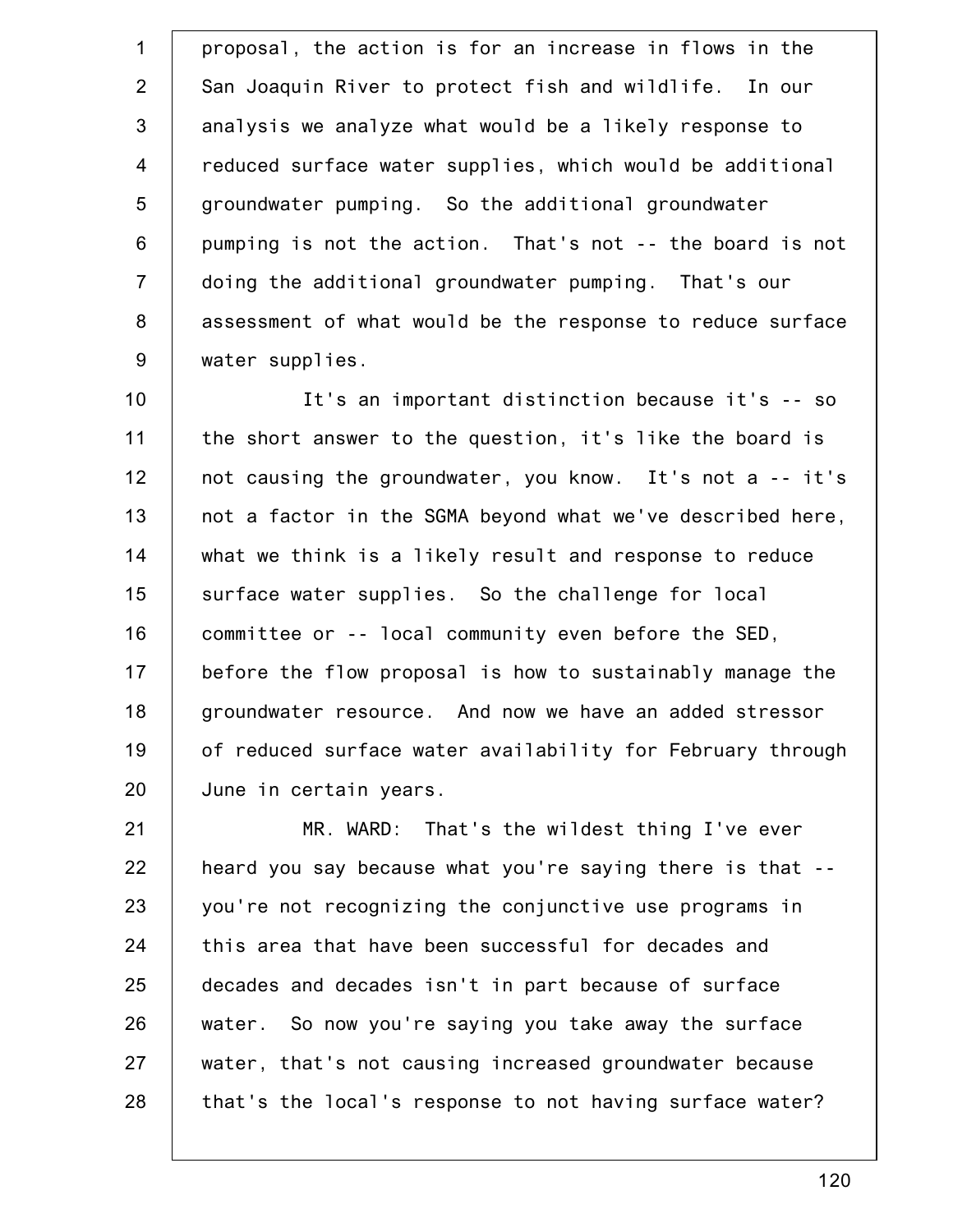1 2 3 4 5 6 7 8 9 10 11 12 13 14 15 16 17 18 19 20 21 22 23 24 25 26 27 28 Just -- MR. GROBER: It's the way the question was phrased where -- MR. WARD: Well, I know. MR. GROBER: -- it suggested that this is where causing us stressor something to -- MR. WARD: Well, no. What he was getting at was the disconnect between your proposal and the other side of the state through the legislature directing us to be in compliance with SGMA. It's back to the SGMA cart and horse. Is this driving SGMA? Is the surface -- is the SED behind SGMA? I need to figure that out. MR. FEATHERS: Yeah, I don't know how you can deny that there's a causal link between the two things, you know. Because absent one, everything continues like normal. So there is an absolute link between the two. MR. WARD: Yeah. Well, let's take a break for lunch. MR. GROBER: It's the link that we've identified. We have current overdraft we believe as we've described, and we think it likely that this would increase the level of overdraft because of increased reliance on groundwater pumping. MR. WARD: Probably so. I -- we're right on schedule. So let's take a -- stay on schedule. Let's take lunch. Everybody be back here at 1:00 o'clock. Those of you who have all served on the panels, only you, please join me in the back here. We'll give you some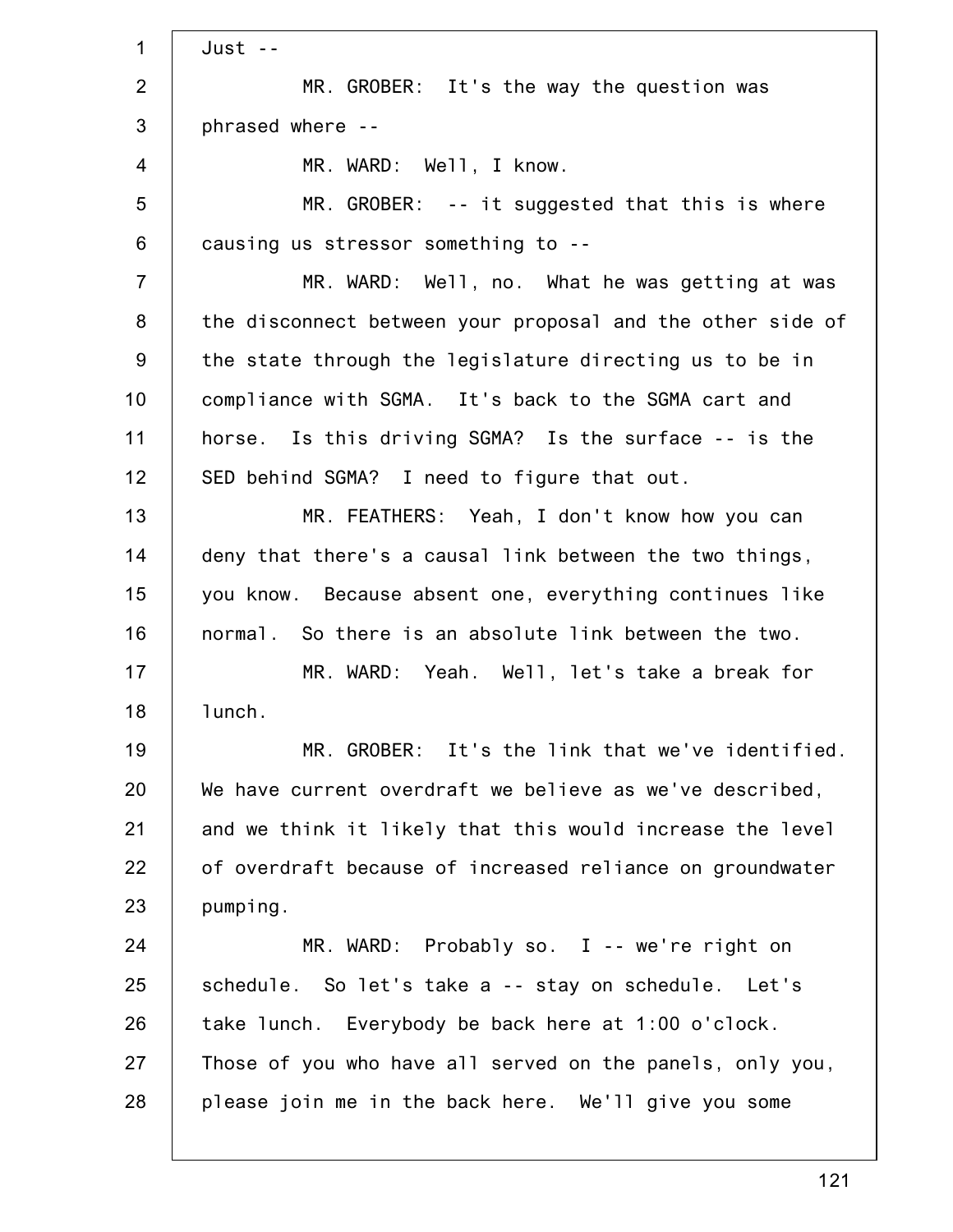| $\mathbf 1$    | lunch.                                                   |
|----------------|----------------------------------------------------------|
| $\overline{2}$ | We'll all get back here at 1:00 o'clock, and             |
| 3              | we've got from 1:00 o'clock to 3:30 to do the economic   |
| $\overline{4}$ | session this afternoon. I know I saw Dr. Smith and Jason |
| 5              | Bass, and they'll be leading that discussion.            |
| $6\,$          | (Luncheon recess.)                                       |
| $\overline{7}$ | MR. WARD: All right. Thank you for your                  |
| 8              | promptness in being back right at 1:00 o'clock. It's     |
| 9              | always a good thing to start meetings at the prescribed  |
| 10             | time because then those that are late know they're late; |
| 11             | right? Never wait for them.                              |
| 12             | DR. SMITH: Exactly.                                      |
| 13             | MR. WARD: That's my motto. So this is the                |
| 14             | last -- well, the afternoon session. It's going to be    |
| 15             | broken into two pieces, both on the economic impacts,    |
| 16             | which is -- when you kind of roll all this together, it  |
| 17             | sort of becomes that question.                           |
| 18             | And so immediately to my right is Dr. Rod Smith          |
| 19             | with Stratecon. Dr. Smith is a -- an economist.          |
| 20             | DR. SMITH: Yes.                                          |
| 21             | MR. WARD:<br>Right?                                      |
| 22             | DR. SMITH: Economist.                                    |
| 23             | That's what you call yourself?<br>MR. WARD:              |
| 24             | DR. SMITH: University of Chicago.                        |
| 25             | MR. WARD: University of Chicago.                         |
| 26             | DR. SMITH:<br>Yeah.                                      |
| 27             | MR. WARD: And then to his right is his                   |
| 28             | compatriot at Stratecon, Jason Bass. And then farther    |
|                |                                                          |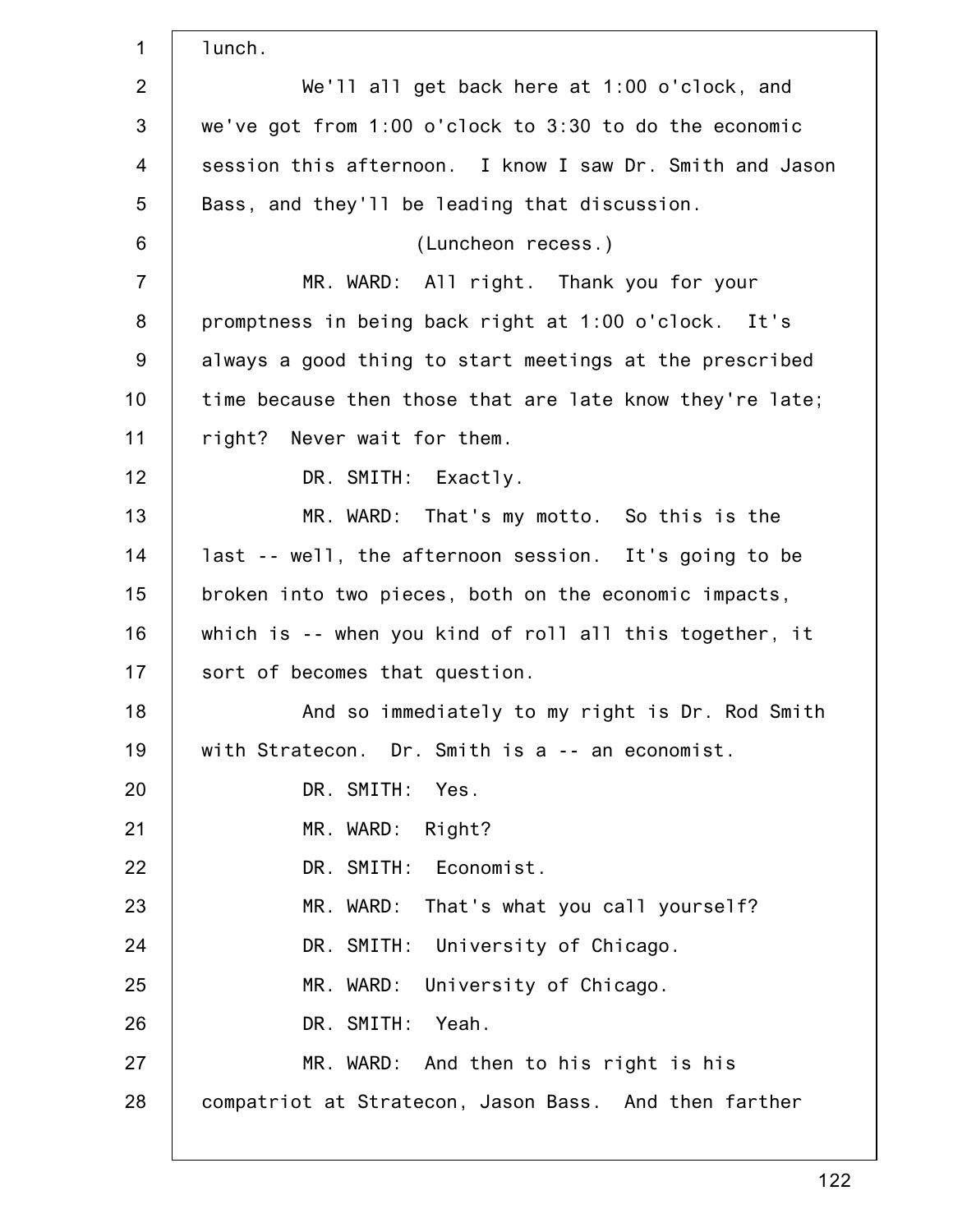1 2 3 4 5 6 7 8 9 10 11 12 13 14 15 16 17 18 19 20 21 22 23 24 25 26 27 28 over is Mark Hendrickson with the CEO's office, Merced County. Is that correct? MR. HENDRICKSON: Close enough. I'm the director of community and economic development for the County of Merced. MR. WARD: All right. For Merced County. And are we expecting Don White from -- Dave White, excuse me, (unintelligible) business (unintelligible)? All right. We're going to get started. And with that, I'll just -- I don't have any other comments to open other than welcome back. And, Dr. Smith -- DR. SMITH: Well, I believe -- what, they got 20 minutes or -- the agenda? MR. WARD: That's exactly right. DR. SMITH: Well, why don't --MR. WARD: So you guys have an open 20 minutes --DR. SMITH: You can save time. MR. WARD: You have an open 20 minutes to make -- DR. SMITH: Right. MR. WARD: -- a presentation. DR. SMITH: And hopefully we don't have to put you on a timer. MR. WARD: Thank you. DR. SMITH: You're on the clock. MR. WEGGE: Good afternoon. My name is Tom Wegge. I'm a resource economist for the consultant team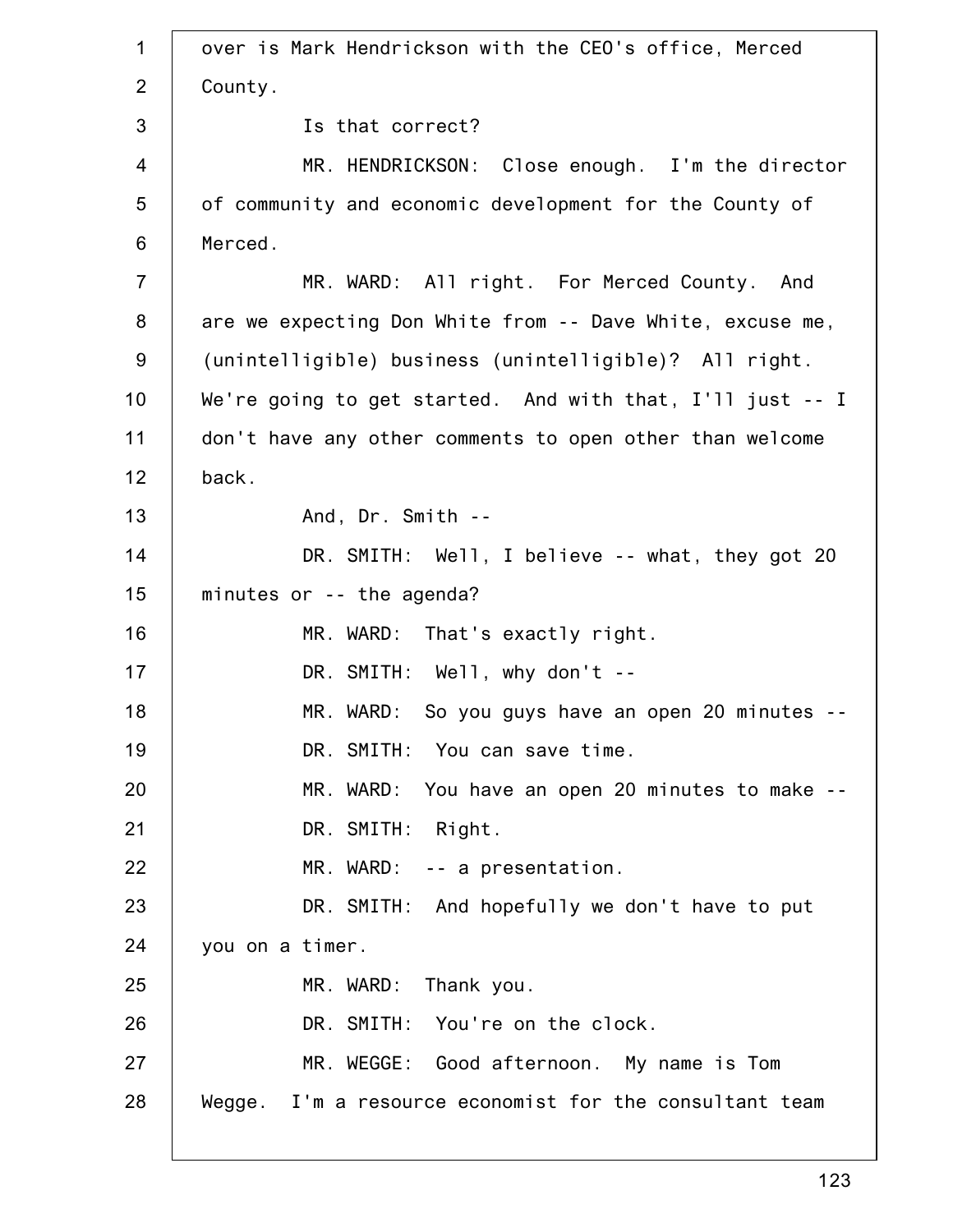| $\mathbf{1}$   | for the State Water Board and was responsible for         |
|----------------|-----------------------------------------------------------|
| $\overline{2}$ | coordinating the various economic analyses that comprise  |
| $\mathbf{3}$   | Chapter 1A, economic analysis.                            |
| $\overline{4}$ | As a lead-in for our panel discussion, I wanted           |
| 5              | to first --                                               |
| 6              | UNIDENTIFIED SPEAKER: Could you please use the            |
| $\overline{7}$ | microphone?                                               |
| $\bf 8$        | MR. WEGGE: Sorry. Testing. Better? Sorry.                 |
| 9              | Did you hear the first part?                              |
| 10             | UNIDENTIFIED SPEAKER: Yeah.                               |
| 11             | MR. WEGGE: Okay. Well, like I say, as a lead-in           |
| 12             | for our panel discussion, we wanted to first provide you  |
| 13             | with an overview of the analytical process for the        |
| 14             | economic analysis, and then we're going to dive into in   |
| 15             | more detail the analysis of potential effects on          |
| 16             | agricultural production and the associated economics.     |
| 17             | This first slide provides a roadmap of the topics to be   |
| 18             | covered in our presentation this afternoon.               |
| 19             | As indicated, I will first briefly address the            |
| 20             | regulatory requirements for the economic analysis. Then I |
| 21             | will identify the purposes and goals for the economic     |
| 22             | analysis and describe the key resources that were         |
| 23             | evaluated. After that I will briefly explain the study    |
| 24             | areas that were used with a focus on the characteristics  |
| 25             | that we considered in developing the different study      |
| 26             | areas. And, lastly, I will identify the types of          |
| 27             | evaluations that we conducted with an example of the      |
| 28             | different components evaluated.                           |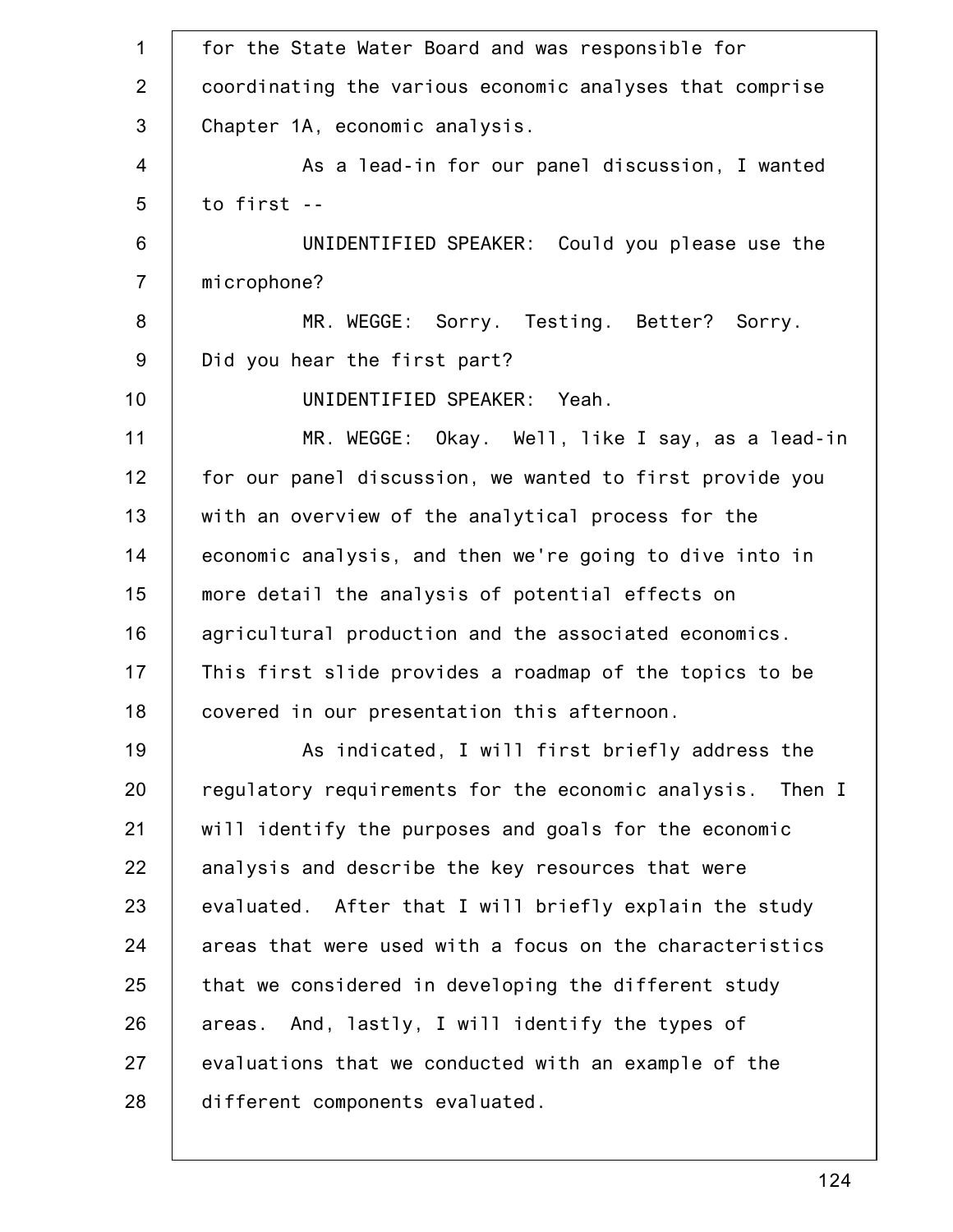1 2 3 4 5 6 7 8 9 10 11 12 13 14 15 16 17 At that point I will turn things over to Tim Nelson of the State Water Board to walk through the specifics of the ag economic evaluation, a topic that we anticipated would be of primary interest today. This next slide summarizes the regulatory requirements for the economic analysis. These requirements include both CEQA and the Porter-Cologne Act. Under CEQA, as many of you know, economic analysis of effects is not required except in certain situations where economic and physical effects are closely linked. An example of this would be a highway realignment project in which a downtown area -- downtown business area may not be directly affected by the highway project but could lead to reduced economic activity in the downtown area which then could result in some subsequent physical deterioration of the area. So this would be a situation where CEQA would expect there to be an economic analysis.

18 19 20 21 22 23 24 Also under CEQA, the lead agency for the environmental compliance document can decide to expand the scope of the economic analysis. In California, the Porter-Cologne Act has codified -- has been codified into the California Water Code, and there are two provisions of the water code that specifically address the need for economic analysis.

25 26 27 28 The first is Section 13141 which states that estimates of the total cost of a program and sources of funding need to be considered when developing new water quality objectives. The second relevant provision in the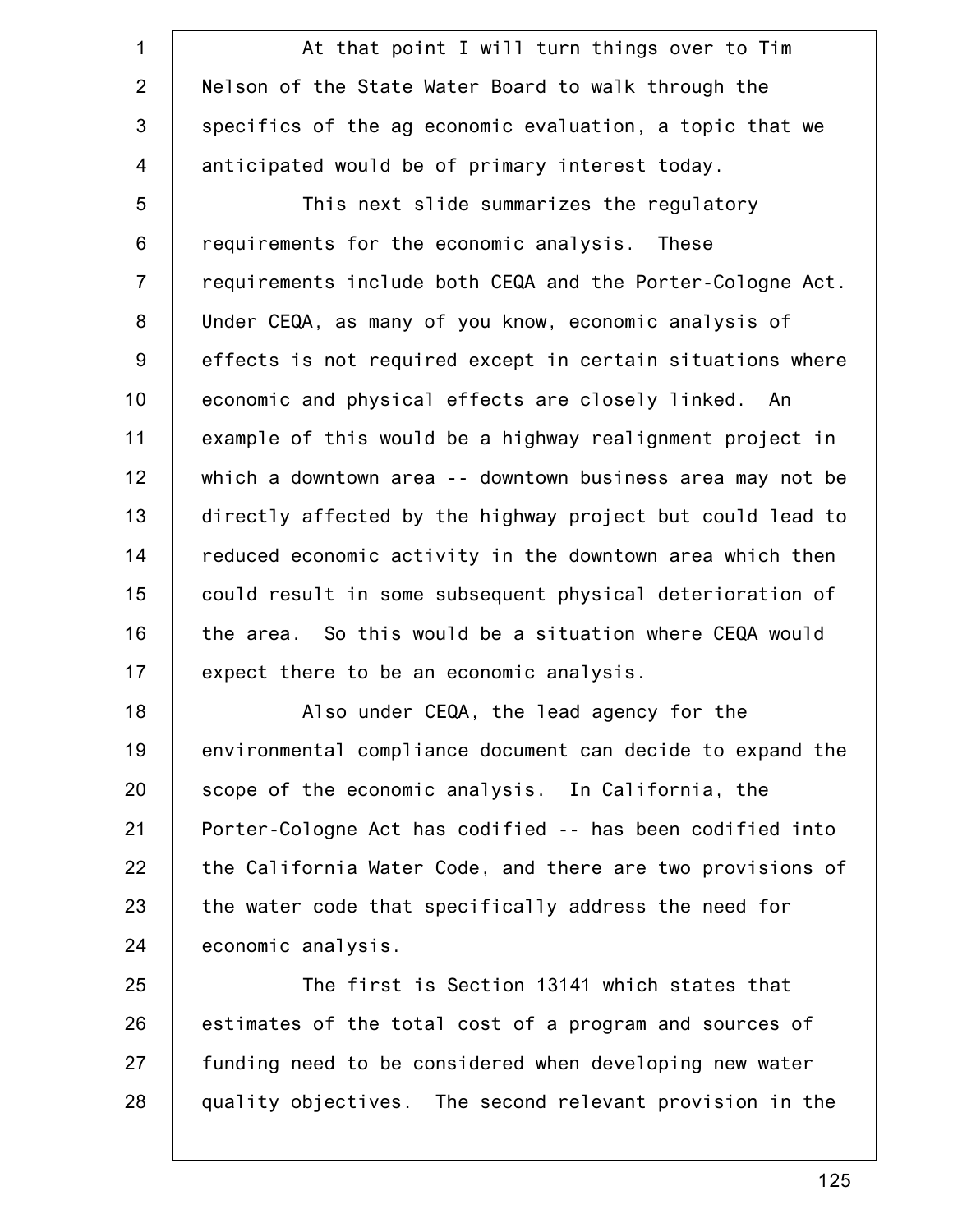1 2 3 4 5 6 water code is Section 13241 which states that economic considerations need to be addressed when developing new water quality objectives. In practice what this typically means is identifying and estimating costs to affected parties and looking at potential effects on local and regional economies.

7 8 9 10 11 12 13 14 The next slide identifies key underpinnings of the analysis. First, the purpose of the analysis is to compare potential economic effects on a particular resource across the project alternatives. As shown in bullet 2 on this slide, the primary goal or reason for doing the economic analysis is to inform the State Water Board in its consideration of potential changes to the 2006 Bay-Delta plan.

15 16 17 18 19 20 The next slide identifies the different resources that the economic analysis focuses on. As shown, the first one hydrologic conditions which provides the driver for analyzing a range of other resources that include agriculture, hydropower, M & I, water supply, fisheries, and recreation.

21 22 23 24 25 26 27 As far as identifying study areas for the economic analysis, we determined that having unique -- one unique study area for all evaluations was not appropriate, this being because our main objective was to compare resource effects of the different alternatives and not to add up costs and benefits. So we ended up having individual study areas for different topics.

28

To identify each of the appropriate study areas,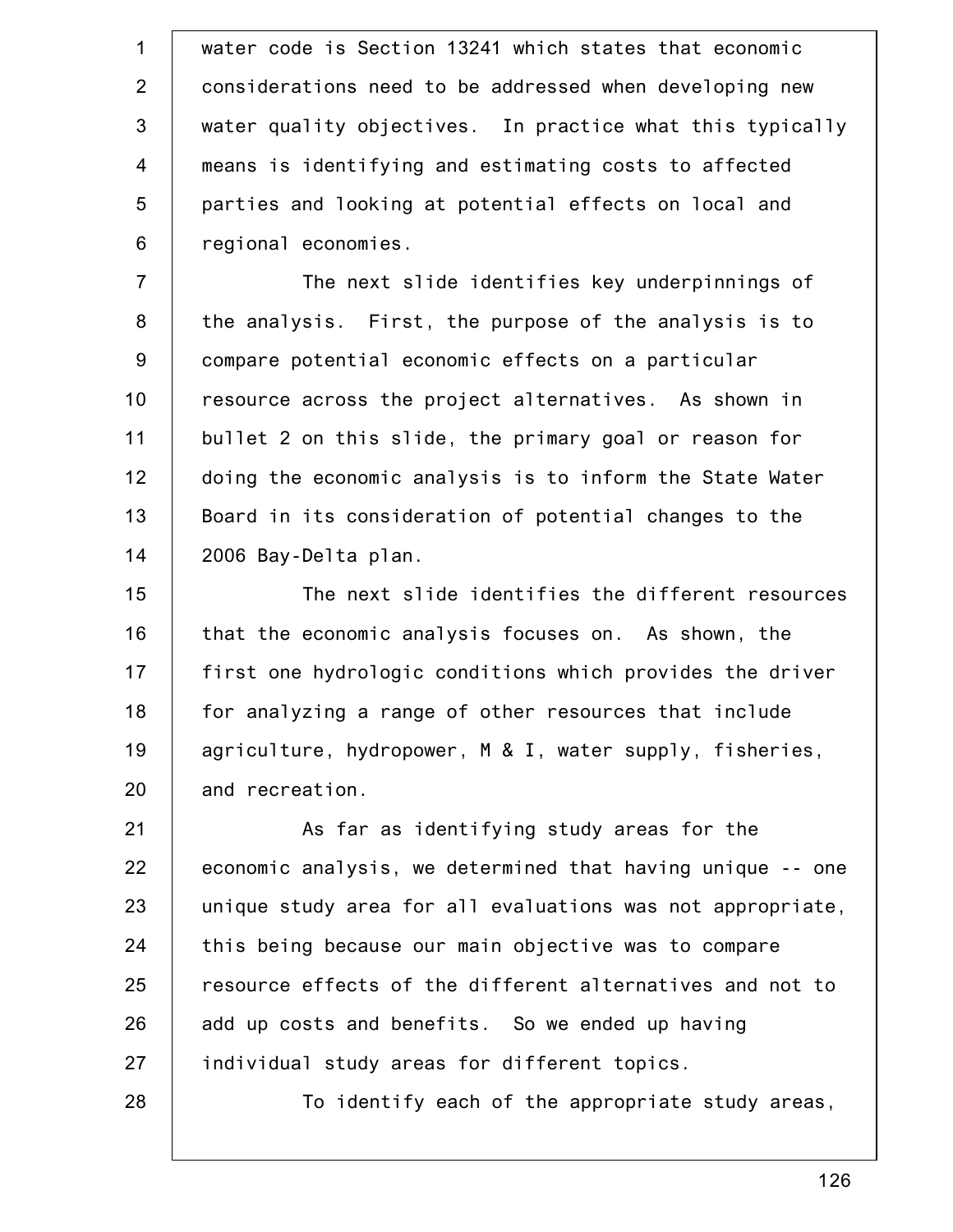1 2 3 4 5 6 7 8 we considered important temporal and geographic characteristics of each resource and then the geographic extent that they affected the local economy. So while in some cases the study area was generally the same as the plan area, in other cases the study area extended beyond the boundaries of the plan area. An example of this certainly would be the commercial and recreational fishery analysis, which trends well out of the plan area.

9 10 11 12 13 14 15 16 17 18 19 My last slide addresses the types of valuations conducted, more specifically whether the analyses were quantitative or qualitative based. As shown on the slide, we considered both direct and indirect effects at the local and regional level. For evaluating the quantitative topics or the quantitative base methods, we employed different analytical tools to address individual components of the analysis. And the example that's up on this slide runs through a series of four components for the agricultural economic analysis that now I'll turn over to Tim to brief you on that.

20 21 22 23 24 25 26 27 28 MR. NELSON: All right. So what's the logic behind our economic analysis? So we begin with given the proposed unimpaired flow objectives, there will likely be more frequent agricultural water shortages. As a result, crop production could be lower in certain years, particularly during the dryer periods. This could lead to increased fallowing of crops which would reduce the gross economic revenue for the farmers. Some changes in pricing and adjustment to cropping patterns could reduce the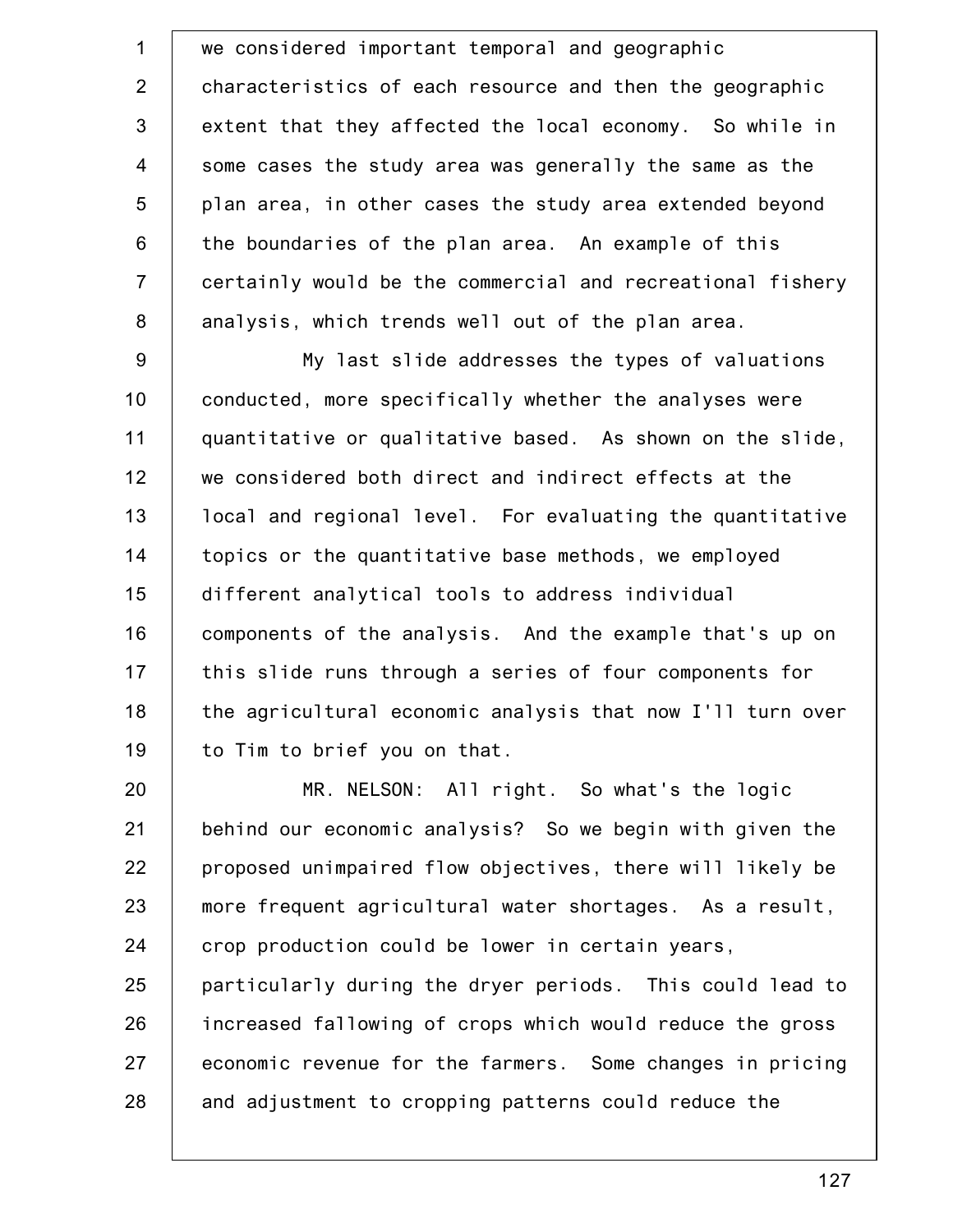losses that they receive.

1

2 3 4 5 6 7 8 9 Because of the reduced revenue, it could affect employment as well in the agricultural industry. If there's not as many crops grown, farmers may not need as much help during the harvesting or planting seasons. And then because all sectors of the economy are so interconnected, that any revenue impacts to the agricultural industry could ripple out to many other industries causing revenue or employment impacts in those.

10 11 12 13 14 15 16 17 18 19 So for this analysis, there was a suite of models used. So it begins with the Water Supply Effects Model. From that we -- that models our potential unimpaired flow requirements, and from that we determine our surface water availability. The surface water availability is in post-process to determine the applied surface water for the irrigation districts that we modeled, which is used in a groundwater analysis to determine how much extra groundwater pumping that the districts can perform or need to perform.

20 21 22 23 24 25 26 The total applied surface and groundwater is then used as the primary input to the Statewide Agricultural Production model, which outputs the agricultural revenues and cropping patterns. The revenue output from SWAP is then used with IMPLAN multipliers to estimate the relative effect on other sectors of the economy in terms of employment and total output.

27 28 So what is this SWAP model? So SWAP is an agricultural economic optimization model that assumes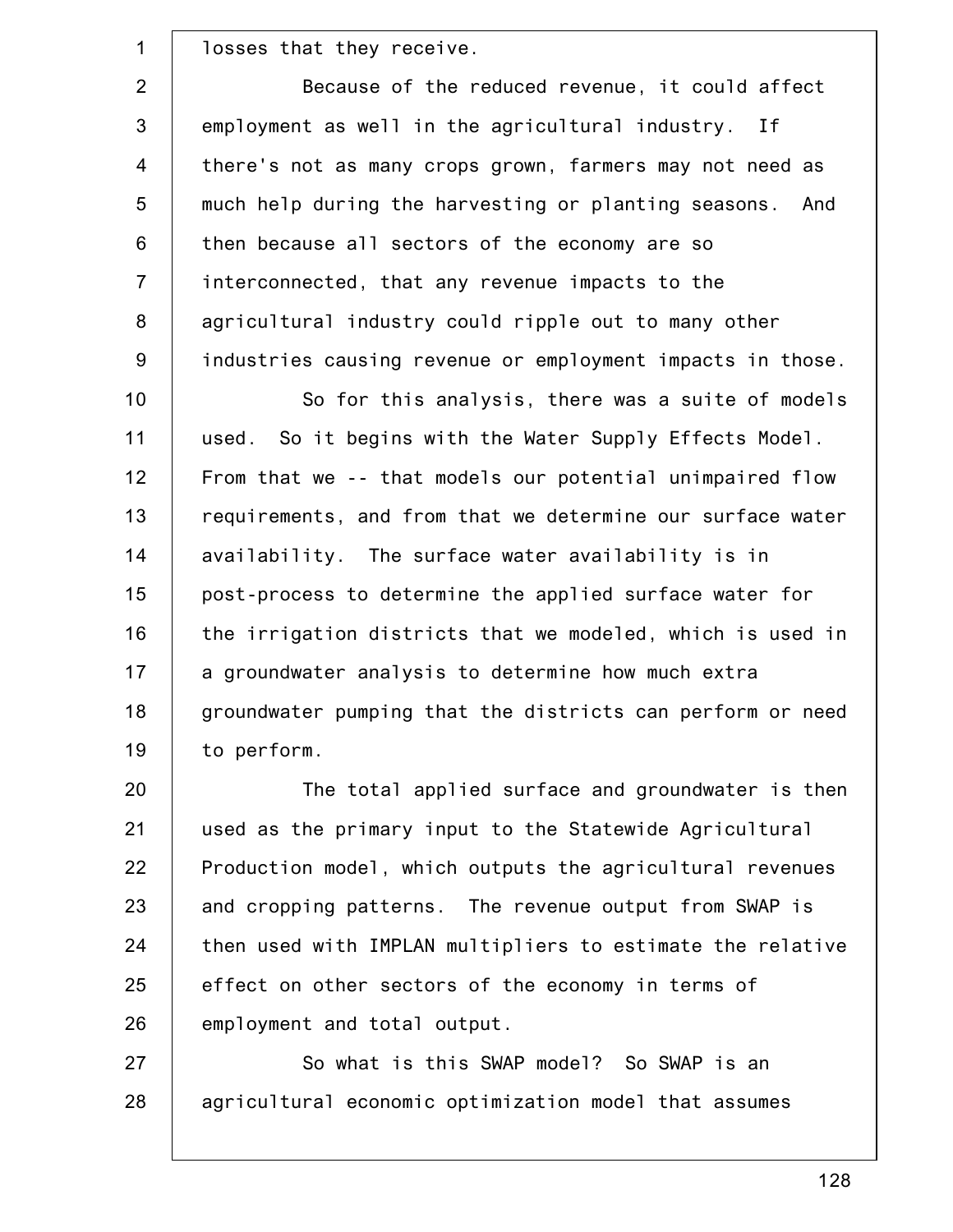1 2 3 4 5 farmers operate to maximize their net economic returns. It was developed in the 1990s at UC Davis and is still being updated today. It covers about 93 percent of the state's agricultural area and represents all of the crop types grown in the state.

6 7 8 9 10 11 12 13 Its inputs are a base cropping pattern for whatever you're modeling, water use intensities, a total land area, and the water use. The outputs are agricultural production acreage, the crop revenue, and the optimized cropping patterns. So it has been used in many other studies in the USA, in Central and Southern America, and the Middle East to explore water scare -- the effects of water scarcity and salinity on agricultural production.

14 15 16 17 18 19 20 21 22 23 So how do we set up our model? So this analysis covers six areas representing the seven irrigation districts that receive surface water or that account for most of the surface water diversions on the east side tributaries. So Merced Irrigation District, Turlock Irrigation District, Modesto, Oakdale, South San Joaquin Irrigation Districts, and then the two CEP contracting districts, Stockton East Water District and Central San Joaquin Water Conservation District, which are combined for the analysis.

24 25 26 27 28 It has 19 crop categories following DWR classification for land and water use, and base land and applied water are calibrated at 2010 levels using DWR, DAU crop survey data from 2010. So the primary input for SWAP is the total applied water that is estimated based on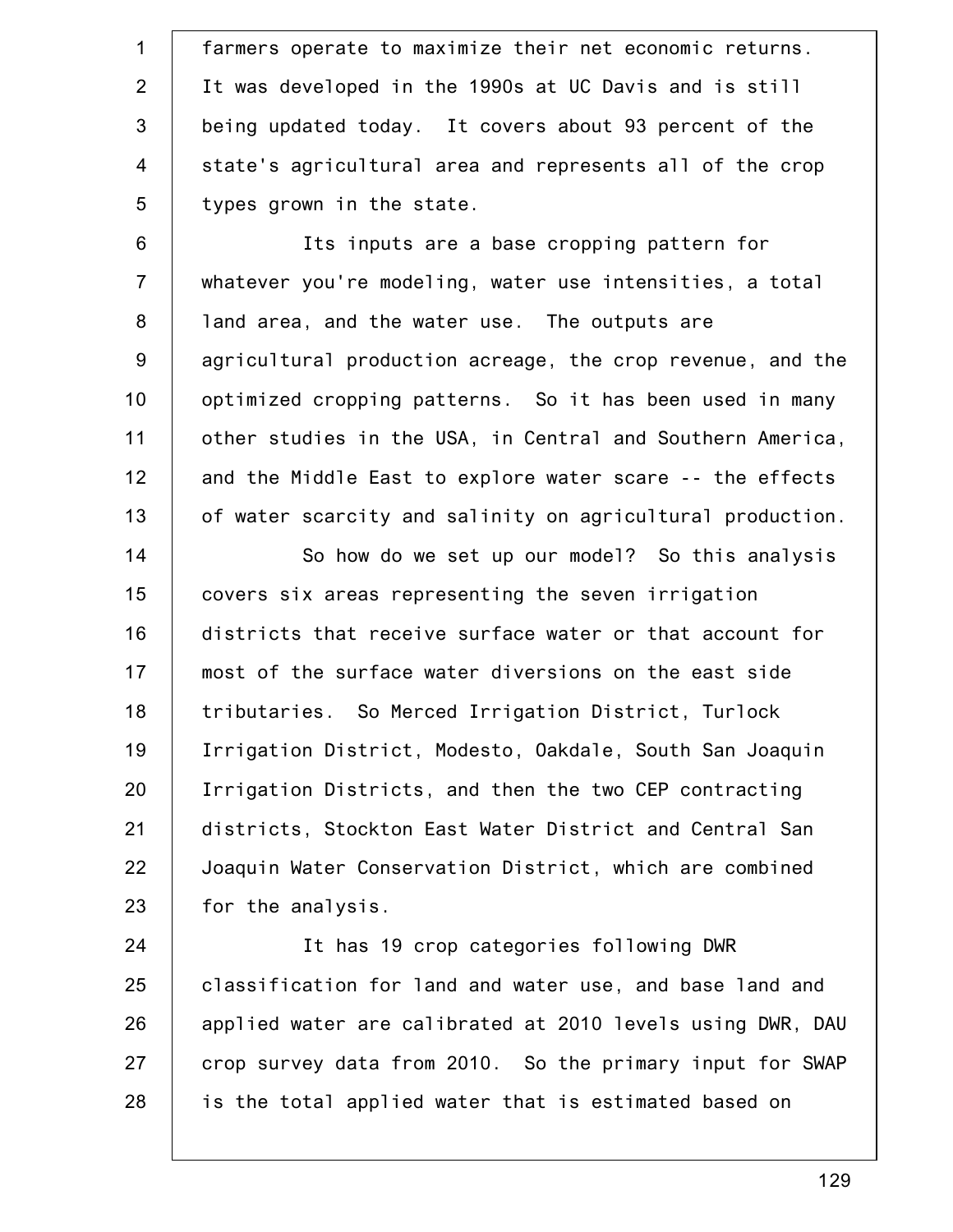1 2 3 4 5 (unintelligible) results and results of the groundwater use analysis. So applied water is whatever water is used to irrigate the crops. Some portion will be consumptively used in evapotranspiration and some portion will see (unintelligible) zone and into the subbasin.

6 7 8 9 10 11 12 13 14 15 16 So here we have a table of average annual applied water demand and then applied water deficits, so unmet demand under baseline and some of the unimpaired flow or potential unimpaired flow objectives. So under baseline conditions, there's about 45,000 acre-feet of unmet demand, although it is misleading as most of that unmet demand occurs in the 20 percent of years that are critically dry. Under the 40 percent unimpaired flow objective, this unmet demand increases by about 140,000 acre-feet on average for all years, with most of the increase coming in critically dry years.

17 18 19 20 21 22 23 24 25 26 27 So this -- after inputting this information into SWAP, it outputs the relative -- the acres grown for each of the irrigation districts. So here we have annual average irrigated acres over all the districts for all - averaged for all years and for just critically dry years. So the X axises are alternatives, and under baseline, we have on average for all years about 512 acres grown. And under the 40 percent alternative, this decreases by about 23,000 acres. For critical years, the decrease is more significant. There's about -- there's a loss of 80,000 acres on average.

28

And how does this translate into revenue? So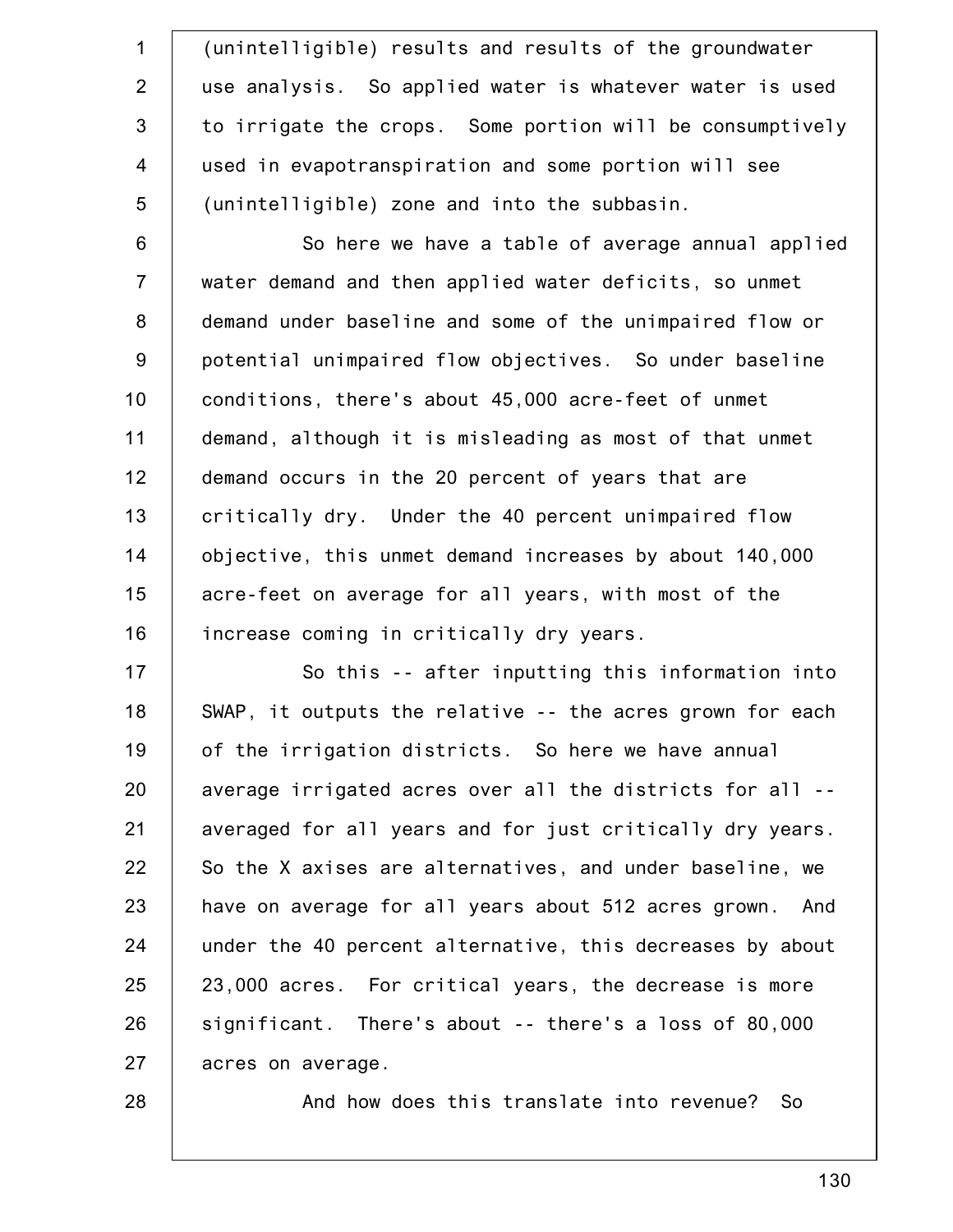1 2 3 4 5 6 7 8 9 under -- so this is the annual average revenue from crop production over all of the irrigation districts as output by SWAP, average for all years and critically dry years. So under baseline there's about a billion and a half dollars in economic output, and under 40 percent scenario, this decreases by about 40 million. For critical years, the decrease is about three times bigger, 120 million. So that was the direct economic impacts for the crop produc -- irrigation districts themselves.

10 11 12 13 14 15 16 17 18 19 20 21 22 Now, how does that affect the economy around them? So one model that looks at this is IMPLAN, which is an input/output model that provides a snapshot of the region's economy. So for our regional economic analysis, we used marginable multipliers derived from the IMPLAN model that relate to the direct change in crop revenue output from SWAP to the changing revenue and employment for other industries. We used IMPLAN data from 2010 to derive these multipliers, and they were extracted to cover a larger area around them for the three-county system of Merced and Stanislaus and San Joaquin counties. And the crop groups from SWAP were aggregated into eight IMPLAN crop groups.

23 24 25 26 27 28 So what do these IMPLAN (unintelligible)? So in SWAP, the revenue output represents the direct revenue impacts associated with the reduced crop production. IMPLAN (unintelligible) multipliers to estimate indirect and induced impacts throughout the regional economy. So indirect impacts could result in industries that provide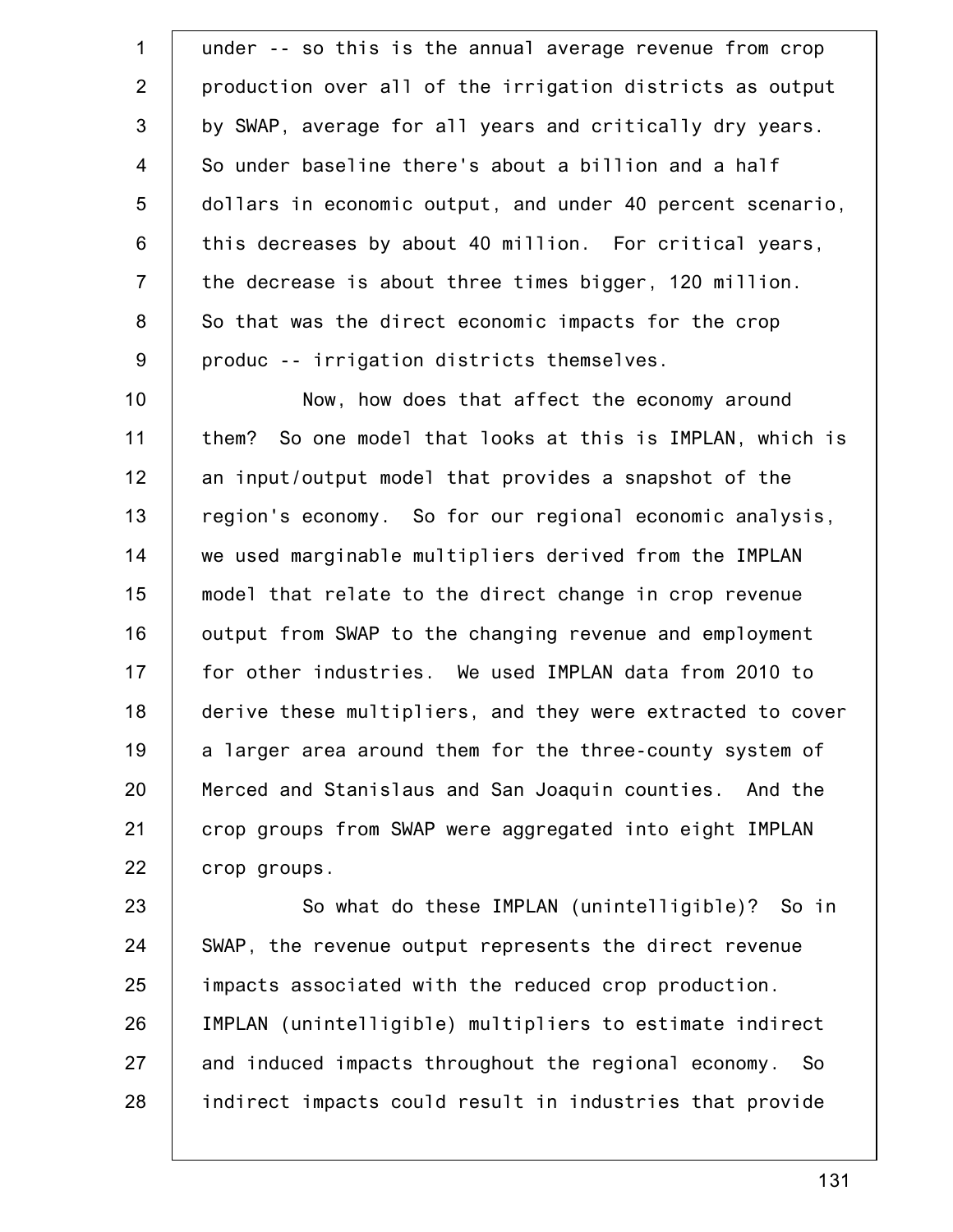1 2 3 4 inputs to the agricultural industry. So if farmers don't grow as many crops, they won't need as much fertilizer, as many pesticides, and there could be impacts in those industries.

5 6 7 8 9 10 Induced impacts could result because of changes in spending throughout the economy as labor income has changed. So farmers aren't growing as much. They don't need as much help, especially during the harvesting and the growing seasons. And then is that -- those workers may need to relocate or change their spending habits.

11 12 13 14 15 16 17 18 19 20 So some results, the direct effect produced by SWAP was the direct economic impact, the baseline (unintelligible) impact -- or economic output was about one and a half billion dollars. And with the multipliers, the induced effect is about another billion -- another billion dollars. So in total, there's \$2.6 billion output related to the economic activity in the districts. Under the 40 percent unimpaired flow objective, this decreases by about 64 million, about 2 and a half percent of that baseline value.

21 22 23 24 25 26 27 28 And then jobs. So the direct employment for the agricultural areas is about 8,000 jobs with another 10,000 jobs just related to that. And under the 40 percent unimpaired flow scenario, there's decrease of 433 jobs, about 2.3 percent. And so all of this information is contained in Chapters 11, 20, and Appendix G, which this -- these along with the agricultural economic analysis spreadsheet can be found at -- on the SED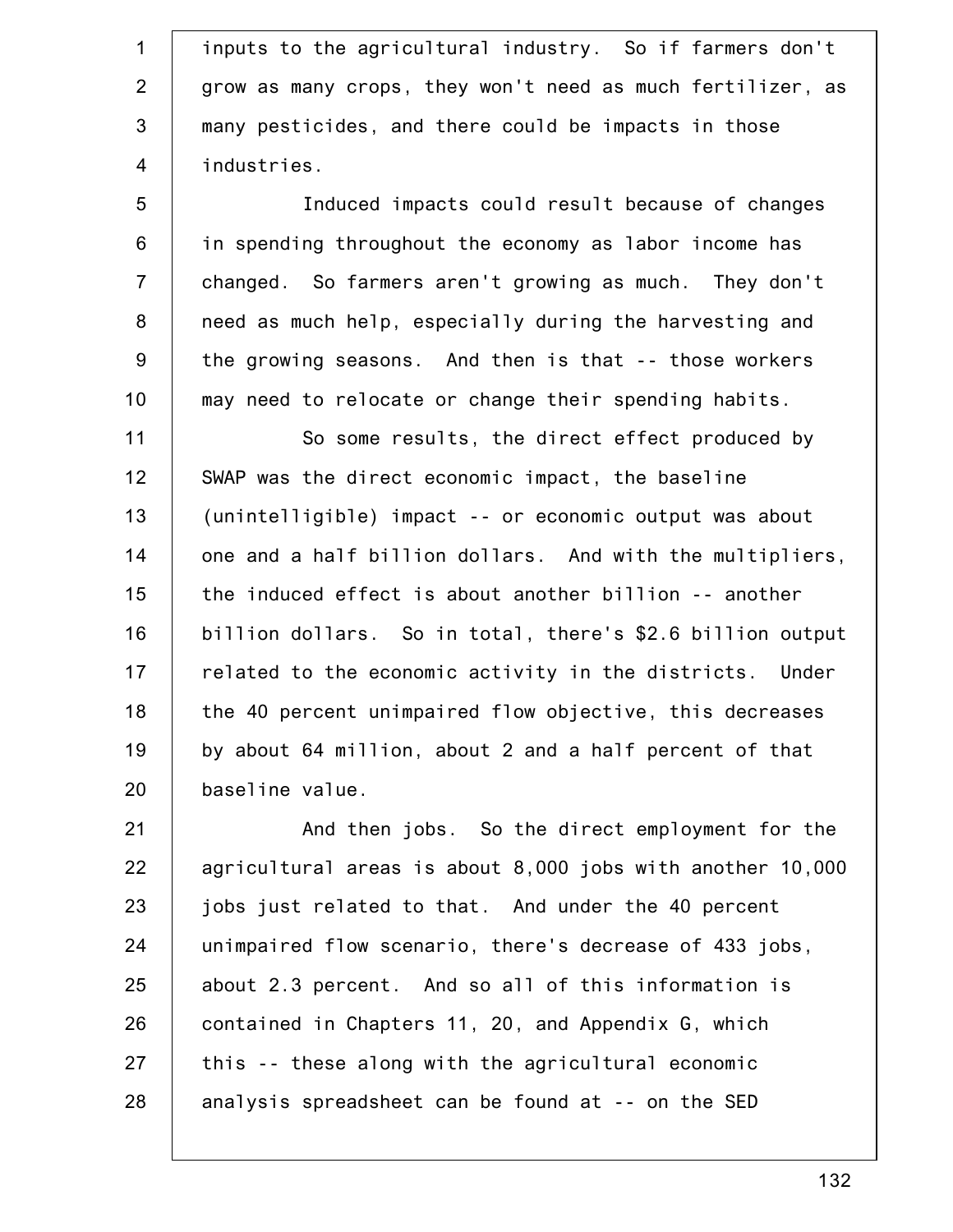1 2 3 4 5 6 7 8 9 10 11 12 13 14 15 16 17 18 19 20 21 22 23 24 25 26 27 28 website. Thank you. MR. WARD: Okay. Right on time. Thank you. MR. NELSON: Thank you. MR. WARD: May I make a request that we receive copies of these Power Points? Is that something that you can provide? You're going to leave it on that system? Okay. Great. Because then I can make it available, put it on our website. Dr. Smith? DR. SMITH: Okay. MR. WARD: I wanted to make sure Milton (unintelligible). DR. SMITH: (Unintelligible). MR. WARD: Milton O'Haire is the Stanislaus County Ag Commissioner. MR. O'HAIRE: Sorry for being late. I really messed up. MR. WARD: And Dave White -- MR. O'HAIRE: We read the schedule wrong. MR. WARD: -- Dave White to my left with the Business Alliance. Is that what it's called? MR. GROBER: And may I make a request also? Is this -- this is being -- is this being webcast or -- MR. WARD: No. MR. GROBER: But it's being recorded? MR. WARD: Yes. MR. GROBER: Can we get a recording of the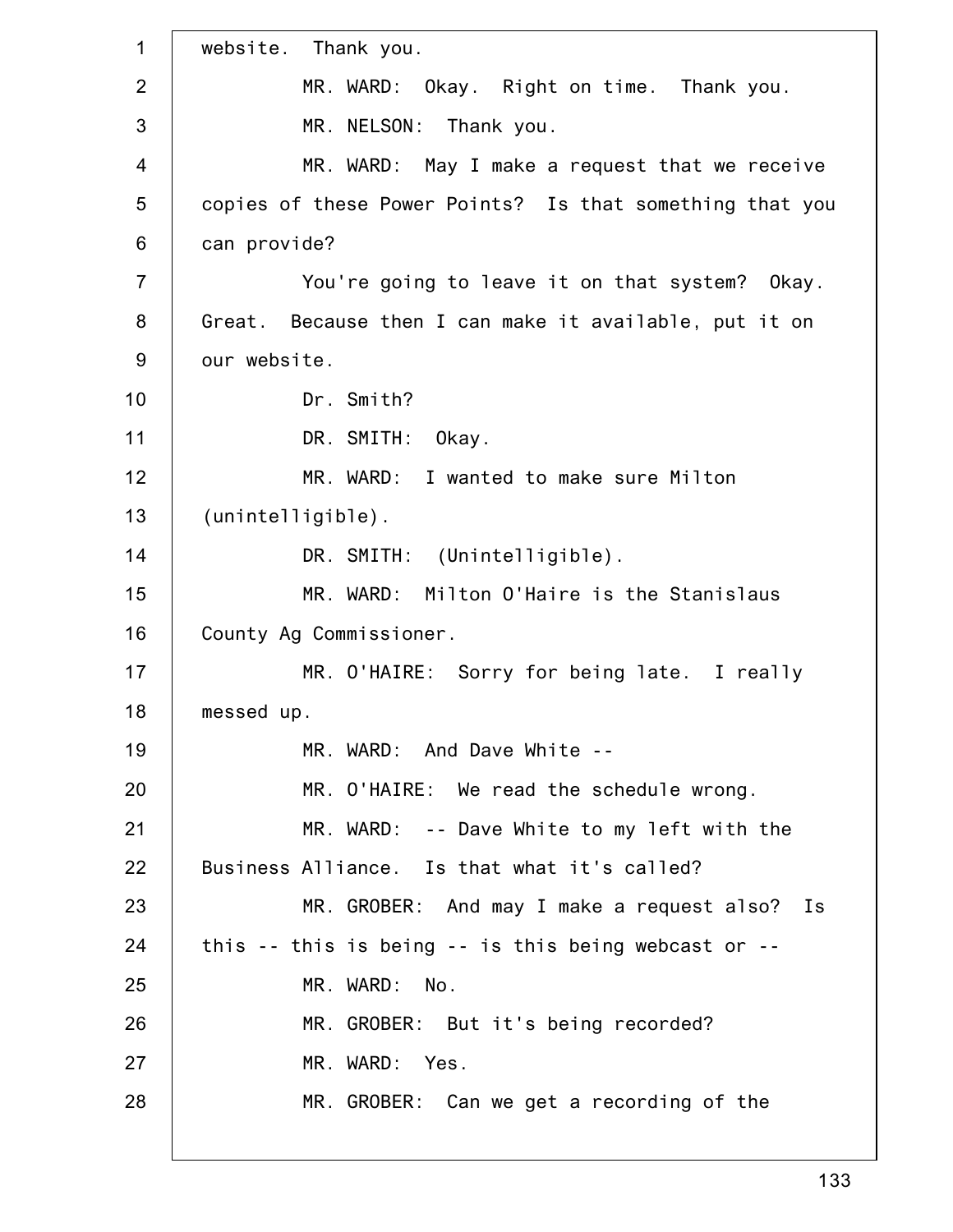| $\mathbf 1$    | meeting as well?                                           |
|----------------|------------------------------------------------------------|
| 2              | MR. BOGGS: It will be on the county's website on           |
| 3              | Monday.                                                    |
| 4              | MR. GROBER: Thank you.                                     |
| 5              | MR. WARD: I'll get you the address.                        |
| $6\phantom{1}$ | Go ahead.                                                  |
| $\overline{7}$ | DR. SMITH: Okay. Again, my name's Rod Smith.               |
| 8              | I'm president of Stratecon, Inc., and my colleague is      |
| $9\,$          | Jason Bass. We have been retained by the three counties    |
| 10             | to provide an economic study of the economic consequences  |
| 11             | of the proposed flow regime on the local economy.          |
| 12             | Jason and I were actually involved in the IID/San          |
| 13             | Diego proceedings for the State Board. I was the main      |
| 14             | economic witness for IID and Jason providing a lot of the  |
| 15             | economic input analysis at the programmatic level that     |
| 16             | looked at bookends of a deal based on fully land           |
| 17             | (unintelligible) as well as efficiency conservation. So I  |
| 18             | just want to give you all a sense. You probably don't      |
| 19             | know who I am. I just thought I'd, you know, share a       |
| 20             | little. Okay?                                              |
| 21             | What I'm going to try to do in our two sessions            |
| 22             | of this final panel is just have a dialogue with you on    |
| 23             | your thought process, our thought process, what you        |
| 24             | thought about, how did you think about it, what type of    |
| 25             | evidence did you turn to. And certainly there's a lot of   |
| 26             | unknowns here, and so how do we bracket our unknowns? In   |
| 27             | terms of themes, we'll have discussions about some applied |
| 28             | reliability, sustainability, volatility, all this for      |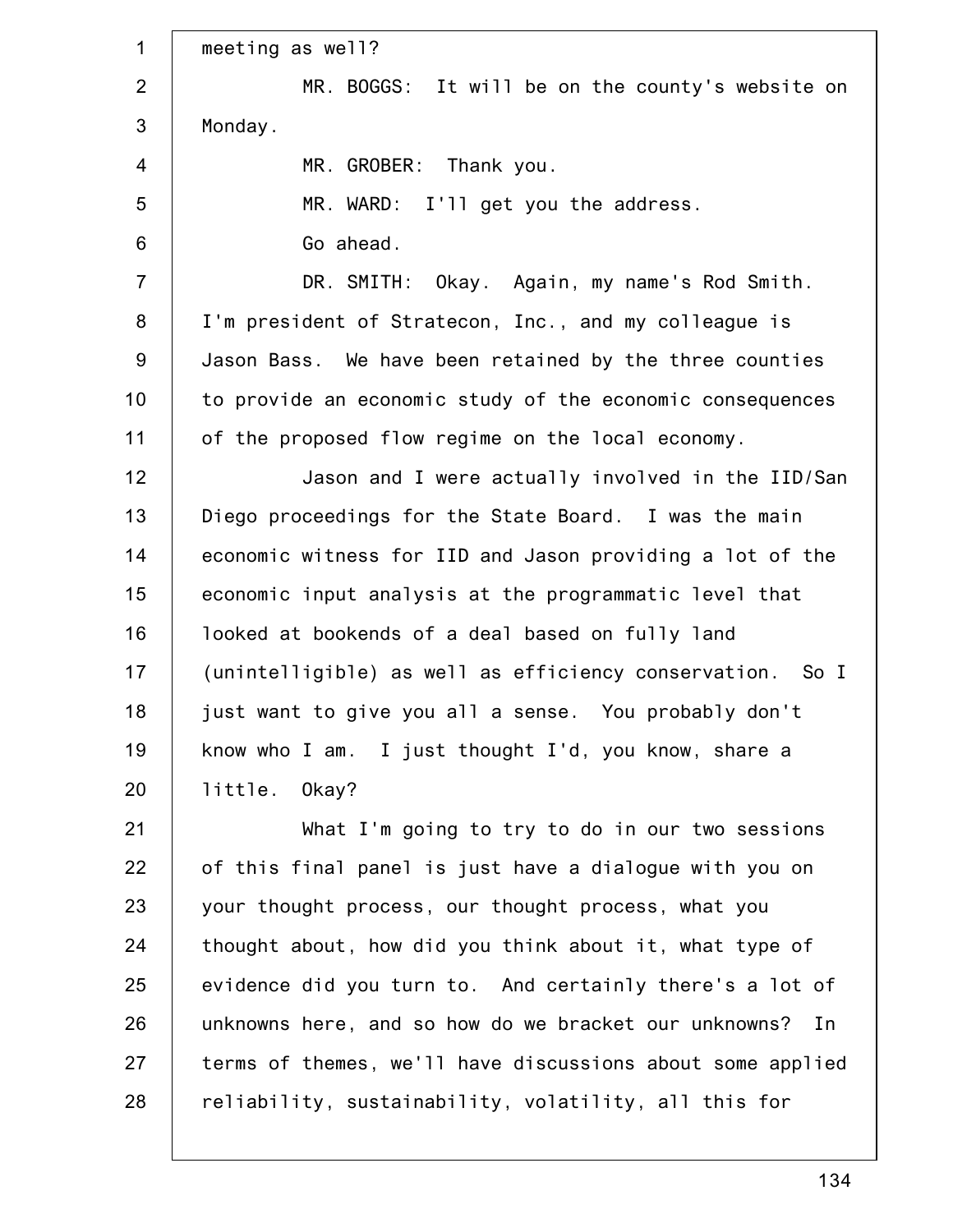1 2 3 4 5 6 7 8 9 10 11 12 the -- what it says about investment incentives. We're also going to have a discussion on the fact that there's a vertical structure to the economy which - and I do appreciate the presentation, where what you saw is you started at the farm level, you look at outputs and you look sort of below there, you know, fertilizers, employment, things of that sort. But there's also -- as you'll hear from our panel today, there's also a -- we go down the supply chain. Outputs have impacts on dairies, has impacts on feed lots. There's processing that goes on here. Some of it goes to the (unintelligible) processing that's located here.

13 14 15 16 17 18 19 And full disclosure. My stepdaughter is a regional vice president of Frito-Lay, so some of the stuff goes to Frito-Lay too. So -- so we're going to have a discussion about broadening our scope of understanding of this local economy and think through what will be the implications for how to assess as best we can best available information, best analytical techniques.

20 21 22 23 24 25 26 27 So I'm going to start with some questions. I'm going to move it around here to my panel. I will swear under oath we have not over-prepared here, so if we have some rough transitions, I hope you hang with us. The last question: Should I just be asking you as a three and then let whoever decide who wants to talk, or should I start addressing individuals? How would you like to proceed? MR. GROBER: I think you can just ask the general

28

question and we'll --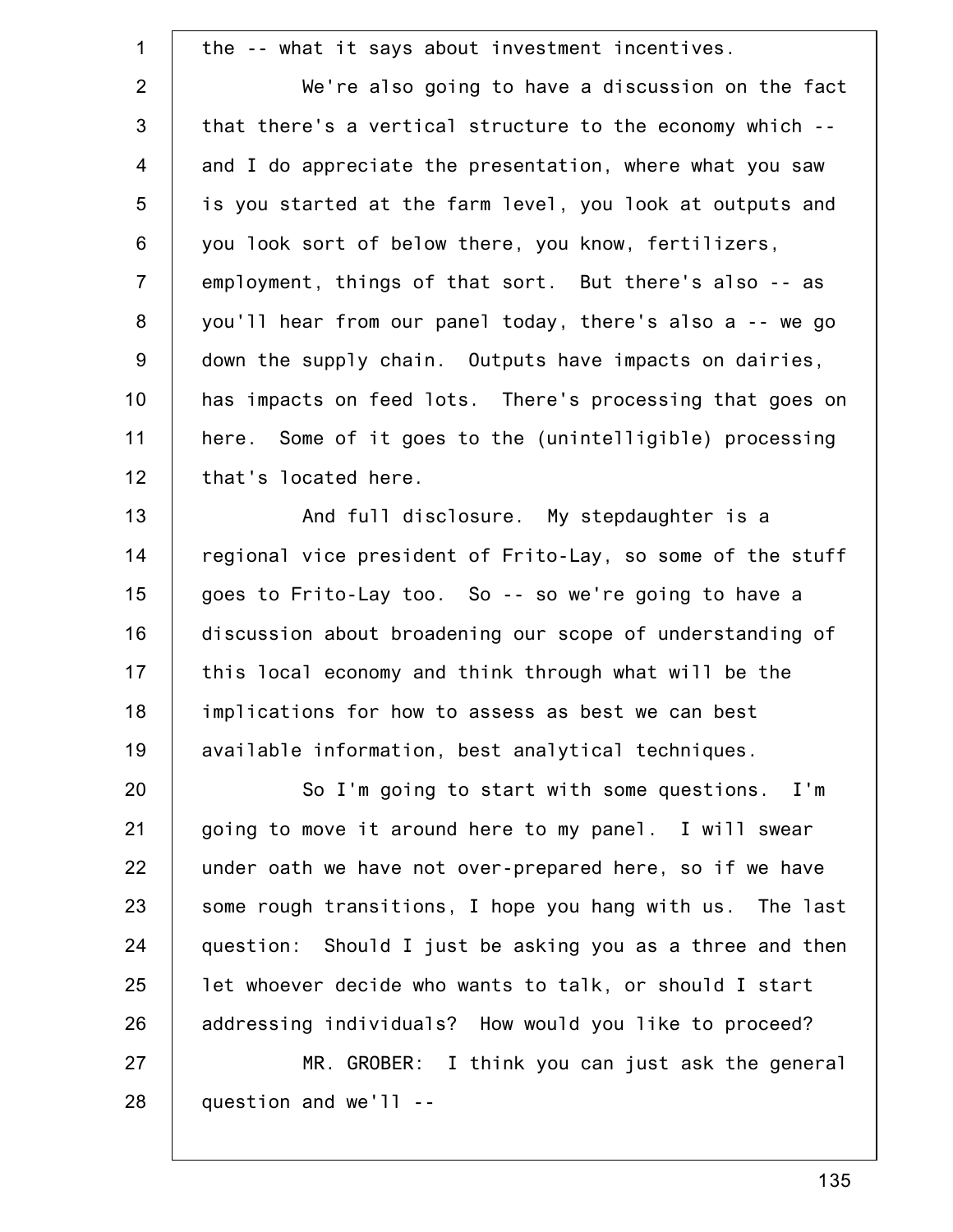1 2 3 4 5 6 7 8 9 10 11 12 13 14 15 16 17 18 19 20 21 22 23 24 25 26 27 28 DR. SMITH: I think that's the most efficient way. MR. GROBER: We're also not very rehearsed here. DR. SMITH: There you go. Well, I'm going to start with some really simple questions. Whenever Stratecon looks at any water resource situation, as we all know, supply reliability's a key concept about what a water resource is. We know reliable water supplies aren't worth as much as -- unreliable water supplies aren't worth as much as reliable water supplies. Certainly, as we'll hear later, industrial recruitment depends on supply reliability. So I'm going to start with what I think is a softball question, but I could be wrong. What is the reliability of this area's surface water supplies under the baseline? MR. GROBER: You'll have to expand on what you mean in terms of "reliability." We've shown -- and we have the time series showing how the water supply varies over time. DR. SMITH: Correct. MR. GROBER: In fact, that was one of the charts that we show. DR. SMITH: Right. MR. GROBER: We show during periods of drought, multi-year drought in particular, then there is less water available, and that's when there's been additional groundwater pumping. DR. SMITH: Yeah. Well, for example, as you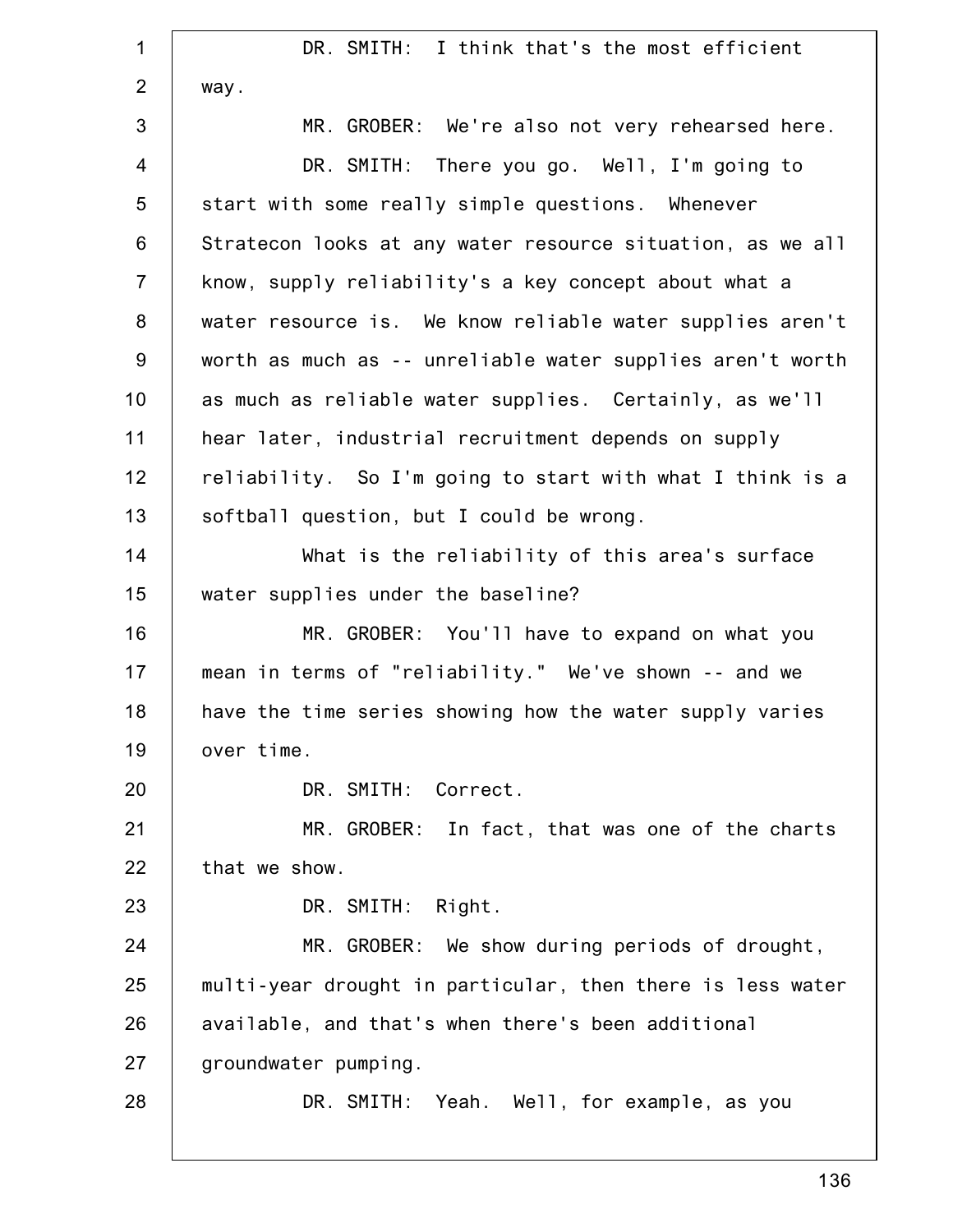1 2 3 4 5 6 7 8 9 10 11 12 13 14 15 16 17 18 19 20 21 22 23 24 25 26 27 28 know, State Water -- the Department of Water Resources puts out biannually an assessment of the delivery of the state water project. Did you gentlemen look at their definition of supply reliability, or was that just something you didn't look at? MR. GROBER: What's the purpose of the question? DR. SMITH: Purpose of the question is what's the reliability of the surface water rights under baseline conditions? MR. GROBER: The reliability of the surface water -- DR. SMITH: Rights. MR. GROBER: Rights. So now you -- DR. SMITH: Of the -- of the irrigation districts. MR. GROBER: I'm not understanding the question. DR. SMITH: Okay. Well, then why don't we move on. Sure. You don't understand the relevance of supply reliability. MR. GROBER: We showed -- we showed what the water availability has been over -- based on a model over an 82-year -- DR. SMITH: Yeah. And a very simple, straightforward calculation would be -- in fact, you used -- one could use your data to say what's the reliability of that surface water. And I guess what I'm hearing you say is you didn't do that; that's all. I just wanted to know. Because I couldn't find it and so I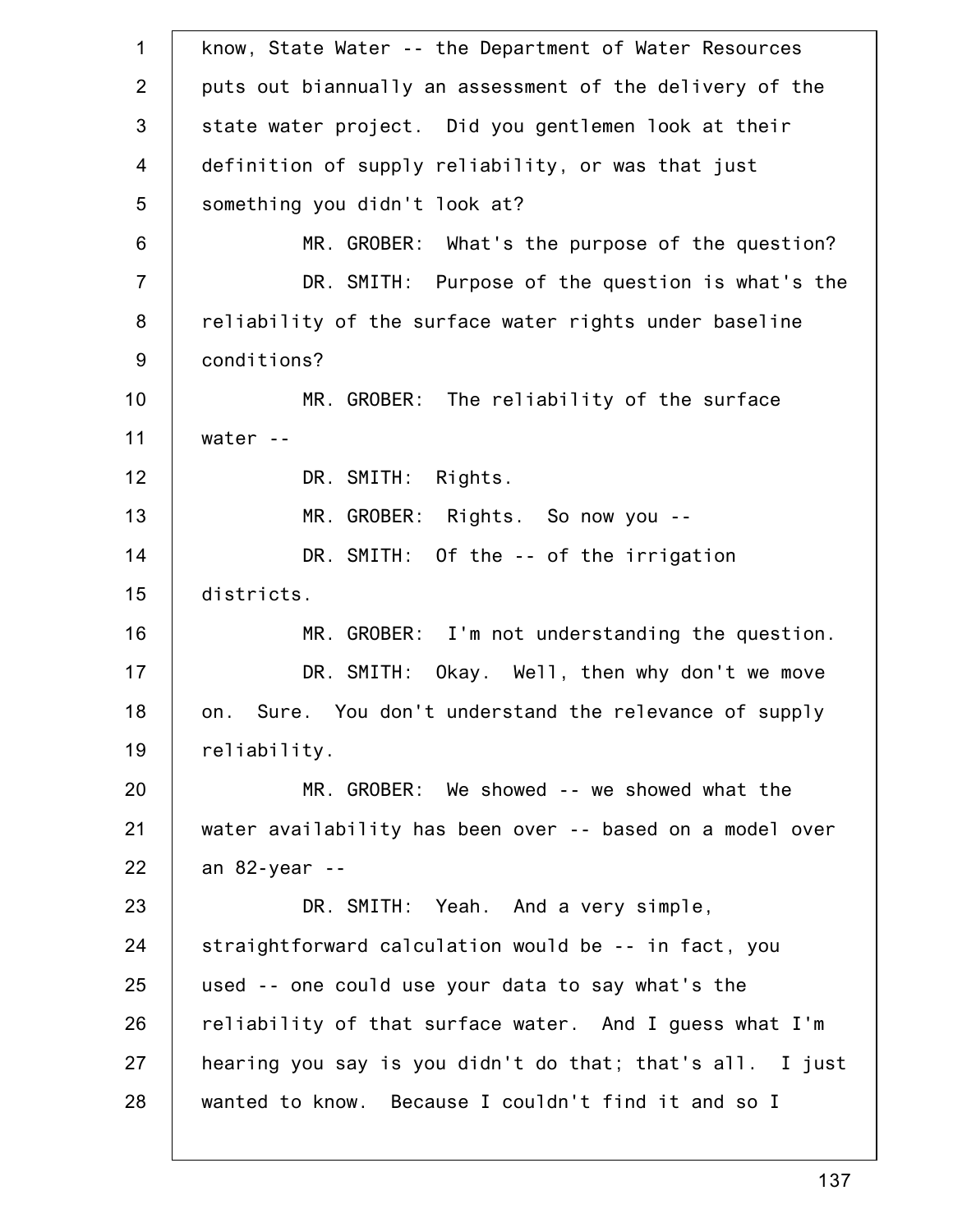1 2 3 4 5 6 7 8 9 10 11 12 13 14 15 16 17 18 19 20 21 22 23 24 25 26 27 28 didn't overlook it. Okay. Okay. Next question then, it's sort of related to your chart. You see a lot of volatility there, and certainly you've produced a chart where you show what's the average of the baseline versus the 40 percent by, you know, hydrologic conditions. And you made a really good comment this morning when you said there's volatility beyond those averages, and that gets you back to your 82-year chart. How did the volatility of that available water get considered in your analysis? MR. GROBER: And I don't recall using the "volatility" term, but I -- we show that there's a variability, and that variability is built into all of the numbers that we generate based on averages and year types. DR. SMITH: Yeah. So, in other words, you averaged. You didn't think about what the implications would be of that volatility. Is that what -- I think that's what I'm hearing you say. MR. GROBER: I don't think I said that. I think we presented the information in terms of both averages and also in terms of year types, but I guess you're looking for something more. DR. SMITH: Okay. So you did nothing more. Got it. Okay. That's good. I think that's the purpose. We're trying to understand what you did and your thought process. So thus far, mission accomplished. I want to pick up now -- and I know some of our panelists can't stay here for the full time. As I said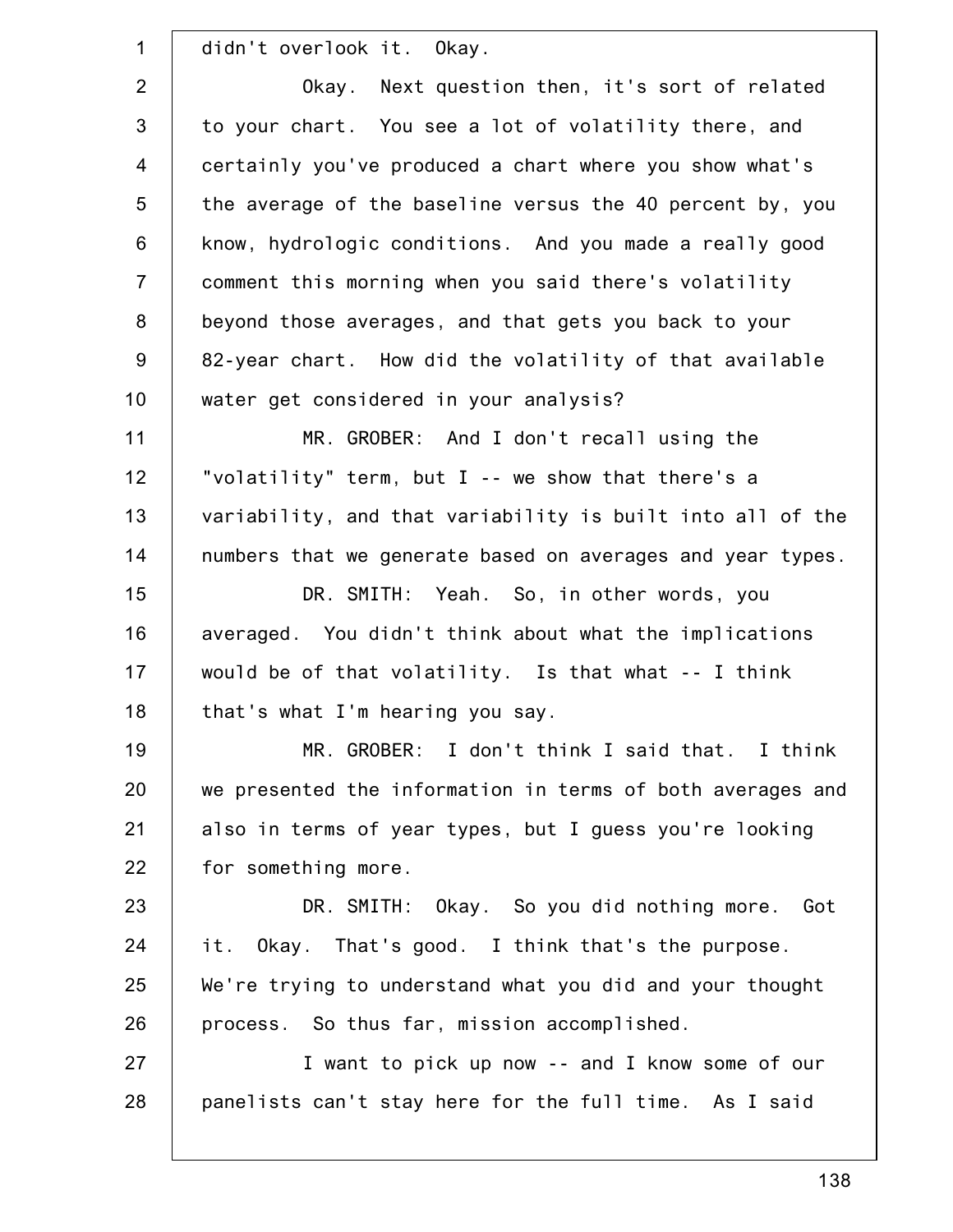| $\mathbf 1$    | earlier, there's a vertical structure to this economy.     |
|----------------|------------------------------------------------------------|
| $\overline{2}$ | It's at the farm level and it goes down to who they, you   |
| 3              | know, purchase from, but there's also a flow up into the   |
| 4              | dairies, into the feed lots, into the food processing.     |
| 5              | If I may call on the ag commissioner maybe to              |
| $\,6$          | opine on the relevant importance of this element of the ag |
| $\overline{7}$ | economy.                                                   |
| $\bf 8$        | MR. O'HAIRE: Oh, yeah, sure. As we know,                   |
| 9              | there's a basic farm-gate value, you know, for all these   |
| 10             | counties here, and there's a huge supply chain that        |
| 11             | affects that. There's a multiplying factor. For            |
| 12             | instance, in our county, eight out of the ten top          |
| 13             | manufacturers are ag based. 38 percent of the jobs in our  |
| 14             | county are either direct ag or ag related, and those are   |
| 15             | studies that have been done by the UC -- we've sort of     |
| 16             | done our own little anecdotal little studies here and      |
| 17             | actually confirmed that. So there's -- I mean there's a    |
| 18             | multitude of jobs that are tied to that. And that doesn't  |
| 19             | even affect -- that doesn't even count for, for instance,  |
| 20             | those that directly work in the ag field, when they go     |
| 21             | down to the local Wal-Mart or Macy's or the car wash and   |
| 22             | spend money. That doesn't even account for that money.     |
| 23             | So, you know, how much -- how much is that taken           |
| 24             | into effect as far as economic impact? And I guess         |
| 25             | that's the $-$ that's just part of it. I guess I've got    |
| 26             | some other questions on top of that, but --                |
| 27             | DR. SMITH: Yeah, I think, if I may, I think what           |
| 28             | it is, I think, if I heard you correctly, what you're      |
|                |                                                            |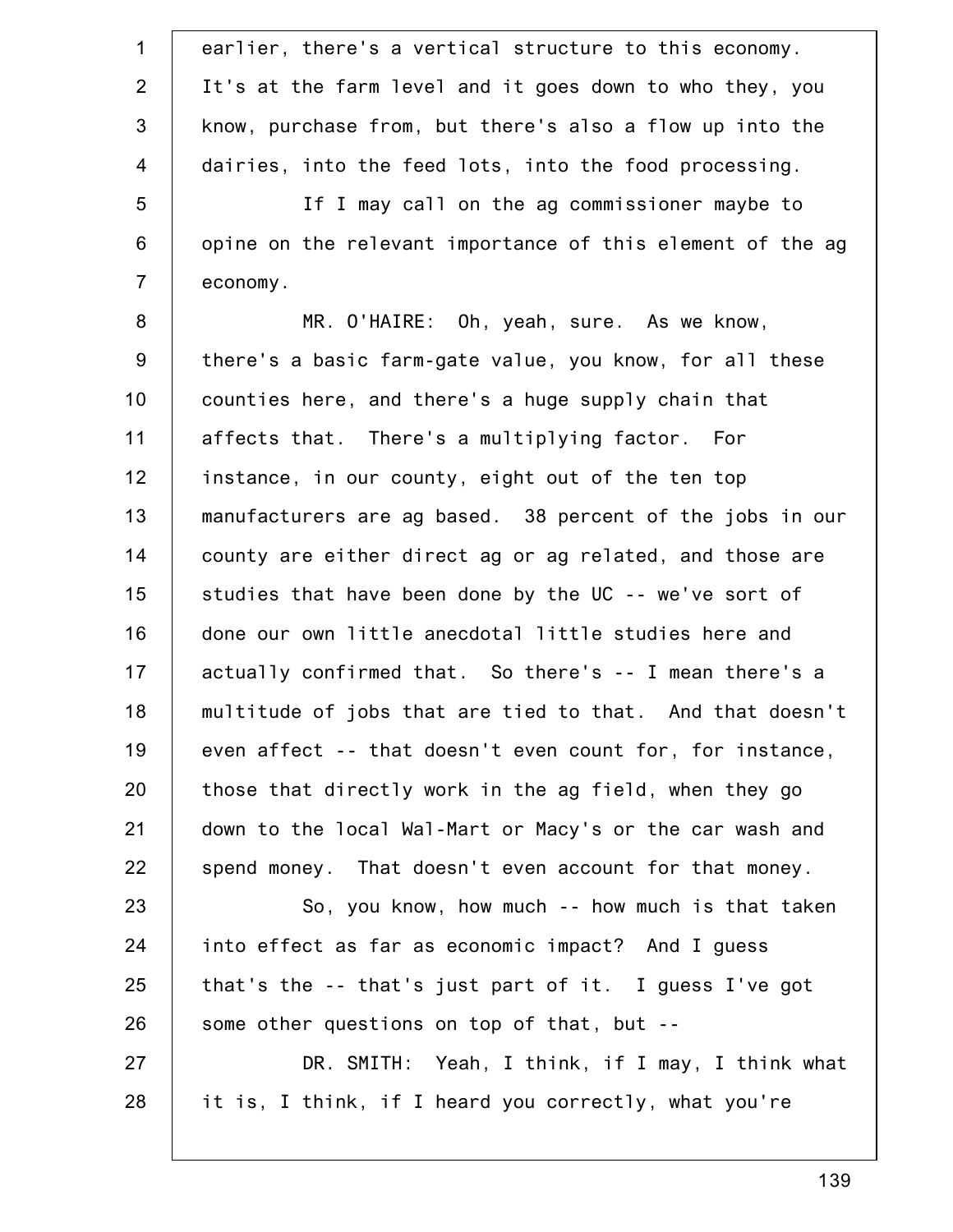| $\mathbf 1$     | saying is like the tomato processors, Frito-Lay, things    |
|-----------------|------------------------------------------------------------|
| 2               | that are downstream from the focus --                      |
| 3               | MR. O'HAIRE: Yeah, Foster Farms.                           |
| $\overline{4}$  | DR. SMITH: -- of their study are ultimately                |
| $5\phantom{.0}$ | linked back to what is produced at the farm field. Is      |
| 6               | that what you're saying?                                   |
| $\overline{7}$  | MR. O'HAIRE: For sure, yeah. There's many, many            |
| 8               | components: manufacturing, equipment, you know, services,  |
| $9\,$           | advisory services. You know, it just is a multitude of     |
| 10              | other entities that are directly tied to agriculture. And  |
| 11              | I know I said like 38 percent of the jobs are in all       |
| 12              | three -- it's like 37, actually, all three counties, are   |
| 13              | tied to agriculture. So, you know, any -- it's going to    |
| 14              | be a huge ripple effect through the -- every job, you      |
| 15              | know.                                                      |
| 16              | So one of the things I wanted to -- maybe this             |
| 17              | will give you a little -- maybe just give you an idea of   |
| 18              | what I'm thinking about. When you look at the amount of    |
| 19              | acres that we produce, just in Stanislaus County, if you   |
| 20              | take our harvested acres and you look at the number of     |
| 21              | jobs that are directly or indirectly tied to agriculture,  |
| 22              | every ten acres -- roughly every ten acres supports a job. |
| 23              | Now, may -- that, you know, depends on what ten            |
| 24              | acres you're taking out, you know, whether it's almonds or |
| 25              | peaches or apricots or whatever. But basically every ten   |
| 26              | acres represents a job, so -- and this one page, you --    |
| 27              | this one page in there talks about 23 acres -- 23,000      |
| 28              | acres going -- being fallowed and only affecting I think   |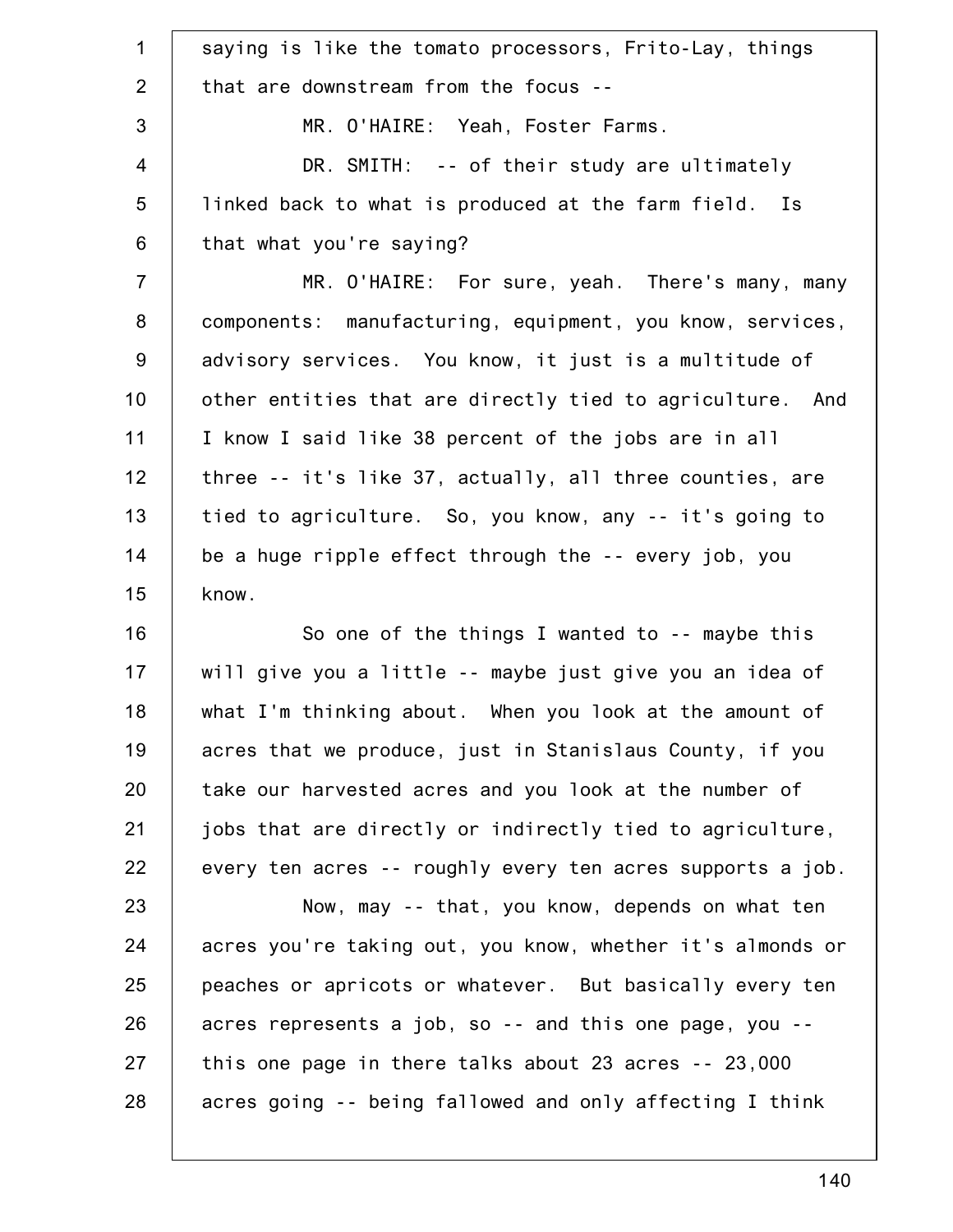| $\mathbf 1$    | it's 400 and -- you have it right here, 433 jobs. And      |
|----------------|------------------------------------------------------------|
| 2              | that doesn't really add up to me. As I'm looking at that   |
| $\mathfrak{S}$ | going, wow, how would it only be 433 jobs? And you're      |
| $\overline{4}$ | going to, you know, possibly fallow 23,000 acres and just  |
| 5              | rough statistics is every ten acres equals a job. Doesn't  |
| $\,6$          | even come close, so --                                     |
| $\overline{7}$ | DR. SMITH: Maybe one way of thinking about it is           |
| 8              | it's, again, as I said -- as I said up in (unintelligible) |
| $9\,$          | go back (unintelligible), they said -- and this is the     |
| 10             | logic. You start -- and this is not a critic. You do       |
| 11             | have to start with the impacts on the farm. There's no     |
| 12             | doubt about that.                                          |
| 13             | MR. O'HAIRE: Sure.                                         |
| 14             | DR. SMITH: And by looking at what goes down                |
| 15             | below the farm in terms of the employers, the farm         |
| 16             | services, the farm advisors, and that's what IMPLAN is     |
| 17             | taking care of. But we also have to understand that        |
| 18             | within this community, impacts on the farm have flow of    |
| 19             | inputs up -- or downstream, if you will, the vertical      |
| 20             | structure and -- so it's possible that one way to          |
| 21             | reconcile the difference between your understanding of how |
| 22             | your economy works and their estimates may be that they    |
| 23             | didn't trace the downstream impacts.                       |
| 24             | MR. O'HAIRE: Yeah, that's the question.                    |
| 25             | DR. SMITH: Right, yeah. It's just a question,              |
| 26             | and we can't answer -- I think we're here today to talk    |
| 27             | about questions anyway, if you have a response.            |
| 28             | MR. WEGGE: Sure. Let me address that. First of             |
|                |                                                            |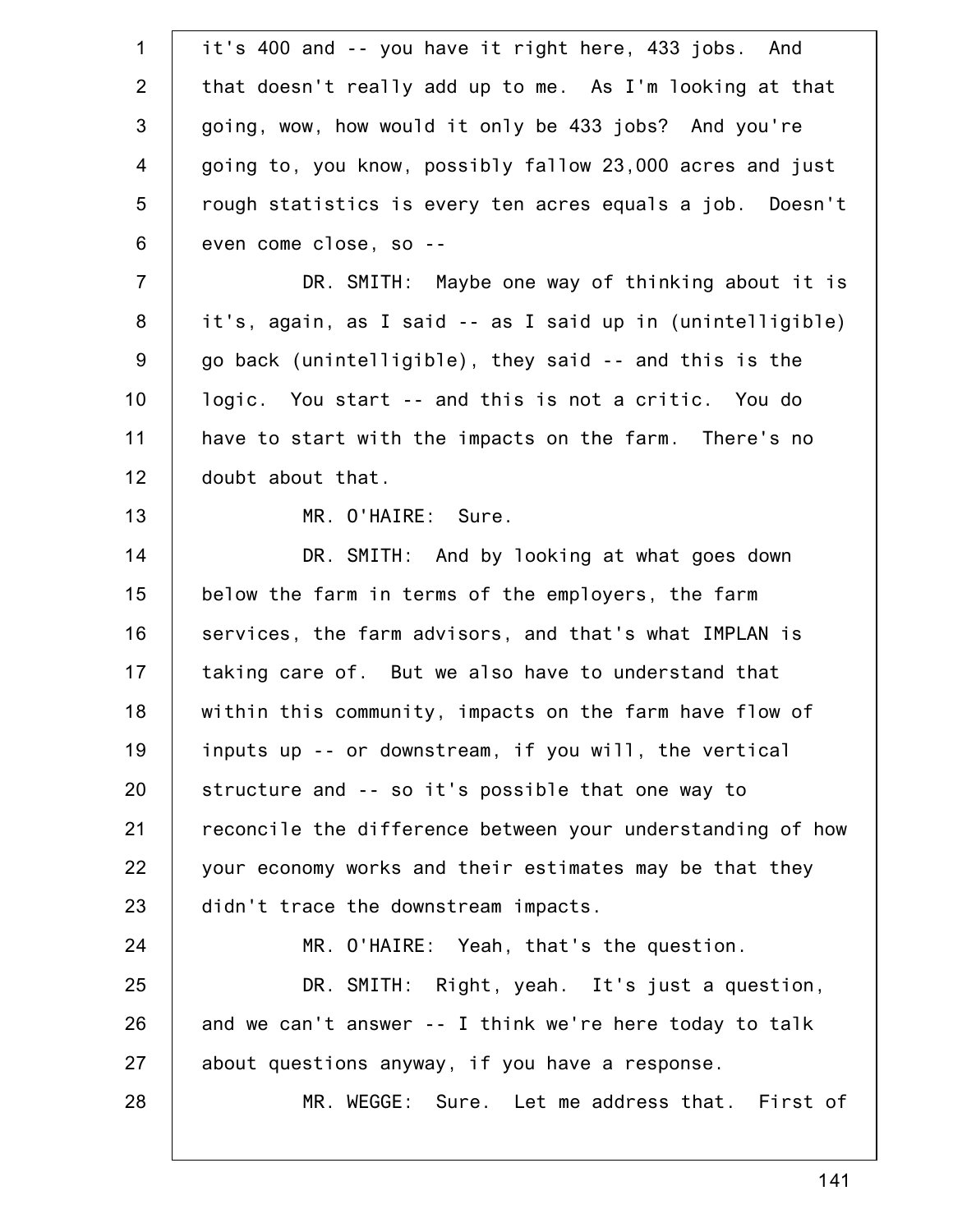| all, to the commissioner's point about the averages, you   |
|------------------------------------------------------------|
| know, I think you said ten acres support one job, or eight |
| acres, something to that effect.                           |
| MR. O'HAIRE: Around ten. It's just a                       |
| calculation I pulled up just looking at online data and    |
| from UC studies and looking at our crop report.            |
| MR. WEGGE: Well, as you pointed out, that is an            |
| average, and clearly if we're talking about almonds as     |
| opposed to alfalfa, there's a big difference there. And,   |
| you know, what -- what we found in our analysis based on   |
| optimizing farmer operation is what -- what would go out   |
| first as far as out of production would be the lower value |
| crops. So, you know, the relationship between the 400      |
| jobs and the number of acres wouldn't, you know, hold true |
| if you're looking at, you know, just the lower value       |
| crops. So I just wanted to point -- point that out.        |
| MR. BASS: Might I jump in? Did you consider,               |
| though, the impacts of the loss of production of those     |
| lower value crops, though, on downstream activities?       |
| Dairies, for example, use a lot of hay, corn silage,       |
| et cetera, which are fundamental parts of the local        |
| economy. Was there any consideration for those downstream  |
| effects?                                                   |
| MR. WEGGE: Absolutely there was. I think that's            |
| a different question, the forward linkages, downstream     |
| effects from what the commissioner was mentioning. But we  |
| did look at the effects on down -- forward linkages,       |
| effects on dairies and on cattle growers, on other         |
|                                                            |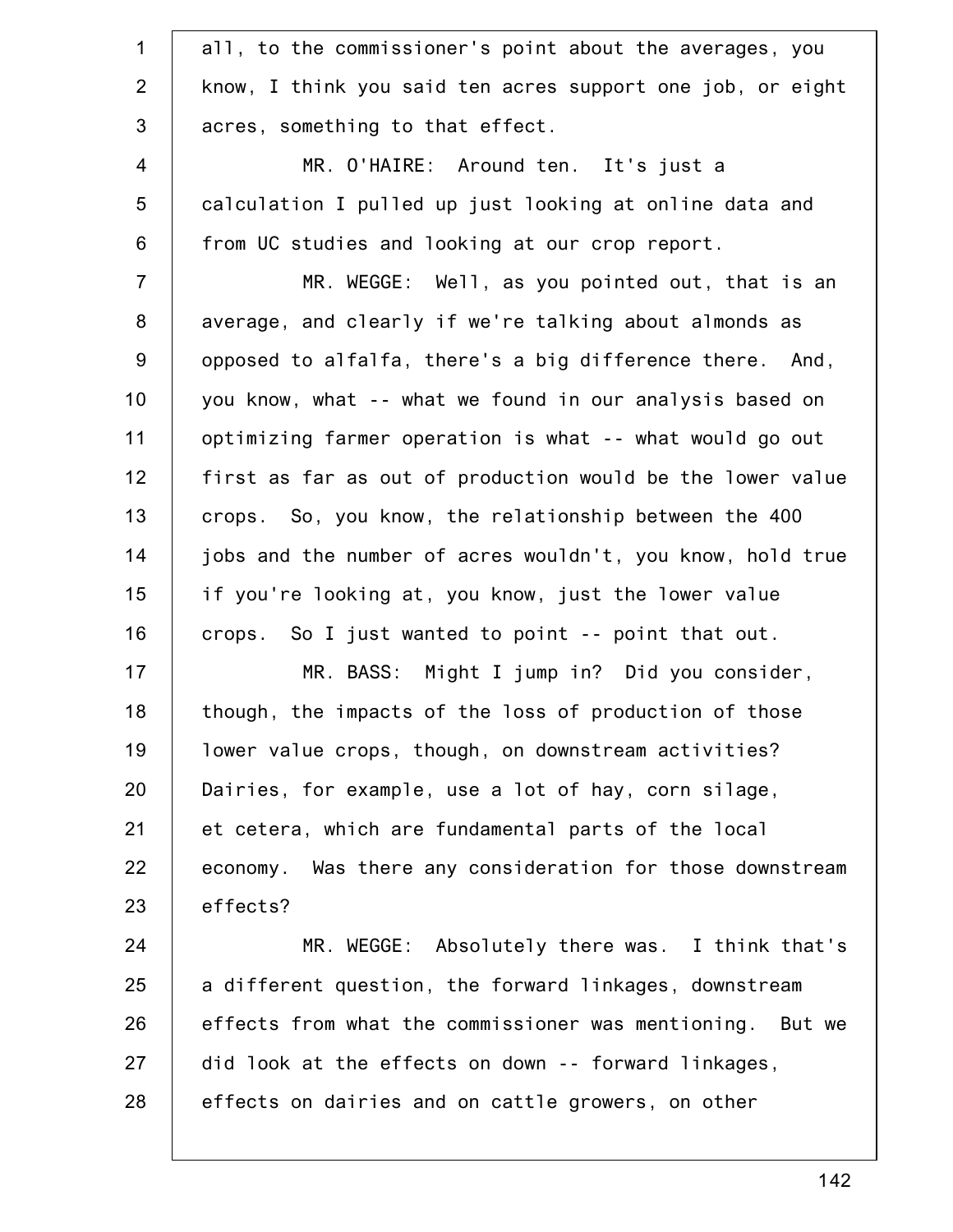| $\mathbf 1$    | processors. It was our feeling that -- and I think you     |
|----------------|------------------------------------------------------------|
| $\overline{2}$ | would concur with this -- IMPLAN is, as most input/output  |
| 3              | models, is not designed to look at forward linkages.       |
| $\overline{4}$ | Now, it can be used for that and data from IMPLAN          |
| 5              | can be used for that, but it's not a model designed to     |
| 6              | look at forward linkages. So with that limitation, we      |
| $\overline{7}$ | tried to work with the information that we had. And,       |
| 8              | absolutely, we looked at effects both on dairies and other |
| $9\,$          | processors.                                                |
| 10             | DR. SMITH: Where is that information discussed             |
| 11             | in the documents? I'm talking specifically on the forward  |
| 12             | linkage issue.                                             |
| 13             | MR. WEGGE: It is described in both Chapter 20              |
| 14             | and in Appendix G. And I think Chapter 11. Yes.            |
| 15             | DR. SMITH: Now you confused me, even though I'm            |
| 16             | very familiar with forward linkages and IMPLAN.            |
| 17             | MR. WEGGE: Okay.                                           |
| 18             | DR. SMITH: You pointed out that the                        |
| 19             | off-the-shelf IMPLAN model does not do forward linkages,   |
| 20             | and then you said that you addressed forward linkages.     |
| 21             | MR. WEGGE:<br>Yes.                                         |
| 22             | DR. SMITH: So you, therefore, must have taken              |
| 23             | the off-the-shelf IMPLAN model and adapted it. And where   |
| 24             | in the document do you discuss how that was done?          |
| 25             | MR. WEGGE: We didn't do that.                              |
| 26             | DR. SMITH: $0$ kay. That's what I --                       |
| 27             | MR. WEGGE: We took information from IMPLAN, as             |
| 28             | well as information from other sources, and looked at the  |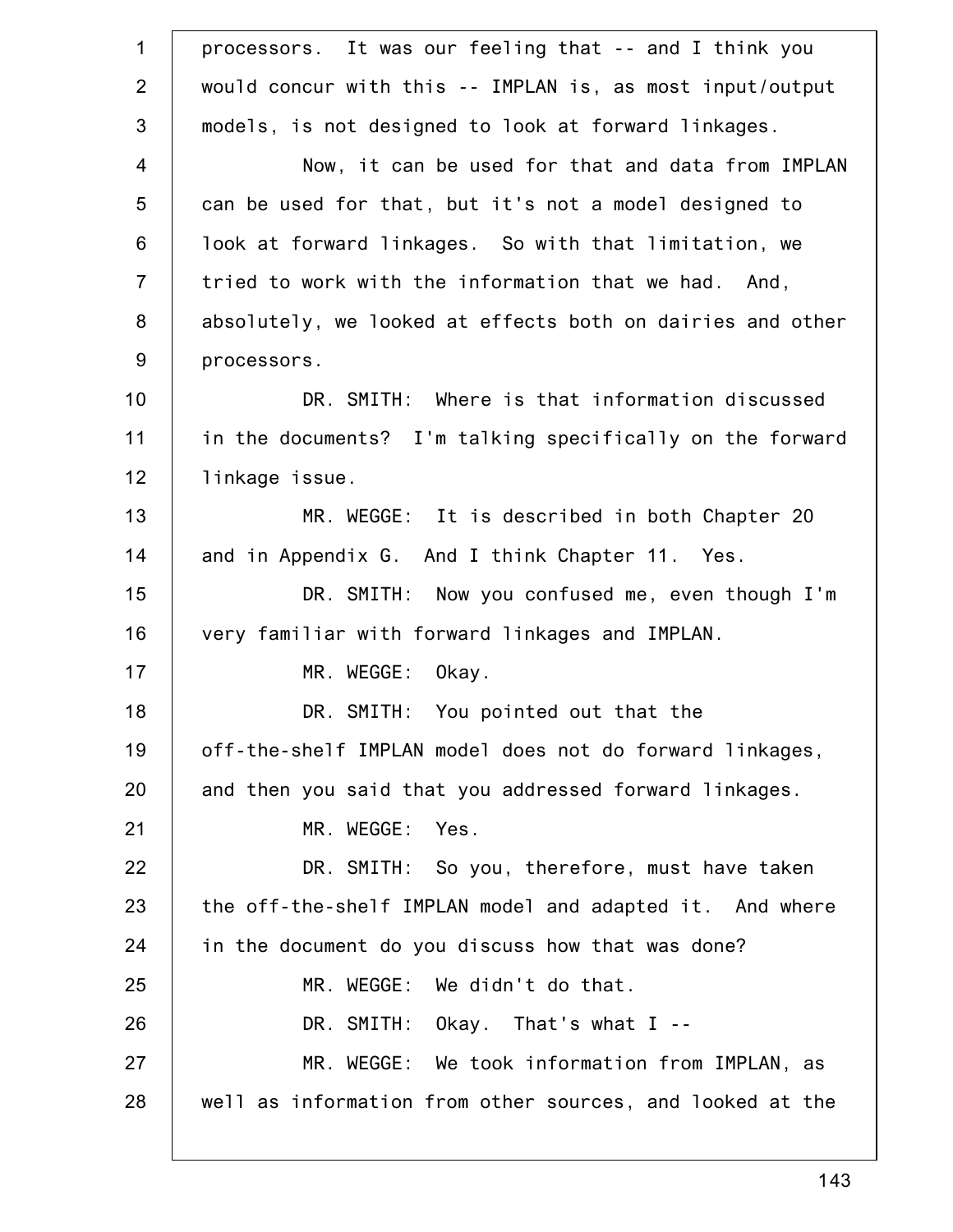1 2 3 4 5 6 7 8 9 10 11 12 13 14 15 16 17 18 19 20 21 22 23 24 25 26 27 28 relationship between production of alfalfa and other grains to the dairies and other processors. DR. SMITH: And all that information is in the documents you cited? MR. WEGGE: Yes. DR. SMITH: Okay. We'll double-check. That's fine. Just want to be sure we don't have to look elsewhere, that's all. Appreciate -- MR. GROBER: And I just want to point out we should continue this conversation as well when we have the other workshops on the 5th and the 12th. The other economist that we had working on this and working with IMPLAN was unavailable today, is out of the country. So that will be helpful to have that. DR. SMITH: Yeah. MR. GROBER: Continue the conversation. DR. SMITH: Yeah, that would be. MR. GROBER: And in the meantime, also, if you have any -- any other comments and observations, to bring those forward. DR. SMITH: You'll be getting them. Today. We're starting. As you say, it's start of a dialogue, and I think it's a productive dialogue. And I forgot to say what I wanted to say. I appreciate this forum. This is a great opportunity, rather than just people reading documents and writing studies, you know. It's sort of good to have some dialogue, just as I found in my career it's good to get out of your office and get out on the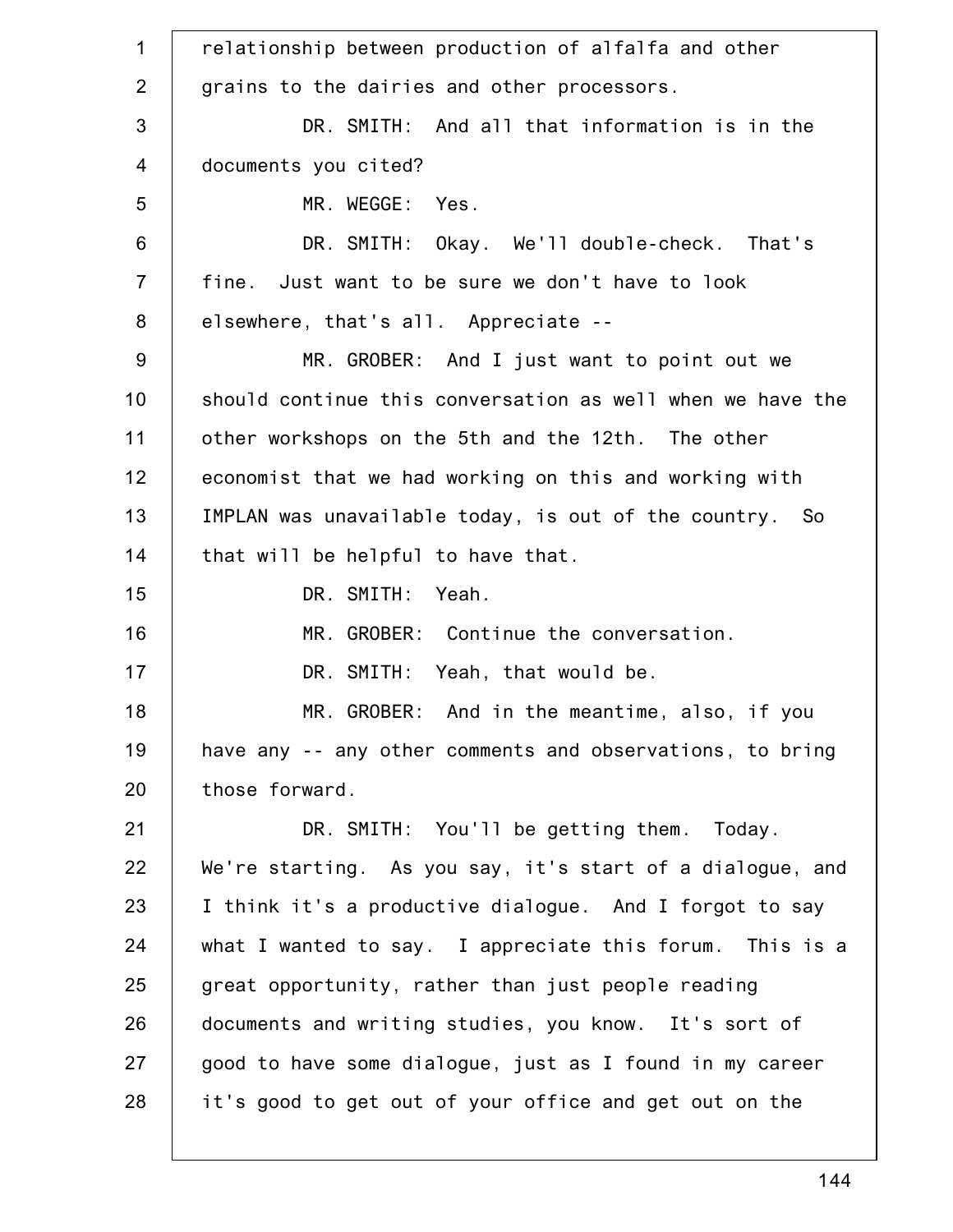| $\mathbf{1}$   | ground and on the road too. So that's also good. So it's   |
|----------------|------------------------------------------------------------|
| $\overline{2}$ | great that we're out of our offices today.                 |
| 3              | Let's see. I'm going to go to Mark because I               |
| $\overline{4}$ | know you have to move because you are doing economic       |
| 5              | development in Merced. And I would like you -- I want to   |
| 6              | pick up on what -- the implications of volatility in terms |
| $\overline{7}$ | of the availability of be it silage, tomatoes, corn, or    |
| 8              | whatnot does to the food processors and other -- other     |
| 9              | downstream business use you have already recruited and     |
| 10             | what would happen if instead of a relative -- as was       |
| 11             | testified earlier today, this area has done a great job of |
| 12             | managing and developing resources so they have a           |
| 13             | relatively stable supply situation. Yeah, they get         |
| 14             | critical years; they backstop with groundwater. You have   |
| 15             | a relatively stable situation. What happens if -- if on    |
| 16             | annual basis things start jumping around a lot?            |
| 17             | MR. HENDRICKSON: Well, first of all, thank you             |
| 18             | for the question and thank you for each of you being here  |
| 19             | today. I think generally speaking -- and Dave can          |
| 20             | certainly speak to this as well as I can from a Stanislaus |
| 21             | County perspective -- one of the greatest challenges we    |
| 22             | have here in the State of California is obviously trying   |
| 23             | to recruit people this direction.                          |
| 24             | Unfortunately, California, due to either urban             |
| 25             | legend or myth has got a pretty bad rap. As being a place  |
| 26             | that creates jobs just happens to be the states of         |
| 27             | Arizona, Nevada, Texas, and everywhere else. The reality   |
| 28             | is is, you know, the volatility that you spoke to in terms |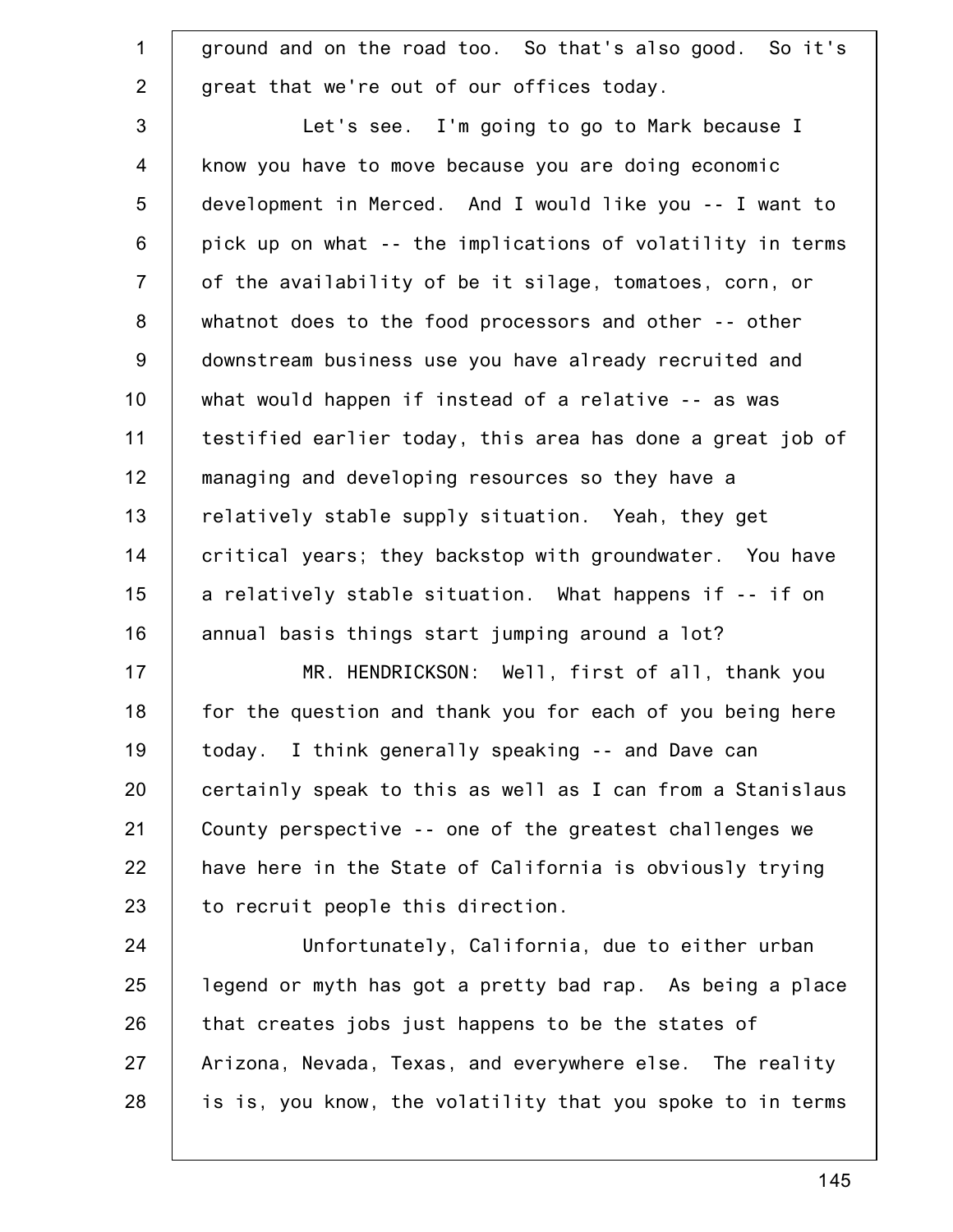1 2 3 4 of the fluctuations, in terms of availability is absolutely going to discourage, you know, companies from which are either here and wish to grow or trying to attract new industry this direction.

5 6 7 8 9 10 11 12 13 14 15 You know, any time that we in the economic development world are trying to recruit somebody to this region, to our respective counties, it's really imperative that we are able to share with them, you know, a clear picture as to what they should expect. And so I think to really address the -- to address the question from just one single perspective, I think it's vitally important that we figure out some creative way here as a part of this to give some certainty to businesses that we've brought here and who were expecting to have a certain amount of available water to meet their needs.

16 17 18 19 20 21 22 23 But then, you know, also as a part of what we're trying to do when we've got, you know, regional economies that have, you know, double-digit unemployment most times of the year, what can we do to provide some comfort to those that we're trying to recruit as well at a time when, you know, obviously, you know, the San Joaquin Valley's economic recovery is quite a bit slower than most of the economies around the state?

24 25 26 27 28 So I guess if there was, you know, a question that I would pose is to what degree can you provide some comment as to what comfort can we provide folks that are either here that are, you know, looking to grow or expand their business or what can -- what can you help us with in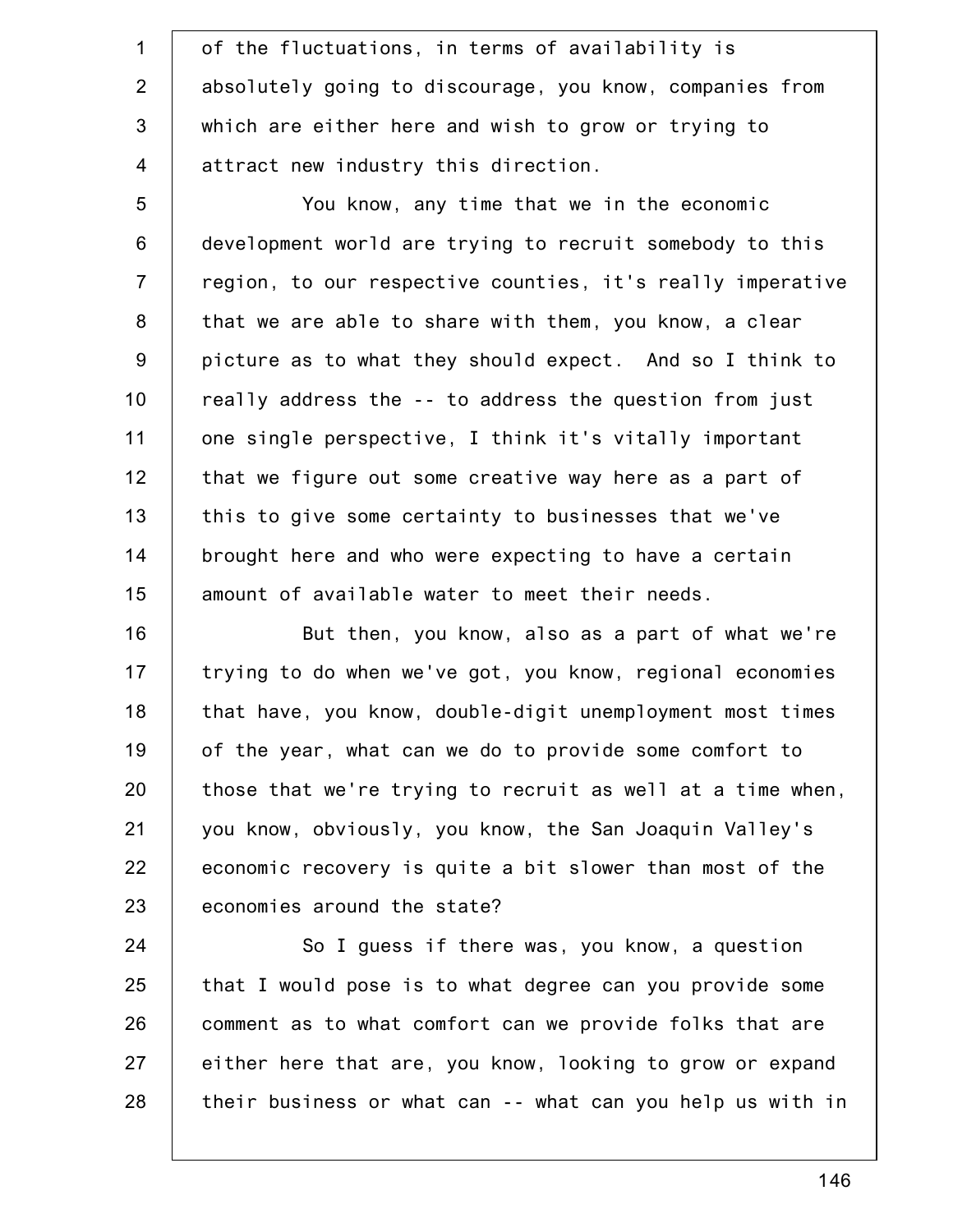| $\mathbf 1$    | terms of information that we could provide, you know,      |
|----------------|------------------------------------------------------------|
| 2              | people outside the state looking to grow a business here?  |
| 3              | What would you encourage us to tell them?                  |
| 4              | MR. GROBER: It doesn't sound like a technical              |
| 5              | question --                                                |
| $6\phantom{1}$ | MR. HENDRICKSON: Not at all.                               |
| $\overline{7}$ | $MR. GROBER: -- to how we've done our analysis,$           |
| 8              | so I think that's best a policy question or comment to     |
| 9              | make before the board. But the answer we'll provide, and   |
| 10             | I think this kind of speaks to perhaps the theme of some   |
| 11             | of what you're discussing here, is if you're suggesting -- |
| 12             | and tell me if I'm inferring too much. You're suggesting   |
| 13             | that when you see that choppy water supply now because you |
| 14             | have times when you can't meet the demand because the      |
| 15             | supply is constrained by the more variable hydrology more  |
| 16             | often, another way of looking at that -- we didn't look at |
| 17             | that. Another way of looking at that would be, well, just  |
| 18             | have -- actually have cuts that occur that are in all      |
| 19             | years so you don't have the same level of agricultural     |
| 20             | development in all years, I guess would be another way of  |
| 21             | looking at it. And perhaps that's going to be the nature   |
| 22             | of some of your comments that you make.                    |
| 23             | So that would be another way of saying, well, you          |
| 24             | can have -- if you're going to try to keep the reservoirs  |
| 25             | fuller to maintain a certain reliability of water, that's  |
| 26             | different from that patchiness that's seen there. I think  |
| 27             | that would be an excellent comment to make and also an     |
| 28             | excellent comment to make and say how that would change    |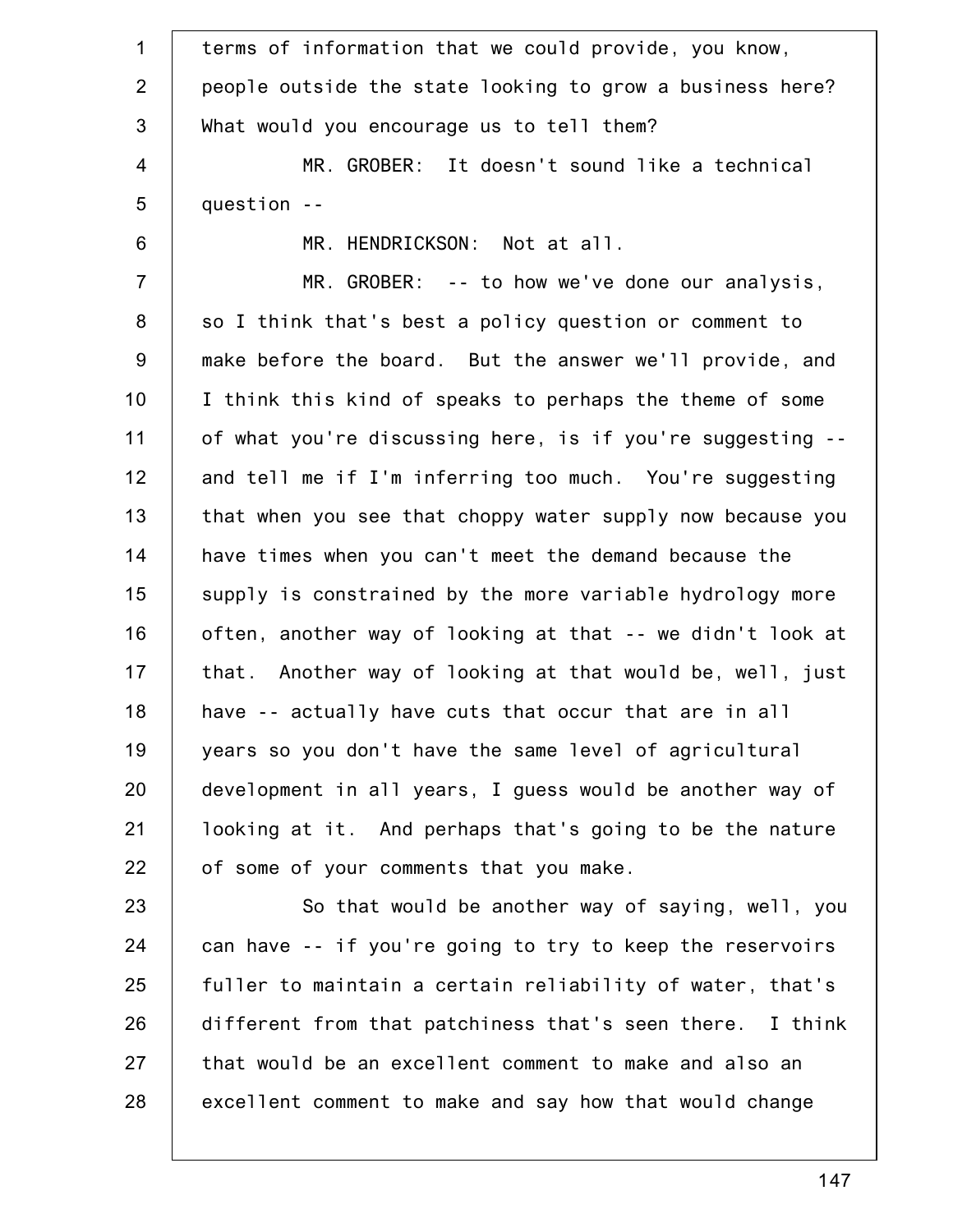| 1              | the economics of the situation. Because we've looked at    |
|----------------|------------------------------------------------------------|
| $\overline{2}$ | it one way, but there's, you know, maybe other ways to     |
| $\mathfrak{S}$ | look at it.                                                |
| 4              | DR. SMITH: Yeah, I appreciate that.                        |
| 5              | But go ahead.                                              |
| 6              | MR. BASS: Yeah, I'd like to interject on that              |
| $\overline{7}$ | because it seems like built into your answer with that is  |
| 8              | this presumption that we can go from here and impose sort  |
| 9              | of an artificial lower level to keep stability and to      |
| 10             | avoid this sort of dramatic up-and-down curve that we're   |
| 11             | looking at.                                                |
| 12             | But fundamentally what you're saying is you're             |
| 13             | going to shift the water supply situation lower. That's    |
| 14             | what's going to happen. And the analysis you've done is    |
| 15             | to look at everything on a year-by-year basis. To say,     |
| 16             | okay, in year 2 -- in 1937 here's what the hydrologic year |
| 17             | was. Let's impose all these assumptions on that year in    |
| 18             | terms of what would have happened in terms of surface      |
| 19             | water supply availability, what would have therefore       |
| 20             | happened in terms of groundwater response, what would      |
| 21             | happen in terms of fallowing in that year. And you do      |
| 22             | that year by year and show, yes, a sort of up-and-down     |
| 23             | curve of impacts, and then you take some averages and      |
| 24             | present that, 2 and a half unemployment as a result on     |
| 25             | average. We can dig into the document and find that        |
| 26             | there's at some point 7, 8 percent loss of jobs in peak    |
| 27             | critical dry years.                                        |
| 28             | From my perspective, the problem with that and/or          |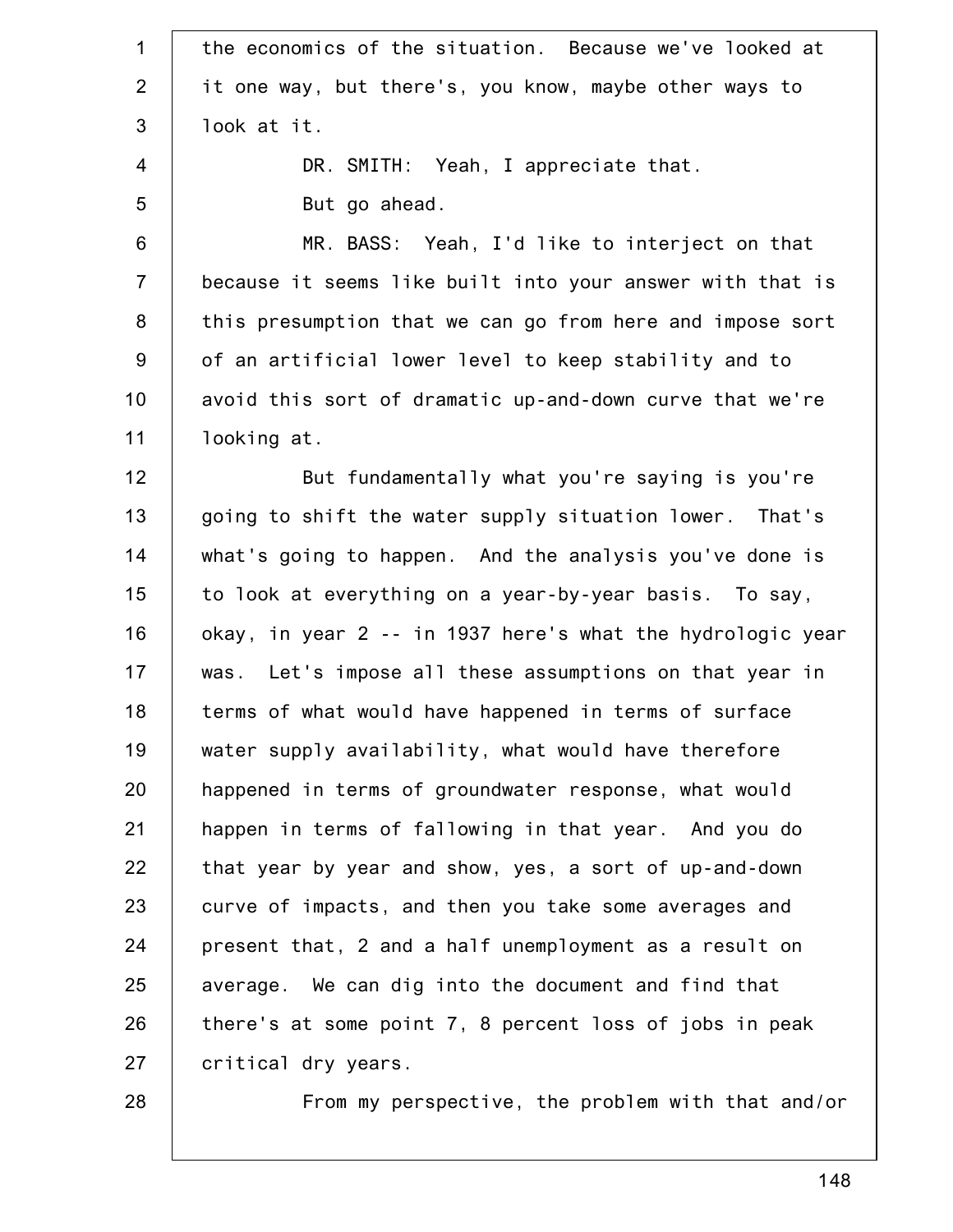1 2 3 4 5 6 7 8 the oversight, and I want to know if you look on this - this is my question. Did you take on the issue of that sort of lack of reliability, as we call it, or variability in your water supply that you would expect going forward as a result of SED implementation? The long-term effects of regional perception of the economic stability in this region, the long-term water supply situation, it changes drastically.

9 10 11 12 13 14 15 16 17 18 19 20 21 22 23 And what you have now is you have an economy which relies significantly on dairies, on food processors who have investigated hundreds of millions of dollars in infrastructure. You also have thousands -- tens of thousands of acres of tree crops which are permanent crops, significant investment in those assets. So you have an economy which is built on a significant amount of infrastructure and farm development infrastructure and development investment, yet now you're taking away the very reason that those investments occurred. You're saying, well, you used to have this water supply situation, a reliable surface supply that even in bad years we still got most of that water. And that was the world. That was the --

DR. SMITH: Baseline.

24 25 MR. BASS: -- the baseline, the context in which all of this development occurred.

26 27 28 You have population growth. You have job creation, et cetera. Now what you're saying is we're going to take away that reliable water supply, a big chunk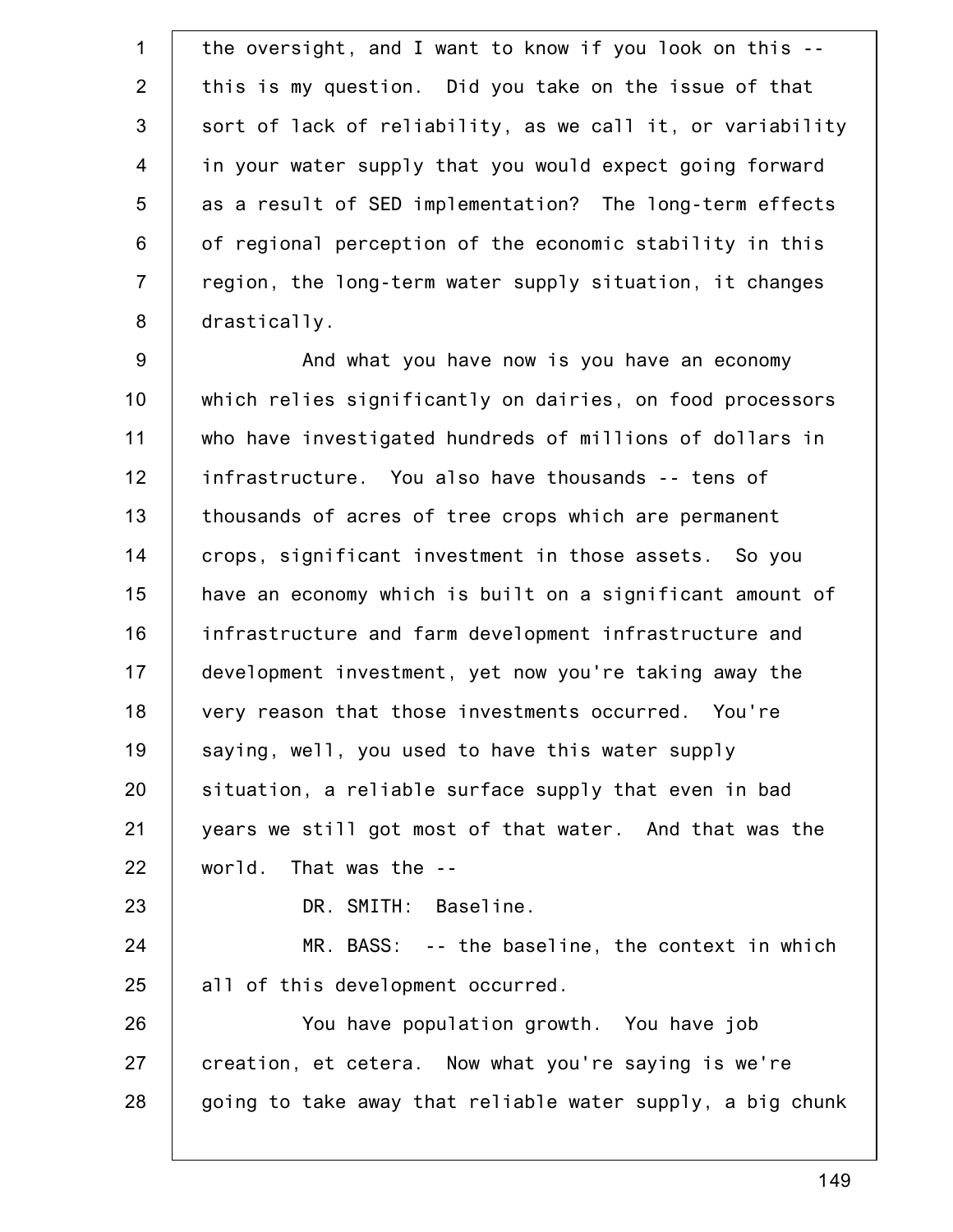1 2 3 4 5 6 7 of it. Yes, we can do things to try to smooth it by holding water back and trying to manage it, and we're going to replace it as best we can with what is really an unreliable groundwater supply that's faced with significant issues already declining, declining water quality, all of the issues that have been brought up today.

8 9 10 11 12 13 14 15 16 17 18 So how are you going to try to reconcile that longer-term or bigger-picture question? We can talk all day long with IMPLAN and each year, oh, okay, ten more jobs, ten less jobs, et cetera, but the bigger picture of what this does to the structure of the regional economy, I don't see anywhere that that's considered. And I want to know, are you going to consider it? Did you consider it? You know, because everything I'm hearing in talking to people in the community, listening to these gentlemen is about our economy is built on this water supply. And now you're taking it away. What are we going to do?

19 20 21 22 23 24 25 And you're saying, well, we'll just pump more groundwater. Well, groundwater is not the solution necessarily because of reliability, quality issues, et cetera. And even there we have SGMA coming, which it doesn't sound like that was necessarily addressed. So what is really the analysis that you can do to sort of give some comfort maybe to what -- all these values?

26 27 28 I mean people have invested a lot of money in this economy and relied on this for many years, and now you're saying: We're going to take it away.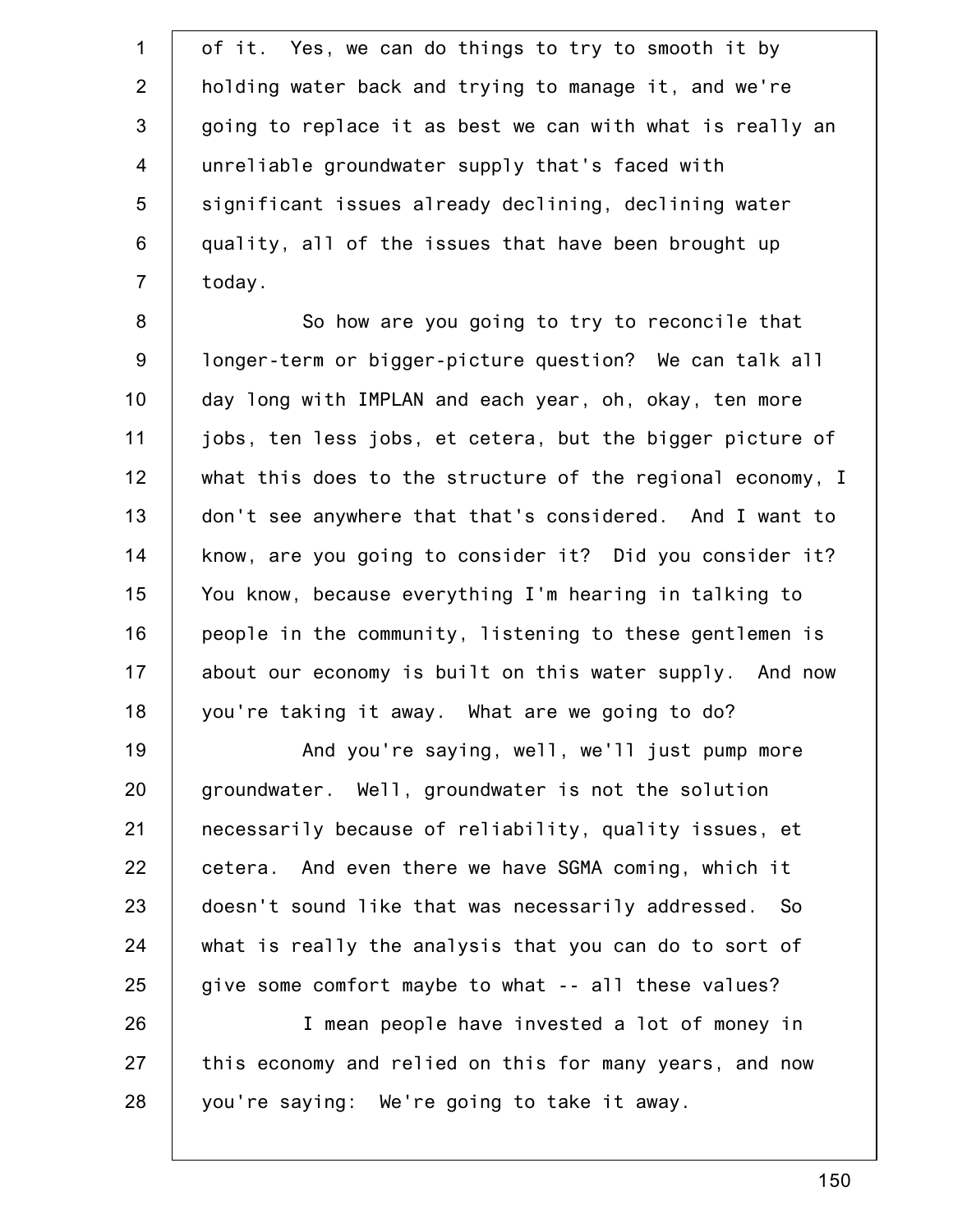| $\mathbf{1}$     | DR. SMITH: (Unintelligible) let's defer any                |
|------------------|------------------------------------------------------------|
| 2                | discussion of groundwater, not because we're not going to  |
| 3                | get to it, but we get to that later. So (unintelligible)   |
| $\overline{4}$   | take the remaining part of Jason's question for now.       |
| 5                | MR. GROBER: Sure. Well, I mean, we're                      |
| $6\,$            | presenting -- and this is great to have this conversation  |
| $\overline{7}$   | and look forward to getting more comments. We presented    |
| 8                | one way of looking at this. You know, he's not in the      |
| $\boldsymbol{9}$ | room, but I always hear in my head, you know, working with |
| 10               | Dr. Jay Lund says, "All models are wrong; some are         |
| 11               | useful." This -- you know, you look at water -- you know,  |
| 12               | the initial water supply. Then you run it through          |
| 13               | groundwater, and then you're running it through economics. |
| 14               | There's -- you know, it's the dismal science. There's a    |
| 15               | lot of things, a lot of assumptions that one needs to      |
| 16               | make. I hear your point now about, you know, reliability   |
| 17               | and, you know, what's the -- is there a new equilibrium or |
| 18               | perhaps something, if you will. Well, this is just         |
| 19               | imposing this -- this new constraint in terms of limited   |
| 20               | surface water availability and looking at it one way, what |
| 21               | would be the economic effect.                              |
| 22               | I'm hearing that a lot of work has gone into why           |
| 23               | you think the answer might not be wrong -- might not be    |
| 24               | correct and --                                             |
| 25               | DR. SMITH: Yeah.                                           |
| 26               | $MR. GROBER: -- you will have alternatives, and I$         |
| 27               | think you should provide that because there is probably    |
| 28               | other ways that you can look at it. But one here is we've  |
|                  |                                                            |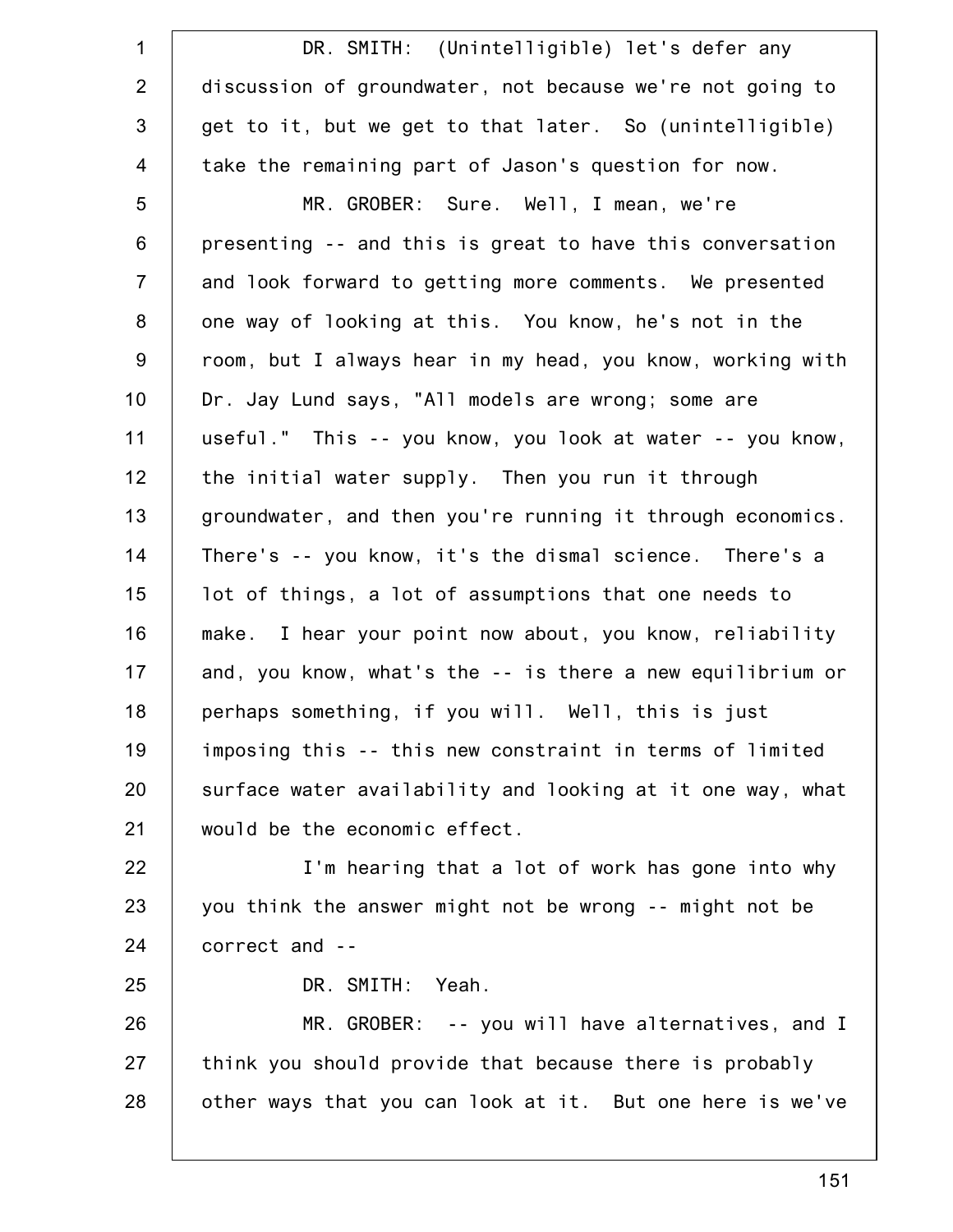1 2 3 4 5 6 7 8 9 10 11 12 13 14 15 16 17 18 19 20 21 22 23 24 25 26 27 28 just kind of tracked the variability that already occurs and how the system responds to it, and now we're imposing greater variability -- DR. SMITH: Right. MR. GROBER: -- and how that -- the system may respond to it. And I think I'm hearing in your comments -- DR. SMITH: Right. MR. GROBER: -- that it would do something else then again, and that's -- please -- DR. SMITH: And I want you to take this because I'm going to finish to the end of our session with your fundamental question you posed this morning: What could you do differently and better? We'll have some ideas to share at that time. But I do appreciate you understanding now why we raised the reliability question. And maybe to put the tie on the bow on this part of the subject matter, you're looking -- your analysis looks as into -- year by year independently and averaging by water year type or whatever, but says that that is, you know, the way you're looking at it and that is the way you looked at it. The whole issue we want you to think about at -- from a purpose of analysis is think about what the reliability and volatility implications are from an investment perspective. I think that's -- I think that's -- MR. BASS: And a value perspective. DR. SMITH: And from a valuation of economic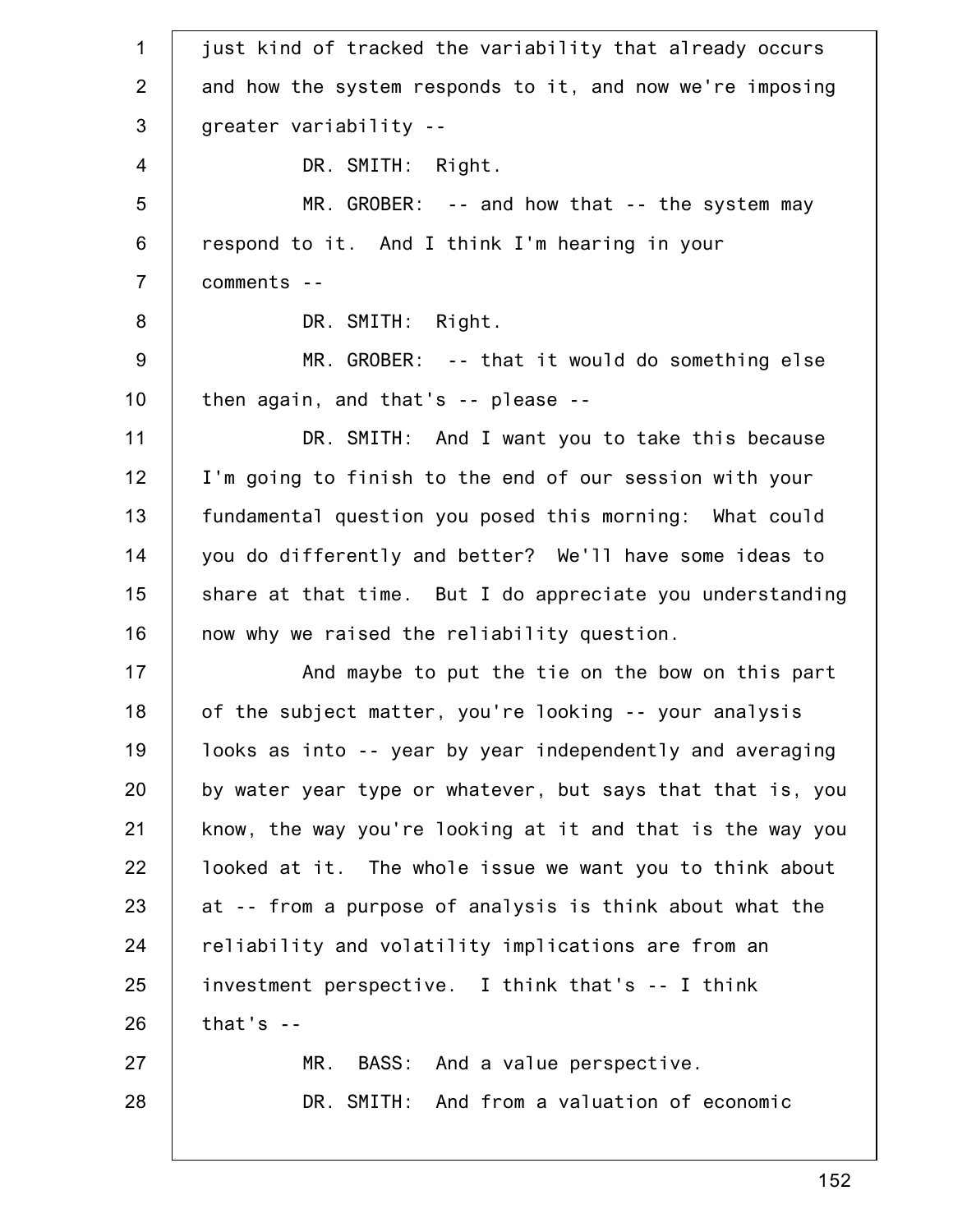| $\mathbf{1}$   | impact. I would think that is -- would be possibly the     |
|----------------|------------------------------------------------------------|
| $\overline{2}$ | take-away. I know the commissioner wants to add            |
| 3              | something.                                                 |
| 4              | MR. O'HAIRE: Yeah, I just wanted to -- that you            |
| 5              | guys are hitting on it, but, you know, it's the -- it's    |
| 6              | the reliability of water for the growers, you know. When   |
| $\overline{7}$ | they go into -- they go in and they're going to invest and |
| 8              | they're going to get loans for this property to farm,      |
| 9              | that's going to be -- that's going to be very important    |
| 10             | that they have a reliable source of water. And what        |
| 11             | you're doing to the system is making it less reliable.     |
| 12             | So have you studied what that is going to do all           |
| 13             | the way down to the grower level when they get ready to go |
| 14             | in and try to get money to expand or to purchase property  |
| 15             | or to farm and now they have a -- maybe a not-so-much      |
| 16             | reliable water source? Has that been evaluated?            |
| 17             | MR. GROBER: And your question is in terms of               |
| 18             | long term --                                               |
| 19             | MR. O'HAIRE: Long term, right. They make                   |
| 20             | long-term investments. They don't make, you know, a        |
| 21             | one-year investment. They're looking at it for, you know,  |
| 22             | generations. So what is that -- what's the economic        |
| 23             | impact there?                                              |
| 24             | MR. GROBER: Any -- any responses? Thoughts?                |
| 25             | MR. WEGGE: I can take a crack at that. We                  |
| 26             | didn't look at that issue of how this would affect         |
| 27             | investment over a long period of time. I think, you know,  |
| 28             | there -- it's a very difficult question to answer in that  |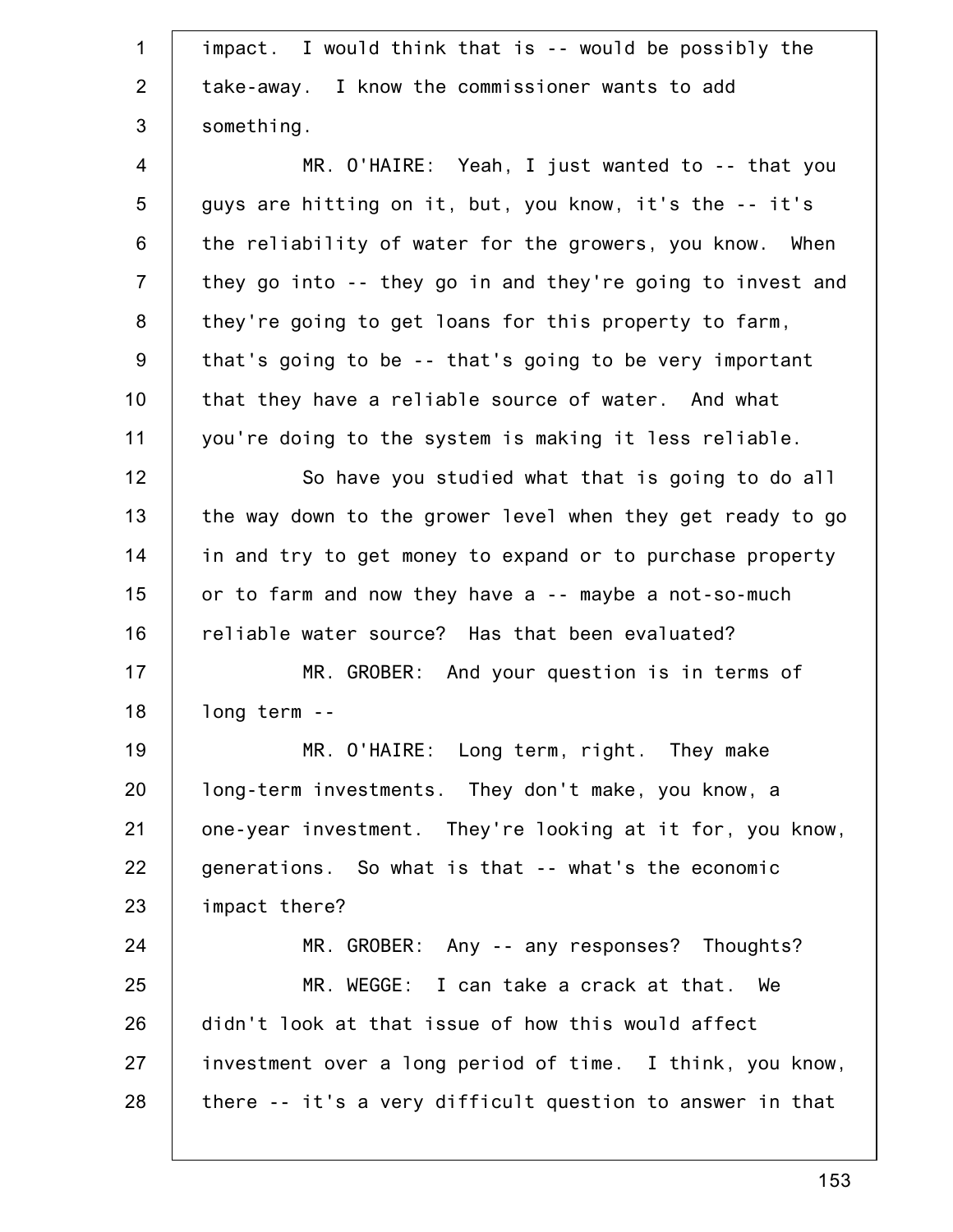1 2 it requires a lot of assumptions about how resilient the economy is.

3 4 5 6 7 8 9 10 11 12 13 14 And so I think in order to address that issue, probably the first place to start would be to look at what's happened during the drought and how -- because that's -- the drought has incurred reductions in water and how -- how has the community, the economy been able to adapt to that. And, you know, that's sort of looking at the past history to help inform the -- what could happen in the future. But I think, you know, it's being able to specifically say how increasing reliability of water supplies might affect the community -- the business community's ability to borrow, to invest, is really a difficult task to do.

15 16 17 18 19 20 21 22 23 24 MR. O'HAIRE: And I would agree with that and -- 100 percent. It's a very difficult task to do. But when you're talking about taking away a -- something that this community totally relies upon, this economy we have here, I think it's upon the Water Board to not, you know -- no stone should not be overturned. You should be able to drill down to every situation that we're bringing up or that we're not. This is a huge impact on us. It's not like, you know, just something that's going to happen very easily.

25 26 27 28 So you guys have the resources; you have the staff. We're asking the questions. But, you know, I think it's really -- the onus is on you all to really drill down to everything. And that's what I think we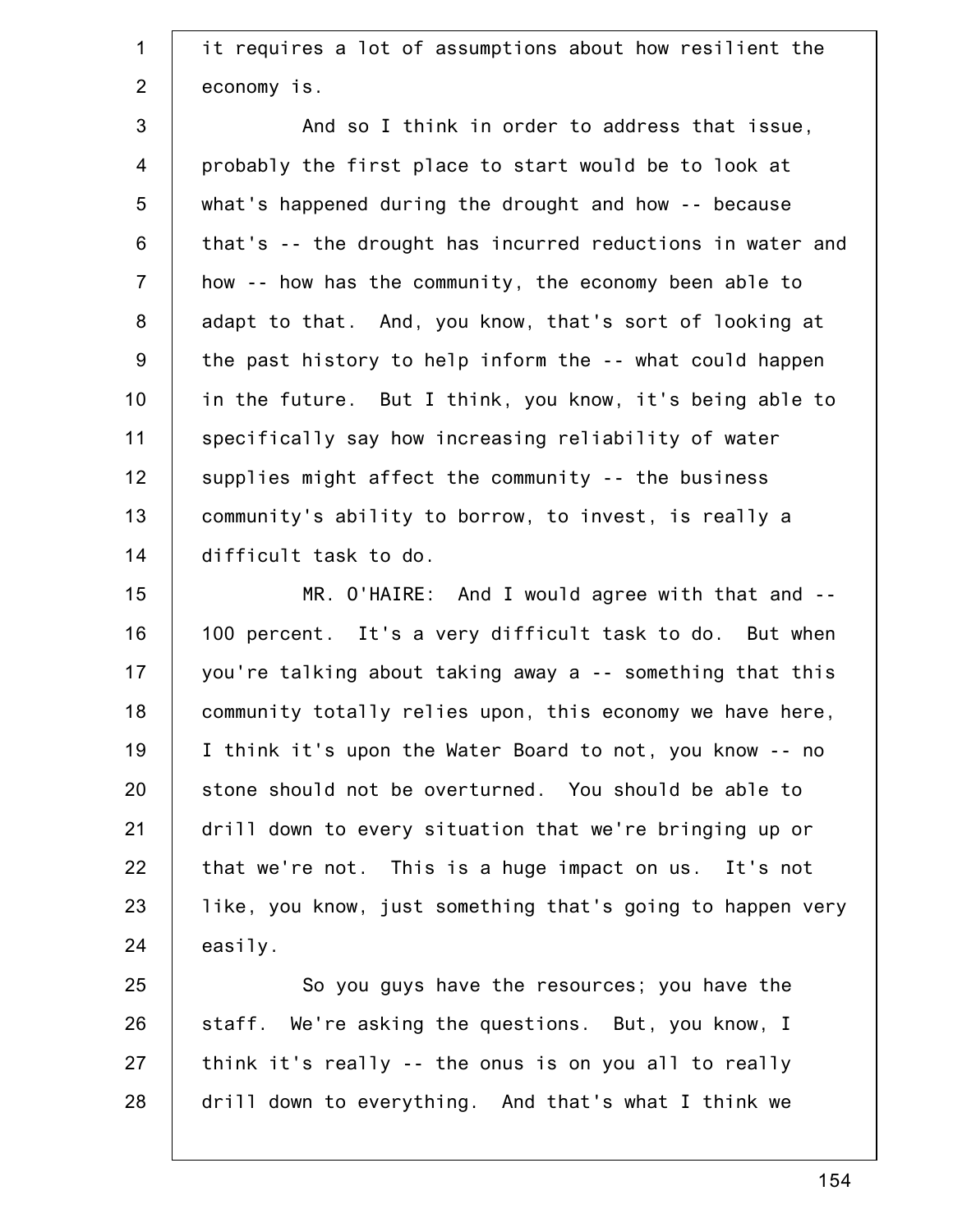| $\mathbf 1$    | would expect, we would want. We want to see all the       |
|----------------|-----------------------------------------------------------|
| $\overline{2}$ | details, all the numbers, everything looked at because    |
| $\mathfrak{S}$ | we're -- you know, this is our livelihood, you know. So   |
| $\overline{4}$ | it's not, you know -- I think that's what needs to be     |
| 5              | done.                                                     |
| $6\,$          | MR. GROBER: Well, and this is why -- this is              |
| $\overline{7}$ | part of the process. So you have that information; please |
| $\bf 8$        | provide it. And don't have to wait until the end of the   |
| $9\,$          | comment period. We have opportunity on the 5th and the    |
| 10             | 12th of December and anytime in between.                  |
| 11             | MR. WHITE: I have a question. I'm Dave White              |
| 12             | from the Stanislaus Business Alliance, Opportunity        |
| 13             | Stanislaus. And our organization has conducted hundreds   |
| 14             | of interviews of employers here in this county, and we    |
| 15             | know our economy really well as a result of that. We know |
| 16             | what the issues are, what the challenges are because      |
| 17             | we've -- not only have we interviewed, but we've used a   |
| 18             | scientific tool to help us understand our economy. So I   |
| 19             | have a couple of questions for you.                       |
| 20             | Now, I see -- you know, I've seen your                    |
| 21             | presentation. I also am worried about the downstream      |
| 22             | effect because I don't know if you've seen the California |
| 23             | League of Food Processors Study, 2015. Our county --      |
| 24             | Stanislaus County per capita is the No. 1 food production |
| 25             | county in the State of California. In pure volume we're   |
| 26             | only second to Los Angeles County, and that's a county of |
| 27             | 7 million people. So it's critically important to us.     |
| 28             | It's our lifeblood.                                       |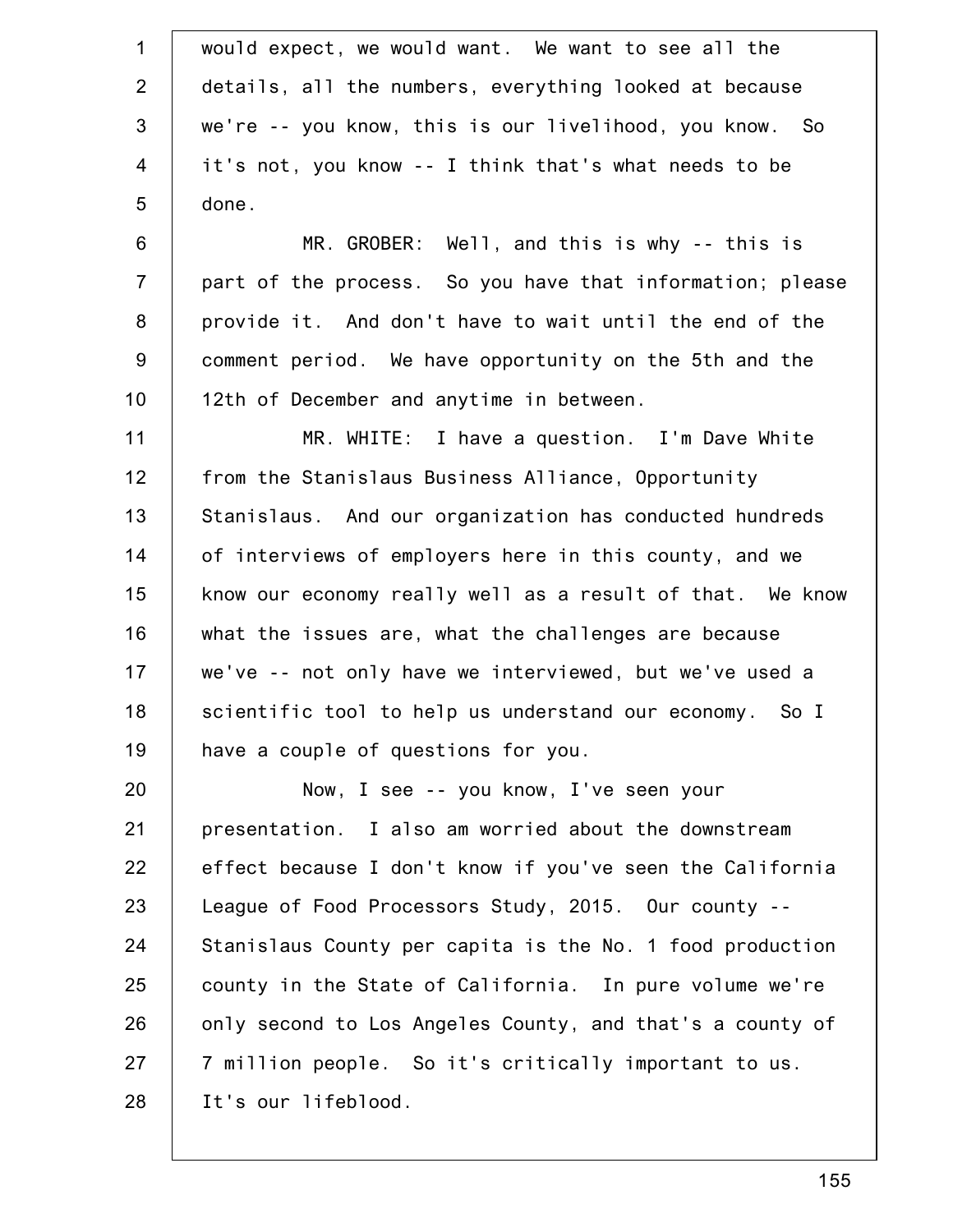| $\mathbf 1$    | I used to live in Colorado. Our lifeblood there           |
|----------------|-----------------------------------------------------------|
| $\overline{2}$ | was aerospace, and when the Defense Department shut down  |
| 3              | programs, it had a crippling effect on our economy. You   |
| $\overline{4}$ | turn off the lifeblood, you turn off the economy. So my   |
| 5              | question is how well do you know our economy? Have you    |
| 6              | conducted interviews with employers? Have you conducted   |
| $\overline{7}$ | interviews with farmers? Or are you just using statistics |
| 8              | that the State of California produces to make your        |
| $9\,$          | analysis?                                                 |
| 10             | Because I think -- I agree with the commissioner.         |
| 11             | This is a really important issue. You need to dig down    |
| 12             | deep. You need to really understand our economy.          |
| 13             | What's -- can I ask, do you know what our unemployment    |
| 14             | rate is today in Stanislaus County? Any of you guys? Do   |
| 15             | you know what it is? You don't? Any? Do you know what     |
| 16             | it is? Okay. Well, then you don't know our economy. Our   |
| 17             | unemployment rate is 8 percent as of today.               |
| 18             | And how many -- are you from the Bay Area? Raise          |
| 19             | of hands? Okay. What county are you from, sir?            |
| 20             | UNIDENTIFIED SPEAKER: Contra Costa.                       |
| 21             | MR. WHITE: Okay. You know then 4 percent                  |
| 22             | unemployment in Contra Costa County.                      |
| 23             | And what county are you from?                             |
| 24             | UNIDENTIFIED SPEAKER: Sonoma.                             |
| 25             | MR. WHITE: Sonoma. Okay. That's about 4.2                 |
| 26             | percent. If you're from Santa Clara County, it's about    |
| 27             | 3.3 percent.                                              |
| 28             | So I hope that you will dig deep, that you will           |
|                |                                                           |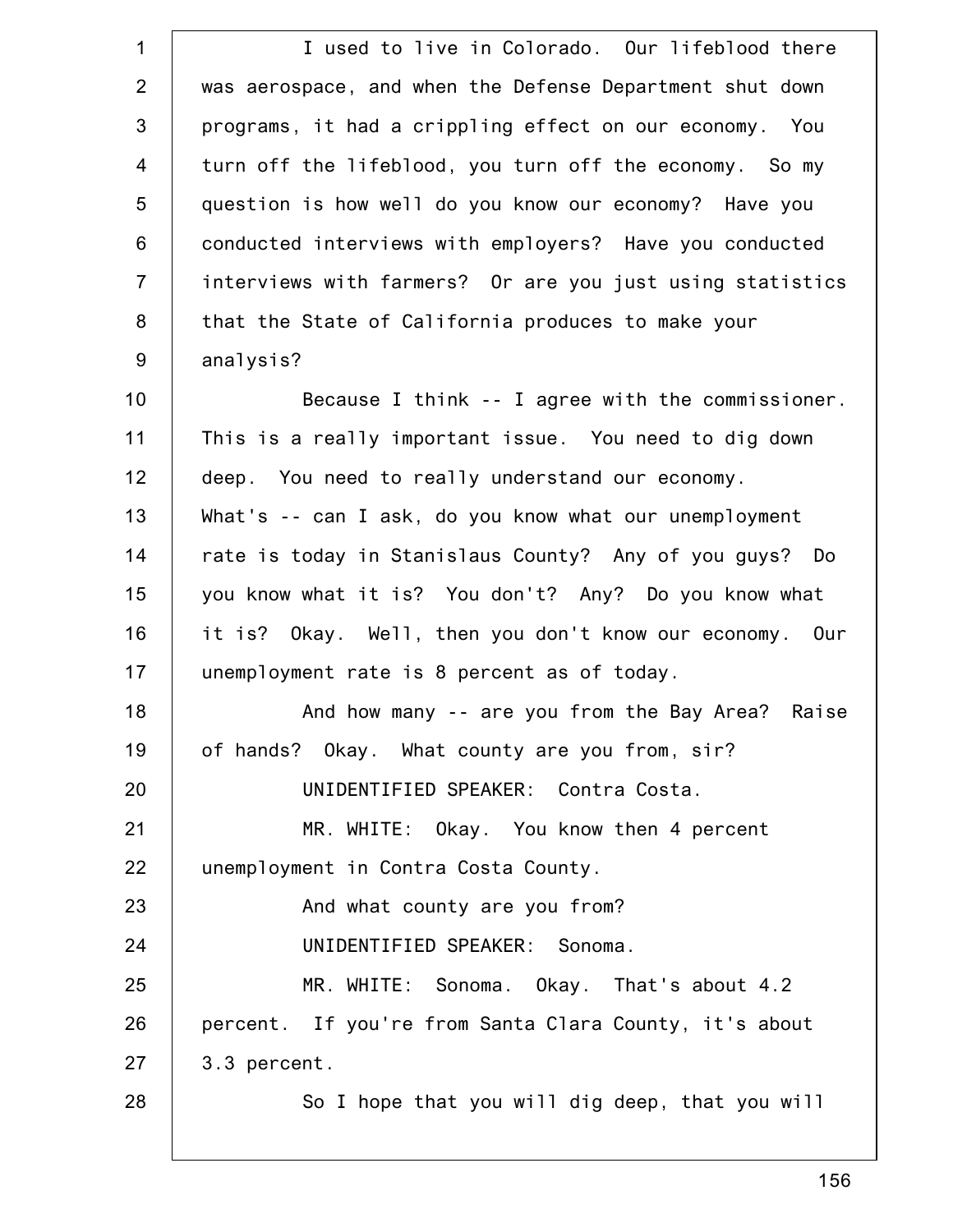1 2 3 4 5 6 7 8 9 10 11 12 13 14 15 16 17 18 19 20 21 22 23 24 25 26 27 28 take -- that you won't hurry through this process; that you'll interview the employers, you'll interview the farmers, you'll really learn our economy. Because this is our livelihood. And like Mark said, we can't -- you know, it's hard to attract business into California because our regulatory environment here is not like the regulatory environment in Arizona or Texas. And so what we have to rely on, companies to expand, 80 percent of all the new jobs here. If we want to cut that unemployment rate down, we've got to have local companies expand. And that's -- that's the lifeblood of -- it's not like we're going to get Silicon Valley to move out to Modesto. So we have to rely on our excellent, exceptional companies here to expand. And you guys don't know our economy. If you did, you'd know what the unemployment rate is today. Who's our -- do you know what our -- who are No. 1 employer is? MR. GROBER: If I may say, I just want to provide -- MR. WHITE: I'm not -- yeah. MR. GROBER: -- context. Well, this is -- this is -- I'm hearing a number of good questions, but I don't know that the pop quiz on the statistics is that helpful to inform. But I would -- MR. WHITE: Well, my point is, sir -- my point is -- MR. GROBER: This is a programmatic analysis, and we're -- and we are considering economics. And we've done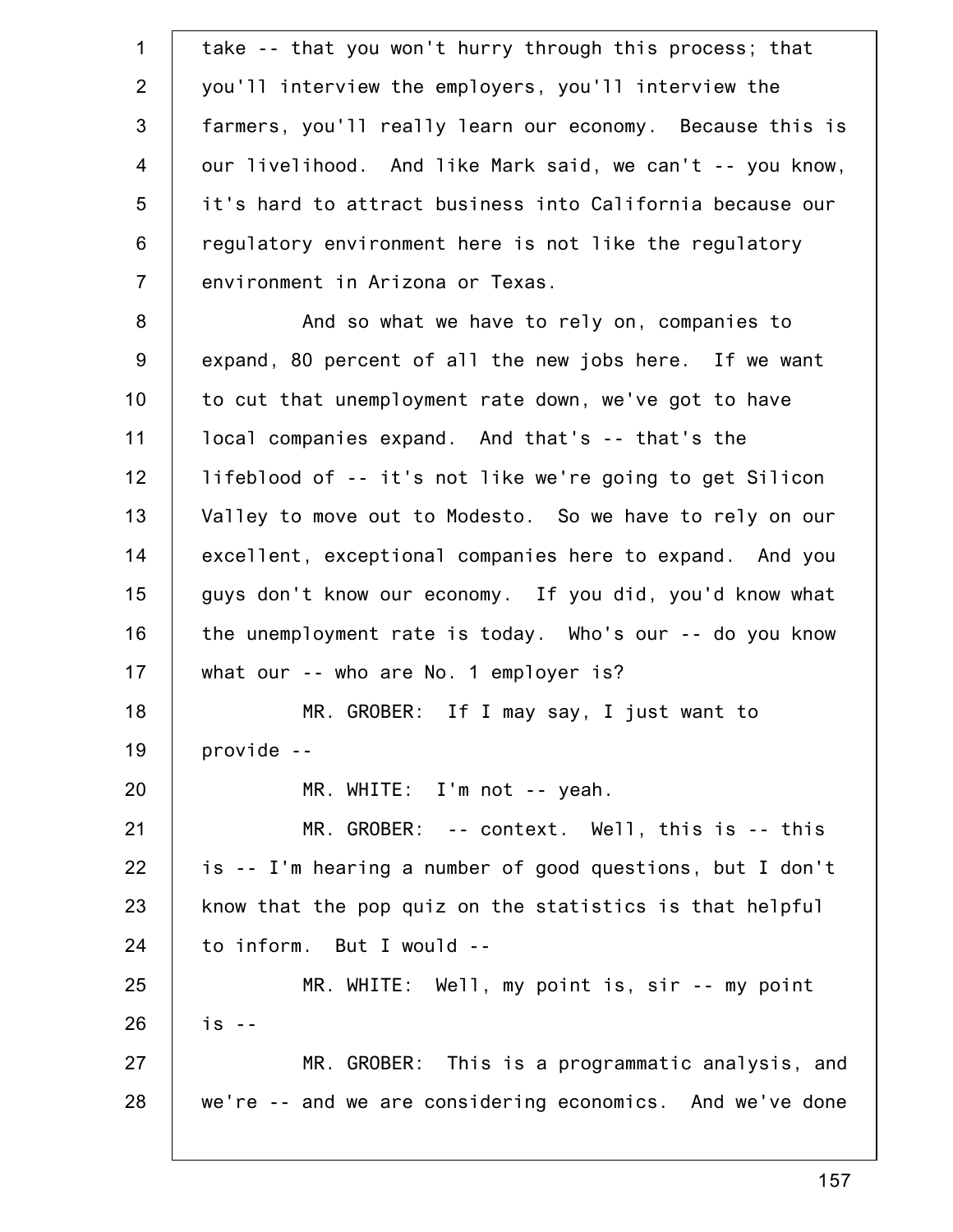| an economic analysis that -- to inform this decision. And  |
|------------------------------------------------------------|
| not to diminish how important this is for the area, but    |
| again, we've done more than really we're required in terms |
| of doing programmatic analysis and for consideration of    |
| economics. That being said, we've done more because this   |
| is terribly important for the board, and the board         |
| recognizes how hard this is and how important it is and    |
| how they want to inform that balancing decision.           |
| MR. WHITE: Well, all I'm asking is --                      |
| MR. GROBER: That being said, so --                         |
| MR. WHITE: -- I'm asking you to get to know our            |
| economy.                                                   |
| MR. GROBER: And I've acknowledged a number of              |
| times already that if there's pertinent information that   |
| we should be considering, then please get it to us as soon |
| as possible, even before the end of the comment period.    |
| Because the more we know, the better our document can be   |
| to inform the board in making this hard decision.          |
| MR. WHITE: I'd be happy to do that.                        |
| DR. SMITH: Mark, is -- you want to --                      |
| UNIDENTIFIED SPEAKER: Who's the No. 1 employer?            |
| Gallo?                                                     |
| MR. WHITE: Gallo, yeah, sure.                              |
| DR. SMITH: Yeah, Gallo, yeah.                              |
| Since we're on the economic incentive investment           |
| environment structure, is there anything you want to add?  |
| I think we're on a roll, so let's go.                      |
| MR. HENDRICKSON: I think we are on a bit of a              |
|                                                            |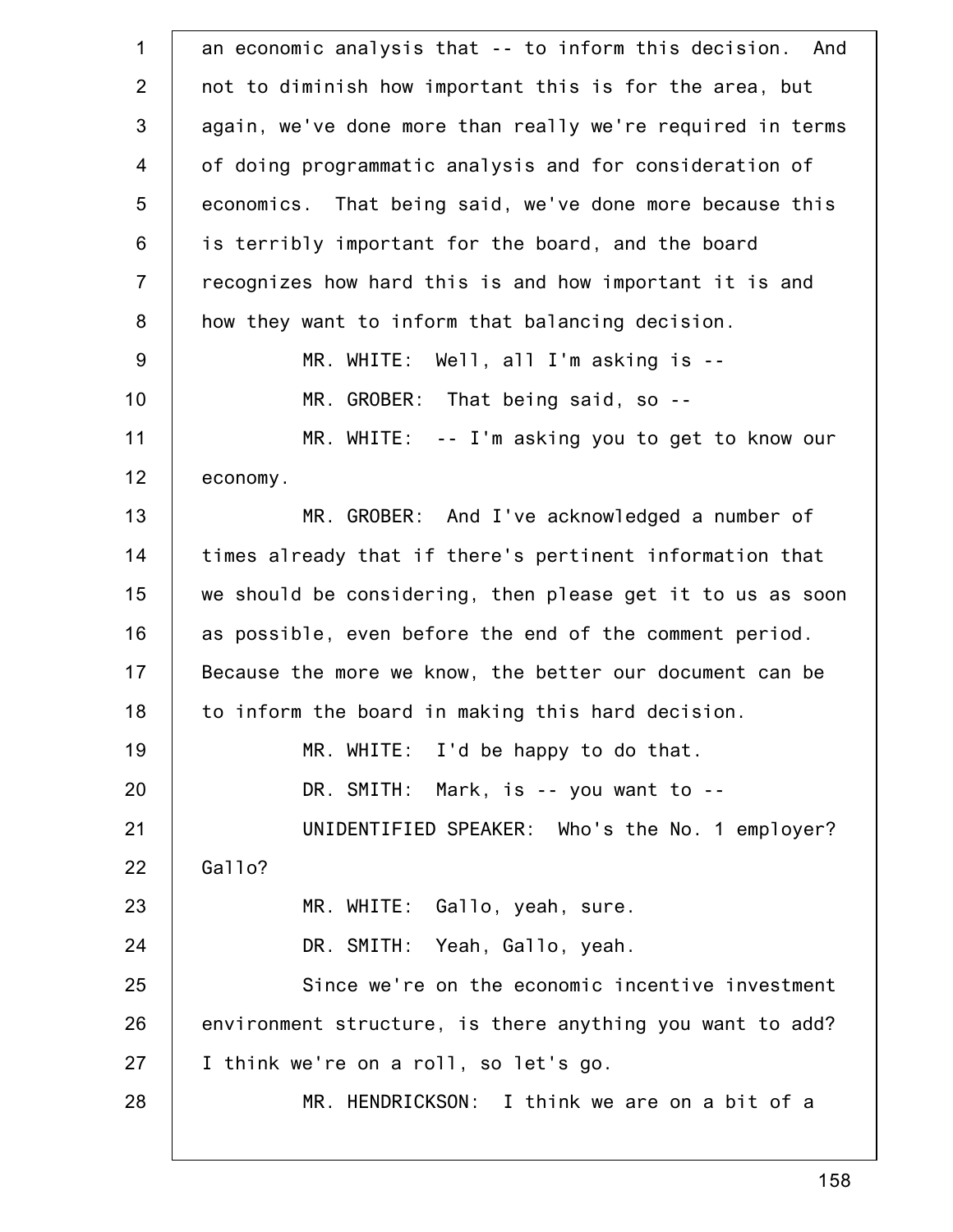1 2 3 4 5 6 7 8 9 10 11 12 13 roll, and I do appreciate Dave's comments because I think that the comments absolutely -- are absolutely reflective of what we hear in the three counties, you know, we face. You know, I think -- you know, I spoke a little bit ago, and I think as just referenced, obviously, the regulatory climate here in California is not good. I think everybody can acknowledge that. It makes doing business in this region very, very difficult. But I'm very hopeful that, you know, as you continue to advance, you know, your plan -- and, you know, we do hope that you are, you know, listening -- that you do keep in mind that we have, you know, people making very big decisions as to where they go and how they expand.

14 15 16 17 18 19 20 Just last evening I was at a dinner with a few hundred farmers in Merced. And what was so impressive to me as a non-farmer, these are people who wake up every single day with the intention of putting food on your table. And these are folks that work incredibly hard to ensure that not only are we all fed but, you know, most of the world.

21 22 23 24 25 26 27 28 So I'm very hopeful that as a part of this process, as you continue to, as was suggested, drill a little bit deeper into what's taking place as a part of the development of your plan and the studies that you are basing it from, that you will think about, you know, obviously those -- maybe those unintended consequences of the impacts of our farmers who -- and ranchers and growers who wake up every single day, again, with the intention of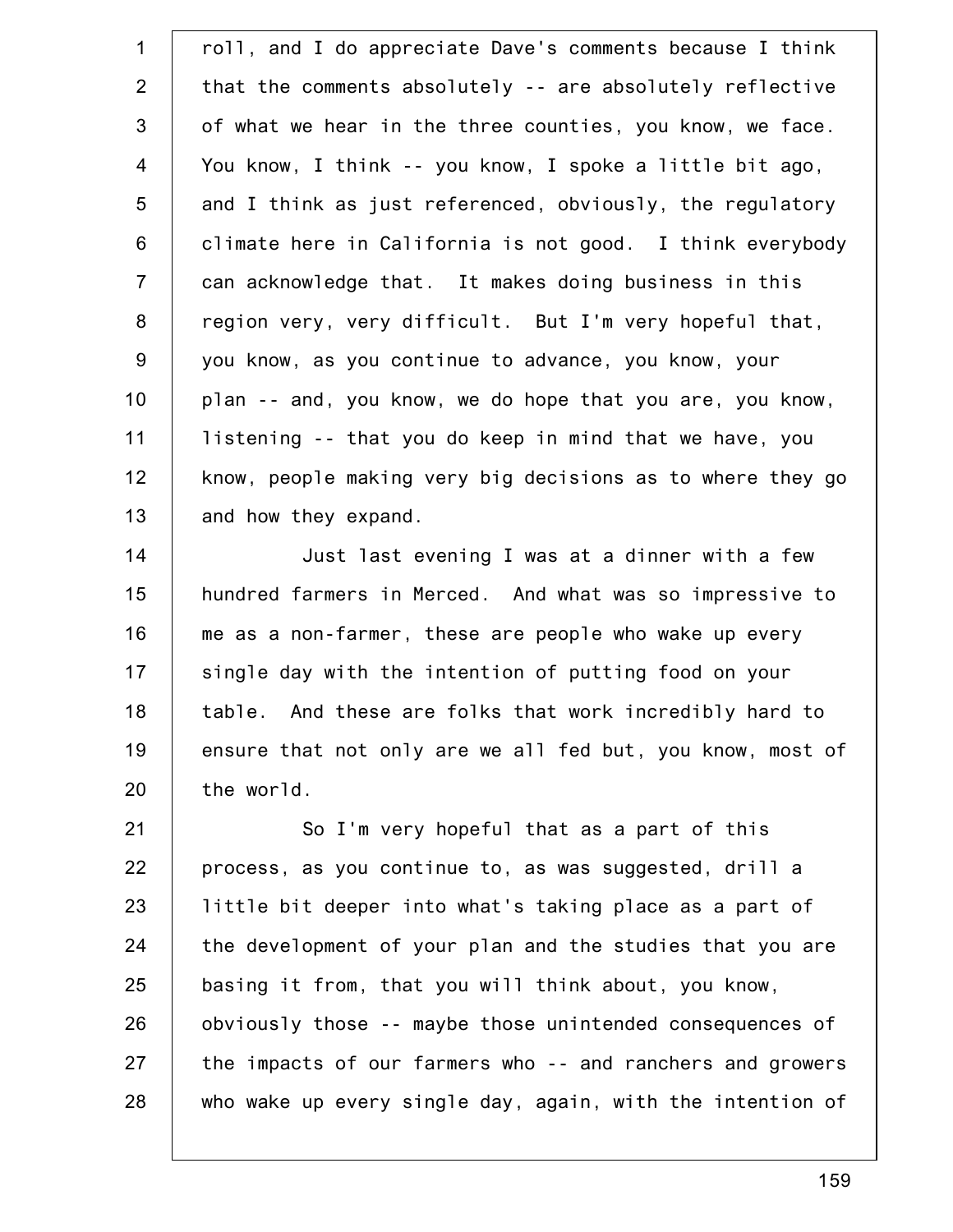doing good for you.

1

28

2 3 4 5 6 7 8 9 10 11 You know, I would say kind of as an aside, you know, some of the other challenges that have certainly been expressed to us from an economic development standpoint are related to land value. Okay? And so certainly as we talk about obviously impacts related to having less, you know, water availability, if you will, and obviously you factor in the impacts of SGMA along - along with it, can you maybe discuss to any extent that you studied how this will -- to what degree have you studied, you know, land value reductions?

12 13 14 15 16 17 18 19 20 21 Because clearly we've got a lot of folks out there that are concerned about, you know, what this means for them and their bottom line. So, you know, this will absolutely go into, you know, where companies will grow and expand, et cetera, et cetera. So was there any consideration given as a part of any of your economic modeling that, you know, relates to, you know, the impacts of this plan as relates to overall planned values and how that may prospectively impact, you know, business decisions here in the region?

22 23 24 25 MR. GROBER: Not specifically, not a topic that we -- no. But we looked at conversion. We had come up with some estimates of conversion of prime farmland, but not -- not changes in land value.

26 27 MR. HENDRICKSON: When you say "conversion," you mean conversion to permanent crops?

MR. GROBER: Just -- just loss of prime farmland.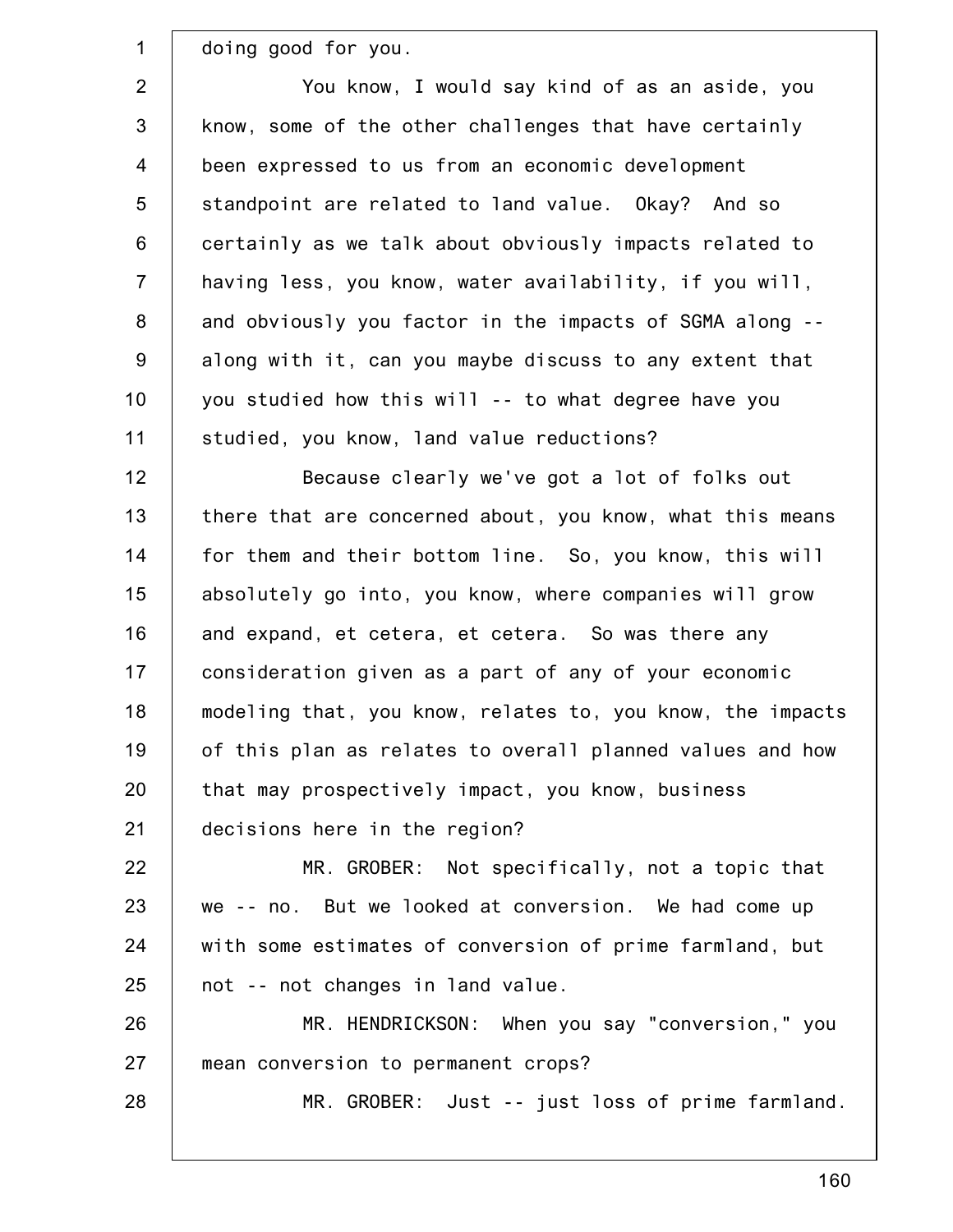1 2 3 4 5 6 7 8 9 10 11 12 13 14 15 16 17 18 19 20 21 22 23 24 25 26 27 28 MR. HENDRICKSON: Oh, loss of land. Okay. Okay. DR. SMITH: Yeah, if I just may add, though, just wanted this point. The impacts of land value is very important because it gets back to the commissioner's things about how the real world works in terms of finance; right? If you take a 30 percent haircut on your land value, your ability to finance your existing operation sort of gets a little tenuous; right? So I just want to be sure because sometimes economists think land value is just a wealth effect; it has no consequence. And, no, they're the financing mechanism. There is a feedback from a land value of impact to economic consequences of whatever you're studying. So I just wanted to just be sure I shared that perspective (unintelligible). MR. O'HAIRE: Yeah, I just want to check something. I haven't read through the entire, whatever, 4,000 pages, but -- so am I correct then you're saying that there's going to be -- I think it's in the economic analysis, page 20.4 -- there's going to be between the three regions, 23,421 acres lost or fallowed, or is that converted? I can't remember exactly what it was. Versus going back -- back in, I saw numbers. And then public meetings back, I think, 2012, '13, there was some talk about 210,000 acres possibly being fallowed and why is that number different. I'm -- am I looking at -- those are two drastically different numbers. MR. GROBER: Generally different numbers. I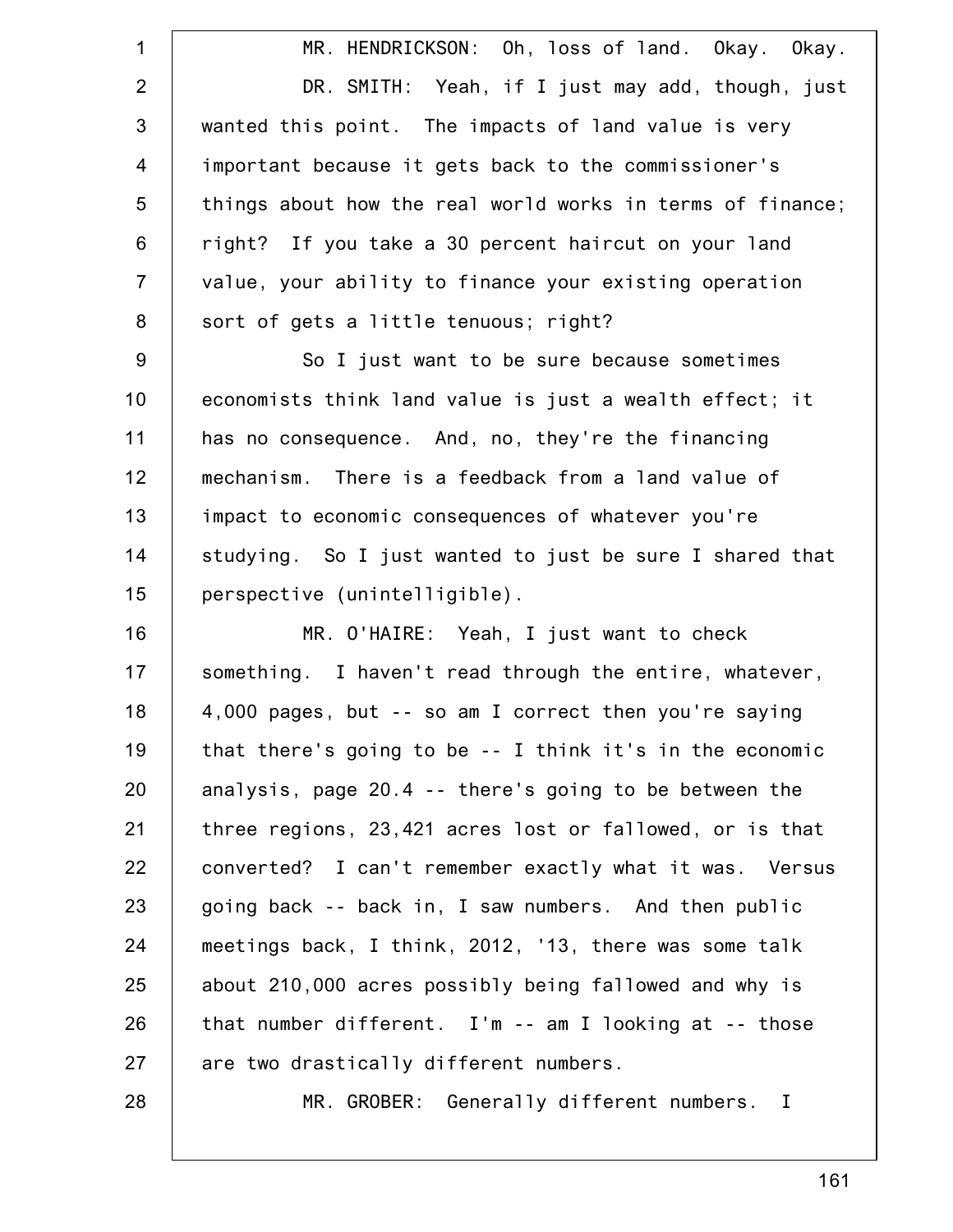| $\mathbf 1$    | think, as we mentioned earlier, when we did the last         |
|----------------|--------------------------------------------------------------|
| 2              | round, we looked at two ways: no replacement water           |
| 3              | supply, no ground -- additional groundwater pumping or       |
| $\overline{4}$ | full groundwater pumping. So if you don't do any             |
| 5              | additional groundwater pumping, then it would lead to        |
| 6              | great -- even larger water supply losses and, therefore,     |
| $\overline{7}$ | even higher fallowing.                                       |
| 8              | MR. O'HAIRE: So was that -- so was that what --              |
| $9\,$          | the 200-so thousand acres, was that what that was from?      |
| 10             | MR. GROBER: That was associated with -- yeah.                |
| 11             | MR. O'HAIRE: Okay. No backfill. Okay. Another                |
| 12             | question I have, too, is just to make sure on the data, on   |
| 13             | Appendix G-67, I'm looking at -- here it appears that        |
| 14             | you're using -- I want to make sure I'm right. Appears       |
| 15             | that you're using 2008 crop production numbers on $G - - it$ |
| 16             | talks about its average annual total economic output         |
| 17             | related to agricultural production in irrigation             |
| 18             | districts, and it looks -- so this is 2008 values, looks     |
| 19             | like. I just want to make sure that's -- if that is, why     |
| 20             | aren't we using more up-to-date? Because, I mean, our        |
| 21             | value is much, much larger than it was in 2008.              |
| 22             | UNIDENTIFIED SPEAKER: (Unintelligible) 67?                   |
| 23             | UNIDENTIFIED SPEAKER: It's G -- yeah, G-67.                  |
| 24             | MR. NELSON: So that's this -- well, okay.                    |
| 25             | UNIDENTIFIED SPEAKER: It's a graph -- nice,                  |
| 26             | little, colorful graph there on the page.                    |
| 27             | MR. NELSON: Yeah. So that's just in 2008                     |
| 28             | dollars. So (unintelligible) like the value of the dollar    |
|                |                                                              |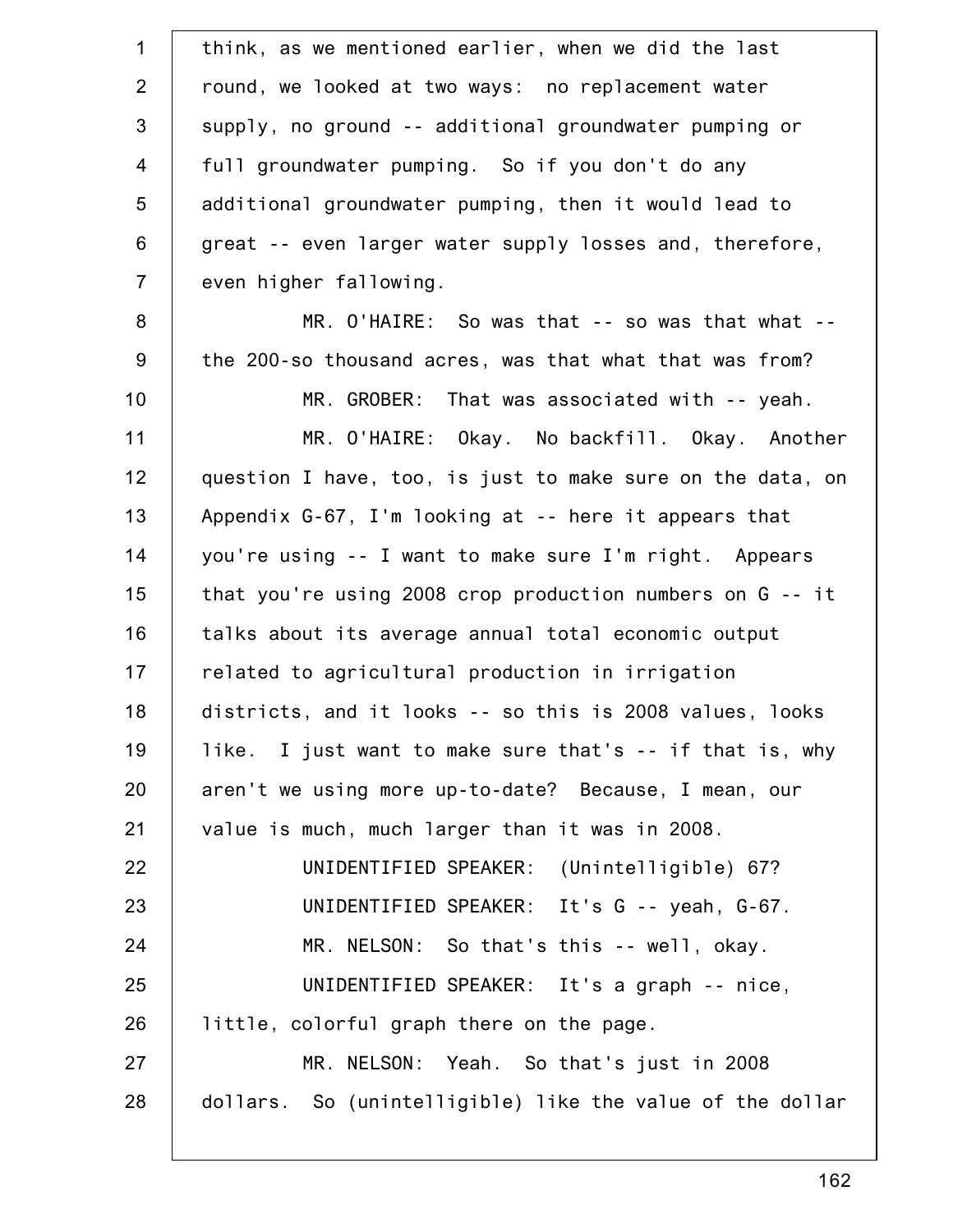1 2 3 4 5 6 7 8 9 10 11 12 13 14 15 16 17 18 19 20 21 22 23 24 25 26 27 28 (unintelligible). MR. WEGGE: If I could just add something to this. We attempted to keep dollars constant across the various topics, so that -- not for purposes of adding up but, rather, so you could get a sense of the relative importance of different topics if you want to look at monetary values in different sections. So, you know, this analysis was originally done in 2011. We were working with a lot of values from 2008 and 2009, and then when we redid it, we could have updated it by using an inflation factor, but we decided just leave it in 2008 dollars, and it's consistent across the various topics that are addressed in Chapter 20. MR. O'HAIRE: Okay. Well, I would suggest that just -- I don't know about the entire document, but at some point, I think, we would love to see current numbers, even if it's some kind of summary or -- so we can see -- I mean that was, you know, eight years ago. It's almost a decade ago, so we've all moved on since that time and things have -- lot -- things have changed. We'd like to see some, you know, up-to-date real impact numbers in today's -- DR. SMITH: Yeah. And, by the way, it's (unintelligible) I -- first of all, I agree. We've got to have a constant dollar. We have to decide which -- you know, what's our base year. I agree with you. So you and I are in total 100 percent agreement. The difference, though, between 2008 and 2016 is not only the inflation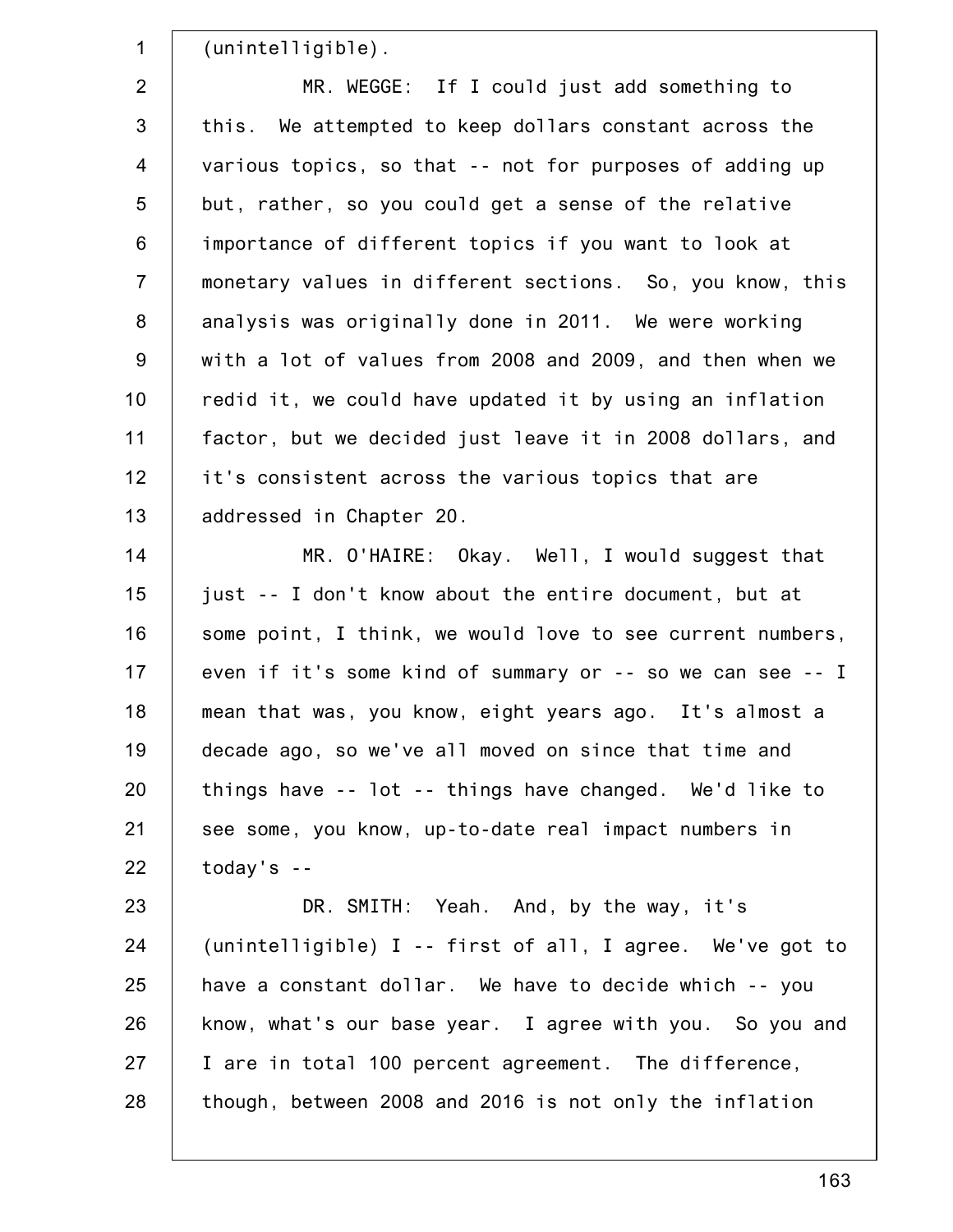1 2 3 4 5 6 7 8 9 10 11 12 13 14 15 16 17 18 19 20 21 22 23 24 25 26 27 28 but any changes in the relative value; right? And if we go back to 2008, relative to today, Commissioner -- MR. O'HAIRE: That's a recession year. DR. SMITH: But -- MR. WEGGE: Let me clarify something here. DR. SMITH: Okay. Good. MR. WEGGE: Because the way you're characterizing it makes it sound like we were just -- we just used information up to 2008. That was not the case. We may have used information from 2013 or 2014 -- DR. SMITH: Oh, then brought it back. MR. WEGGE: -- and then brought it back to keep things consistent in -- DR. SMITH: That wasn't as clear in your written document as your spoken word, but I appreciate that. MR. WEGGE: And the other thing I'd like to point out in response to your question about the land values, we did not specifically look at land values, but we did look at the fiscal effects of the changes in agriculture. Land values wasn't specifically pulled out, and I don't recall whether it was part of a composite type of multiplier. But the fact that we looked at fiscal effects on the three counties and jurisdictions within those counties is something to note. MR. BASS: Were the physical effects done part of the IMPLAN tied to the lost crop production revenues? MR. WEGGE: Yes. MR. BASS: Okay. But not to a specific -- so it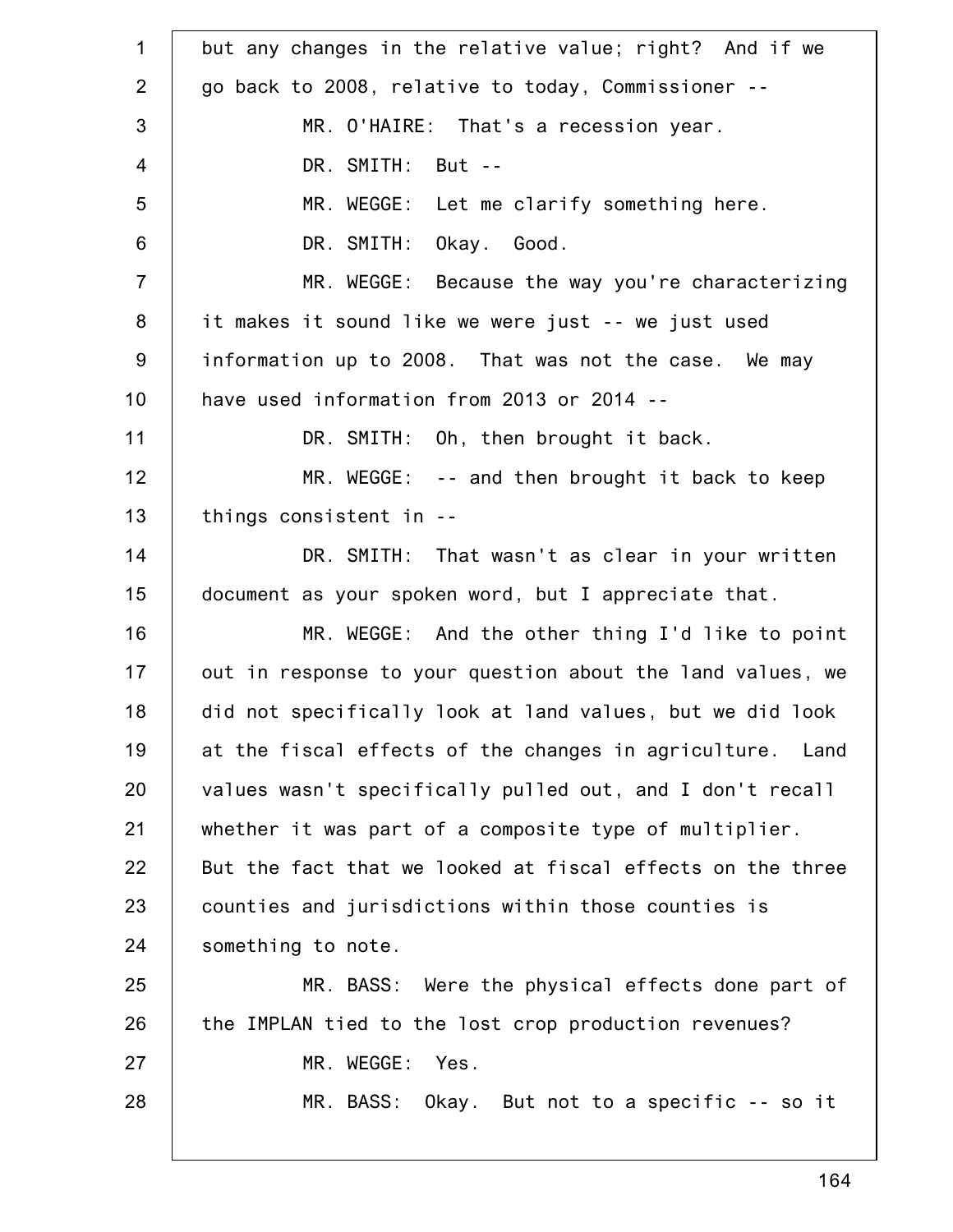| $\mathbf 1$    | didn't really flow through a valuation exercise, the land  |
|----------------|------------------------------------------------------------|
| 2              | itself, tied to the production and reliable water supply?  |
| 3              | MR. WEGGE: No, no.                                         |
| $\overline{4}$ | DR. SMITH: Well, first of all, I agree with                |
| 5              | Professor Lund; models have use and, you know, no -- none  |
| $\,6$          | is perfect. But sometimes it's good to look at what's      |
| $\overline{7}$ | happening to the world sometimes as natural experiments,   |
| 8              | like just think outside of this area.                      |
| $9\,$          | During the 1991 drought, San Diego was -- took --          |
| 10             | being at the end of the metropolitan water system, took    |
| 11             | the hugest cutbacks in '91 I think of anyone statewide.    |
| 12             | And the semiconductor industry, right before they went to  |
| 13             | Austin, went to Susan Golding's office, who happened to be |
| 14             | the mayor at the time, and they said: You get a reliable   |
| 15             | supply or, you know, the vans are going. It took IID and   |
| 16             | San Diego, what, 15, 17 years to put together the deal.    |
| 17             | So those guys were long gone to Austin.                    |
| 18             | So we need to think through what are some of the           |
| 19             | other types of actual experiences we've had in the state.  |
| 20             | Maybe not necessarily in these three counties, but         |
| 21             | elsewhere that have seen something of an impact already.   |
| 22             | And I'd be interested in your reaction. The one thing we   |
| 23             | know is -- and I'll try to use a (unintelligible) sense of |
| 24             | humor here. The Central Valley Project Improvement Act     |
| 25             | gave us a natural experiment to observe.                   |
| 26             | Because as we do know, if you're familiar with             |
| 27             | the CVP allocations to south-of-Delta ag users, there's a  |
| 28             | major transformation in the data that you download from    |
|                |                                                            |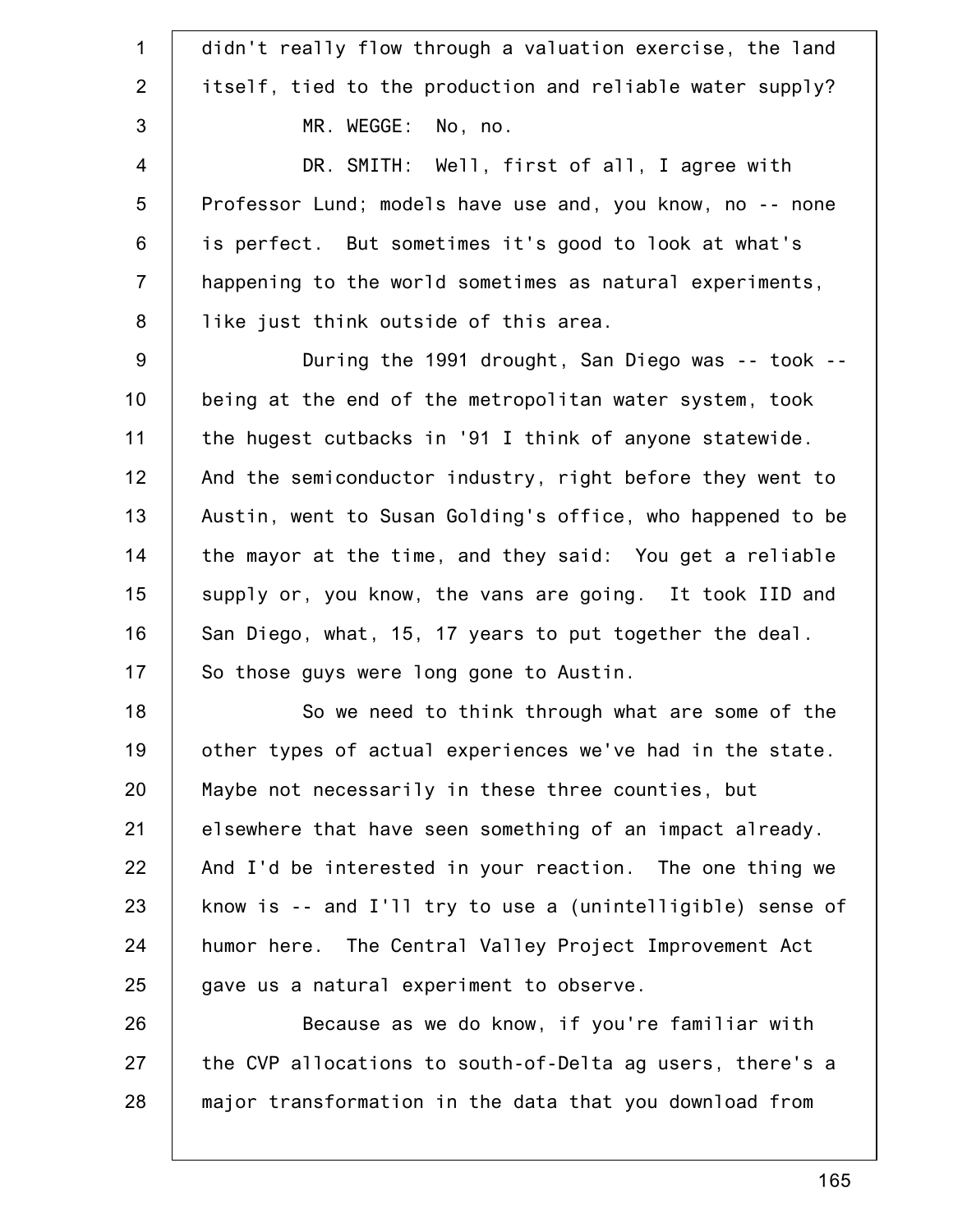| $\mathbf 1$    | the, you know, the bureau. Pretty much until the CVPIA,   |
|----------------|-----------------------------------------------------------|
| $\overline{2}$ | they were getting 100 percent allocations, but for 1977   |
| 3              | and thereafter, they've had a very vol -- I'm sorry I use |
| $\overline{4}$ | this word, sir -- a very volatile history of what their   |
| 5              | annual allocations are from year to year.                 |
| $6\,$          | Have you -- have you considered at looking what           |
| $\overline{7}$ | was the impact of that experience, for example, on        |
| 8              | groundwater pumping in Westlands or well elevations or    |
| 9              | fallowing patterns as sort of a way to look at what is    |
| 10             | happened elsewhere as a way of calibrating, you know, how |
| 11             | your model's looking at the world? Because I didn't -- it |
| 12             | wasn't discussed, as far as I could tell, and I guess I'm |
| 13             | a -- I was paid to read all your stuff so I did. I don't  |
| 14             | remember any discussion of looking elsewhere of what, in  |
| 15             | fact, has happened to help inform how you look at what's  |
| 16             | being proposed.                                           |
| 17             | MR. GROBER: No, but I look forward to seeing              |
| 18             | your comments and how we should be looking at that and    |
| 19             | using it.                                                 |
| 20             | DR. SMITH: Okay; good. After the break you'll             |
| 21             | get a few when we return to groundwater. Because I've got |
| 22             | some great resources here, and I know I'm losing one.     |
| 23             | This one's graciously staying.                            |
| 24             | Commissioner, I don't know if you're staying for          |
| 25             | the whole --                                              |
| 26             | MR. O'HAIRE: Oh, yeah. They'll be a power drain           |
| 27             | with just -- me just here. Losing all these brains.       |
| 28             | These guys know a lot more than me. I do have a $-$       |
|                |                                                           |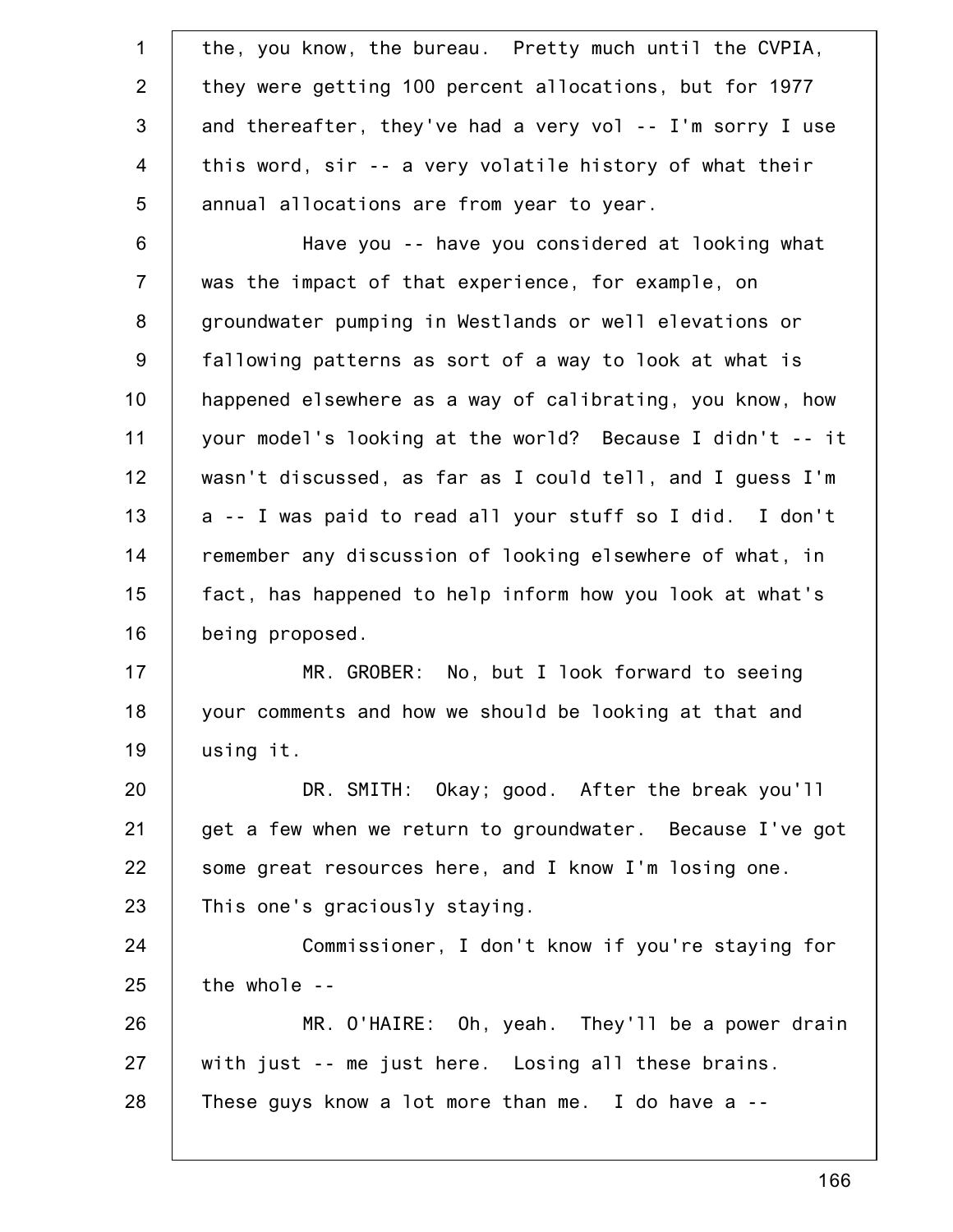1 2 3 4 5 6 7 8 9 10 11 12 13 14 15 16 17 18 19 20 21 22 23 24 25 26 27 28 DR. SMITH: Oh, that's not true. MR. O'HAIRE: I do have a -- DR. SMITH: You know a lot more than what we do. MR. O'HAIRE: I wouldn't say that, but I do have one -- I just -- question again. What was the total number that was com -- I probably missed it; it's probably in here. I just want to know. What is the total economic impact that you came up with for the total amount and sort of what was all in that? I know you -- MR. GROBER: What is the number you're saying? MR. O'HAIRE: Yeah. You were here a couple -- or a month or so ago here at the board -- I think you said something about 65 -- 65, 64 million. MR. GROBER: The slide is still up. It's the \$64 million total sector output under the 40 percent flow. MR. O'HAIRE: So under 40 percent -- make sure I understand this -- 40 percent, this region is only going to lose -- is it \$64 million impact to the entire region? Wow. UNIDENTIFIED SPEAKER: (Unintelligible). MR. O'HAIRE: What's that? UNIDENTIFIED SPEAKER: The three-county area: Stanislaus, Merced -- MR. O'HAIRE: Right. Which makes it even more dramatic because you're talking about three counties.  $So - -$ MR. GROBER: Average annual. MR. O'HAIRE: Average. Again, I'm not an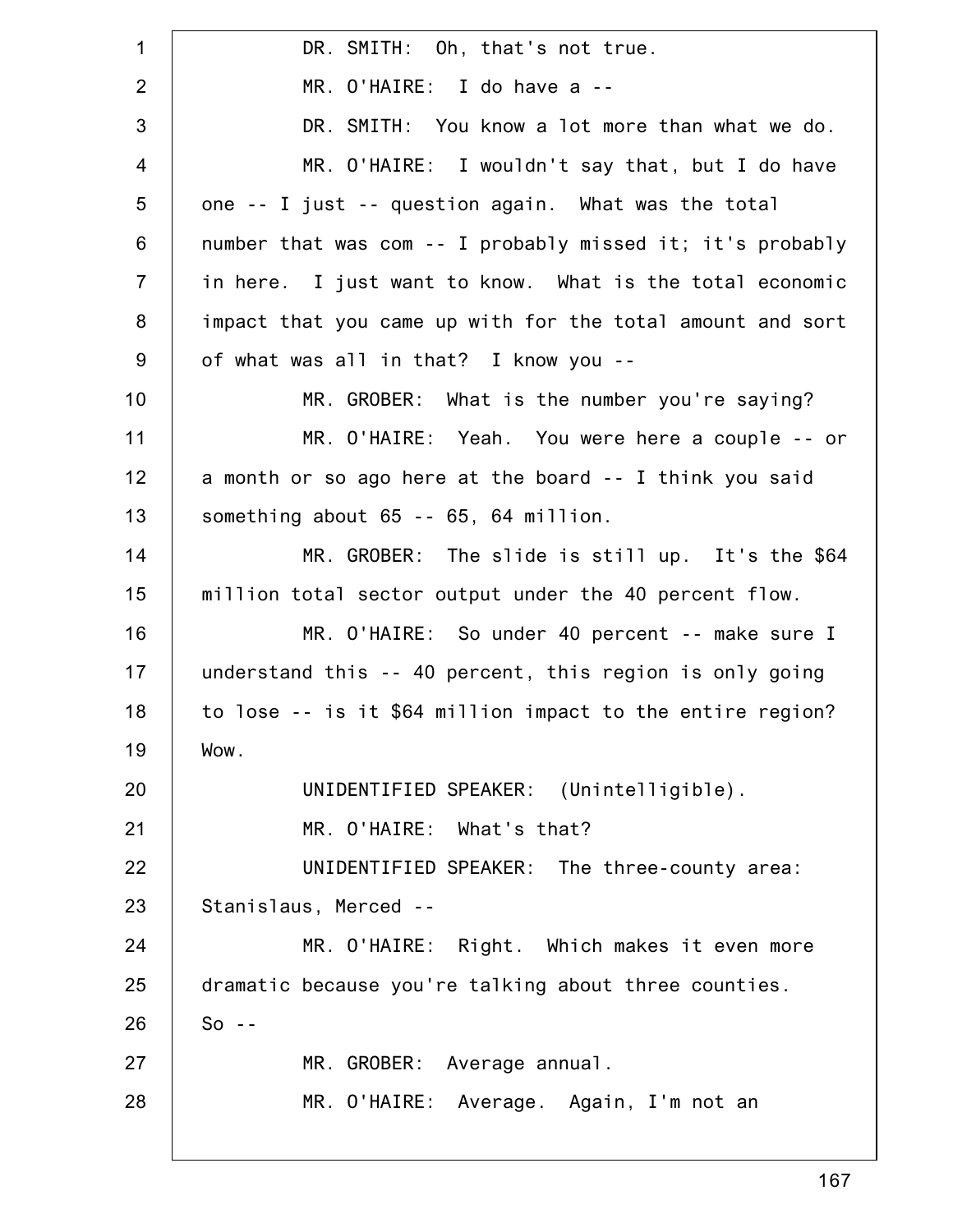| $\mathbf 1$    | economist. Like I said, when I was down here the other     |
|----------------|------------------------------------------------------------|
| $\overline{2}$ | day -- but, for instance, I'm going to -- I'm a resident   |
| $\mathfrak{S}$ | just like a lot of people here. I've seen what the         |
| $\overline{4}$ | drought has done. I go around the county, my               |
| 5              | neighborhood; I see lawns dried up, mediums lost, you      |
| $6\,$          | know, browning lawns. It's affected just visually which I  |
| $\overline{7}$ | know -- I know enough about, you know, land value that     |
| 8              | that's going to drop the value of your home. So just       |
| $9\,$          | looking at that, just no numbers -- I can't crunch any     |
| 10             | numbers for you, but Modesto has about 75,000 units. If    |
| 11             | you put -- if you say each house dropped down just \$1,000 |
| 12             | in value because of the drought, I think that's a          |
| 13             | reasonable assumption. \$1,000 is, you know, not -- is not |
| 14             | very much. This is going to make it worse, I think.        |
| 15             | $$1,000$ times 75 units is -- that's $$75$ million just on |
| 16             | that one item. So I don't see how you can come up with     |
| 17             | only 64 million when we're talking about all these other   |
| 18             | drastic impacts. This -- so maybe I'm missing something.   |
| 19             | MR. GROBER: Well, since you bring up the                   |
| 20             | drought, I'm curious. Do you have numbers for what was     |
| 21             | the effect on the ag economy and over the drought years?   |
| 22             | MR. O'HAIRE: Well, yeah. Well, part of it, you             |
| 23             | can look -- you can look at our crop reports. Now, we      |
| 24             | just showed the changes in the crop report from year to    |
| 25             | year. Of course, all of that is not drought related.       |
| 26             | Some of it's -- some of it's, you know, the unit -- it's   |
| 27             | supply and demand and so forth. But this last year, our    |
| 28             | crop value dropped down 500 and -- \$508 million. Some of  |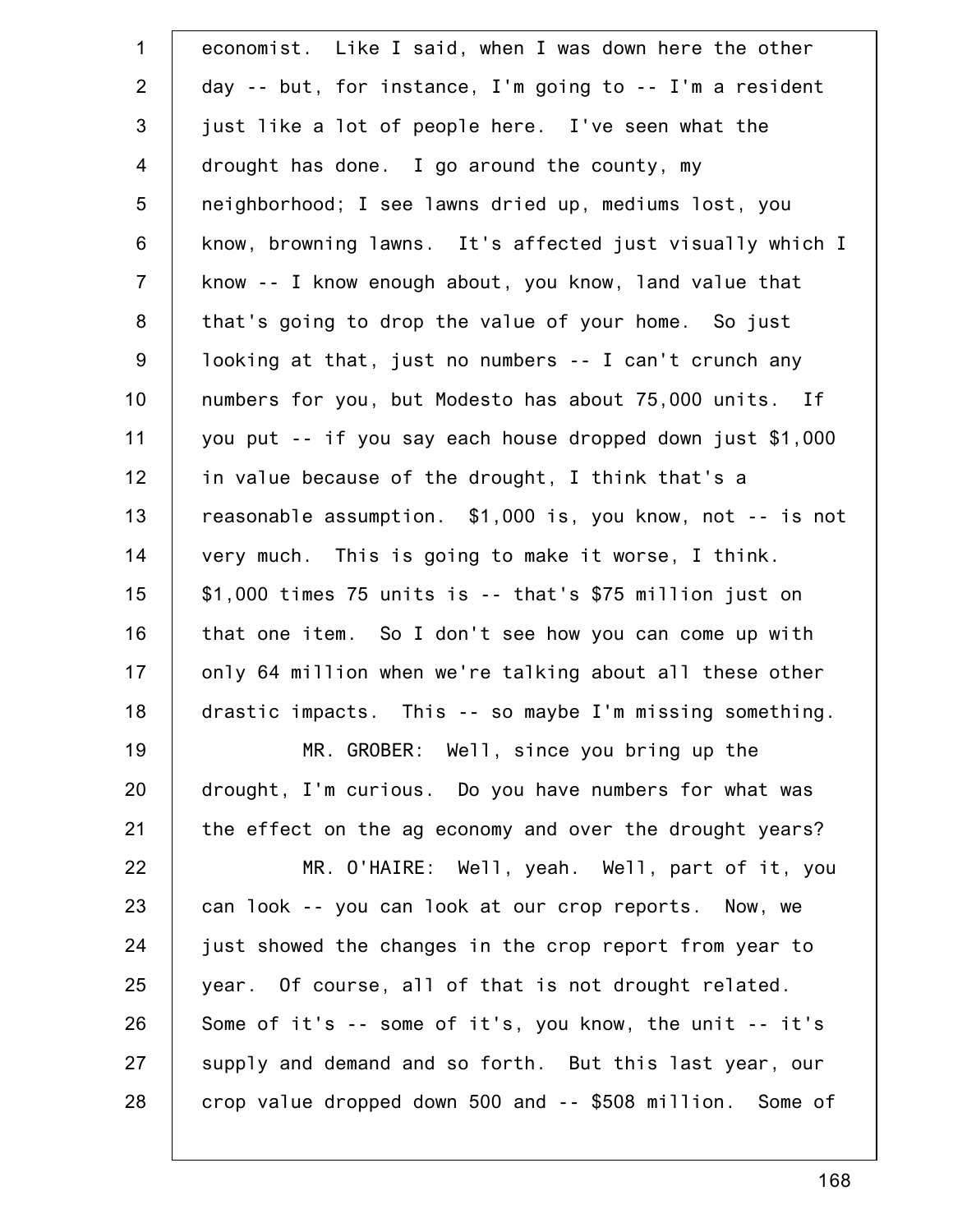| $\mathbf 1$     | that was because of the drought. We had additional              |
|-----------------|-----------------------------------------------------------------|
| 2               | fallowing. I think like two years we fallowed something         |
| $\mathfrak{B}$  | like $20,000$ acres and then another $13,000$ . So it's $-$ and |
| $\overline{4}$  | the \$64,000 is nowhere near, in my estimate -- again, I'm      |
| $5\phantom{.0}$ | no economist, but just practically looking at the numbers,      |
| 6               | it's just -- it's just not even close.                          |
| $\overline{7}$  | MR. GROBER: It's 64 million.                                    |
| 8               | MR. O'HAIRE: I'm sorry, 64 million. Well, it's                  |
| $9$             | sort of like 64,000, I guess, to us. Not very much.             |
| 10              | MR. WHITE: You have the replacement of people                   |
| 11              | that have to put in new lawns or, I mean, it's just --          |
| 12              | it's astronomic --                                              |
| 13              | MR. O'HAIRE: Just in my -- just in my                           |
| 14              | neighborhood, I've got three driveways that have dropped        |
| 15              | because of the -- because of the drought. So I can              |
| 16              | imagine, you know, it's just -- I mean there's a lot to         |
| 17              | consider.                                                       |
| 18              | DR. SMITH: I think a way of tying these things                  |
| 19              | together before we -- and I know Jason's going to build on      |
| 20              | this point -- is there's life beyond models. I think            |
| 21              | Mr. -- if Professor Lund would be here, he'd probably           |
| 22              | agree with that. But we also do look at models, but             |
| 23              | there's also experience. And this is just my universal          |
| 24              | Chicago training. You always sort of look at where the          |
| 25              | evidence is relative to models. And then, you know, how         |
| 26              | you concoct it into the goulash, that's a different point.      |
| 27              | But we're not here today about concocting. We're just           |
| 28              | trying to say what are the elements you may want to             |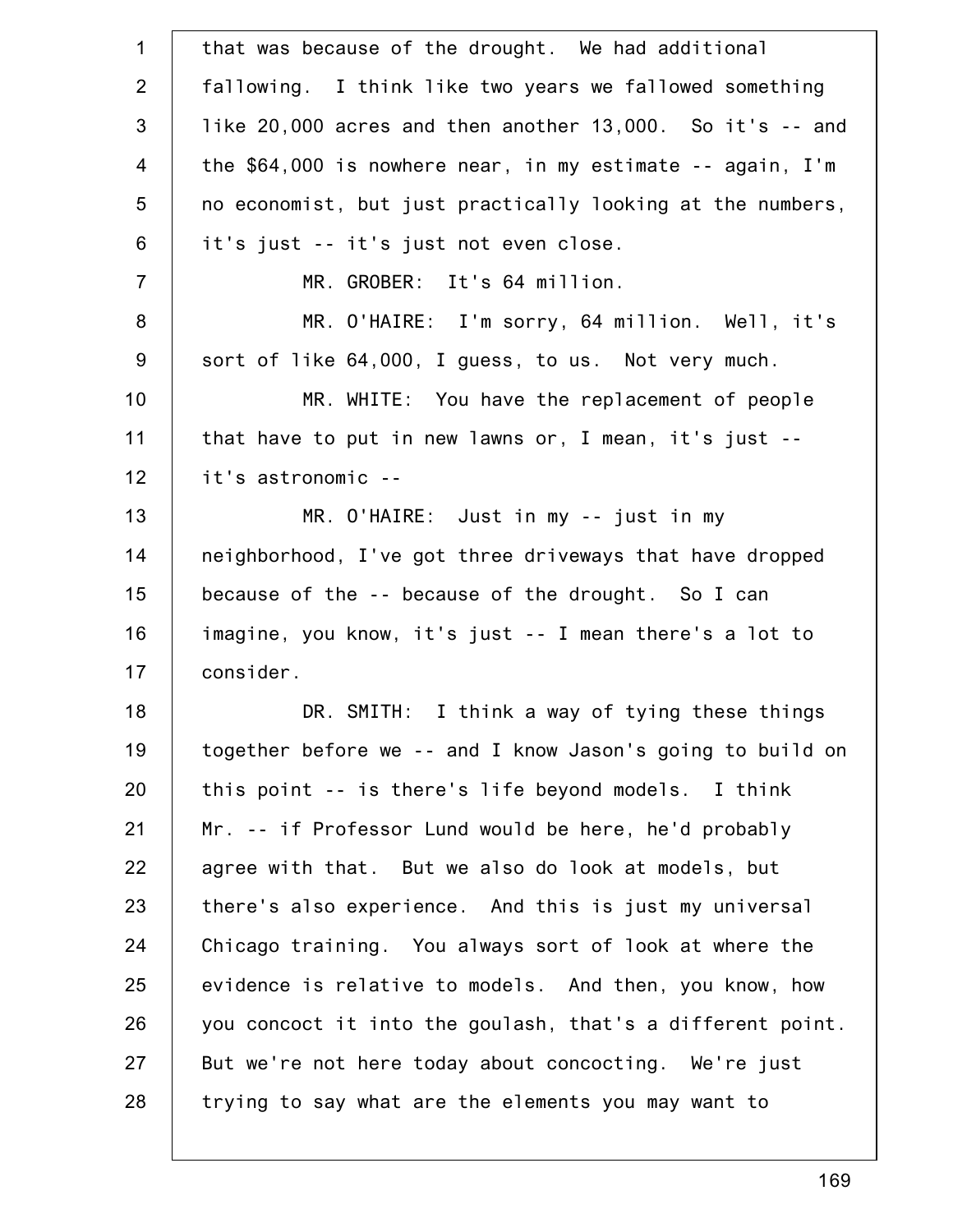1 2 3 4 5 6 7 8 9 10 11 12 13 14 15 16 17 18 19 20 21 22 23 24 25 26 27 28 consider. And Jason -- MR. BASS: And, yeah, I just wanted to add (unintelligible) because I know the drought obviously is a very important source of information. It's very instructive what's been happening in the last few years with respect to ag, with respect to municipal water use, development, et cetera. But the drought is a short-run phenomenon. We have just a couple of years, and the response is a reflection of a short-run response. In other words, people are dealing with the immediate and very difficult and challenging situation of a lack of water supply, so water -- lawns are going brown, et cetera. But when we start talking about the SED, this is a long run, permanent, in theory, transition to a lower water supply. So I think we have to be careful not to focus too much on the short run, you know, information or demonstration of response just in the drought. It's very instructive because clearly it's created significant hardships, significant problems. But I wanted to go into from -- we focused a lot on ag so far, and obviously it's fundamental because that's where the surface supply impacts are going to really flow through, but we haven't really talked much and saw a lot, we believe, in the documentation with respect to the community impacts. And I heard earlier discussions about how water bills have been going up very quickly in the region because well depths have been challenging,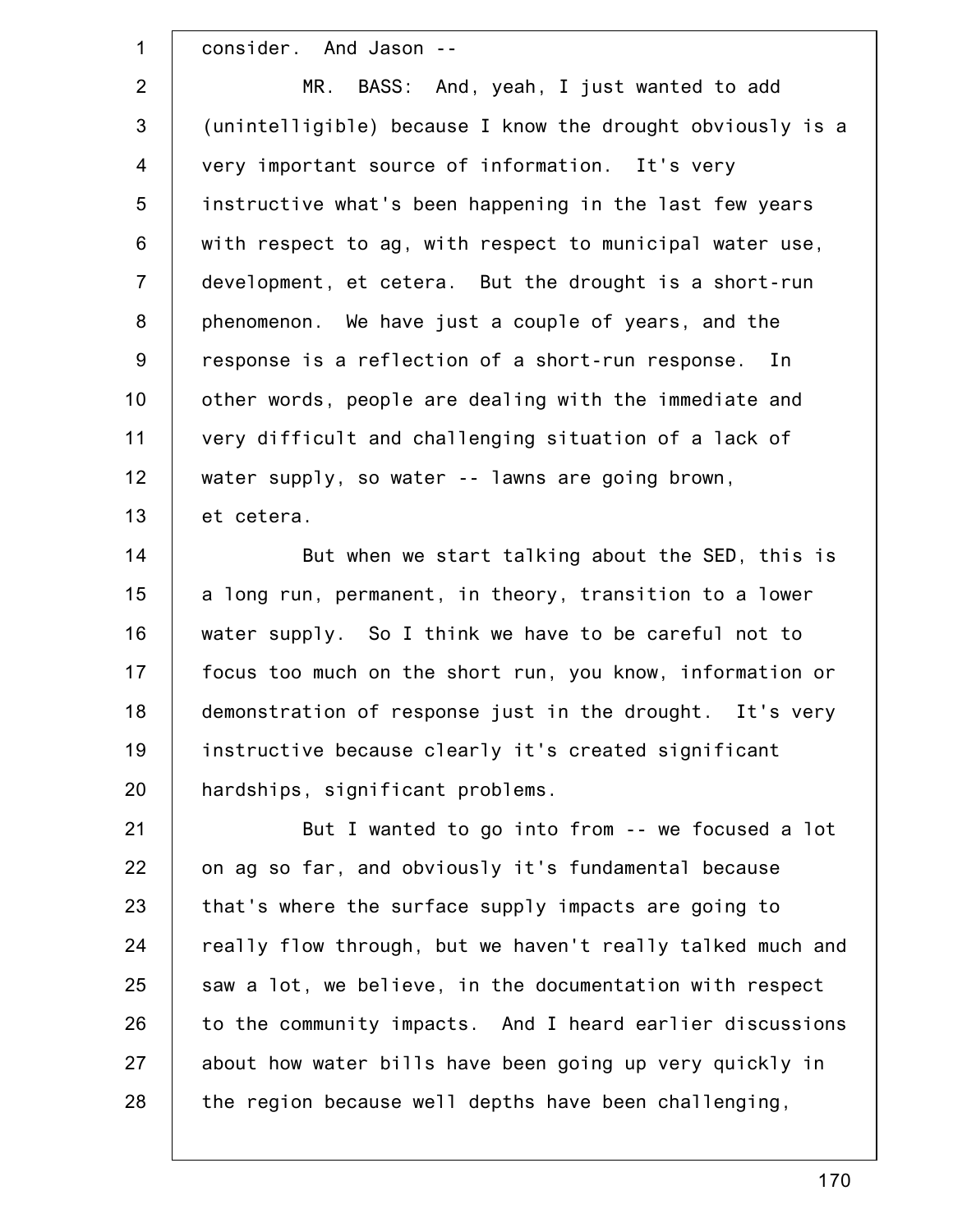1 2 3 4 water quality issues have been challenging, et cetera, and I wanted to know to what extent you folks have really examined in particular water rates for community members, for households, household water rates.

5 6 7 8 9 10 11 12 13 14 15 16 And I've done a lot of work in this arena looking at ratios of things like the average water billed to household income. And in this region, and I'll use Merced County as an example, I think it's upward of 80 percent of the households are within areas that are designated as disadvantaged communities, economically disadvantaged, by the State of California by the Department of Water Resources. I go to the DAC, Disadvantaged Community Mapping Tool, online and it lights up in these counties because a lot of households are, again, in communities where incomes are relatively low, yet you see water rates going up and up and up.

17 18 19 20 21 22 23 24 Dr. Smith brought up the issue of groundwater depths, and we know that if increased pumping occurs, all else being equal, we're probably going to see increases in groundwater depths. Already an issue that's occurred in the drought. Lot of cost. Talking to the City of Modesto, they're investing new wells. Planada, the community, they had to put in some new wells. This is a region-wide issue already.

25 26 27 28 When groundwater pumping goes up in response to the SED, we're going to probably need more infrastructure investment, et cetera. Costs go up. I mean someone's got to pay for it. A lot of these communities don't have a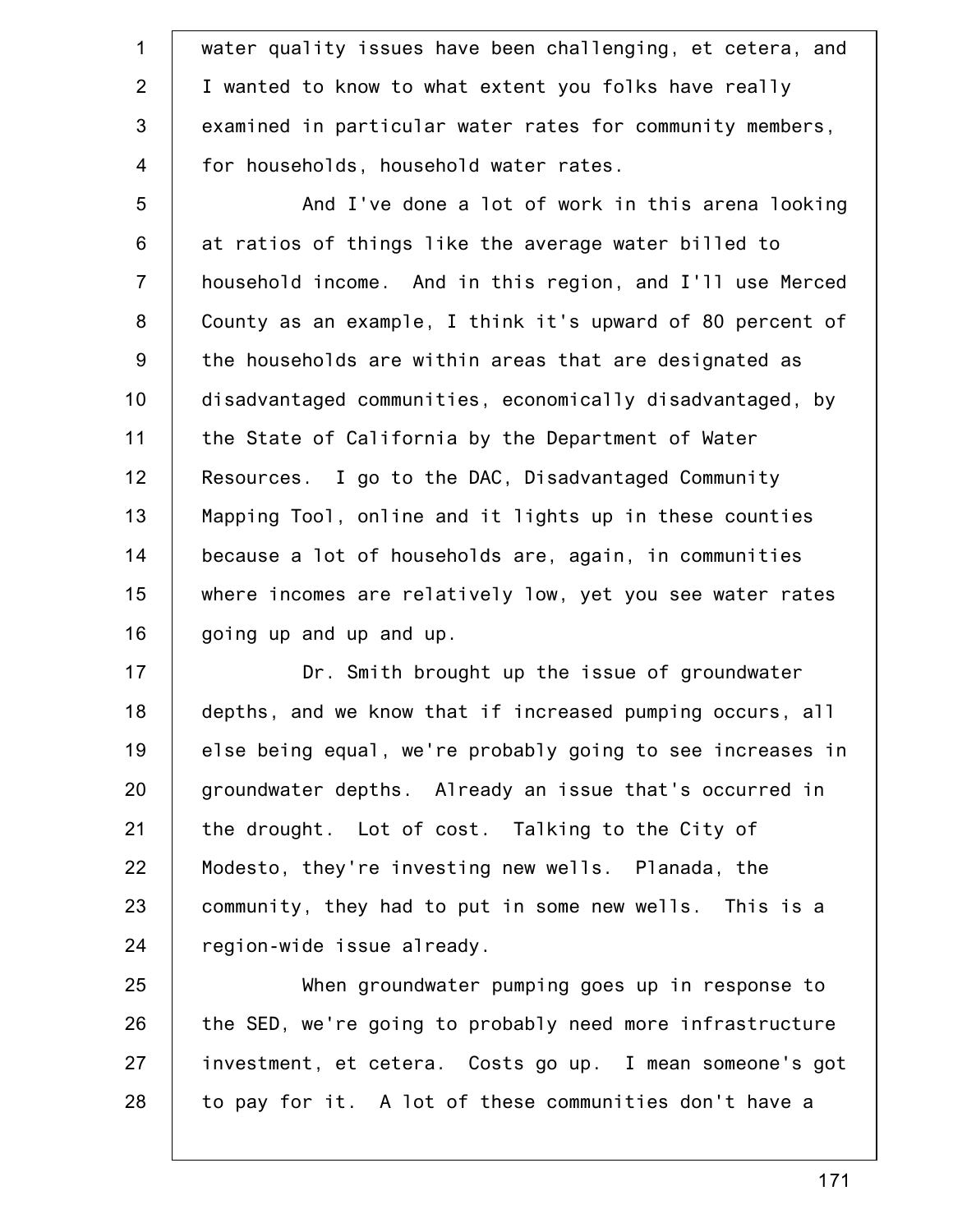| lot of financial resources. They're going to pass it       |
|------------------------------------------------------------|
| through to the ratepayers who are already seeing, in many  |
| instances, double-digit growth in their water bills.       |
| Have you addressed that impact and, also, even in          |
| the IMPLAN modeling addressed how that flows through then  |
| to the community expenditure profile where you start to    |
| see then people having less money to go out to eat because |
| they're spending twice as much on their water bill? So     |
| that's -- I wanted to pose that question.                  |
| MR. WARD: That's -- before you and your team               |
| respond, I'll give you a chance to think about that. I     |
| think this is a good time to take a break, that this looks |
| like a transition now from the ag econ impacts to urban    |
| and drinking water. So why don't we take a ten-minute      |
| break. Everybody back here around 2:30; we'll wrap it up.  |
| MR. GROBER: Great. Thank you.                              |
| (Recess.)                                                  |
| MR. WARD: All right. We're going to get started            |
| again, if you'll all sit down.                             |
| DR. SMITH: I don't have any kind of questions              |
| for you. I want you to talk on the issues that we're       |
| talking about that you can say something to talk about.    |
| MR. BASS: Okay. If I can think of a smart                  |
| question, I'll ask it.                                     |
| DR. SMITH: Yeah, yeah.                                     |
| MR. WARD: Okay. We're into the final session of            |
| the afternoon, and looks like we've lost Milt and Mark;    |
| right? Okay. So Dr. Smith, it's yours.                     |
|                                                            |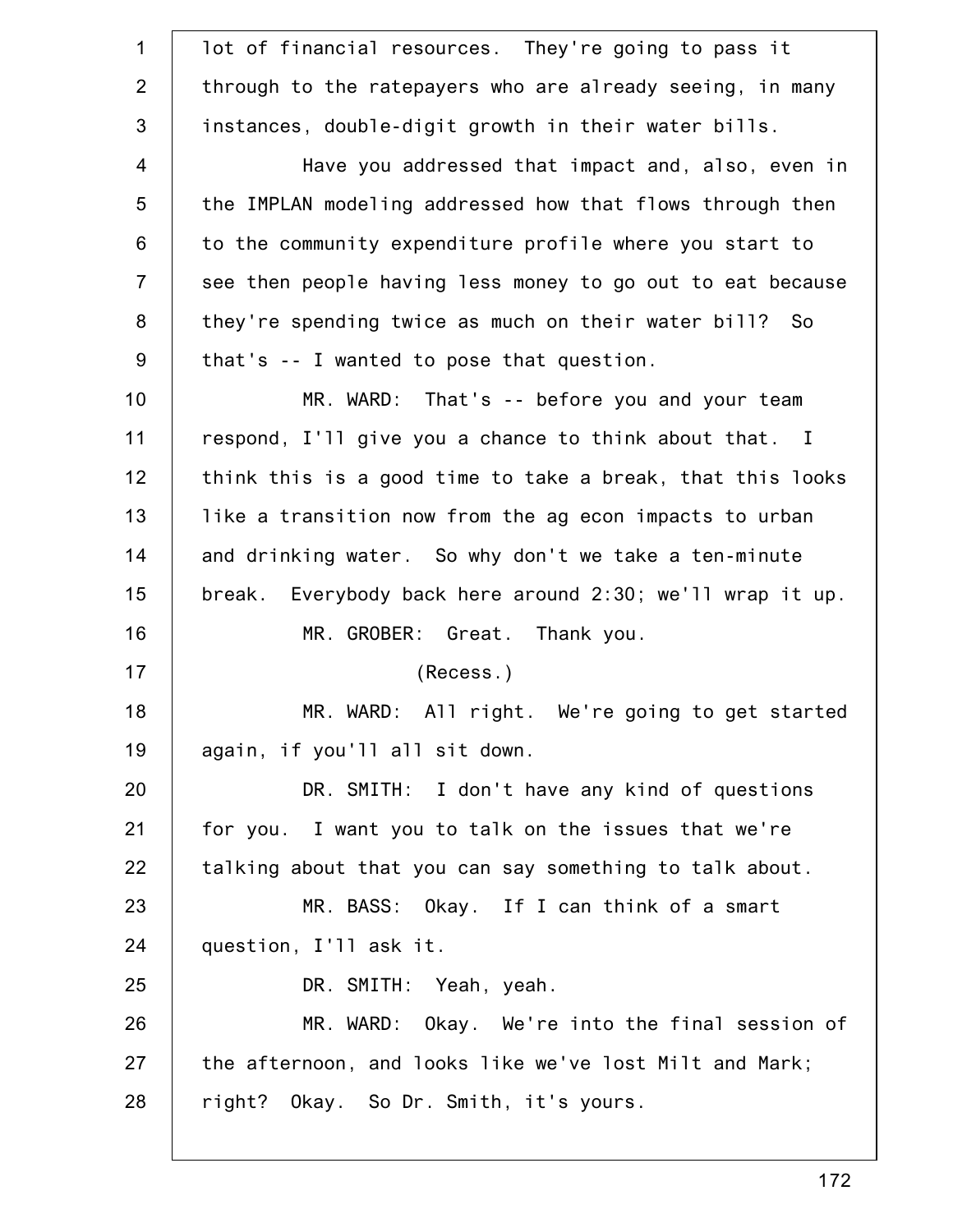1 2 3 4 5 6 7 8 9 10 11 12 13 14 15 16 17 18 19 20 21 22 23 24 25 26 27 DR. SMITH: Okay. I think in fairness to our good friends from Sacramento, Jason, why don't you just state the question again. MR. BASS: Yeah, I will. I know we were talking and focusing on agriculture and irrigation, but we want to shift over now to urban water, to the communities in the region that rely on -- mostly on groundwater. Well, a large portion on groundwater. They're obviously communities as well, typically the City of Modesto, that rely on surface supplies. But an important question really gets to the characteristics of the household in the region. We have a region where, as has been discussed, we have high unemployment. We have high rates of poverty. We have - relative to the State of California. And we also have a lot of communities, proportionately much larger amount of communities as compared to the state, that are designated as economically disadvantaged. And what we've seen in a lot of these communities over the years, particularly most recently with the drought, has been a need for a lot of investment in new water infrastructure, rising costs of water, a deteriorating water quality, particularly groundwater quality and, therefore, associated costs and water bills that have been rising very quickly as relative to incomes. And so the question really is, is to what extent have you addressed this issue and how the SED

implementation, say at the 40 percent level, how that

28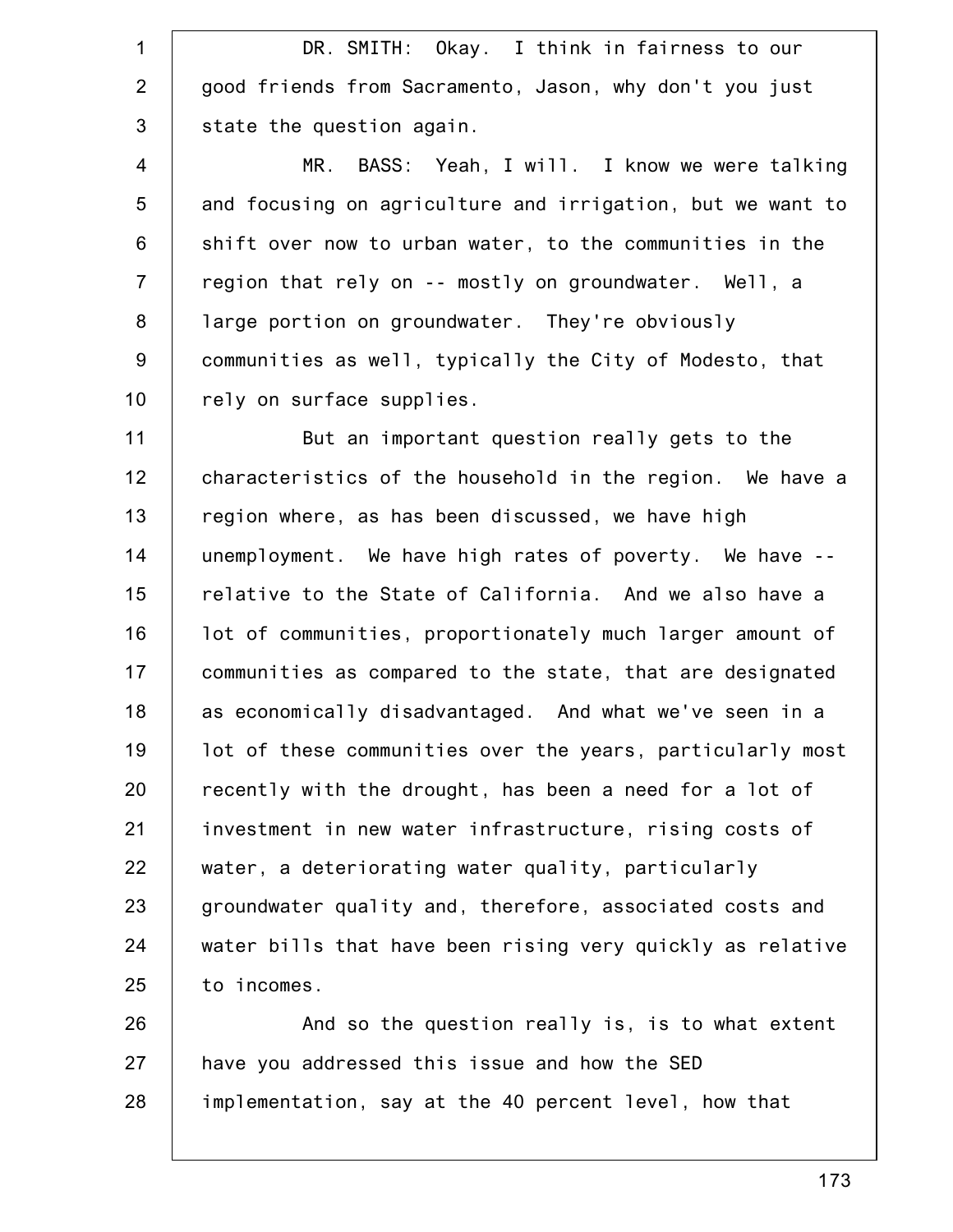| $\mathbf 1$    | would flow through to additional costs and ultimately      |
|----------------|------------------------------------------------------------|
| $\overline{2}$ | affect water bills and whether that's even tenable in the  |
| 3              | long run is my question.                                   |
| $\overline{4}$ | MR. GROBER: I'm not sure what you mean which               |
| 5              | part is "tenable," but we -- I mean one of the things for  |
| 6              | cities, cities of course can, you know, afford -- I hear   |
| $\overline{7}$ | in terms of the disadvantaged communities, but maybe I'll  |
| 8              | pose it back to your question with a question. Because we  |
| $9\,$          | look at, you know, the ability to purchase water, you      |
| 10             | know, and I think we look at figures of \$1,000 an         |
| 11             | acre-foot or \$2,000 an acre-foot. So with those costs,    |
| 12             | what -- what -- how much additional cost would that impart |
| 13             | to the cities, if there are any?                           |
| 14             | So there basically is no shortage to cities                |
| 15             | because cities -- you know, it's high value. It's the      |
| 16             | disadvantaged communities.                                 |
| 17             | BASS: Sure.<br>MR.                                         |
| 18             | MR. GROBER: So is -- that's -- I think that's              |
| 19             | part of the perspective that we had is that the -- for the |
| 20             | relatively smaller quantities of water for cities, that    |
| 21             | there would be some purchase possibilities.                |
| 22             | BASS: Sure. No, there's certainly -- I<br>MR.              |
| 23             | mean we're not as focused, per se, on water supply issues. |
| 24             | Obviously there will be water supply challenges for some   |
| 25             | of the communities relying particularly on surface water   |
| 26             | because of the SED, but with groundwater, we're talking    |
| 27             | about increased depths to groundwater, influences of       |
| 28             | increased pumping by irrigators affecting groundwater      |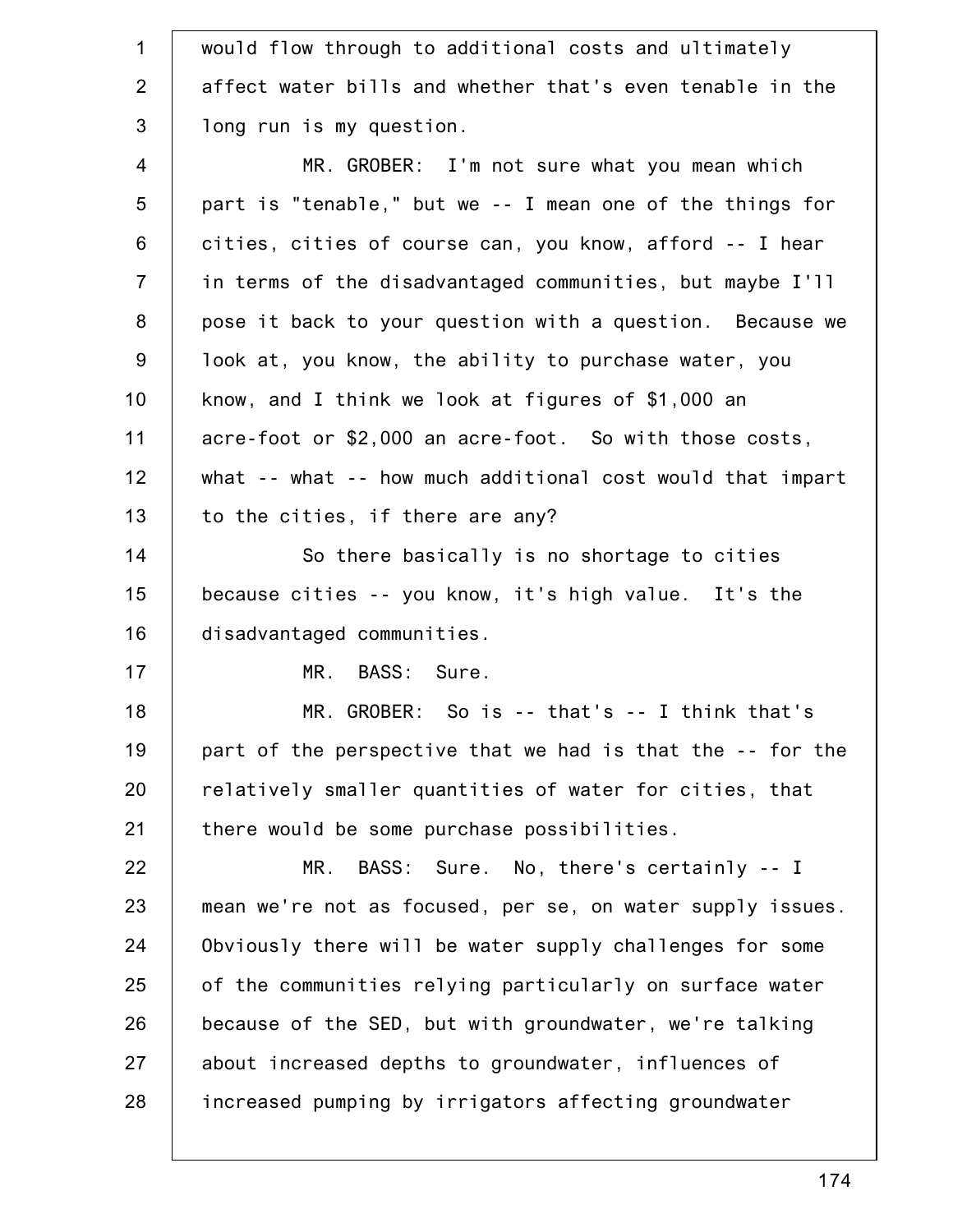1 2 depths. Water quality often gets influenced by greater depths to groundwater.

3 4 5 6 7 8 9 10 11 12 13 14 15 But really the issue just is the issue of cost. We know that if we're out purchasing water as opposed to producing it locally and supply/demand dynamics, that we're probably going to see escalation of cost of water. You're taking away a big chunk of the region's water supply. It would be expected that there would be a cost effect as a result, whether it's because of higher cost to purchase water, whether it's higher cost to pump water because it's deeper, et cetera. Those costs have to be borne by someone, and you have a region, again, that has a significant amount of economic challenges, high rates of unemployment, poverty, and a lot of communities that are designated disadvantaged.

16 17 18 19 20 21 22 23 24 25 26 27 28 You're going to have job losses associated with this, so you're putting additional strain on the economy, some of the bigger picture issues we talked about in terms of in generating new investment regionally in terms of the impacts on existing investment because of the loss of reliable water supplies. So you have a myriad of things that are putting a lot of pressure on the regional economy, and then you're saying, and in addition, now these communities, some of them very small -- we heard from some members of those communities who face -- don't even have any of the financial resources they need to respond to increased costs of water, yet now they're going to be faced with additional costs on top of everything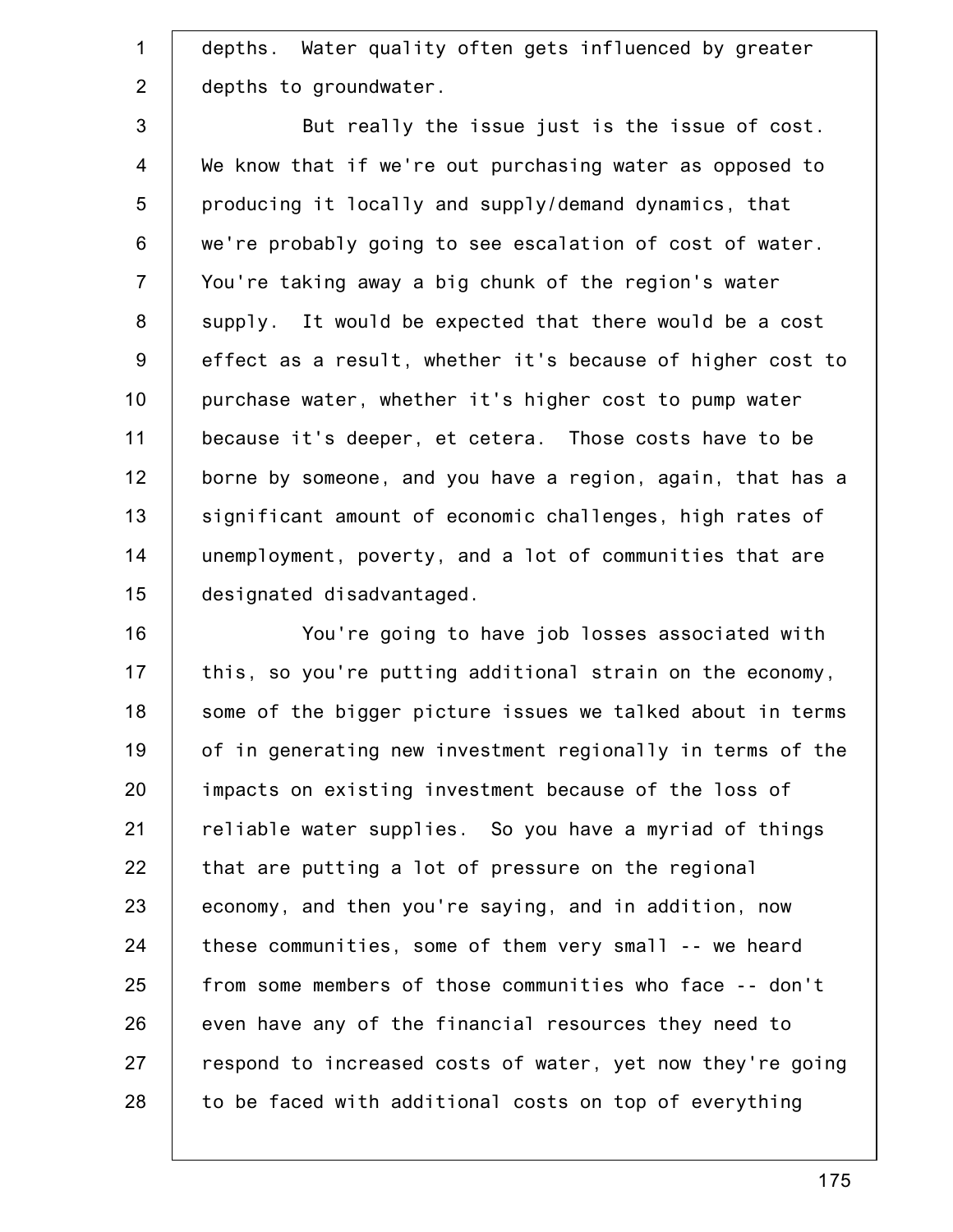else.

1

2 3 4 5 6 7 8 9 10 How do we expect them to support those additional costs when they're -- the households are already paying water bills that are at percentages of their income that are higher than EPA standards, that are higher than a lot of the -- sort of the standard thresholds that are used to evaluate water supply availability? How do you -- how do you address that? Are you going to address that? And also the implications of increased water bills on regional economic impacts and flow thrust.

11 12 13 14 15 16 17 18 MR. GROBER: So I'm curious because you went - now you phrased it in terms of addressing that. We disclose a lot of information, and to make this a productive, you know, panel discussion, technical discussion, again, I think I would like to pose it again as a question, but only after making very clear a point that has to do with both the total quantity of water and then the effects as well.

19 20 21 22 23 24 25 26 27 I'm seeing a tendency to look at, well, there's this bad effect and then there's this bad effect and this bad effect, and they're all kind of added up and that they're happening everywhere. We've disclosed a limited quantity of water that would be unavailable for public interest use, if you will, so combined agricultural and water supply, and it's shifting of that quantity of water to public trust use for reasonable protection of fish and wildlife.

28

So that's a -- that's a -- if there's one thing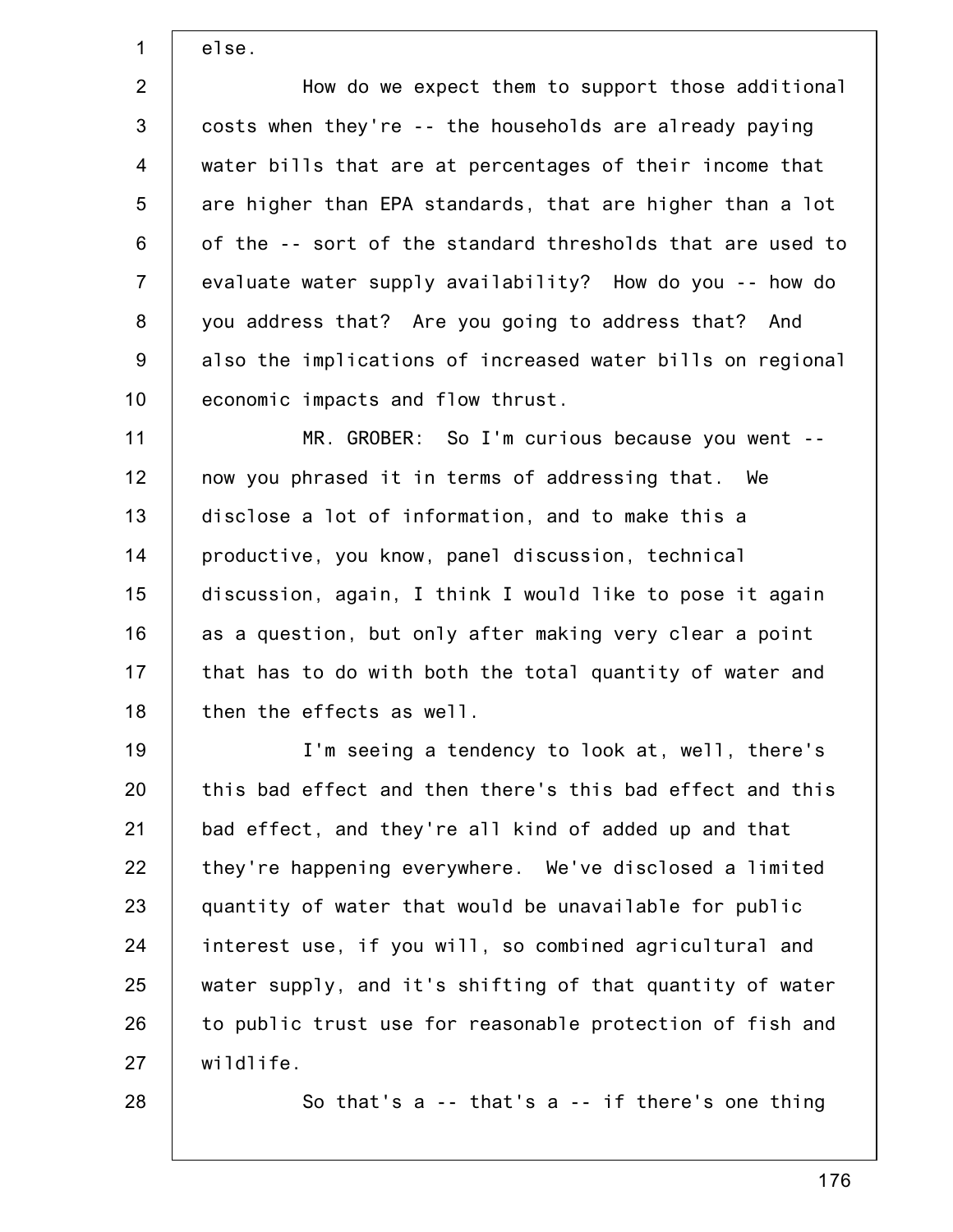1 2 3 4 5 6 7 8 9 10 11 12 13 14 that's certain in the modeling, though we didn't discuss today the Water Supply Effects Model and how that all works, but let's just assume for a moment that that's the correct number. It's a -- that's a defined quantity of water, and it can only have so many effects either here or there because -- so the reason I bring this up here in the context of the cities, it's not going to be both in effect here and then the full effect on ag. It's that limited quantity of water. And that's both a fact in terms of the limited quantity of water, so it can't be both in effect to the cities and effect to ag except barring -- I'm hearing what you've said about, you know, how the connectedness of the economy and all of these other things.

15 16 17 18 19 20 21 22 23 24 And, again, I look forward -- we look forward to hearing your comments and your analyses on that because -- I digress a bit, but I hear it both disparaged and yet it's useful. We have 3200 pages -- I always forget the number of pages. We have a lot of pages of document there because we've done, I think, a very good job at doing a programmatic analysis for a very big topic. That being said, the reason we're here and the reason the board wants us to be here is that there's a lot more information that could be added to it, which will add great value.

25 26 27 28 But getting back to that limited quantity of water, you can't have all of the effect. It's either going to effect the water supply of the cities or ag or a little bit of both, but it's not the total amount. And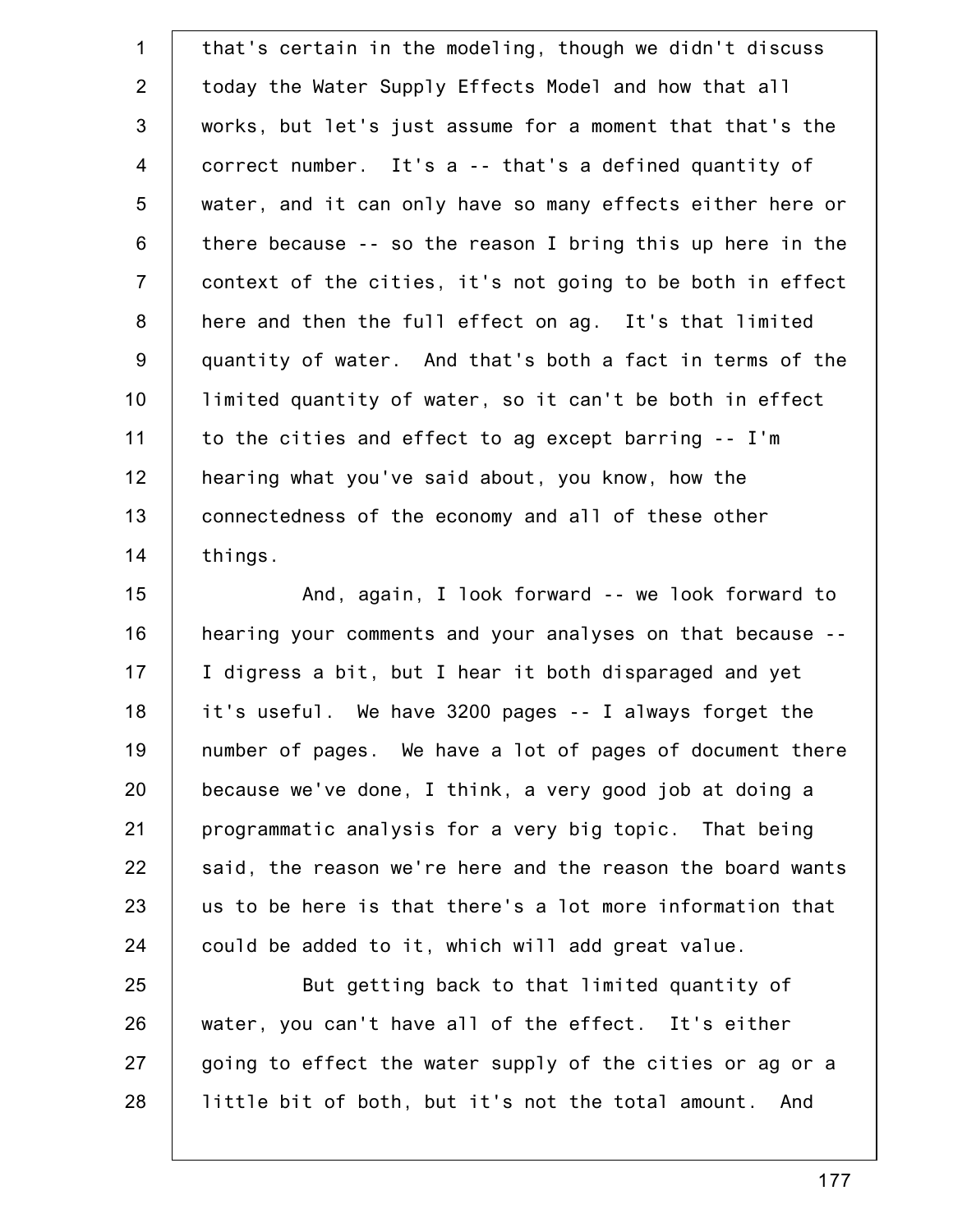1 2 3 4 5 6 7 8 9 10 11 12 13 14 15 16 17 18 19 20 21 22 23 24 25 26 27 28 there's -- UNIDENTIFIED SPEAKER: And I'm not -- MR. GROBER: -- (unintelligible) -- DR. SMITH: You try to put the -- MR. GROBER: I'm almost done, so just let me -- DR. SMITH: Yeah, we don't double count, yeah. MR. GROBER: Okay. Okay. But I just want to make sure -- DR. SMITH: Right. We don't double count. MR. GROBER: -- because when you're talking for ag -- because if there's a water supply effect to the cities because -- and then here's part of where -- and you as economists would know part of the magic is that it's very easy to show impacts. It's very easy to show that this is going to lead to all sorts of negative effects, but the reality is markets respond to new conditions. And one of the responses here, while money will change hands in terms of water will get to the cities that will provide money for infrastructure to ag that is then maybe taken the hit, but that can improve infrastructure. That infrastructure can lead to greater efficiencies. That infrastructure can lead to increased groundwater recharge taking advantage of wet years. So there's an exhaustive analysis which we also did not do which is how you can actually achieve many, ultimately, benefits from the entire system because this gets at the crux of what I hear. I always hear it in my head, Felicia Marcus, the chair of the Water Board. How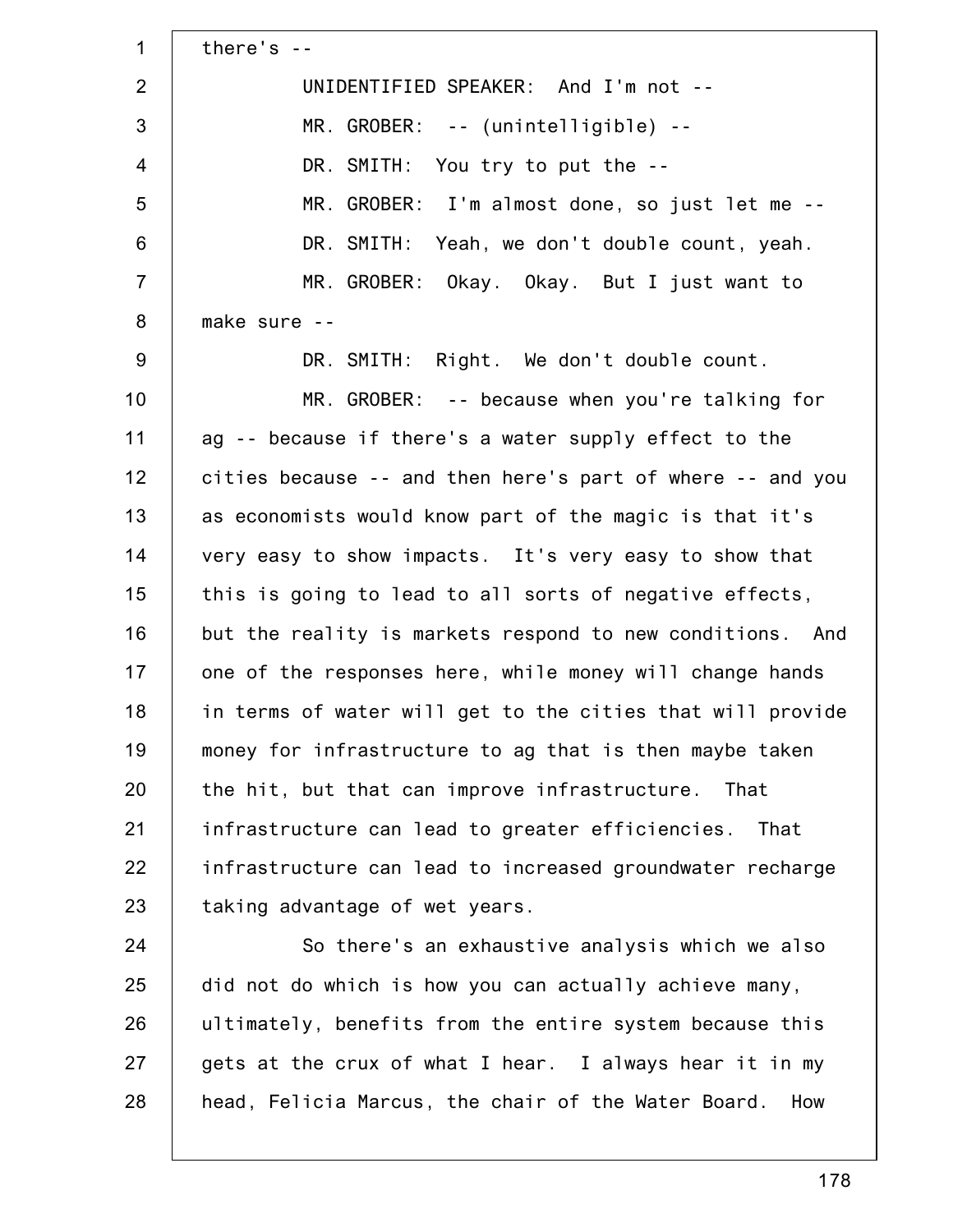1 2 3 4 5 6 7 do you maximize the beneficial use of water? And there are tremendous opportunities here. And I understand what you're asking, what you're doing is that there's also a cost. There's also all these things that we should be looking at and we acknowledge we need to look at, but let's not lose sight of how much better we can use the quantities of water we already have.

8 9 10 11 12 13 14 15 16 17 18 19 MR. BASS: Let me make two points related to that. First of all, I'm not talking about water supply. I'm not trying to double count. I'm not talking about a reduction in water supply to communities. I'm talking about the added cost to communities of mining the groundwater they need, of dealing with decreased water quality from the groundwater as a result of the pumping response that you've modeled with the irrigation districts. So I'm not saying that they're going to get hit by the water supply situation the same as the districts are and double counting. So that's one -- seems like you misinterpreted that.

20 21 22 23 24 25 26 27 28 The second thing is just the issue of the overall economic consequences of this. I think we don't want to lose sight of the fact that this is a regional economy that has a lot of these inner ties. And I think we don't want to separate too much irrigation from the communities. They have their own water supply situations, their own water supply needs. But at the end of the day, the jobs that are being generated by the ag economy are the jobs that are supporting these communities, and these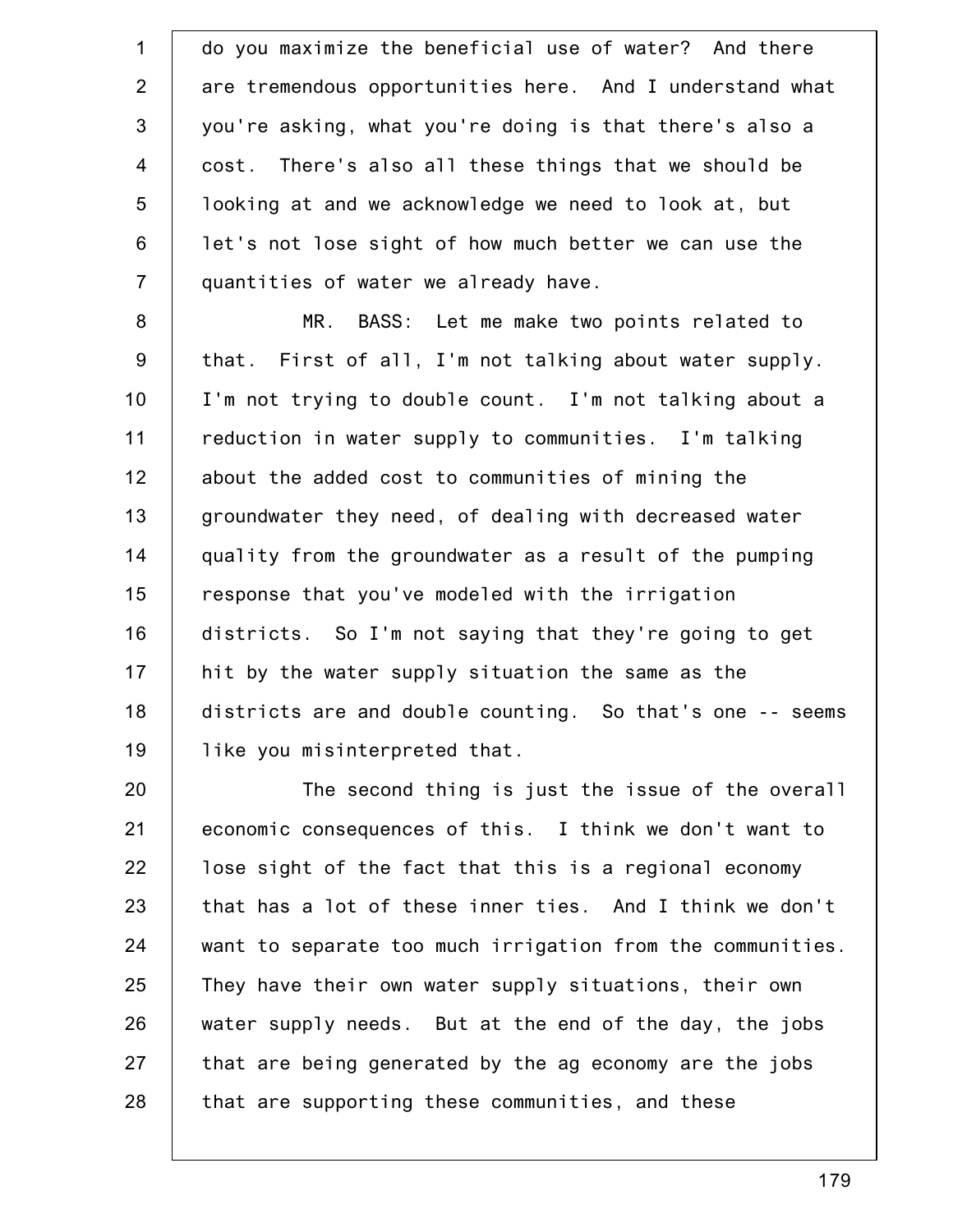| $\mathbf{1}$   | communities are reliant on those jobs. And so you're       |
|----------------|------------------------------------------------------------|
| 2              | taking away jobs as a result of these impacts potentially, |
| 3              | some -- 2 and a half percent by your estimates on an       |
| $\overline{4}$ | average, but on certain years, significant job losses by   |
| 5              | our estimation.                                            |
| $6\,$          | And then on the other side of the equation,                |
| $\overline{7}$ | you're saying we're also going to do things as a result of |
| 8              | the farmer response, which we expect -- again, we can't    |
| $9\,$          | just put it back on the farmers to deal with it, but       |
| 10             | ultimately the result of a reduction in their surface      |
| 11             | water supplies, how that flows through then to the cost to |
| 12             | the cities of pumping. And Rod can talk more about that    |
| 13             | pumping tradeoff, that groundwater depth tradeoff.         |
| 14             | DR. SMITH: Yeah, I'm not sure they answered your           |
| 15             | question, so let's move on.                                |
| 16             | BASS: Yeah, okay.<br>MR.                                   |
| 17             | DR. SMITH: And, first of all, I -- let me                  |
| 18             | reassure you again, we are not a -- not in favor of double |
| 19             | counting, so -- deal? Okay. So we're there.                |
| 20             | What is interesting, though, is that if we get $-$         |
| 21             | I think what Jason was getting at in part was that as you  |
| 22             | pump more groundwater, well elevations, you know, change.  |
| 23             | And as well elevations change, especially as you heard     |
| 24             | from the panels this morning, on even the large but        |
| 25             | especially the small systems, intensifies their problems.  |
| 26             | You heard today that their -- some of these communities    |
| 27             | are on a trajectory towards hitting their max -- you know, |
| 28             | their MCLs.                                                |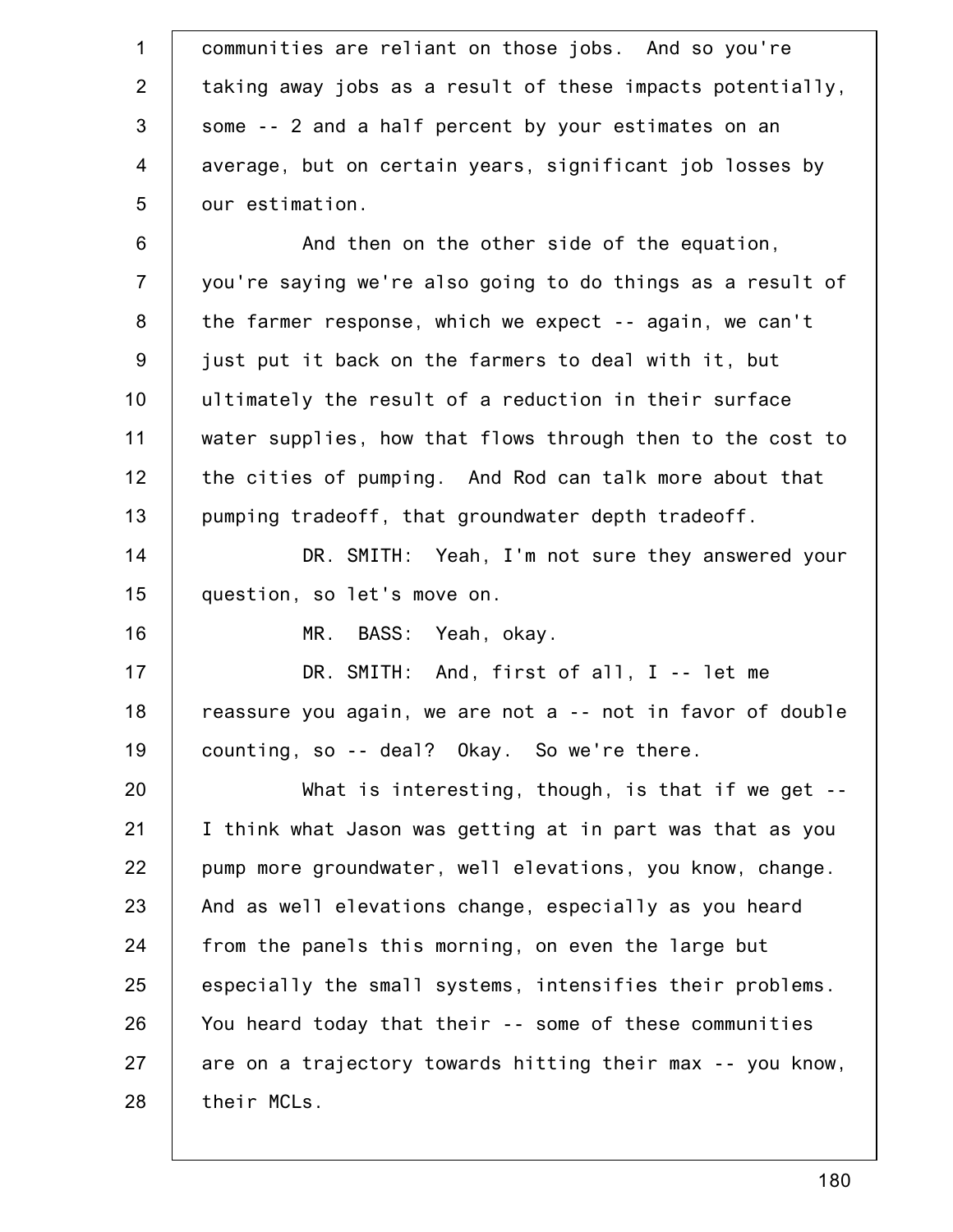1 2 3 4 5 6 7 8 So further changes -- the question would be - and a research question. Okay? A research question would be given the trajectory currently of the communities' trajectories towards reaching their MCLs, how much more groundwater pumping and their impacts on elevations, what happens to that trajectory? Just because you hadn't hit the limit yet doesn't mean you're not going to hit the limit in the future.

9 10 11 12 13 14 15 16 17 It's getting back to some of these fundamental things we did at the first session where you can't look at this as an independent year-by-year thing. You have to look at more in the context of the trends and the resource. And we just didn't see any analysis -- to be fair to you, it was news to us today about this data about, you know, moving to the MCLs. We hadn't heard about that one yet. So I think that's a way of putting in that increased pumping will further lower elevations.

18 19 20 21 22 23 Now, as far as I can tell reading your material a few times -- I didn't have glasses before this engagement -- is that you didn't have any information available to you on how to tackle it, what could be the possible impact of increased pumping on well elevations. Is that correct?

24 25 26 27 28 MR. GROBER: I think what we're saying is we don't have detailed information to do this in a very detailed fashion throughout the project area, which is why, again, we did the programmatic assessment. I'm hearing -- I think we heard this morning that there could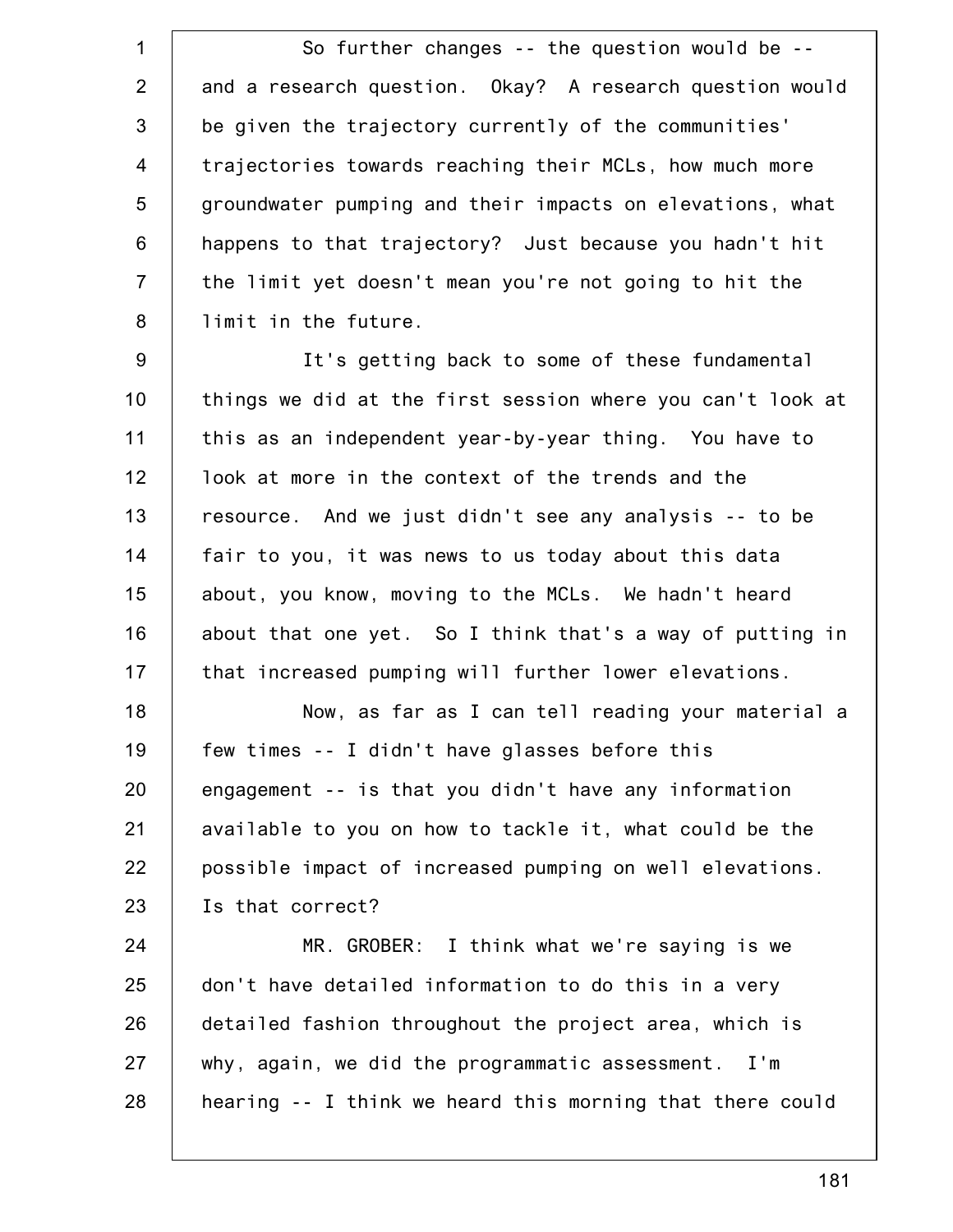1 2 3 4 5 6 7 8 9 10 11 12 13 14 15 16 17 18 19 be hot spots or something there was suggested where there might be some variations. And, again, if there's information that can be provided, then do please provide it. DR. SMITH: Yeah. Again, a natural experiment that's been occurring actually in San Joaquin County - and the only reason why I know this, I represent Central San Joaquin Water Conservation District as an expert in the federal litigation against the breach of contract on the New Melones, so I learned a little bit about that area. And from just a study point of view, the bureau did a great job of creating volatility in availability of surface water. And the San Joaquin Flood Control District puts out annual reports on continuous data of well elevations of certain key wells they have, and four of those wells happen to be in the -- happen to be in the Central San Joaquin Water Conservation District. So that would be an -- that could be some evidence you may want to look to.

20 21 22 23 24 25 26 27 28 Because we've looked at it and, indeed, well elevations were on secular decline for only 40 or 50 years. Once Central San Joaquin got access to surface water, that trend slowed. And then when the bureau started seesawing available surface water deliveries, the well elevations were just sort of there doing a tango. And from that case study or that natural experiment, you can identify what's the impact of a change in surface water on well elevations.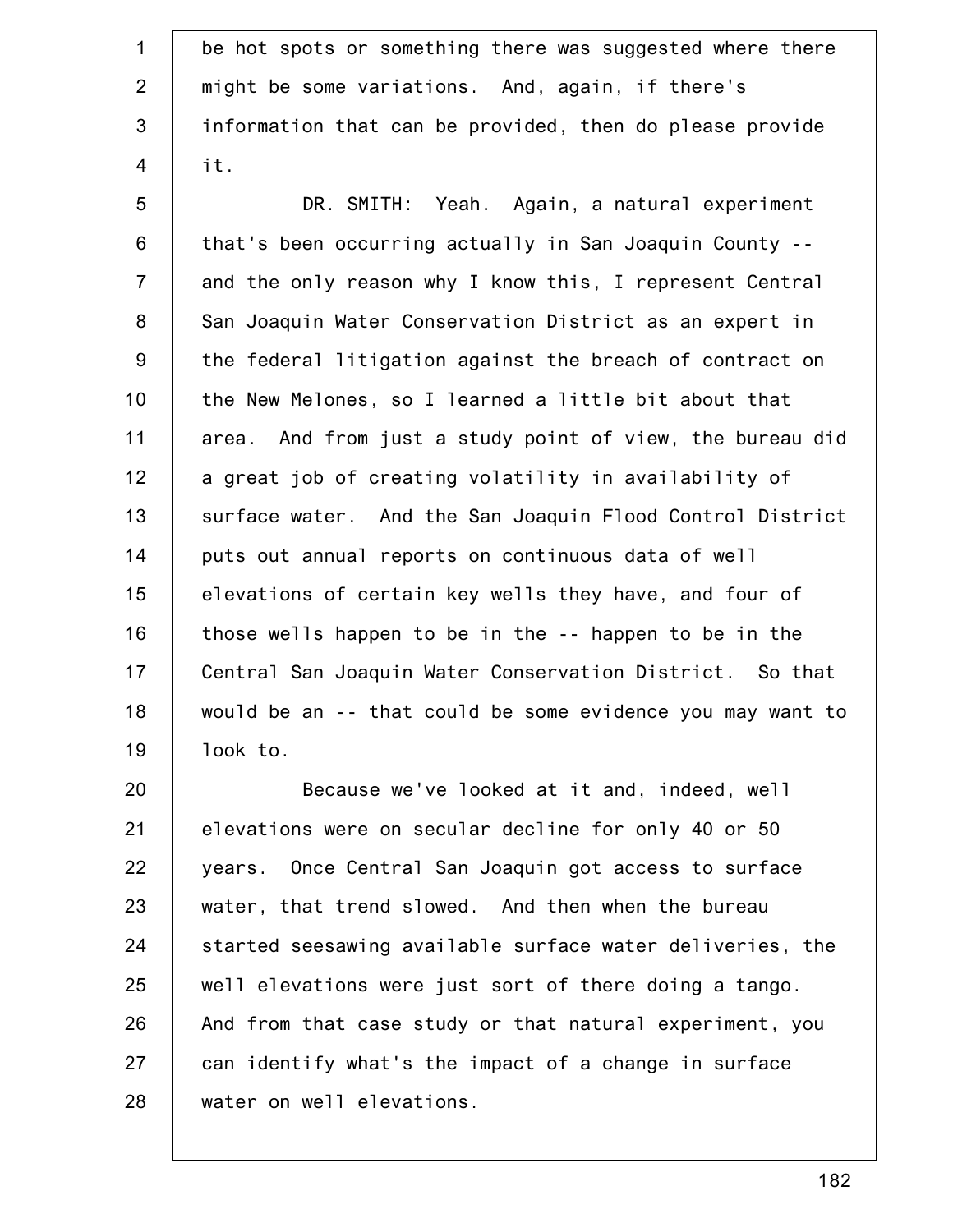1 2 3 4 5 6 7 8 9 10 11 12 So, again, there is information out there. We are -- we, we, us, are in an adventure of being detectives. We have certain information but not as much as we'd like to have. So what we've got to do is piece together -- right? -- based on the information we do have and take advantage of some of these experiences, you know, of actual circumstances. And so the two that Jason and I have turned to thus far, I've told you. One is the Westlands experience, and the other is -- I'm just identifying the Central San Joaquin because it does provide some insight to what is the impact of the changes in surface water availability.

13 14 15 16 17 18 19 20 And, by the way, there is a diversity and then a sense of wells that you can't study, you know. Some wells have a greater impact than others. And if you knew more about the subbasins and talked to your hydrologist, you can understand all that. So there is information out on well elevations. Similarly, the districts have at least provided us information, what, on their trends; right? In elevations?

21 22 MR. BASS: Elevation trends and pumping and how pumping affects the elevations.

23 24 25 26 27 28 DR. SMITH: Right. So we're trying to solve a mystery here -- right? -- with pieces of information. We're trying to be Sherlock Holmes; right? Try to divine from pieces. But there's information out there, and everything that we've run into, these impacts are material. And so I would invite you to take a look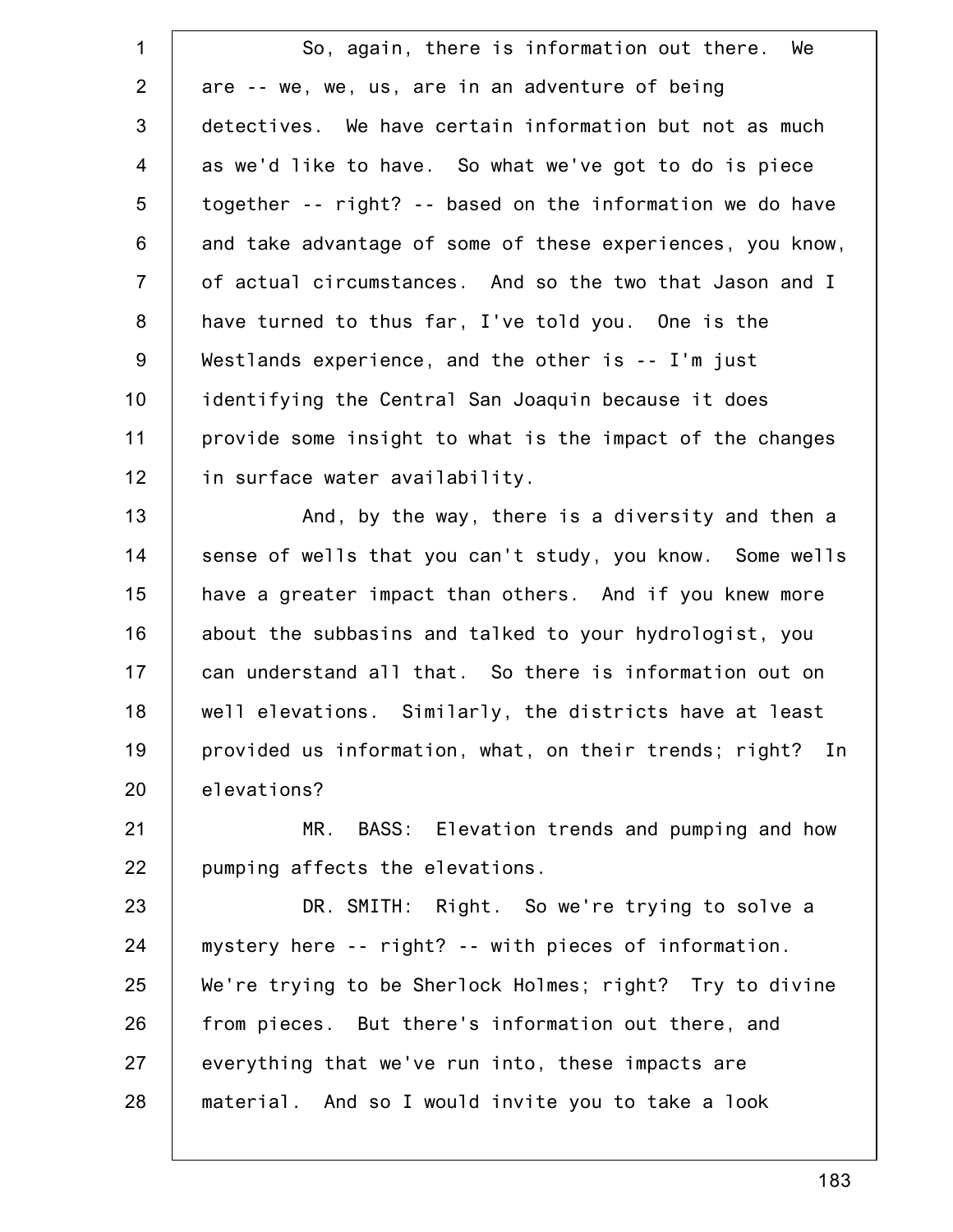| $\mathbf 1$    | when $-$ as we finish our work, we'll certainly share $-$ I |
|----------------|-------------------------------------------------------------|
| $\overline{2}$ | think we're retained to share work with you, I suspect,     |
| 3              | but you have to talk to Keith about that. But -- so there   |
| $\overline{4}$ | is things we can do better, okay, on that. And I'd just     |
| 5              | like you to keep an open mind and start thinking about      |
| $6\phantom{1}$ | revisiting what can you say about well elevations. Our --   |
| $\overline{7}$ | sure. Go ahead.                                             |
| 8              | MS. HUBER: Consideration of well elevations in              |
| $9\,$          | Chapter 13. I was just trying to find the table.            |
| 10             | DR. SMITH: The quantification of impact though?             |
| 11             | MS. HUBER: It's more an evaluation of current               |
| 12             | well elevations relative to groundwater depth. There is     |
| 13             | more concern for those wells that are close to the top of   |
| 14             | the aquifer, and we point out a few small districts where   |
| 15             | there would be potentially the need to make new wells.      |
| 16             | And impact SP1 talks about impacts associated with          |
| 17             | drilling new wells or deepening existing wells.             |
| 18             | DR. SMITH: Yeah, I'm familiar with that table,              |
| 19             | and that's a snapshot of what -- what the current well      |
| 20             | depths are. I instead was talking about what was the        |
| 21             | trend of and actual data we have on well elevation and how  |
| 22             | has it evolved over time and, indeed, how that evolving     |
| 23             | trend is impacted by the availability of surface water.     |
| 24             | So I (unintelligible). When I read that table, that was     |
| 25             | sort of what's your view of the head room was, of how much  |
| 26             | could well elevations change without someone having to      |
| 27             | deepen a well, your well depth table.                       |
| 28             | MS. HUBER: Right. So clearly well --                        |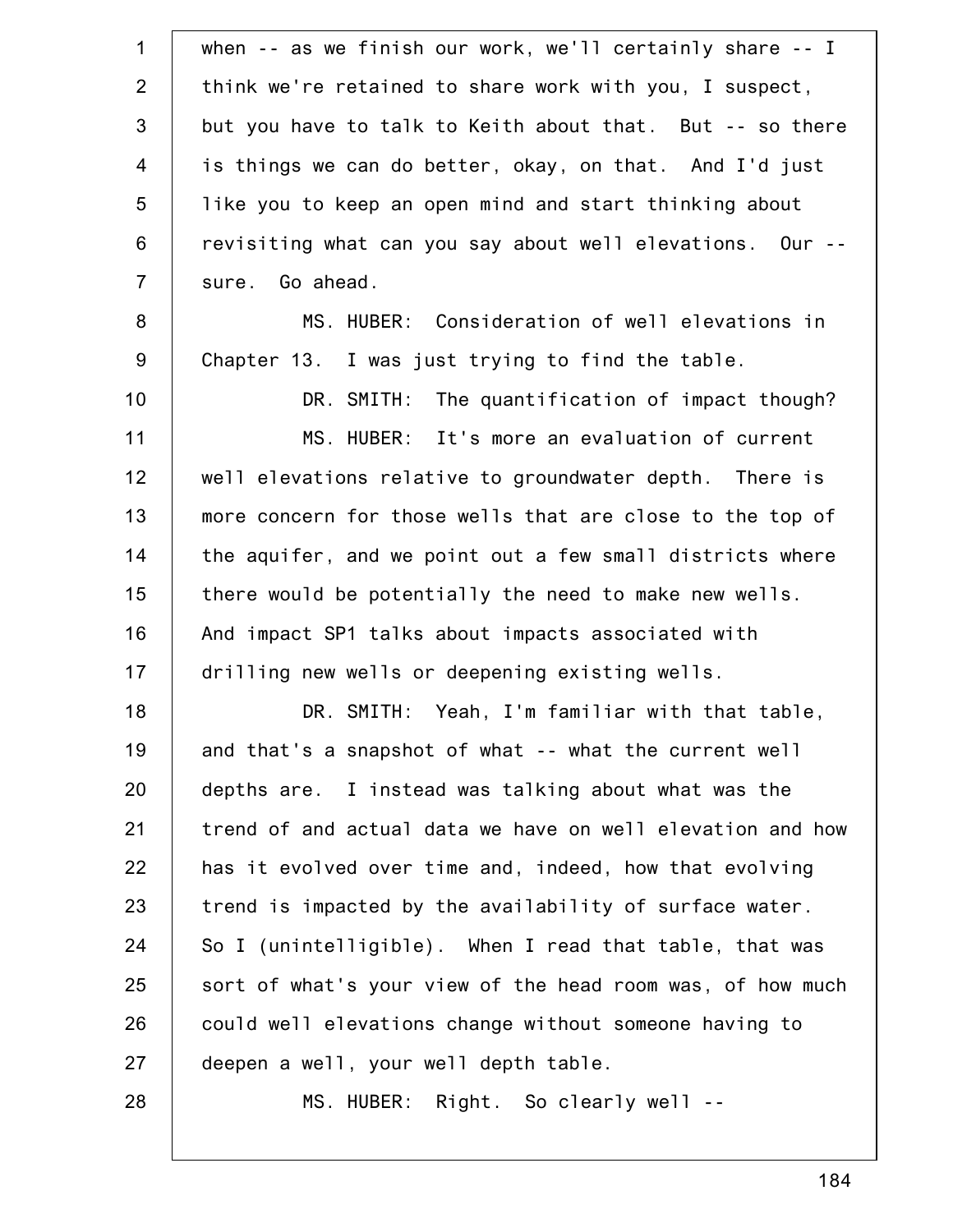1 2 3 4 5 6 7 8 9 10 11 12 13 14 15 16 17 18 19 20 21 22 23 24 25 26 27 28 groundwater elevations vary up and down through time, and if the groundwater deficit increases, then there would be more of a trend downwards and there's more concern for wells being adequately deep, which is why we considered the impact of making new wells within Chapter 13. And I think there's also a financial consideration in Chapter 20, but I agree that it's not -- you know, we cannot say how many wells will need to be deepened. DR. SMITH: Yeah, but actually I -- thank you for that comment because it gives me an opportunity to make something of (unintelligible). A lot of these questions are difficult; right? We can agree on that. A lot of these questions we don't have as much information as we'd like, if we're doing a Ph.D. thesis, to try to get our Ph.D. signed off by our advisor. But because it's hard doesn't mean there's no impact. MS. HUBER: Yeah, I think -- DR. SMITH: I'm sorry. Just because it's hard to do, doesn't mean it's zero impact. I think the proper thing is to say it's an unknown impact until we start trying to improve our understanding. MS. HUBER: Yeah, well, we agree. And for like impact SP1, we say there is potential significant impact associated with construction of new wells, for example, but there are a lot of other things that potentially could be required work as well. DR. SMITH: Did I cut you off? I'm sorry. MR. WEGGE: Well, again, I guess I'd just like to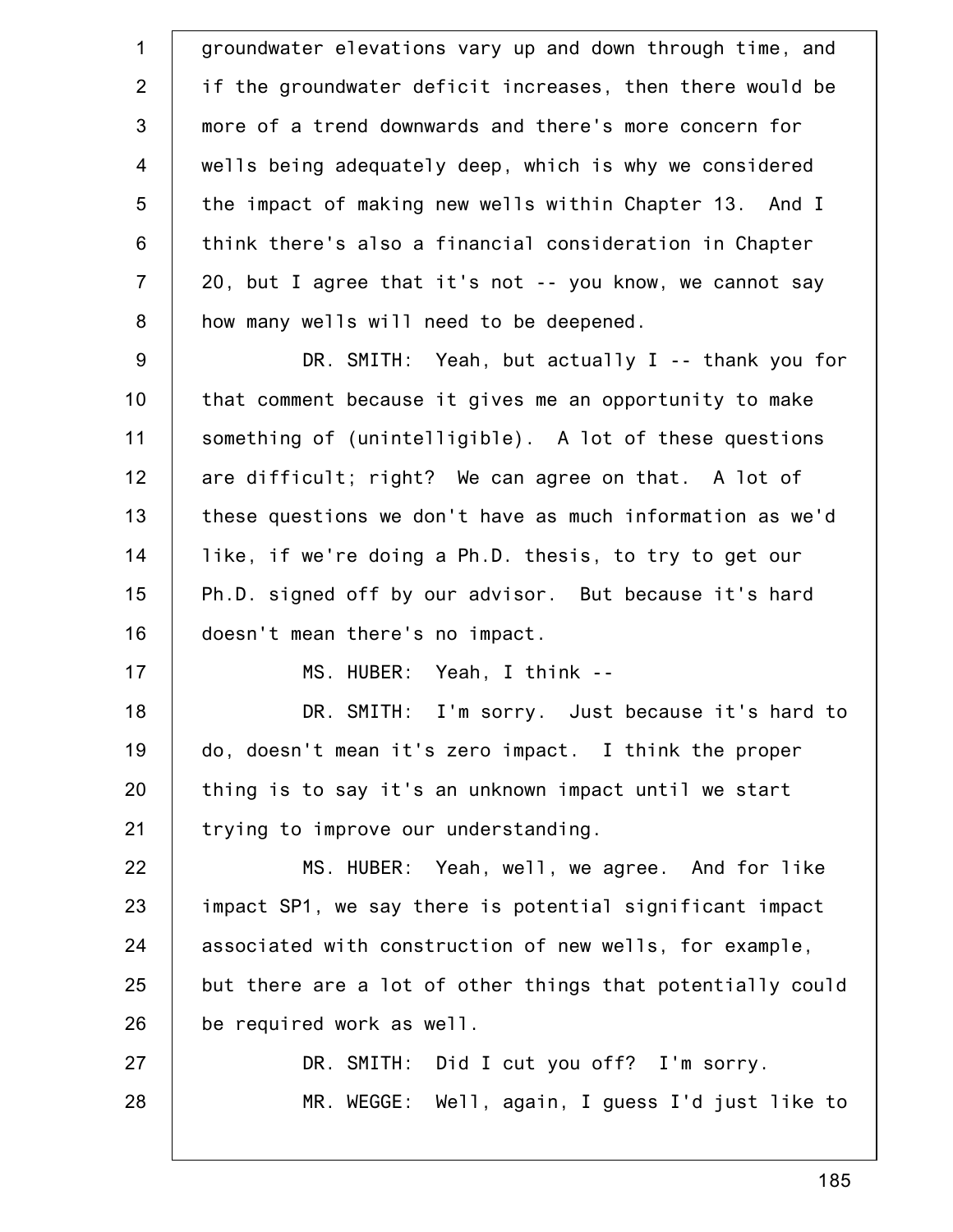| $\mathbf{1}$   | return to a couple of issues, one of Jason's and one of   |
|----------------|-----------------------------------------------------------|
| 2              | yours just to follow up on what Les said. You know, as    |
| 3              | far as Jason was mentioning ratepayer effects and, you    |
| $\overline{4}$ | know, did we look at that. Yes, we did look at that, and  |
| 5              | we concluded that there would be effects on ratepayers    |
| $6\phantom{1}$ | because it's likely that costs would get passed on to     |
| $\overline{7}$ | those ratepayers. But without knowing the extent of the   |
| 8              | costs and without knowing specifically how the individual |
| $9\,$          | districts would be impacted and given that it was a       |
| 10             | programmatic analysis, we tried to lay out what we knew.  |
| 11             | And what we didn't know, we acknowledged that.            |
| 12             | So in answer to your question where I think you           |
| 13             | were going about ratepayer effects, we did analyze that,  |
| 14             | and it's in Chapter 20.                                   |
| 15             | MR.<br>BASS: Okay.                                        |
| 16             | MR. WEGGE: And just to follow up on the issue             |
| 17             | $of -$                                                    |
| 18             | MR.<br>BASS:<br>Could I actually just respond a           |
| 19             | $little - -$                                              |
| 20             | MR. WEGGE: Sure.                                          |
| 21             | MR. BASS: -- just to interject one thing before           |
| 22             | you get -- go back to something Rod said. One of the      |
| 23             | things that was just raised a minute ago was that there's |
| 24             | an expectation or a vision that there will be investment  |
| 25             | in infrastructure and activities to improve efficiencies; |
| 26             | that it's not all bad, that there are ways to mitigate    |
| 27             | effectively is what I heard, whether it's groundwater     |
| 28             | recharge in wet years as one example. Well, again, that   |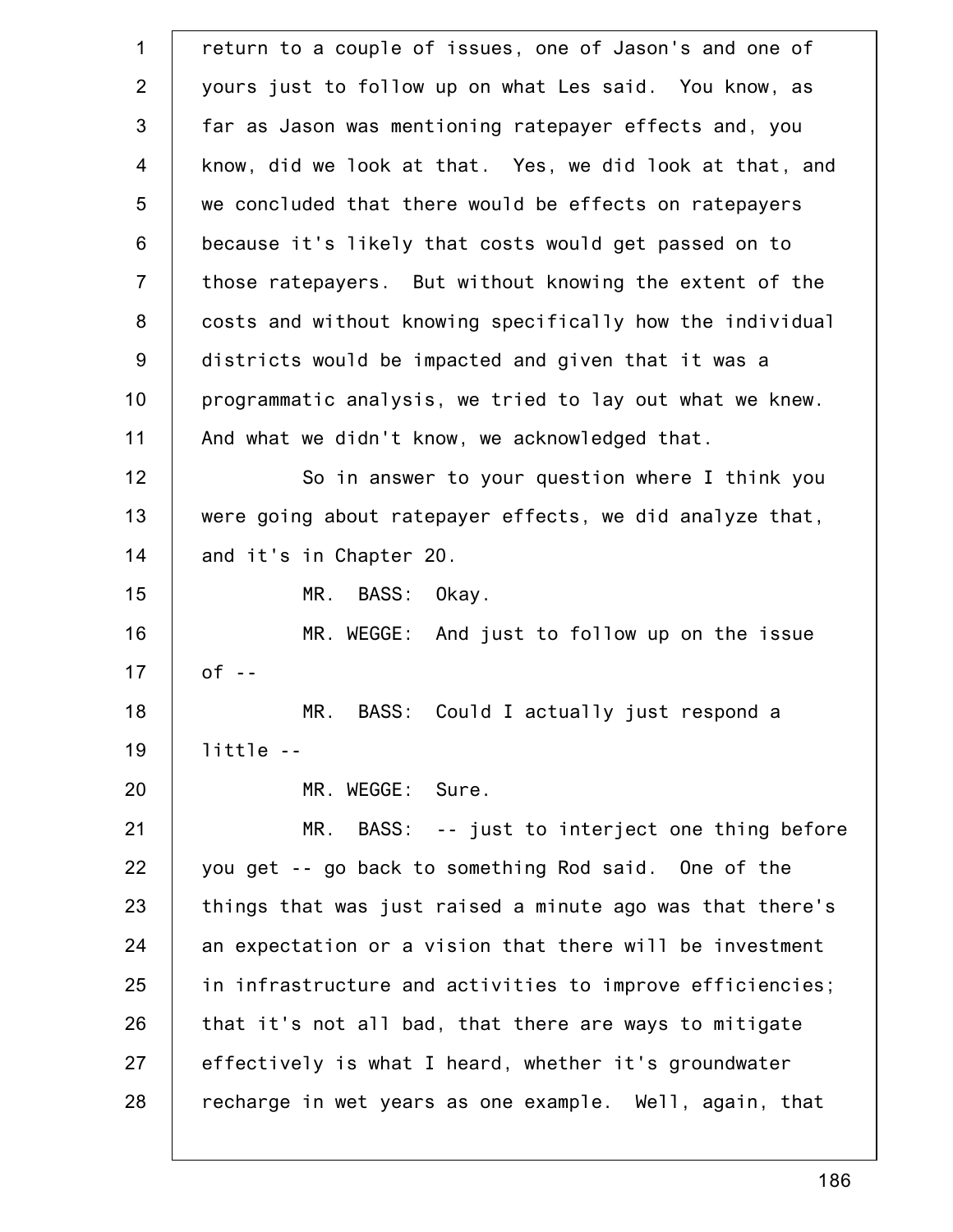| $\mathbf 1$    | takes a lot of money, and so I wanted to ask -- and that's |
|----------------|------------------------------------------------------------|
| $\overline{2}$ | the crux of my question before.                            |
| 3              | And I know, Tom, you met -- you responded                  |
| 4              | somewhat is who pays for that cost? And if that cost       |
| 5              | ultimately flows through the businesses and the farming    |
| 6              | interests and households in this region, their cost of     |
| $\overline{7}$ | water went up, they're in the same situation they were     |
| 8              | before but their cost of water is higher. And when you     |
| $9\,$          | have an economy that is often struggling -- we've heard    |
| 10             | about, you know, unemployment rates. We've heard about     |
| 11             | poverty. We've heard about a lot of things, the            |
| 12             | challenges in this region for continued economic growth    |
| 13             | where population continues to go up more rapidly than the  |
| 14             | state. How do you support the water supply                 |
| 15             | (unintelligible) that population and also support the      |
| 16             | level of cost necessary to meet those water supply         |
| 17             | obligations?                                               |
| 18             | DR. SMITH: Yeah. It's really a cost                        |
| 19             | (unintelligible) analysis; right?                          |
| 20             | MR. GROBER: And this is what becomes very                  |
| 21             | interesting about these questions. And I really            |
| 22             | appreciate the questions, and I'm sure the audience does   |
| 23             | as well, but it's very hard when you look at any single    |
| 24             | piece of this proposal without considering other pieces.   |
| 25             | And here I want to harken back to, you know, again, how    |
| 26             | many times have I said this is hard and you're living      |
| 27             | proof. No, this is hard to do this, and there's many       |
| 28             | different ways of looking at it. There's many different    |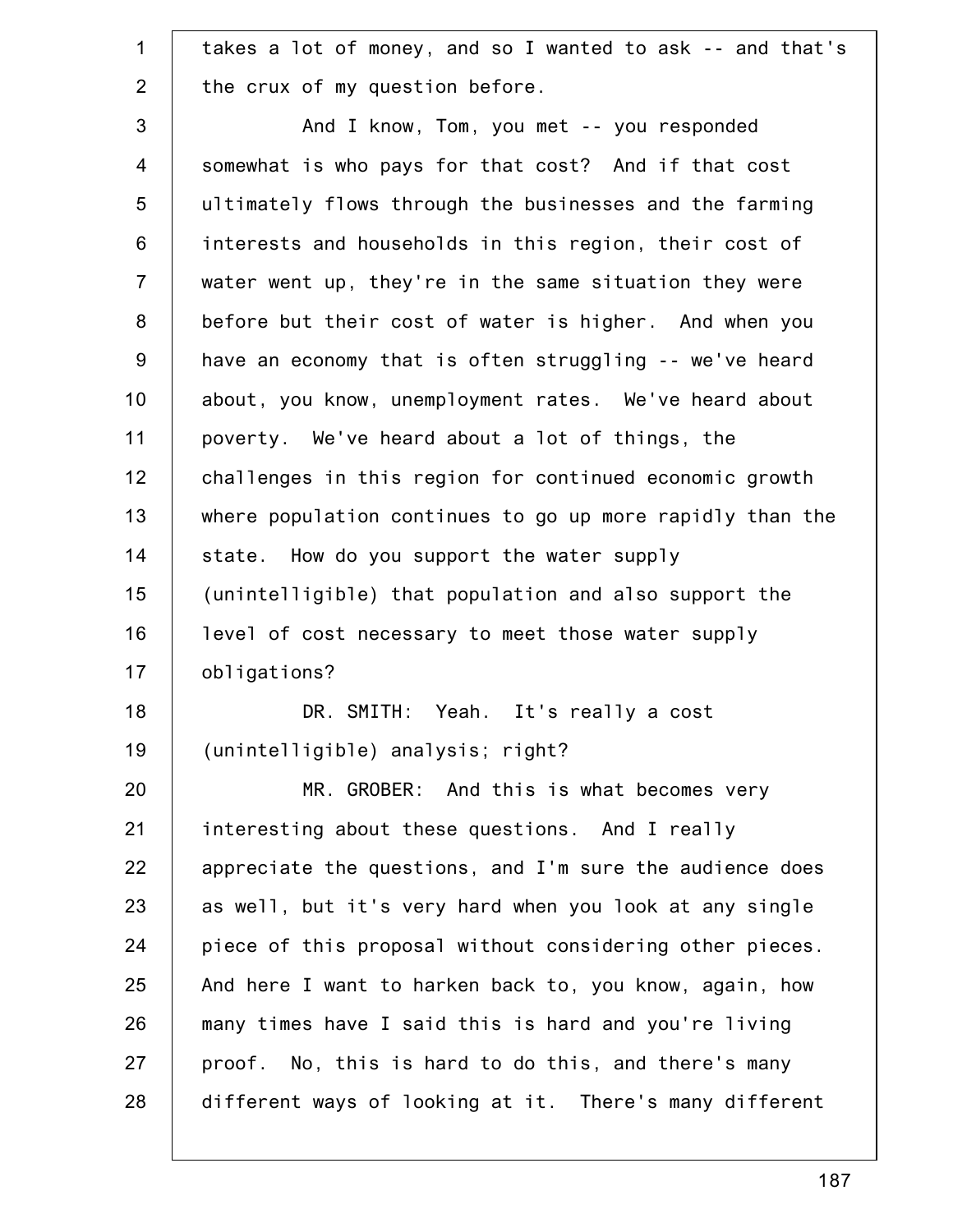1 2 3 4 5 6 7 8 9 10 11 12 13 14 15 16 17 18 19 20 21 22 23 24 25 26 27 pieces, parts to this puzzle, but the -- my introductory remarks about it being hard, we also encourage settlement, which is important. Parts of settlement can involve also money changing hands, you know. It's not the subject here today. It will be the subject in the future in terms of the City and County of San Francisco and potential shortages depending on how contracts, water rights are interpreted, things like that. Those are opportunities for money to change hands to build infrastructure. And, again, without speaking in the same thing as you -- I'm sure you're all aware, currently there are water transfers that occur from districts in the area for sales, and that brings in money. You know, water I think we would all agree is -- it's a very valuable substance. It isn't as even highly valued as it should be in many cases. This is going to create some new stressors and opportunities, but through those, that can help to build that infrastructure in this area. I'd also like to link this -- and there is a connection here because here we're kind of looking at what are the effects on, you know, drinking water, water levels, hearing about economic concerns. It's important to note that when we went out with this proposal in 2012, one of the top criticisms -- in fact, I just -- I just turned to it. And, you know, for those of you -- I'm sure you've all looked at it -- it's a 3,000-page document, but we have about a 100-page executive summary.

One of the things that was pointed out was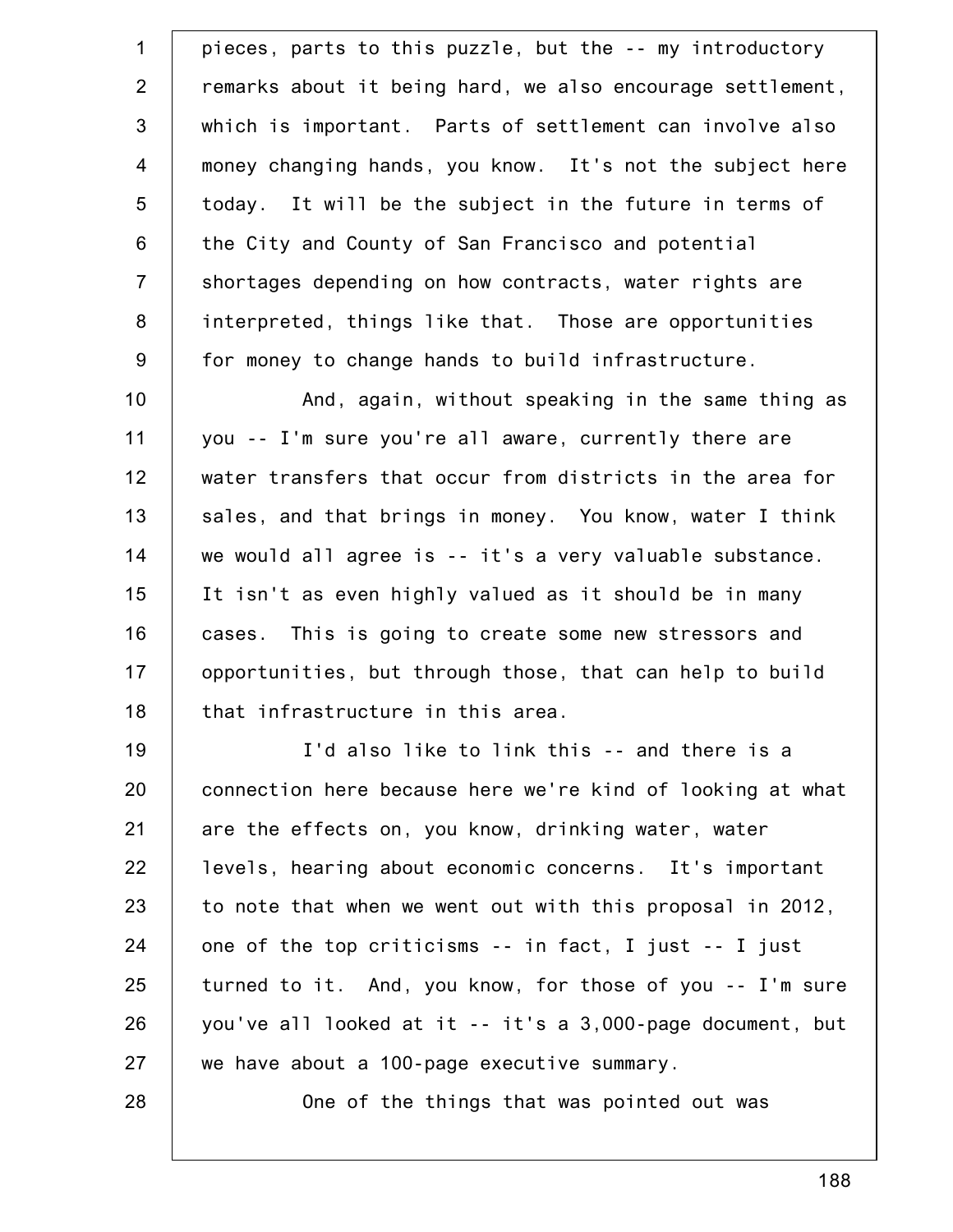1 2 3 4 5 6 7 8 9 10 11 12 concern that we needed to explain and improve our reservoir operation assumptions and surface groundwater supply and quality effects. That's because in the first round, as we've already discussed a bit here today, we made the assumption of either no reliance on groundwater or full reliance on groundwater. We also didn't do -- we didn't look at reoperating the reservoirs. We basically said, well, let's just keep it the same. Criticism we heard is it wouldn't be the same. If we had less water, we're going to hit those reservoirs harder. That's basically what created that, as you refer to it, that volatility.

13 14 15 16 17 18 19 20 21 22 So there's -- there's different perspectives, different interests, different stressors, and many different ways to look at it. We've looked at one way that presents, we think, a full picture, but I can't emphasize enough how important it is to provide these different perspectives. And then in the end just to manage everyone's expectations, then you'll have to - everyone will have to look at that once again in the context of the overall picture, which I'm hearing that is of great interest to all of you as well.

23 24 25 26 27 28 DR. SMITH: Yeah. Okay. I appreciate the sentiment. Let me just pick up on one thing because this is a question. Stratecon is probably in -- one of the things we do is we actually do water transactions, so we've closed some deals over the years. And from that perspective, I didn't see where you looked at what was the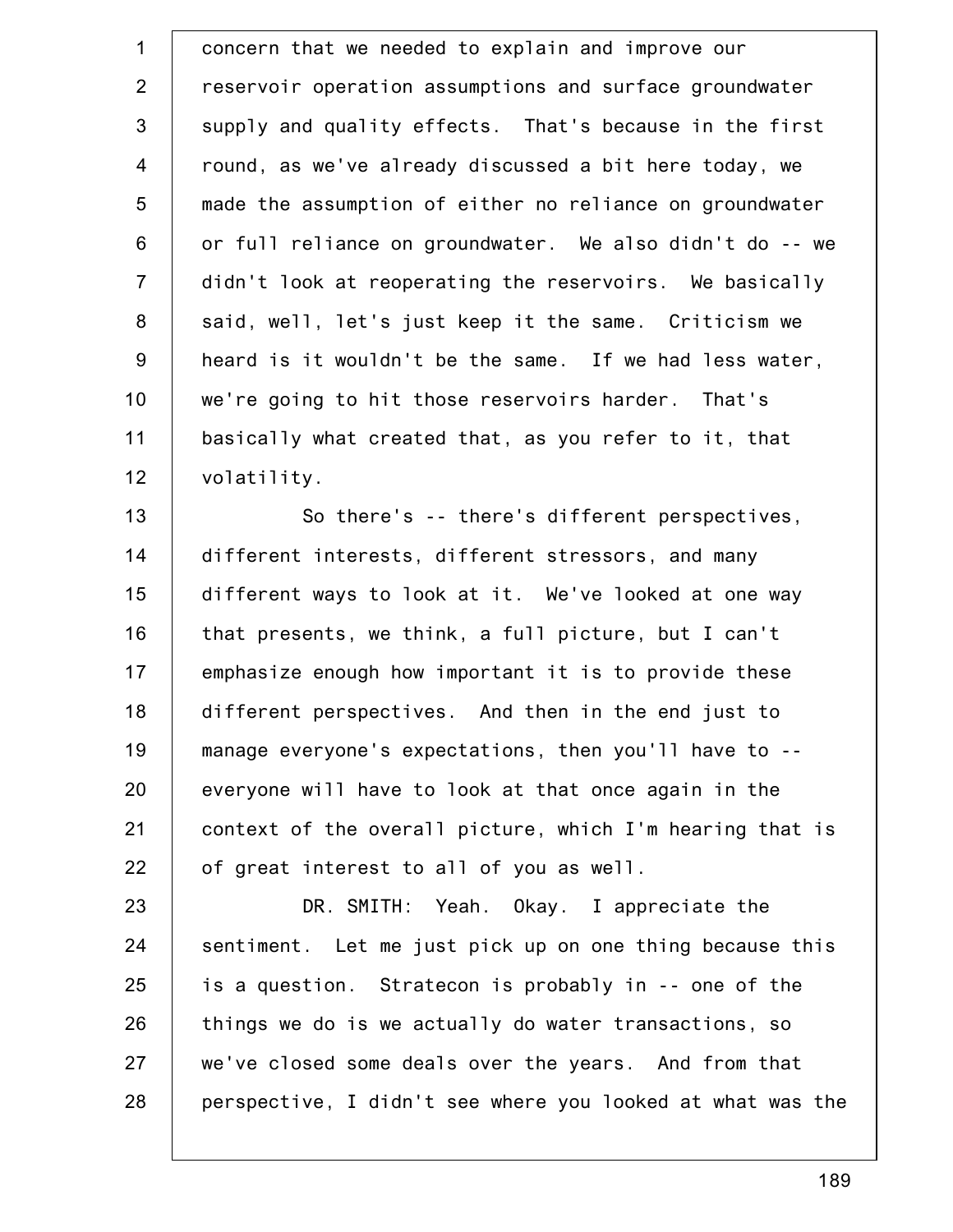| $\mathbf 1$    | market value of the surface water lost in this area        |
|----------------|------------------------------------------------------------|
| 2              | relative to the market value of the water the exporters    |
| 3              | will receive.                                              |
| $\overline{4}$ | And now what I'm -- because I remember way deep            |
| 5              | in one of your tables, your estimate on average I think    |
| $\,6$          | was 77,000 acre-feet a year was going to go to the         |
| $\overline{7}$ | exporters. So the dealmaker (unintelligible) sort of       |
| 8              | looks at it this way. Again, you want a different way to   |
| $9\,$          | look at the world? Here it comes, my friend. You're        |
| 10             | asking these people to say, well, you know, you divert     |
| 11             | water here or here or there. You can't -- you got to send  |
| 12             | some of the water downstream.                              |
| 13             | Now we got water down at this diversion point.             |
| 14             | What's now available for consumptive use? One thing you    |
| 15             | can do is assign that water to them and say you got some   |
| 16             | of your water here; take your restrictions. Water that's   |
| 17             | available down, you know, at another point, you know. Why  |
| 18             | isn't it their water or not? So I asked myself a           |
| 19             | question. There's a market value there. So did you do      |
| 20             | any market valuation of what -- of the water lost versus   |
| 21             | the water gained? I didn't see it. But, again, with        |
| 22             | 3,000 pages, you know, you miss something.                 |
| 23             | MR. GROBER: The short answer is no.                        |
| 24             | DR. SMITH: Okay.                                           |
| 25             | MR. GROBER: But it's good that you mention it              |
| 26             | because that really is something that helps inform some of |
| 27             | the settlement discussions to talk about clarification     |
| 28             | just to make it important. And, again, it's hard when we   |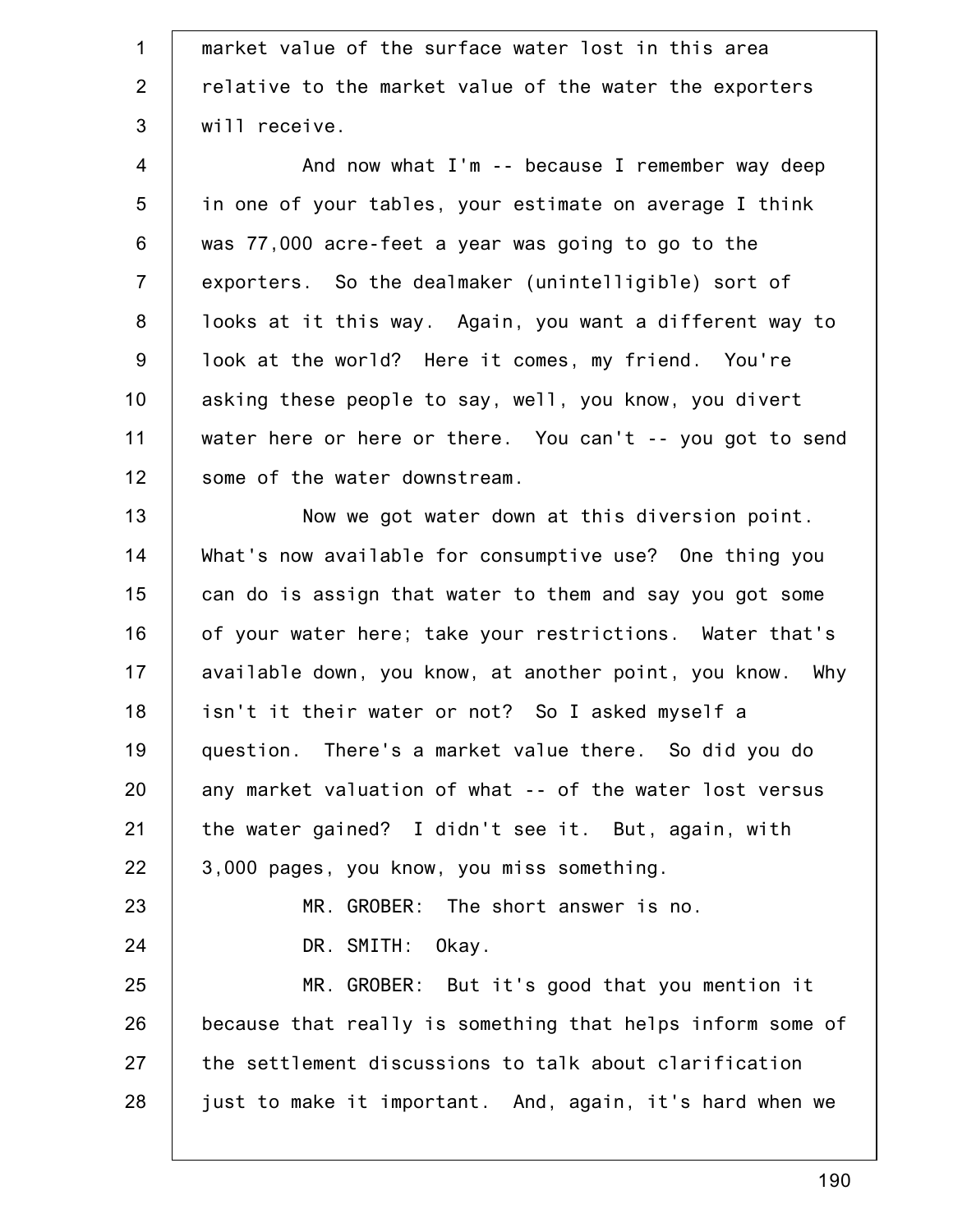1 2 3 4 do this in a disjointed fashion because we haven't talked about, you know, many elements of the analysis and the fish benefits and what we're doing in this phase as opposed to the next phase.

5 6 7 8 9 10 11 12 13 14 15 16 But an important point to make is that we're looking in this phase just what would happen with the increased San Joaquin River flows, and then you mentioned that additional amount of pumping that would occur. That's based on current rules, the current regulations in terms of export limits, inflow export ratios, things like that. All of that is going to be addressed in Phase 2 because the intent of this proposal is to protect migrating salmon on the San Joaquin River tributaries. Part of that migration includes through the Delta. So there will be new regulations as part of the Phase 2 update.

17 18 19 20 21 22 23 24 25 26 DR. SMITH: Okay. Okay. Let's go to groundwater and SGMA just because -- well, we've got 20 minutes. Certainly Jason and I have no clue what is going to be the explanation to SGMA here. So up front, disclosure, okay, whatever it is, would you agree that probably there will be less groundwater pumping allowed than today? We don't know what that difference may be, but whenever SGMA gets implemented, you can't pump as much as you can today. Would you agree with that as just a general premise? MR. GROBER: Sorry to disappoint you, but this is

27 28 why this gets into the realm of all being rather speculative because it's about sustainability. It's as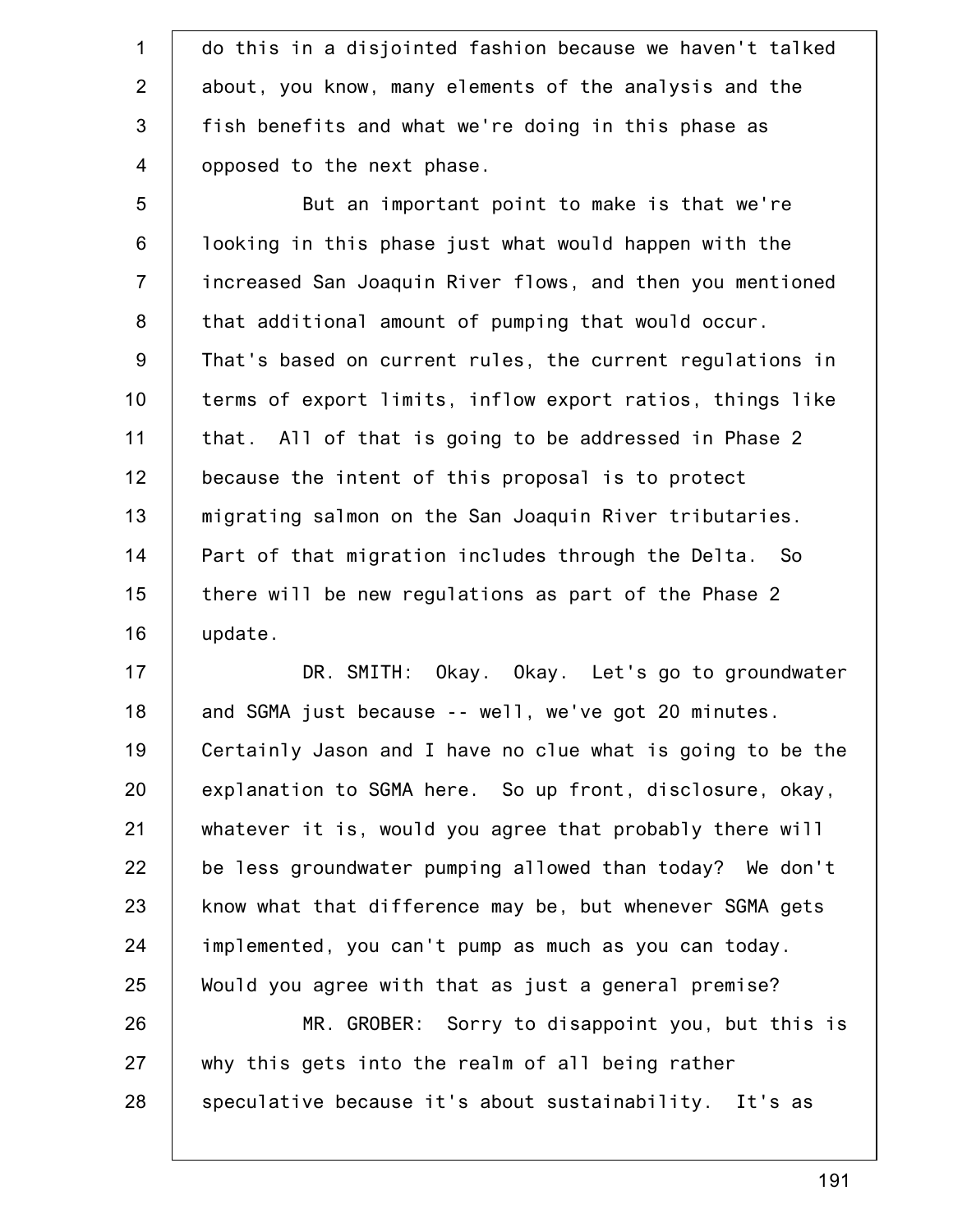1 2 3 4 5 much about how much water you're getting in the ground as how much you're taking out. So it depends on in response to this what the local area does in terms of additional recharge, active recharge as opposed to the passive recharge that's generally occurring.

6 7 8 9 10 11 12 13 14 15 16 17 DR. SMITH: I would agree with that answer, but let me pick off the pieces. The reason why I would agree with the answer is before those recharge programs come in, I would believe that pumping under SGMA will be less than today. I agree with what you then added is that because -- they could pump 100 acre-feet histor -- or they pumped 100 acre-feet historically. SGMA, before they do anything of a recharge project, they only do 50. Now they can do a recharge project. Maybe they do a great recharge project. Now they can do 150. Well, as Jason has already pointed out, that didn't come for me. So there's a cost to move, you know, in my example from the 50 to 150.

18 19 20 21 22 So let me fine-tune my question a little better, is prior to any of those adjustments, it's got -- the amount of pumping that will be allowed prior to any other investment will have to be less than today. Would you agree with that?

23 24 MR. GROBER: You're saying with the qualification that you might do some additional recharge?

25 26 DR. SMITH: Yeah, yeah. In other words, before you do additional recharge.

27 28 MR. GROBER: Some hypothetical in the future, and --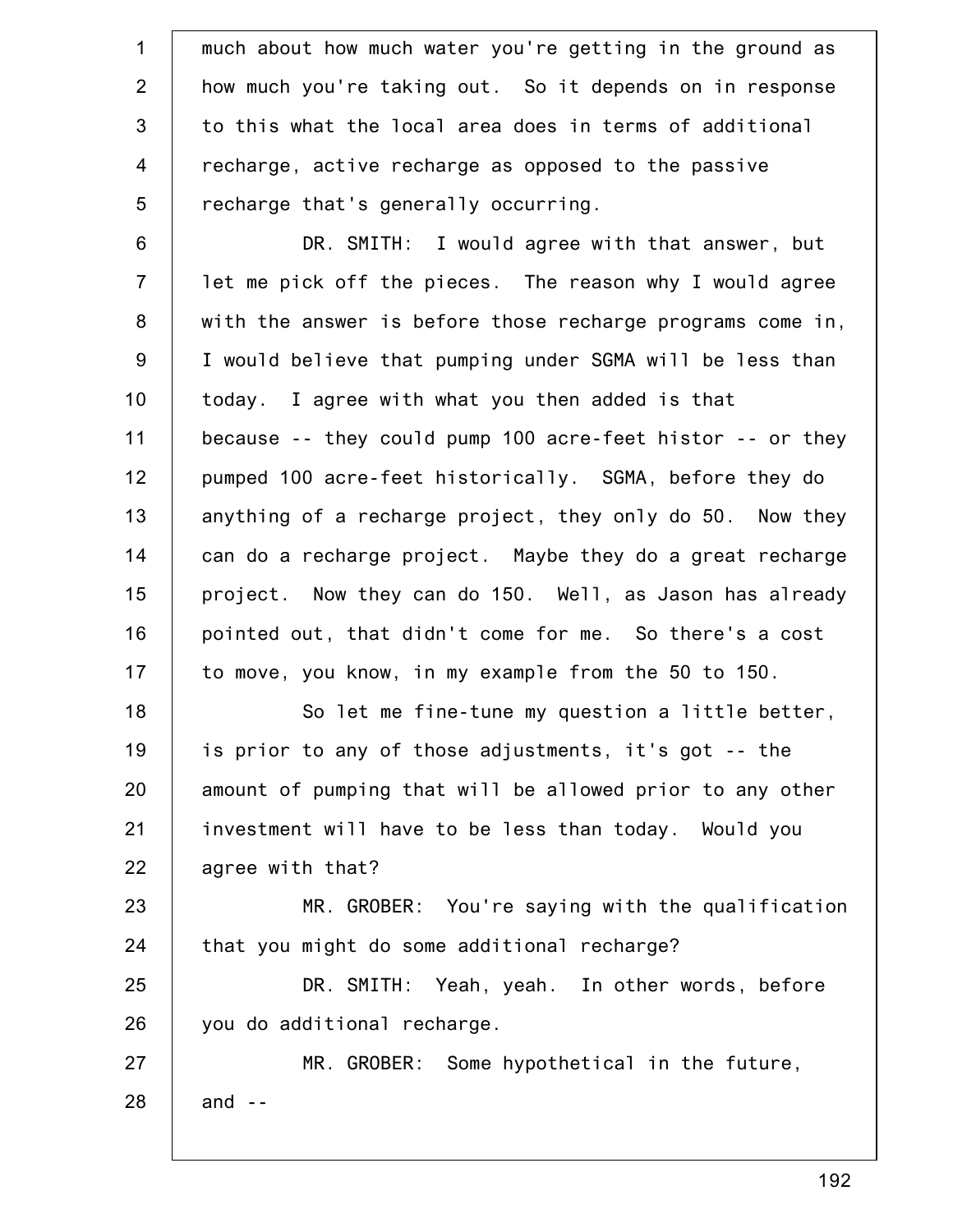| 1              | DR. SMITH: No, no, no. Not in the future. You             |
|----------------|-----------------------------------------------------------|
| 2              | implement SGMA tomorrow.                                  |
| 3              | MR. GROBER: Well, there's the rub. These are,             |
| $\overline{4}$ | and we discussed this morning, separate processes. This   |
| 5              | area, as we've disclosed in this, already has areas that  |
| 6              | are -- appear to be in overdraft. So that would be        |
| $\overline{7}$ | suggestive of having to go in the other direction,        |
| 8              | reducing overdraft. And this project imposed on it, we've |
| $9\,$          | done the analysis that there would be at least initially  |
| 10             | and for some time additional groundwater pumping.         |
| 11             | DR. SMITH:<br>Right.                                      |
| 12             | MR. GROBER: The question is how long will it              |
| 13             | take for things to happen.                                |
| 14             | DR. SMITH:<br>Right.                                      |
| 15             | MR. GROBER: How will all this come together?              |
| 16             | How much additional groundwater recharge will there be?   |
| 17             | DR. SMITH: Right.                                         |
| 18             | MR. GROBER: A lot of changing conditions,                 |
| 19             | changing circumstance. So we've presented one -- one      |
| 20             | thing that could be occurring. And likely, based on the   |
| 21             | most recent drought when SGMA's already in place and      |
| 22             | groundwater increased, a scenario that will unfold. Will  |
| 23             | it unfold exactly like that? That's back to all models    |
| 24             | and assumptions are wrong. It will be something else.     |
| 25             | And it's important for you to provide that                |
| 26             | something else in that broad context, both of what and    |
| 27             | when and how they would be different. And you referred to |
| 28             | volatility and reliability. If there's an alternate model |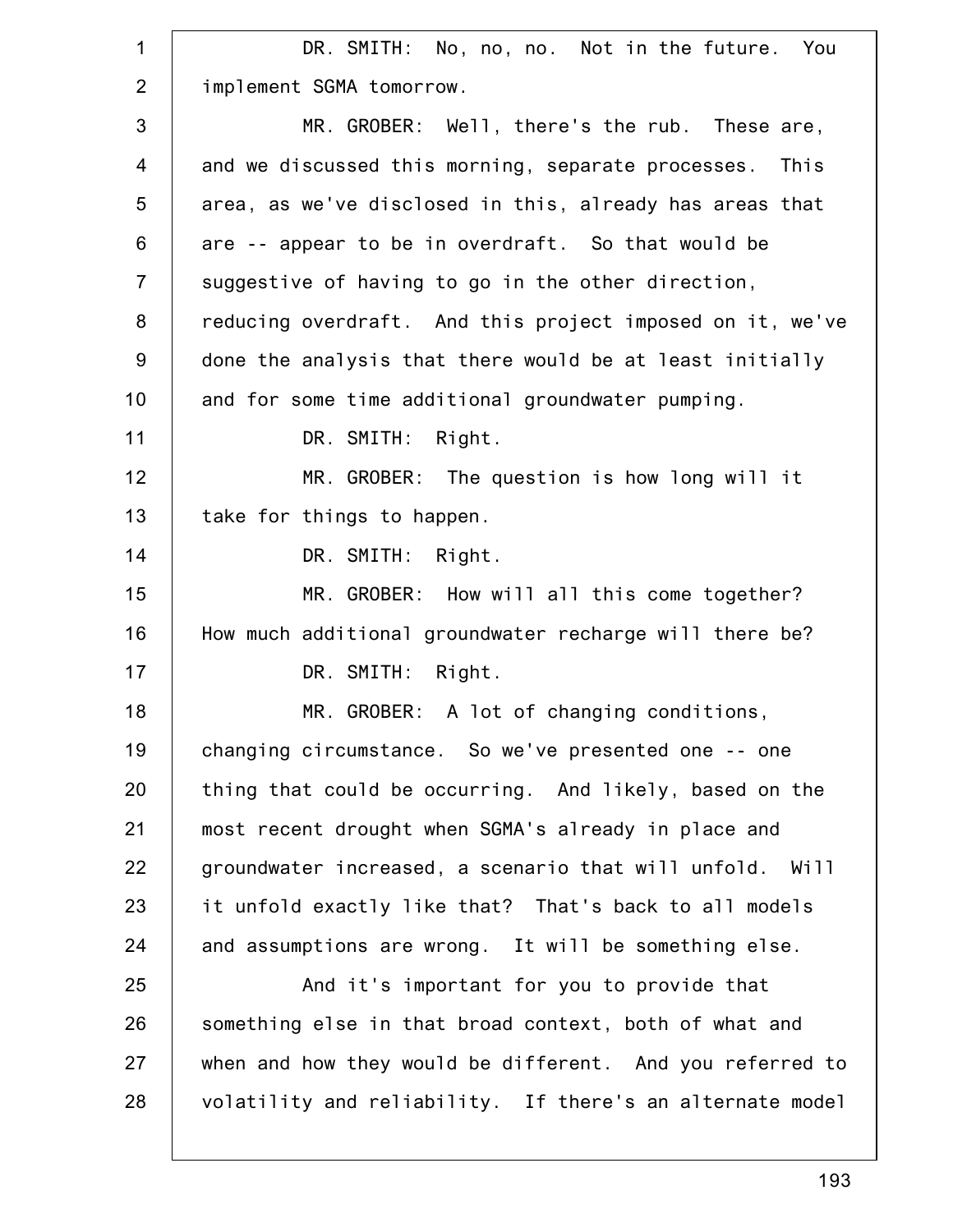| $\mathbf{1}$   | that you suggest that should be assessed, then please      |
|----------------|------------------------------------------------------------|
| $\overline{2}$ | provide.                                                   |
| 3              | DR. SMITH: Okay. This is right now our current             |
| $\overline{4}$ | thinking. Certainly before SGMA is implemented, there      |
| 5              | will be what we'll call for -- picking up on your          |
| $6\phantom{1}$ | formulation for unknown period of time, there will be      |
| $\overline{7}$ | some -- in response to less surface water supply, increase |
| 8              | in groundwater pumping. The way I characterize your        |
| $9\,$          | approach is you assume 100 percent offset. What I mean by  |
| 10             | an offset, for each acre-foot of surface water that's      |
| 11             | looked -- no longer available, you're going to increase    |
| 12             | groundwater pumping by an acre-foot. Continue that 100     |
| 13             | percent offset until you hit a maximum. Maximum defined    |
| 14             | either by the 2009 or 2014 threshold. That's your model;   |
| 15             | correct?                                                   |
| 16             | MR. GROBER: I didn't know that was a question.             |
| 17             | We didn't come up with any date certain of $-$             |
| 18             | DR. SMITH: No, no, no, no. I said until.                   |
| 19             | Whenever it was, you have a full offset, one-for-one       |
| 20             | offset, of the increased pumping until total pumping hits  |
| 21             | a capacity constraint. That's what's creating the --       |
| 22             | $MR. GROBER: Oh, you mean in the moment --$                |
| 23             | DR. SMITH: Yeah, in the moment.                            |
| 24             | MR. GROBER: -- (unintelligible) maximum pumping?           |
| 25             | MR. BASS: Up until SGMA comes into place.                  |
| 26             | DR. SMITH: Yeah, yeah.                                     |
| 27             | MR. Bass: Basically said we're doing analysis              |
| 28             | (unintelligible) SGMA.                                     |
|                |                                                            |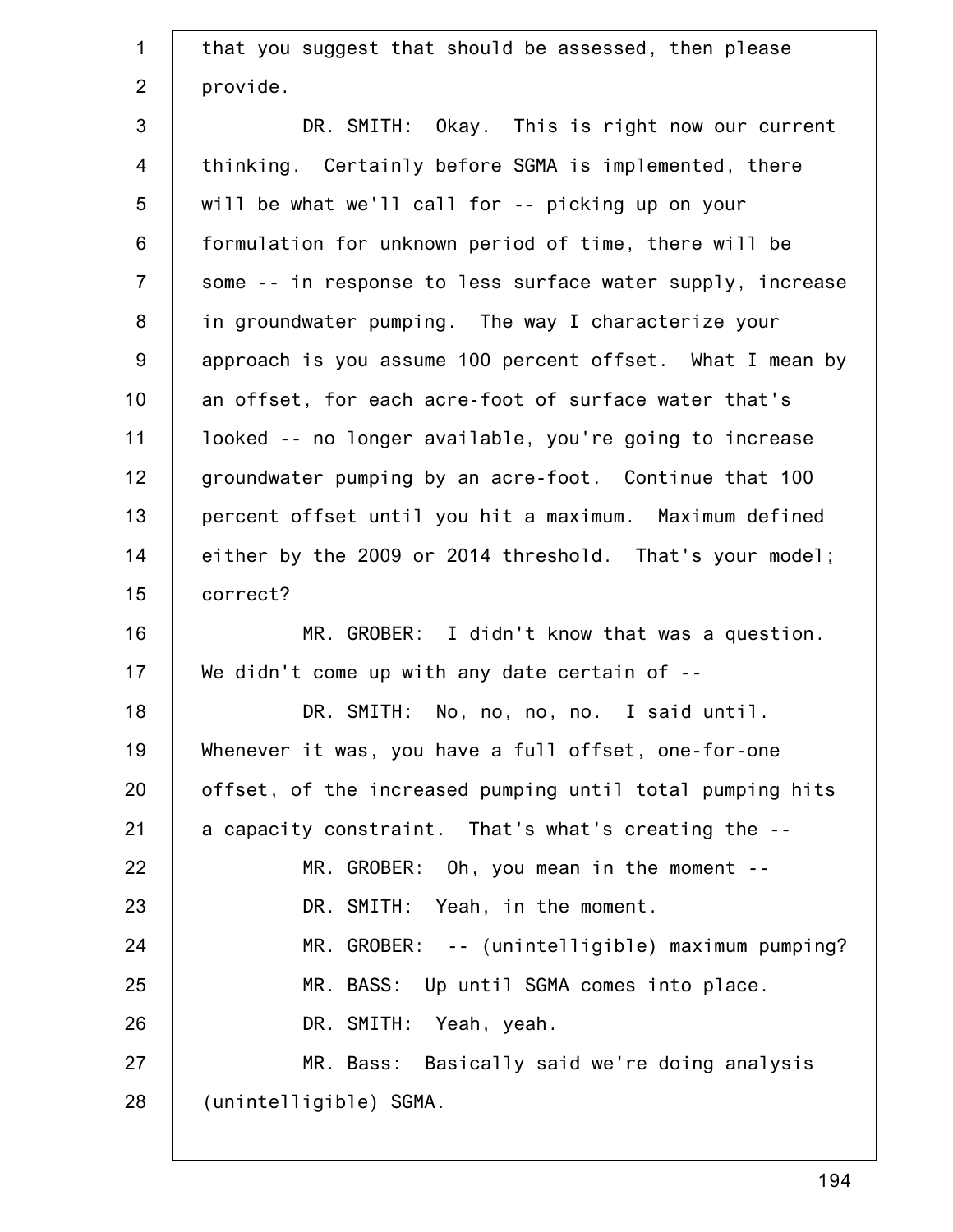1 2 3 4 5 6 7 8 9 10 11 12 13 14 15 16 17 18 19 20 21 22 23 24 25 26 27 28 MR. GROBER: Well, I think you're saying two different things. DR. SMITH: Okay. That's fine. MR. GROBER: The maximum pumping that we -- DR. SMITH: Oh, no. What I mean is you can't pump indefinitely up to offset everything, the peak reduction. The -- you're going to hit a maximum, groundwater pumping maximum. MR. GROBER: Well, I -- maybe we're using different terms. DR. SMITH: Yeah. MR. GROBER: The maximum pumping is -- we just used a level, a maximum pumping based on 2009 information. DR. SMITH: Yeah, no. That's what I'm saying. You defined a maximum. MR. GROBER: The way we've -- we viewed it is that we didn't change that maximum pumping rate. That's just what -- DR. SMITH: No, I understand. That's what I mean. It's a maximum. So you have 100 percent offset until you hit a capacity constraint as defined. Okay? What's interesting about the Westlands study is that if you look at the data -- and once we finish ours, I guess we'll be able to share it to you -- you get a 50 percent offset. That's been the experience based on about, what, 22 years. And what's interesting from a scientist or an economic researcher's point of view is we know Westlands had great variability in available surface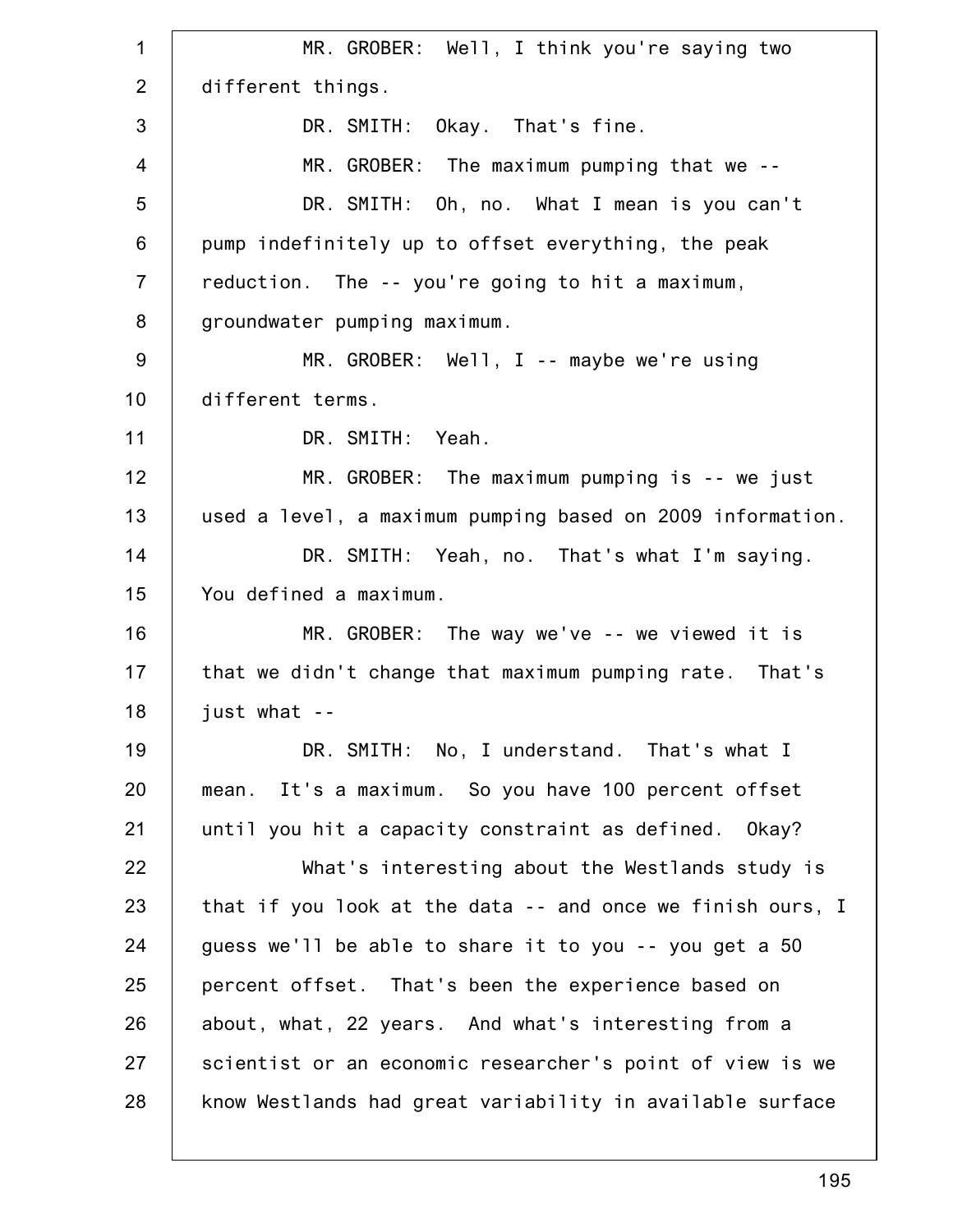| $\mathbf{1}$   | water year to year, so it's not like we're trying to       |
|----------------|------------------------------------------------------------|
| $\overline{2}$ | extract from small variations. It's really remarkable.     |
| $\mathfrak{S}$ | It's like a 50 percent offset. And some of the             |
| 4              | discussions we've done -- because we do believe in         |
| 5              | getting -- not only looking at data but talking to real    |
| 6              | people.                                                    |
| $\overline{7}$ | When we talked to the Westlands people about that          |
| $\bf 8$        | offset, they hadn't looked at the data in that way, and so |
| $9\,$          | they were sort of interested in it. But, you know,         |
| 10             | there's a lot of good reasons why you don't have that      |
| 11             | full one-to-one offset. And that probably gets us into     |
| 12             | too much of ag economics, so let me just say that's not    |
| 13             | unreasonable.                                              |
| 14             | So what's interesting is if you use that                   |
| 15             | approach, that's 50 percent offset until you hit your      |
| 16             | maximum pumping, what that's going to do, it's going to    |
| 17             | reduce a bit your stressor, to use your concept. I agree   |
| 18             | about increased groundwater pumping is going to be a       |
| 19             | stressor in this area. It reduces the pressure there, but  |
| 20             | it's really going to increase the land fallowing by a lot. |
| 21             | So in terms of your point, you know, there's two           |
| 22             | models, let's say. It's 100 percent offset until maximums  |
| 23             | hit. A 50-50 offset, 50 percent offset until the same      |
| 24             | maximums hit. One's going to have a little less stressor   |
| 25             | than the other, but one's going to have a lot more impact  |
| 26             | on the local economy. And so what we're doing, again, is   |
| 27             | trying to look at experiences anywhere we can find them    |
| 28             | and how to see what happened, to help us inform. And, you  |
|                |                                                            |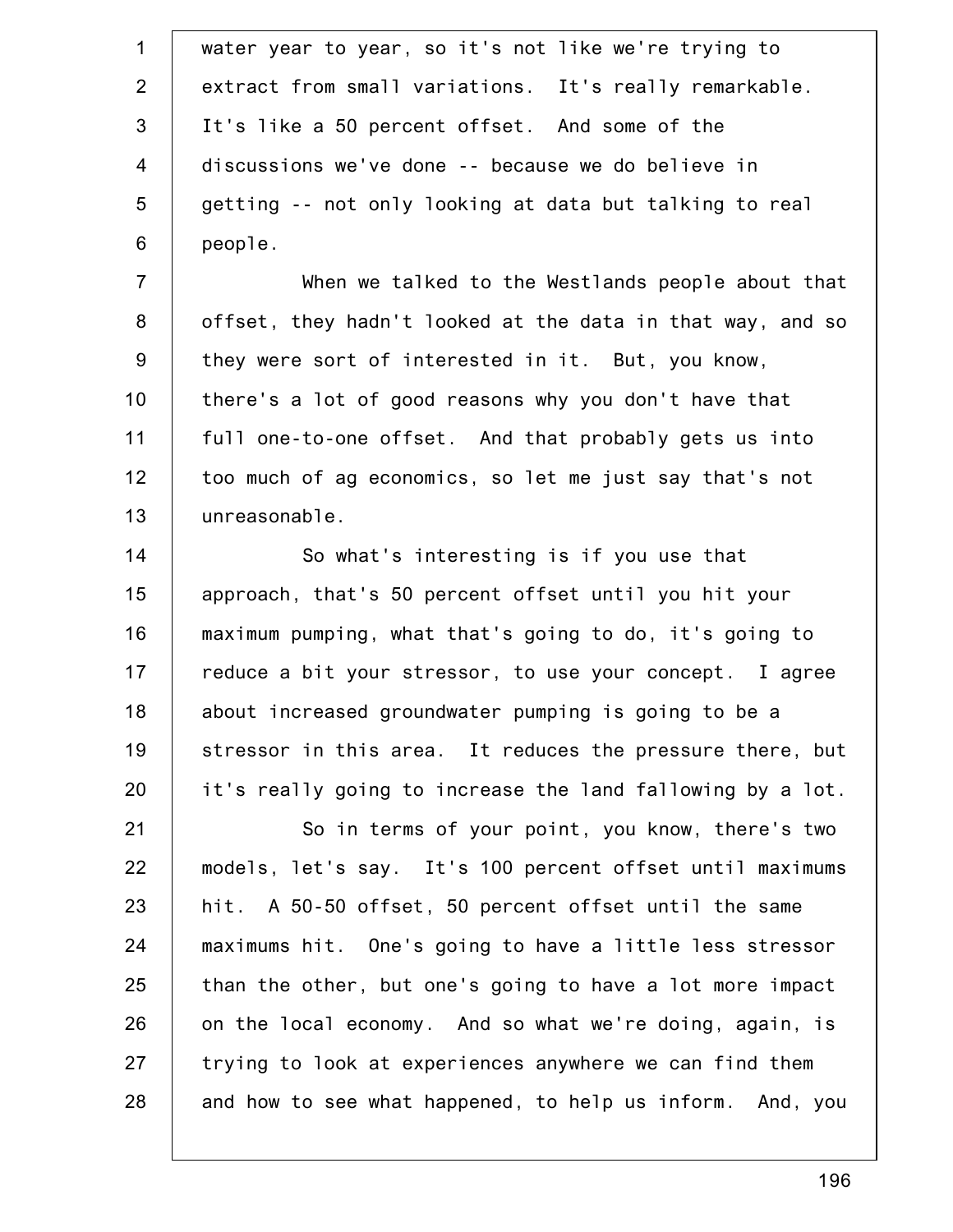| $\mathbf 1$      | know, as you can imagine, that's -- those differences are |
|------------------|-----------------------------------------------------------|
| $\overline{2}$   | going to have -- you know, where does reality fit within  |
| 3                | those is going to, you know, be really -- those are       |
| $\overline{4}$   | different futures.                                        |
| 5                | MR. GROBER: So you've been -- I guess it's never          |
| $6\,$            | seems to be a friendly phrase, but you were putting not   |
| $\overline{7}$   | words in my mouth, but you were saying things that I was  |
| 8                | saying. Let me say something back.                        |
| $\boldsymbol{9}$ | DR. SMITH: Good. No, no, no. I was letting you            |
| 10               | know how I characterize your approach; that's all. That's |
| 11               | all. Just being honest.                                   |
| 12               | MR. GROBER: So an analysis that, say, looked at           |
| 13               | no additional groundwater pumping, your suggestive that   |
| 14               | would be a better reflection --                           |
| 15               | DR. SMITH:<br>No.                                         |
| 16               | MR. GROBER: No?                                           |
| 17               | DR. SMITH: Before SGMA's --                               |
| 18               | MR. GROBER: Or it would be -- it would be a               |
| 19               | glide slope down to --                                    |
| 20               | DR. SMITH: Yeah.                                          |
| 21               | $MR. GROBER: -- to (unintelligible).$                     |
| 22               | DR. SMITH: Another one, okay, real simple. A              |
| 23               | hypothetical. And you say math is good. I agree with      |
| 24               | you. Math is good. As a former math major, math is        |
| 25               | great.                                                    |
| 26               | I got a situation where I had 100 acre-feet of            |
| 27               | surface water. I lose 50. I had a 25 -- 100 -- 25         |
| 28               | foot -- 25 acre-feet of groundwater pumping for a loss.   |
|                  |                                                           |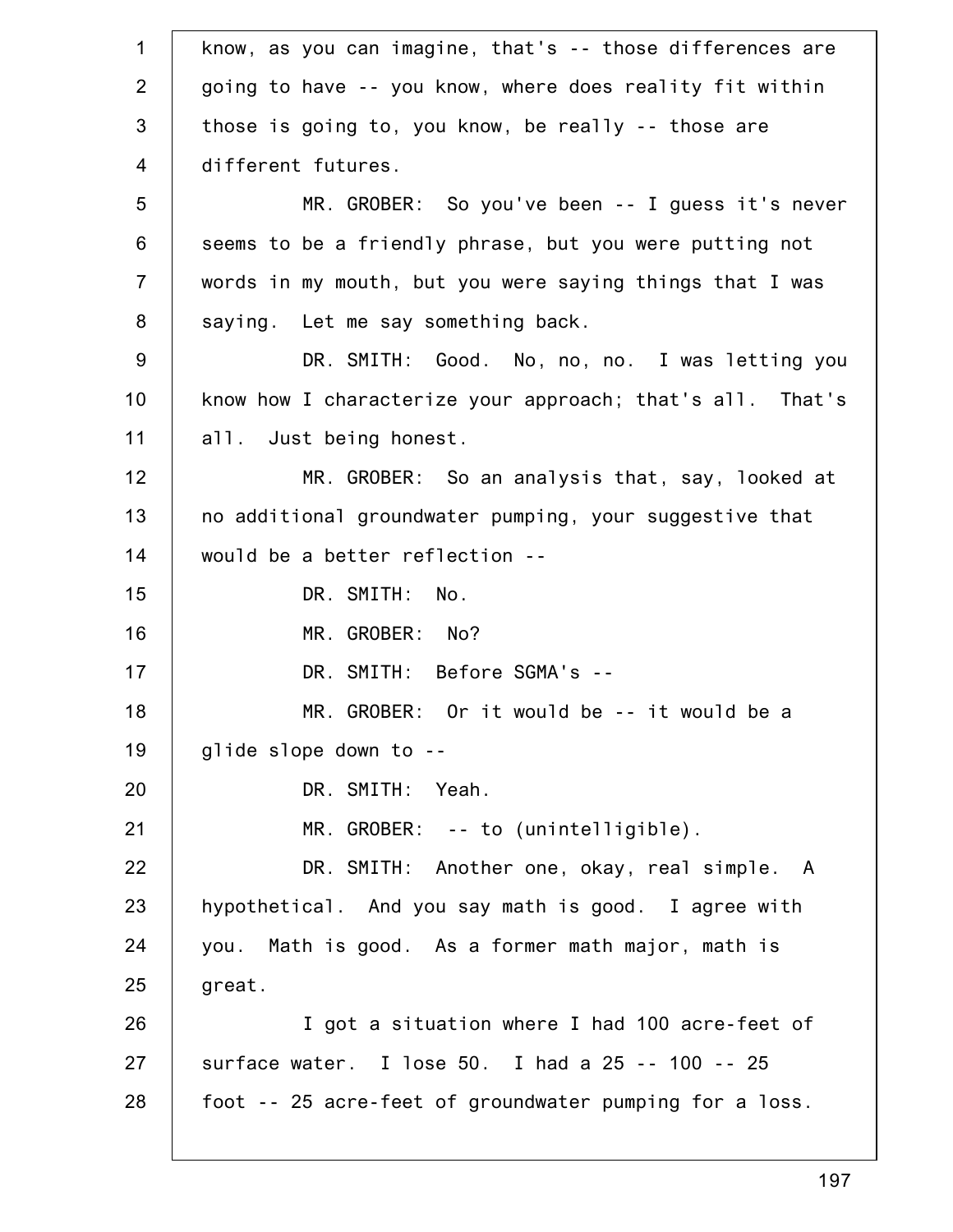| $\mathbf{1}$     | Rather than, you know, increasing to 75, it only           |
|------------------|------------------------------------------------------------|
| $\overline{2}$   | increased, you know, by half of the loss. And as you got   |
| $\mathfrak{S}$   | more lost groundwater, you could increase your pumping     |
| $\overline{4}$   | until you hit that maximum. Because what you guys do is    |
| 5                | you have the full offset until the maximum's reached.      |
| $\,6$            | MR. GROBER: And you're saying there should be              |
| $\overline{7}$   | some glide slope?                                          |
| $\bf 8$          | DR. SMITH: Yeah, glide slope. And I guess                  |
| $\boldsymbol{9}$ | the -- our argument's based on looking at over 20 years of |
| 10               | experience of what's happening in Westlands, as opposed to |
| 11               | just, oh, isn't this a cool assumption, you know. And      |
| 12               | that will have very different impacts. It would be less    |
| 13               | stress on the groundwater base, but there's still a lot of |
| 14               | stress relative to today.                                  |
| 15               | MR. GROBER: Yeah, but you're saying it would               |
| 16               | adjust over time.                                          |
| 17               | DR. SMITH: It should adjust over time. Now,                |
| 18               | when we get to SGMA, I don't see -- until you start adding |
| 19               | recharge projects or something else, until SGMA, you       |
| 20               | cannot increase your groundwater pumping. I would not      |
| 21               | blame the reduction in groundwater pumping fully on the,   |
| 22               | you know -- you know, the flow restriction. You have an    |
| 23               | implementation of SGMA, whenever it's going to occur, 10   |
| 24               | years, 15 years, whenever that shift point's going to be.  |
| 25               | But once we get into that SGMA world, the idea that we can |
| 26               | increase ground pumping -- groundwater pumping at all to   |
| 27               | offset the loss of surface water is just problematic.      |
| 28               | It's just an opinion.                                      |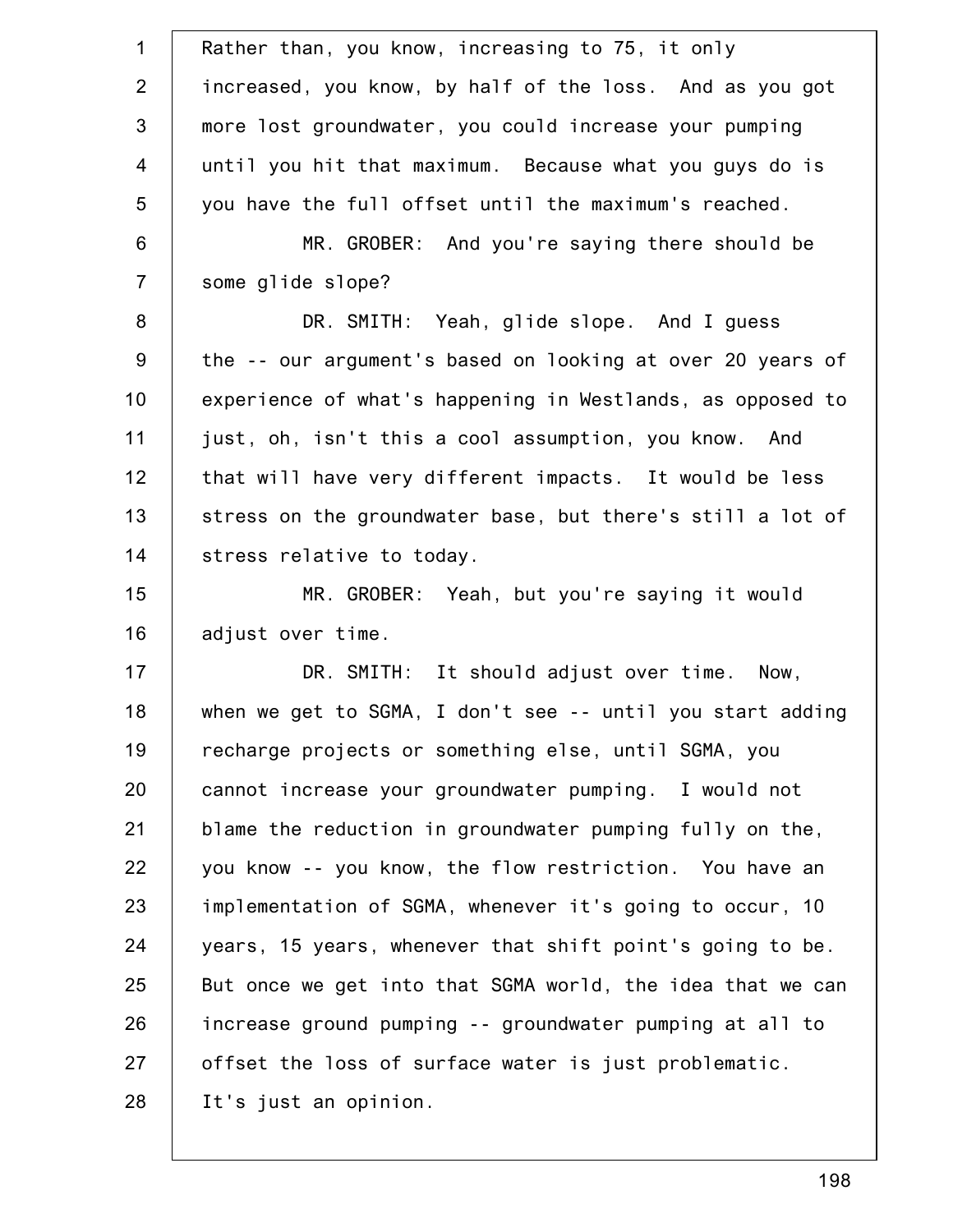1 2 3 4 5 6 7 8 9 10 11 12 13 14 15 16 17 18 19 20 21 22 23 24 25 26 27 28 MR. GROBER: No, no. I -- that's -- this is what's great about panel discussions. DR. SMITH: Right. MR. GROBER: So I look forward to seeing what assumptions you would be -- DR. SMITH: Right. MR. GROBER: -- suggesting and then also how you would suggest dealing with what I characterize as uncertainty because there's the recharge part of the equation. Because there's a lot of big unknowns, and I think all of this useful discussion -- DR. SMITH: Yeah. MR. GROBER: -- shows what a big case somebody already thinks. It's not what (unintelligible) is. DR. SMITH: (Unintelligible) follow up. Okay? So, therefore, I think we, in our opinion, we think the baseline of analysis -- again, we don't -- we think the short-term, just looking, averaging with the short-term model is not the right -- you got to look at it more of a, you know, a longer-term perspective. Within that longer-term perspective, we're going to hit out of the box increased groundwater pumping either by your 100 percent offset model or 50 percent offset model, whatever it is, until you get to SGMA. And once you get into SGMA, you're going to transition to a new world where there's no offset of groundwater pumping in response to the flow objectives - and here's where we get some common ground, I hope --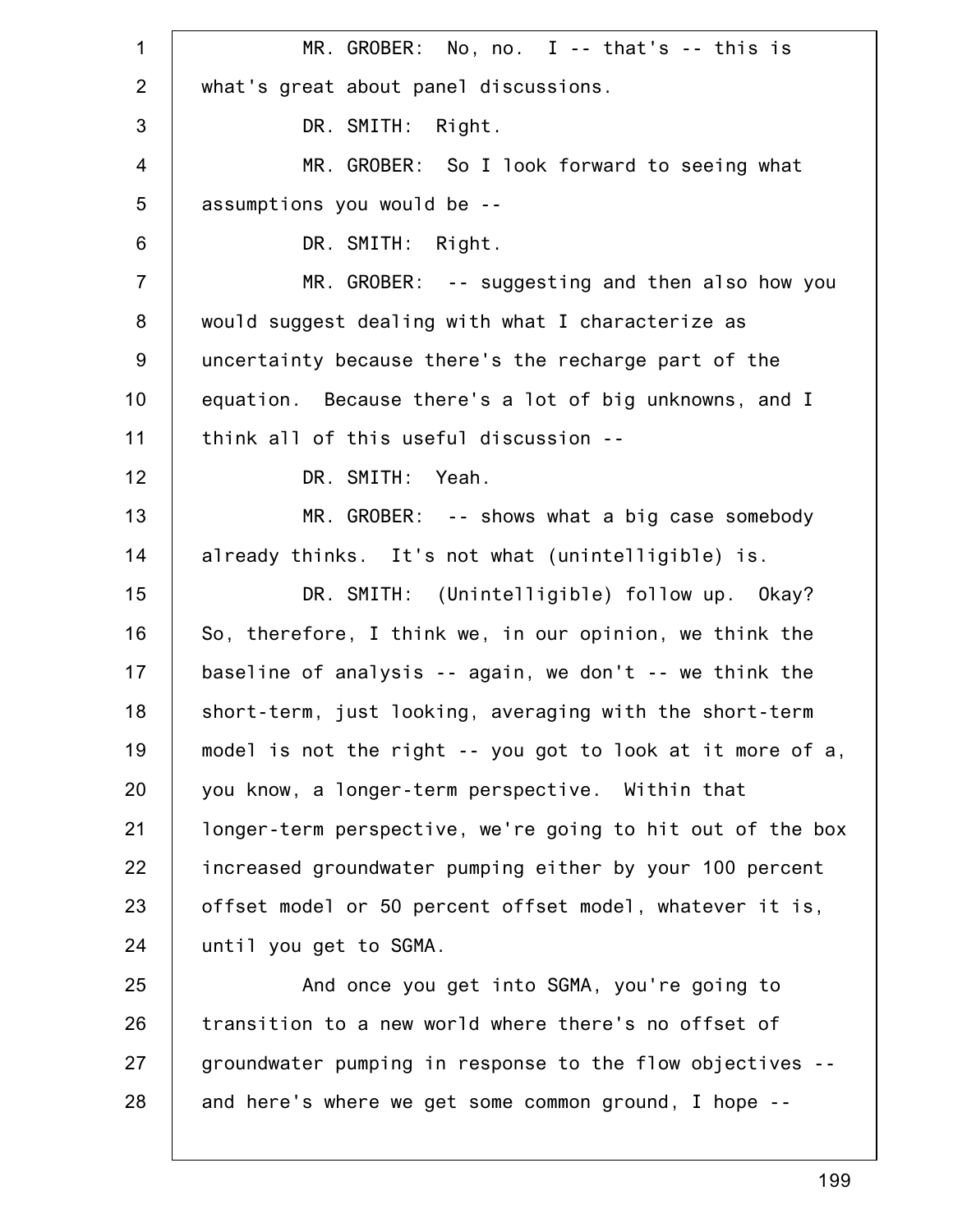1 2 3 4 5 6 7 8 9 10 11 12 13 14 15 16 17 18 19 20 21 22 23 24 25 26 27 28 until we do new investment. Would you agree with that sort of definition of a baseline? MR. GROBER: When you say, "new investment," meaning -- MR. BASS: Recharge. DR. SMITH: Recharge. MR. GROBER: Oh, yeah. Uh-huh. MR. BASS: Or other actions, right. DR. SMITH: Or other actions. MR. GROBER: Yes. I think it's important to note -- again, I'm -- you know, of course I'm both defending and disclosing our analysis, but some of this discussion really gets at the crux of, say, why we didn't use the 2014 levels of groundwater pumping. Because rather than that glide slope approach, which you're referring to, it's rather looking at, well, how about a lower level that is, perhaps, underestimating what the current capacity is just because that's, as we characterize it, more sustainable than 2014 levels. DR. SMITH: Right. MR. GROBER: I don't think we're disagreeing about, you know, big concepts. DR. SMITH: Yeah. Well, that's -- that's why it's good to start the first discussion. We see how we've looked at the world, same or differently. Yeah, because I agree with you too. To think you could put the (unintelligible) indefinitely from 2014 would be irresponsible analysis, because if we think of the Supreme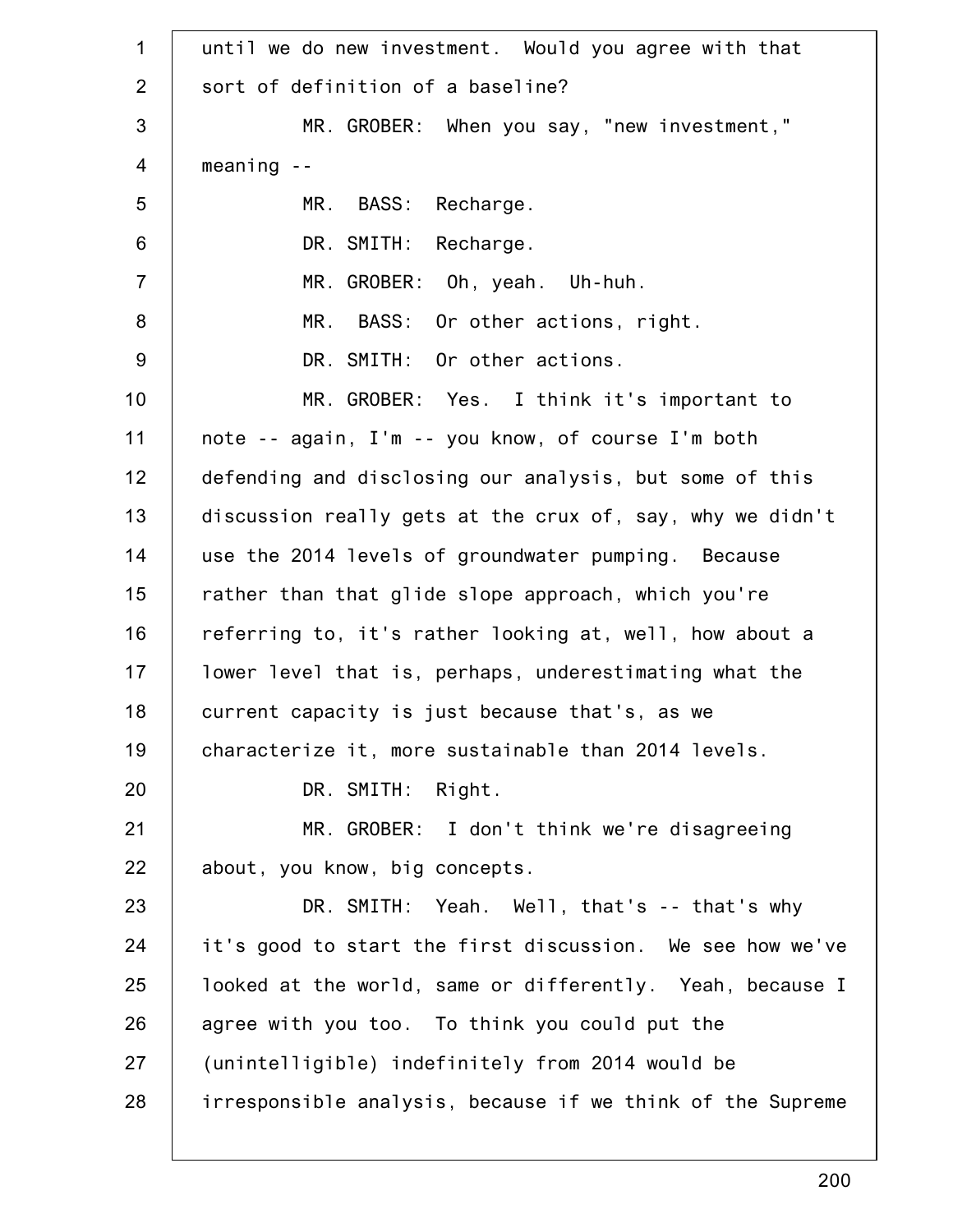1 2 3 4 5 6 7 8 9 10 11 12 13 14 15 16 17 18 19 20 21 22 23 24 25 26 27 28 Court's decisions in groundwater adjudications, a concept of safe yield is really sort of average recharge plus the concept of temporary surplus. And the concept of temporary surpluses in light of the fact you don't always pump, you know, the average annual recharge, your demands are low or (unintelligible) or whatever. So you have, like, something in storage so you can peak above safe yield for a few years. And then all the groundwater adjudications in California, that's what watermasters are, you know, always trying to keep track of. And so I do agree that to look at peak stressing in response to a drought and have a model that thinks, well, we can just go up there indefinitely is just - that's bad resource economics anyway. I -- MR. WARD: While we're all enjoying this two-way conversation immensely, believe me, we've got about 15 minutes left. DR. SMITH: Yeah. MR. WARD: So, Dave, did you have -- I sense you -- MR. WHITE: I do. And I still don't understand this regional -- and maybe it's just me. I'm a little dense. But this regional economic impacts, you did not take into consideration the processors? DR. SMITH: Yes, they did not. MR. WHITE: That you did not? It was just agricultural output; correct? MR. WEGGE: The processors were evaluated but not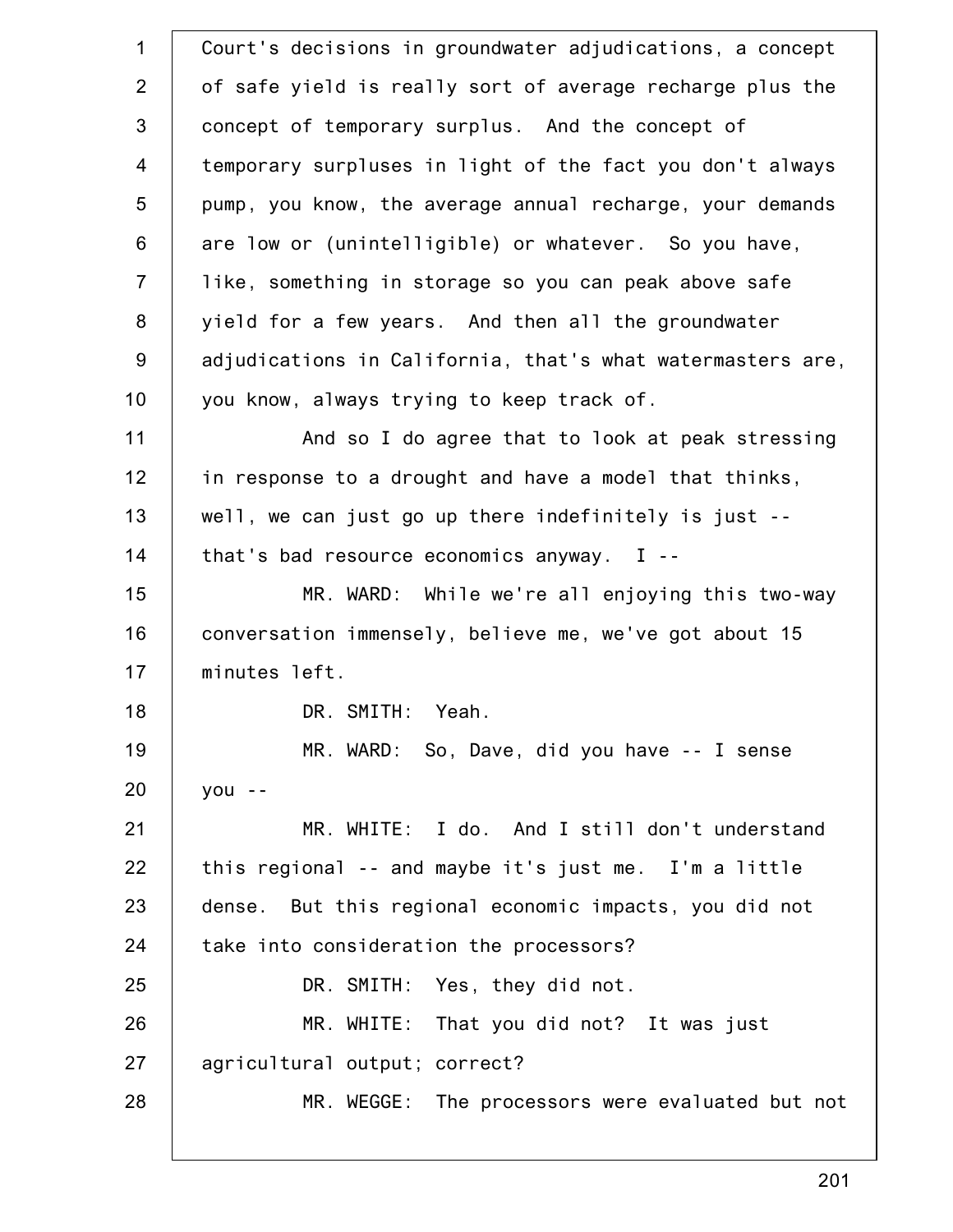| as part of the regional economic analysis using IMPLAN.    |
|------------------------------------------------------------|
| MR. WHITE: Okay. Well, to me, that's a very                |
| significant flaw in your study because here, at least in   |
| our county, we have a lot of very significant processors.  |
| And I can tell you anecdotally that when fields go fallow  |
| and tomatoes are not grown, the processors react to that.  |
| They lay people off. They don't produce as much.           |
| UNIDENTIFIED SPEAKER: They move.                           |
| MR. WHITE: Or they leave because they can't                |
| expand. So to me, that's a major flaw in your analysis.    |
| MR. WEGGE: Let me -- let me clarify something.             |
| All I was saying was that we didn't use this particular    |
| model to look at the effects on processors. We looked at   |
| the effects on processors, but we did not feel that IMPLAN |
| was the right tool to look at those effects.               |
| MR. WARD: Where was that in your --                        |
| DR. SMITH: Which tool did you use then?                    |
| MR. WEGGE: We didn't use a tool. We --                     |
| DR. SMITH: That's right. So, therefore, it                 |
| wasn't -- see, when you say you didn't use a tool, like    |
| his presentation, we can go back to the slides, it was all |
| down. You didn't go forward and then you say this is the   |
| IMPLAN results.                                            |
| MR. WEGGE: Right.                                          |
| DR. SMITH: It didn't look forward. So these                |
| results are without looking at the processors, and now I   |
| hear you say: But we did something else.                   |
| MR. WEGGE:<br>Yes.                                         |
|                                                            |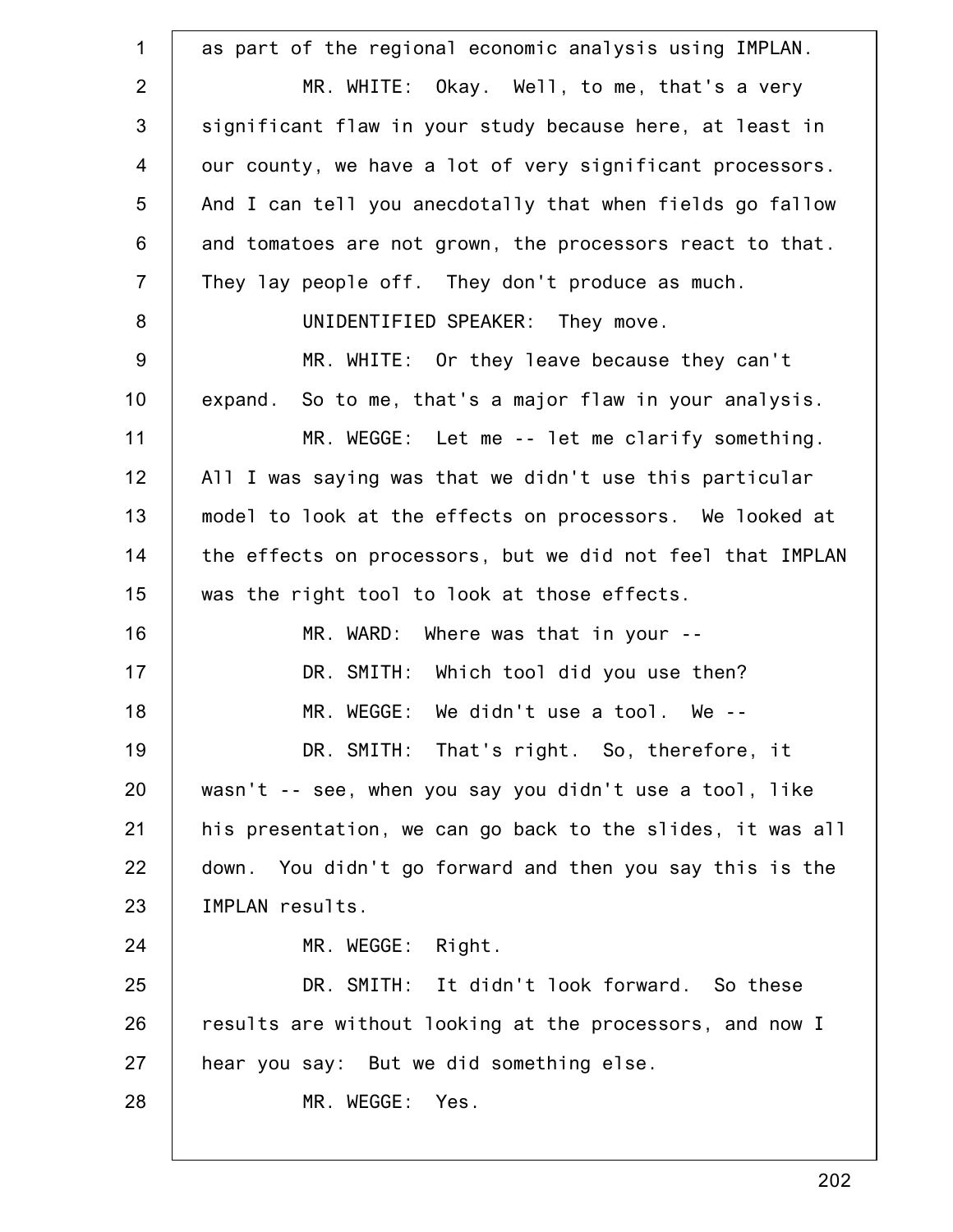| $\mathbf 1$    | DR. SMITH: And as Walt said, where is that in              |
|----------------|------------------------------------------------------------|
| $\overline{2}$ | the document?                                              |
| 3              | MR. WEGGE: Well, we talked about this earlier.             |
| 4              | It's in Chapter 20, Chapter 11, and Appendix G.            |
| 5              | MR. WHITE: Well, I guess what I would like to              |
| 6              | $see --$                                                   |
| $\overline{7}$ | MR. GROBER: I just wanted to -- we'll have more            |
| 8              | information on this on December 5th or 12th. I don't know  |
| 9              | when we're discussing the economics, but our economic      |
| 10             | expert is not here today. And I think in conversations     |
| 11             | we've had with him, and I can't refer you to where in the  |
| 12             | document it is, but some of the variability or the ranges  |
| 13             | that were considered in terms of how the processors would  |
| 14             | be considered, that would be absorbed by the pros -- crops |
| 15             | from out of area and shipping and things like that. But I  |
| 16             | will -- we'll have more of the details of that on the 5th  |
| 17             | or the 12th.                                               |
| 18             | MR. WHITE: I can tell you anecdotally that many            |
| 19             | of our processors have local supply, and it is because     |
| 20             | many of them are farm fresh, want to be quick to market.   |
| 21             | And, for example, one tomato processor here, their whole   |
| 22             | mantra is that they can get their tomatoes in the can in   |
| 23             | six hours. So it does have an effect. And I would like     |
| 24             | to see a chart -- this regional economic impacts chart, I  |
| 25             | would see -- I would like to see the processors included   |
| 26             | in that, because I think it's going to be significant.     |
| 27             | $MR. GROBER: Well, we -- we recognize, I think,$           |
| 28             | that it is important. We just felt that the tool that we   |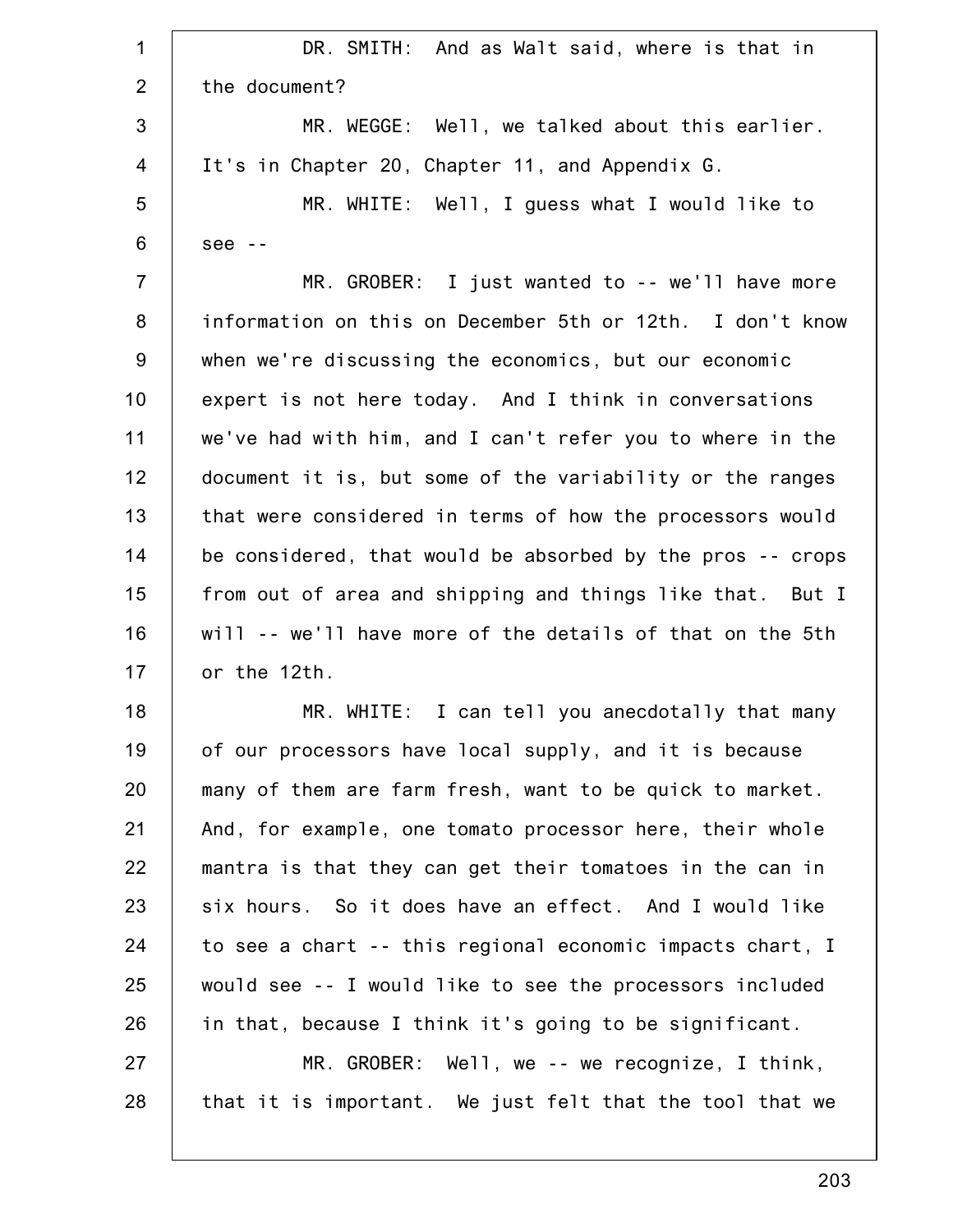| $\mathbf 1$     | used to do the analysis of crop production was not the     |
|-----------------|------------------------------------------------------------|
| $\overline{2}$  | right analytical tool to evaluate the effects on           |
| 3               | processors and dairies.                                    |
| $\overline{4}$  | DR. SMITH: So, Walt, is what I'm hearing -- let            |
| $5\phantom{.0}$ | me see if I can -- because I know my client will ask me:   |
| 6               | What the heck does all this mean? I think when Tim did     |
| $\overline{7}$  | the presentation, it was step by step. It was good. It     |
| 8               | was appreciated as the IMPLAN results. These are the       |
| $9\,$           | IMPLAN results. So, therefore, the answer to your          |
| 10              | question is this does not include the processor            |
| 11              | (unintelligible) issue.                                    |
| 12              | Now, you're saying it was addressed elsewhere,             |
| 13              | and we'll reiterate again, because we missed it the first  |
| 14              | time, but it's -- you know, you read stuff; you miss it.   |
| 15              | But then I'm puzzled. If you had that elsewhere, why       |
| 16              | wasn't that included in your full -- we get IMPLAN plus    |
| 17              | the other work to get to the full result?                  |
| 18              | MR. WEGGE: Well, because, one, we did not                  |
| 19              | estimate -- we described what we thought the effects would |
| 20              | be in terms of whether processors -- as you pointed out,   |
| 21              | some of them get a large share of their product locally;   |
| 22              | some of them don't. Those are issues that from a modeling  |
| 23              | standpoint you need to be able to figure out. And the      |
| 24              | IMPLAN model doesn't allow for that, so it's beyond the    |
| 25              | capability of the IMPLAN model to accurately capture that. |
| 26              | $So - -$                                                   |
| 27              | MR. WHITE: I get that. But, again, if you're               |
| 28              | going to be presenting to the public an argument of this   |
|                 |                                                            |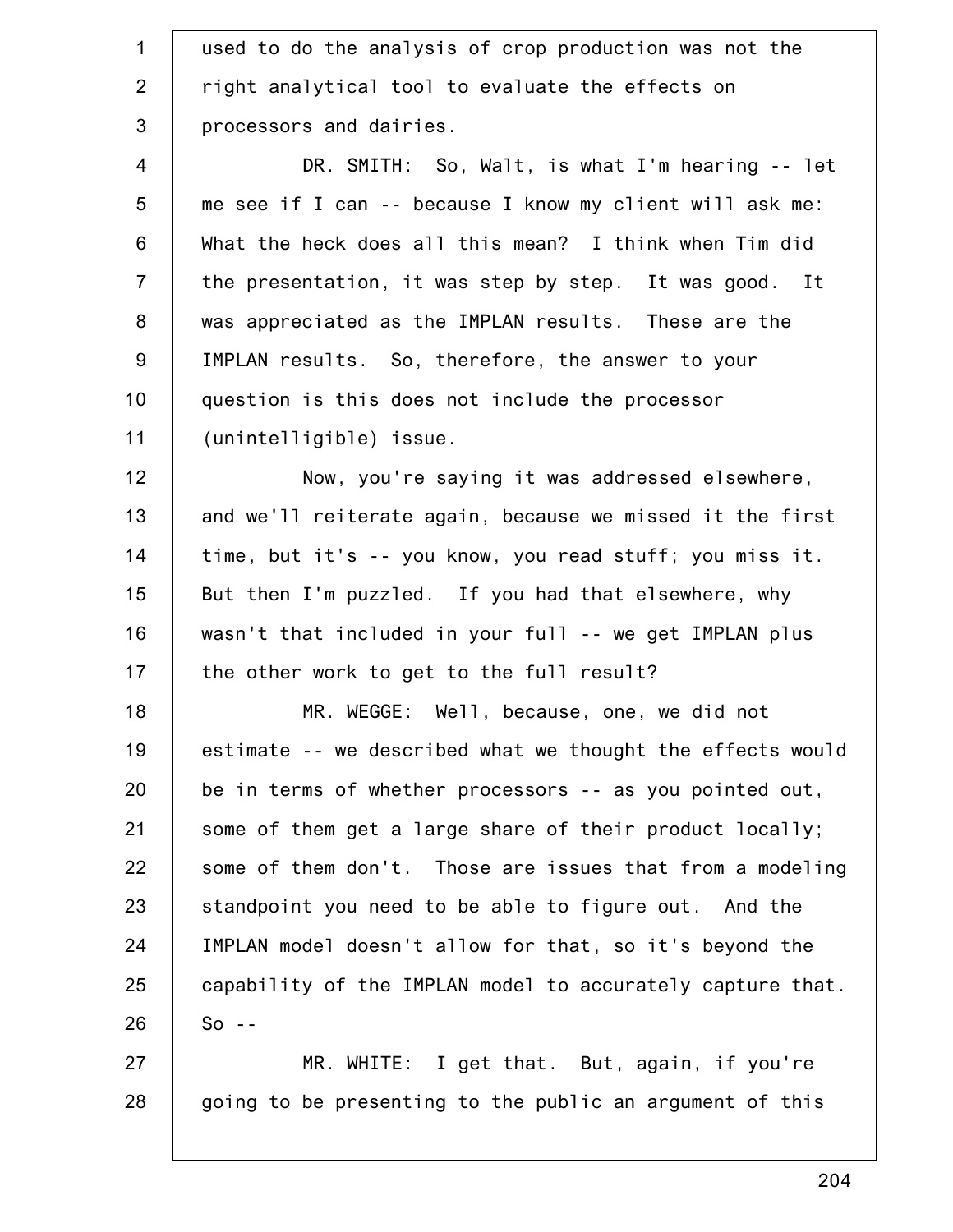| $\mathbf 1$    | is what the impact is going to -- and at least this is     |
|----------------|------------------------------------------------------------|
| $\overline{2}$ | what's being presented to you. And $I$ -- maybe my         |
| 3              | assumption's wrong, but if this is the same chart that     |
| $\overline{4}$ | you're intending to show the Water Board of what the       |
| 5              | impacts are going to be and you're not articulating        |
| $\,6$          | strongly enough what the impacts are going to be to the    |
| $\overline{7}$ | whole economy, not just to ag but to processors, to the    |
| 8              | community, and et cetera, then I don't think they're going |
| $9\,$          | to get the whole picture. Despite the fact that it might   |
| 10             | be buried somewhere in the report, it needs to be shown    |
| 11             | very clearly.                                              |
| 12             | MR. GROBER: And your point is well taken which             |
| 13             | is why, I believe -- and we'll be -- we'll have to talk to |
| 14             | the other expert that was involved in this. And my         |
| 15             | thought is that it's covered implicitly, but your point is |
| 16             | well taken; show us where is it. So hold that thought.     |
| 17             | DR. SMITH: (Unintelligible) the math.                      |
| 18             | And the other point I'd like to make<br>MR. WEGGE:         |
| 19             | about the other person who couldn't be here today who is   |
| 20             | at UC Davis, works at UC Davis, he would have been the one |
| 21             | to make contact with the processors, contact with the      |
| 22             | growers. We collectively don't know exactly all the        |
| 23             | contacts he made. So I know that he did, but I can't sit   |
| 24             | here and tell you what they are. But --                    |
| 25             | Yeah.<br>DR. SMITH:                                        |
| 26             | MR. WEGGE: -- so he would be the best person to            |
| 27             | explain that. I know he didn't just, you know, sit in his  |
| 28             | office at UC Davis and run the model and say, okay, here   |
|                |                                                            |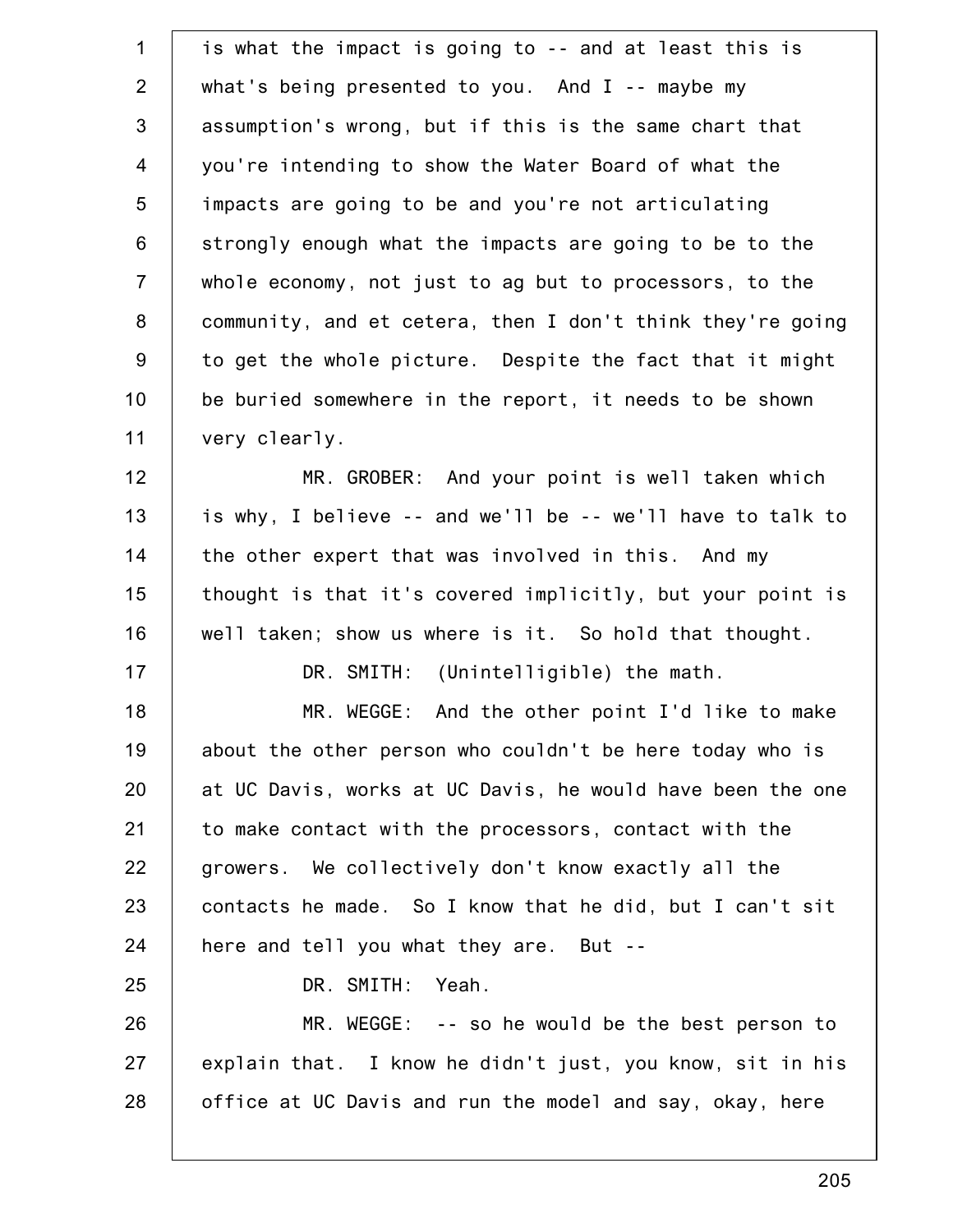| are the results. It was --                               |
|----------------------------------------------------------|
| DR. SMITH: Well, that's fair.                            |
| Who is that specifically?<br>MR. WARD:                   |
| DR. SMITH: I think Lund, Lund. Lund, isn't it?           |
| MR. WEGGE: Josué --                                      |
| UNIDENTIFIED SPEAKER: (Unintelligible).                  |
| MR. WEGGE: Azuara.                                       |
| UNIDENTIFIED SPEAKER: I'm getting                        |
| $(unintelligible)$ .                                     |
| DR. SMITH: It's someone. It's someone, yeah.             |
| MR. GROBER: Josué Medellín-Azuara.                       |
| DR. SMITH: Oh, okay.                                     |
| MR. WHITE: May I ask another question? And               |
| actually, Jason and I were talking about this. Okay. For |
| example, let's suppose the water -- you know, the water  |
| flows are increased to the Delta, farmers lose a certain |
| percentage of water, and we talk about fields going      |
| fallow. Now, some fields, the loss -- there's not a huge |
| impact pertaining to the investment they made in those   |
| fields because they could be row crops. But what about   |
| the loss of investment if a farmer has to -- if a farmer |
| has to destroy his acreage of almonds or something that  |
| really required a huge investment? Is that figured -- is |
| that -- have you determined that at all in this model?   |
| MR. GROBER: That's available in our appendices           |
| that show that with -- well, that's what the SWAP model  |
| does is that it does not hit the permanent crops. Does   |
| not hit the high value crops. It's just having an effect |
|                                                          |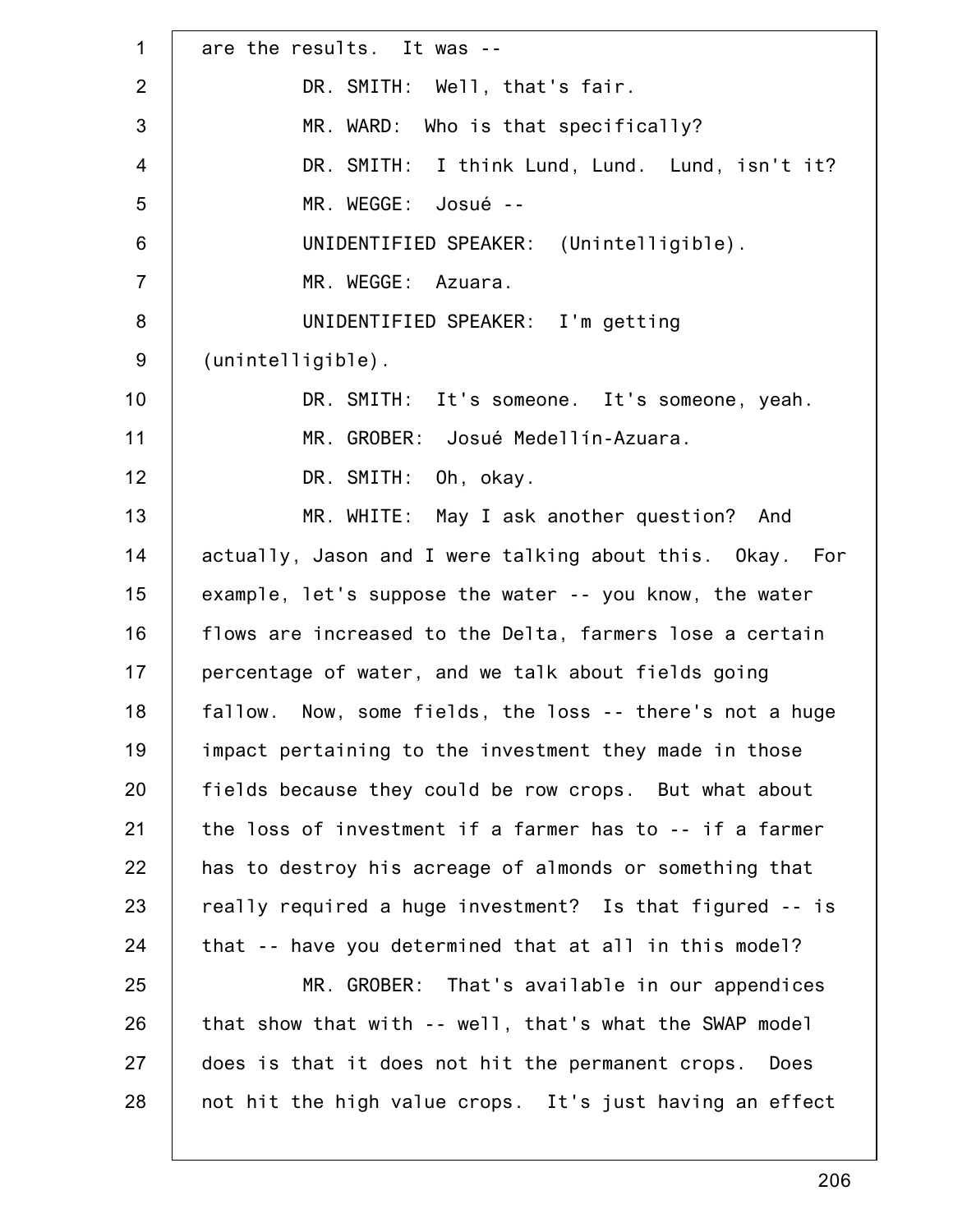1 2 3 4 5 6 7 8 9 10 11 12 13 14 15 16 17 18 19 20 21 22 23 24 25 26 27 28 on the lower value crops. MR. WEGGE: What he means by "hit," I mean it's considered in the model, but the extent to which the reduction in water affects different crop types, it works sort of from the bottom, lower value, net value crops, and it works its way up. So if you're just eliminating or reducing a small amount of water, it's going to only affect the lower value crops. DR. SMITH: Under the model. MR. GROBER: So it's -- yeah, so it's in the model, but it doesn't -- the effect on almonds doesn't get triggered because there's not the level of reduction of water in order to have that effect. DR. SMITH: Commissioner? MR. O'HAIRE: Well, yeah, I was going to say in reality probably -- I don't know how accurate that is. You go up and down the Valley and you see orchards being pulled out, ripped out. So I'd say it will affect some of the permanent crops eventually, sure. I did have a question, sort of -- a couple actually, real quick. I was just wondering -- really a big-picture question for me. I know we've got a lot of detail here. We're talking about all these impacts, numbers, and so forth. But, you know, when you're putting budgets together, when it's your household or your company and -- you know, I always, as a manager, I want to see the worst-case scenario. And, you know, we're talking -- I had mentioned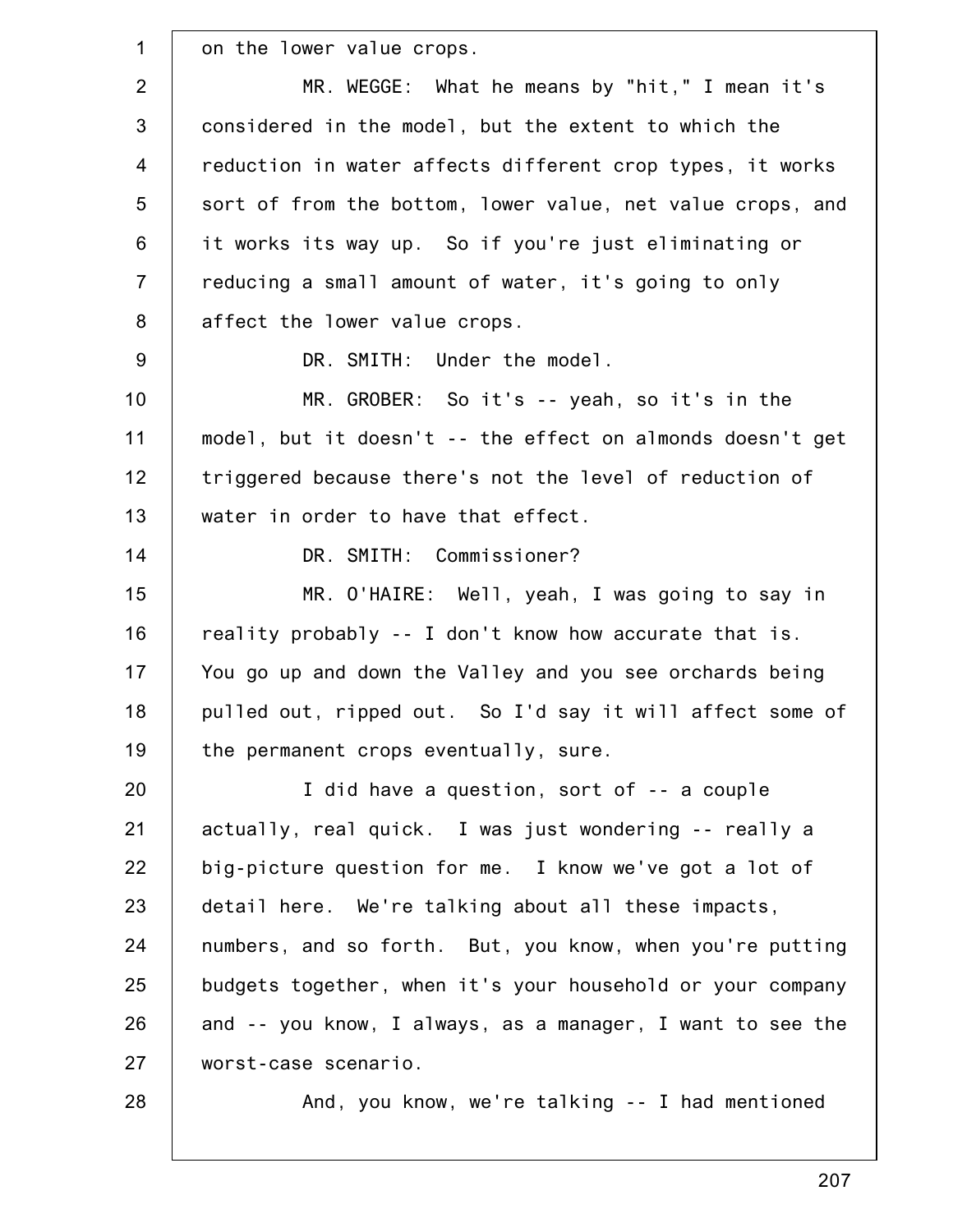| $\mathbf 1$    | earlier about this. We talked about the 210,000 acres      |
|----------------|------------------------------------------------------------|
| $\overline{2}$ | fallowed, and we've talked about all these different       |
| $\mathfrak{S}$ | downstream effects. And to me, that's what I would -- I    |
| $\overline{4}$ | mean, I'm just speaking for myself personally. That's      |
| 5              | what I would want to see. I would want to see, okay,       |
| 6              | what's the worst-case scenario here? What are we looking   |
| $\overline{7}$ | at? You know, give me all -- everything that's tied to     |
| 8              | this. I want the big number. That may not be what          |
| $9\,$          | happens, but I want to see it. And I think the public      |
| 10             | should see it, because it could actually happen. And I     |
| 11             | think we need to be aware of that.                         |
| 12             | And what I've found out in life is, you know,              |
| 13             | especially with government, a lot of times they            |
| 14             | underestimate, you know. I'm not saying anything           |
| 15             | particular about you. Just in general, federal             |
| 16             | government, whatever. They say, oh, it's going to cost \$3 |
| 17             | billion, and by the time it's done, it's, you know, \$9    |
| 18             | billion. It's three times that.                            |
| 19             | So I'm not saying that's the situation here, but           |
| 20             | I think we need to see the big number. That's what I want  |
| 21             | to see. I want to see the full $-$ give me the $-$ you     |
| 22             | know, I want to see the whole nine yards as to what the    |
| 23             | potential impact to this -- to this area could be. And it  |
| 24             | should be down to the detail where we can see it.          |
| 25             | MR. GROBER: And --                                         |
| 26             | MR. WHITE: And we can understand it.                       |
| 27             | MR. GROBER: And we appreciate that sentiment,              |
| 28             | but it's -- the problem is that cuts both ways, especially |
|                |                                                            |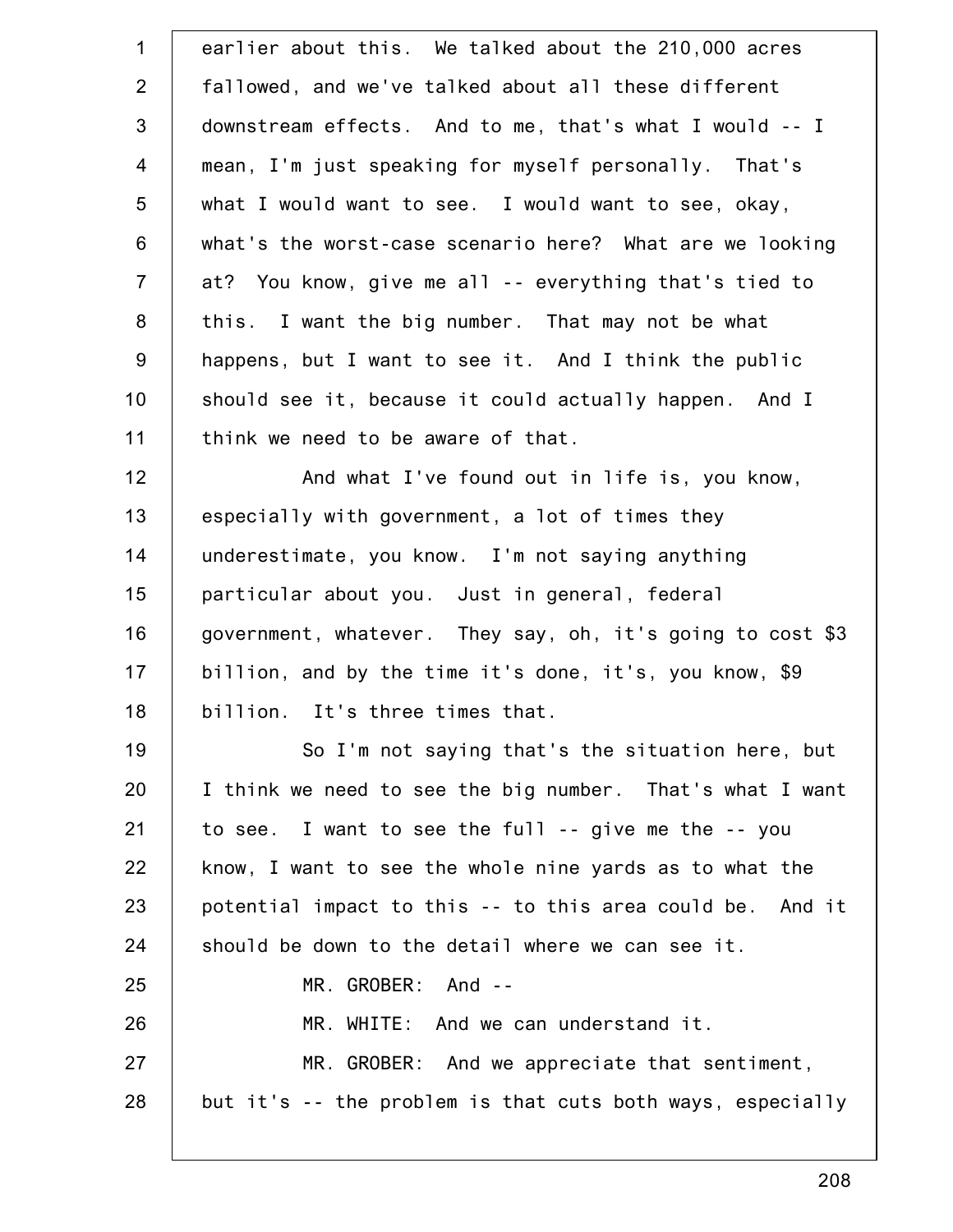| $\mathbf 1$    | when you're doing like a CEQA analysis, CEQA document.     |
|----------------|------------------------------------------------------------|
| $\overline{2}$ | Because we don't want to just overstate every impact and   |
| $\mathfrak{S}$ | then just sort of, well, everything's bad and everything's |
| $\overline{4}$ | expensive and then it doesn't really provide resolution on |
| 5              | what -- really what we're trying to do here. Which is why  |
| 6              | the comments are good. We're trying to present what we     |
| $\overline{7}$ | think are the real effects and also the real costs.        |
| 8              | Everything we're hearing here, if you think there's        |
| 9              | something different we should have, then we will need --   |
| 10             | MR. O'HAIRE: But in reality, it's a range. I               |
| 11             | mean life's -- we're never going to hit it -- we know      |
| 12             | that. You can't hit it exact.                              |
| 13             | MR. GROBER:<br>Sure.                                       |
| 14             | MR. O'HAIRE: You're not God.                               |
| 15             | MR. GROBER: And there's some --                            |
| 16             | MR. O'HAIRE: It's nice to have that range and              |
| 17             | say we -- gee, this is at -- where at one end we think we  |
| 18             | can be and here's the other end, and it's probably going   |
| 19             | to be somewhere in between there, you know.                |
| 20             | The other thing I just quickly would say -- maybe          |
| 21             | it's still on our topic here -- it's back -- it's sort of  |
| 22             | back to the residential areas. Did you work with -- I'm    |
| 23             | just -- because I get down in (unintelligible). Maybe      |
| 24             | it's small stuff, but did you -- did you talk with the --  |
| 25             | or did you work with the water districts to see what type  |
| 26             | of impact this would mean to the residents as far as like  |
| 27             | watering? Like I -- again, I'm going back to my own        |
| 28             | situation. I live in town. We're down to the wintertime    |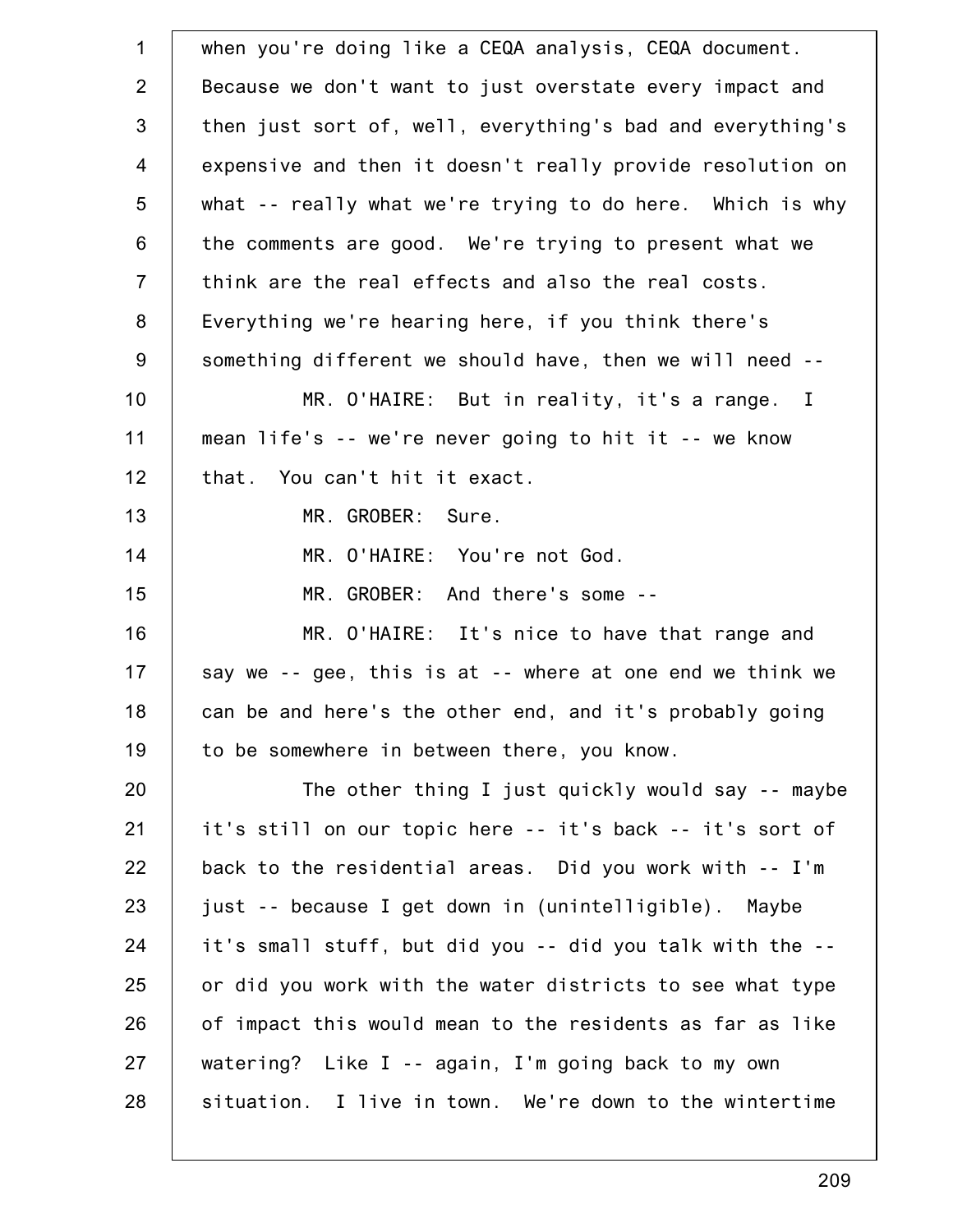1 2 3 4 5 6 7 8 9 10 11 12 13 14 15 16 17 18 19 20 21 22 23 24 25 26 27 28 one watering a week, summertime two waterings a week. And I'm sitting here thinking, gee, are we going to be down to one watering a week during the summertime? I don't know. I don't know if that is going to mean that's going to happen. They're already cutting out a lot of trees in Modesto because of the drought and because of the lack of watering. There's a -- there's other impacts, as we mentioned a little bit earlier, but, you know, there's other impacts besides -- you know, there's property value. There's -- trees are going to be going. There's - rotting and dying and infestation, beetle infestations. There's a whole lot of other things, I think, that would happen. That's very important to the residents to know that, you know, possibly your yard trees could be dying, your yard is going to be going brown and -- you know, and what's the impact of that? I don't -- you know, I don't -- was that studied? Is that included in here anywhere? MR. GROBER: Not at that granular level that you're describing. MR. O'HAIRE: Okay. DR. SMITH: Well, I promised you one thing is that I -- we'd take you up on your great plea that you started with this morning. What from our perspective could you consider doing differently or better? Okay. In no particular order, and just to just show you, no particular order, lot of scribbling, I'm going to try to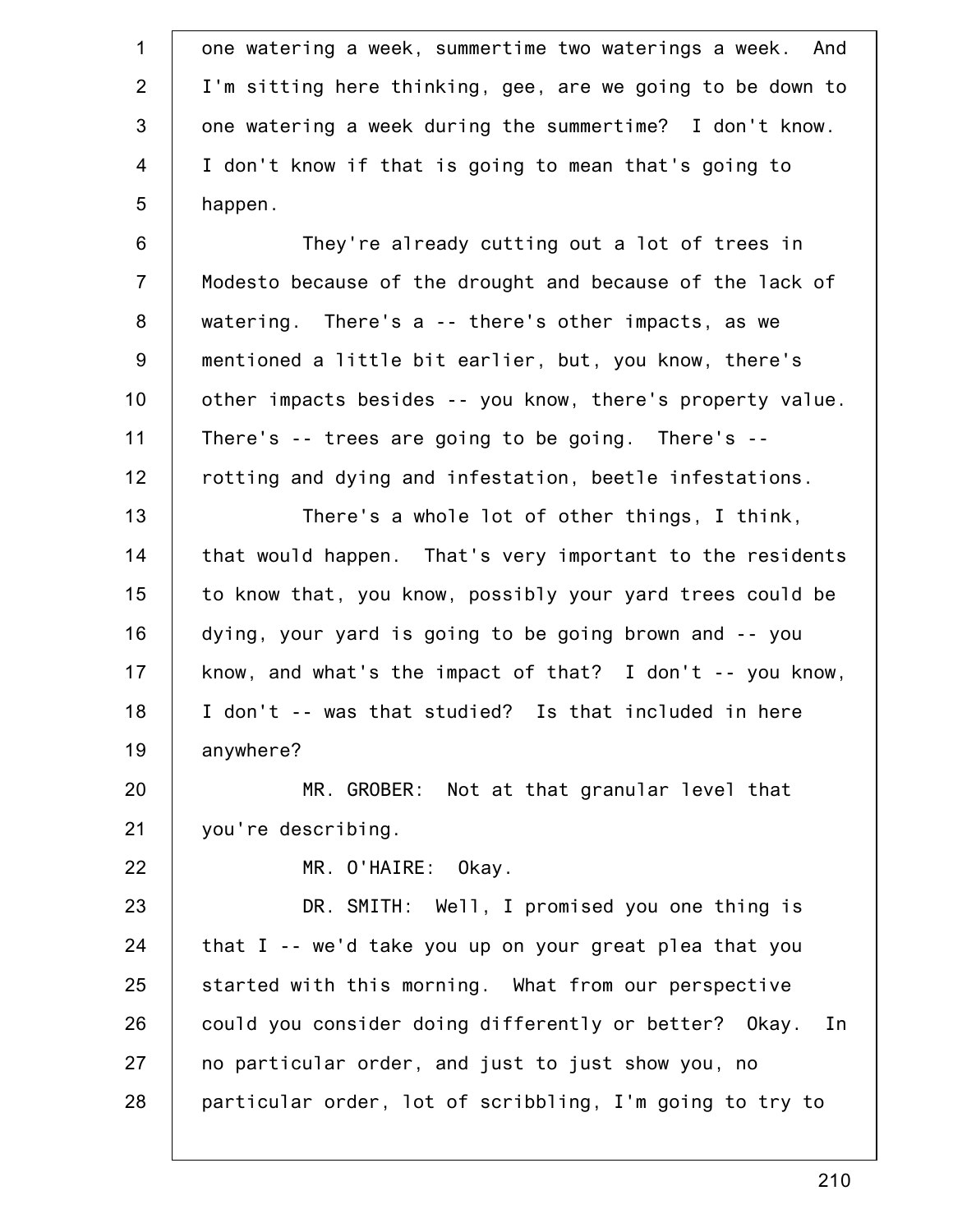| $\mathbf 1$    | capture the essence of these two panels.                   |
|----------------|------------------------------------------------------------|
| $\overline{2}$ | I think you need to define your time horizon.              |
| 3              | And where does the interface with SGMA implementation      |
| $\overline{4}$ | happen within that time horizon? I know everything's       |
| 5              | going to be tough, so I don't -- I won't go each into      |
| 6              | these, how tough. But at least consider doing that.        |
| $\overline{7}$ | I think you've also heard that averages are good,          |
| $\bf 8$        | but you've got to realize that economically they can be    |
| $9\,$          | misleading, so open your mind up to think about            |
| 10             | volatility.                                                |
| 11             | Similarly, consider reliability. I think we have           |
| 12             | to be sure how we think about how we're addressing         |
| 13             | sustainability. I think to ground truth models and         |
| 14             | assumptions to the extent you can is a real good idea. I   |
| 15             | mean, I share with you we're looking at a couple things of |
| 16             | what's happened in Westlands and Central San Joaquin.      |
| 17             | There may be other things, so be mindful.                  |
| 18             | In terms of the issue about orchards coming out,           |
| 19             | Commissioner, I do know that if you take the 5 to the 46   |
| 20             | to the 101, you can see how that The Wonderful Company,    |
| 21             | aka, Paramount, have ripped off -- have taken down         |
| 22             | hundreds of acres. So ground truth your models.            |
| 23             | I think in terms of other things and challenges,           |
| 24             | know the structure of the local economy. I think you       |
| 25             | heard today that there's significant issues related to     |
| 26             | impacts downstream from ag as it relates to processing,    |
| 27             | dairies, feed lots. Sorry Frito-Lay, you know, my          |
| 28             | stepdaughter. You know, you have to think about that       |
|                |                                                            |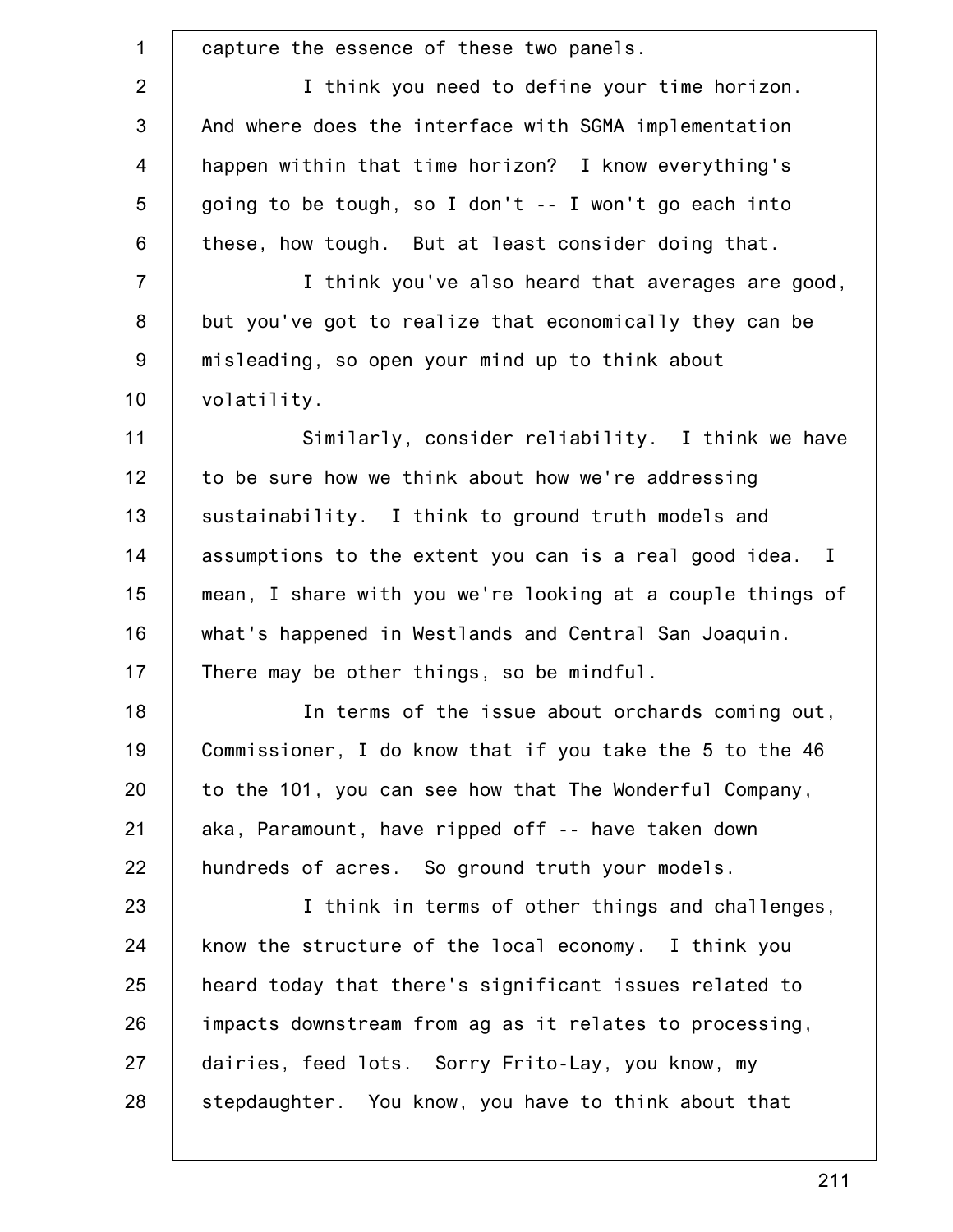| $\mathbf 1$    | because what we're hearing from the economic development   |
|----------------|------------------------------------------------------------|
| $\overline{2}$ | officials of the states -- from the counties who have been |
| $\mathfrak{S}$ | on this panel today, that is a material issue.             |
| $\overline{4}$ | And I think what my other punch list would                 |
| 5              | include, that -- and I think this gets your point,         |
| $6\phantom{1}$ | Commissioner. We have to think in terms of risk analysis;  |
| $\overline{7}$ | right? What is our risk? These are hard things to do. I    |
| 8              | mean, we do it. You know, it's hard but, you know, to not  |
| 9              | do risk analysis at all is, you know, is troubling, at     |
| 10             | least to some of us.                                       |
| 11             | And then I think the last thing is to say let's            |
| 12             | keep the discussion going. Thank you.                      |
| 13             | MR. GROBER: Thank you.                                     |
| 14             | MR. WARD: And that's it. We ended it right on              |
| 15             | time.                                                      |
| 16             | MR. GROBER: You're a great timekeeper.                     |
| 17             | MR. WARD: You'll be seeing -- you'll be seeing             |
| 18             | more of us, hearing more from us. We're not going away.    |
| 19             | And $-$                                                    |
| 20             | MR. GROBER: We -- even if we might not always              |
| 21             | look like it, we appreciate the opportunity. Hopefully we  |
| 22             | do look like it.                                           |
| 23             | MR. WARD: All right. We do. Thank you all very             |
| 24             | much, and everybody who stayed all day long.               |
| 25             | As Keith Boggs said, we'll have this out on our            |
| 26             | website. So whatever that's worth to the people, that's    |
| 27             | where you'll be able to go back and review it. Thank you.  |
| 28             | $-000 -$                                                   |
|                |                                                            |